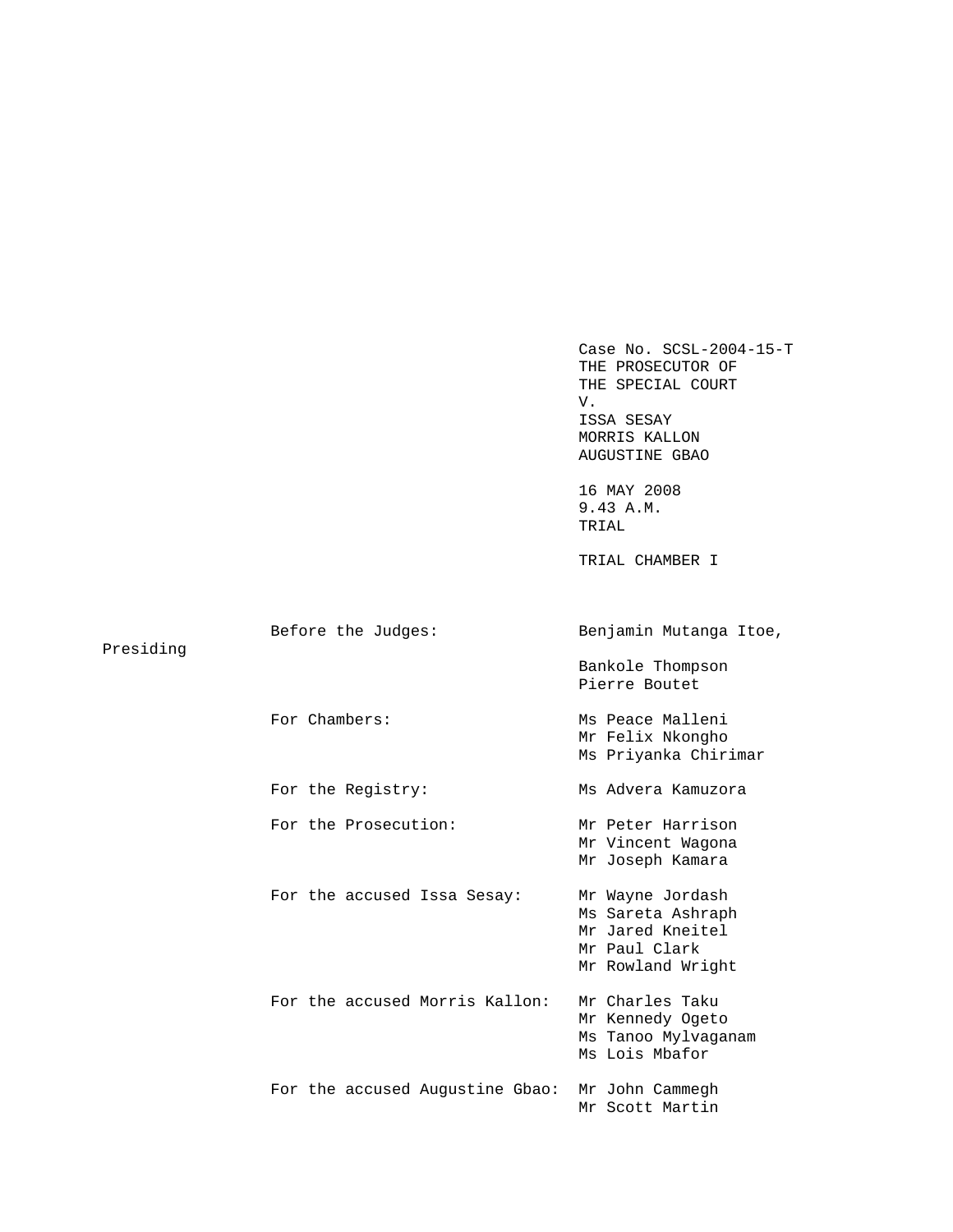| Page 2 | SESAY ET AL |              |  |  |
|--------|-------------|--------------|--|--|
|        | 16 MAY 2008 | OPEN SESSION |  |  |
|        |             |              |  |  |

|                     | $\mathbf 1$ | [RUF17APR08A-BP]                                                |
|---------------------|-------------|-----------------------------------------------------------------|
|                     | 2           | Friday, 16 May 2008                                             |
|                     | 3           | [Open session]                                                  |
|                     | 4           | [The accused present]                                           |
| 09:07:03            | 5           | [Upon commencing at 9.43 a.m.]                                  |
|                     | 6           | PRESIDING JUDGE:<br>Good morning, learned counsel.<br>Good      |
|                     | 7           | morning, everyone. We're resuming the session and when we       |
| take                | 8           | adjourned yesterday, we did indicate that we were going to      |
| Jordash,            | 9           | the testimony of ex-President Kabbah today at 9.30.<br>Mr       |
| $09:43:40$ 10<br>we |             | he is your witness. Your witness for your client. Where are     |
|                     | 11          | this morning.                                                   |
|                     | 12          | Where we're at is this: Former President<br>MR JORDASH:         |
|                     | 13          | Kabbah is waiting in the witness waiting room. He has made a    |
|                     | 14          | request which I would invite Your Honours to consider which is  |
| $09:44:02$ 15       |             | that his personal lawyer, Mr Rowland Wright be permitted to     |
| The                 | 16          | attend in the Chamber during the testimony of the witness.      |
| end                 | 17          | witness has also requested that Mr Wright be permitted at the   |
|                     | 18          | of the testimony to ask some questions if the need arose        |
|                     | 19          | concerning issues for clarification.<br>That's the request, and |

I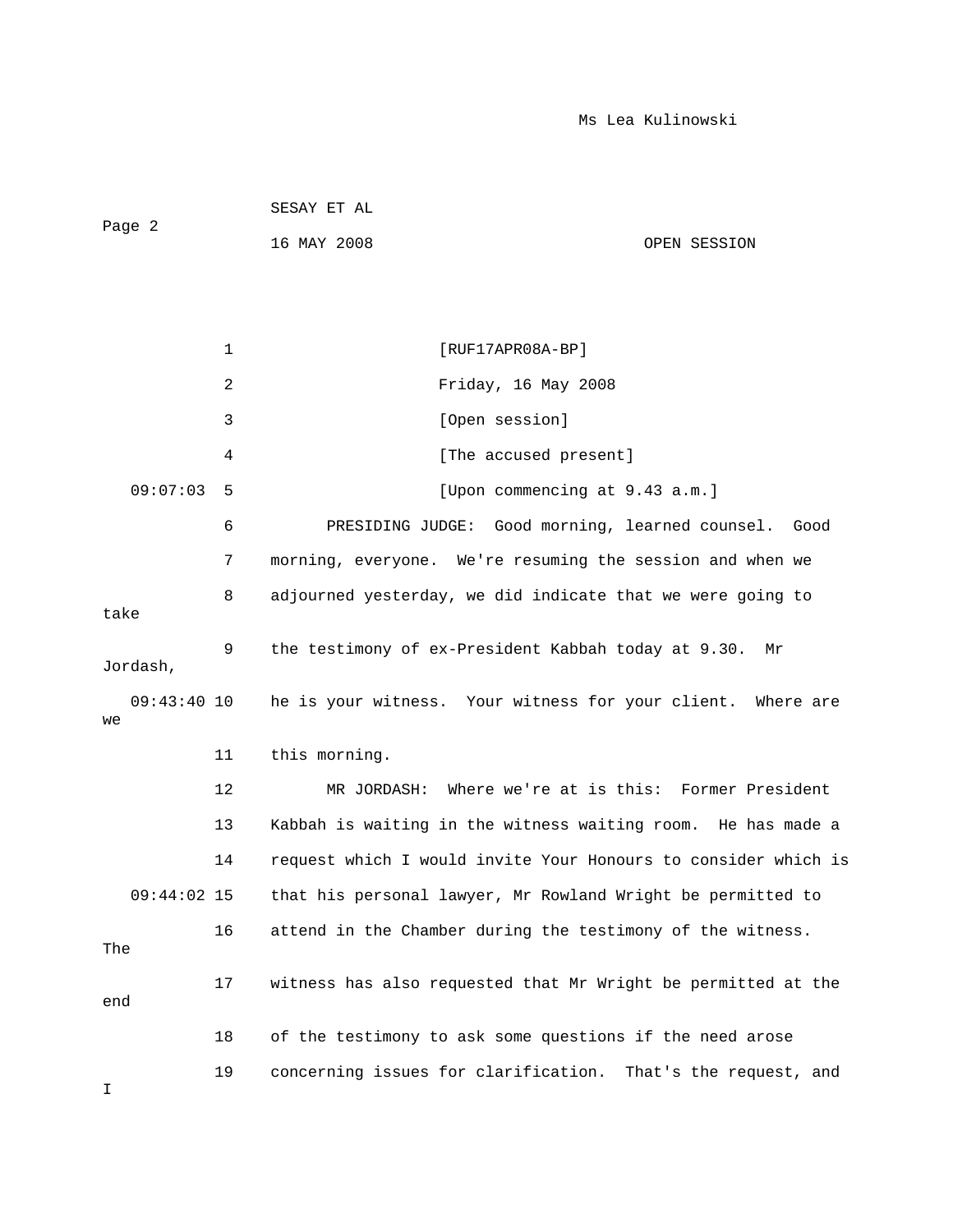09:44:47 20 put it before Your Honours. I would in addition to that, invite 21 Your Honours to hear from Mr Wright, who wishes to address the 22 Chamber on the matter. I certainly from the calling party's 23 position, if I can put it like that, would support Mr Kabbah's 24 request that he be permitted at least to have his lawyer present 09:45:20 25 in the Chamber. I would respectfully submit it's not unusual for 26 prominent witnesses or witnesses who require legal counsel or 27 belief they require legal counsel, to have their counsel present 28 in -- certainly in domestic jurisdictions and I don't think it's 29 unheard of in international jurisdictions either for figures such

SCSL - TRIAL CHAMBER I

| Page 3 | SESAY ET AL |              |
|--------|-------------|--------------|
|        | 16 MAY 2008 | OPEN SESSION |

 1 as the former President Kabbah. So I would first of all urge 2 Your Honours to accept the request and furthermore, if necessary, 3 to hear from Mr Wright on the subject. That's my application. 4 PRESIDING JUDGE: His lawyer being present in Court, I'll 09:46:24 5 leave that assigned. But if he has to address the Court in what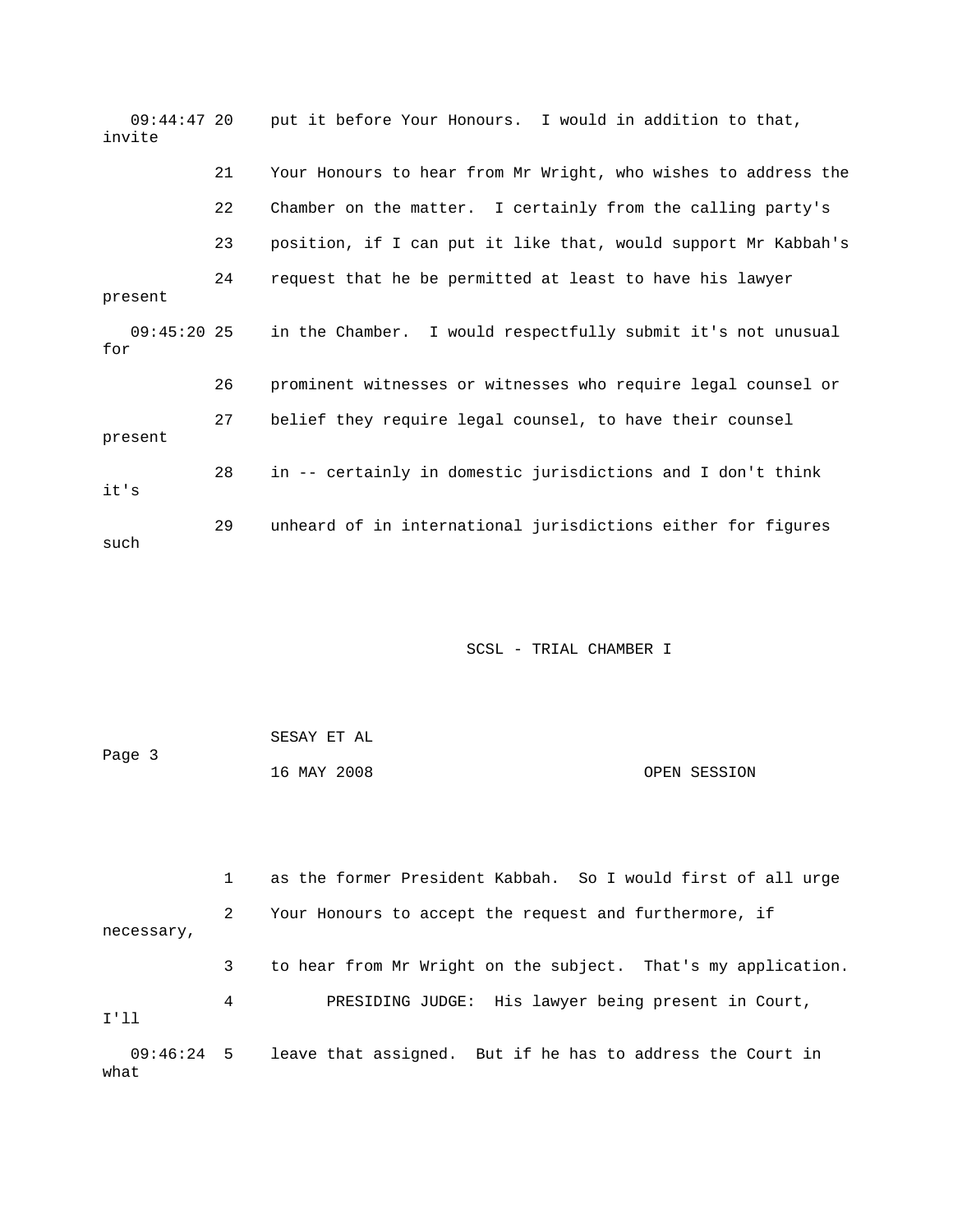6 capacity. What is his locus standi in this case to address the 7 Court within the context of the Rules and the regulations that 8 bind our proceedings, that regulate our proceedings. 9 MR JORDASH: Well, I think Your Honours, as Your Honours 09:46:45 10 are aware, have an extremely wide discretion concerning how you 11 regulate these proceedings in the interests of fairness and 12 Your Honours could take the view, and this is the view I would 13 urge upon you, that there is nothing in the Rules which would 14 prohibit a witness having legal counsel present. 09:47:12 15 PRESIDING JUDGE: There is nothing in the Rules either, 16 would you also admit, that allows a counsel in these 17 circumstances to address the Court. 18 MR JORDASH: Well, there's nothing in the Rules which deal 19 with a huge range of subjects which we deal with on a daily 09:47:31 20 basis, but this is one of those things which isn't in the Rules. 21 But it is within Your Honour's discretion. 22 PRESIDING JUDGE: Do you want us to fall in the trap of the 23 accusations made against judges that they legislate to fill 24 certain vacuums and they assume the mantle, you know, of 09:47:51 25 legislators to bring in provisions that are not envisioned by the 26 rulings and regulations. 27 MR JORDASH: I would say less an accusation and more a 28 sensible power which Your Honours use on a regular basis to

29 ensure that we don't fall into that vacuum.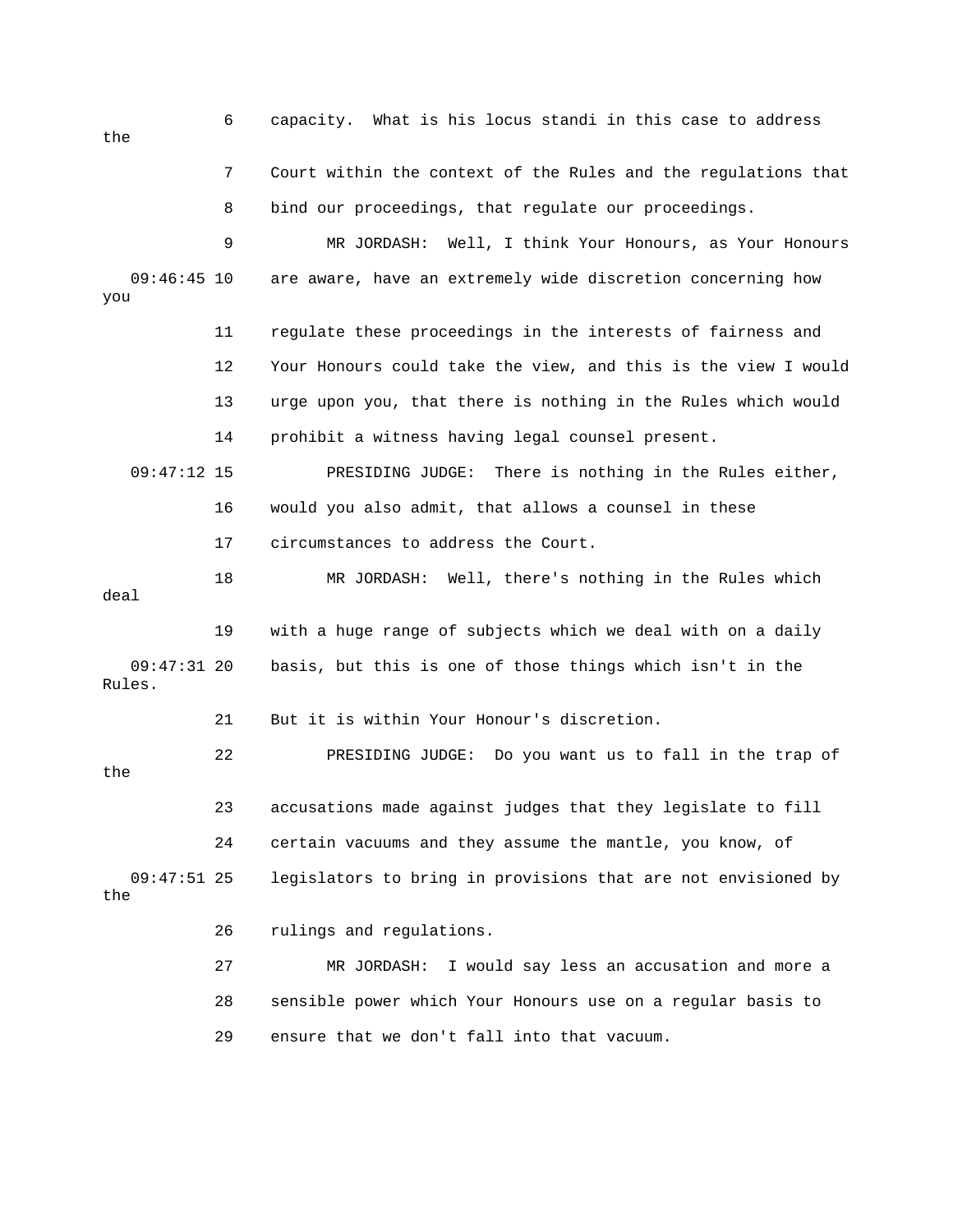| Page 4               |    | SESAY ET AL                                                    |                                            |
|----------------------|----|----------------------------------------------------------------|--------------------------------------------|
|                      |    | 16 MAY 2008                                                    | OPEN SESSION                               |
|                      |    |                                                                |                                            |
|                      |    |                                                                |                                            |
|                      | 1  | JUDGE THOMPSON: But do you agree also that Courts are          |                                            |
|                      | 2  | creatures of Statute.                                          |                                            |
|                      | 3  | MR JORDASH: Of course.                                         |                                            |
|                      | 4  | JUDGE THOMPSON: I say nothing more.                            |                                            |
| 09:48:24             | 5  | MR JORDASH: And there is nothing in the Statute which          |                                            |
| the                  | 6  | would suggest that the proposed course, if it could enhance    |                                            |
|                      | 7  | proceedings and the fairness of the proceedings, should not be |                                            |
|                      | 8  | permitted.                                                     |                                            |
|                      | 9  | JUDGE THOMPSON:                                                | The powers are regulated by Statute.       |
| $09:48:41$ 10<br>and |    | MR JORDASH: Yes. And put into practice by the Rules            |                                            |
| subject              | 11 | when the Rules don't appear to specifically deal with a        |                                            |
|                      | 12 | then it's left to the wisdom of Your Honours.                  |                                            |
|                      | 13 | JUDGE BOUTET: Mr Jordash is your submission that he be         |                                            |
|                      | 14 | present in Court and address the Court? Is it your submission  |                                            |
| 09:49:01 15          |    | that he should be allowed now to come and address the Court on |                                            |
|                      | 16 | some issues.                                                   |                                            |
| my                   | 17 | MR JORDASH:                                                    | I think if Your Honours were not minded on |
| Court                | 18 | application to allow him to come into Court and remain in      |                                            |
| opportunity          | 19 | during the testimony, then Mr Wright would like the            |                                            |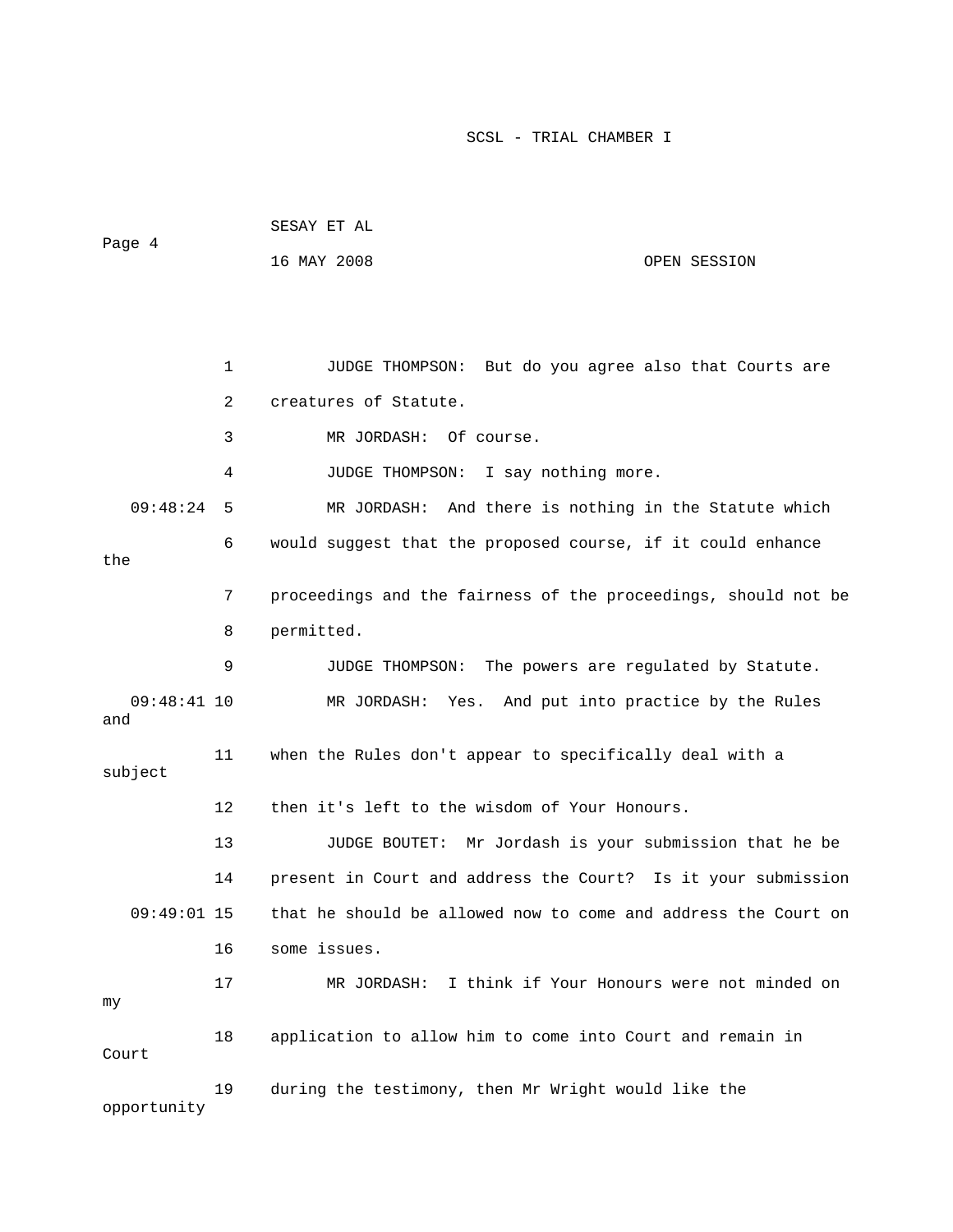09:49:16 20 to address you to fill in any gaps or ask any questions as to his 21 proposed role.

 22 PRESIDING JUDGE: If we are prepared to go that far. 23 MR JORDASH: Exactly. But if you're not prepared -- if 24 your minded not to, then I would invite Your Honours to hear from 09:49:31 25 Mr Wright because he may be able to explain his function better 26 than I or his proposed function better than I. 27 PRESIDING JUDGE: Explaining already, you know, is granting 28 him an audience here, you know, and that's the crux of the

SCSL - TRIAL CHAMBER I

29 problem. If we allow him to explain anything at all it means

| Page 5 | SESAY ET AL |              |
|--------|-------------|--------------|
|        | 16 MAY 2008 | OPEN SESSION |

| is        |   | that we are giving him a right of audience here. The question   |
|-----------|---|-----------------------------------------------------------------|
| the       | 2 | does he have the right of audience before this Court? That's    |
|           | 3 | question. That's the crucial question.                          |
|           | 4 | MR JORDASH: Well I recall from previous hearings in the         |
| 09:50:04  | 5 | CDF case that the attorney-general was permitted but that's $-$ |
| permitted | 6 | PRESIDING JUDGE: Yes, the attorney-general was                  |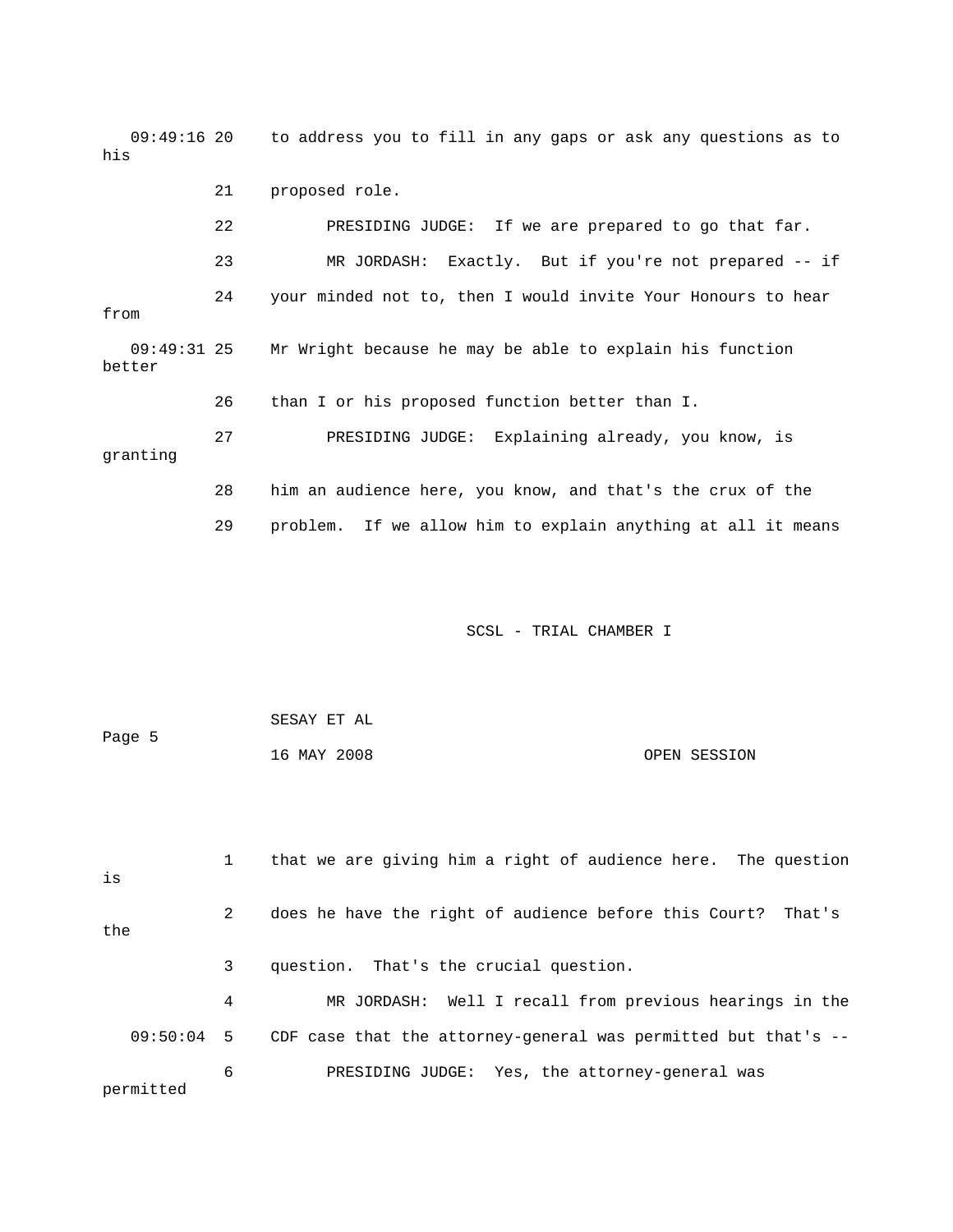7 here, Mr Jordash, you know that at that time Mr Kabbah was 8 subpoenaed when he was a sitting president of this country. 9 MR JORDASH: Yes but -- 09:50:19 10 PRESIDING JUDGE: And he had an attorney-general who came 11 and represented him as a sitting President of the country and he 12 came to put in an appearance for him and the Court granted this 13 because Mr Kabbah was then a sitting in President. 14 MR JORDASH: But -- 09:50:35 15 PRESIDING JUDGE: And the attorney-general was -- was 16 appearing for a sitting in President and of course you know that 17 under the Ratification Act, and even under the Statute and the 18 agreement that created this Court, the attorney-general is the 19 contact between the United Nations and the government of this 09:50:57 20 country. So, if in that capacity he has a role, in fact, if I 21 may remind you, the agreement that instituted this Court was 23 and by the then attorney-general Mr Berewa on behalf of the 24 Sierra Leonean government. He was a plenipotentiary of the 09:51:26 25 Sierra Leonean government at the time. So, you see, he had 26 interest there, you know, to appear for Mr Kabbah, who was 27 the sitting in head of state. int was a simple one: That it's 28 MR JORDASH: Well, my po 29 not in the Rules but Your Honours decided it was in the 22 signed by the United Nations, an official of the United Nations, the then interests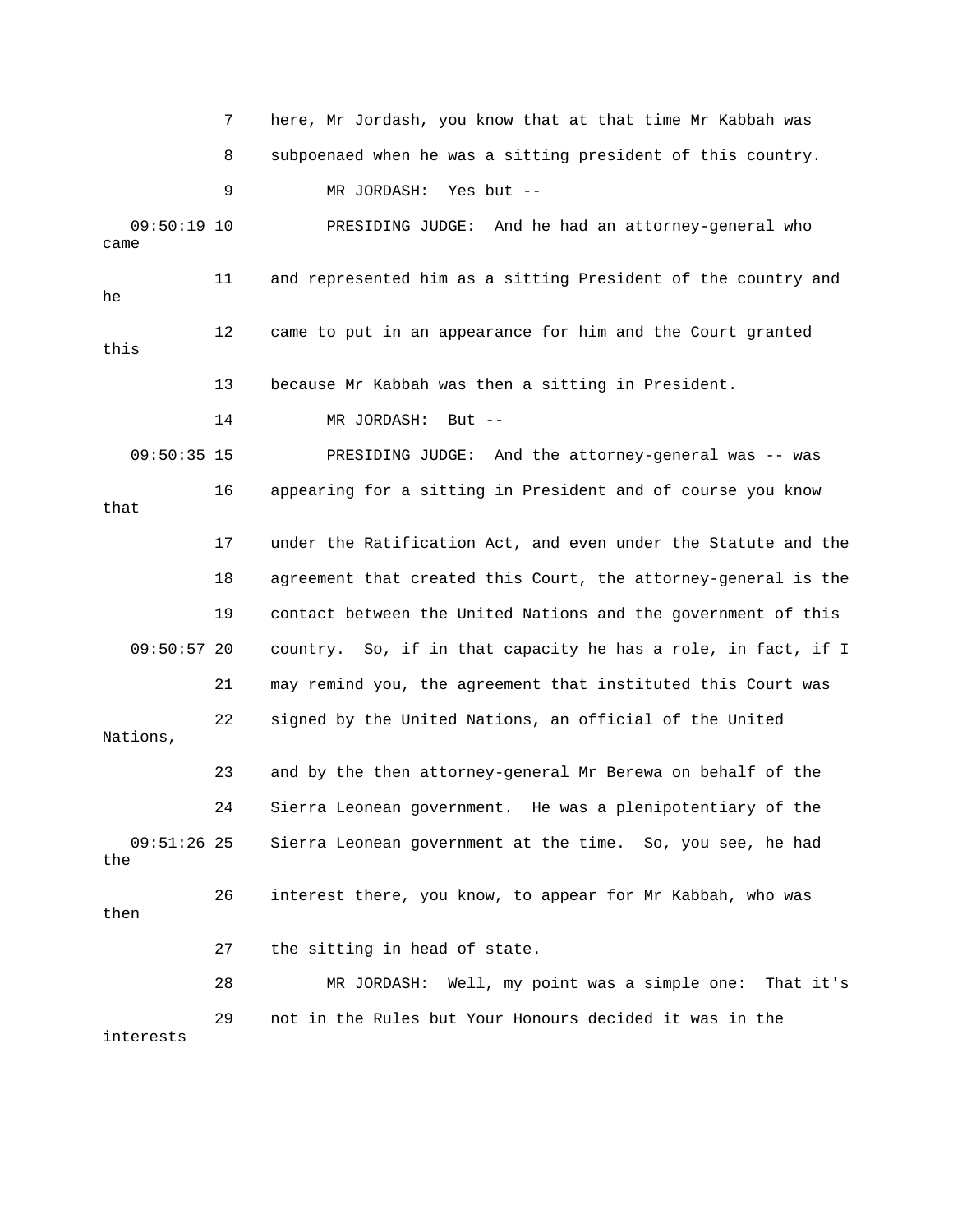| Page 6 | SESAY ET AL |              |
|--------|-------------|--------------|
|        | 16 MAY 2008 | OPEN SESSION |

 1 of justice. Your Honours, I put the application -- 6 the supreme Parliament, you know, of this country. So -- 7 MR JORDASH: Well, Your Honours, I put the application 9 more comfortable. His evidence would be, in my submission, 09:52:17 10 enhanced if he was able to feel as though his counsel was 11 and I leave it to Your Honours to decide whether that would 12 favour with you. 13 PRESIDING JUDGE: Yes, Mr Jordash. The Chamber, within 14 context of its respect for the doctrine of fundamental 09:53:57 15 and justice, has deliberated and rules that Mr Rowland Wright 17 proceedings and, in that process, he may communicate with you. 2 PRESIDING JUDGE: Well, I just wanted to let you know that 3 it is not in the Rules but it is in the Rules indirectly. It is 4 there because the status of the AG is recognised by the Statute 09:51:55 5 and by the Special Court Ratification Act which was enacted by 8 before you. It's President -- former President Kabbah would feel present find the fairness may 16 come into the courtroom and sit in to watch and observe the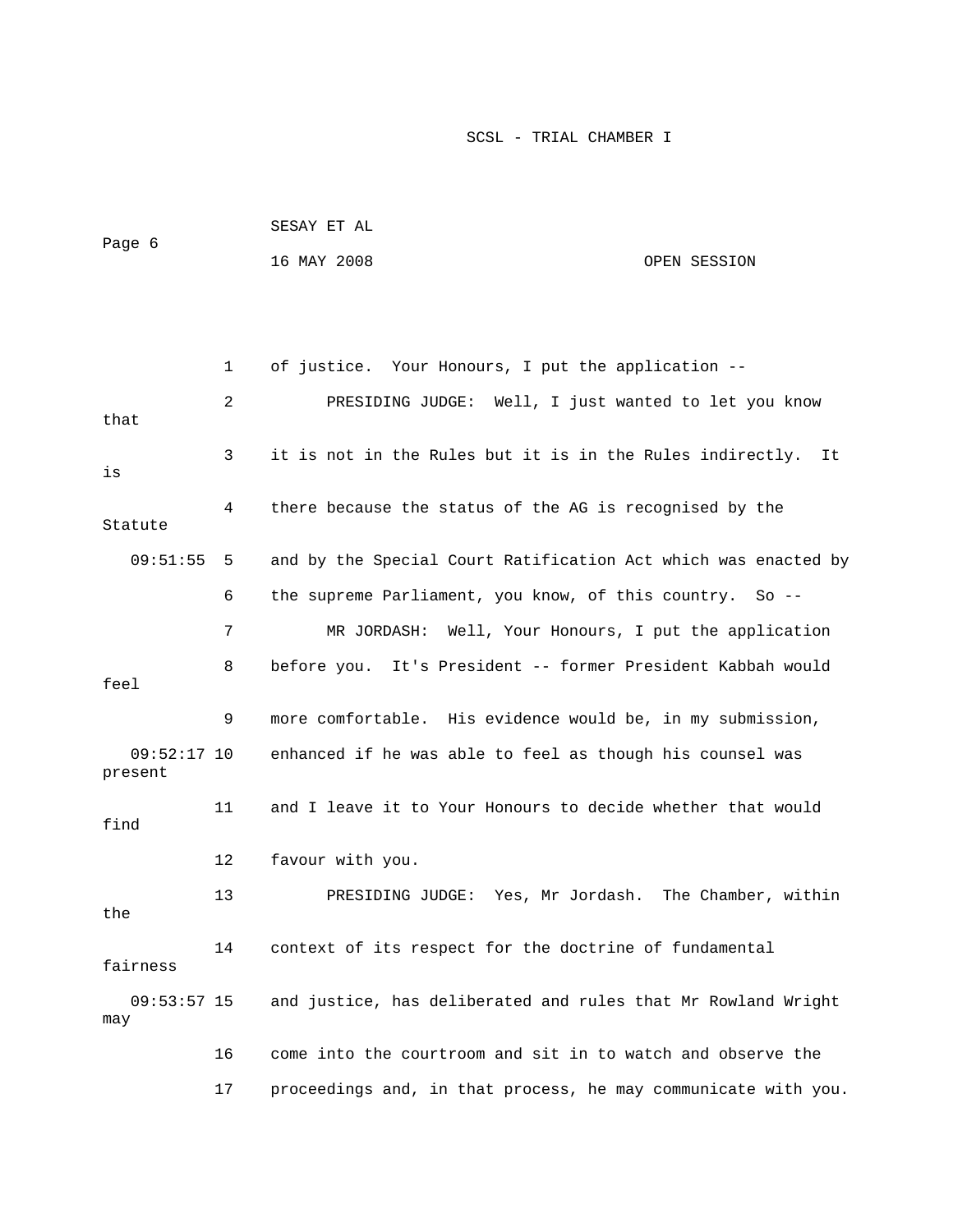|               | 18 | But, but, Mr Wright has no right of audience at any stage in   |
|---------------|----|----------------------------------------------------------------|
|               | 19 | these proceedings. He may come in, but he has no right of      |
| $09:54:38$ 20 |    | audience.                                                      |
|               | 21 | MR JORDASH: Thank you, Your Honours.                           |
|               | 22 | PRESIDING JUDGE: That's it.                                    |
| that          | 23 | MR JORDASH: Perhaps my co-counsel could communicate            |
|               | 24 | with him.                                                      |
| $09:54:47$ 25 |    | PRESIDING JUDGE: Yes.                                          |
| that          | 26 | MR JORDASH: Perhaps my co-counsel could communicate            |
| and           | 27 | to him before the President, former President is brought in    |
|               | 28 | then they can both come in together, with Your Honours' leave. |
|               | 29 | PRESIDING JUDGE: That's fine. We are here. We are              |
|               |    |                                                                |

| Page 7 | SESAY ET AL |              |
|--------|-------------|--------------|
|        | 16 MAY 2008 | OPEN SESSION |

 1 waiting. 2 MR JORDASH: I think we might need to bring in an extra 3 chair at the back if we can, please. 4 PRESIDING JUDGE: Mr Jordash, is he sufficiently close MR JORDASH: I think I might have to ask him. I think to 09:57:46 5 you? 6

he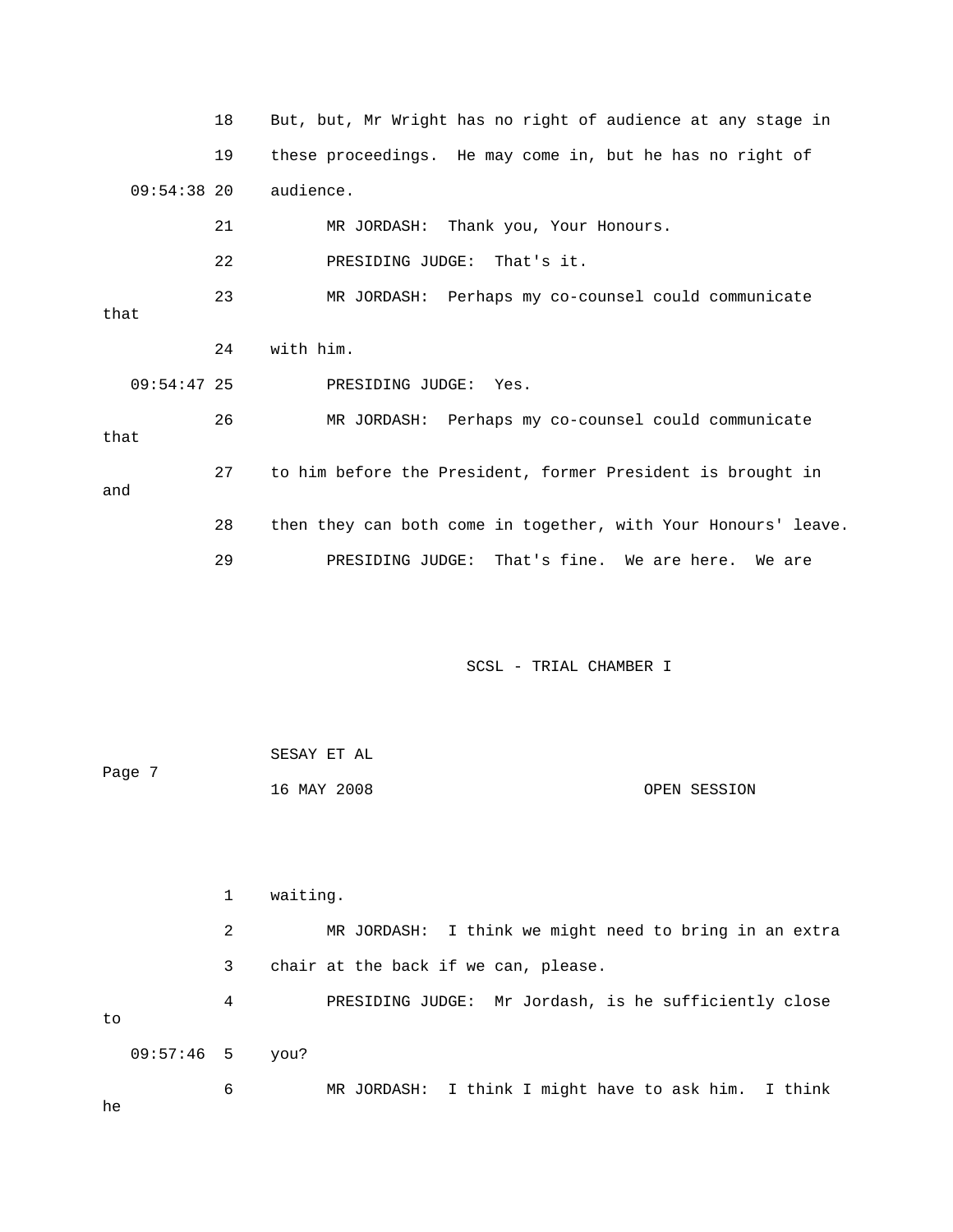7 is close enough now, thank you. entered Court] [The witness entered Court] [Sworn] 09:59:17 10 WITNESS: AHMAD TEJAN KABBAH 12 MR JORDASH: Your Honours, this is our last Defence witness 13 who will be testifying in English and, as Your Honours are aware, 14 is the former President, Mr Kabbah. 10:00:23 15 PRESIDING JUDGE: We welcome him to the Court, and we 16 welcome the evidence that the former President will proffer to determination of this case. You're welcome, Mr President. 21 Q. As I'm sure as a former lawyer --23 Q. I beg your pardon, sorry. As a lawyer yourself, you 24 how this procedure works, but I'm going to ask some questions behalf of Mr Sesay. : He is very familiar with the judicial 26 PRESIDING JUDGE 8 PRESIDING JUDGE: Okay. 11 EXAMINED BY MR JORDASH: 17 assist the Court in arriving at a proper and just 18 19 THE WITNESS: Thank you. 10:00:43 20 MR JORDASH: 22 A. I'm still a lawyer. know on  $10:00:58$  25 27 process and that is why I am sure the President has decided to be 28 here this morning. 29 MR JORDASH: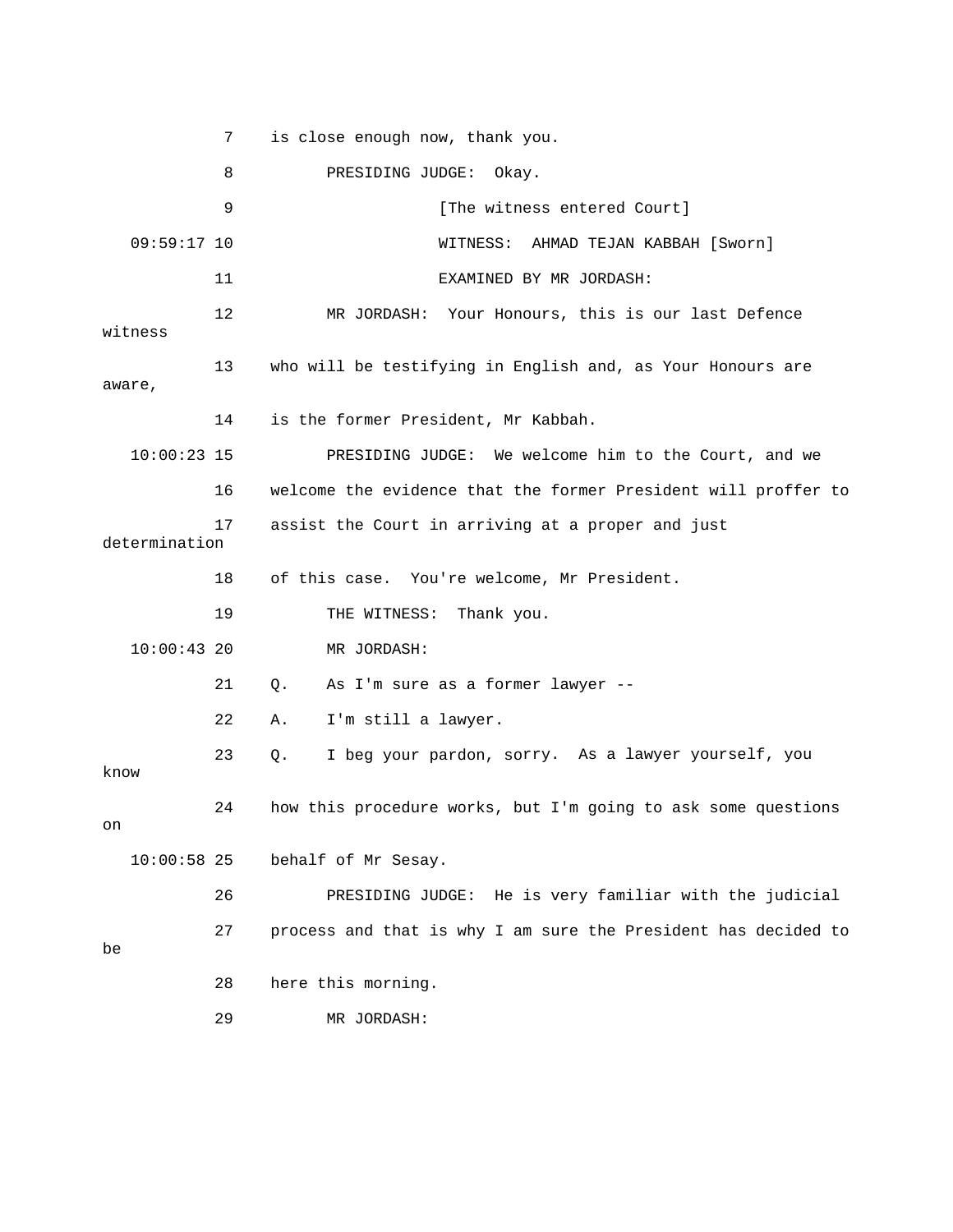|               |    | SESAY ET AL |                                                            |              |  |
|---------------|----|-------------|------------------------------------------------------------|--------------|--|
| Page 8        |    |             | 16 MAY 2008                                                | OPEN SESSION |  |
|               |    |             |                                                            |              |  |
|               |    |             |                                                            |              |  |
|               | 1  | Q.          | Then lawyers for Mr Kallon and then Mr Gbao may ask you    |              |  |
| Prosecution   | 2  |             | some questions, followed by my learned friend for the      |              |  |
|               | 3  |             | to your left. Please, could you give your full name to the |              |  |
|               | 4  | Court?      |                                                            |              |  |
| 10:01:26      | 5  | Α.          | Ahmad Tejan Kabbah.                                        |              |  |
|               | 6  | Q.          | When were you born?                                        |              |  |
|               | 7  | Α.          | 16 February 1932.                                          |              |  |
|               | 8  | Q.          | And it's right that you're a Muslim?                       |              |  |
|               | 9  | Α.          | Yes.                                                       |              |  |
| $10:01:50$ 10 |    | Q.          | Is it also right that from 1996 --                         |              |  |
|               | 11 |             | PRESIDING JUDGE: Mr President, you were born where?        |              |  |
|               | 12 |             | THE WITNESS: Pendembu, Sierra Leone.                       |              |  |
|               | 13 |             | MR JORDASH:                                                |              |  |
|               | 14 | Q.          | And you live currently in Freetown; is that right?         |              |  |
| $10:02:14$ 15 |    | Α.          | That's correct.                                            |              |  |
| Republic      | 16 | Q.          | And from 1996 until 2007 you were President of the         |              |  |
|               | 17 |             | of Sierra Leone?                                           |              |  |
|               | 18 | Α.          | That's correct.                                            |              |  |
|               | 19 | Q.          | And were you also the head of the Commonwealth Observer    |              |  |
| $10:02:34$ 20 |    |             | Mission for the December 2007 Kenyan election?             |              |  |
|               | 21 | Α.          | That's correct.                                            |              |  |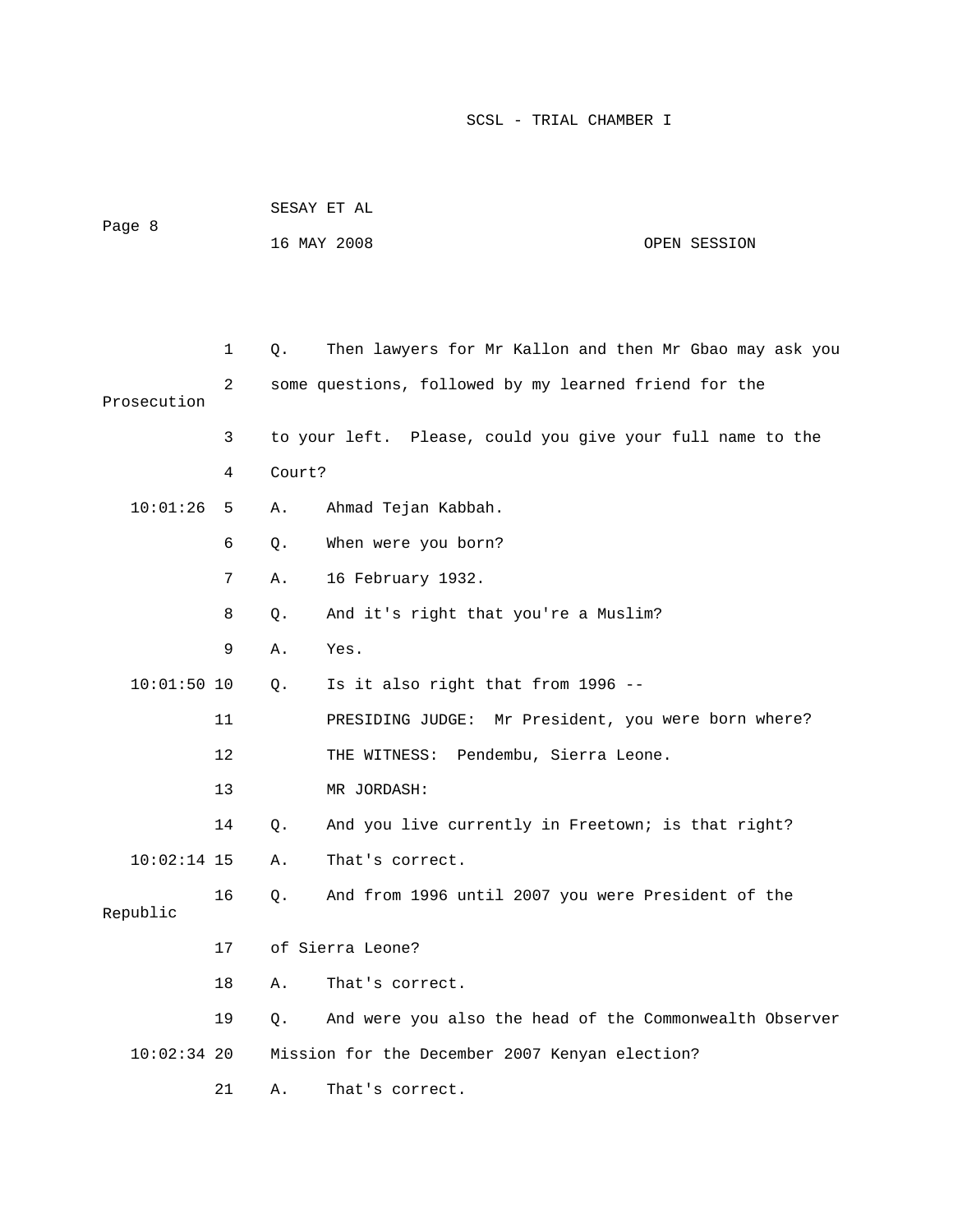|          | 22 | $\circ$ . | And also the head of the African Unions Observer Mission            |
|----------|----|-----------|---------------------------------------------------------------------|
|          | 23 |           | for the March 2008 Zimbabwe election?                               |
|          | 24 | Α.        | That's correct.                                                     |
| this     |    |           | 10:02:50 25 Q. And as you told us, a lawyer by trade, a Bencher, is |
|          | 26 |           | right of Gray's Inn, London?                                        |
| England. | 27 | A.,       | I'm Honorary Bencher of Gray's Inn, Inns of Court,                  |
|          | 28 | О.        | I want to take you to July 1999. Did you attend Lome?               |
|          | 29 | Α.        | No. Yes, yes, I did. Lome.                                          |

 SESAY ET AL ge 9 Pa

16 MAY 2008 OPEN SESSION

|                           | $\mathbf{1}$   | $\circ$ . | And the reason for that was?                                  |
|---------------------------|----------------|-----------|---------------------------------------------------------------|
| us,                       | $2^{\circ}$    | Α.        | Well, to discuss the peace -- peace agreement between         |
|                           |                |           |                                                               |
|                           | 3              |           | Sierra Leone, and the RUF.                                    |
|                           | 4              | $\circ$ . | Just briefly, who else attended that meeting?                 |
| $10:03:53$ 5 A.<br>states |                |           | It was a crowded gathering. Almost all the heads of           |
|                           | 6              |           | of the subregion, that is members of the Organisation of West |
|                           | 7 <sup>7</sup> |           | African States, their heads of state were there, and          |
|                           | 8              |           | representatives of the United Nations, representatives from   |
|                           | 9              |           | friendly governments that were interested and concerned about |
|                           |                |           | $10:04:27$ 10 peace in Sierra Leone.                          |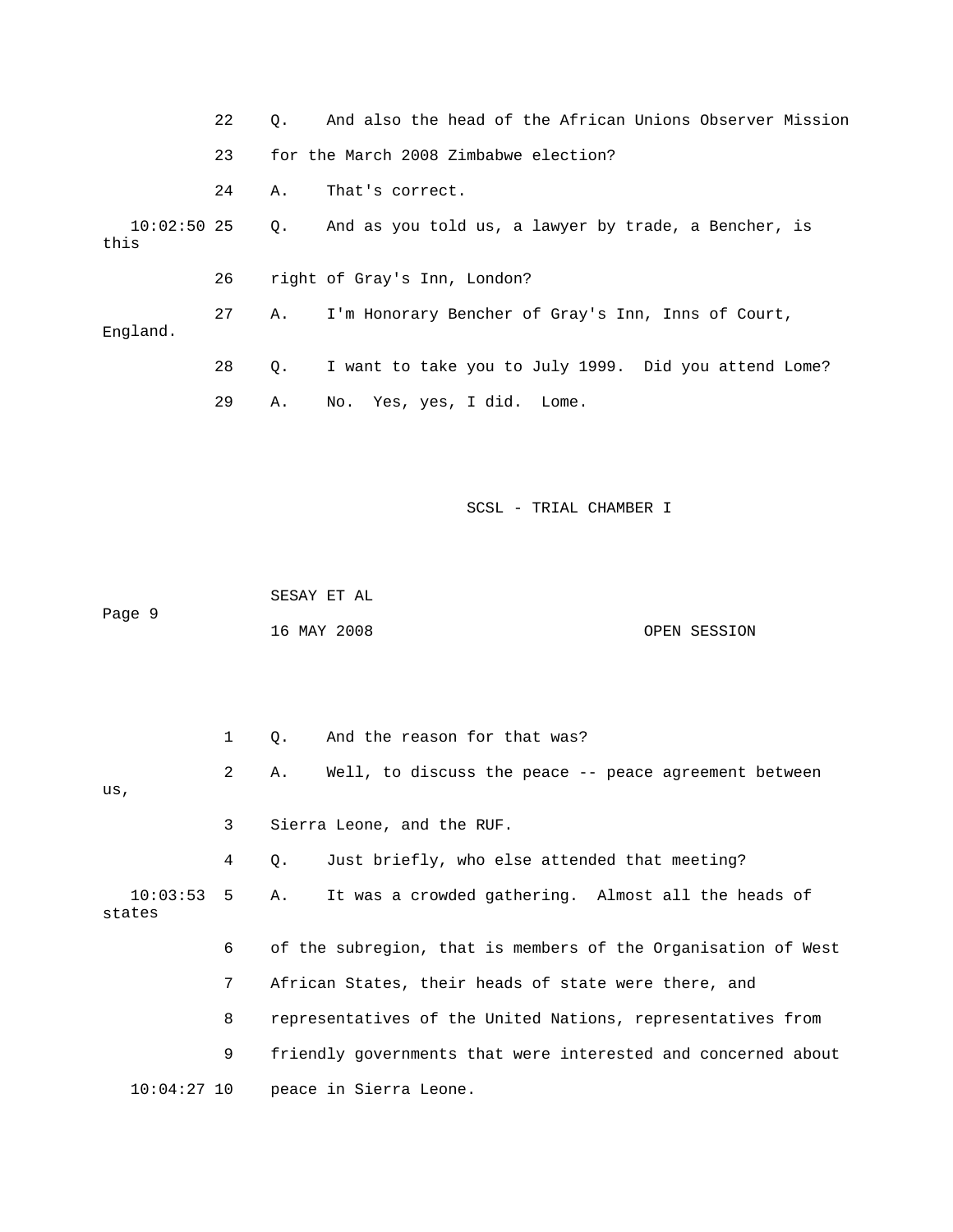|                       | 11 | Q. | And was an agreement signed?                                  |
|-----------------------|----|----|---------------------------------------------------------------|
|                       | 12 | Α. | Yes.                                                          |
| about                 | 13 | Q. | And in that agreement were certain conditions brought         |
|                       | 14 |    | concerning the end of the conflict?                           |
| $10:04:45$ 15         |    | Α. | Yes.                                                          |
| RUF                   | 16 | Q. | In relation to the RUF, it's right, isn't it, that the        |
| part                  | 17 |    | were party to the agreement? Were they promised anything as   |
|                       | 18 |    | of the agreement?                                             |
|                       | 19 | Α. | Oh, yes.                                                      |
| $10:05:01$ 20<br>were |    | Q. | Just very briefly, in terms of governmental positions,        |
|                       | 21 |    | they promised some positions?                                 |
|                       | 22 | Α. | Yes, they were promised some positions.                       |
| could                 | 23 | Q. | In relation to the top positions they were promised,          |
|                       | 24 |    | you outline what they were to the Court, please?              |
| $10:05:26$ 25<br>to   |    | Α. | Well, the leader of the RUF, Foday Sankoh, was promised       |
|                       | 26 |    | be chairman of the Strategic Mineral Resources Commission and |
|                       | 27 |    | also it was agreed that we shall offer them, that is the RUF, |
|                       | 28 |    | four ministerial.                                             |
|                       | 29 |    | Positions.                                                    |

 SESAY ET AL ge 10 Pa 16 MAY 2008 OPEN SESSION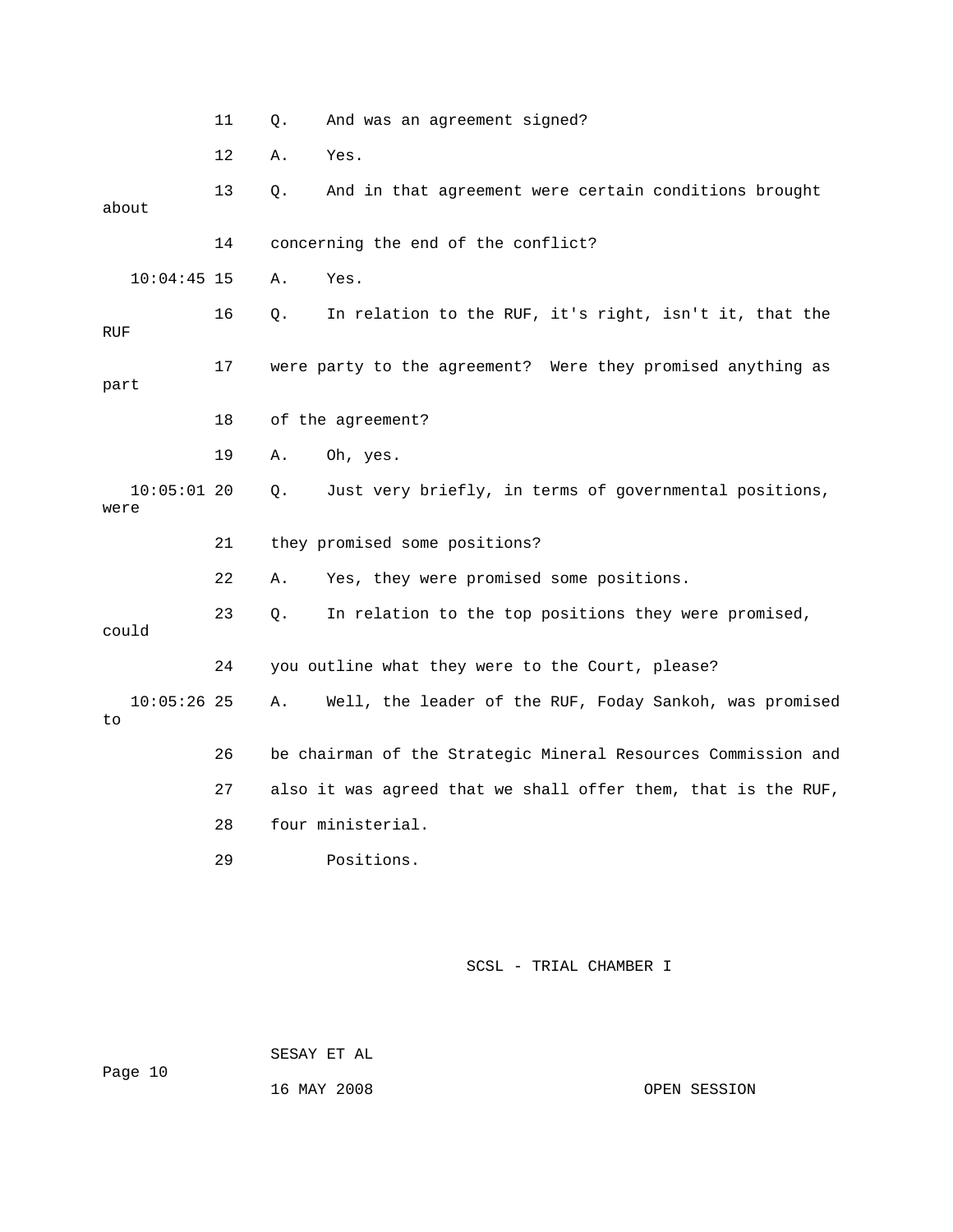|       |               | 1  | Q.         | Did -- were those positions filled?                            |
|-------|---------------|----|------------|----------------------------------------------------------------|
|       | Resources     | 2  | Α.         | Yes, we offered the position of Strategic Mineral              |
|       |               | 3  |            | Commission to Foday Sankoh and then we offered the four people |
|       |               | 4  |            | that he named as ministers. They were appointed as ministers.  |
|       | 10:06:29      | 5  |            | In fact, they sat in my cabinet meetings.                      |
|       |               | 6  | Q.         | You just mentioned that they named. Could you just             |
|       |               | 7  |            | elaborate on that, how it worked?                              |
| me    |               | 8  | Α.         | Well, Foday Sankoh had to make some recommendations to         |
| those |               | 9  |            | as to who should be appointed as ministers and I appointed     |
|       | $10:06:55$ 10 |    | ministers. |                                                                |
|       | XXXXXXX       | 11 | Q.         | Can you recall whether Foday Sankoh made mention of            |
|       |               | 13 | Α.         | Yes, xxxxxx was one of the people that he recommended.         |
| he    |               | 14 | Q.         | Do you recall the position that Foday Sankoh recommended       |
|       | $10:07:13$ 15 |    | take?      |                                                                |
|       |               | 16 | Α.         | xxxxxx was minister of trade.                                  |
|       |               | 17 | Q.         | After attending Lome, did you return to Freetown?              |
|       |               | 18 | Α.         | Yes.<br>Yes.                                                   |
| Lome? |               | 19 | Q.         | Did you return to begin the process of implementing            |
|       | $10:07:46$ 20 |    | Α.         | Yes, indeed.                                                   |
| which |               | 21 | Q.         | Are you able to give a brief insight into the way in           |
| 1999? |               | 22 |            | Foday Sankoh approach the implementation of Lome after July    |
|       |               | 23 | Α.         | You will have to excuse me that $I$ -- in case there is a      |
|       |               | 24 |            | problem of details, but I've got so much to think about that I |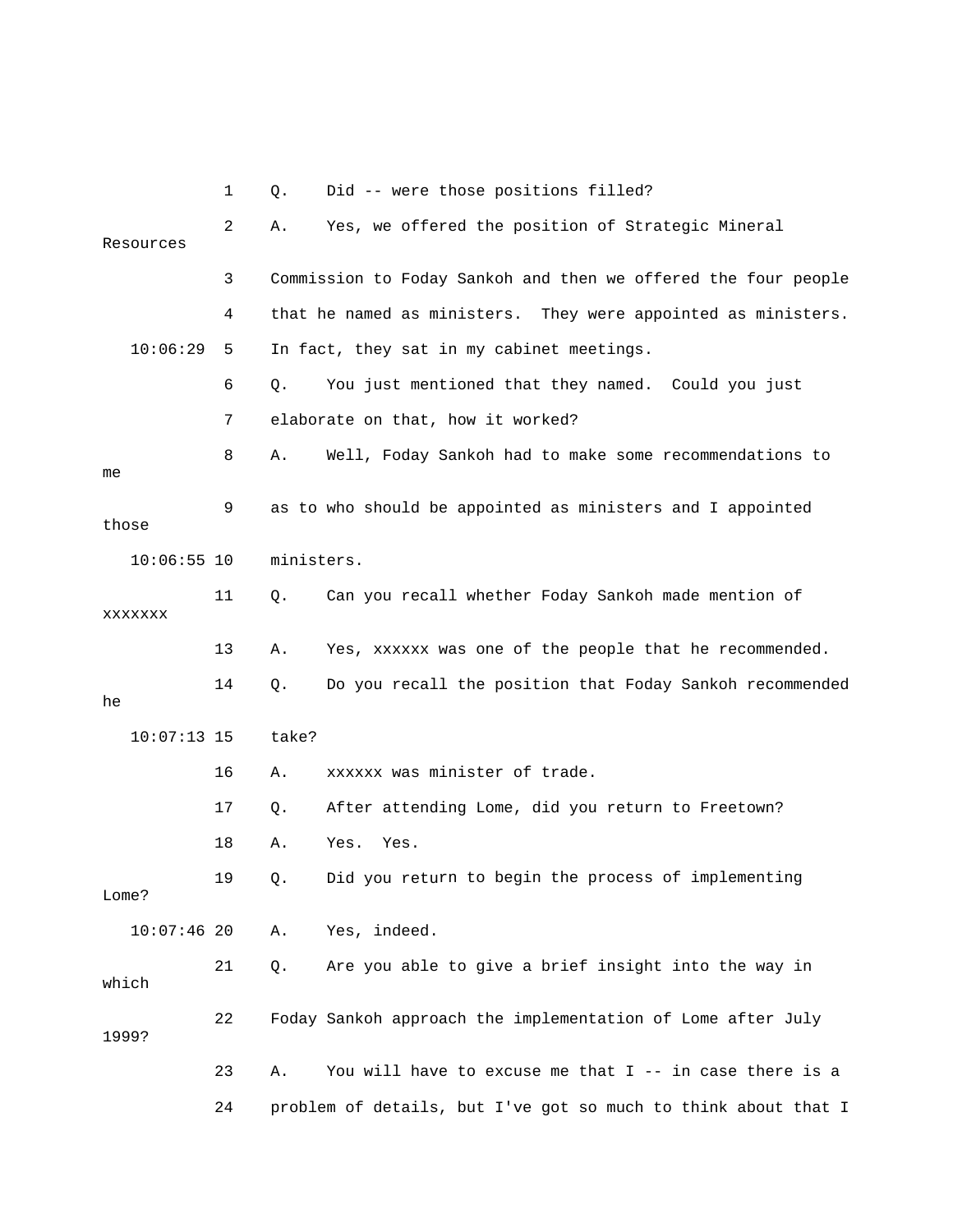|      | $10:08:16$ 25 |    | may omit one or two points. Foday Sankoh -- we signed the     |
|------|---------------|----|---------------------------------------------------------------|
| we   |               | 26 | agreement and we came and we were prepared to deliver on what |
| to   |               | 27 | had agreed in Lome. And he started to stall about when he was |
| with |               | 28 | come back to Sierra Leone and this took quite a lot of work   |
|      |               | 29 | the governments concerned where he was and with the ECOWAS    |

|         | SESAY ET AL |              |
|---------|-------------|--------------|
| Page 11 |             |              |
|         | 16 MAY 2008 | OPEN SESSION |

| then                 | 1              | states, and finally he arrived and so we welcomed him.<br>And  |
|----------------------|----------------|----------------------------------------------------------------|
| question             | $\overline{2}$ | I remember on one occasion, we sat down to discuss the         |
|                      | 3              | of how he should perform his role as chairman of the Strategic |
|                      | 4              | Mineral Resources Commission. You know, in the first place I   |
| 10:09:35             | 5              | must recall this, that I was responsible for -- well, I regard |
| we                   | 6              | this as my brain child, this Court, and in the agreement which |
|                      | 7              | discussed with Ralph Zacklin of the -- undersecretary of the   |
| UN,                  | 8              | office of the undersecretary general of legal affairs in the   |
| apply                | 9              | a very brilliant lawyer, the agreement was that we were to     |
| $10:10:09$ 10<br>And |                | two laws: One international law; and second one local laws.    |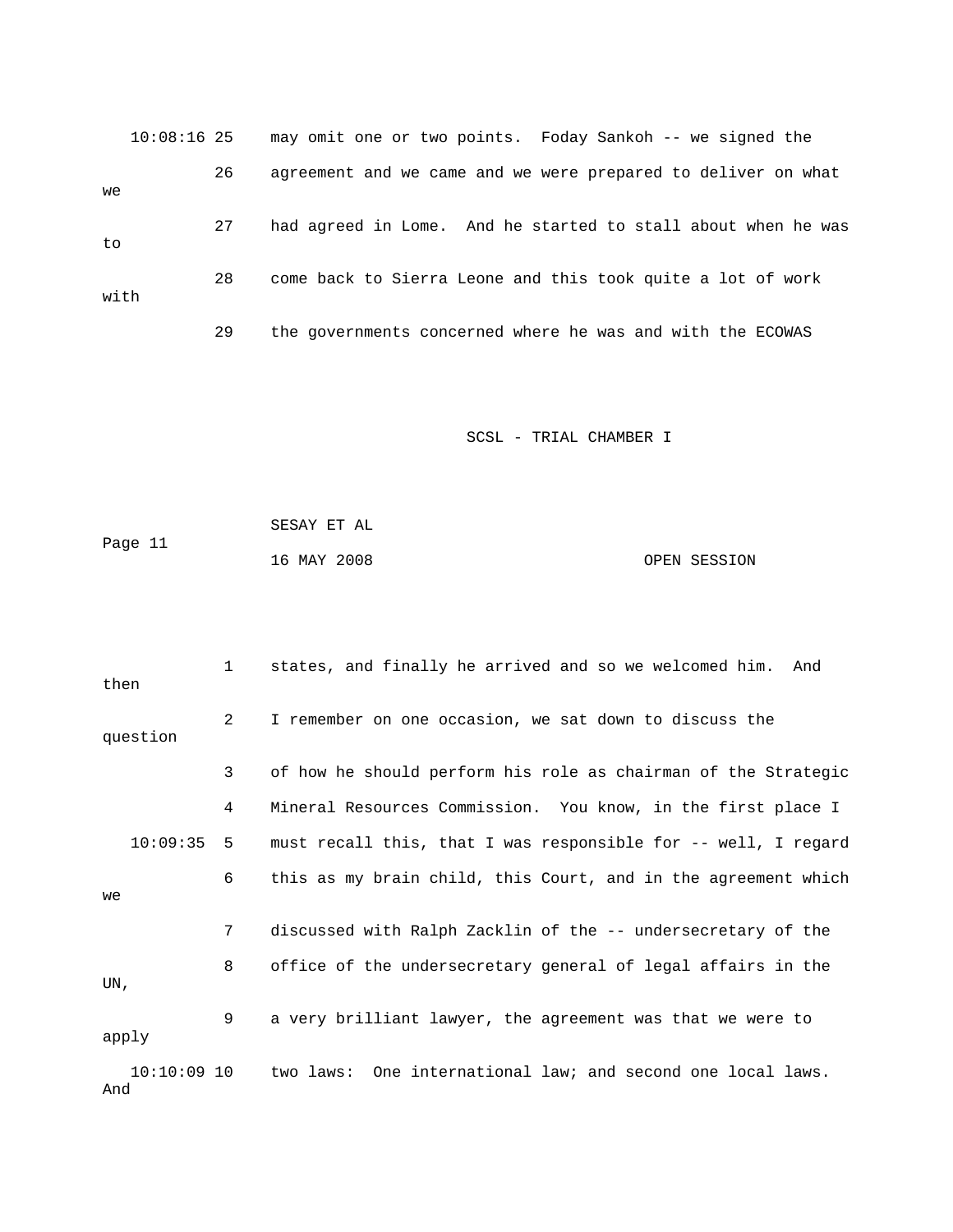| be                          | 11 | in the local laws I think I had to -- and I'm still going to   |
|-----------------------------|----|----------------------------------------------------------------|
|                             | 12 | taking note of the Official Secrets Act under which I was      |
| came                        | 13 | operating. But what happened on one Saturday, Foday Sankoh     |
|                             | 14 | to my office together with -- we had a meeting there, himself, |
| $10:10:50$ 15               |    | myself, the then attorney-general of Sierra Leone, and he came |
| his                         | 16 | with two of his own people. And he wanted to have details of   |
| when                        | 17 | position, and we gave it to him. And the details are that      |
| to                          | 18 | you have a commission appointed, there is a minister who has   |
| government                  | 19 | responds -- who has to report to the cabinet and the           |
| $10:11:21$ 20<br>therefore, |    | and Parliament on issues affecting his ministry.<br>- So       |
| Resources                   | 21 | Foday Sankoh, being chairman of the Strategic Mineral          |
| must                        | 22 | Commission, was obliged to report through a minister, and I    |
| going                       | 23 | say this, that he was shocked at this. He thought he was       |
|                             | 24 | to be completely in charge everything to do with mineral       |
| $10:11:49$ 25               |    | resources of the country, he was to decide on that, and nobody |
| agreement                   | 26 | else was to get involved. He said well:<br>I thought the       |
|                             | 27 | was that I should be given a position similar to that of the   |
| says                        | 28 | vice-president, and I told him, I said: Well, if somebody      |
|                             | 29 | you look like your mother, that doesn't mean that you are your |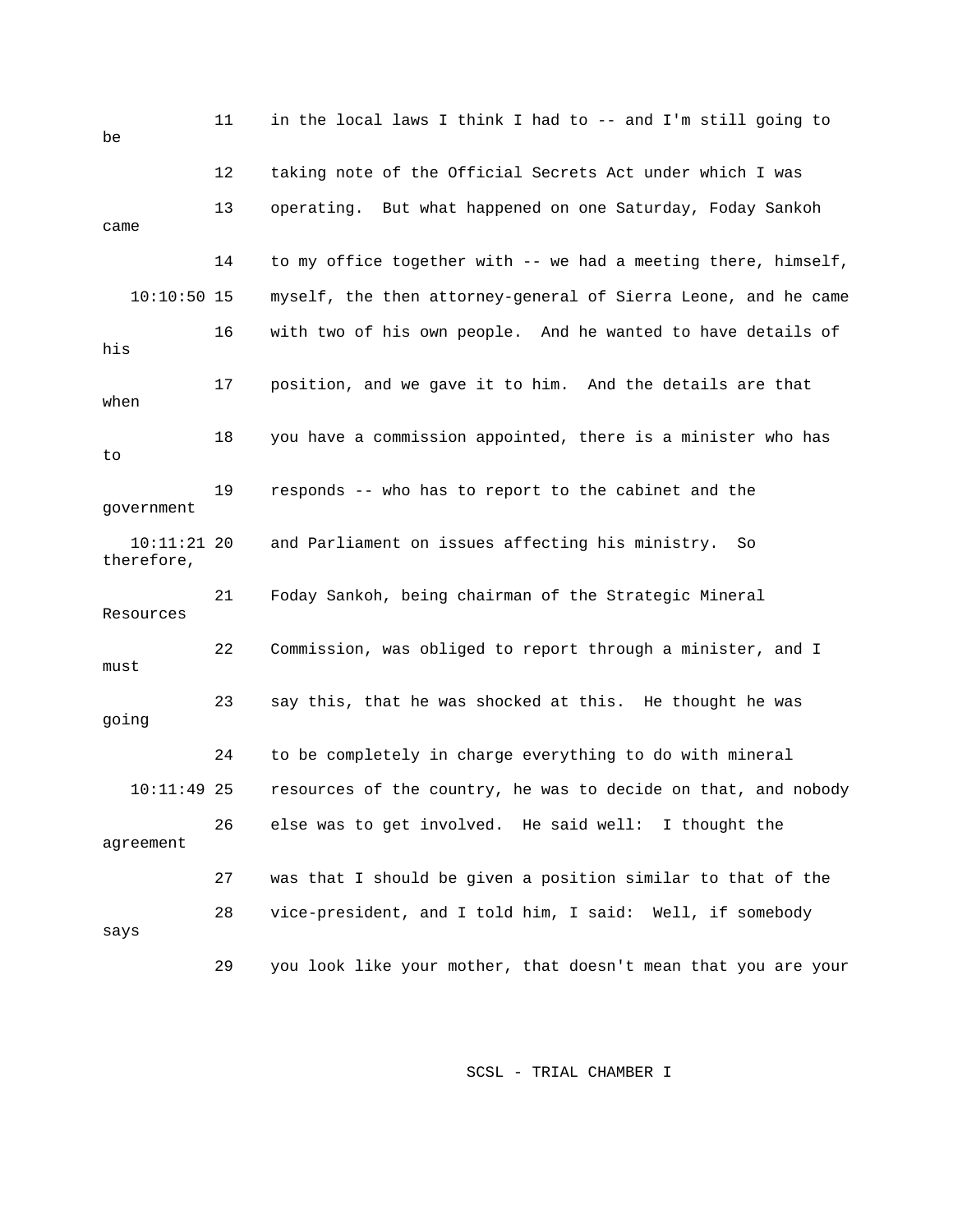|         | SESAY ET AL |              |
|---------|-------------|--------------|
| Page 12 |             |              |
|         | 16 MAY 2008 | OPEN SESSION |

 1 mother. So we laughed over that and then he accepted it and there 3 on as if he was not as fully committed as we had expected him 10:12:51 5 Q. Were you able in the weeks and months after the signing 8 A. Well, I only will go by way of reports that I received, y intelligence reports, which is that he was regarded 9 mainl 10:13:23 10 little god as far as the rebels were concerned and so -- but I 11 was not really very familiar with the day-to-day things, but I 12 knew that they were scared of him. 10:13:49 15 THE WITNESS: My Lord -- 16 PRESIDING JUDGE: To the movement. 17 THE WITNESS: Well I, being somebody who is a believer 19 himself as god to be god. So for that reason I -- 10:14:11 20 PRESIDING JUDGE: You prefer to be measured in the we 2 moved on. But I think I noticed that he was stalling from to 4 be. of 6 Lome, to observe how he was regarded by the rank and file in the 7 RUF? like a 13 PRESIDING JUDGE: Mr Witness, you say he was regarded as a 14 little god not as a god himself. and 18 I have a religion, I do not subscribe to somebody who regards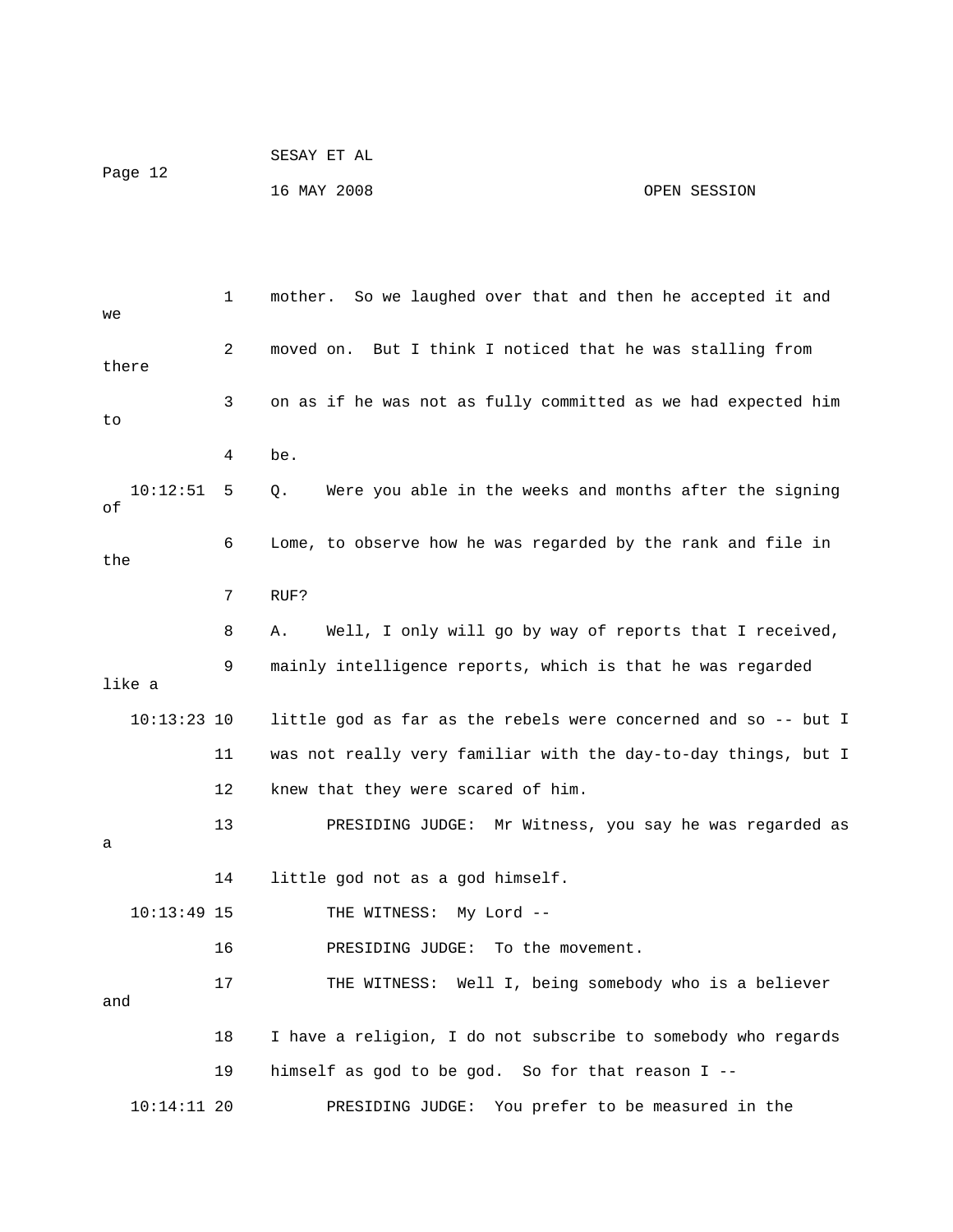21 expression.

and

22 THE WITNESS: That's it.

23 PRESIDING JUDGE: Thank you.

24 MR JORDASH:

 10:14:25 25 Q. This initial impression of Foday Sankoh and his, shall we

26 say, lack of commitment, did that stay the same in the weeks

- 27 months ahead, or did it alter?
- 28 A. I'm afraid so, yes. He was -- he and some of his main
- 29 people who accompanied him to Freetown -- in fact, they didn't

|         | SESAY ET AL |              |
|---------|-------------|--------------|
| Page 13 |             |              |
|         | 16 MAY 2008 | OPEN SESSION |

| scary        |                |           | hide it. They held press conferences and made statements, |  |  |
|--------------|----------------|-----------|-----------------------------------------------------------|--|--|
| qovernment.  | 2              |           | statements, made threats against the people and the       |  |  |
|              | 3              | Q.        | Did you come across a man called xxxxxx xxxxxxx?          |  |  |
|              | 4              | Α.        | Yes, I think I met him once. Once, xxxxx xxxxxx.          |  |  |
| $10:15:31$ 5 |                |           | 0. Yes, that's the name.                                  |  |  |
|              | 6              |           | A. He was Foday Sankoh's spokesman.                       |  |  |
|              | $7\phantom{.}$ | $\circ$ . | How did he come across to you?                            |  |  |
| where        | 8              | Α.        | He was a very ambitious fellow and he $-$ - I don't know  |  |  |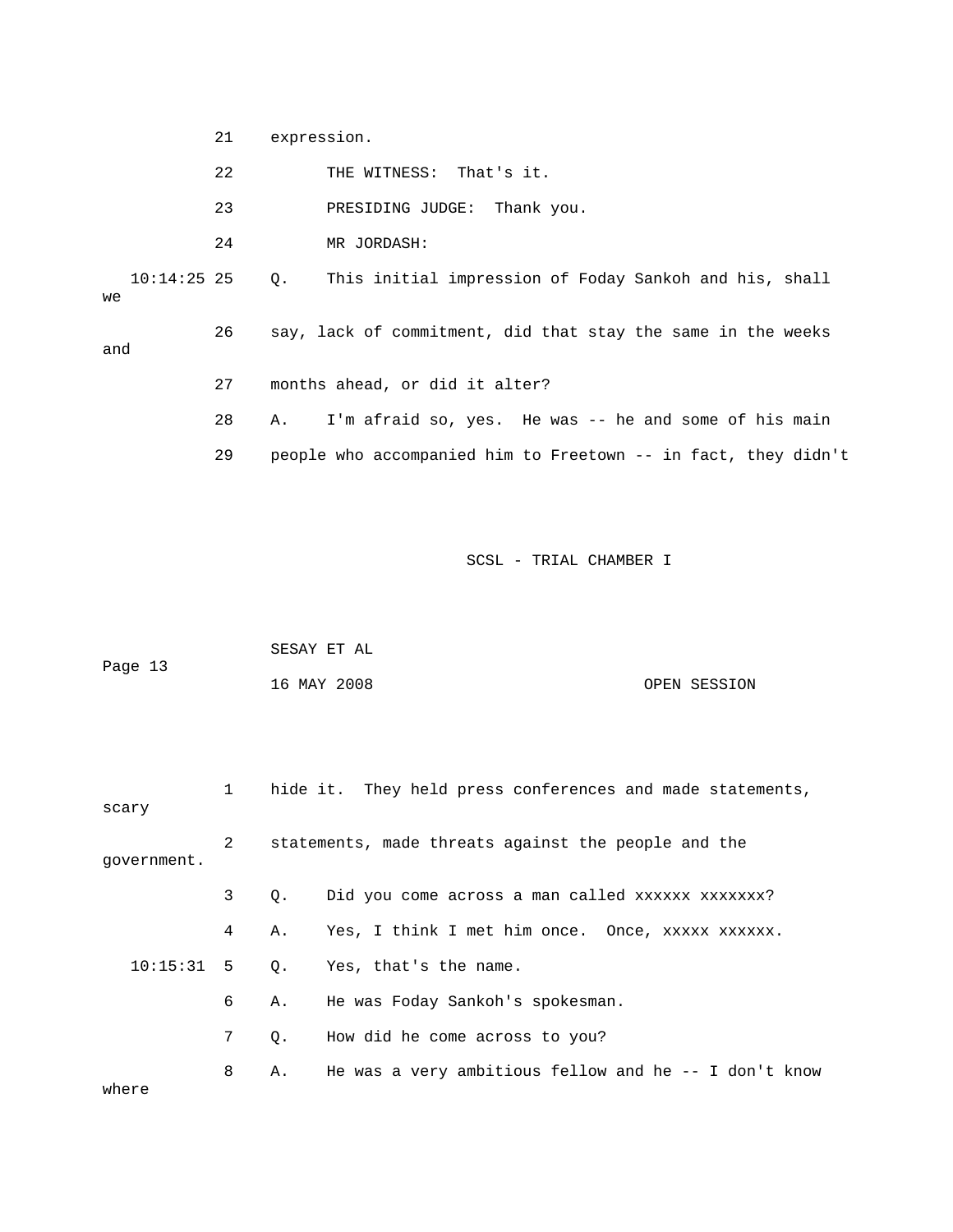9 he is, but I formed the impression that he was not totally 10:15:50 10 committed to the peace process. 11 Q. Could I ask the same question about xxxxx xxxxx, please, 12 your impressions of him? 13 A. xxxxxx xxxxxx started off like any other RUF, but he e 14 volunteered at one time to travel to Lunsar and Makeni wher 16 going there to see if he could talk to them to really calm 18 Freetown and Makeni he got to the place and he found these 23 treated that way, and when he came back, because he was 24 of trade, there was a meeting in the United States to which we 10:17:30 25 had been invited. So I asked that he should go and I arranged 26 for our embassy in the United States to take him to a doctor 28 came back. But he didn't quite get out of that rebel the 10:16:20 15 AFRC soldiers were brutalising our people and he said he was them 17 down, and I think he got as far as Lunsar, somewhere between guys 19 there and they dug a huge hole, put him there, and just left his 10:16:58 20 head up and each time they went by somebody will kick his head or 21 they will excuse me -- they will urinate on his head and go by. 22 And so I felt so bad about this that a human being could be minister to 27 see how -- whether there has been anything wrong with him, and position, 29 even after that visit. He still remained a rebel.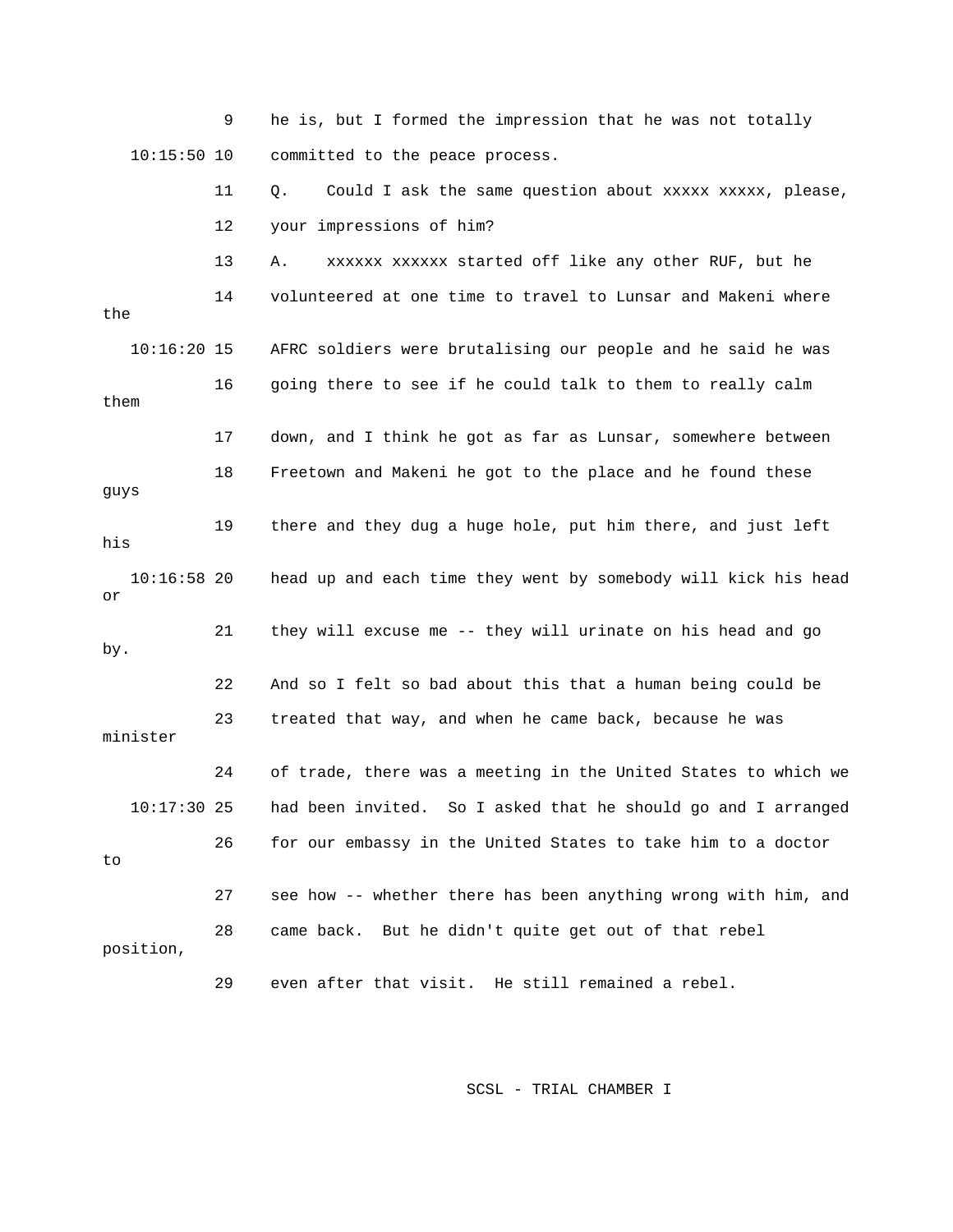| Page 14                |    | SESAY ET AL |                                                              |              |
|------------------------|----|-------------|--------------------------------------------------------------|--------------|
|                        |    |             | 16 MAY 2008                                                  | OPEN SESSION |
|                        |    |             |                                                              |              |
|                        |    |             |                                                              |              |
| by                     | 1  | Q.          | When you say he still remained a rebel, what do you mean     |              |
|                        | 2  | that?       |                                                              |              |
| illegally,             | 3  | Α.          | Well he was doing things that rebels usually do              |              |
|                        | 4  |             | not following the rules and plotting and planning and so on. |              |
| 10:18:18               | 5  | Q.          | So would you assess him as committed or not committed to     |              |
|                        | 6  |             | the peace process?                                           |              |
|                        | 7  | Α.          | I gained the distinct impression that he was not totally     |              |
|                        | 8  |             | committed to the peace process.                              |              |
| amongst                | 9  | Q.          | Was there any reaction as you were able to observe           |              |
| $10:18:39$ 10<br>Lamin |    |             | the ECOWAS leaders to the lack of commitment being shown by  |              |
|                        | 11 |             | and Sankoh and others close to them?                         |              |
|                        | 12 | Α.          | Yes, when we had our ECOWAS meetings, we discussed them      |              |
| the                    | 13 |             | these issues fully and -- because they were our partners in  |              |
|                        | 14 |             | peace process.                                               |              |
| $10:19:11$ 15          |    | Q.          | Was Charles Taylor a member of ECOWAS at that time?          |              |
|                        | 16 | Α.          | Yes, Charles Taylor was.                                     |              |
| point,                 | 17 | Q.          | Can I take you forward to May of 2000, and, at that          |              |
|                        | 18 |             | were you in Freetown?                                        |              |
|                        | 19 | Α.          | I don't remember.                                            |              |
| $10:19:51$ 20          |    | Q.          | Perhaps I can jog your memory. May of 2000 was the time      |              |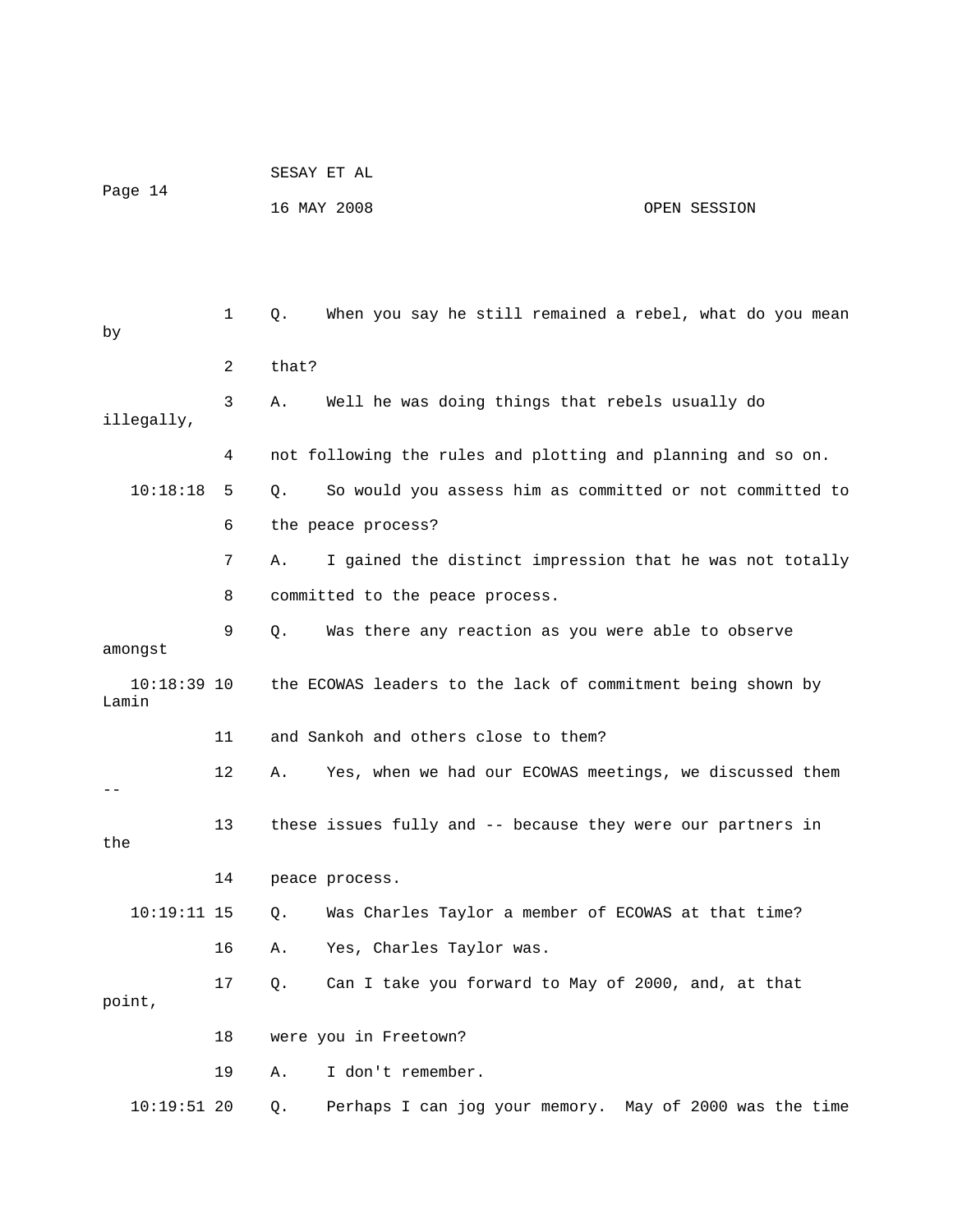|              | 21 | when an incident occurred between the RUF and UNAMSIL in the       |
|--------------|----|--------------------------------------------------------------------|
|              | 22 | Makeni region. Do you recall where you were at that time?          |
| to           | 23 | No. No, I was so busy moving around, and I don't want<br>Α.        |
|              | 24 | mislead anybody.                                                   |
| that         |    | 10:20:23 25 Q. Fair enough. Were you aware of Sankoh's location at |
|              | 26 | time?                                                              |
|              | 27 | As I said at the beginning, Sankoh, you know, really<br>Α.         |
| considerable | 28 | hesitated about coming home after Lome, but, after                 |
| able         | 29 | pressure in order to get the peace process moving, we were         |

|         | SESAY ET AL |              |
|---------|-------------|--------------|
| Page 15 |             |              |
|         | 16 MAY 2008 | OPEN SESSION |

 1 to get him here and he came and he was in Freetown. 2 Q. Were you, or did you become aware -- 3 PRESIDING JUDGE: Mr Witness, are you saying that he was 10:21:34 5 THE WITNESS: My Lord, the point is, I do not want - o 6 my documents and everything, they belong to the government, t 7 the State, and they are in the security -- in the hands of 8 security people. in 4 Freetown in May 2000? all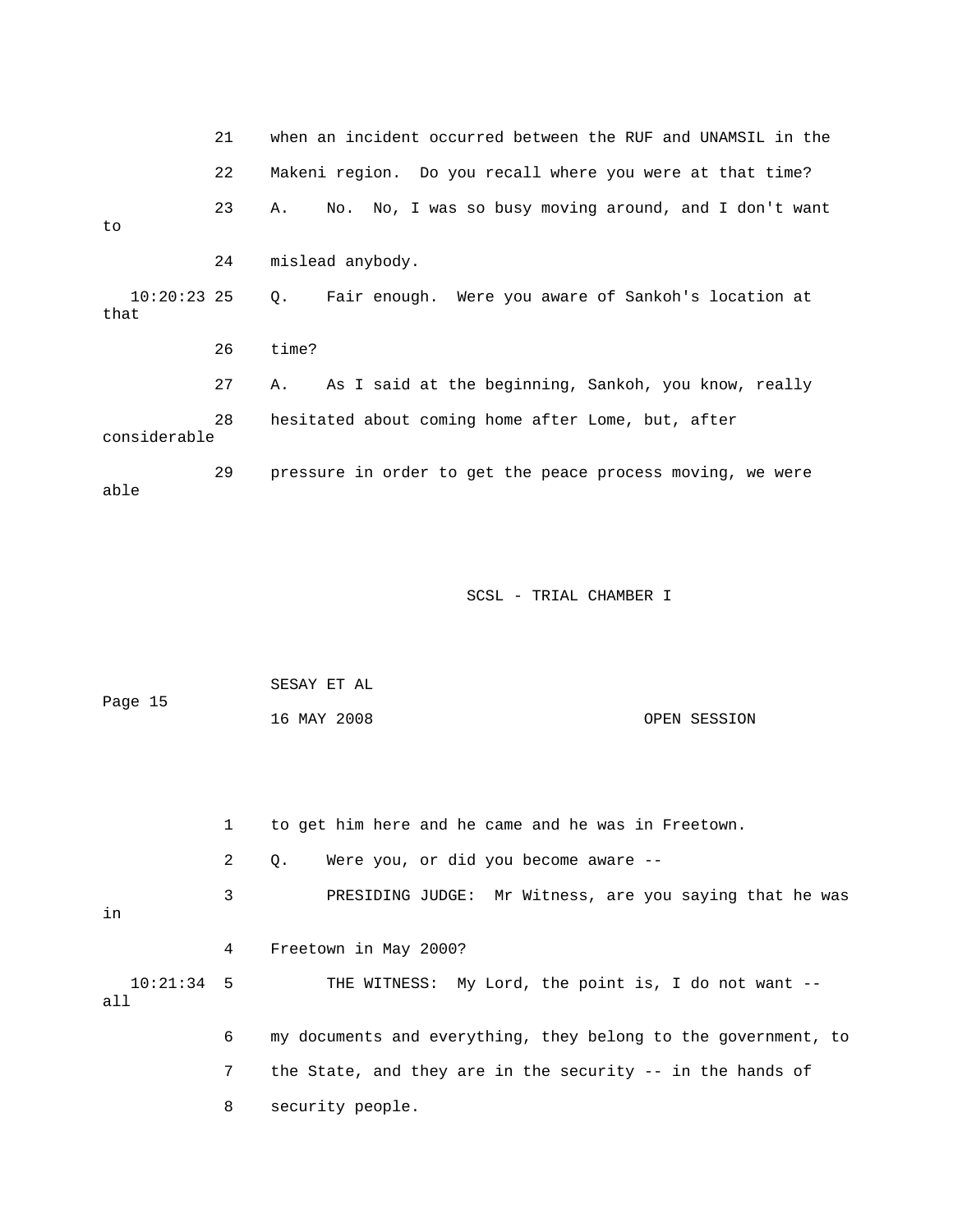|                      | 9       | PRESIDING JUDGE: We understand.<br>We understand.             |
|----------------------|---------|---------------------------------------------------------------|
| $10:21:54$ 10        |         | THE WITNESS: Now, and I did not want to say for certain       |
|                      | 11      | that I was in a particular place at that particular time.     |
|                      | $12 \,$ | PRESIDING JUDGE: No, I'm referring to Sankoh.                 |
|                      | 13      | THE WITNESS: Oh, Sankoh, yes.                                 |
|                      | 14      | PRESIDING JUDGE: Was he in Freetown in May 2000?              |
| $10:22:08$ 15        |         | I think he was.<br>THE WITNESS:                               |
|                      | 16      | PRESIDING JUDGE: Do you remember? As far as your              |
|                      | 17      | recollection can take you.                                    |
|                      | 18      | THE WITNESS: Yes, I think he probably was, but I'm not        |
|                      | 19      | categorically.                                                |
| $10:22:26$ 20        |         | MR JORDASH:                                                   |
| being                | 21      | I think I can lead on this. Were you aware of Sankoh<br>0.    |
|                      | 22      | arrested around that time?                                    |
|                      | 23      | Oh, yes.<br>Α.                                                |
|                      | 24      | Do you recall how you became aware of his arrest?<br>Q.       |
| $10:22:50$ 25<br>and |         | Well, there was some problem. I think, again, Sankoh<br>Α.    |
|                      | 26      | others, and his followers, had created some scene around Juba |
| himself,             | 27      | Hill area, and some people got injured or killed and he       |
|                      | 28      | he was arrested and detained.                                 |
|                      | 29      | And do you recall where he was detained?<br>Ο.                |

SESAY ET AL

ge 16 Pa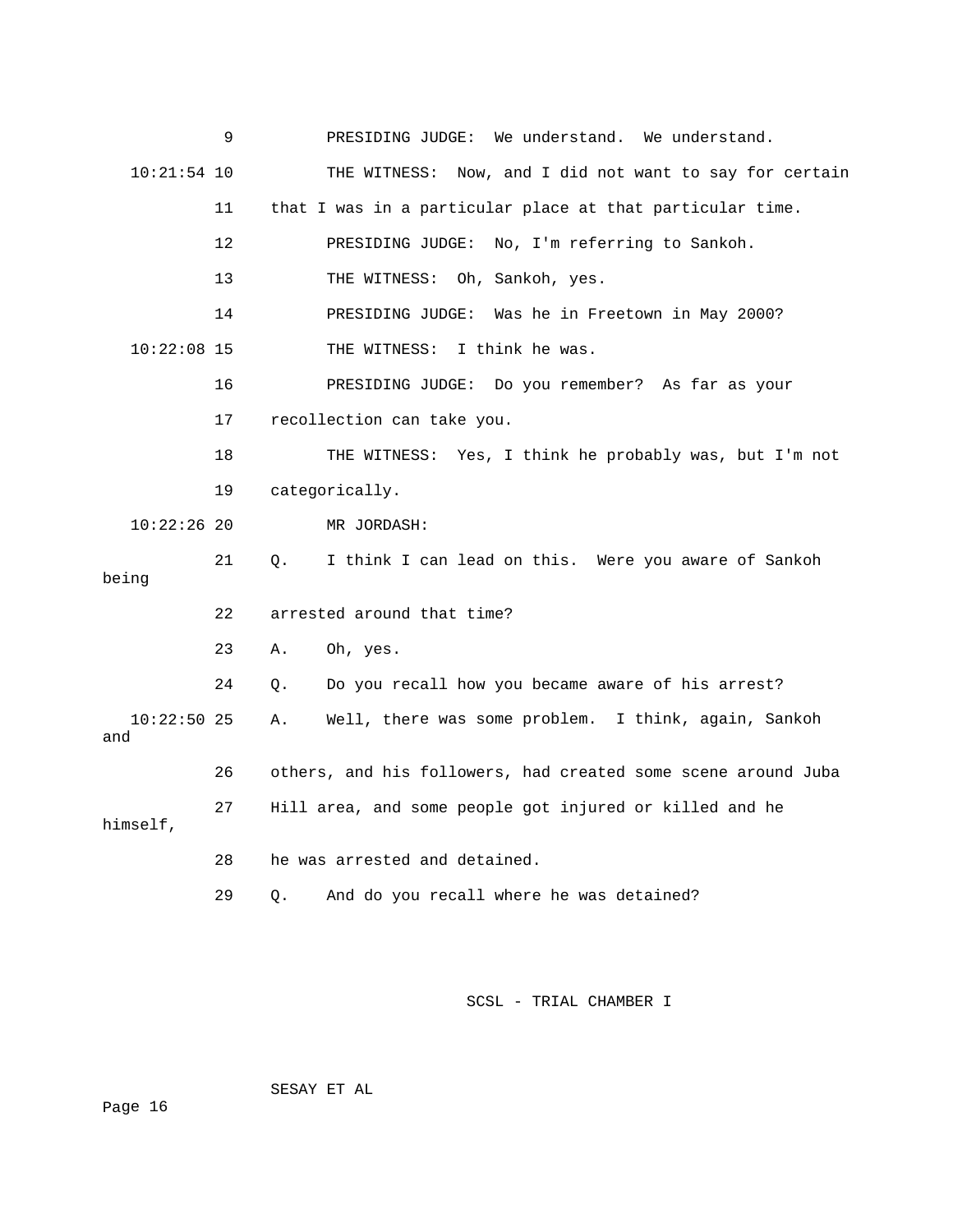## 16 MAY 2008 OPEN SESSION

| move                  | 1  | Α.<br>Initially, he was at Pademba Road, but we decided to       |
|-----------------------|----|------------------------------------------------------------------|
| that                  | 2  | him from there because I've always taken the position that       |
|                       | 3  | Pademba Road Prisons is not a good place to keep prisoners       |
|                       | 4  | because of so many homes and houses around the place, and so -   |
| 10:23:59<br>problems, | 5  | and whenever there had been -- earlier on, when we had           |
| break                 | 6  | the rebels would go straight to Pademba Road and attempt to      |
|                       | 7  | open the prison and let loose the inmates, so that they can go   |
| we                    | 8  | and commit some very serious offences. So, for this reason,      |
|                       | 9  | decided to take Sankoh to a half-completed building around       |
| $10:24:26$ 10         |    | Aberdeen and provided very good security for him there.          |
|                       | 11 | Had Foday Sankoh been held at Pademba previous to 2000?<br>Q.    |
| became                | 12 | Oh, yes. Much earlier, before ever, even before I<br>Α.          |
|                       | 13 | President, he had committed some offences where he was           |
| he                    | 14 | incarcerated there and, during my own time too, when he came,    |
| $10:25:14$ 15         |    | was there for a short while.                                     |
| when                  | 16 | Do you recall where he was on 6 January 1999, the time<br>Q.     |
|                       | 17 | Freetown was invaded?                                            |
| I                     | 18 | Again, on that occasion when Freetown was invaded,<br>Α.<br>Yes. |
| my                    | 19 | was in bed at about 2.30 a.m. and the ECOWAS generals came to    |
| $10:25:45$ 20         |    | house and woke me up and said: Look, we must leave your place    |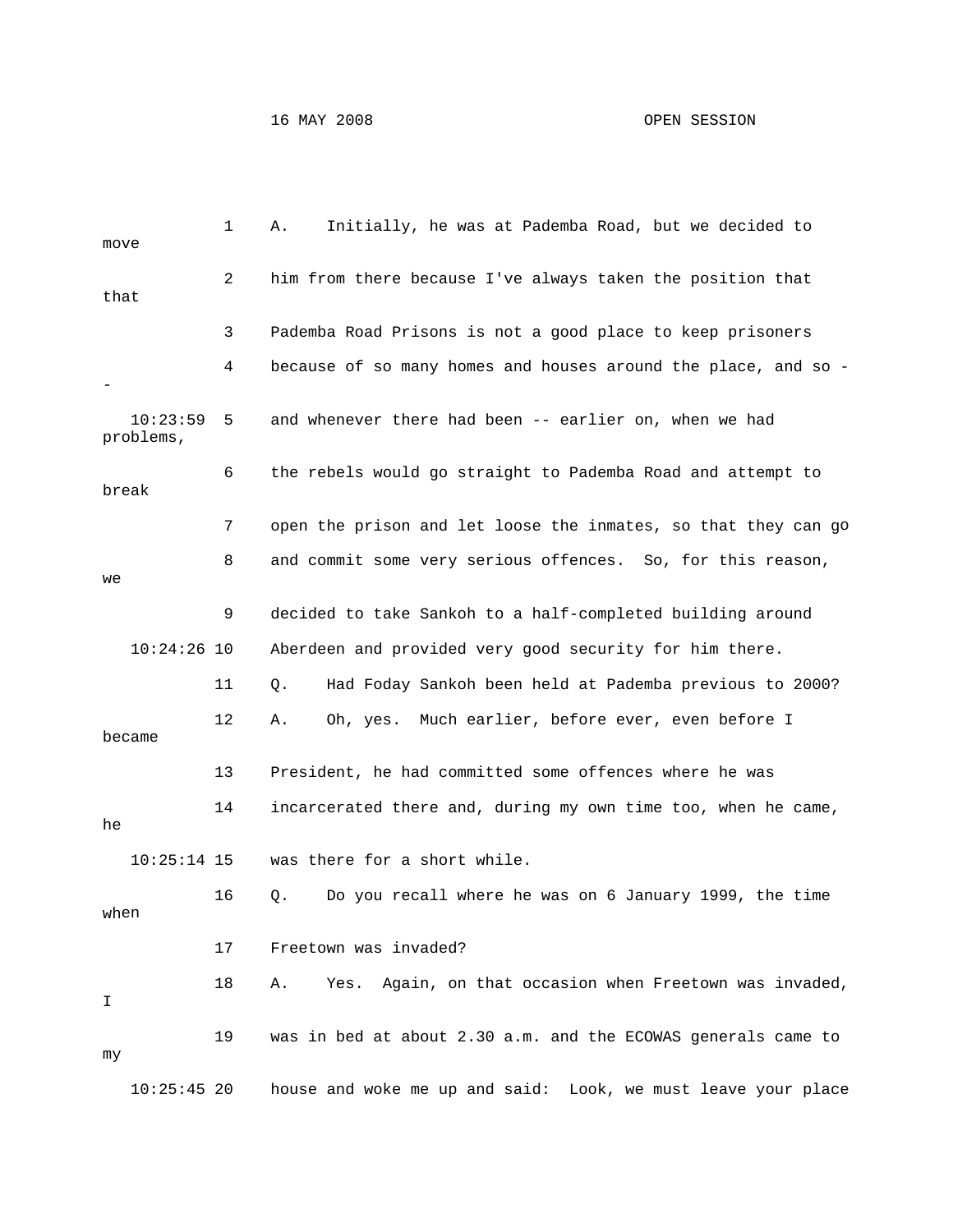|                          | 21 | here. We must take you somewhere else. And so -- but I said:  |
|--------------------------|----|---------------------------------------------------------------|
| Sankoh,                  | 22 | Well, what about Foday Sankoh? They said: Well, Foday         |
| process,                 | 23 | they were not too sure about his sincerity to the peace       |
| a                        | 24 | so they suggested that perhaps he should be taken and kept in |
| $10:26:22$ 25<br>between |    | Nigerian warship, which was then anchored on the border       |
| with                     | 26 | Sierra Leone and Guinea, and so I was told that I had to go   |
| were                     | 27 | them to Government Wharf. There was a boat there which we     |
| that                     | 28 | to join and move on, and I picked up the vice-president at    |
|                          | 29 | time, Dr Demby, and my own children as well, and we went to   |

| Page 17 | SESAY ET AL |              |
|---------|-------------|--------------|
|         | 16 MAY 2008 | OPEN SESSION |

|                             |   | Government Wharf, boarded this boat and found out that it was  |
|-----------------------------|---|----------------------------------------------------------------|
| boat                        | 2 | it didn't contain enough fuel. So we sat there fuelling the    |
| as                          | 3 | and by somehow it seems that some -- God was with us because,  |
|                             | 4 | soon as we finished fuelling, as we moved out, then the rebels |
| $10:27:38$ 5<br>destroying, |   | moved into Government Wharf and started killing and            |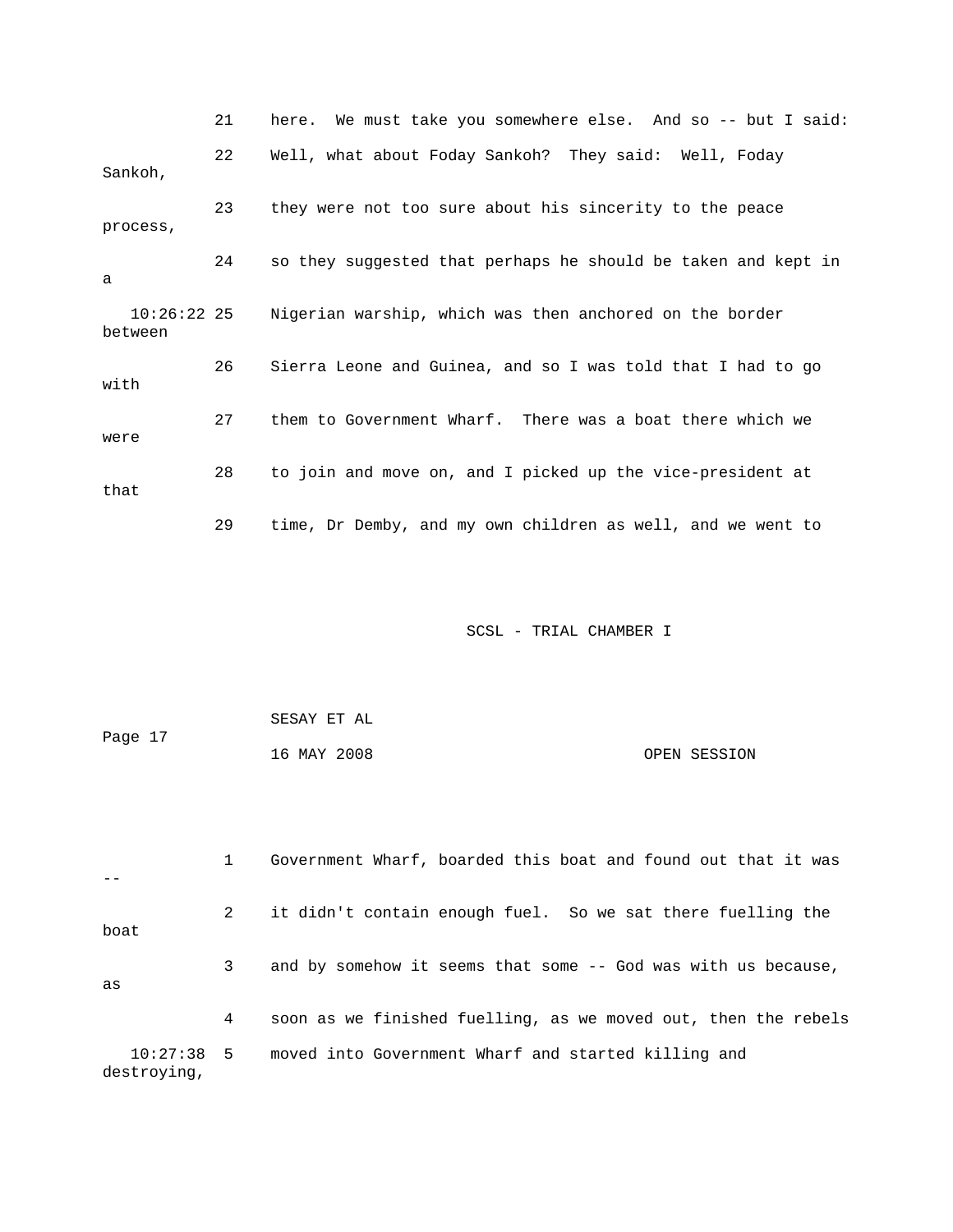| been                 | 6  | killing people and destroying things there. So I would have        |
|----------------------|----|--------------------------------------------------------------------|
| warship;             | 7  | But then we moved on, continued, and got to this<br>dead.          |
|                      | 8  | got to this warship, and it was really an ordeal for me.<br>The    |
|                      | 9  | generals remained in the boat. I had to go upstairs in this        |
| $10:28:07$ 10        |    | warship to meet Foday Sankoh. Now, there was no provision, no      |
| to                   | 11 | jetty on it, so they sent a rope from the warship down for me      |
|                      | 12 | hang on and they pulled me up, and the sea was really rough --     |
| there, I             | 13 | very, very rough. If at all there had been any accident            |
| been                 | 14 | had really sort of dropped off that rope, then I would have        |
| $10:28:33$ 15<br>me. |    | squeezed by the two boats and that would have been the end of      |
|                      | 16 | But thank God I landed safely inside. When Sankoh saw me, he       |
|                      | 17 | said: Oh, please, please forgive me, forgive me, forgive me,       |
| he                   | 18 | I'm sorry. I'm so ashamed. Then he whispered,<br>forgive me.       |
| I.                   | 19 | said:<br>Are my boys in Freetown? And I said:<br>Not quite.<br>And |
| $10:29:08$ 20        |    | said that I had gone there to talk to him so that he and I can     |
| were                 | 21 | record some message to the people of Sierra Leone, that we         |
|                      | 22 | destroying our country; that we should do everything to end        |
| was                  | 23 | this -- that violence and the very bad name that the country       |
|                      | 24 | getting internationally. And, at that point he said to me, he      |
| $10:29:39$ 25<br>me  |    | said:<br>Well, I need some time to talk to God. So please give     |
| had                  | 26 | one hour. Let me go and talk to God." And then that meant I        |
| sat                  | 27 | to go back again into the boat, that dangerous thing, and I        |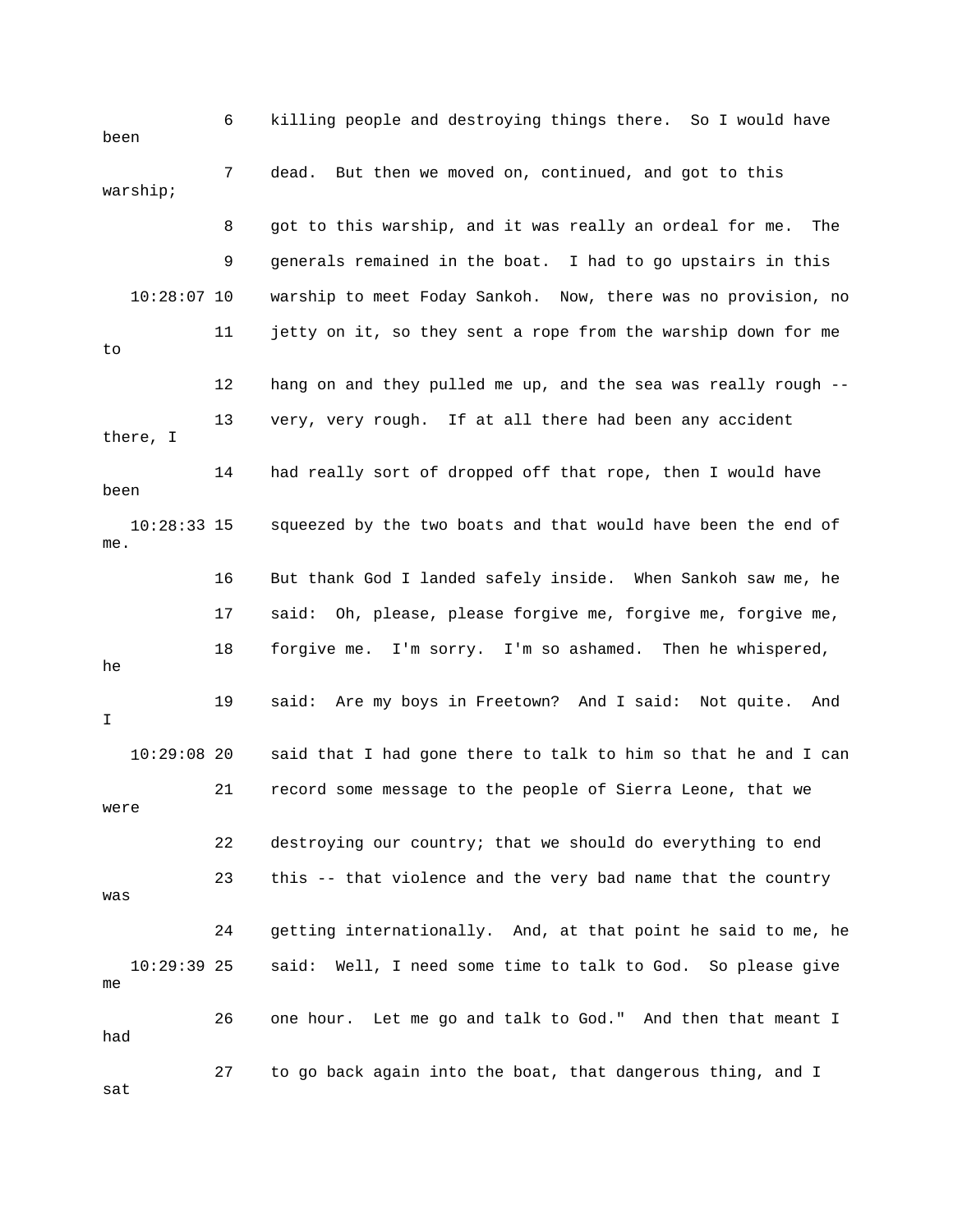28 in there, waited. After one hour I went through the same process 29 into the boat, and I went and so he said: All right. We'll try

|         | SESAY ET AL |              |
|---------|-------------|--------------|
| Page 18 |             |              |
|         | 16 MAY 2008 | OPEN SESSION |

| said:         | 1  | and do something. He said: We'll try and do something, he     |
|---------------|----|---------------------------------------------------------------|
| the           | 2  | But I don't have any tape-recorder here. Then the captain of  |
| Then          | 3  | war boat, of the warship, went and brought a tape-recorder.   |
| write         | 4  | Sankoh said: Well, I don't know what to say. You better       |
| 10:30:51      | 5  | it for me so that I can read it. And I wrote this appeal, and |
| to            | 6  | then we came back. He remained in the warship and I came back |
|               | 7  | Freetown.                                                     |
|               | 8  | PRESIDING JUDGE: When you wrote the appeal, Mr Witness,       |
|               | 9  | what happened? What happened to the --                        |
| $10:31:11$ 10 |    | THE WITNESS: Well, he read it. He read it.                    |
|               | 11 | PRESIDING JUDGE: He read it?                                  |
|               | 12 | THE WITNESS: Yes. I was going to have it broadcast.           |
|               | 13 | PRESIDING JUDGE: And it was recorded?                         |
| back          | 14 | THE WITNESS: It was recorded. And then, when I came           |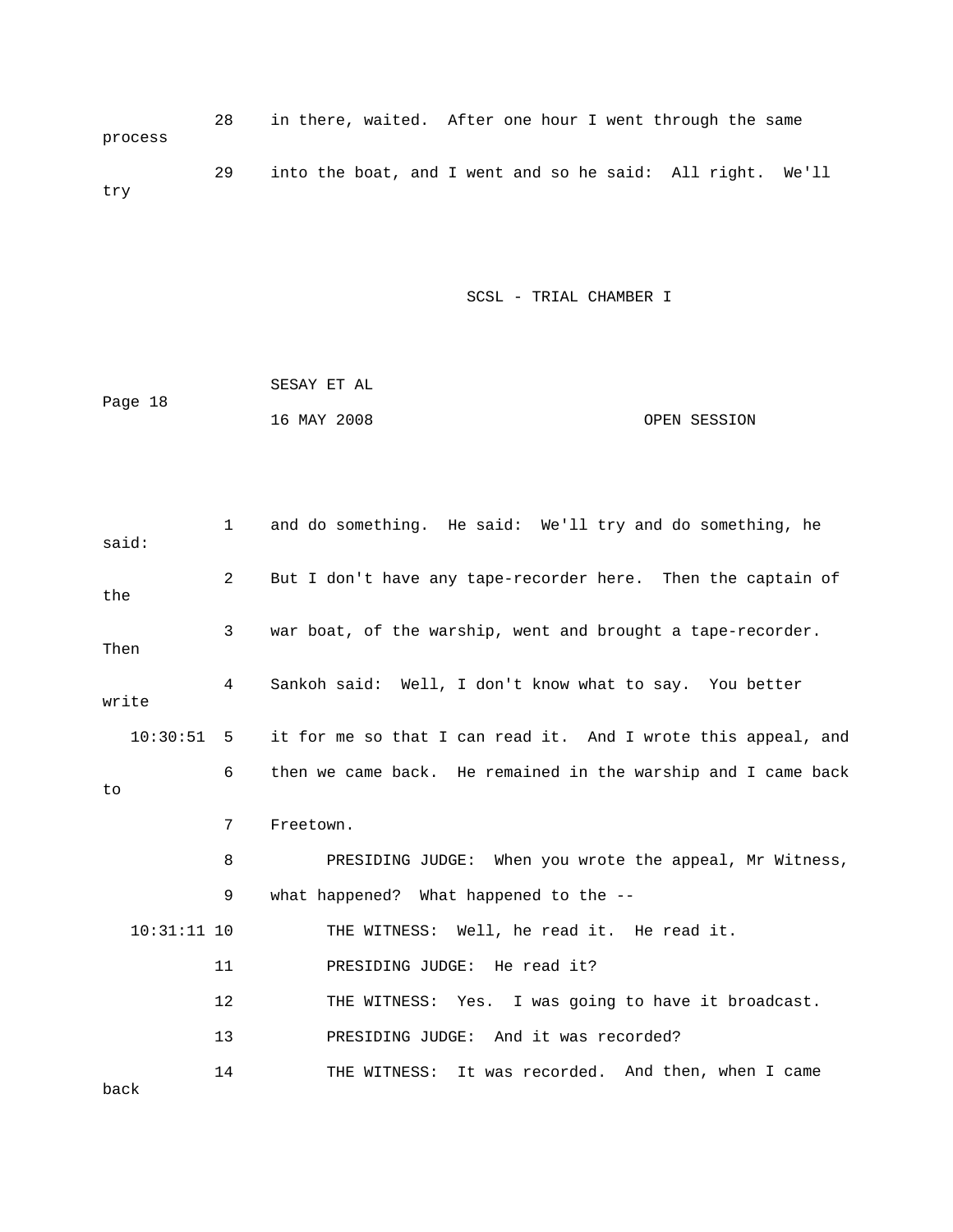10:31:24 15 to Freetown, the place had quietened down. It was under 17 took me to my residence, and then two foreign ministers from 18 ECOWAS came in to see me. The Ivorian foreign minister, and the 19 Togolese foreign minister, they asked that please, they wanted 10:32:00 20 talk to Sankoh themselves. Could I please arrange to release 21 from the warship, so that he could go to Guinea so that they 22 talk to him there. 23 PRESIDING JUDGE: Yes, Mr Witness, before you continue, was 24 this message that was recorded published? 10:32:17 25 THE WITNESS: It was on the radio. 26 PRESIDING JUDGE: It was on the radio? 29 THE WITNESS: And then we -- so with this, they said they control 16 of ECOMOG had really moved to various strategic areas, and they to him will 27 THE WITNESS: Yes. 28 PRESIDING JUDGE: Thank you.

SCSL - TRIAL CHAMBER I

|         | SESAY ET AL |              |
|---------|-------------|--------------|
| Page 19 |             |              |
|         | 16 MAY 2008 | OPEN SESSION |

 1 really wanted to really talk to him again, so that he will keep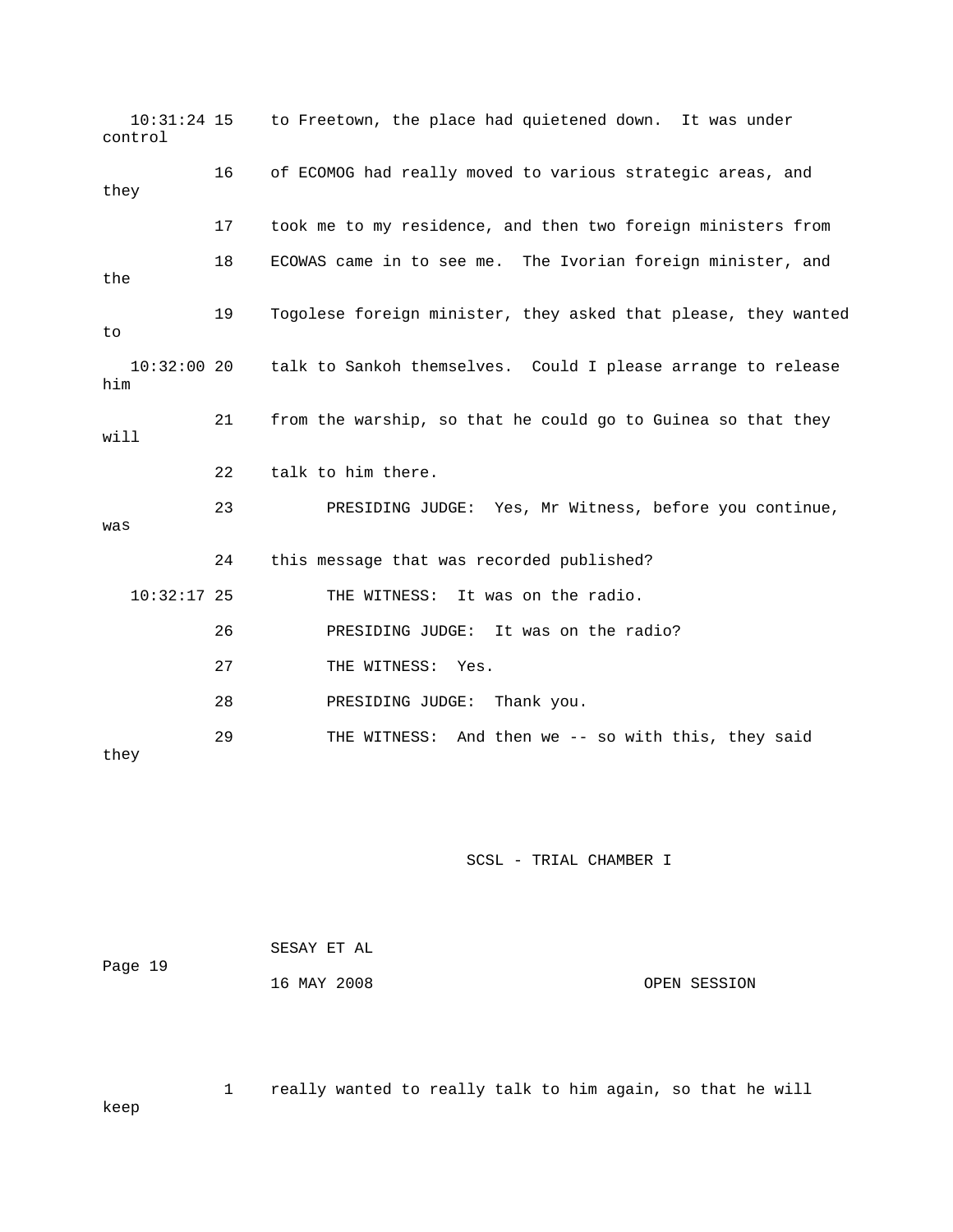2 to the peace agreement, and I agreed, and instructions were given 3 for some helicopter to pick him from the warship on to Conakry. 4 As soon as he got to Conakry he contacted one of his men, 6 under pressure to make that statement, and that statement was 7 really -- he didn't mean it -- and Sam Bockarie went on the back 9 almost on square one. But these people help prevailed and we 11 MR JORDASH: 12 Q. Do you recall what the message said, in broad term? that 14 we both met, and we have agreed that we should keep to the and 19 Road? I'm talking about before January 1999, before you went 21 A. Yes. Now, you asked me that question before, and I was 23 in the military before and, while he was in the ministry, 24 military, he was in the communications section and, therefore, 10:33:03 5 Lieutenant Sam Bockarie, and told Sam Bockarie that I put him not BBC 8 and made a -- made a statement to that effect. So we were 10:33:36 10 were able to come back together. 13 A. Yes. Well, I drafted it. I said that he was to say Lome 10:33:54 15 Peace Agreement, that we should stop all these hostilities, 16 that we should try and bring peace back to our country. 17 Q. Thank you. Could I take you back for a moment to when he 18 had been in Pademba. Was he able to communicate from Pademba 10:34:29 20 into the warship? 22 provided an answer to you. The answer is this: That Sankoh

he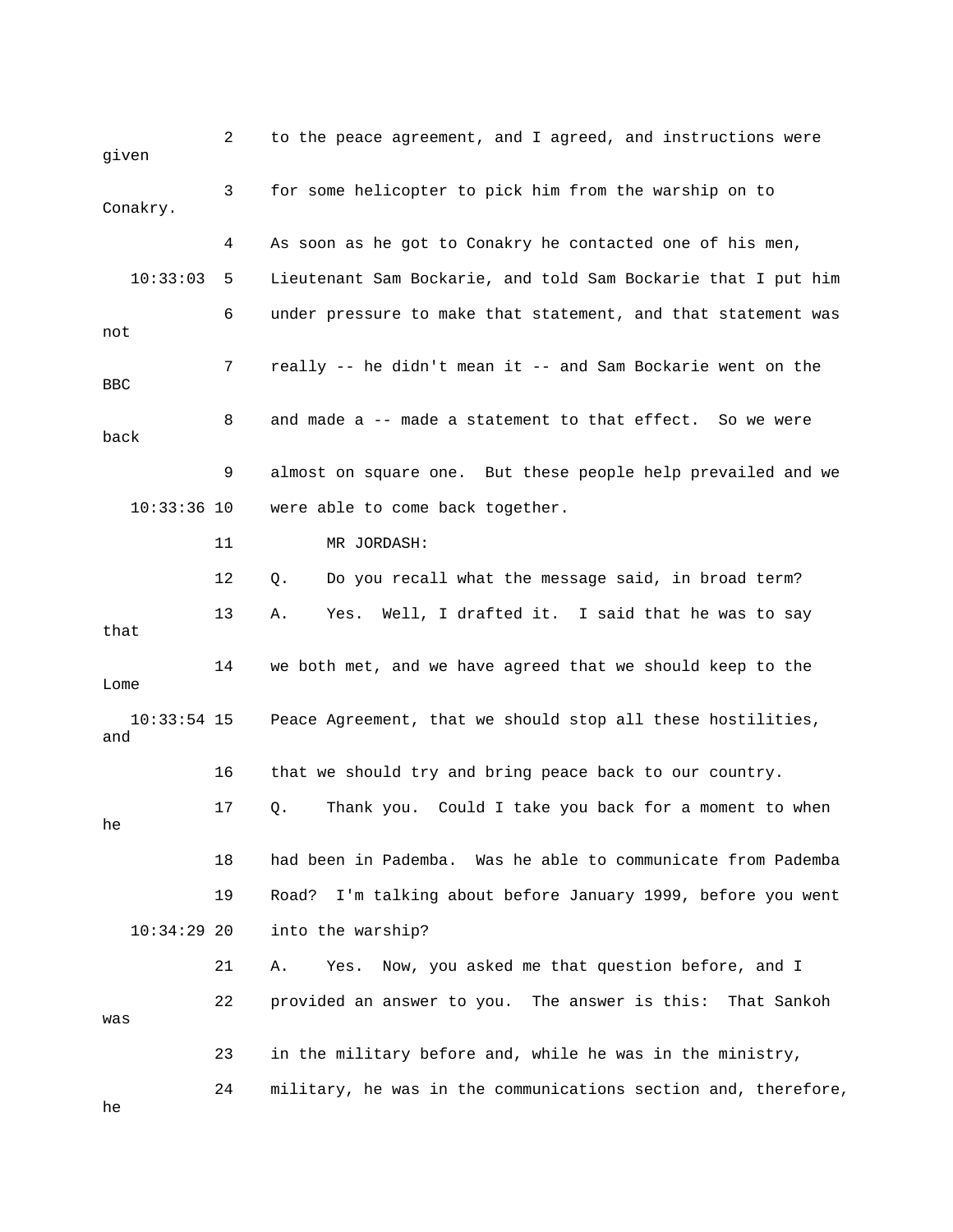10:34:53 25 was an expert in communication and so, for example, during the 26 war, he gave all these instructions to his people by radio 27 communication, which he installed secretly. And so, being in 28 Pademba Road, didn't really prevent him from communicating to his 29 people.

## SCSL - TRIAL CHAMBER I

|         | SESAY ET AL |              |
|---------|-------------|--------------|
| Page 20 |             |              |
|         | 16 MAY 2008 | OPEN SESSION |

|                      | 1              | And what about when, moving forward to 2000, he was<br>О.      |
|----------------------|----------------|----------------------------------------------------------------|
| have                 | $\overline{a}$ | detained in this half-completed building in Aberdeen; did he   |
|                      | 3              | a means by which he could communicate there?                   |
|                      | 4              | That one was -- he had one problem with that one because<br>Α. |
| $10:35:42$ 5<br>kept |                | number one, he did not know where he was staying. That was     |
|                      | 6              | as a top secret. There was -- we then had British Inspector    |
| police               | 7              | General of Police Keith Bidwell and himself and our senior     |
|                      | 8              | officers were the ones who designed that particular thing and  |
|                      | 9              | he -- they saw for the first time that Sankoh looked a little  |
| $10:36:06$ 10<br>he  |                | uneasy because he couldn't make easy contact with people and   |
|                      | 11             | didn't know the people that were really on quard with him      |

there.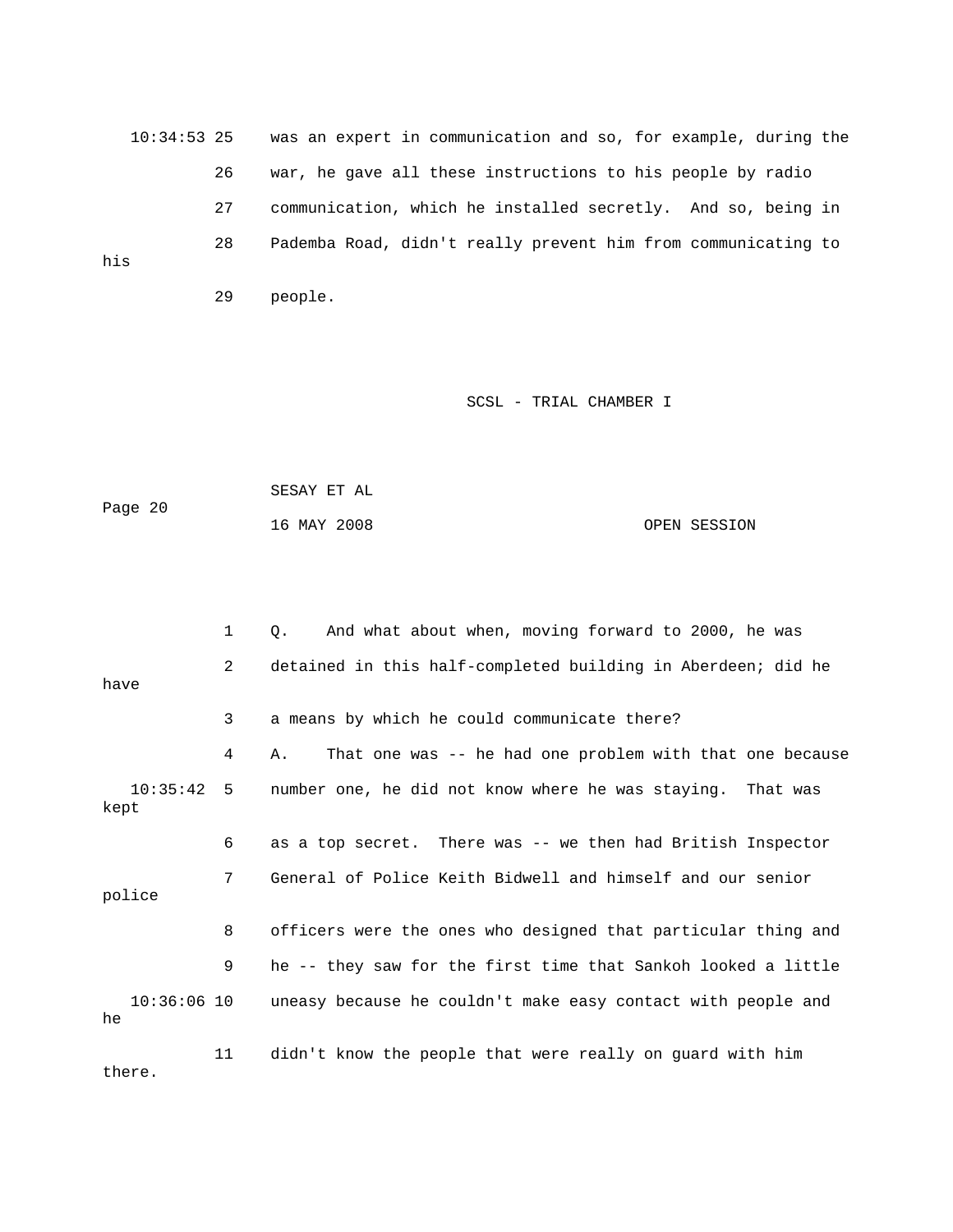| them,               | 12 | His security people there looking after him, he didn't know    |
|---------------------|----|----------------------------------------------------------------|
|                     | 13 | and he couldn't speak to them properly, so he was very are     |
|                     | 14 | uneasy.                                                        |
| $10:36:35$ 15       |    | And how long was he held in those conditions.<br>Q.            |
|                     | 16 | Again, I'm sorry it's a question of matters of details.<br>Α.  |
|                     | 17 | It's a long $--$<br>Q.                                         |
|                     | 18 | Yes, I don't have my notes with me. But I know he was<br>Α.    |
| Obasanjo            | 19 | there and I know we moved him from there when Presidents       |
| $10:36:59$ 20<br>to |    | and Konare came with a letter following a meeting in Monrovia  |
|                     | 21 | him -- to deliver to him. And -- so we had to -- he was moved  |
| then                | 22 | there very early on the morning of that day to Hastings and    |
|                     | 23 | from there he was flown to Lungi and so he was kept there for  |
|                     | 24 | so that he could meet the two visiting presidents. Even when   |
| $10:37:35$ 25       |    | they came, they suggested that I should not take part in the   |
|                     | 26 | meeting so I was in another part of the building and then they |
| these               | 27 | went and spoke to him. And basically what he was -- what       |
| who                 | 28 | people came to do was to hand over a letter from Issa Sesay    |
| to                  | 29 | by then had been elected or -- elected by the other commanders |

 SESAY ET AL ge 21 16 MAY 2008 OPEN SESSION Pa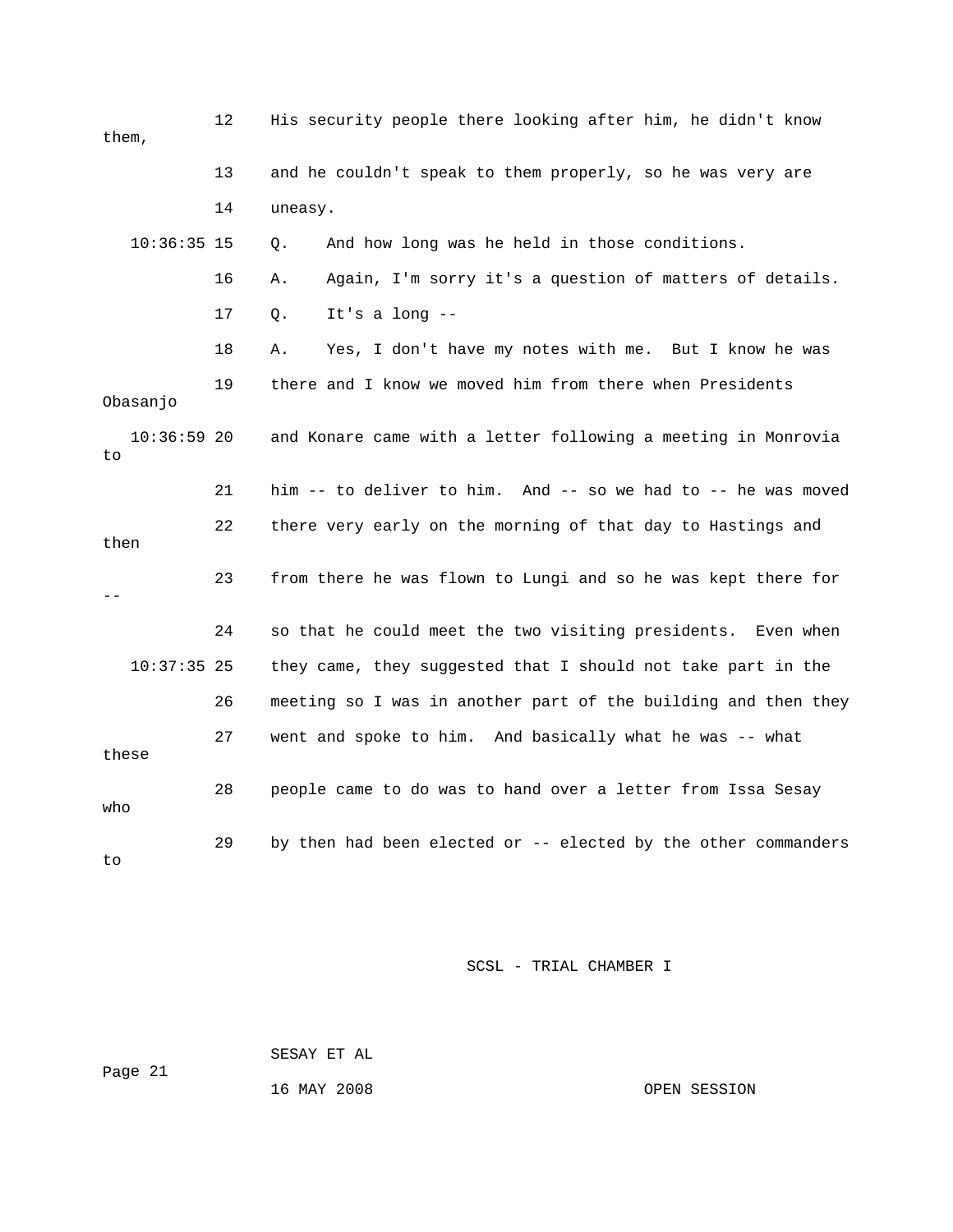1 be the interim leader of the RUF. This followed a meeting that 2 took place of about five ECOWAS presidents in Monrovia itself 3 plus Charles Taylor, where they really read the riot act on these 4 people -- to these people, that if they didn't cooperate with 6 Nigeria, said if they didn't, he would come with all the might 7 military might of Nigeria to really destroy all of them. So 8 came to an agreement that they will have an interim leader. 10:39:04 10 Sierra Leone, we were fed up with Sankoh. He was no longer 11 credible and nobody was going to really negotiate with him any 14 JUDGE BOUTET: Mr Witness, who made that statement to -e 17 Liberian meeting but it was a decision taken bu ECOWAS, th 18 Economic Community of West African States. There is 11 19 presidents in the subregion. . 10:39:50 20 JUDGE BOUTET: It's that committee that made comment to 22 commanders in Liberia and Charles Taylor was host of both the 23 commanders and the presidents that arrived there. the 10:38:38 5 peace process, one of them in particular, President Obasanjo of - they 9 Because these people said that ECOWAS and the Government Of 12 more. So because of that they wanted a temporary leader who 13 would really -- that they can talk to and negotiate with. 10:39:29 15 that they would not negotiate with Sankoh. 16 THE WITNESS: It was -- I was not present in the -- in my 21 THE WITNESS: That committee was mandated to meet the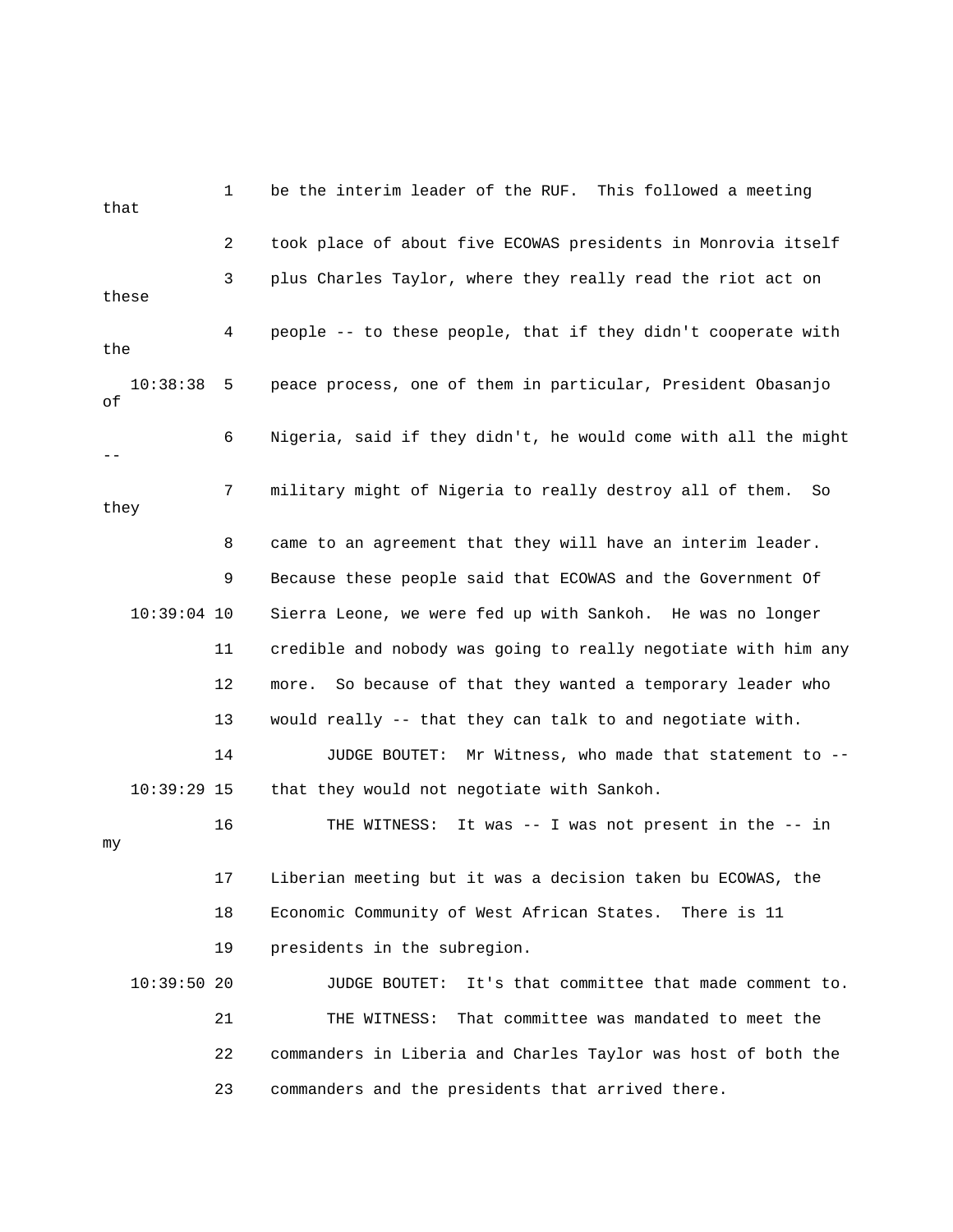| the           | 24 | JUDGE BOUTET: So based on the information you had at          |
|---------------|----|---------------------------------------------------------------|
| $10:40:08$ 25 |    | time and your recollection, RUF commanders, whoever they were |
|               | 26 | THE WITNESS: Yes.                                             |
|               | 27 | JUDGE BOUTET: -- they did attend that meeting.                |
|               | 28 | THE WITNESS:<br>Yes.                                          |
|               | 29 | JUDGE BOUTET: Many of them.                                   |
|               |    |                                                               |
|               |    |                                                               |
|               |    | SCSL - TRIAL CHAMBER I                                        |
|               |    |                                                               |
|               |    | SESAY ET AL                                                   |
| Page 22       |    | 16 MAY 2008<br>OPEN SESSION                                   |
|               |    |                                                               |
|               |    |                                                               |
|               | 1  | THE WITNESS: Yes.                                             |
|               | 2  | JUDGE BOUTET: Do you have any idea as to how many of          |
| these         | 3  | commanders might have attended.                               |
|               | 4  | No, I don't.                                                  |
| 10:40:23      | 5  | THE WITNESS:<br>JUDGE BOUTET: You don't.                      |
|               |    |                                                               |
|               | 6  | THE WITNESS: No, I don't.                                     |
|               | 7  | JUDGE BOUTET:<br>Thank you, Mr Witness.                       |
|               | 8  | THE WITNESS:<br>That's okay.                                  |
|               | 9  | MR JORDASH:                                                   |
| $10:40:37$ 10 |    | Was there a reason why you as an ECOWAS leader did not<br>Q.  |
|               | 11 | attend that meeting?                                          |
|               | 12 | Well, I was a party, I mean these people who had just<br>Α.   |
|               | 13 | assisted me to bring about peace to my country and so the RUF |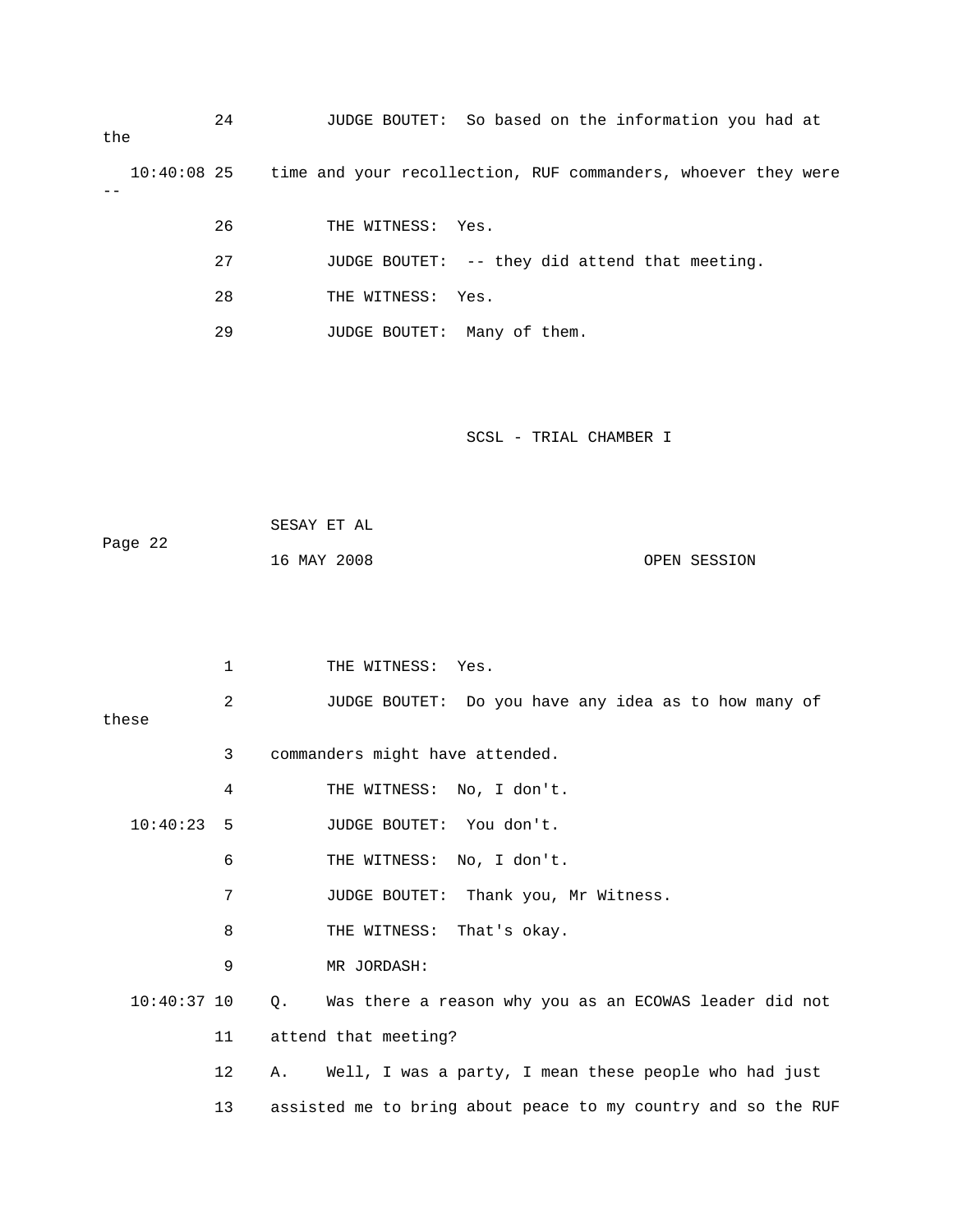| were                     | 14 | leaders were on one side; I was on another side. My people      |
|--------------------------|----|-----------------------------------------------------------------|
| $10:40:56$ 15<br>The     |    | being killed. Our limited infrastructure being destroyed.       |
|                          | 16 | schools, hospitals, even churches and all these things and      |
|                          | 17 | mosques and so all being burnt and destroyed. So they -- we     |
|                          | 18 | wanted an impartial body to mediate in and they mediated, they  |
| the                      | 19 | went in and they put the case very strongly across to the --    |
| $10:41:32$ 20<br>decided |    | commanders that were present and they amongst themselves        |
| So                       | 21 | that Issa Sesay was to be their leader -- temporary leader.     |
| me                       | 22 | that was the -- and then they faxed a copy of that letter to    |
| SO                       | 23 | and then when I read the letter I found it -- I thought it was  |
| I.                       | 24 | important that Sankoh's reply should be very, very clear.<br>So |
| $10:42:05$ 25<br>hand    |    | decided that I was going to draft Sankoh's reply myself and     |
| negotiate                | 26 | it over to the two visiting presidents so that they can         |
|                          | 27 | it with Sankoh for him to sign it as his reply to Issa Sesay's  |
| have                     | 28 | letter. But when they went in to see him, I think he must       |
|                          | 29 | come to the realisation that we were at the end of the whole -  |

SESAY ET AL

ge 23 Pa

16 MAY 2008 OPEN SESSION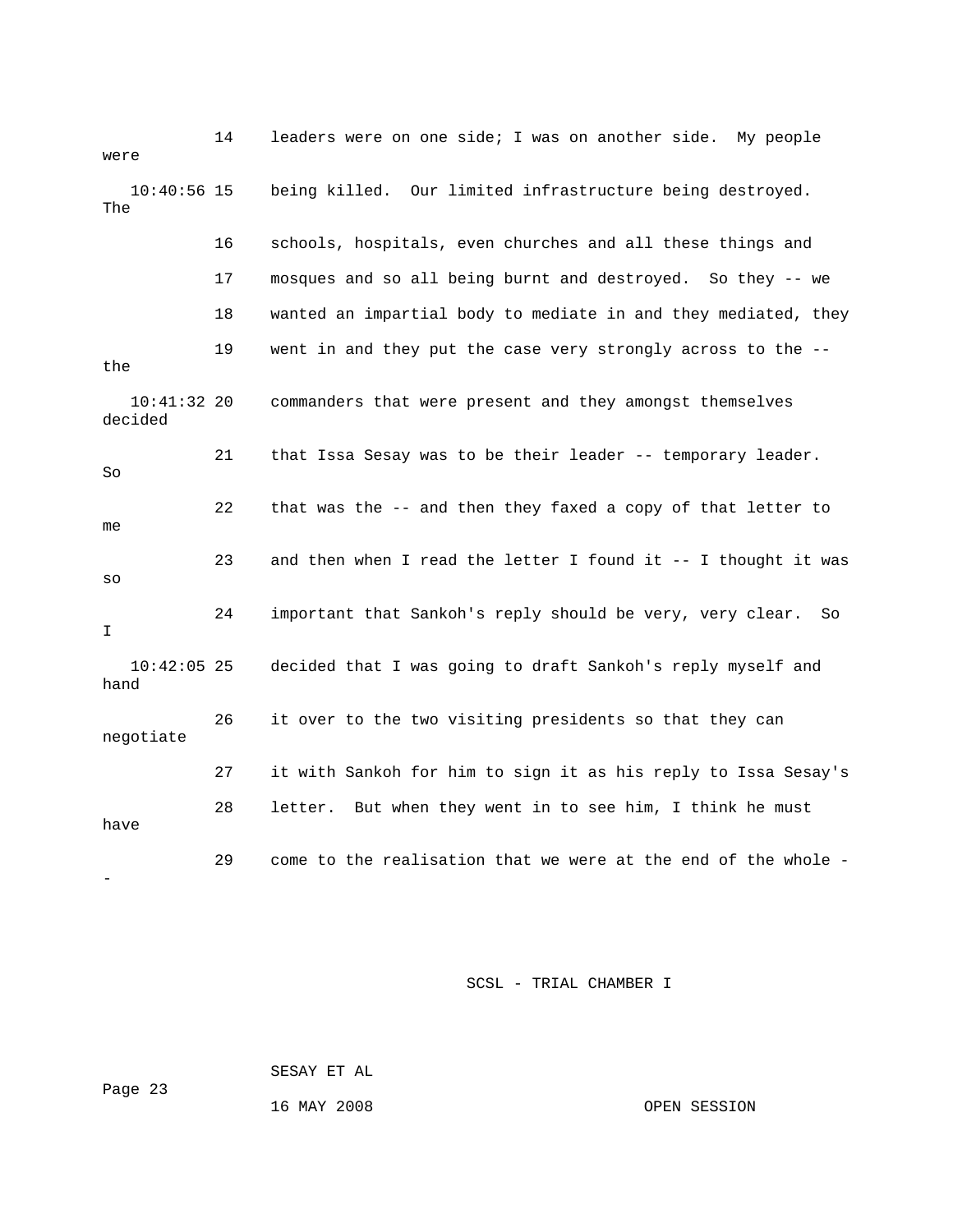1 at the end of the road, because as soon as they walked into the 2 room where he was kept -- 3 PRESIDING JUDGE: [Indiscernible] these are the two heads 10:42:54 5 THE WITNESS: Two heads of state, Obasanjo and Konare. 6 PRESIDING JUDGE: Yes. 7 THE WITNESS: As soon as they walked in, when Sankoh saw 8 them he started crying and said: Please, please, I've given 9 I don't want to fight any more. And I want you people to 11 life either in Nigeria or in Mali. Then at that point they said: 12 Sorry, it's too late. We're not here for that. We want you 13 read Issa Sesay's letter and we want you to reply to it. And 14 draft which I had prepared which should have been Sankoh's that was given -- that draft was handed over to Sankoh. He 19 them in the language that they will understand. t 10:44:11 20 PRESIDING JUDGE: Mr Witness, what did you say in tha 4 of state. up. please 10:43:14 10 take me out of this place. I would like to spend the rest of my to the draft,  $10:43:45$  15 16 looked at it. He said: Mmm. He read it. He said: If I sign 17 this, the guys will say it's not my writing. It's not my style 18 of writing. He said: Please, leave it to me. Let me write to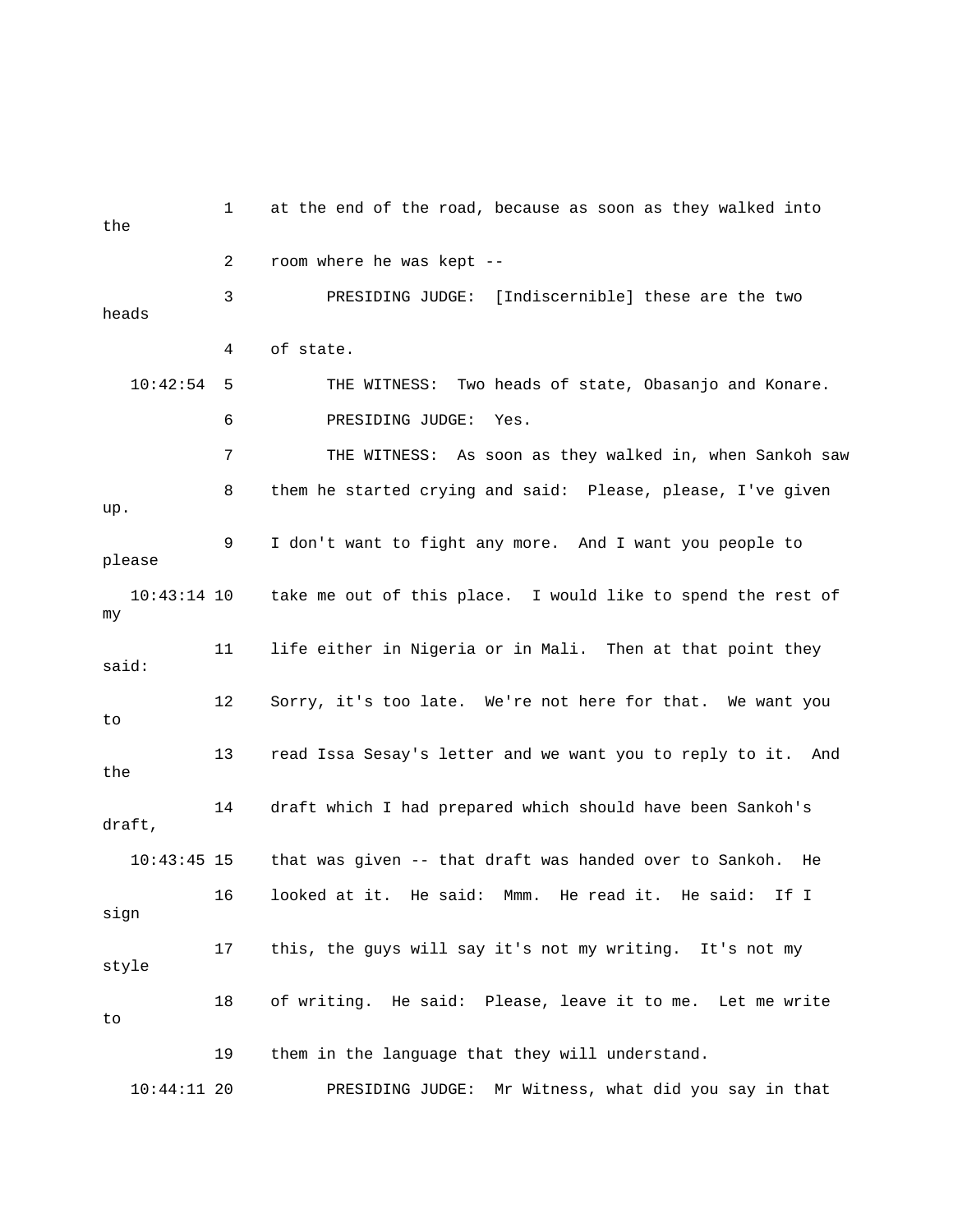21 draft which you wrote.

| was     |               | 22 | THE WITNESS: Basically, the letter that came from Issa           |
|---------|---------------|----|------------------------------------------------------------------|
|         |               | 23 | that they had had a meeting with the ECOWAS leaders, the         |
|         |               | 24 | presidents, and they had come to the conclusion that there was   |
| a       |               |    |                                                                  |
|         | $10:44:32$ 25 |    | need to have a temporary leader because these people say that    |
|         |               | 26 | ECOWAS will not have any business to do with Charles Taylor --   |
|         |               | 27 | with Foday Sankoh again. And so instead of creating that         |
| vacuum, |               |    |                                                                  |
| the     |               | 28 | that he had accepted to be the interim leader. So that was       |
|         |               | 29 | thing that was the thing and that $-$ - so Issa was saying $-$ - |

| Page 24 | SESAY ET AL |              |
|---------|-------------|--------------|
|         | 16 MAY 2008 | OPEN SESSION |

|                              | $\mathbf{1}$ | explaining that to Sankoh and saying that they were willing to |
|------------------------------|--------------|----------------------------------------------------------------|
| bring                        | 2            | work along these lines to work with the government and to      |
|                              | 3            | about peace.                                                   |
|                              | 4            | MR JORDASH:                                                    |
| $10:45:14$ 5 0.<br>reference |              | And did you -- was it your understanding that the              |
|                              | 6            | to the meeting with ECOWAS in that draft -- or in that letter  |
| meeting?                     | 7            | from Issa Sesay was referring to a meeting, a specific         |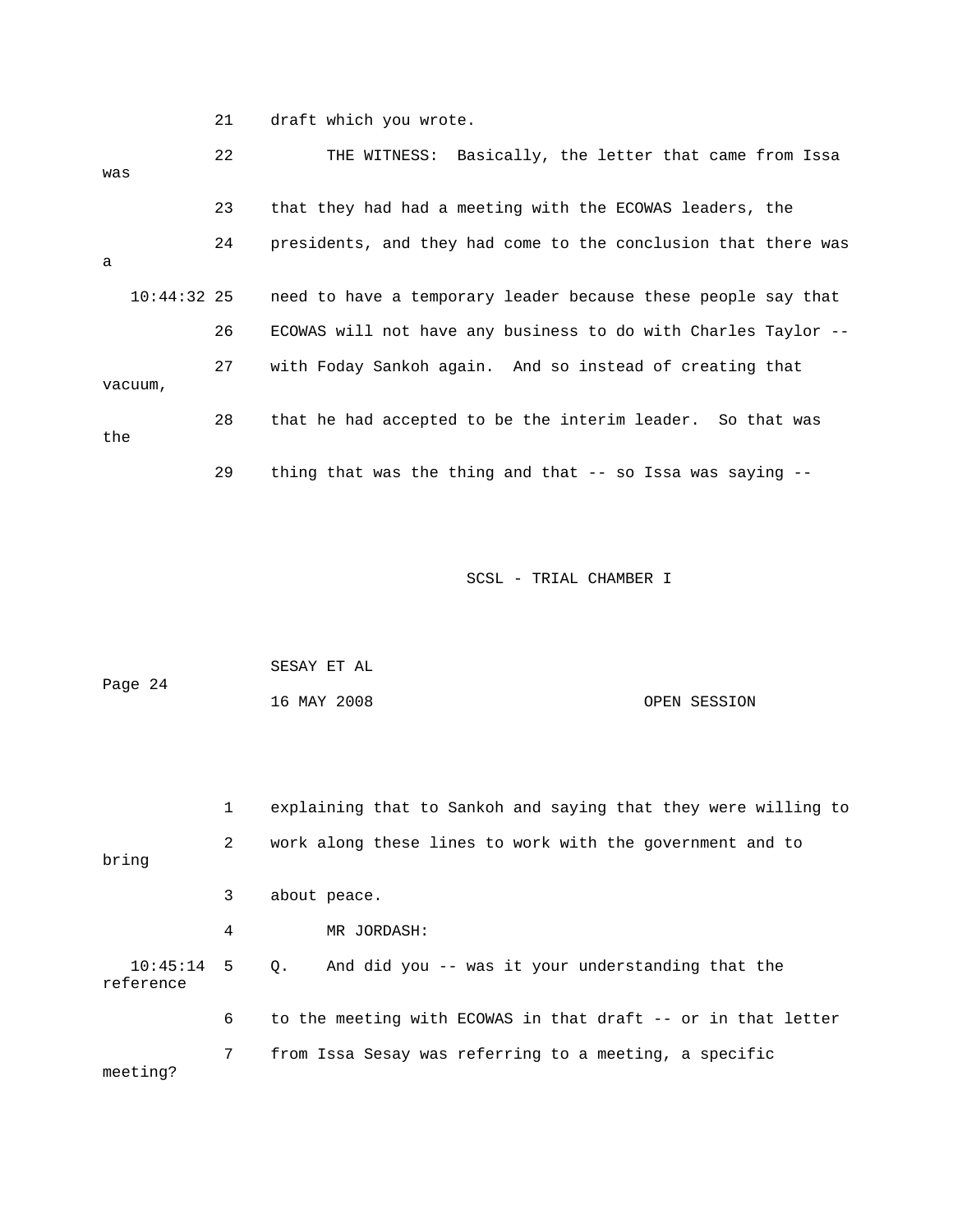| <b>ECOWAS</b>           | 8  | Yes, it was a specific meeting. It was convened by<br>Α.       |
|-------------------------|----|----------------------------------------------------------------|
|                         | 9  | with these heads of state to --                                |
| $10:45:41$ 10           |    | The one that you've referred to that you didn't attend?<br>Q.  |
|                         | 11 | That's right.<br>Α.                                            |
|                         | 12 | Do you know what was said by the ECOWAS leaders in that<br>Q.  |
|                         | 13 | meeting concerning who should be the interim leader?           |
|                         | 14 | No, no. They, they -- my -- what my colleagues told me<br>Α.   |
| $10:46:02$ 15           |    | then was that they said that these -- the commanders that were |
| for                     | 16 | there were asked to choose who should be the interim leader    |
|                         | 17 | them. And that what was in that letter was their own choice.   |
| proposals               | 18 | Do you know if any of the ECOWAS leaders made any<br>$Q$ .     |
|                         | 19 | besides that?                                                  |
| $10:46:34$ 20           |    | Α.<br>No.                                                      |
|                         | 21 | So you don't know or they didn't make any proposals?<br>Q.     |
|                         | 22 | As far as I know, not.<br>Α.<br>Yes.                           |
|                         | 23 | Let me just take you back for a moment to Sankoh's<br>Q.       |
|                         | 24 | period --                                                      |
| $10:46:53$ 25<br>back I |    | Mr Jordash, before you do take him<br>PRESIDING JUDGE:         |
| he                      | 26 | would like to take the witness back to the draft which he said |
| my                      | 27 | gave to Sankoh and he said Sankoh said that no, if I sign this |
| handwriting,            | 28 | people will know from the style, you know, from the            |
| this                    | 29 | know that I'm the one sending this letter to them.<br>What was |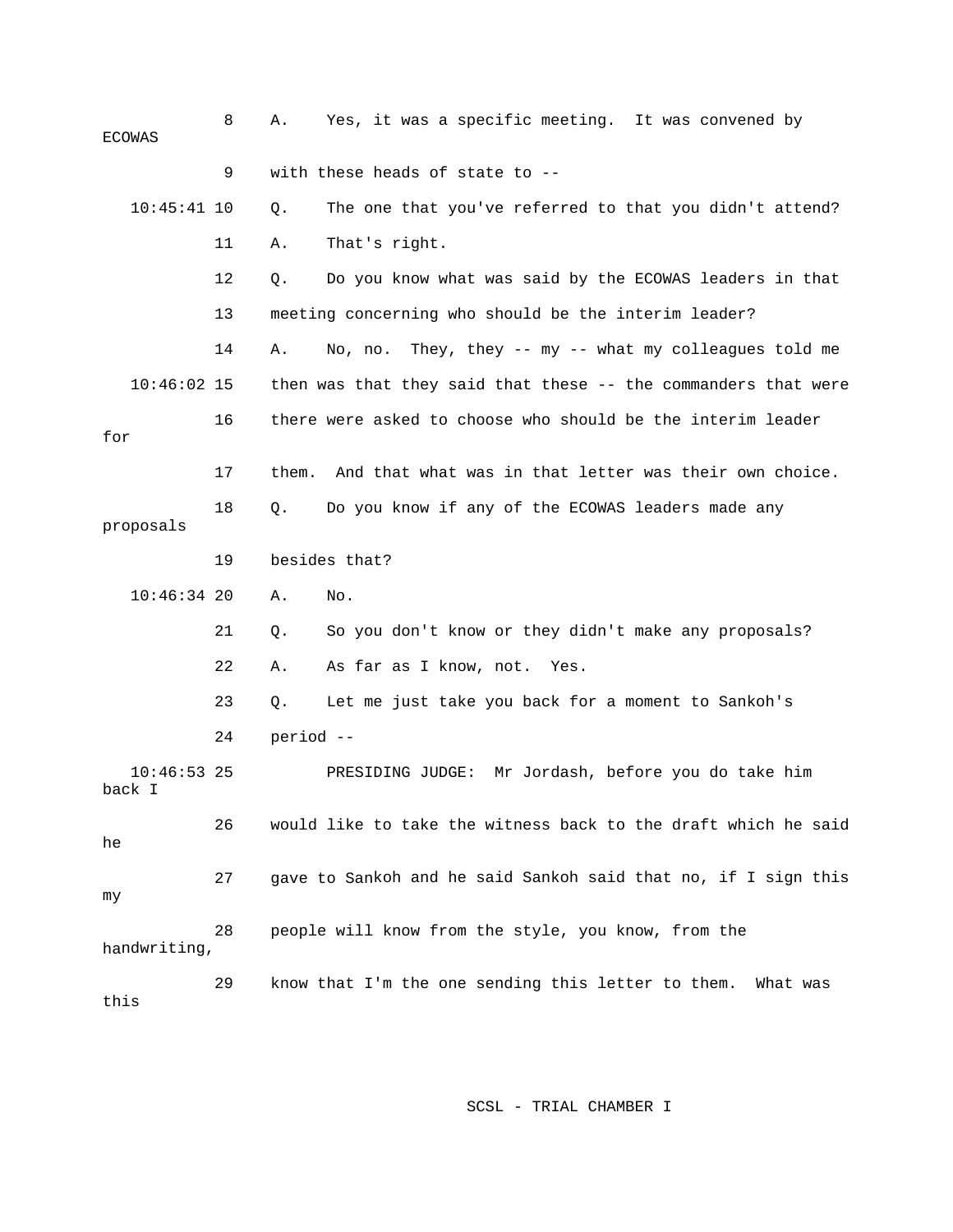| Page 25                |    | SESAY ET AL                                               |  |  |  |  |
|------------------------|----|-----------------------------------------------------------|--|--|--|--|
|                        |    | 16 MAY 2008<br>OPEN SESSION                               |  |  |  |  |
|                        |    |                                                           |  |  |  |  |
|                        |    |                                                           |  |  |  |  |
|                        | 1  | letter, Mr Witness.                                       |  |  |  |  |
|                        | 2  | THE WITNESS: I think I -- I think said it, that when I    |  |  |  |  |
| Sankoh.                | 3  | these people when they met, Sesay wrote a letter to Foday |  |  |  |  |
| to                     | 4  | PRESIDING JUDGE: [Overlapping speakers] wrote a letter    |  |  |  |  |
| 10:47:41 5             |    | Foday Sankoh. It was brought by the two presidents.       |  |  |  |  |
|                        | 6  | THE WITNESS: It was brought by them.                      |  |  |  |  |
|                        | 7  | PRESIDING JUDGE: Yes.                                     |  |  |  |  |
|                        | 8  | THE WITNESS: Now, there was a question of a reply.        |  |  |  |  |
|                        | 9  | PRESIDING JUDGE: A reply, that's right.                   |  |  |  |  |
| $10:47:55$ 10<br>view  |    | THE WITNESS: Now I, I took the position -- I took the     |  |  |  |  |
|                        | 11 | that $--$                                                 |  |  |  |  |
| reply.                 | 12 | PRESIDING JUDGE: Who was to reply. Sankoh was to          |  |  |  |  |
|                        | 13 | Sankoh was to reply.<br>THE WITNESS:                      |  |  |  |  |
|                        | 14 | PRESIDING JUDGE: Yes.                                     |  |  |  |  |
| $10:47:58$ 15<br>draft |    | THE WITNESS: But then I said to myself, well, let me      |  |  |  |  |
|                        | 16 | a reply for him.                                          |  |  |  |  |
|                        | 17 | PRESIDING JUDGE: We got you up to then. Yes, yes. You     |  |  |  |  |
|                        | 18 | drafted it --                                             |  |  |  |  |
|                        | 19 | THE WITNESS: I drafted it.                                |  |  |  |  |
| $10:48:06$ 20          |    | PRESIDING JUDGE: And you gave it to him.                  |  |  |  |  |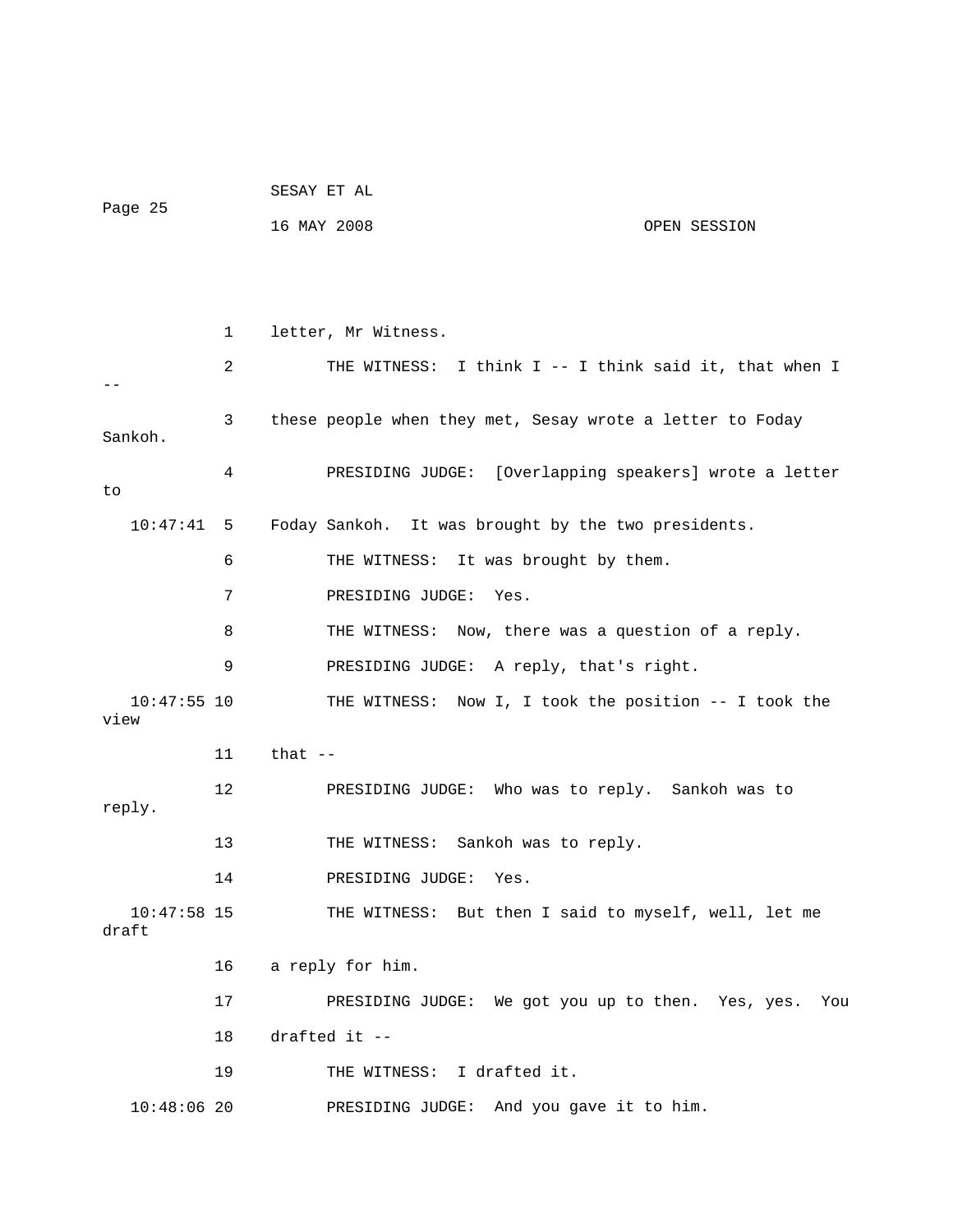| to | 21 | THE WITNESS: No, no, I gave it to these two Presidents                 |
|----|----|------------------------------------------------------------------------|
|    | 22 | give to him.                                                           |
|    | 23 | PRESIDING JUDGE: Okay. Yes.                                            |
| it | 24 | THE WITNESS: And then when they gave it to him he read                 |
|    |    | 10:48:14 25 and then he said: Mmm mmm, these guys will think that it's |
|    | 26 | somebody else who has done this.                                       |
|    | 27 | PRESIDING JUDGE: Yes.                                                  |
|    | 28 | THE WITNESS: So let me do it my own way.                               |
|    | 29 | PRESIDING JUDGE: And how did he do it his own way.                     |

|         | SESAY ET AL |  |              |
|---------|-------------|--|--------------|
| Page 26 |             |  |              |
|         | 16 MAY 2008 |  | OPEN SESSION |

| letter                | 1              | THE WITNESS: He wrote something else. He wrote a         |
|-----------------------|----------------|----------------------------------------------------------|
| leader                | $\overline{2}$ | and -- saying that he accepted Issa Sesay as the interim |
| process               | 3              | and that they should try and cooperate to get the peace  |
|                       | 4              | forward.                                                 |
| $10:48:44$ 5<br>heads |                | PRESIDING JUDGE: In your draft which you gave to the     |
|                       | 6              | of state what was there.                                 |
|                       | 7              | THE WITNESS: That was destroyed.                         |
|                       | 8              | PRESIDING JUDGE: I mean I'm wanting to know what was in  |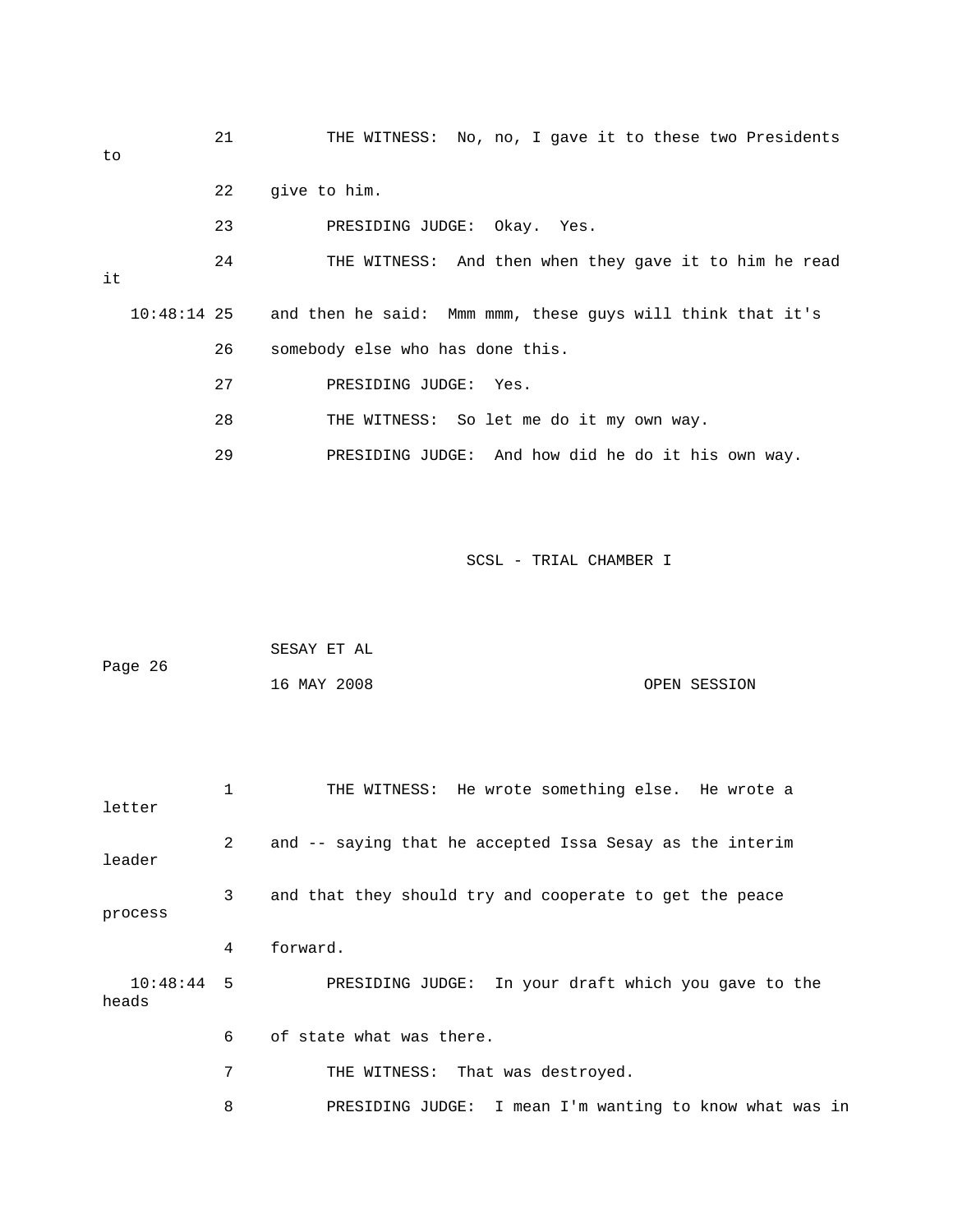9 that letter that was destroyed which you drafted yourself. 10:48:51 10 THE WITNESS: Oh, my letter which I was in that -- my 11 was to say that I, Issa Sesay -- sorry, I Foday Sankoh. 12 PRESIDING JUDGE: Foday Sankoh, yes. 13 THE WITNESS: Have received your letter so and so and so 14 and that I accept you as the interim leader and I hope you 10:49:12 15 will work together. 16 PRESIDING JUDGE: I accept you. 18 PRESIDING JUDGE: Issa Sesay as interim leader. 19 THE WITNESS: Yes. 21 MR CAMMEGH: Mr Gbao apologises for interrupting the 22 evidence but might he leave the room for the bathroom for one 24 PRESIDING JUDGE: He may, please. 27 evidence that Foday Sankoh was taken to the half-completed 28 building in Aberdeen, held there before being taken at some stage 29 to Hastings and then to Lungi, and this was I think you said, draft people 17 THE WITNESS: Issa Sesay. 10:49:19 20 PRESIDING JUDGE: Thank you. 23 moment, please. 10:49:31 25 MR JORDASH: 26 Q. I just want to make sure something is clear. You gave

SCSL - TRIAL CHAMBER I

SESAY ET AL

Page 27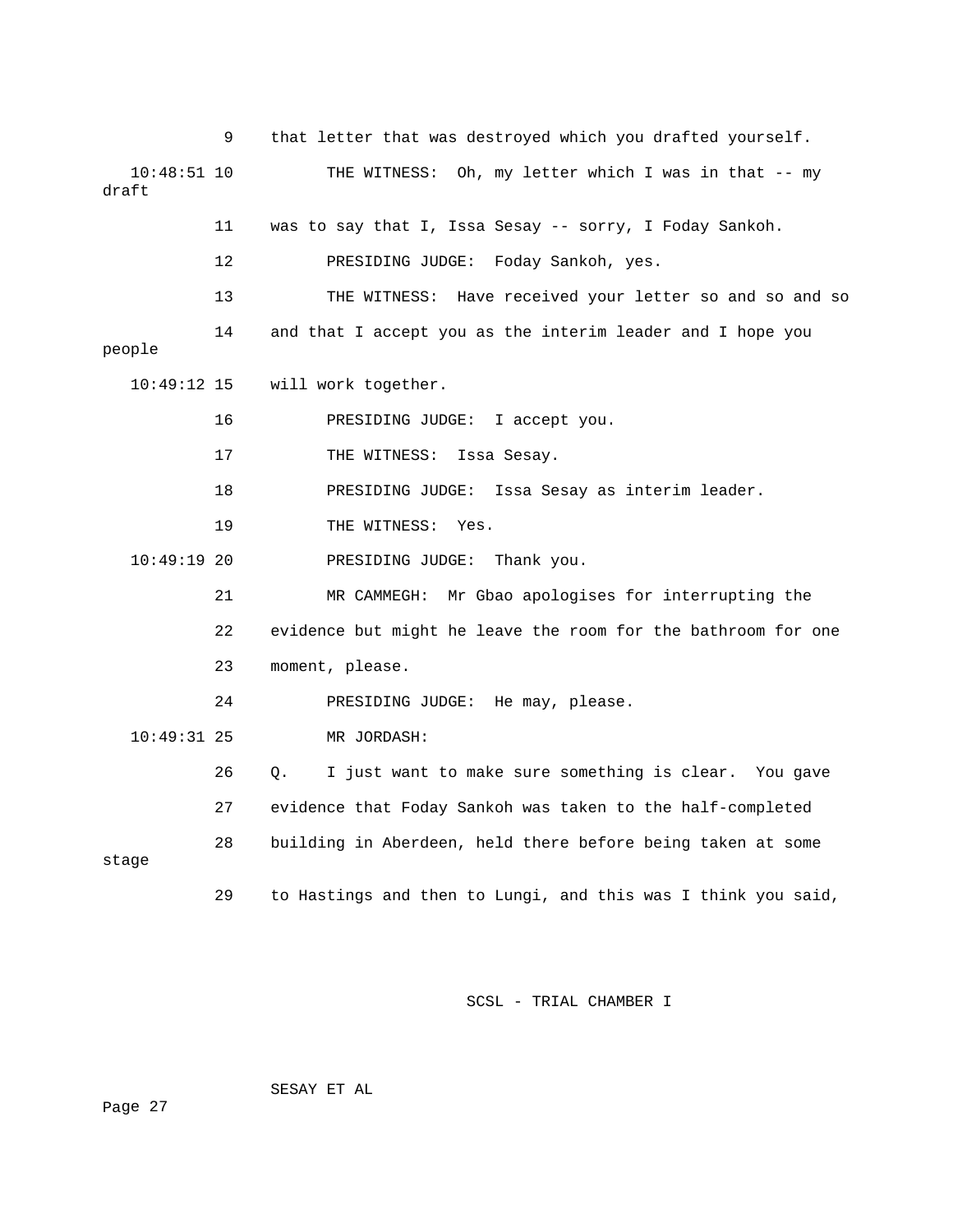|               | 1  | after Issa Sesay had become interim leader.                    |
|---------------|----|----------------------------------------------------------------|
|               | 2  | Well, it depends on what you mean "after." After the<br>Α.     |
|               | 3  | Monrovia meeting, when these people, it was -- they were       |
| to            | 4  | bringing -- they came, these people came. Issa -- Sankoh went  |
| 10:50:20      | 5  | Lungi to take the letter from Issa Sesay, which these two      |
|               | 6  | presidents brought.                                            |
| in a          | 7  | Right. If we start from the point that Sankoh is held<br>Q.    |
| it            | 8  | half-completed building in Aberdeen in May, when do you think  |
|               | 9  | was he went to Lungi?                                          |
| $10:50:44$ 10 |    | Again, I will just be guessing.<br>Α.                          |
|               | 11 | Was it in 2000 or 2001?<br>Q.                                  |
|               | 12 | Please don't hold me on to dates. Really, I mean, I<br>Α.      |
| way           | 13 | could -- it's roughly about that, but I cannot say "yes" one   |
|               | 14 | or the other.                                                  |
| $10:51:03$ 15 |    | Okay. Was it the rainy season or the dry season?<br>Q.         |
|               | 16 | Oh, my God.<br>Α.                                              |
|               | 17 | Sorry to press you, but --<br>Q.                               |
| been          | 18 | Well, you see, the thing is that you should have<br>Α.<br>No.  |
|               | 19 | in my position as president of a country that was --           |
| $10:51:22$ 20 |    | PRESIDING JUDGE:<br>In turmoil.                                |
|               | 21 | THE WITNESS: -- in turmoil and for me to be remembering        |
|               | 22 | what day, what happens today, tomorrow and then for me to just |
| age,          | 23 | store it up here, particularly -- I don't think people of my   |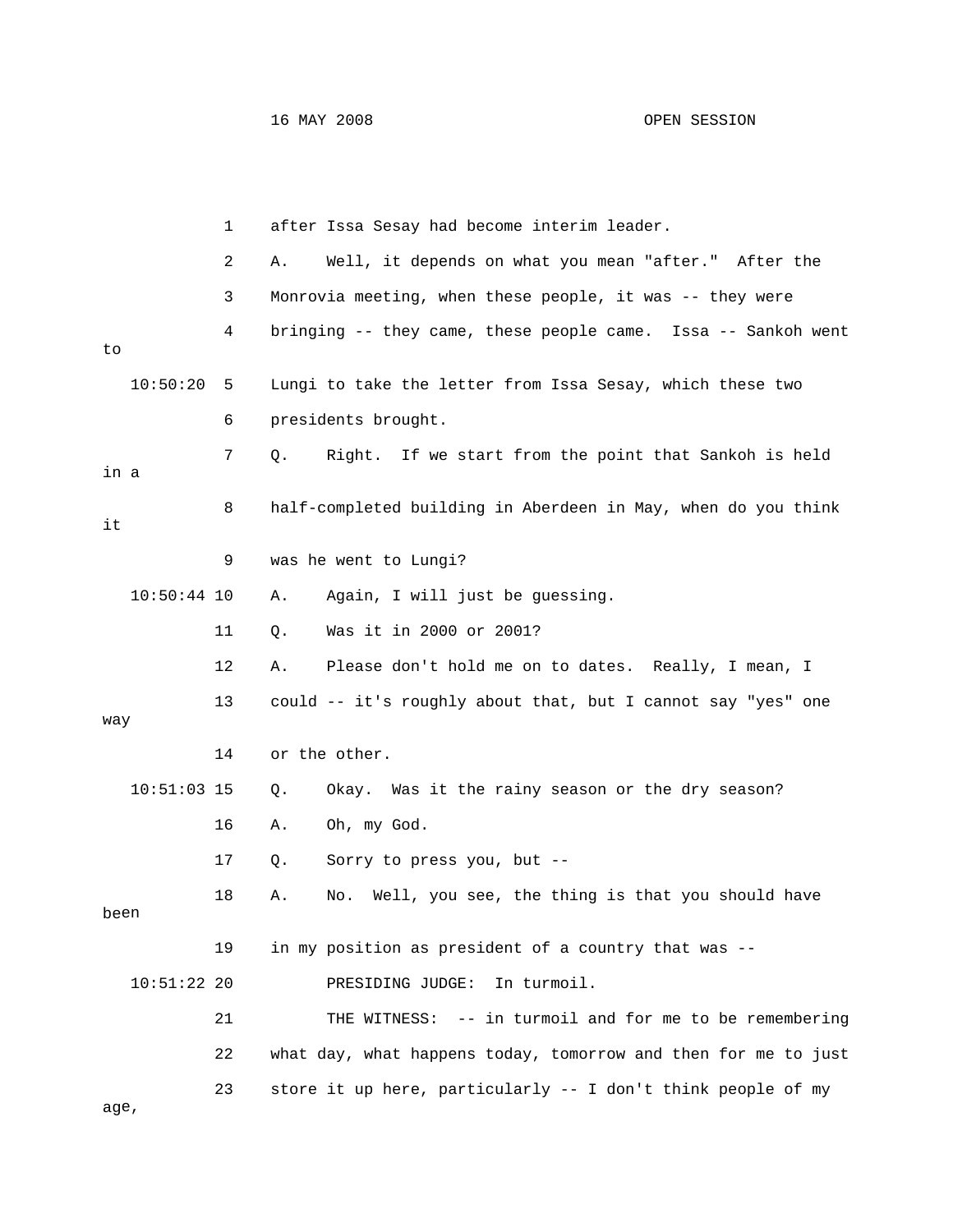24 76 years of age, are very good at keeping some of those details.

10:51:46 25 MR JORDASH:

 26 Q. I think you are better than some of us younger ones. Where 27 did Sankoh go after the meeting in Lungi?

28 A. We brought him back.

29 Q. To Aberdeen?

SCSL - TRIAL CHAMBER I

 SESAY ET AL Page 28 16 MAY 2008 OPEN SESSION

2 Q. And how long -- do you recall when he left detention in 3 Aberdeen? Or at least do you recall where he went after 4 Aberdeen? Where he --8 Q. Where did he go from there? 9 A. No, from there, we, you know, because we had made up 10:52:22 10 and so on, Foday, he was given an apartment when we decided to 11 implement the Lome peace agreement properly, we gave him a 1 A. Yes.  $10:52:11$  5 A. 6 Q. Well, he stayed in detention in Aberdeen? 7 A. Yes. things

house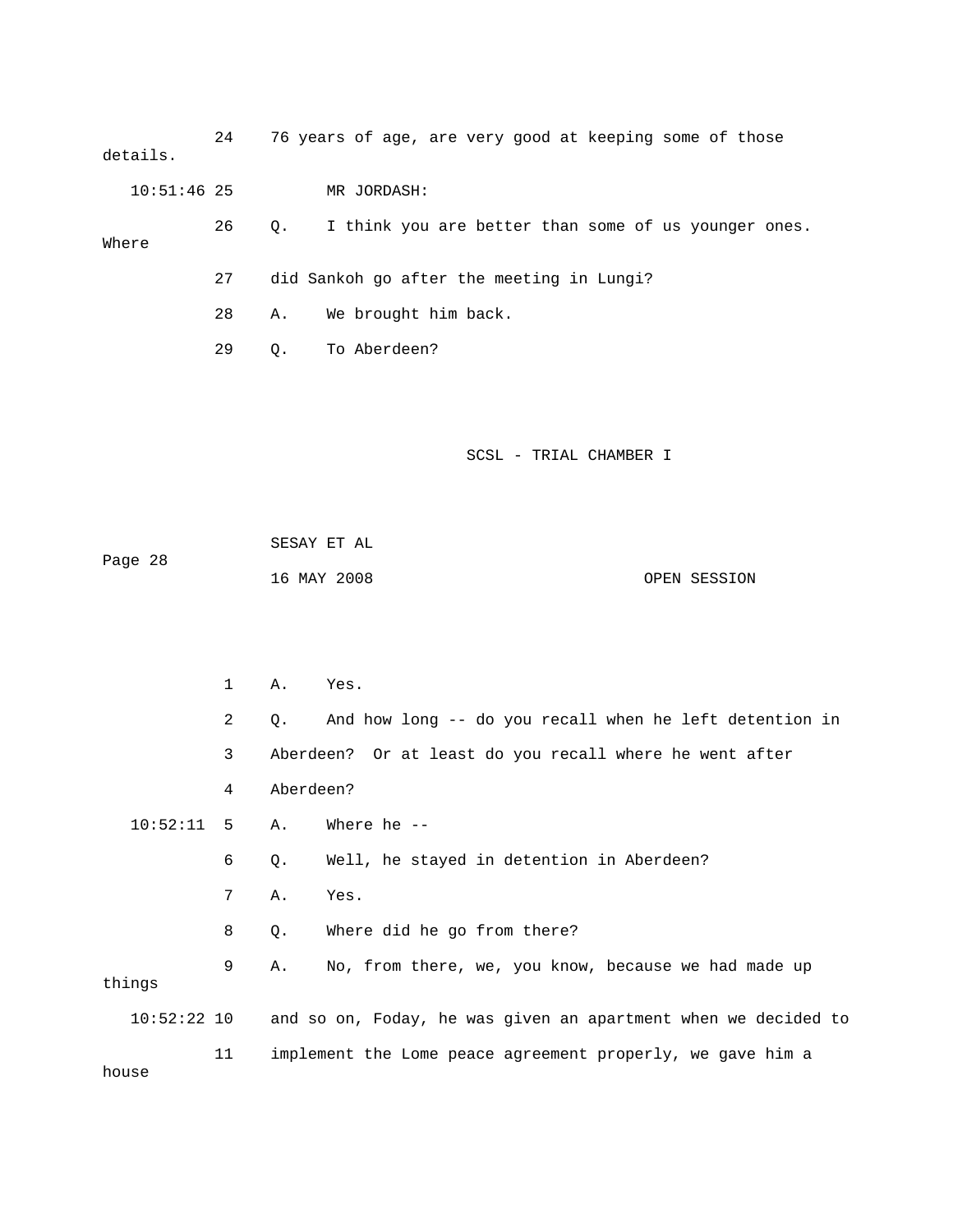| him a                  | 12 | just off Spur Road, one of the best areas in town, and gave    |
|------------------------|----|----------------------------------------------------------------|
|                        | 13 | whole house there. That's where he was. He was free to move    |
|                        | 14 | around.<br>There was no problem.                               |
| $10:53:00$ 15<br>same  |    | I want to make sure that we're both talking about the<br>Q.    |
|                        | 16 | period. Were you aware at some stage that Sankoh was detained  |
|                        | 17 | pursuant to the jurisdiction of the Special Court?             |
|                        | 18 | I, frankly, I know Sankoh was detained.<br>Α.                  |
|                        | 19 | Q.<br>Yes.                                                     |
| $10:53:37$ 20<br>Road, |    | And I've told you that he was at one time at Pademba<br>Α.     |
| on                     | 21 | at another time at Aberdeen, and then afterwards he was moved  |
| I.                     | 22 | to -- to -- he moved. He was given a house at Spur View, and   |
|                        | 23 | also know that when things were very, very bad, when we had    |
| I                      | 24 | curfew here from 6 p.m., I think, to 7 o'clock in the morning, |
| $10:54:18$ 25          |    | had to leave my house at 9 o'clock every night to go to the    |
|                        | 26 | military barracks where he was kept, so that we can talk about |
|                        | 27 | how to bring about peace.                                      |
| you                    | 28 | Let me, before we move from this subject, could I ask<br>Q.    |
| want                   | 29 | to -- I know you're going to feel pressed by this but I just   |

 SESAY ET AL ge 29 16 MAY 2008 OPEN SESSION Pa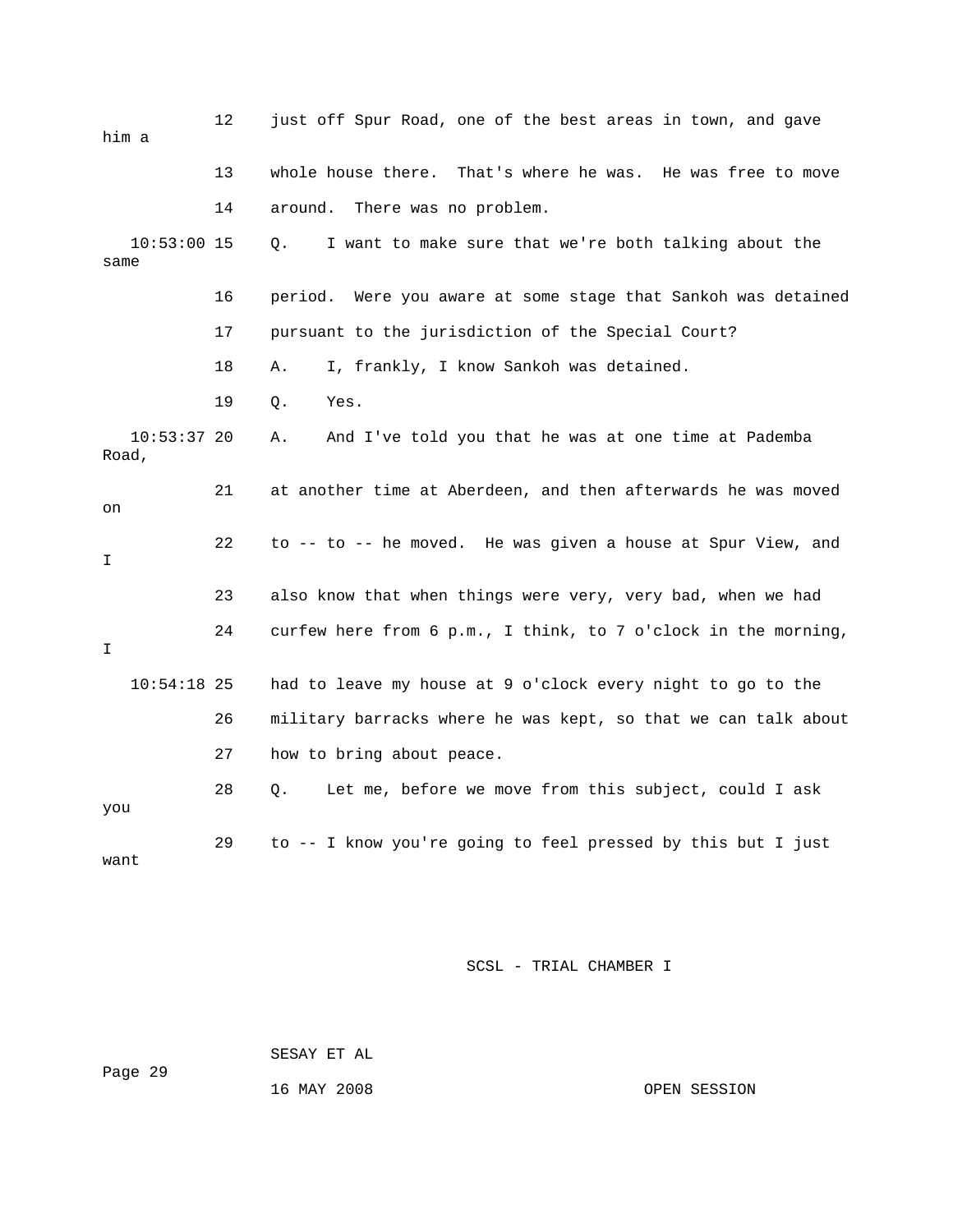| in                   | 1  | to try once more in a different way. Are you able to estimate  |
|----------------------|----|----------------------------------------------------------------|
|                      | 2  | days, weeks or months or years, how long it was Sankoh was     |
|                      | 3  | detained in Aberdeen? Just --                                  |
| must                 | 4  | Let me say this: I can help you in this way. If you<br>Α.      |
| 10:55:13<br>because  | 5  | get this information, ask for the police to come and --        |
|                      | 6  | he was in their custody -- and they were the ones who made the |
| оf                   | 7  | arrangements for that Aberdeen arrangement. I just approved    |
| that's               | 8  | So they will tell you, give you the full details.<br>it.<br>If |
|                      | 9  | so crucial to your case, certainly, the police will give you   |
| $10:55:40$ 10<br>it  |    | because they must have a record of it there. But I don't have  |
|                      | 11 | up there.                                                      |
|                      | 12 | You cannot estimate between days, weeks or months?<br>Q.       |
|                      | 13 | I think probably about a month or two. I'm not sure.<br>Α.     |
|                      | 14 | Okay. Let me take you on. You've referred to a meeting<br>Q.   |
| $10:56:06$ 15<br>and |    | held by ECOWAS, in which the RUF who attended then went away   |
| was                  | 16 | came back with Sesay's name as the proposed interim leader;    |
|                      | 17 | there a second meeting shortly after that?                     |
|                      | 18 | The only meeting I know of is that, you<br>I don't know.<br>Α. |
|                      | 19 | know, obviously RUF will not tell me about their meetings, and |
| $10:56:42$ 20        |    | also I know that my colleagues that went to Monrovia, they     |
|                      | 21 | decided that these two presidents should come and see me and   |
| letter               | 22 | debrief -- and brief me on that meeting and to convey the      |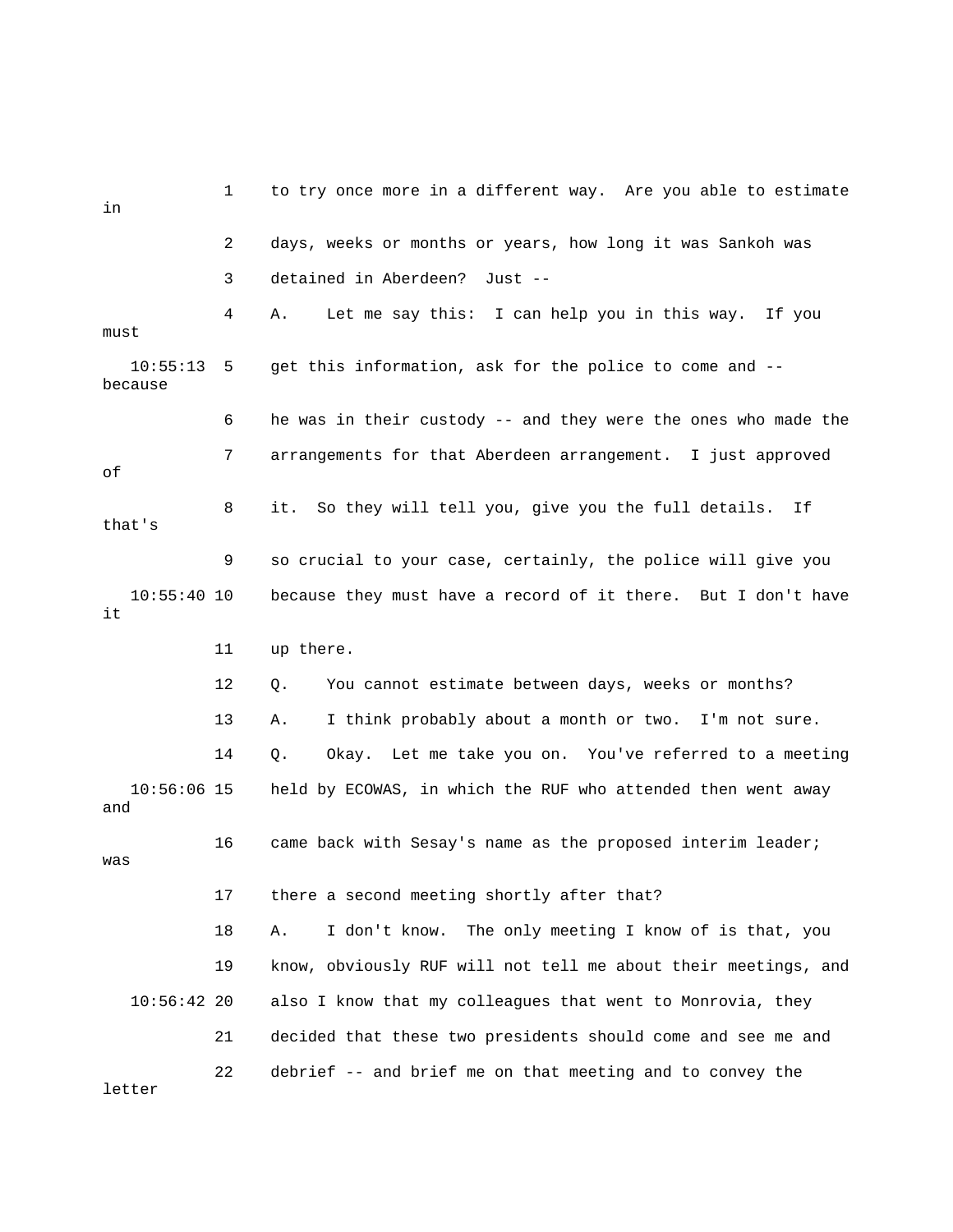23 from Issa.

 24 Q. But, just so that we're clear: I'm referring to -- I'm 10:57:03 25 asking about another ECOWAS meeting?

26 A. In Monrovia?

27 Q. Yes. Do you recall that? Or in Liberia?

28 A. In Liberia? I don't, no, I don't remember.

29 Q. Okay. Do you recall how it was that Mr Sesay acted as

SCSL - TRIAL CHAMBER I

 SESAY ET AL Page 30 OPEN SESSION 16 MAY 2008

|                         | $\mathbf{1}$   | interim leader in relation to his - in relation to the        |
|-------------------------|----------------|---------------------------------------------------------------|
|                         | $\overline{2}$ | implementation of the Lome agreement?                         |
| in                      | 3              | Now, this is an important point. There was a time when,<br>Α. |
| District,               | 4              | the north, particularly Bombali District and Tonkolili        |
| 10:58:10 5<br>the       |                | there was a lot of violence there, and I think Issa was then  |
|                         | 6              | commander in that area, and there was a massive movement of   |
| I                       | 7              | people from Lunsar, Makeni, and Bombali and into Mile 91. And |
| from                    | 8              | remember this clearly because it was so bad nobody could go   |
|                         | 9              | Freetown beyond up to the south or east because of what was   |
| $10:58:51$ 10<br>people |                | happening, and there was this huge movement of displaced      |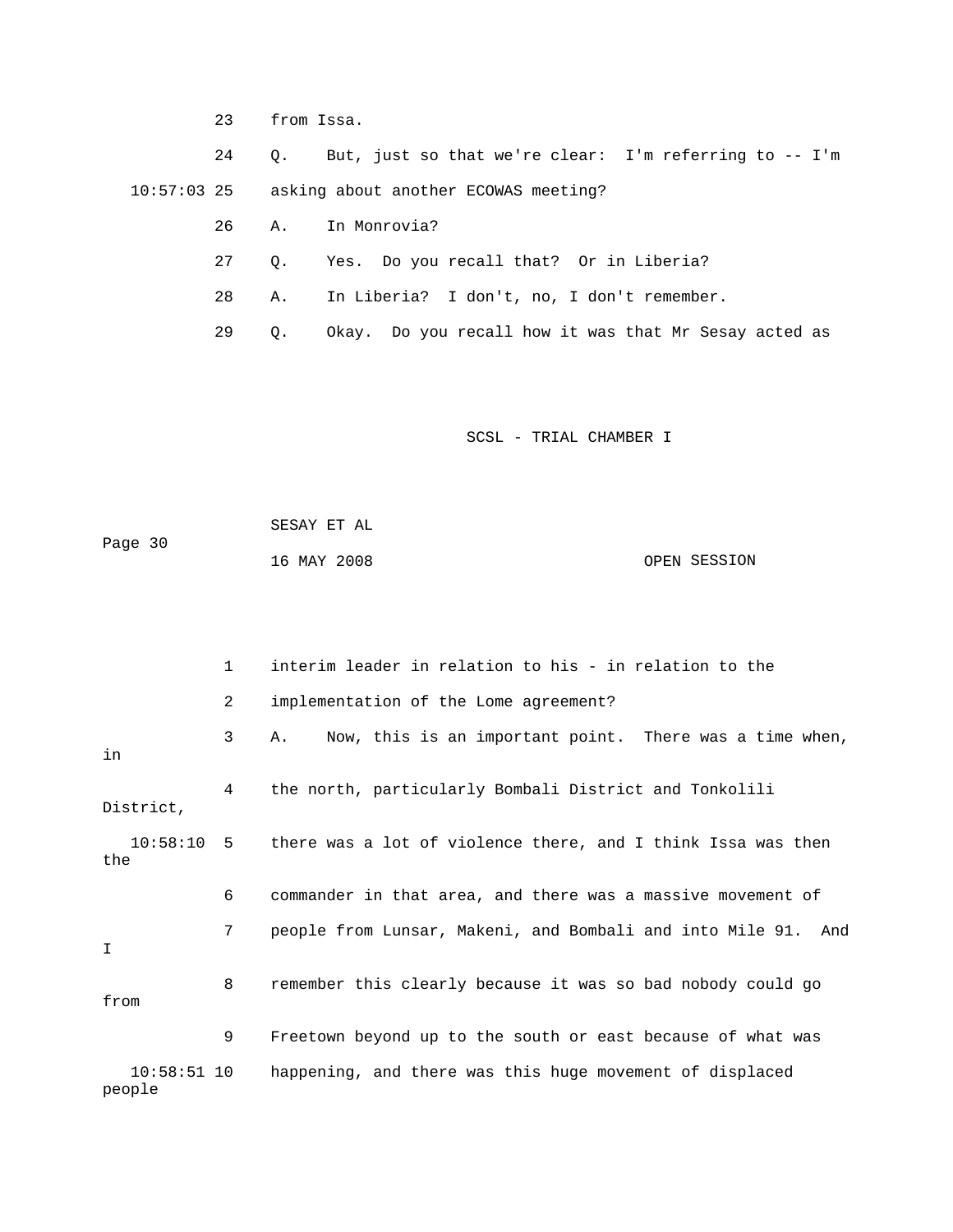|                      | 11 | So I decided, it was a very risky flight, but I<br>into Mile 91. |
|----------------------|----|------------------------------------------------------------------|
|                      | 12 | decided to fly over the Atlantic by helicopter to Moyamba, and   |
|                      | 13 | then down to Mile 91, to see for myself what was ongoing.<br>And |
|                      | 14 | the reports I got from the people about the violence that was    |
| $10:59:27$ 15        |    | taking place there, that they had cordoned off the whole of      |
| people               | 16 | Tonkolili, and particularly Magburaka Town and Makeni, and       |
|                      | 17 | couldn't get in and out, so I --                                 |
|                      | 18 | PRESIDING JUDGE:<br>That who had cordoned off?                   |
| I                    | 19 | RUF; RUF had cordoned off.<br>THE WITNESS:<br>And I decided      |
| $10:59:56$ 20<br>say |    | was going there to see for myself what needs to be done.<br>I.   |
| sea                  | 21 | it was dangerous because, although we tried to fly over the      |
| on                   | 22 | up to that point, as soon as we turned in, then there was fire   |
|                      | 23 | this helicopter and we had to land in a -- on a farm and the     |
| emergency            | 24 | engineer was able to put out the fire and did whatever           |
| $11:00:30$ 25        |    | repair was needed and then we moved on, and so we got there.     |
|                      | 26 | Now, that's the type of situation that existed in the place at   |
|                      | 27 | that time.                                                       |
|                      | 28 | MR JORDASH:                                                      |
| one                  | 29 | Could I, sorry to interrupt you, could I just ask you<br>Q.      |

 SESAY ET AL ge 31

Pa

16 MAY 2008 OPEN SESSION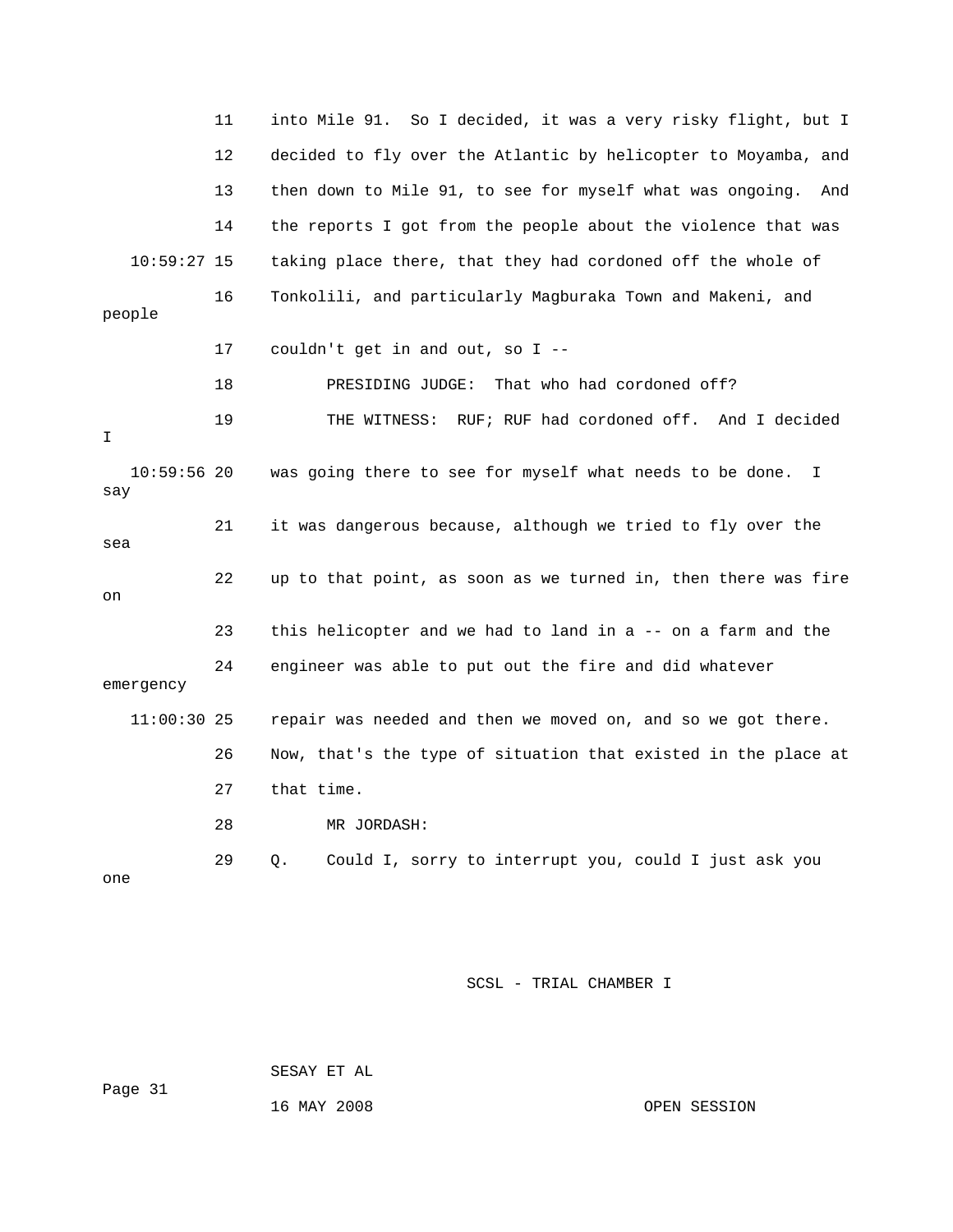1 question? 3 Q. I beg your pardon. 4 A. Now, that was the setting there. And then Paramount Chief 11:00:54 5 Bai Kurr of Tonkolili District, and also the Fullah tribal head 6 man in Port Loko area, they came and saw me and told me that 7 knew Issa and his people, his family members, his father, his 8 mother, his sisters and brothers, and that if they could put that he  $-$ - that I can talk to them so that they will take, convey 11 my message to Issa so that he would cooperate in the 12 implementation of the peace agreement. I did. I said: Yes, like 14 today, and since they were Muslims, I invited them for Muslim 11:01:51 15 prayers. We prayed and then I spoke to them about the need 16 us to have peace, the need for us to stop all the violence, 17 all the bad things that were going on, and that please, if 18 could take this message from me to Issa, who was then a very -. 19 you know, the acting leader -- I said I will be very grateful 21 disarmament, when it came to the disarmament process itself, 2 A. But can I continue with this, something? they me 9 in touch with him, so that I can talk to them -- to him -- so  $11:01:27$  10 13 please, go and bring them. They brought them on a Friday, for and they - 11:02:13 20 They did that. And, as a result, when it came to the

Issa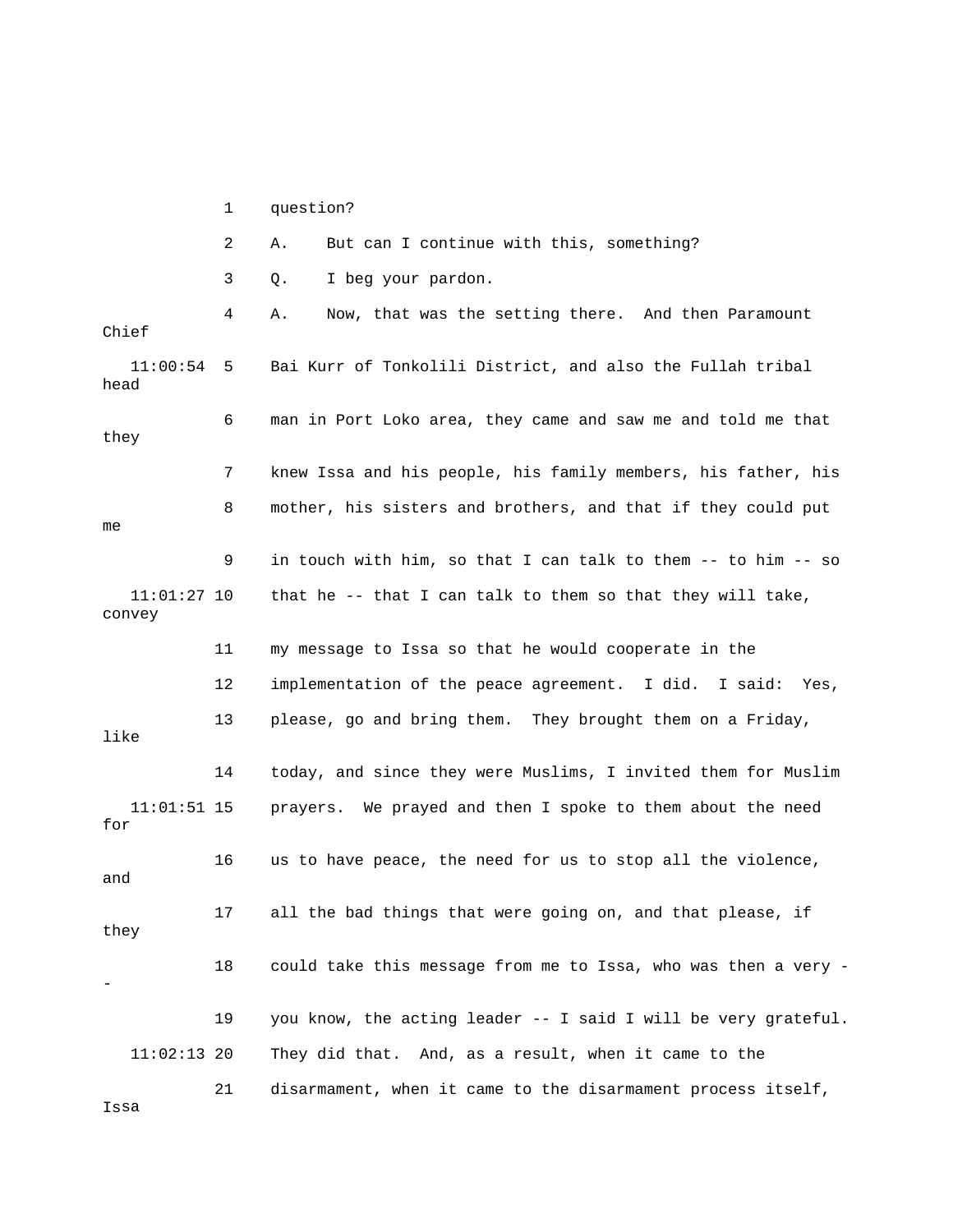|               | 22 |    | was very cooperative. He was very, very cooperative. Yes.  |
|---------------|----|----|------------------------------------------------------------|
|               | 23 | 0. | Sorry to interrupt you.                                    |
|               | 24 | Α. | That's okay.                                               |
| $11:02:37$ 25 |    | Q. | Let me just ask briefly about --                           |
| may           | 26 |    | JUDGE BOUTET: Before you get there, Mr Jordash, if I       |
| have          | 27 |    | just clarify an issue with the witness. Mr Witness, do you |
| went          | 28 |    | any recollection about the timing of this meeting when you |
| message       | 29 |    | and met with this paramount chief and you discussed the    |

|         | SESAY ET AL |              |
|---------|-------------|--------------|
| Page 32 |             |              |
|         | 16 MAY 2008 | OPEN SESSION |

|         |                 | to be conveyed to Sesay?                                               |
|---------|-----------------|------------------------------------------------------------------------|
|         | $\overline{2}$  | THE WITNESS: Yes. Th, I think the chief told me that                   |
| he      | $\mathbf{3}$    | there was a man who knew the family, Issa's family, and that           |
| bring   | $4\overline{ }$ | will bring them, now, and that the other man was going to              |
| and     |                 | 11:03:17 5 the rest of the family, the mother, the father, the sisters |
| Friday, | 6               | brothers, and they all came to my house, my lodging, on a              |
|         | 7               | about 10 o'clock in the morning, and they stayed there until           |
|         | 8               | after 2.30, and they told me they were going -- sending people         |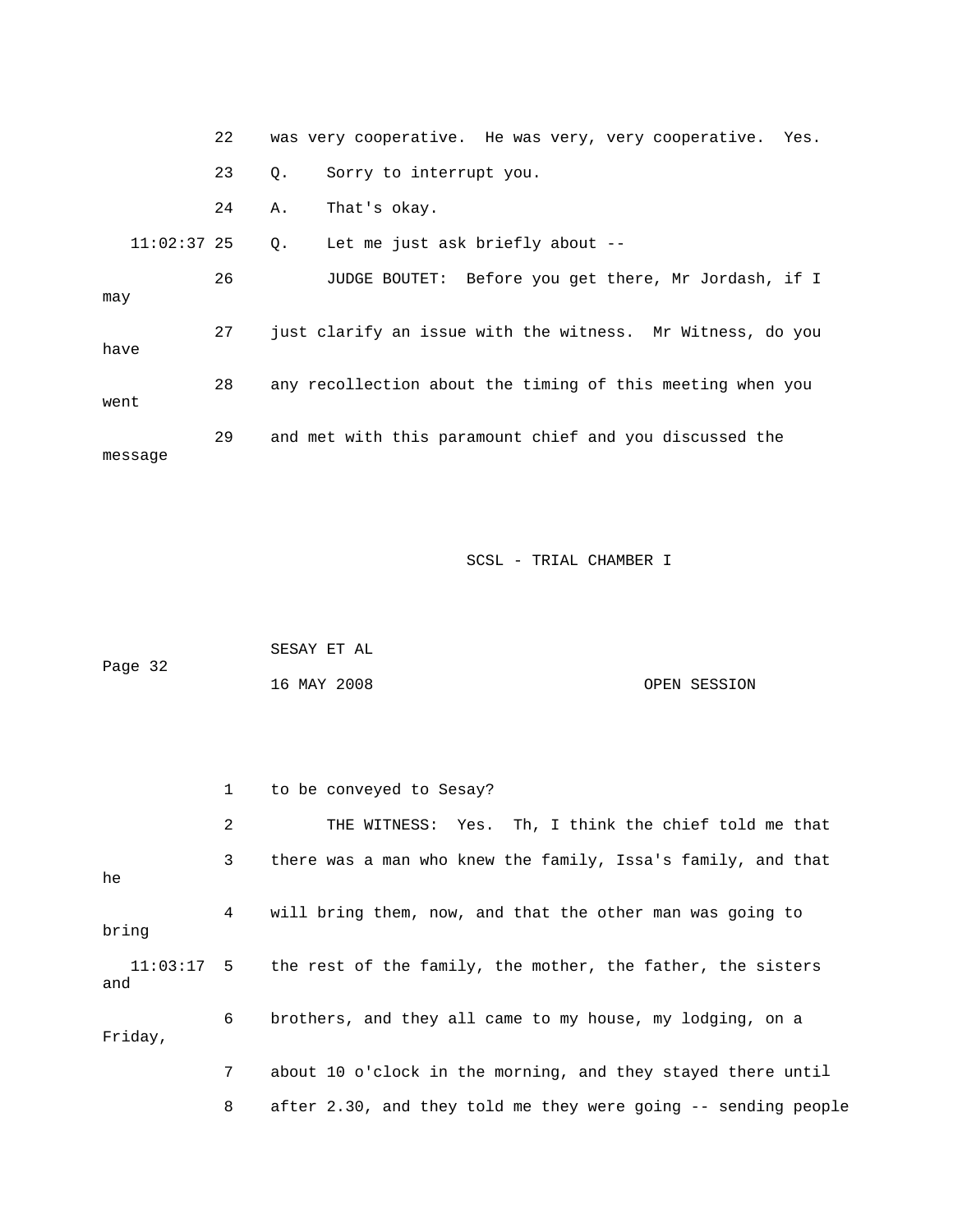9 around to go and track him down, so as to convince him on this. JUDGE BOUTET: But this meeting you had with these people 12 THE WITNESS: Yes. 13 JUDGE BOUTET: So I'm just trying to find out with you the 14 timelines that we're talking about. Is it months after the 19 JUDGE BOUTET: Yes, yes. 11:04:13 20 THE WITNESS: Yes, that's right. Now, to be -- yes, I 21 think it was after the meeting. 22 MR JORDASH: 23 Q. In terms of this violence, and where it was occurring, 11:04:58 25 A. The West Side Boys were between, after Waterloo going , up 26 right up to about Lunsar and Makeni and Magburaka, those 27 Q. And those were the areas where the violence was coming 28 from? 29 A. Yes.  $11:03:46$  10 11 is after Sesay had been appointed as the interim leading? 11:04:02 15 ECOWAS meetings in Monrovia or -- you follow me on this, 16 Mr Witness? 17 THE WITNESS: I follow you, yes. I follow you. It's a 18 sequential thing. do 24 you know at that time where the West Side Boys were? areas.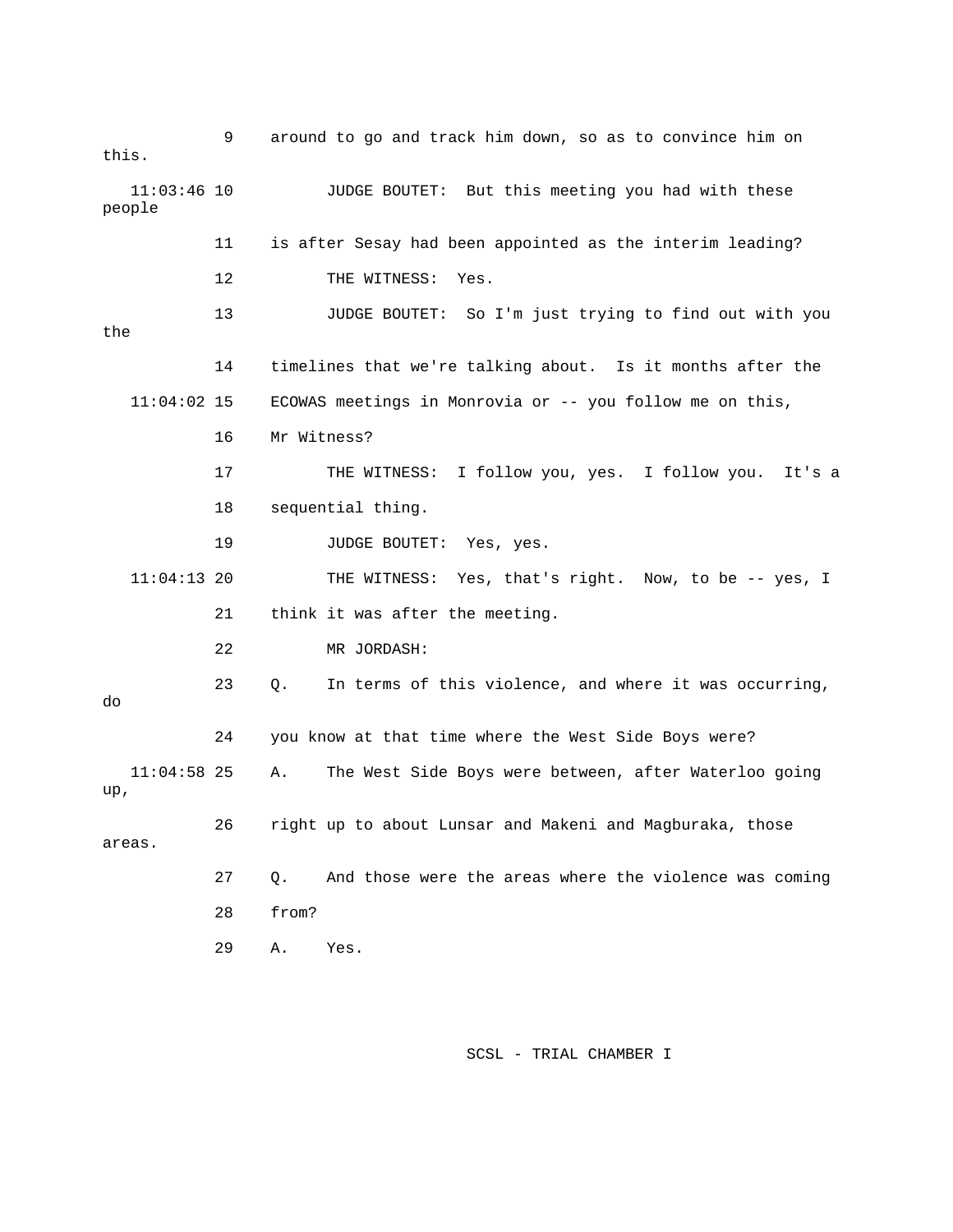| Page 33 | SESAY ET AL |              |
|---------|-------------|--------------|
|         | 16 MAY 2008 | OPEN SESSION |

|                      | 1  | Thank you.<br>Q.                                                |
|----------------------|----|-----------------------------------------------------------------|
| were                 | 2  | PRESIDING JUDGE: Mr Witness, I know you were -- you             |
|                      | 3  | airborne. You have told the Tribunal that your helicopter was   |
| you                  | 4  | shot down and you made an emergency landing on a farm.<br>Then  |
| $11:05:50$ 5<br>have |    | took off after some repairs. Are you able to know who may       |
|                      | 6  | targeted your helicopter? Did you get to know anything about    |
|                      | 7  | that?                                                           |
| that                 | 8  | THE WITNESS: No, I didn't say we were bombed. I said            |
|                      | 9  | it was that accident. Now, what happened was that it was a      |
| $11:06:05$ 10        |    | mechanical problem.                                             |
|                      | 11 | PRESIDING JUDGE: Oh, I thought it was a shot.                   |
|                      | 12 | THE WITNESS: No, no, it was mechanical problem.                 |
|                      | 13 | PRESIDING JUDGE: All right. Okay. Okay.                         |
|                      | 14 | MR JORDASH:                                                     |
| $11:06:21$ 15<br>you |    | And so after the meetings you've told the Court about,<br>Q.    |
| meet                 | 16 | noted that Issa Sesay had become very cooperative. Did you      |
|                      | 17 | him at some stage in 2001?                                      |
| оf                   | 18 | I met Issa when we went to -- it was some burning<br>Α.<br>Yes. |
| had                  | 19 | the weapons, you know, announced to our people, that the war    |
| $11:06:59$ 20        |    | come to an end so the first such meeting was where we invited   |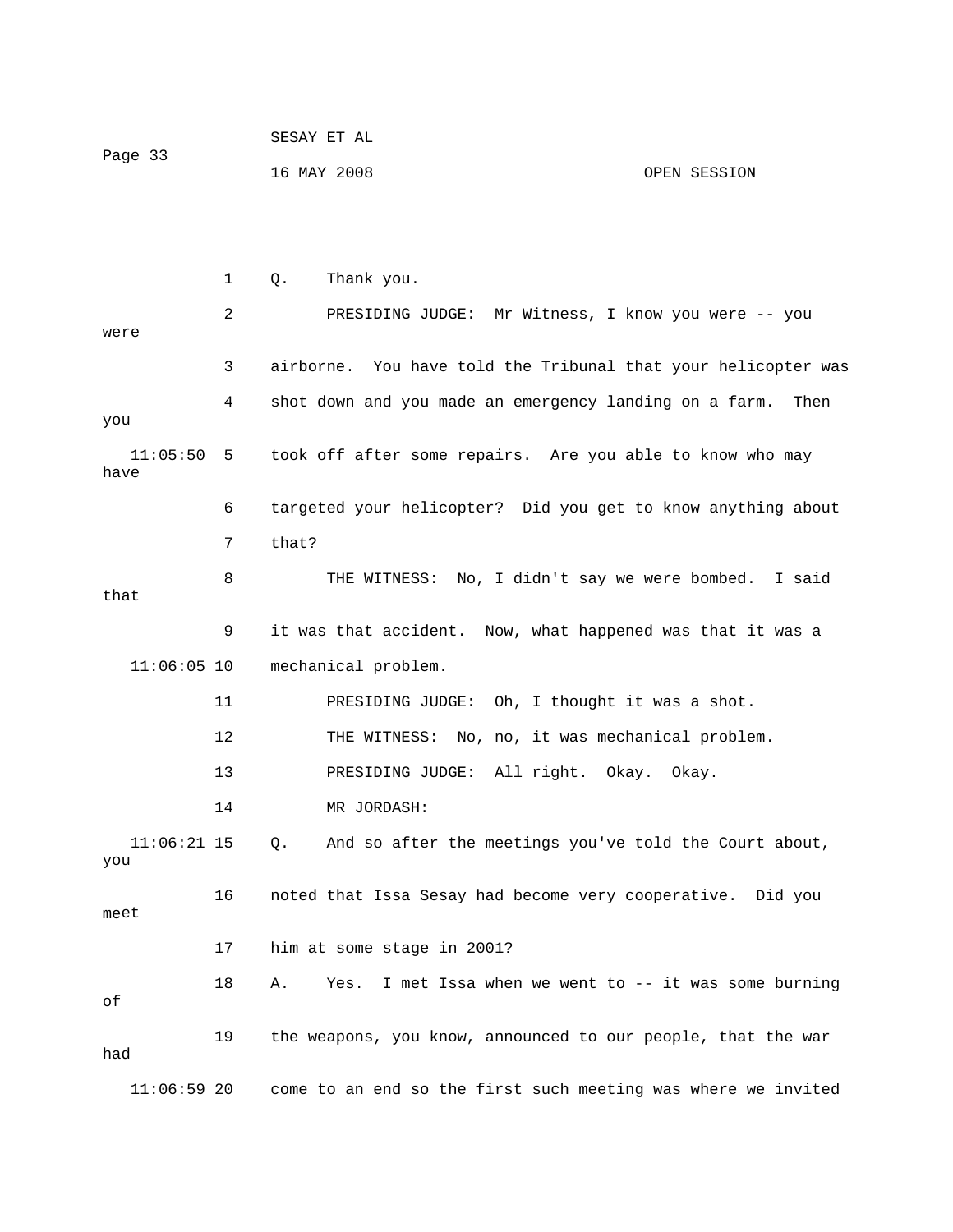| and         | 21 |            | international people and ECOWAS leaders was at Lungi Airport  |
|-------------|----|------------|---------------------------------------------------------------|
|             | 22 |            | I think he was there. And, from there, I went with a group to |
| there       | 23 |            | Makeni, Bo, Kenema, and back. I'm not sure whether he was     |
|             | 24 |            | or not. And if I'm -- if I should be around, I wouldn't even  |
| 11:07:26 25 |    |            | recognise him now, because it was very brief meeting on those |
|             | 26 | occasions. |                                                               |
|             | 27 | Q.         | Compared to Foday Sankoh, how did Issa Sesay strike you?      |
| agreed      | 28 | Α.         | No, $I$ -- well, he proved to be credible because he          |
|             | 29 |            | to do something and he did it.                                |

|         | SESAY ET AL |              |
|---------|-------------|--------------|
| Page 34 |             |              |
|         | 16 MAY 2008 | OPEN SESSION |

 1 Q. Was there a time when you met him in Kono? 3 PRESIDING JUDGE: He agreed to do something and he did . it 4 THE WITNESS: To cooperate with us in the disarmament 9 A. Yes. The two -- it was that I remember, because I got 2 A. Yes. Yes. 11:08:04 5 process. 6 MR JORDASH: 7 Q. Can you recall the circumstances which led you to meet him 8 in Kono?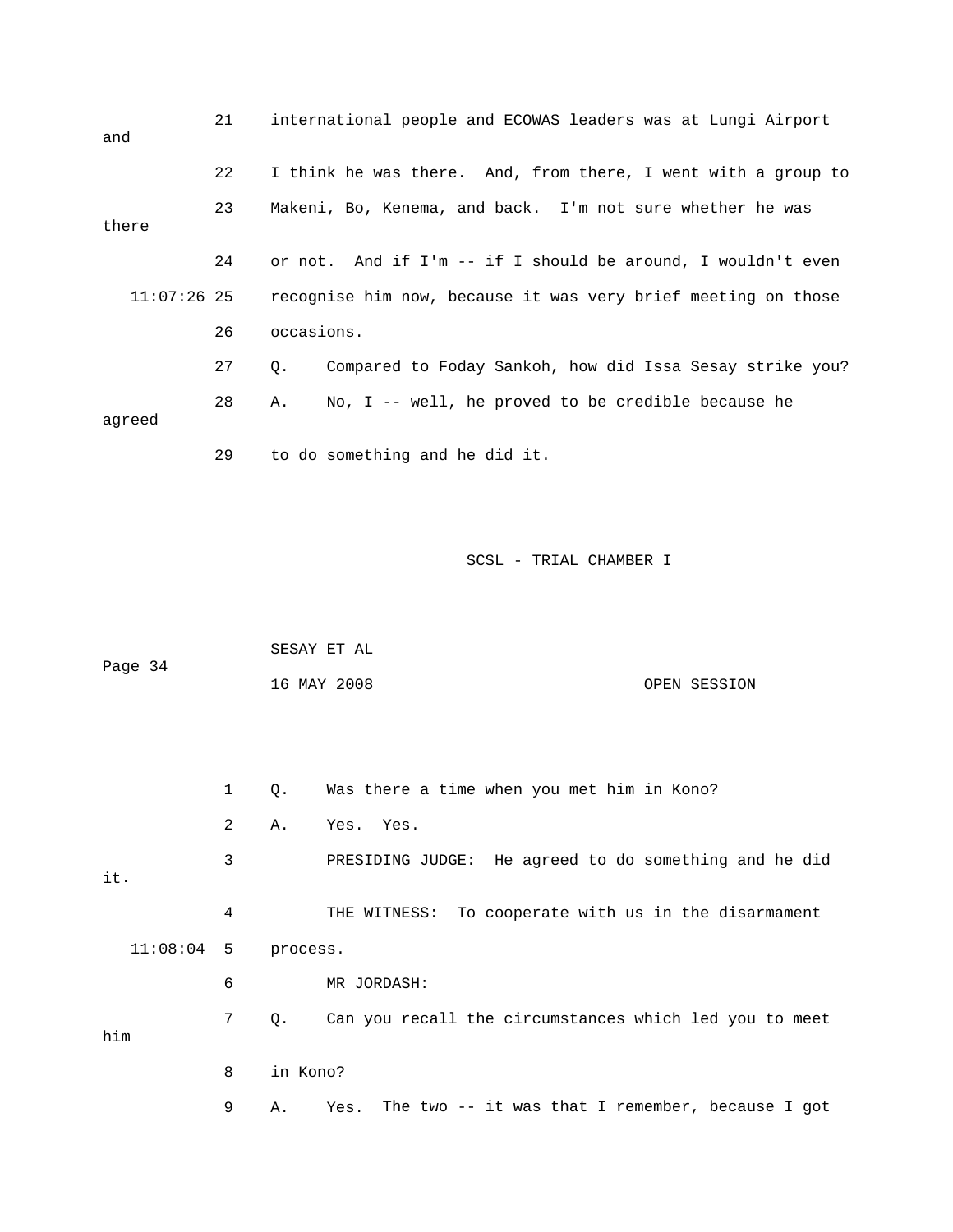11:08:20 10 drenched in that rain; it was pouring heavily on that day. 11 President Obasanjo and President Konare came, and I was also 12 the airport to meet them and, from there, we flew straight on 14 the combatants, and all the people in Kono area, we had a 11:08:54 15 meeting with Issa and the others, and I remember clearly 16 President Obasanjo saying to Issa, he said: You, you, you are 18 sir. He said: Well, look, don't you ever answer to that name 19 any more. You don't see me I'm a general myself. I was head 24 and so that was also helpful. 11:09:50 25 Q. And Issa Sesay's responses to President Obasanjo, how at to 13 Kono. And before we went to the general meeting to talk to all private 17 the one who answers when people call you General? He said: Yes, of 11:09:24 20 the Nigerian army and I don't want people to denigrate my 21 profession in that way. You understand? He said: Yes, sir. So 22 from that time on I think he stopped doing this, but it was a 23 good psychological thing, and then we had some little pep talk 26 did -- 27 A. His what? 28 Q. His response; I don't mean his specific response but his 29 general demeanour?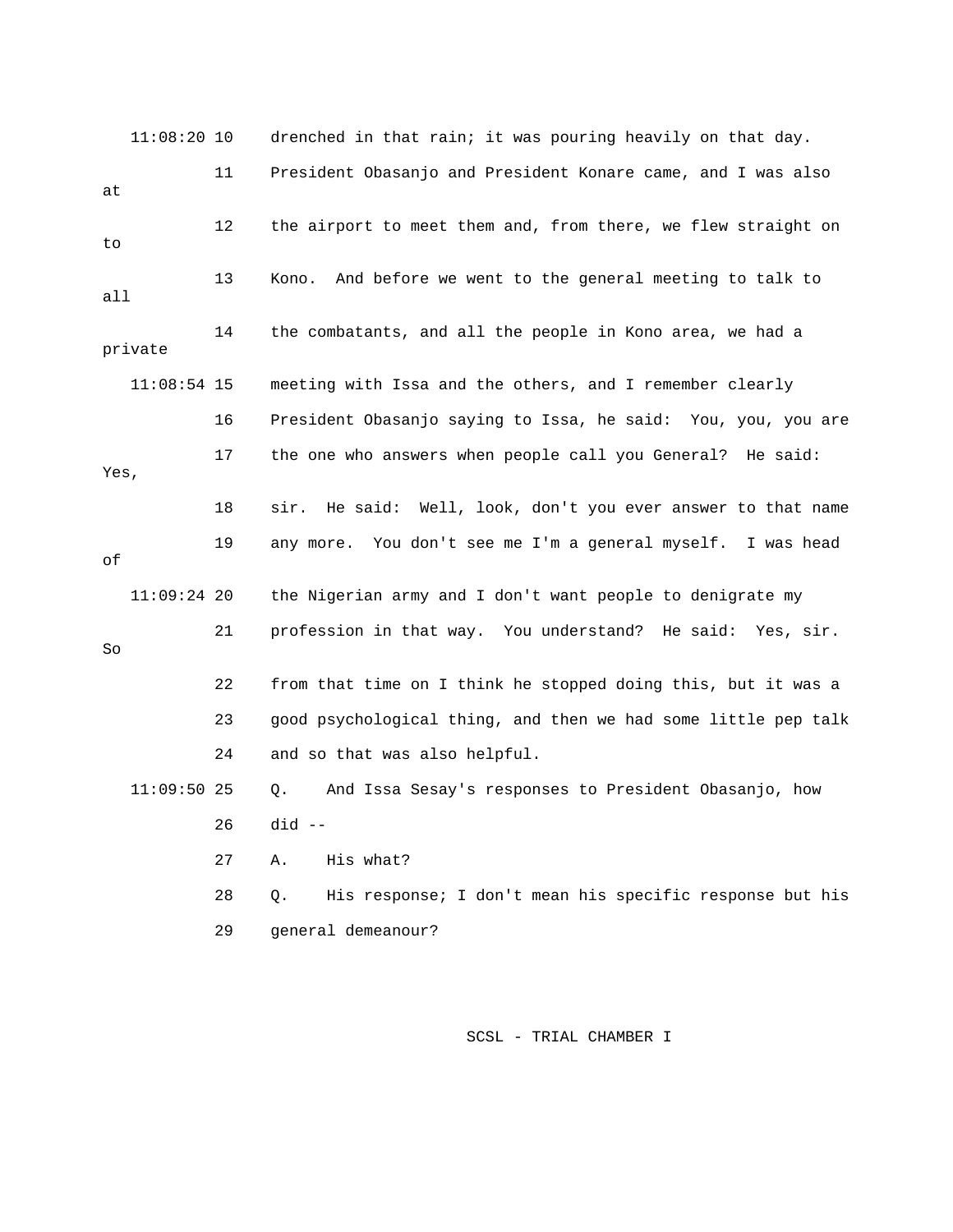|         | SESAY ET AL |  |
|---------|-------------|--|
| Page 35 |             |  |

16 MAY 2008 OPEN SESSION

|                     | $\mathbf{1}$ | Α. | Yes. No, no, he was very -- he was obedient. He was --        |
|---------------------|--------------|----|---------------------------------------------------------------|
|                     | 2            |    | that's what Obasanjo wanted and he achieved it.               |
|                     | 3            | Q. | And did you speak to Mr Sesay on the --                       |
|                     | 4            | Α. | Yes, we greeted each other and so on.                         |
| 11:10:20            | 5            | Q. | Was there a general view of Issa Sesay at that meeting,       |
|                     | 6            |    | amongst the ECOWAS leaders?                                   |
|                     | 7            | Α. | Not that I know.                                              |
| Sesay's             | 8            | Q. | At that stage was there any impression concerning             |
|                     | 9            |    | commitment to disarmament?                                    |
| $11:10:51$ 10       |              | Α. | I was -- he looked really harmless young man and, again,      |
| someone             | 11           |    | the way he responded to Obasanjo, I saw the tendency for      |
|                     | 12           |    | who would want to be obedient.                                |
|                     | 13           | Q. | Do you recall if xxxxxx xxxxx was at the meeting?             |
| was                 | 14           | Α. | I'm not sure I know him, but, I don't know whether he         |
| $11:11:21$ 15       |              |    | in that meeting; I don't recollect.                           |
|                     | 16           | Q. | Did you give any speech yourself at that meeting?             |
|                     | 17           | Α. | You mean in Kono?                                             |
|                     | 18           | Q. | Yes.                                                          |
| were                | 19           | Α. | Oh, yes, I did. I did. It was just to -- the people           |
| 11:11:44 20<br>way, |              |    | jubilant that they were expecting that some peace was on the  |
|                     | 21           |    | and I was trying to reassure them, and I also gave Issa and   |
|                     | 22           |    | others some advice that this is our country. This is the only |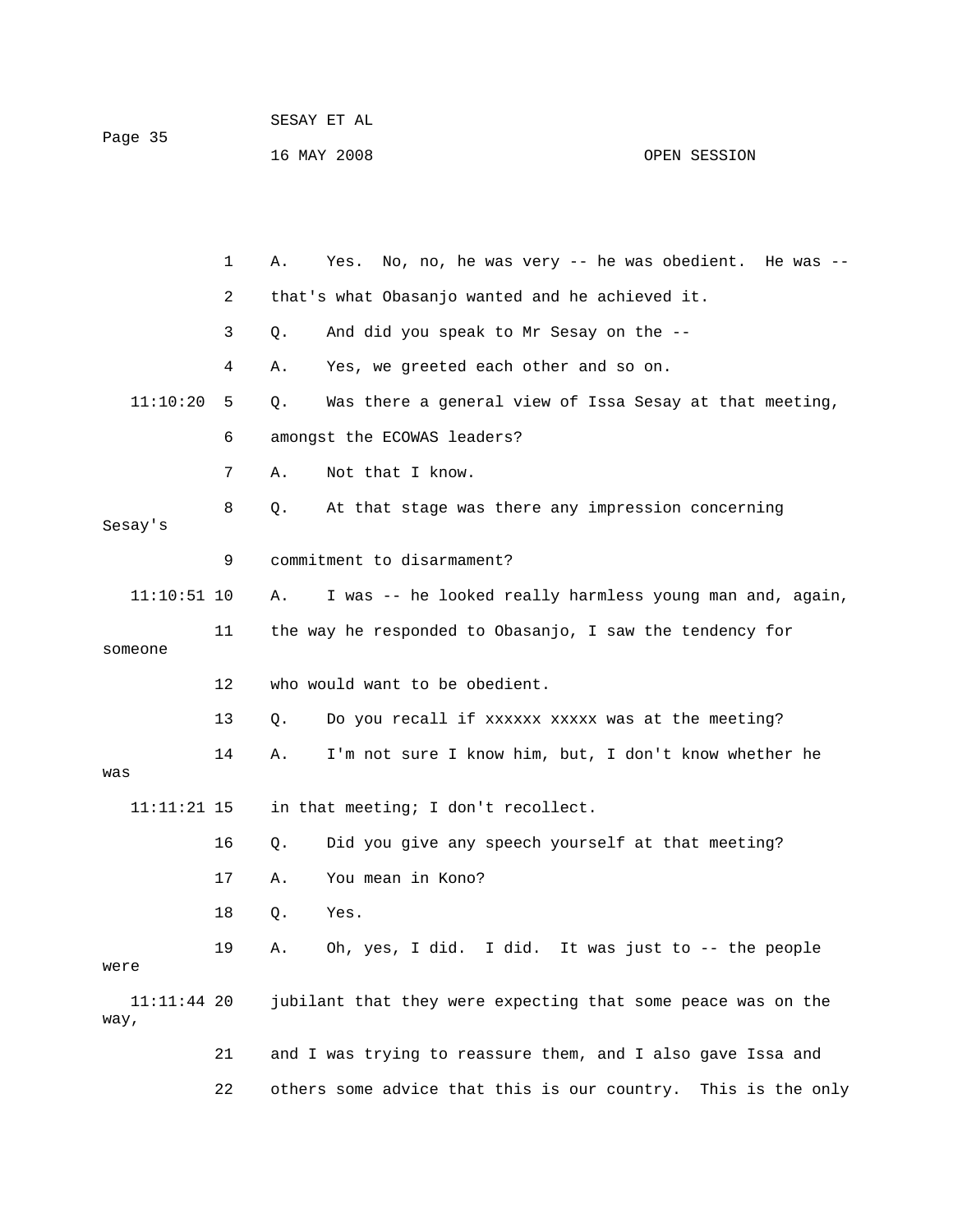| and         | 23 |    | place, country they can regard as -- call their own country |
|-------------|----|----|-------------------------------------------------------------|
|             | 24 |    | that we should not destroy it.                              |
| 11:12:13 25 |    |    | Q. Do you know if this meeting took place before or after   |
|             | 26 |    | disarmament in Kono?                                        |
|             | 27 |    | A. In Kono?                                                 |
|             | 28 | Q. | Yes.                                                        |
|             | 29 | Α. | No. It was -- it was after we had deployed UNAMSIL and      |

| Page 36 | SESAY ET AL |              |
|---------|-------------|--------------|
|         | 16 MAY 2008 | OPEN SESSION |

| considerably; | $\mathbf{1}$ | then it was -- the security situation had improved             |
|---------------|--------------|----------------------------------------------------------------|
|               | 2            | that's why we went there.                                      |
| or            | 3            | Do you know if there had been any concern amongst ECOWAS<br>О. |
|               | 4            | the Government of Sierra Leone concerning disarmament of Kono? |
| 11:12:50      | $5 -$        | Very much. There was a time when, in fact, Generals<br>Α.      |
|               | 6            | [indiscernible] and Opande and others went up there and --     |
| that          | 7            | because the Civil Defence people were really up in arms, and   |
|               | 8            | they were not going to be cooperative, and there was a lot of  |
|               | 9            | fighting that went on. But towards the end, before we went     |
| $11:13:20$ 10 |              | there, things had calmed down because UNAMSIL had done a       |
|               | 11           | fantastic job, particularly the Pakistani contingent.          |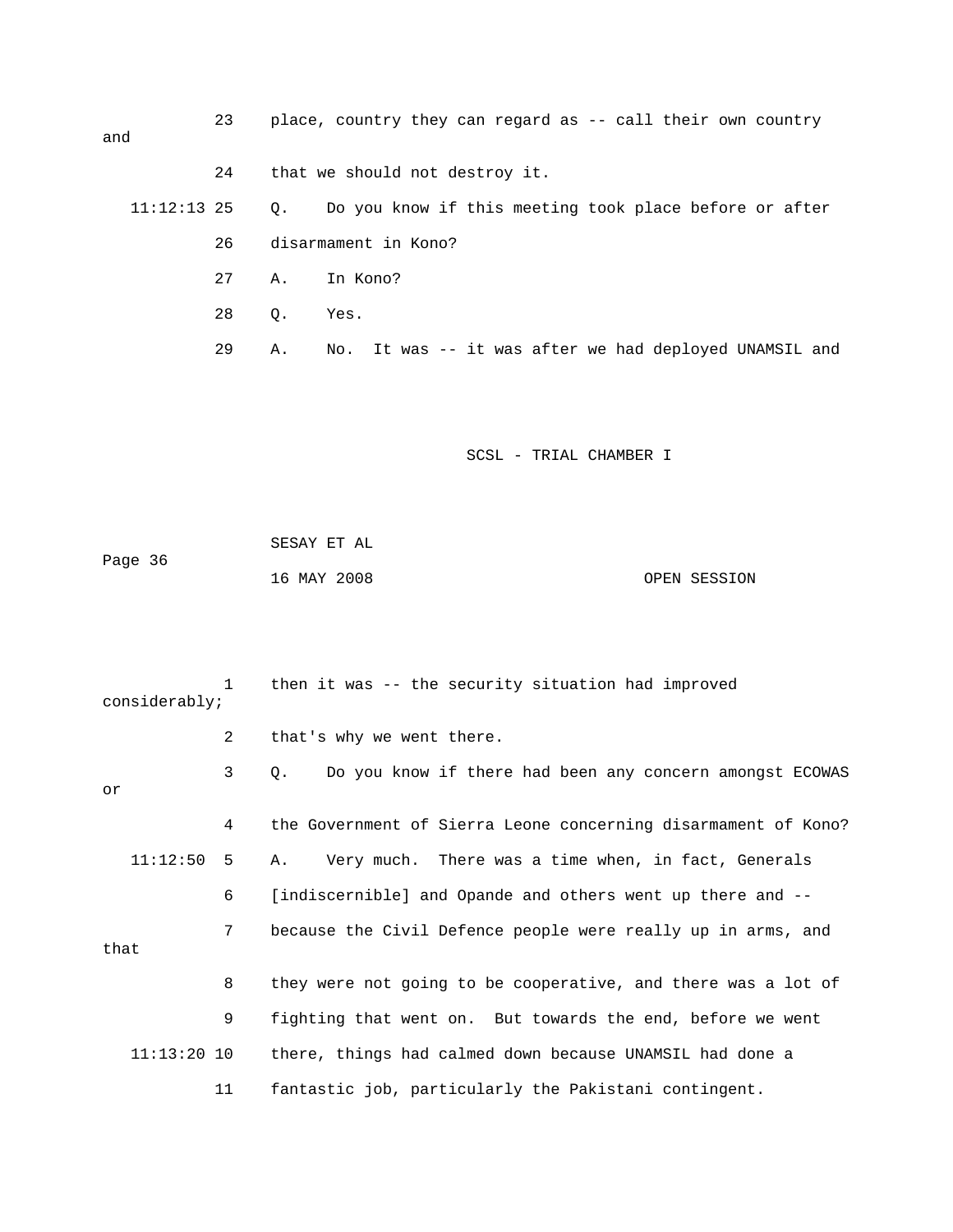12 Q. And following that meeting, did disarmament continue? 13 A. Um-hmm. 18 PRESIDING JUDGE: You may, please. 21 PRESIDING JUDGE: The witness is not running out of his 22 strength. He still looks equal to the task and the challenge you 24 MR JORDASH: 11:14:50 25 Q. Did Issa Sesay ever make any demands concerning his 28 Q. And, during this process, do you know if Sankoh was 14 Q. And did -- was disarmament -- did disarmament continue to 11:13:48 15 be led by Issa Sesay, from the RUF perspective? 16 A. Yes. Yes. 17 MR JORDASH: Can I just have a moment, please? 19 MR JORDASH: I'm coming to a close. I'm just making sure 11:14:40 20 I've covered everything. 23 are putting across to him. 26 commitment to the disarmament process, as far as you're aware? 27 A. No, I don't know. I'm not aware of any demands from him. 29 detained or not? SCSL - TRIAL CHAMBER I

|         | SESAY ET AL |  |
|---------|-------------|--|
| Page 37 |             |  |
|         | 16 MAY 2008 |  |

OPEN SESSION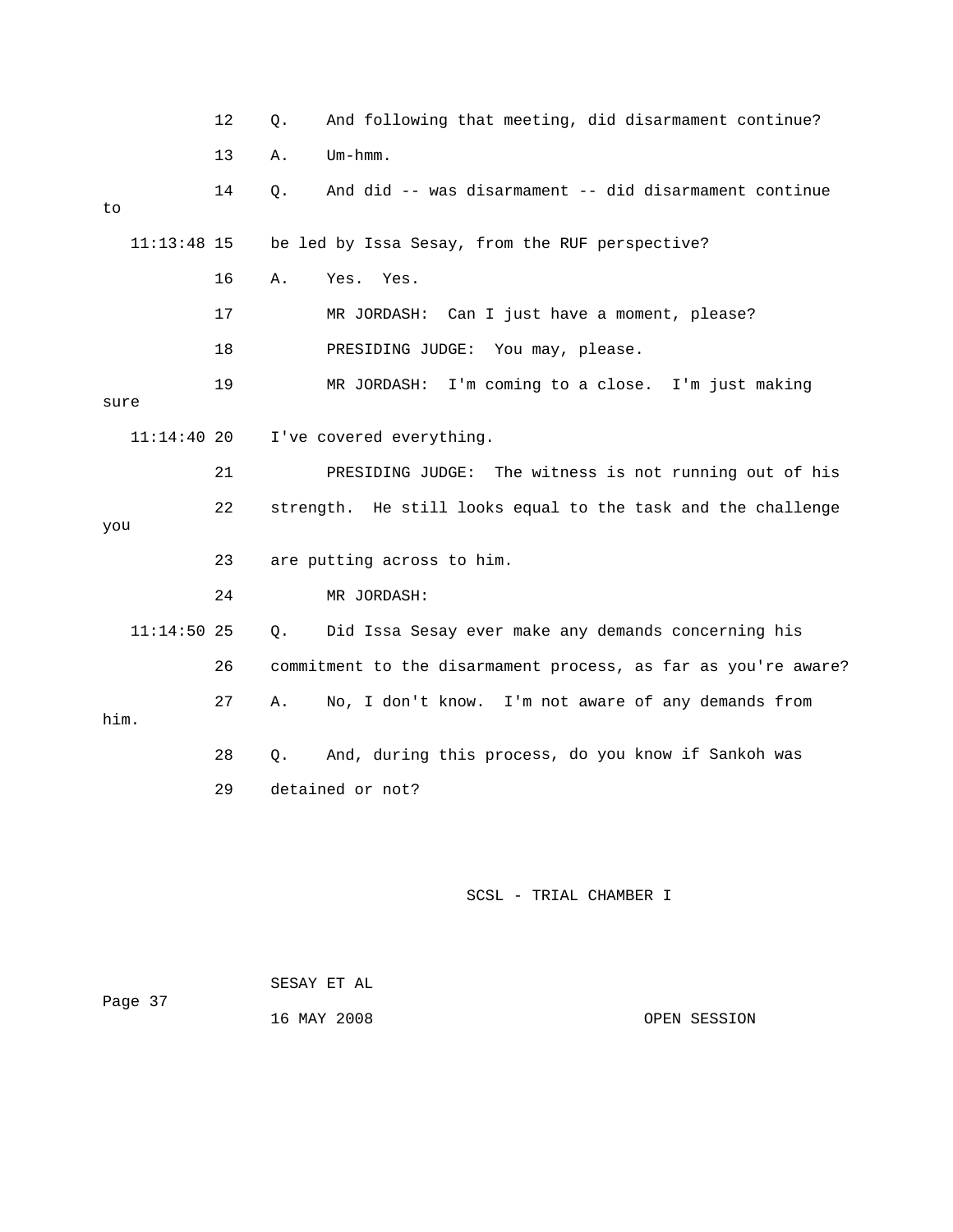|                       | 1  | During the disarmament process?<br>Α.                            |
|-----------------------|----|------------------------------------------------------------------|
|                       | 2  | Yes, the period of the Kono meeting and so forth?<br>Q.          |
|                       | 3  | Yes, I think Sankoh was under detention, yes.<br>Α.              |
|                       | 4  | And maybe you've covered it with your last answer:<br>Q.<br>Do   |
| you                   |    |                                                                  |
| 11:15:37              | 5  | know if Mr Sesay made any demands about Foday Sankoh?            |
| as                    | 6  | Foday -- Issa Sesay and I, we didn't really talk,<br>Α.<br>No.   |
|                       | 7  | The people that I spoke to, I spoke to his people, his<br>such.  |
|                       | 8  | father, mother and brothers and sisters. With him it was just    |
|                       | 9  | courtesies, you know. That was all we exchanged; very brief.     |
| $11:16:02$ 10<br>any  |    | He didn't make any to you but did you hear if he made<br>Q.      |
|                       | 11 | to anybody else?                                                 |
|                       | 12 | No, not that I know.<br>Α.                                       |
| with                  | 13 | Thank you. Did you have any contact over this period<br>Q.       |
|                       | 14 | the SRSG Adeniji?                                                |
| $11:16:38$ 15<br>very |    | Adeniji, oh, I knew him since in the 1960s; he was a<br>Α.       |
| were                  | 16 | good friend of a long time. For a long time.<br>In fact, we      |
|                       | 17 | together in Kenya recently.                                      |
|                       | 18 | But do you recall whether he made comment about his<br>Q.        |
|                       | 19 | impressions of Issa Sesay's commitment?                          |
| $11:17:03$ 20         |    | Frankly, we never discussed Issa Sesay.<br>Α.                    |
|                       | 21 | Do you recall associating with General Opande any<br>Q.<br>Okay. |
|                       | 22 | stage during this disarmament process?                           |
| here.                 | 23 | I know General Opande. I know he did a fantastic job<br>Α.       |
|                       | 24 | He was a very brave soldier, but again, his relationship with    |

11:17:36 25 Issa Sesay, I don't know.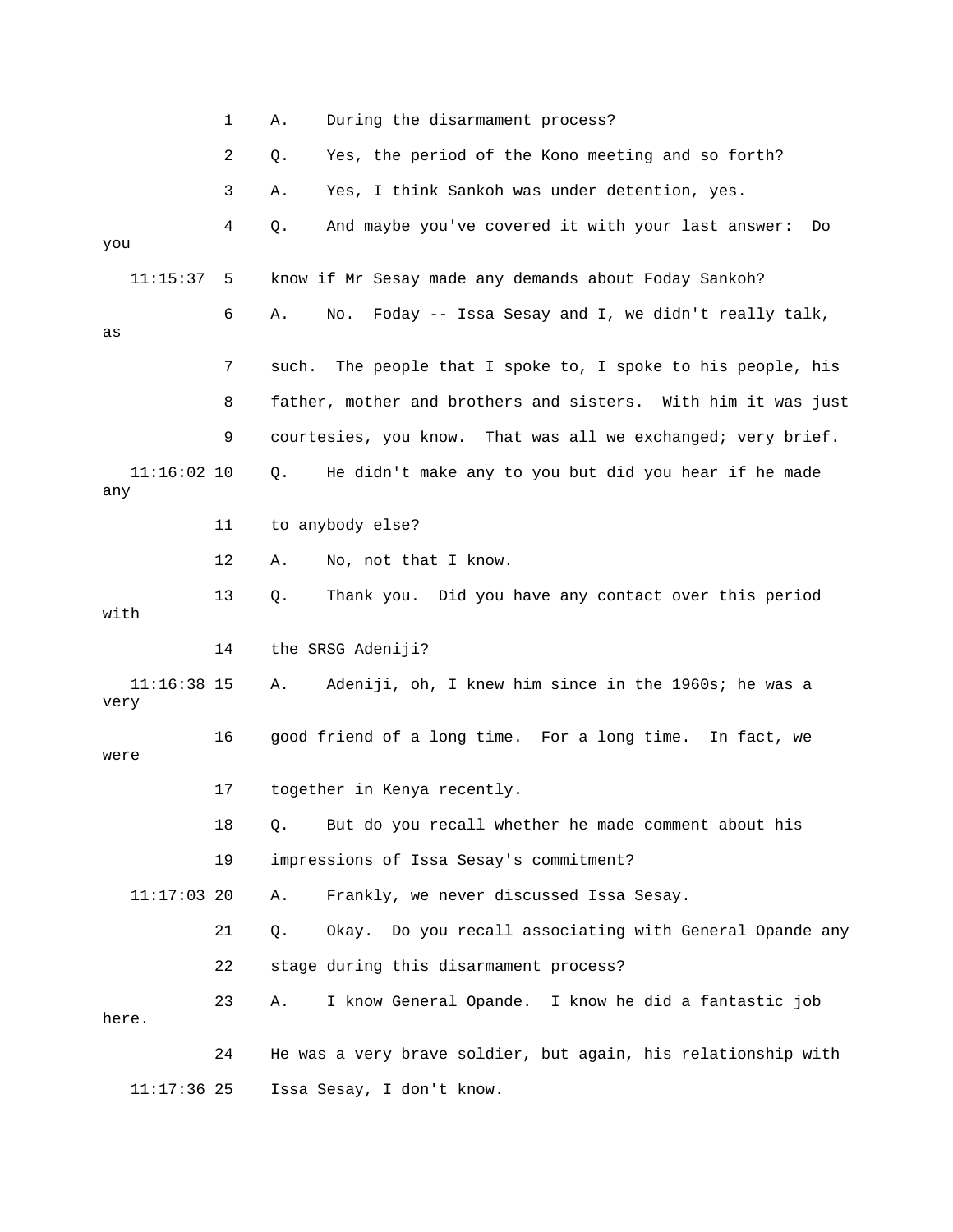| Sankoh | 26 | Do you know anything about Issa Sesay meeting Foday<br>$\circ$ . |
|--------|----|------------------------------------------------------------------|
|        | 27 | in the Choithram's Hospital at any stage?                        |
| was    | 28 | I don't know. I heard that -- I think it was Issa who<br>Α.      |
| he     | 29 | at the hospital -- and I suppose if Foday Sankoh was there and   |

| Page 38 | SESAY ET AL |              |  |
|---------|-------------|--------------|--|
|         | 16 MAY 2008 | OPEN SESSION |  |

|       |               | $\mathbf{1}$   | was [indiscernible] they were colleagues so he -- maybe he       |
|-------|---------------|----------------|------------------------------------------------------------------|
|       |               | $\overline{a}$ | visited him, but I don't know.                                   |
| look  |               | 3              | MR JORDASH: Okay. I would like to ask the witness to             |
| to    |               | 4              | at an exhibit. It hasn't been exhibited yet, but I would like    |
|       | obviously     |                | 11:18:20 5 exhibit it, if I may, through this witness. It hasn't |
| The   |               | 6              | been filed with this witness, but I would like to, if I may.     |
| I     |               | 7 <sup>7</sup> | Prosecution have a copy. It's been served on the Prosecution,    |
|       |               | 8              | think previously.                                                |
| well? |               | 9              | PRESIDING JUDGE: And to the other Defence teams as               |
|       | $11:18:41$ 10 |                | MR JORDASH: Yes.                                                 |
|       |               | 11             | PRESIDING JUDGE: Well, show it to him.                           |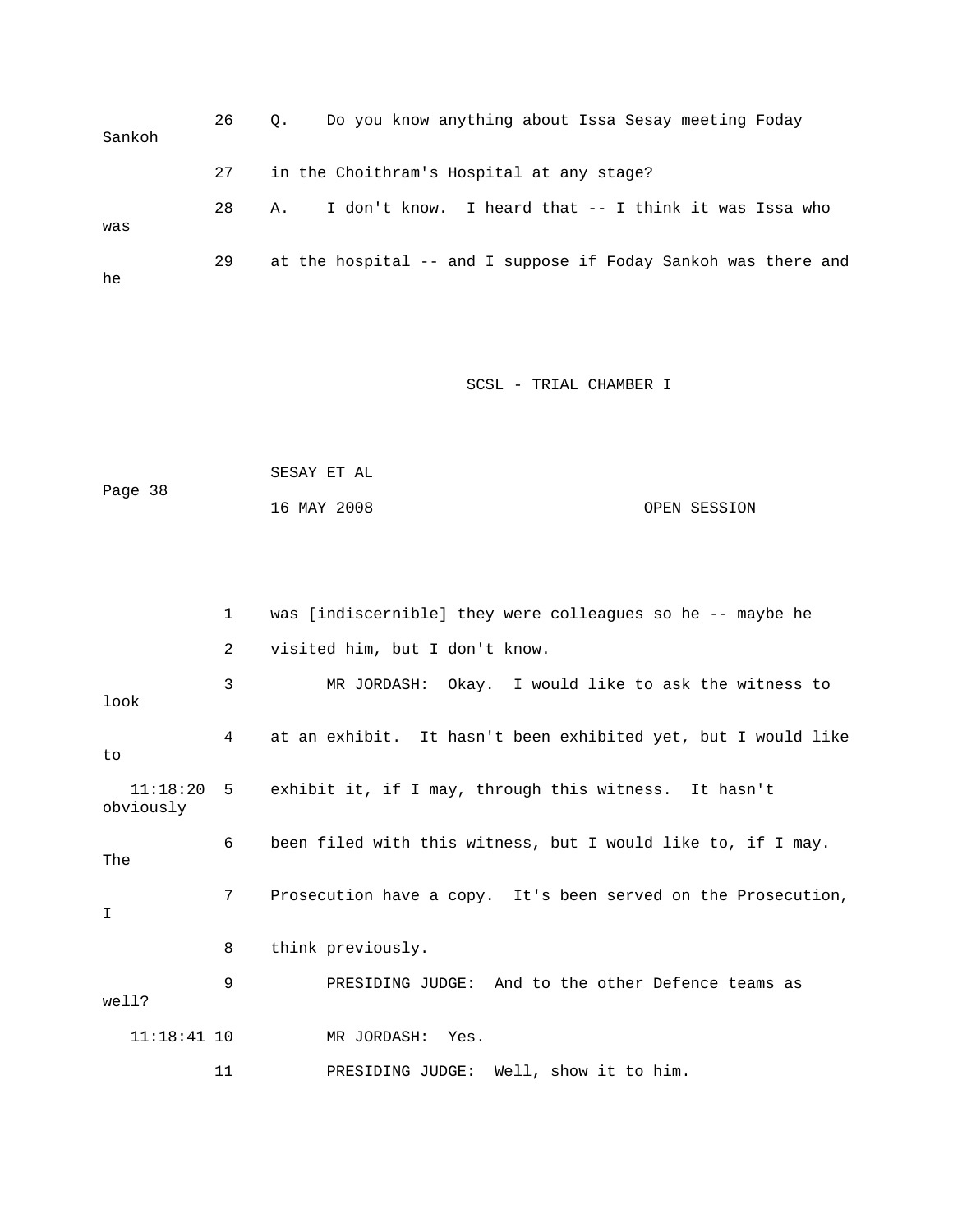| done,  | 12            | THE WITNESS: Thank you. Yes. [Indiscernible] done              |
|--------|---------------|----------------------------------------------------------------|
|        | 13            | that was my statement I made at the opening at -- yes.         |
|        | 14            | MR JORDASH:                                                    |
|        | $11:19:24$ 15 | Now a very famous statement.<br>Q.                             |
|        | 16            | Thank you.<br>Α.                                               |
| do     | 17            | Do you recall, as I'm sure you must, this ceremony and<br>Q.   |
|        | 18            | you recall speaking at the ceremony?                           |
|        | 19            | Yes.<br>Α.                                                     |
|        | 11:19:4020    | Do you recall whether SRSG Adeniji was present?<br>Q.          |
| Olo    | 21            | Somebody from the UN must have been there and, in fact,<br>Α.  |
|        | 22            | was here, yes, at the time for the thing, so he must have been |
|        | 23            | there.                                                         |
| second | 24            | Can you see the photograph -- I think it's on<br>Q.<br>Yes.    |
|        | $11:19:57$ 25 | page.                                                          |
|        |               |                                                                |
|        | 26            | There he is, yes.<br>Oh, yes.<br>Α.                            |
|        | 27            | And do you recall the moment when the three of you, Issa<br>Q. |
|        | 28            | Sesay, SRSG Adeniji and yourself put the hands together?       |
|        | 29            | $Um - hmm.$<br>Α.                                              |
|        |               |                                                                |

Page 39 16 MAY 2008 OPEN SESSION SESAY ET AL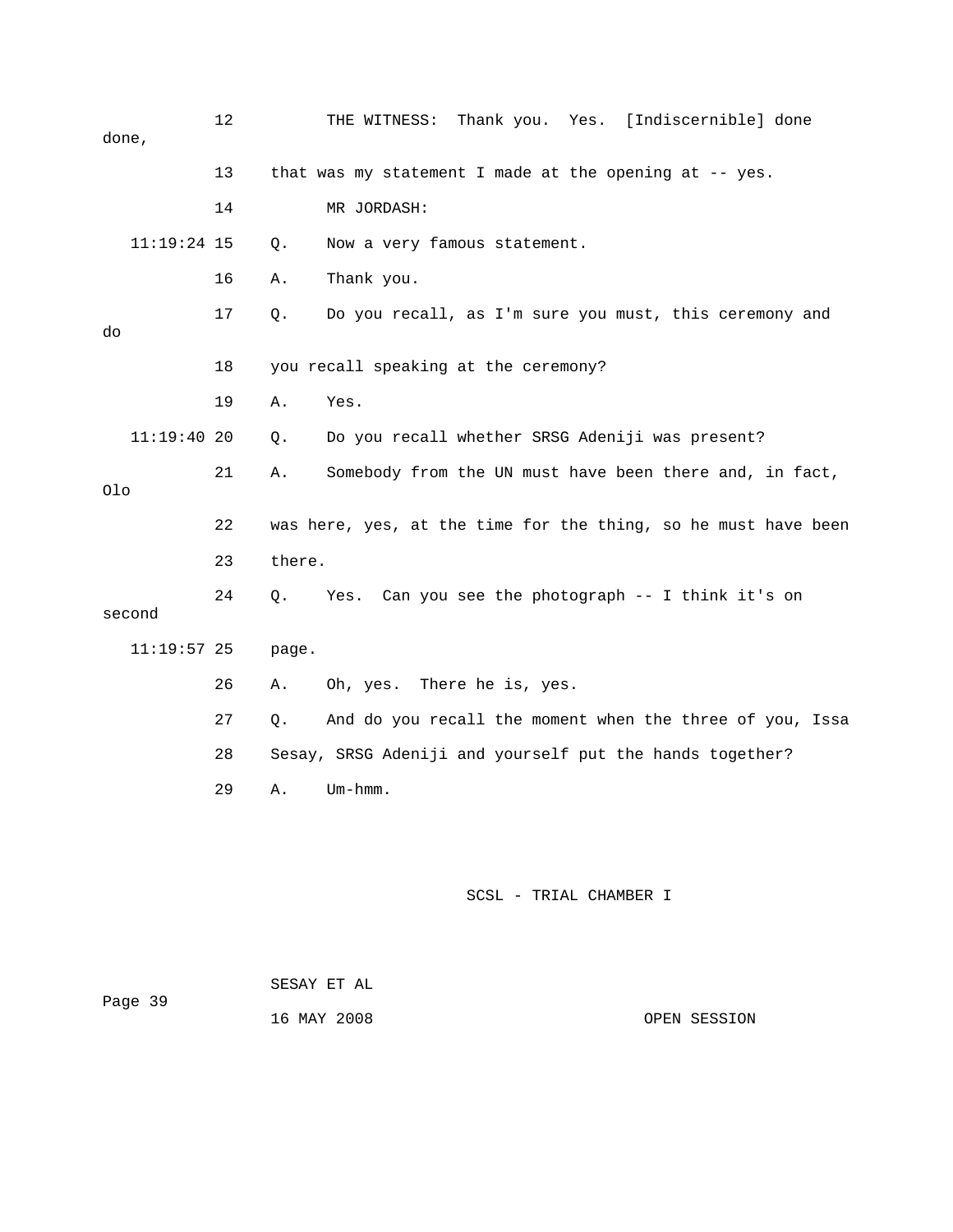| point?              | 1  | And do you recall the words that were spoken at that<br>Q.   |
|---------------------|----|--------------------------------------------------------------|
|                     | 2  | I know it's a while ago?                                     |
|                     | 3  | Well, done done.<br>Α.                                       |
| Was                 | 4  | Was anything said when the three hands went together?<br>Q.  |
| 11:20:35            | 5  | there a reason for putting the hands together?               |
| try                 | 6  | This is just saying: Please, make this peace. Let us<br>Α.   |
|                     | 7  | and keep it up that way.                                     |
|                     | 8  | All right.<br>Q.                                             |
| hands               | 9  | Both of us shaking hands and then Adeniji holding our<br>Α.  |
| $11:20:52$ 10       |    | on it. So that's the only meaning.                           |
|                     | 11 | Thank you. Two last subjects: One is just if you could<br>Q. |
|                     | 12 | briefly assess the importance or otherwise --                |
| this                | 13 | PRESIDING JUDGE: Mr Jordash, what are you doing with         |
|                     | 14 | document?                                                    |
| $11:21:11$ 15<br>it |    | I beg your pardon. I would like to tender<br>MR JORDASH:     |
|                     | 16 | to be exhibited, please.                                     |
|                     | 17 | Is there any objection?<br>PRESIDING JUDGE:                  |
|                     | 18 | MR HARRISON: No, thank you.                                  |
|                     | 19 | PRESIDING JUDGE: Mr Taku? Or Ms Mylvaganam?                  |
| $11:21:34$ 20       |    | No objection, My Lord.<br>MS MYLVAGANAM:                     |
|                     | 21 | Mr Cammegh?<br>PRESIDING JUDGE:                              |
|                     | 22 | No, thank you.<br>MR CAMMEGH:                                |
| and                 | 23 | The document is admitted in evidence<br>PRESIDING JUDGE:     |
|                     | 24 | is marked as Exhibit 374.                                    |
| $11:22:09$ 25       |    | MS KAMUZORA: Yes, My Lord.                                   |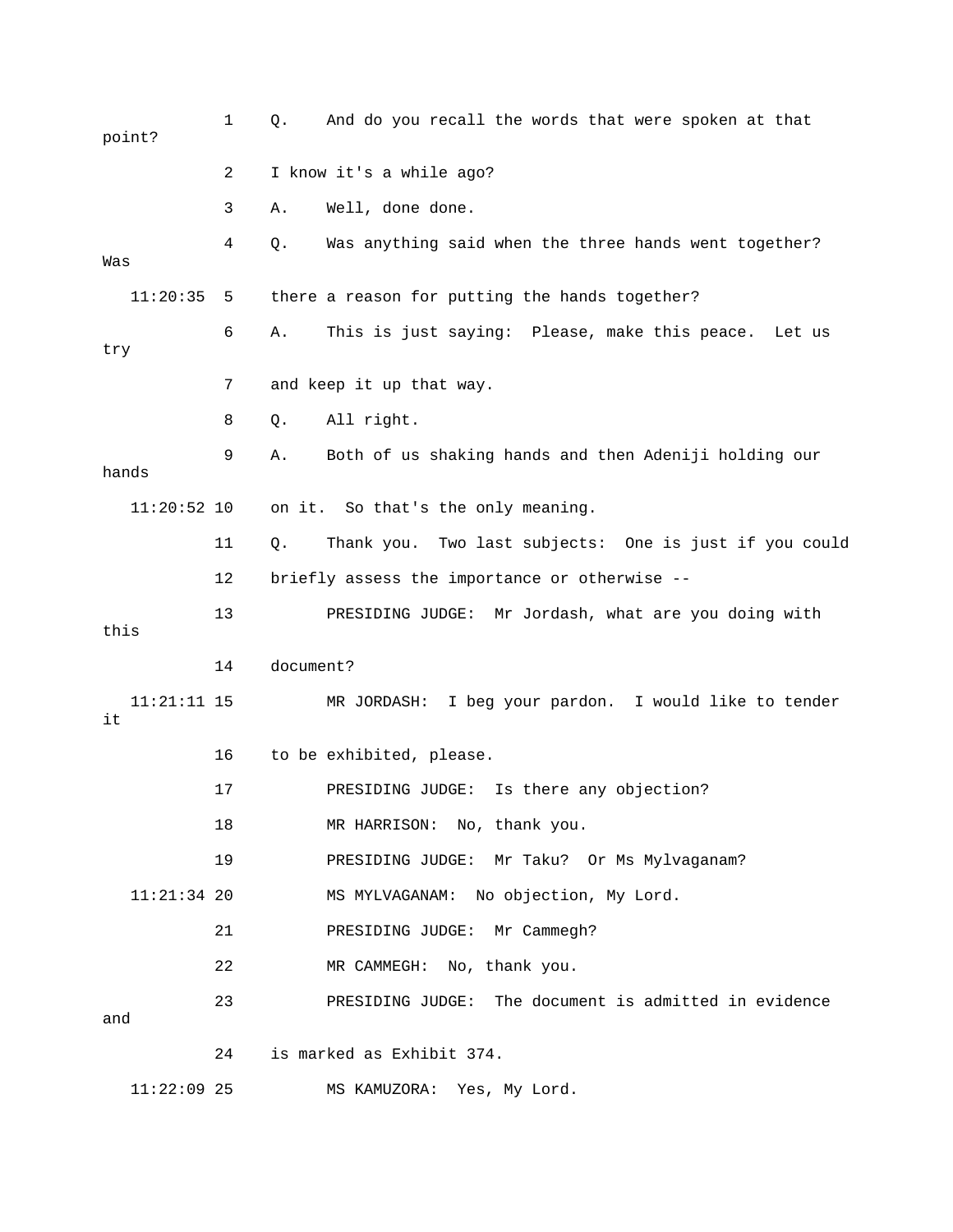26 PRESIDING JUDGE: Would that be 374.

27 MS KAMUZORA: Yes, My Lords, it's 374.

28 [Exhibit No. 374 was admitted]

, you may proceed, Mr Jordash. 29 PRESIDING JUDGE: Yes

SCSL - TRIAL CHAMBER I

 SESAY ET AL ge 40 16 MAY 2008 OPEN SESSION Pa

|         |               | 1              | MR JORDASH: Thank you.                                               |
|---------|---------------|----------------|----------------------------------------------------------------------|
| on      |               | $\overline{2}$ | I just wanted, if you would, for you to briefly comment<br>$\circ$ . |
|         |               | 3              | Mr Sesay's importance or otherwise in the disarmament process?       |
|         |               | 4              | Well, I think I said it already, that Sesay was very<br>Α.           |
|         | 11:22:42      | -5             | helpful.                                                             |
| please, |               | 6              | PRESIDING JUDGE: Can you take the question again,                    |
|         |               | 7              | Mr Jordash. Sorry, I didn't get it.                                  |
|         |               | 8              | MR JORDASH: Whether His Excellency would comment on the              |
|         |               | 9              | importance or otherwise of Mr Sesay's contribution to                |
|         | $11:22:57$ 10 |                | disarmament?                                                         |
|         | 11            |                | PRESIDING JUDGE: Right. Yes.                                         |
|         | 12            |                | THE WITNESS: I feel that he -- his contribution was                  |
|         | 13            |                | important and he kept to his word, and that is clearly               |
|         | 14            |                | demonstrated in this tripartite shaking of hands.                    |
|         | $11:23:17$ 15 |                | MR JORDASH:                                                          |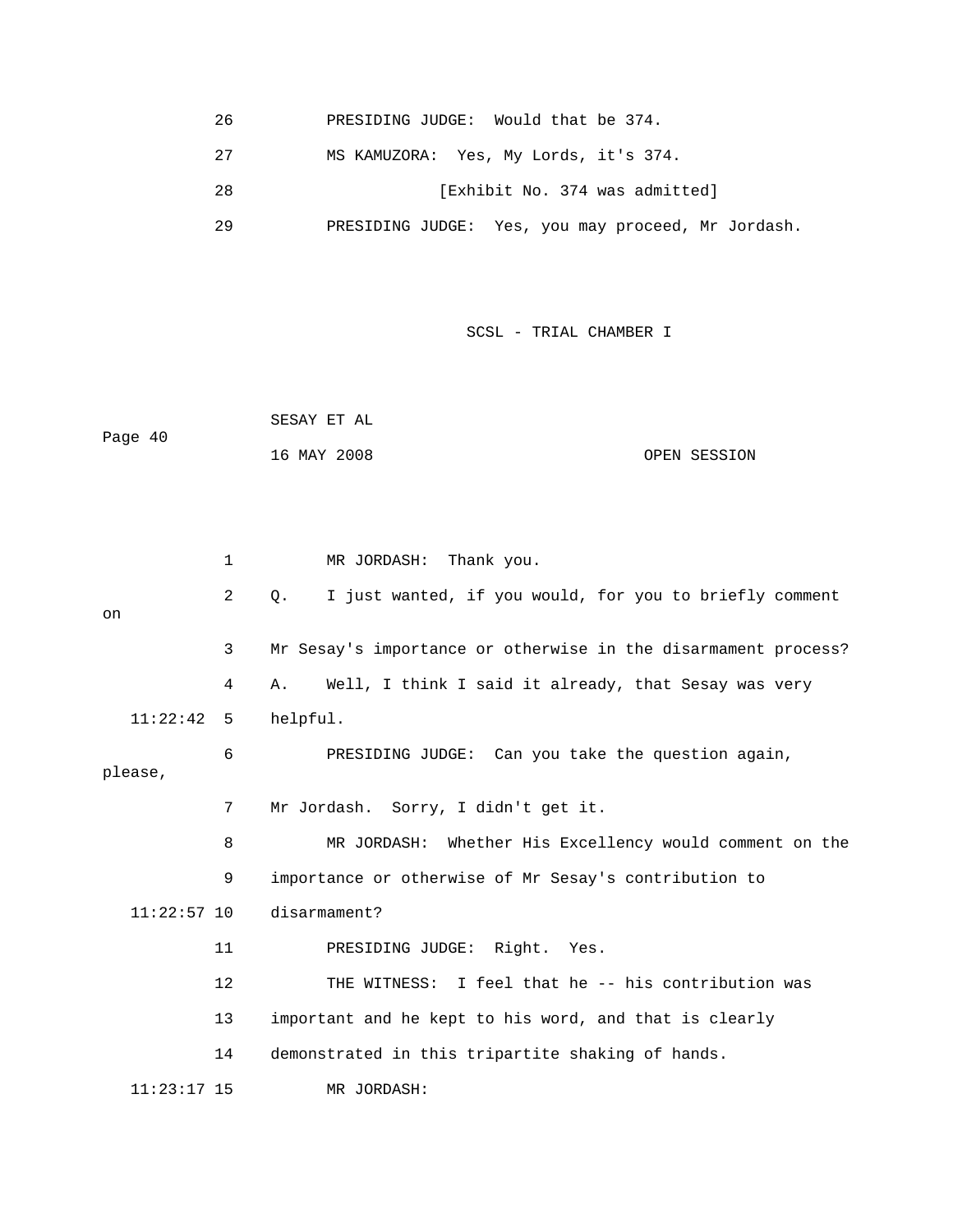| ask                   | 16 | Thank you. And the last -- the last subject I want to<br>Q.    |
|-----------------------|----|----------------------------------------------------------------|
| your                  | 17 | you about is really to give you an opportunity to deal with    |
| I                     | 18 | subpoena to the Trial Chamber. I know you were concerned and   |
| what                  | 19 | just wanted to make sure you had an opportunity to express     |
| $11:23:46$ 20         |    | you wanted to say about that?                                  |
|                       | 21 | Okay. Well, I thank you for that question, because it<br>Α.    |
| itself.               | 22 | gives me an opportunity to say something about the Court       |
| when                  | 23 | This Court is something that I believe in very strongly and    |
|                       | 24 | a former colleague of mine came here, Ralph Zacklin, and we    |
| $11:24:21$ 25<br>this |    | discussed it and the vision is that I had at that time for     |
| which                 | 26 | Court is that Sierra Leone should be a legacy after the war    |
|                       | 27 | we shall share with other countries in the subregion, and so I |
|                       | 28 | still believe that and that's perhaps the reason why I         |
| to                    | 29 | deliberately kept away from the Court. I've never been near    |

| Page 41 | SESAY ET AL |              |
|---------|-------------|--------------|
|         | 16 MAY 2008 | OPEN SESSION |

 1 it. And -- but I think this is not a criticism it is just, 2 My Lord, it's just some suggestion that I'm making to further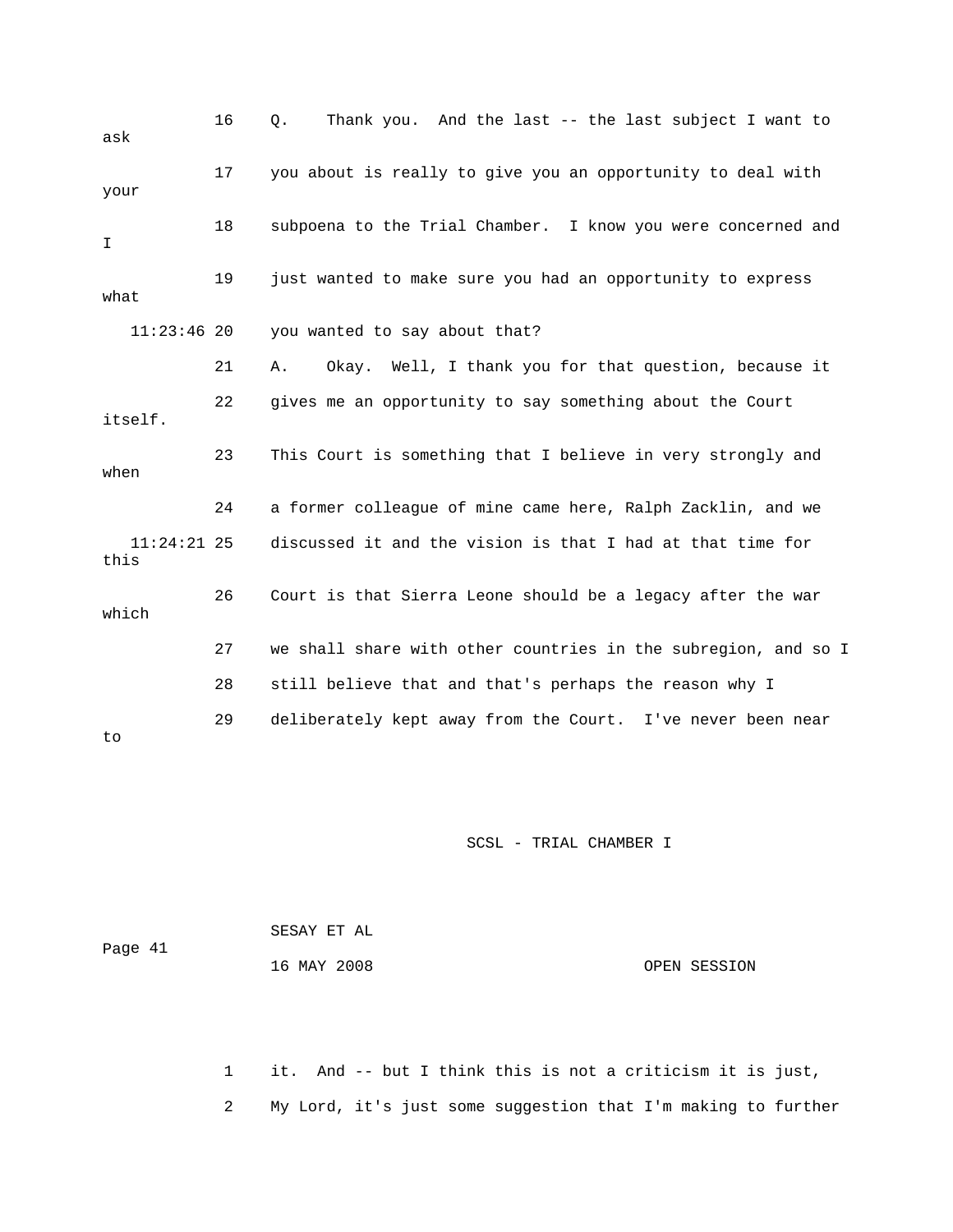3 reinforce the importance of the Court. We have some type of 4 journalism in this country which can lead to chaos an d can also 11:25:19 5 lead perhaps, unintentionally maybe, to some frictions in the this 7 was a long-standing invitation that I had received from the 8 President of Guinea and the prime minister, and on that day I 11 them on international peace in Parliament building. And I 13 will take off for Guinea in response to this invitation. Now, 14 was there on my way back. I heard on the BBC and it was in happened 17 was you -- from the papers that I received it was such that I 19 representative and thereafter we were going to decide on a statement that was to be presented to you. And, in fact, you 21 even told me that it had been cleared by the Defence. And 6 country. About two weeks ago I left here and before I left, was 9 leaving I had to address ministers and members of Parliament and 11:25:52 10 some international figures that had arrived. I had to address made 12 it very clear that I was just going to deliver my speech and I I the 11:26:18 15 newspapers here that I was running away from subpoena which had 16 been issued by this Court. And then the next one that 18 thought I was going to discuss with the -- with the Defence  $11:27:03$  20 that 22 so there was no need -- 23 PRESIDING JUDGE: By the Prosecution. 24 THE WITNESS: By the Prosecution, that's right. 11:27:19 25 PRESIDING JUDGE: Yes.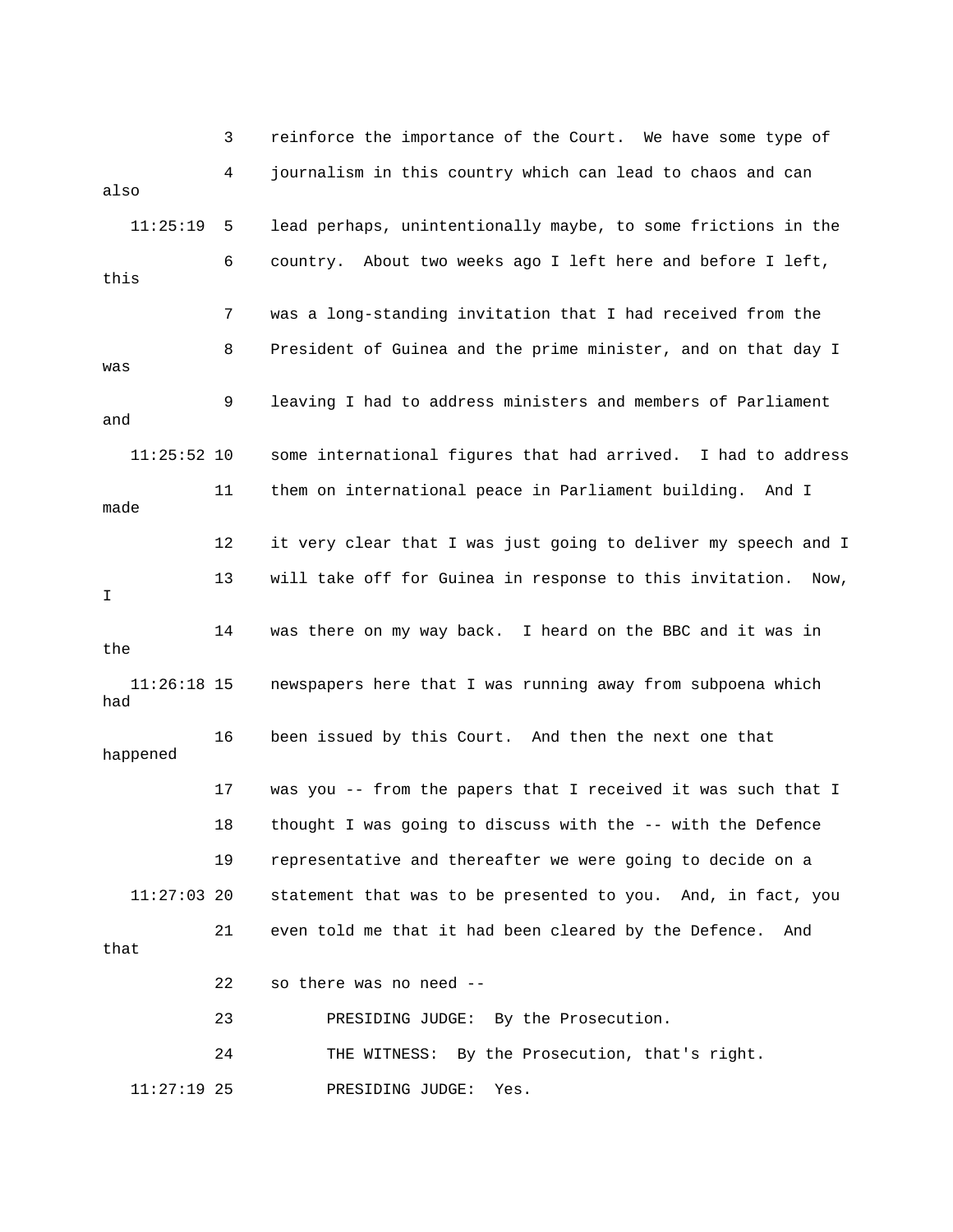26 THE WITNESS: And there was no need for me to come. Now, 27 because I didn't come that again led -- gave way to the usual 28 rumours in Freetown and what I call the politics of lies in our 29 country. And then you -- yesterday I couldn't come because of

```
Page 42
16 MAY 2008 OPEN SESSION 
SESAY ET AL
```

|               | $\mathbf{1}$ | the assurance you gave me that because the statement had been  |
|---------------|--------------|----------------------------------------------------------------|
| to            | 2            | cleared by the -- by the Prosecution there was no need for me  |
| to            | 3            | be here. Now, my concern and worry on that is that I belong    |
| that's        | 4            | one -- just one political party and that's the one that --     |
| 11:28:18      | 5            | the only political party I've belonged to in this country and  |
| very          | 6            | I -- but in the last election I was not a candidate. That's    |
| that          | 7            | well-known to everybody. I thought that I had taken oath,      |
|               | 8            | according to our constitution we have only two terms and I had |
| didn't        | 9            | come to the end of my second term and that was it. So I        |
| $11:28:43$ 10 |              | take part in the selection but people went -- I voted as a     |
|               | 11           | citizen and there was a big rumour around that I voted for the |
| that          | 12           | opposition then, which is now the present government. Now,     |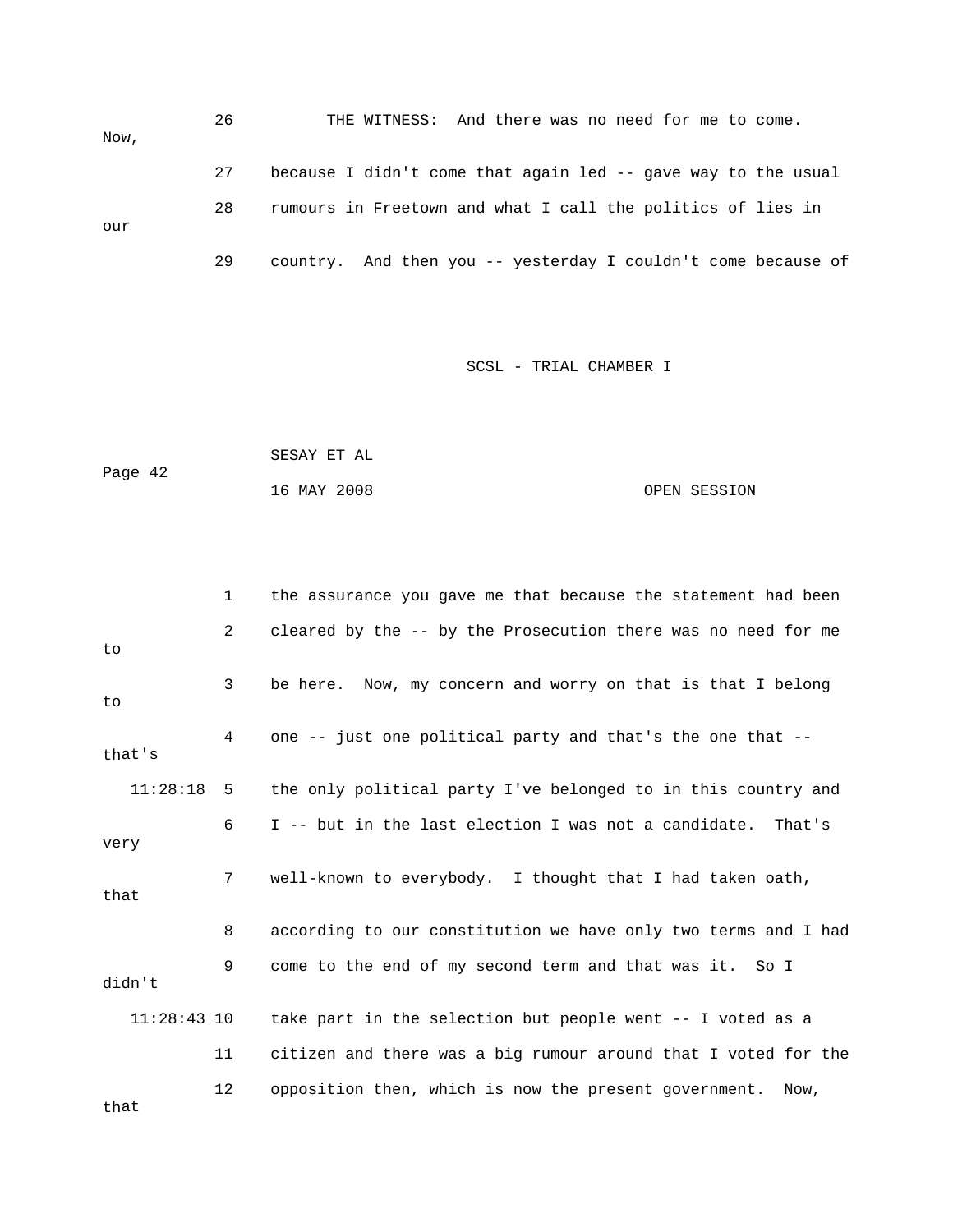13 I found very difficult to swallow. Now, why -- why shoul d I be 14 concerned if you had heard some of the radio, text messages on 11:29:22 15 the radios and so on, people are suggesting that I was trying 18 PRESIDING JUDGE: But haven't you proven them wrong, THE WITNESS: Well, that's one thing, yes. But it is 21 fact that -- the thing that I'm worried about and what 22 me was that the -- you see, during the war with all these 23 atrocities committed, the civil society people -- or rather 24 Civil Defence Forces, those were the ones that really provided the only reliable type of resistance to the onslaught of the 26 rebels. Now -- and some of them were saying on the radio 29 Now, these are people, some of them decent people and to 16 evade coming. As I say, I'm very proud of this Special Court and 17 it will be just my pleasure at any time to come and do it. 19 Mr Witness.  $11:29:47$  20 the concerned the  $11:30:12$  25 27 yesterday that I refused to come and give evidence in their 28 favour and I'm here to give evidence in favour of the rebels. everything

## SCSL - TRIAL CHAMBER I

 SESAY ET AL Page 43

16 MAY 2008 OPEN SESSION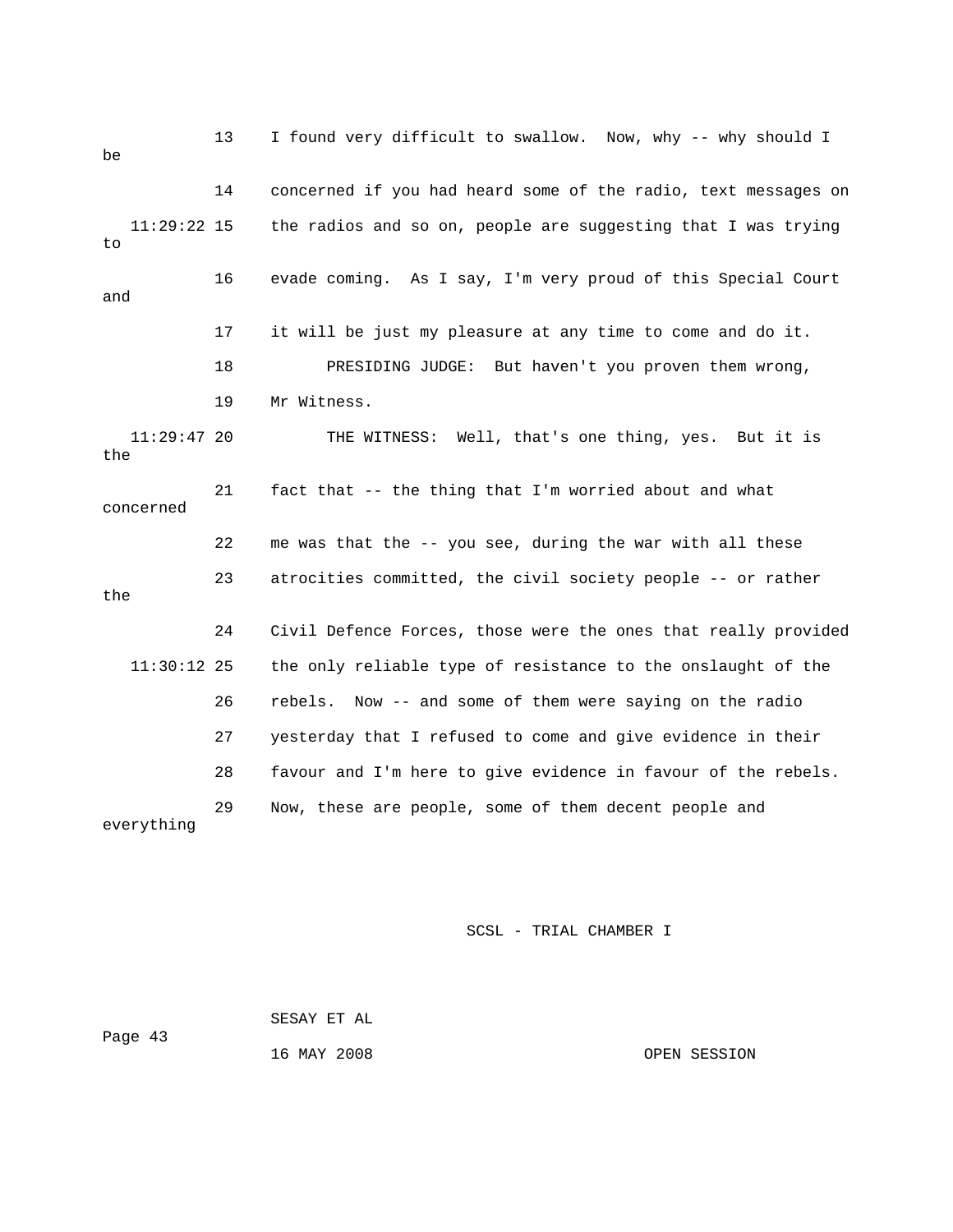| and                    | $\mathbf 1$ | but they may have some of them that may be a little hotheaded    |
|------------------------|-------------|------------------------------------------------------------------|
|                        | 2           | so I have to think of my safety and so on. That's number one.    |
|                        | 3           | Number two, I think the credibility of the -- of the Court       |
|                        | 4           | itself, if we really are to leave a legacy that is worth         |
| 11:31:11               | 5           | emulating, I think we must always try and see to it that we do   |
|                        | 6           | things in the proper way and you, judges and others, I think     |
|                        | 7           | you've acquitted yourselves in an exemplary manner.<br>I have no |
| little                 | 8           | problem with this. But please, if somebody can control a         |
| type                   | 9           | bit the dissemination of information to see to it that this      |
| $11:31:42$ 10          |             | of misinformation stops at some stage, because it will -- I      |
| you,                   | 11          | believe it will negatively affect the image of the -- not of     |
|                        | 12          | the judges and others, but clearly of the Court as an            |
|                        | 13          | institution. And it is this that I'm appealing to you about.     |
|                        | 14          | Thank you.                                                       |
| $11:32:12$ 15          |             | Thank you very much. I've got no further<br>MR JORDASH:          |
|                        | 16          | questions.                                                       |
|                        | 17          | PRESIDING JUDGE: Do you think that this Court in its             |
|                        | 18          | judicial role can inhibit the press in these circumstances.      |
|                        | 19          | THE WITNESS: I am not saying --                                  |
| $11:32:29$ 20<br>very  |             | PRESIDING JUDGE: In its judicial role. My words are              |
|                        | 21          | guarded.                                                         |
|                        | 22          | THE WITNESS: I know.                                             |
|                        | 23          | PRESIDING JUDGE:<br>Yes.                                         |
|                        | 24          | THE WITNESS: I'm not saying they should. That's why I            |
| 11:32:38 25<br>aspect. |             | didn't make an appeal to the judges to the judicial role         |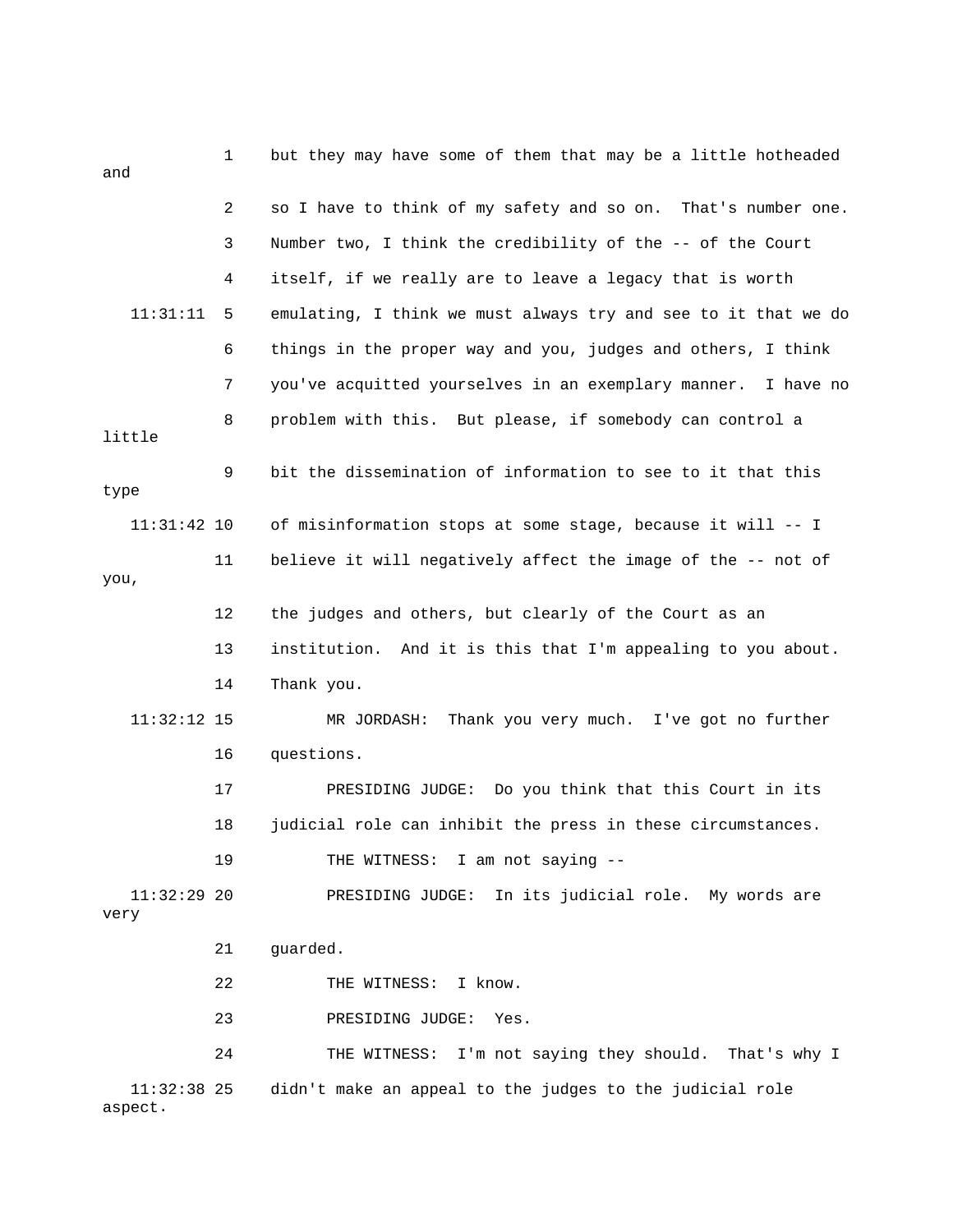|     | 26 | I was thinking in terms of the dissemination of information.  |
|-----|----|---------------------------------------------------------------|
|     | 27 | This will just be a little thing calling together those who   |
| the | 28 | disseminate information on your behalf to say please, this is |
| is  | 29 | thing we have decided and this is what's going on. And this   |

| Page 44 | SESAY ET AL |              |
|---------|-------------|--------------|
|         | 16 MAY 2008 | OPEN SESSION |

|               | $\mathbf{1}$ | so and so. But for the image of the Court for people to be          |
|---------------|--------------|---------------------------------------------------------------------|
| concerned     | 2            | reading different stories of one situation, I really am             |
| to            | 3            | that -- I'm not saying you should use your judicial function        |
| There         | 4            | do it but it's just administratively that it can be done.           |
| people        |              | 11:33:26 5 are closer links between your information people and the |
| will          | 6            | who disseminate information. Just talking to them I think           |
|               | 7            | help.                                                               |
|               | 8            | PRESIDING JUDGE: Mr Witness, thank you.                             |
|               | 9            | JUDGE THOMPSON: Let me, for the enlightenment of the                |
| $11:47:45$ 10 |              | witness, address specifically an issue that you alluded to in       |
| admission     | 11           | your advice to the Court, and that is in respect of the             |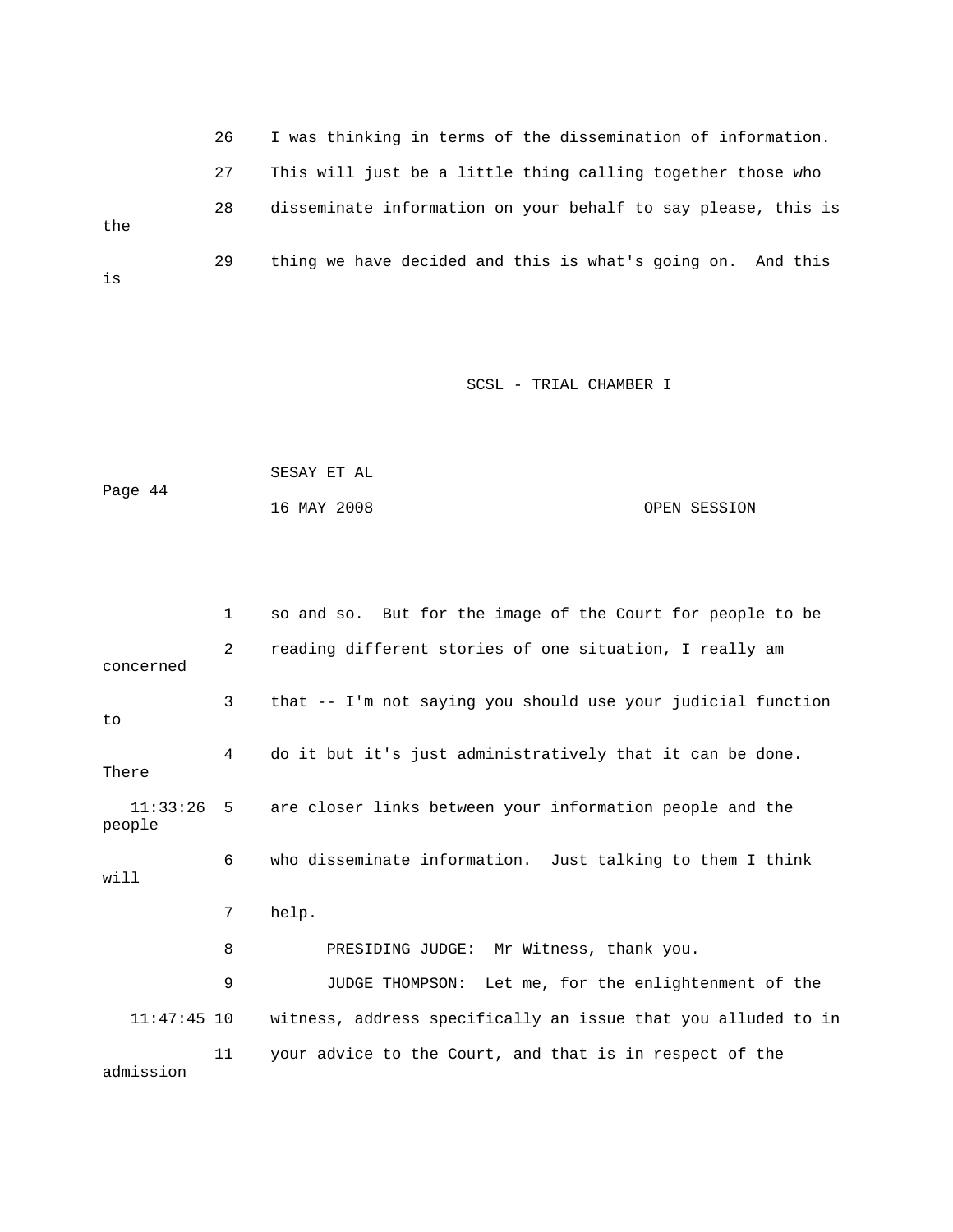| οf            | 12 | in evidence of your statement, your written statement, in lieu |
|---------------|----|----------------------------------------------------------------|
|               | 13 | oral testimony and, of course, I address this to you since in  |
|               | 14 | your evidence-in-chief you indicated, and quite rightly, and I |
| $11:47:46$ 15 |    | acknowledge that you are yourself a lawyer. Rule 92bis, under  |
|               | 16 | which your statement was sought to be admitted in evidence in  |
| be            | 17 | lieu of oral testimony, stipulates certain legal criteria to   |
|               | 18 | satisfied before the statement or information is received in   |
|               | 19 | evidence and this Court, consistent with its Statute and the   |
| $11:47:46$ 20 |    | Rules of Procedure and Evidence, by which it is guided, and of |
| statement,    | 21 | which you were one of the leading architects, put the          |
| applying      | 22 | the proposed statement, through that test and decided,         |
|               | 23 | the law, that in fact the statement did not measure up to that |
| that          | 24 | It is my opinion, considered opinion, that indeed in<br>test.  |
| $11:47:46$ 25 |    | regard the Judges performed their duty in accordance with the  |
|               | 26 | requirements of legality to which I know you've always been    |
|               | 27 | committed and I am sure remain committed.                      |
|               | 28 | THE WITNESS:<br>May $I$ --                                     |
| Witness,      | 29 | PRESIDING JUDGE:<br>Let me -- yes, yes, you may, Mr            |

 SESAY ET AL ge 45

Pa

16 MAY 2008 OPEN SESSION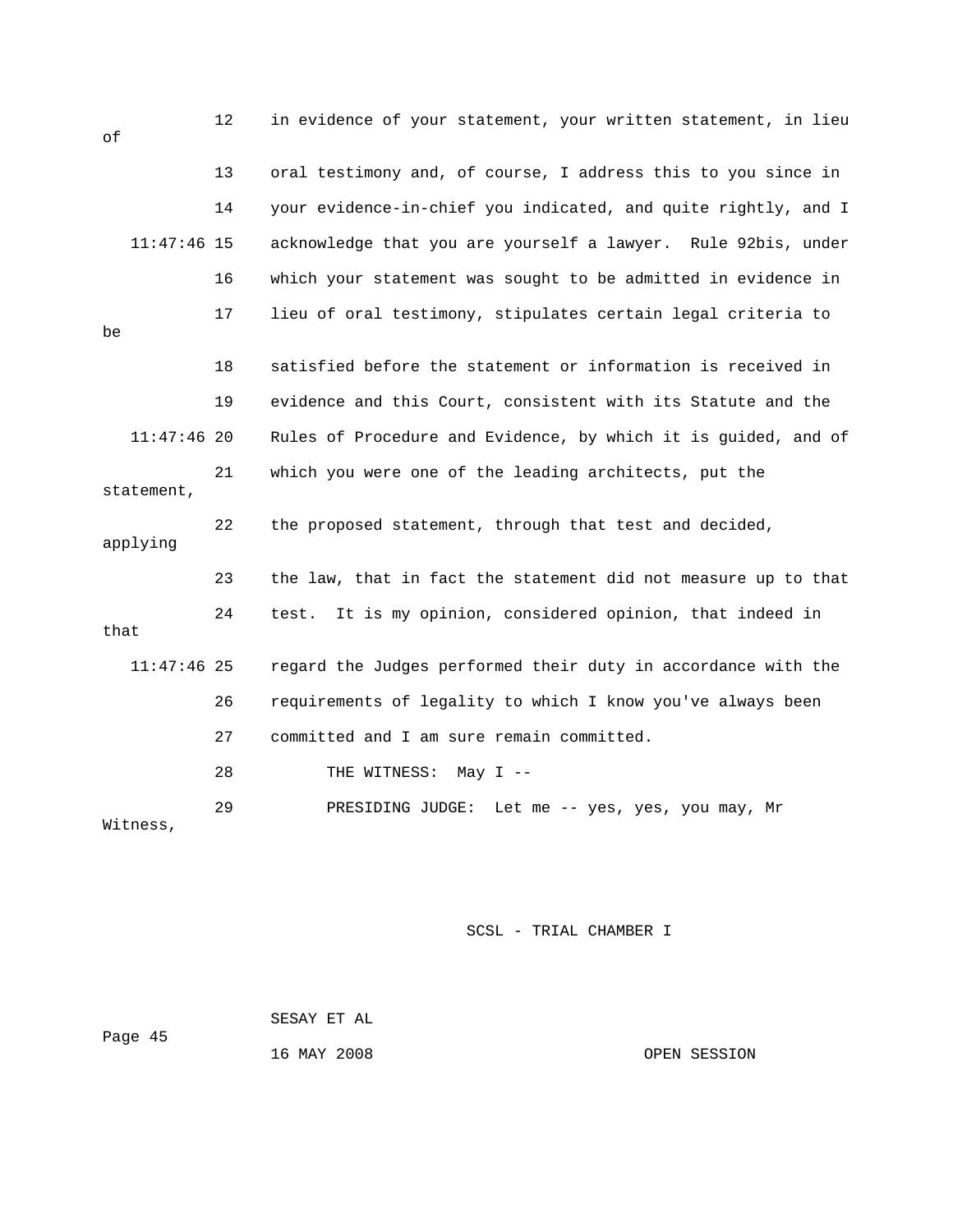1 you may.

r 2 THE WITNESS: I just want to thank the learned Judge fo 3 that statement, but just one correction: That my statement was 4 as a result -- I wouldn't disown it at the moment because non est factum I cannot sign something -- 8 Defence counsel's handiwork I just -- I trusted him, believed 9 him and just signed it, so that's the situation. 11:47:47 10 PRESIDING JUDGE: Yes. I was just going to say that you 11 were supposed to be in Court yesterday. You never -- you did because 13 from the way we watched the proceedings, the impression may have Let me say one thing: There may be agreement between 16 Prosecution and the Defence, but it is for the Court to determine 17 whether to accept that agreement or not, and whether it is in though 19 there was agreement between the two parties, we did not accept  $11:47:49$  20 that statement in evidence. So I hope that that clarifies the 21 situation and that is why, you know, you are here today. o 23 PRESIDING JUDGE: Thank you. Yes. Ms Mylvaganam, d  $11:47:47$  5 6 JUDGE THOMPSON: Non est factum. 7 THE WITNESS: Exactly, so I'm not denying it, but the in not 12 come here. The Court does not blame you for that at all 14 been given to you that your statement would be admitted here.  $11:47:49$  15 the 18 conformity with the law, and that is what happened. Even 22 THE WITNESS: Thank you. Thank you.

you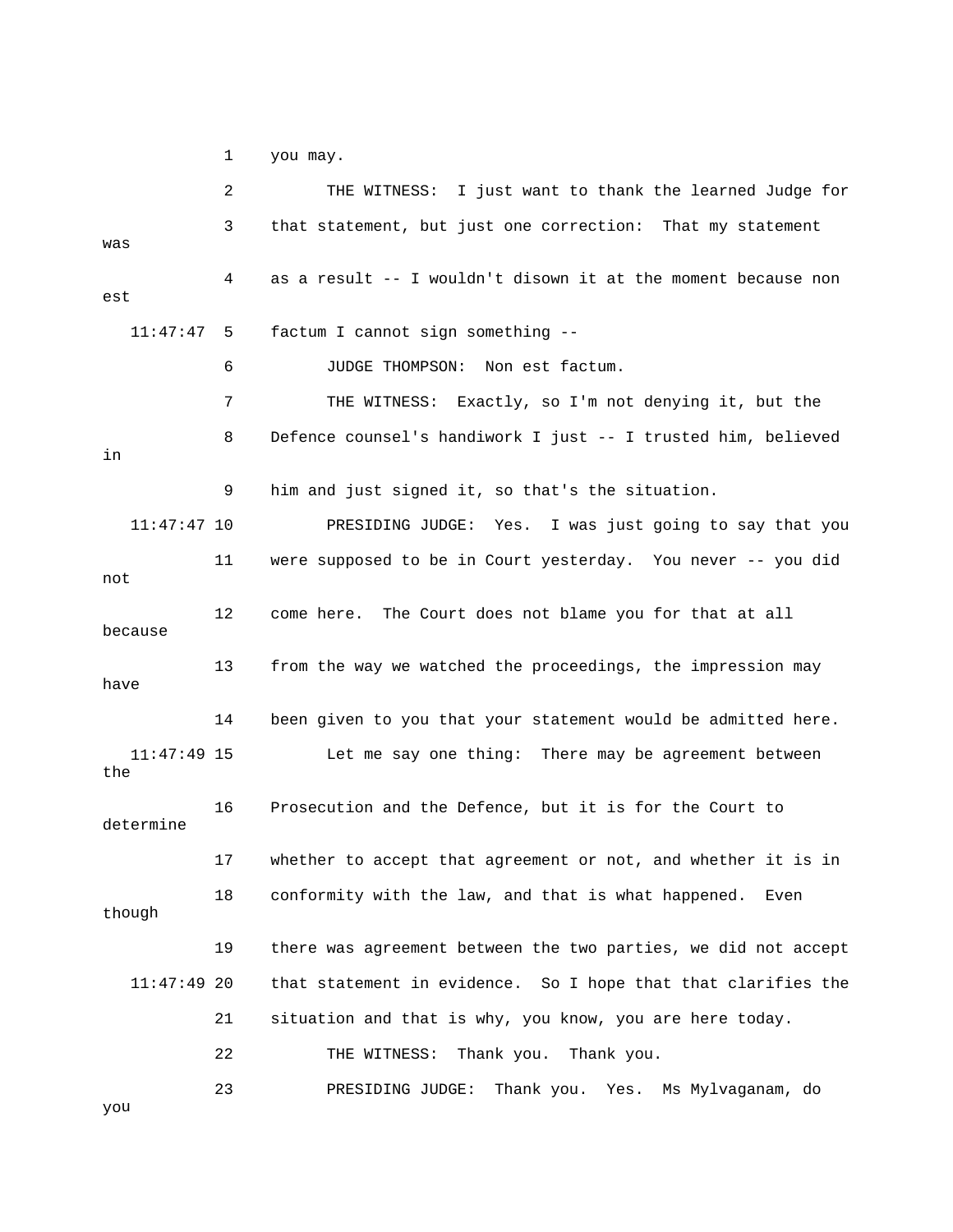24 have any questions for the witness?

 11:47:49 25 MS MYLVAGANAM: My Lord, I wonder whether I would be given 26 an opportunity to consult with Mr Kallon and my learned 27 to determine if, in fact, there are issues that need to be friends

- 28 canvassed with the witness.
- 29 PRESIDING JUDGE: Well, yes, you may.

SCSL - TRIAL CHAMBER I

|         | SESAY ET AL |              |  |
|---------|-------------|--------------|--|
| Page 46 |             |              |  |
|         | 16 MAY 2008 | OPEN SESSION |  |

 1 MS MYLVAGANAM: I see it's time, My Lord, for what is 4 MR JORDASH: I should perhaps be candid with the Court 11:47:50 5 that, in relation to yesterday, I specifically said to former 7 tomorrow -- yesterday -- because we were making applications 8 which would have been rendered nugatory if, indeed, he had turned 11:47:51 10 PRESIDING JUDGE: That is why we don't blame ex- 12 MR JORDASH: I'm happy to accept the blame. 2 usually -- 3 PRESIDING JUDGE: It's 11.30. Okay. 6 President Kabbah's lawyer that he should not attend Court 9 up to Court, so it was -- President 11 Kabbah for not appearing yesterday.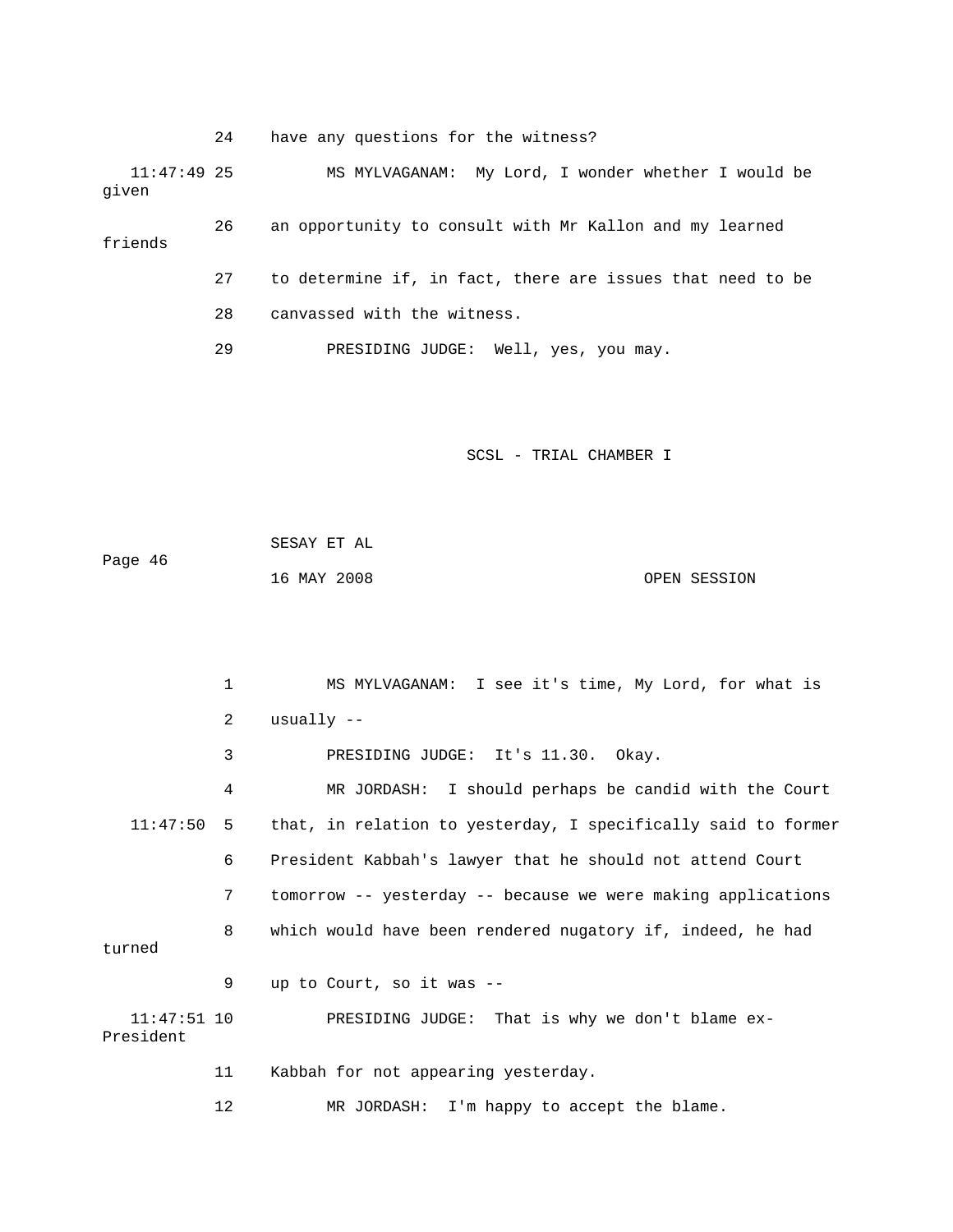13 PRESIDING JUDGE: That's right. Yes. 14 JUDGE THOMPSON: And I make no reflection on you, MR JORDASH: Thank you. ess, normally in this 16 PRESIDING JUDGE: Yes. Mr Witn Court, 17 you know, we take a tea break at 11.30. It's 11.40 now and I 18 think as you have another hub to go through, we would stand 19 your continued testimony, where you'll be cross-examined, and 11:47:51 20 we'll resume in the next couple of minutes so that we dispose 21 your evidence today, if we may. 22 THE WITNESS: Thank you. 23 PRESIDING JUDGE: Thank you. The Chamber will rise, 26 [RUF16MAY08B-BP] 27 [Upon resuming at 12.11 p.m.] 28 PRESIDING JUDGE: Learned counsel, we are resuming the n 29 proceedings and, Ms Mylvaganam, do you have any questions i counsel. 11:47:51 down of 24 please. 11:47:51 25 [Break taken at 11.40 a.m.]

## SCSL - TRIAL CHAMBER I

| Page 47 | SESAY ET AL |              |
|---------|-------------|--------------|
|         | 16 MAY 2008 | OPEN SESSION |

1 cross-examination for the witness, please?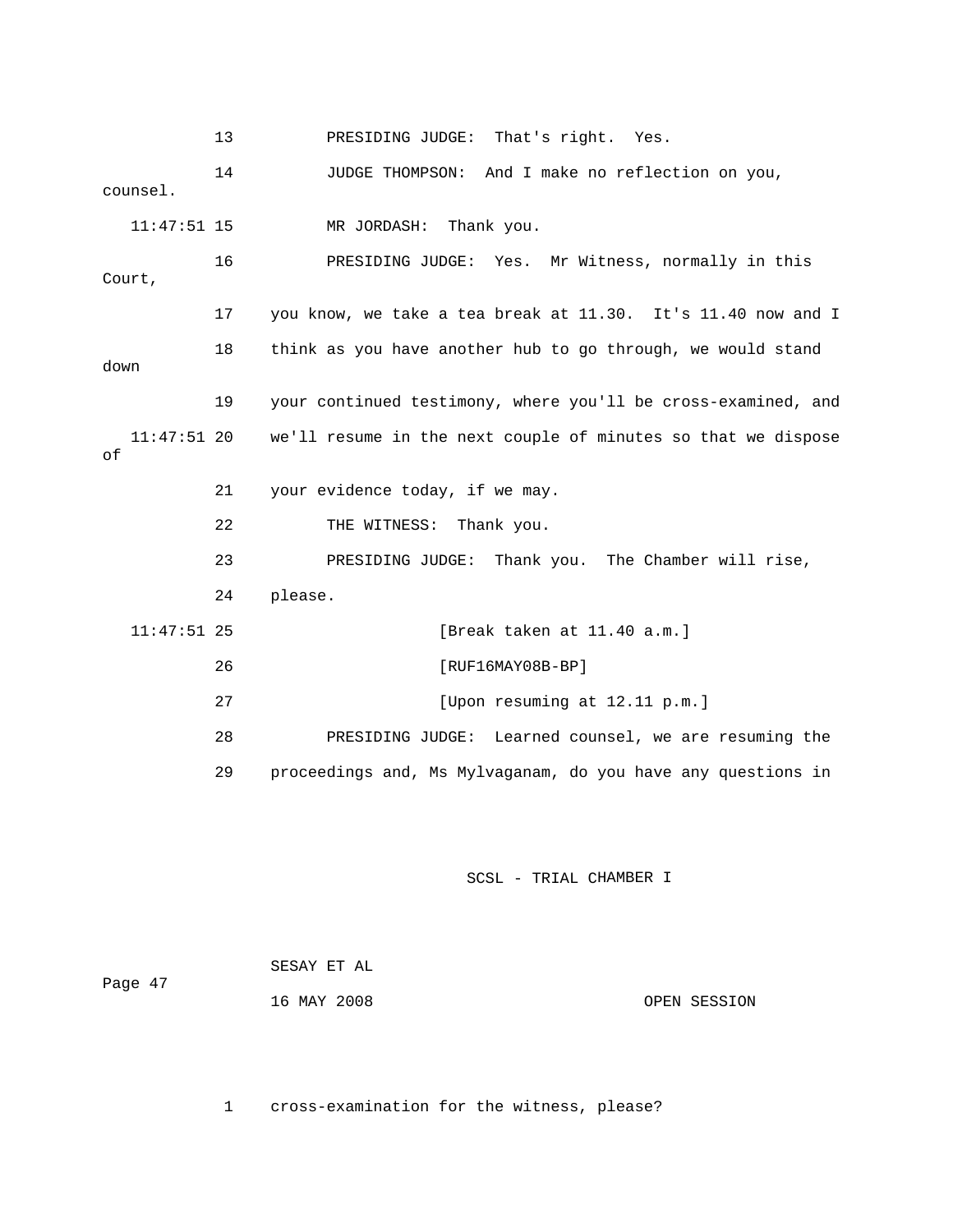|                        | 2  | MS MYLVAGANAM: My Lord, just a few.                            |
|------------------------|----|----------------------------------------------------------------|
|                        | 3  | PRESIDING JUDGE:<br>Just a few.                                |
|                        | 4  | MS MYLVAGANAM: If you will bear with me.                       |
| 12:11:08               | 5  | PRESIDING JUDGE: Right.                                        |
|                        | 6  | CROSS-EXAMINED BY MS MYLVAGANAM:                               |
|                        | 7  | MS MYLVAGANAM:                                                 |
| can                    | 8  | Sir, Mr Witness, ex-President Kabbah, I wonder if you<br>Q.    |
|                        | 9  | just help me with a few matters that you've raised in your     |
| $12:11:17$ 10          |    | testimony. You told us about the Lome Peace Accord, which was  |
| that                   | 11 | the final agreement was July '99. Now, you were a party to     |
|                        | 12 | agreement, as you've told us, and is this correct: That the    |
|                        | 13 | essential spirit of Lome was power sharing; is that fair?      |
|                        | 14 | One of the spirits of the agreement was, yes, to<br>Α.         |
| $12:11:56$ 15          |    | accommodate the RUF.                                           |
|                        | 16 | PRESIDING JUDGE: Counsel is specific with the choice of        |
|                        | 17 | her words; she has said "power sharing."                       |
|                        | 18 | THE WITNESS: It's the same thing we're talking about.          |
|                        | 19 | Power sharing, it was not -- that was not the main objective.  |
| $12:12:19$ 20<br>bring |    | The main objective of the agreement was to stop the war, to    |
|                        | 21 | it to an end.                                                  |
|                        | 22 | PRESIDING JUDGE: But one of objectives also was power          |
|                        | 23 | sharing?                                                       |
| was                    | 24 | THE WITNESS: No, it was not an objective, as such.<br>It       |
| $12:12:35$ 25<br>it.   |    | a condition for the agreement, and that's my own reading of    |
|                        | 26 | We are going to get this agreement; we are going to enter into |
|                        | 27 | peace and that's the main objective. Now, but in order to do   |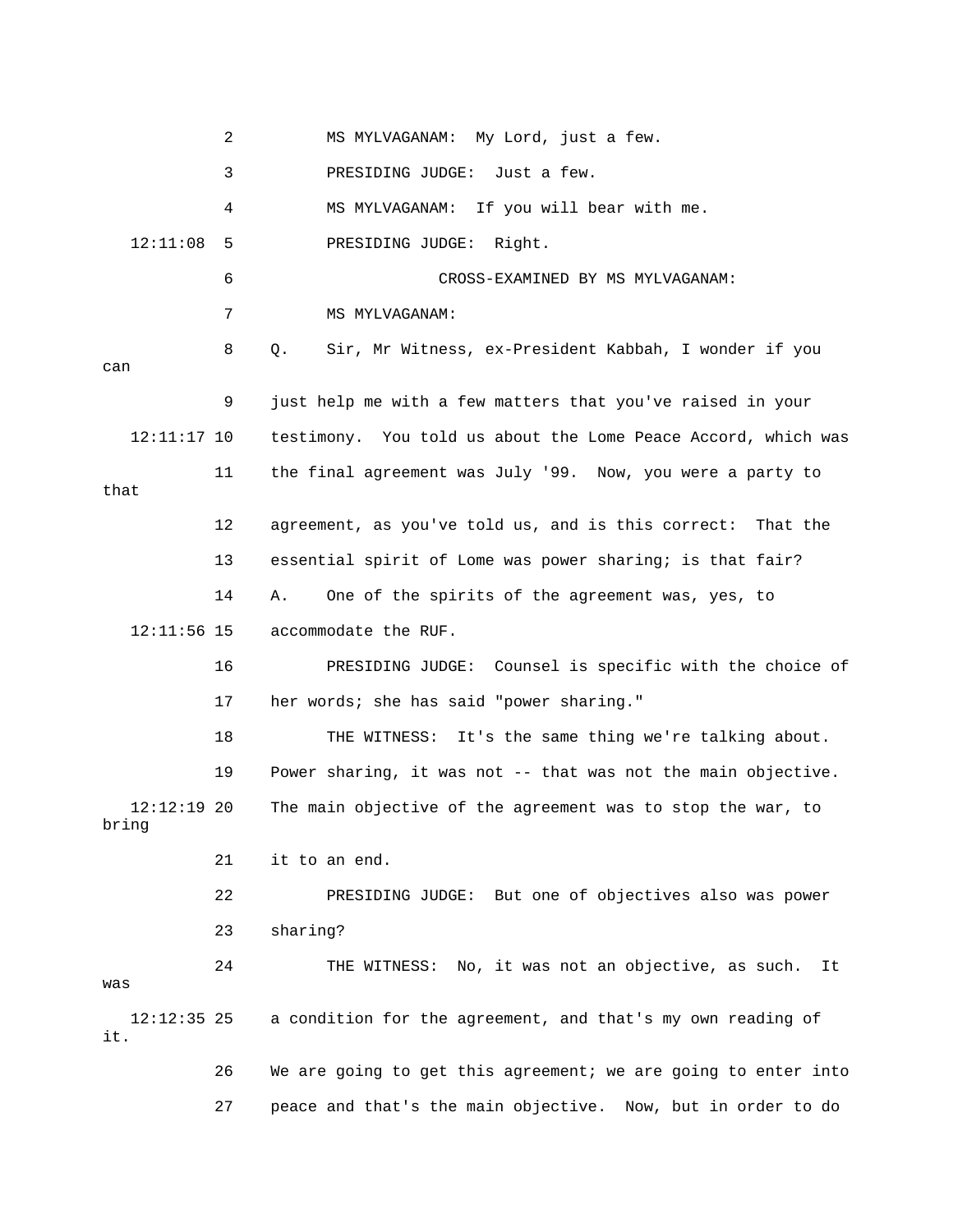28 this, that and the other, then you'll accommodate them in this 29 way, that way and the other; that's what I understand from it.

SCSL - TRIAL CHAMBER I

Page 48 16 MAY 2008 OPEN SESSION SESAY ET AL

 1 MS MYLVAGANAM: 2 Q. Thank you, sir. But is this the position: There had 3 a ceasefire from about May '99; do you accept that? 4 A. I, you are asking me again, as they did this morning, to 12:13:27 5 give timeframes within which certain -- dates within which 6 certain events took place. Now, there was a ceasefire, yes. 7 Q. Thank you. And do you agree this: That in fact in 8 to reach peace -- peace being the objective -- that there are available 12 A. Yes. 14 manifestation of the regional political will, certainly 12:14:11 15 the leaders of West Africa, and indeed yourself included, to been order two 9 options: Either a military solution or a peaceful negotiated 12:13:55 10 settlement; do you agree there are two options always 11 to the protagonists? 13 Q. And do you agree this: That in fact Lome was the amongst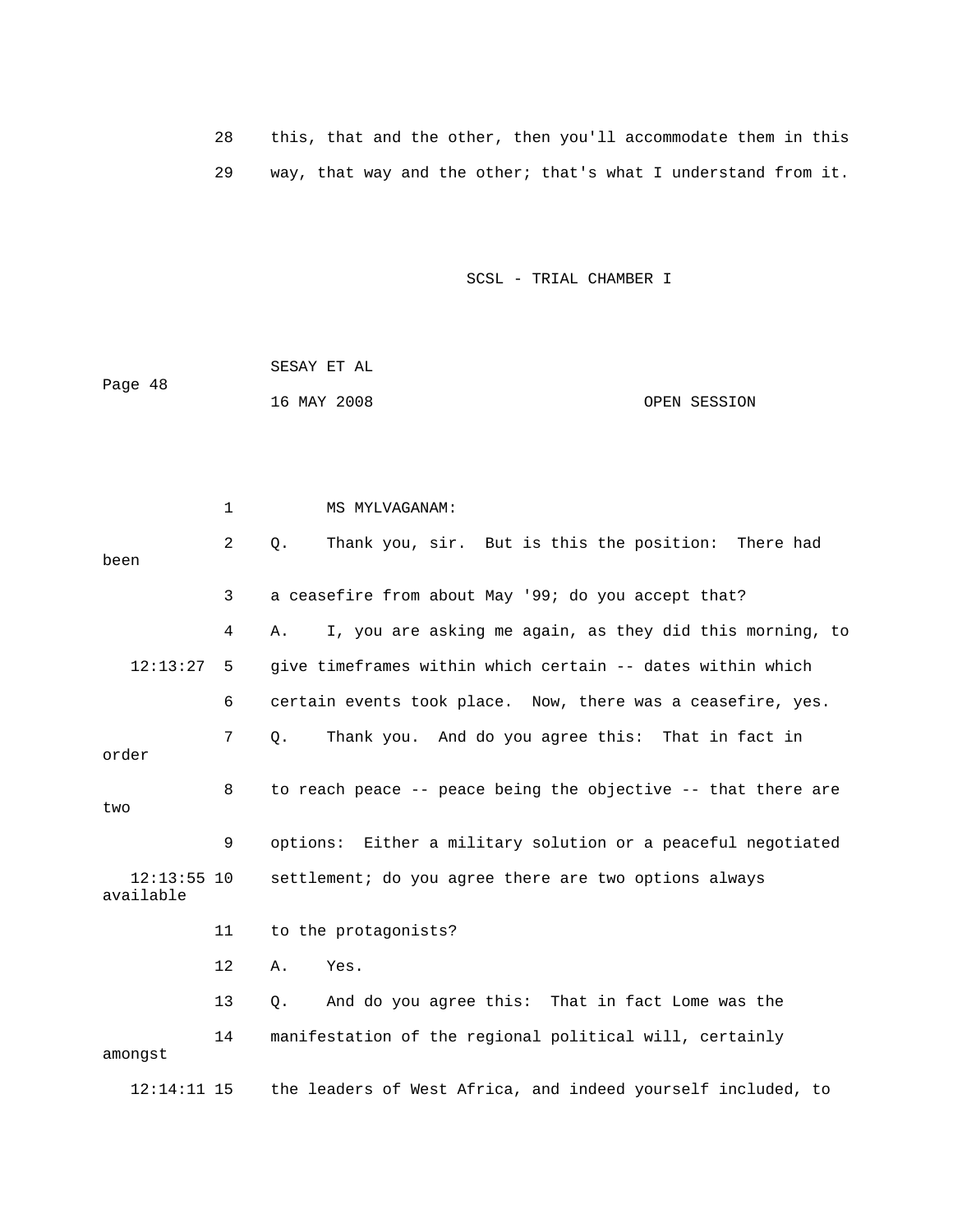|               | 16 |           | bring peace to your country; is that fair?                   |
|---------------|----|-----------|--------------------------------------------------------------|
|               | 17 | Α.        | That's fair, yes.                                            |
| leaders,      | 18 | $\circ$ . | And when I say the political will of the regional            |
|               | 19 |           | you've mentioned President Obasanjo, and indeed all those    |
| $12:14:36$ 20 |    |           | involved in the signing of Lome -- I think there was some 17 |
|               | 21 |           | heads of state; do you agree?                                |
|               | 22 | Α.        | Mmm.                                                         |
| agree?        | 23 | Q.        | Who were anxious for peace in your country; do you           |
|               | 24 | Α.        | Yes.                                                         |
| $12:14:55$ 25 |    | Q.        | And sir, do you agree this: That the --                      |
| how           | 26 |           | PRESIDING JUDGE: Ms Mylvaganam, did you say there were       |
|               | 27 |           | many -- there were 17 heads of state who signed Lome?        |
|               | 28 |           | Seventeen.<br>MS MYLVAGANAM:                                 |
| were          | 29 |           | PRESIDING JUDGE: Mr Witness, how many heads of state         |

| Page 49 | SESAY ET AL |              |
|---------|-------------|--------------|
|         | 16 MAY 2008 | OPEN SESSION |

 2 THE WITNESS: My recollection on the exact number of -- 1 party to Lome? 3 PRESIDING JUDGE: Were there signatories or they were just

 $4$  --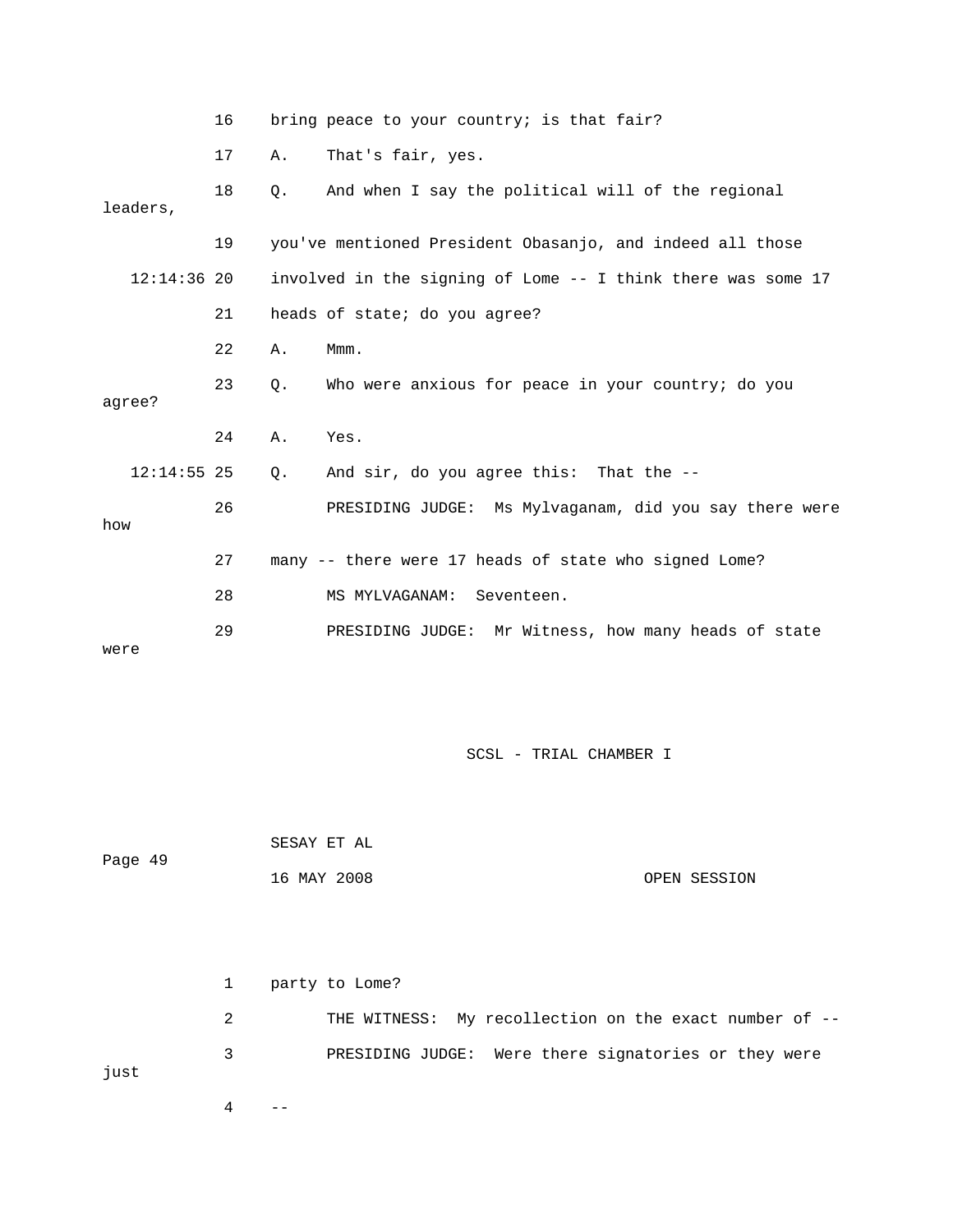12:15:23 5 THE WITNESS: No. In fact the signatories were only myself 6 and Foday Sankoh and about -- and witnesses, Charles Taylor 9 MS MYLVAGANAM: My Lord, I believe before the Court is 11 Opande, which has all the signatories so in due course the 12 can be fully clarified. If I'm wrong by saying 17 were 14 final communiqué of Lome, which has a number of signatures from 16 Q. I think, sir, you agree with me? 17 A. Again, there's a question of time having been involved 18 this because, really, these are matters of details that I 19 pay my attention to. My attention was we should have a peace agreement which should be signed and valid and the question as 21 how many people signed it, who they were, I think it's just a 23 Q. Yes, you're right. The identities of who signed are a regional 26 A. It's a significant feature and it was demonstrated by their 27 presence there; that's all. Everybody, it was packed full. and 7 Compaore and President Yadema. There was about five of us who 8 signed it. 12:15:46 10 Exhibit 304, which was a document elicited through General matter 13 signatories, then I apologise. But there is a document, the 12:16:14 15 recollection. in didn't  $12:16:4020$ to 22 side issue. 24 minor detail save for this: The political will of the 12:17:06 25 leaders for peace is a significant feature; do you agree? Not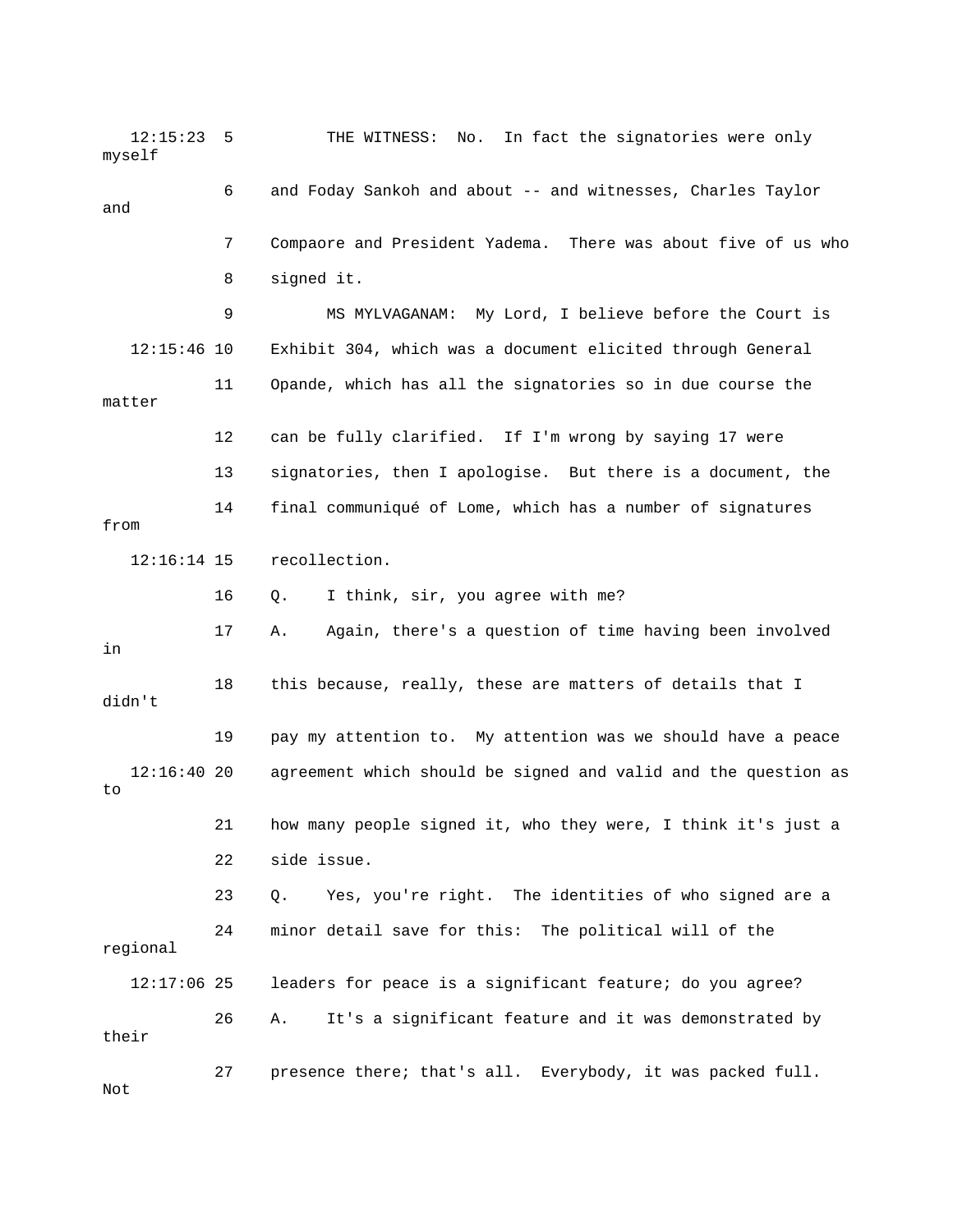28 only from the subregion but also from our countries outside of 29 Africa.

|         | SESAY ET AL |              |
|---------|-------------|--------------|
| Page 50 |             |              |
|         | 16 MAY 2008 | OPEN SESSION |

|                      | $\mathbf 1$ | Absolutely. Because the Lome agreement had not only the<br>Q.       |
|----------------------|-------------|---------------------------------------------------------------------|
|                      | 2           | ECOWAS peace and security committee's support, but it had the       |
|                      | 3           | international community's support; is that right?                   |
| that                 | 4           | Well, there is one aspect, which I remember vividly,<br>Α.          |
| 12:17:47             | 5           | is the UN representative that was there refused to sign to it       |
|                      | 6           | because of certain clauses in it which he did not accept.           |
|                      | 7           | And who was that, please?<br>$\circ$ .                              |
| with                 | 8           | Mr O'Kelo, he was the UN representative here. He was<br>Α.          |
|                      | 9           | us there.                                                           |
| $12:18:15$ 10<br>end |             | But in any event, as far as you were concerned, at the<br>$\circ$ . |
| qovernment           | 11          | of Lome, that was the colours under which you and your              |
|                      | 12          | were flying; would that be fair?                                    |
|                      | 13          | Which -- which government?<br>Α.                                    |
| reference            | 14          | After the Lome agreement, those were the terms of<br>Q.             |
| 12:18:33 15          |             | that you were seeking to bring peace to your people?                |
|                      | 16          | Oh, yes. Oh, yes.<br>Α.                                             |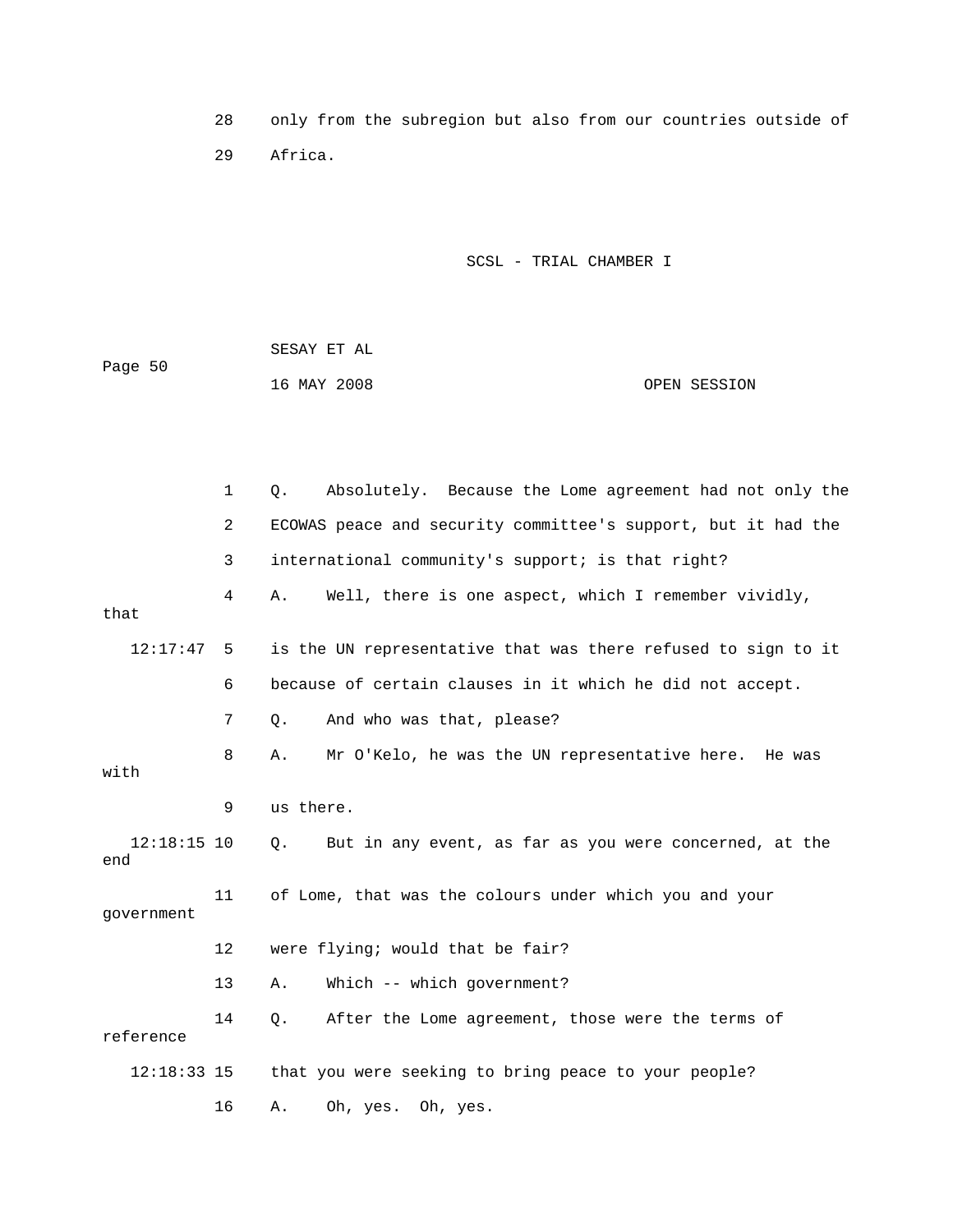17 Q. And to the country of Sierra Leone. We're agreed on that, 19 A. My government, yes. 20 Q. Your government. And you didn't like the term "power 21 sharing." Of course that was one aspect of it. But basically 23 sharing? 24 A. You see, this was an element that we took into 12:19:09 25 consideration in arriving at a peace process, but it was not the 27 agreement, we, as a government, tried to keep to it fully. 28 Q. Now, thank you for that. Because of course, without the 29 political will to abide by the terms of the Lome peace agreement, 18 I hope? 12:18:44 a 22 negotiated peaceful settlement means some degree of power 26 thing. But in any case, in any case, whatever was in that

SCSL - TRIAL CHAMBER I

 SESAY ET AL Page 51

16 MAY 2008 OPEN SESSION

1 it would be very difficult for peace to ensue. Political will 2 must underline any agreement; do you agree with that? 3 A. Absolutely and that was fully demonstrated by the 4 government. But we had problems with the RUF. 12:20:04 5 PRESIDING JUDGE: Mr Witness, if I may put a question to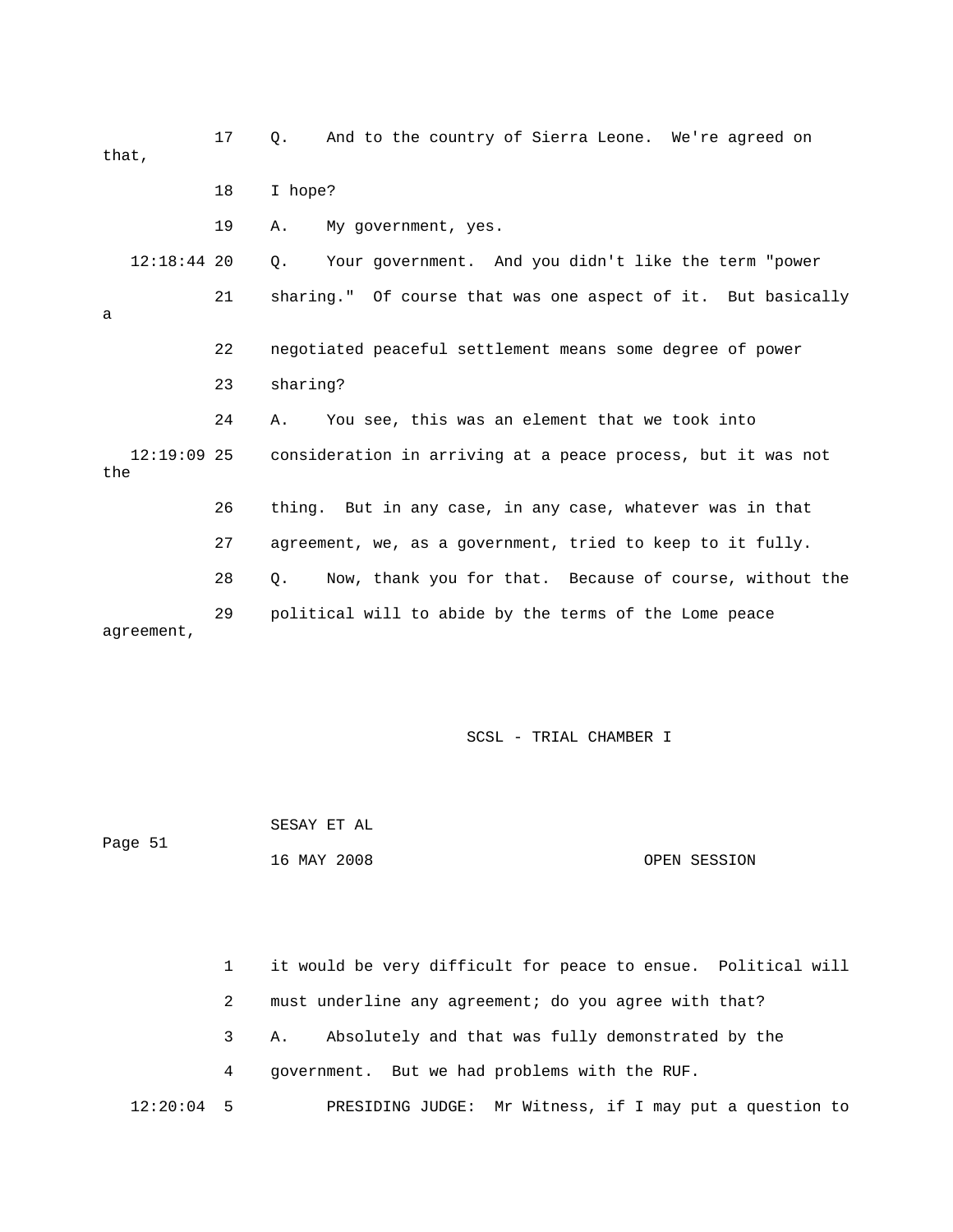6 you at this stage: Would the RUF have signed the agreement if 7 there was no provision for power sharing. 8 THE WITNESS: When we arrived at that somewhere midway negotiations 12:20:30 10 myself. I was just consulted by telephone. But I believe 12:20:53 15 THE WITNESS: We did and we did not renege on that. 16 PRESIDING JUDGE: If you did not accept to give them these 18 agreement. 19 THE WITNESS: Now, this is what -- we had agreed so it 12:21:05 20 doesn't -- it's not a question. It's a hypothetical at this 23 THE WITNESS: Because the thing is that we agreed -- 24 was a provision in the agreement that we will give them four 26 my point. 27 PRESIDING JUDGE: My question is still not really in 9 the negotiations. I was not involved in the actual that 11 they had made an earlier exaggerated demand which we did not 12 accept, and then -- 13 PRESIDING JUDGE: But finally you accepted with, I mean to 14 give them four portfolios. 17 four portfolios would they have come on board to sign the 21 stage. 22 PRESIDING JUDGE: Yes. there 12:21:18 25 positions. We delivered on that. They reneged later on. That's answered, 28 you know. And that is what counsel, you know, is insisting on. 29 If you did not accept to give them the four cabinet positions,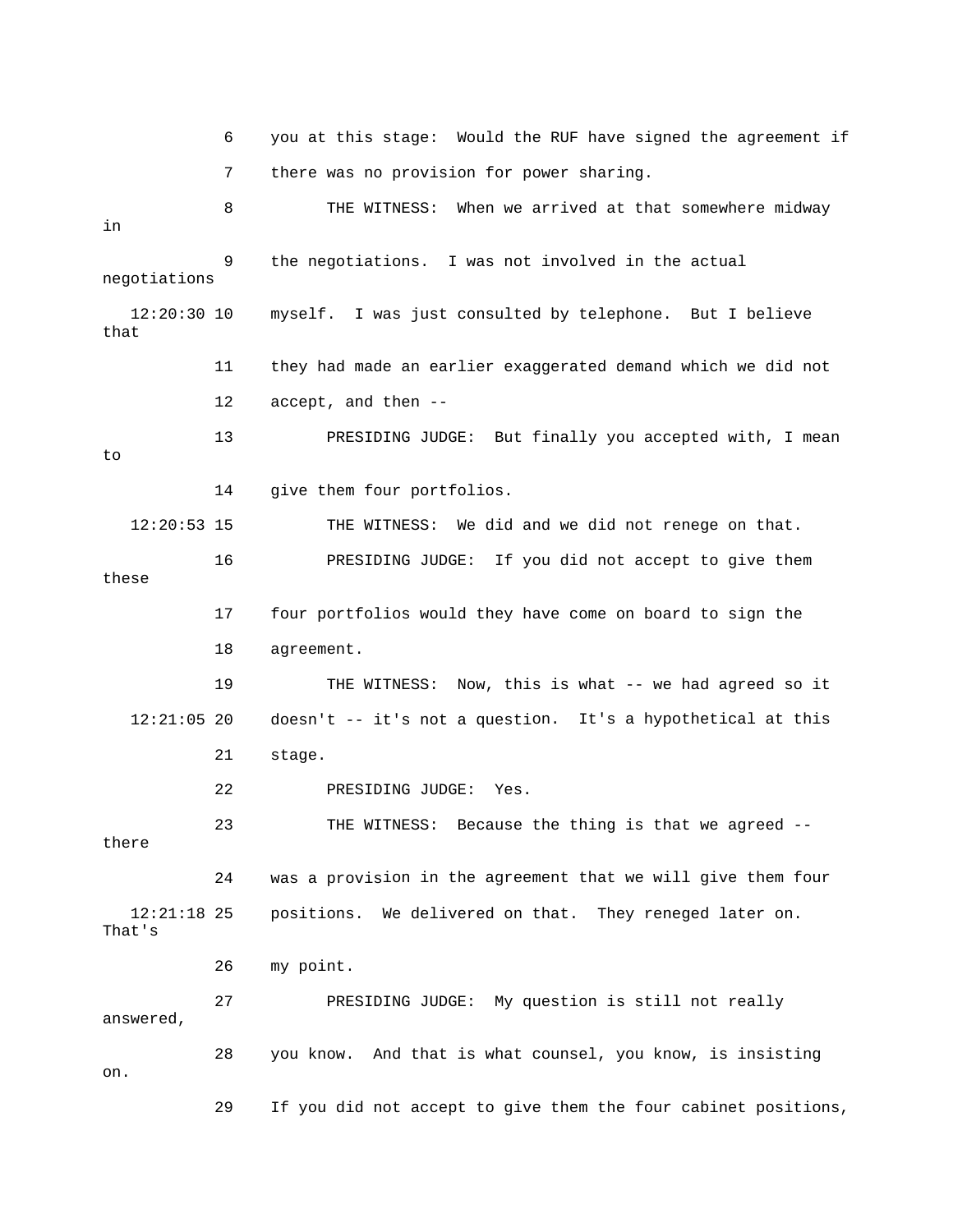|               |                | SESAY ET AL                                                    |                                           |
|---------------|----------------|----------------------------------------------------------------|-------------------------------------------|
| Page 52       |                | 16 MAY 2008                                                    | OPEN SESSION                              |
|               |                |                                                                |                                           |
|               |                |                                                                |                                           |
|               | 1              | you never reneged on that, you know, you gave them the four    |                                           |
|               | $\overline{2}$ | cabinet positions and they were sitting with you in cabinet.   |                                           |
|               | 3              | That is what -- that is your evidence.                         |                                           |
|               | 4              | That is true.<br>THE WITNESS:                                  |                                           |
| 12:21:55      | 5              | PRESIDING JUDGE: If you did not, would they have signed        |                                           |
|               | 6              | Lome.                                                          |                                           |
|               | 7              | THE WITNESS: That is hypothetical and you expect me,           |                                           |
| it's          |                |                                                                |                                           |
|               | 8              | hypothetical.                                                  |                                           |
|               | 9              | PRESIDING JUDGE: Mr -- Mr Witness, I don't think it is         |                                           |
| $12:22:04$ 10 |                | hypothetical. I think it is a reality. I mean it is not        |                                           |
|               | 11             | hypothetical because it was a fundamental clause, you know, in |                                           |
| fundamental   | 12             | Lome, you know. Would they have signed Lome if that            |                                           |
|               | 13             | clause were not part of the agreement.                         |                                           |
| say           | 14             | THE WITNESS: Now, the point is that I say that -- you          |                                           |
| $12:22:23$ 15 |                | that if the fact that is that we will give to them four        |                                           |
|               | 16             | positions.                                                     |                                           |
|               | 17             | PRESIDING JUDGE:<br>Yes.                                       |                                           |
|               | 18             | THE WITNESS:                                                   | Now, you are saying supposing we did not. |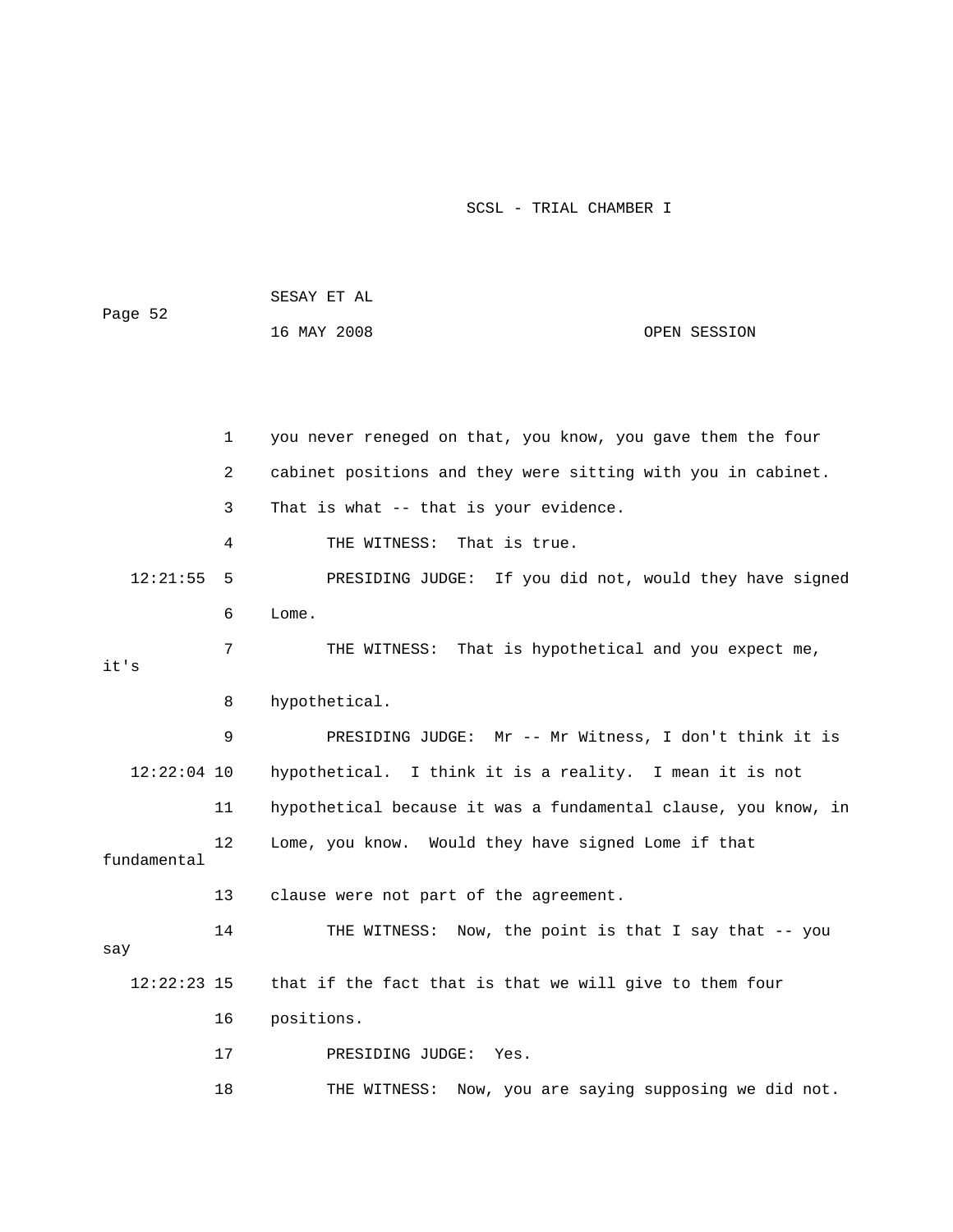|               | 19 | PRESIDING JUDGE: Yes, would they have signed.                |
|---------------|----|--------------------------------------------------------------|
| $12:22:33$ 20 |    | THE WITNESS: That makes it hypothetical with respect.        |
| been          | 21 | Because we gave them and because we gave them it could have  |
|               | 22 | that they [indiscernible] I don't remember.                  |
| on            | 23 | PRESIDING JUDGE: Did you -- did you Mr Witness, is it        |
| they          | 24 | your own accord that you gave them those positions or it was |
| $12:22:50$ 25 |    | who asked for the position.                                  |
|               | 26 | THE WITNESS: They asked for the positions.                   |
|               | 27 | PRESIDING JUDGE: They asked for the positions.               |
|               | 28 | THE WITNESS: Yes.                                            |
|               | 29 | PRESIDING JUDGE: Which of course means, you know, that       |
|               |    |                                                              |
|               |    | SCSL - TRIAL CHAMBER I                                       |

| Page 53 | SESAY ET AL |              |
|---------|-------------|--------------|
|         | 16 MAY 2008 | OPEN SESSION |

|       | $\mathbf{1}$ | they made it a condition, you know, to sign -- to sign the               |
|-------|--------------|--------------------------------------------------------------------------|
|       | 2            | agreement so it is to me -- well, it's a matter for                      |
| $-$ T | 3            | consideration, you know, later on but I wanted it to be very -           |
|       | 4            | wanted it to be very clear on this as to what their position             |
| the   |              | 12:23:09 5 would have been to signing that accord if they were not given |
|       | 6            | positions they asked for.                                                |

7 THE WITNESS: I'm sorry I cannot guess --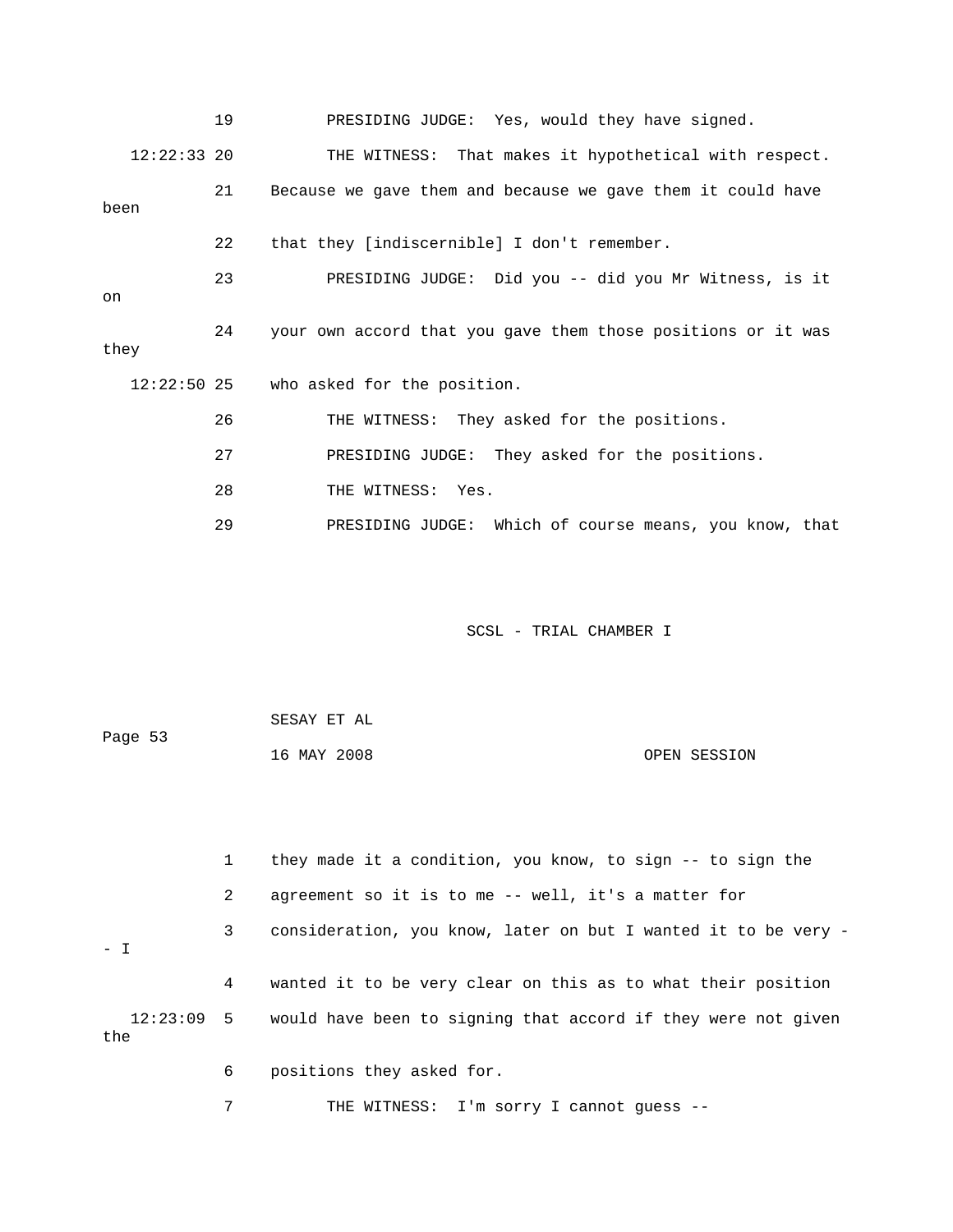8 PRESIDING JUDGE: You cannot guess.

|                     | 9  | -- what their position was going to be.<br>THE WITNESS:          |
|---------------------|----|------------------------------------------------------------------|
| $12:23:18$ 10       |    | Thank you Mr Witness. Yes, you may<br>PRESIDING JUDGE:           |
|                     | 11 | continue, please.                                                |
|                     | 12 | MS MYLVAGANAM:<br>Thank you, My Lord.                            |
|                     | 13 | Q.<br>Now, sir, you told us about a meeting that you had one     |
| he                  | 14 | Saturday morning when you called Foday Sankoh to meet you and    |
| $12:23:36$ 15       |    | came at your request; is that right?                             |
|                     | 16 | We agreed, yes, to meet.<br>Α.                                   |
|                     | 17 | And this was after Lome?<br>Q.                                   |
|                     | 18 | $Um - hmm.$<br>Α.                                                |
| accorded            | 19 | And he was asked about his position that had been<br>Q.          |
| $12:23:53$ 20       |    | him under Lome; is that right?                                   |
|                     | 21 | $Um - hmm.$<br>Α.                                                |
|                     | 22 | And he was told he would have to be accountable to a<br>Ο.       |
|                     | 23 | minister; is that right?                                         |
| That                | 24 | He was told, yes, he was told what his position was.<br>Α.       |
| $12:24:13$ 25<br>on |    | was chairman of the Strategic Mineral Resources Commission and   |
|                     | 26 | the basis of that he said well, everything about mineral         |
|                     | 27 | resources in this country was to be presented to him.<br>Then we |
|                     | 28 | explained -- that's when I explain that no, that was not the     |
|                     | 29 | understanding.                                                   |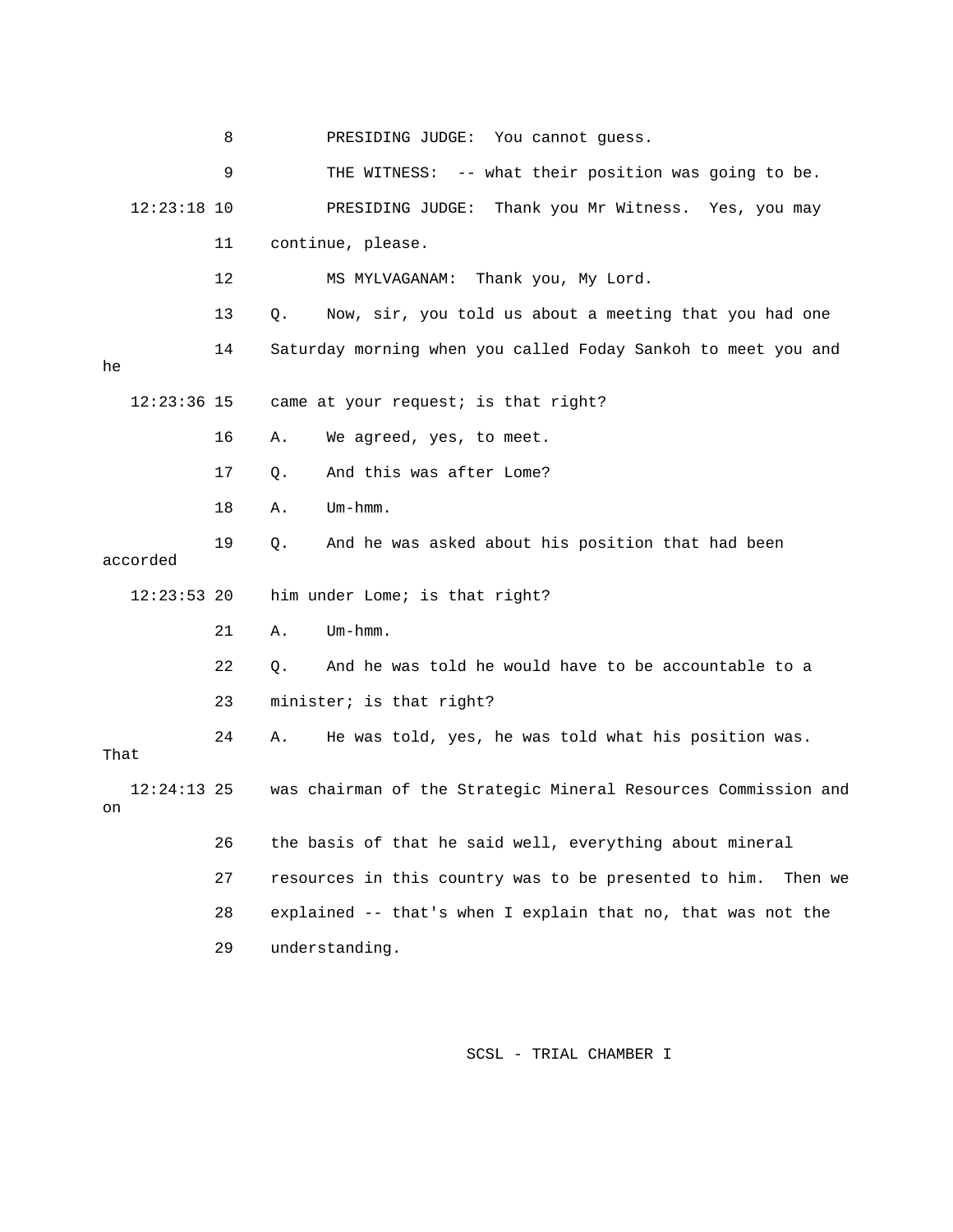| Page 54 | SESAY ET AL |              |
|---------|-------------|--------------|
|         | 16 MAY 2008 | OPEN SESSION |

| it's          | 1  | So can I ask you this: Are you able now, and I know<br>Q.      |
|---------------|----|----------------------------------------------------------------|
| the           | 2  | difficult some years later, but are you able now to tell us    |
|               | 3  | name of that minister to whom he was to be accountable?        |
| we're         | 4  | No, there was no -- at that time we were talking --<br>Α.      |
| 12:24:52      | 5  | not talking about individuals and we had not even appointed    |
| question      | 6  | ministers who were to work with whom. So there was no          |
|               | 7  | of individuals come into it. It was the principle of how to    |
|               | 8  | implement it.                                                  |
| by            | 9  | So can we agree this, that this meeting that was set up<br>Q.  |
| $12:25:12$ 10 |    | you and to which Foday Sankoh came, was a meeting to implement |
|               | 11 | the terms of Lome; is that fair enough?                        |
|               | 12 | Α.<br>Yes.                                                     |
| you've        | 13 | And at the end of that meeting, there was, as far as<br>Q.     |
|               | 14 | told us so far, a belief by Mr Sankoh that he was being sold   |
| $12:25:36$ 15 |    | short; would that be fair?                                     |
|               | 16 | It would be fair to say that, yes.<br>А.                       |
|               | 17 | And that he believed, whatever your perceptions were of<br>Q.  |
| οf            | 18 | that meeting, that he believed that the terms of the agreement |
|               | 19 | Lome were being abrogated by what was being proposed to him at |
| $12:25:54$ 20 |    | this meeting you've described; would that be fair?             |
|               | 21 | I think he -- he was a bit disappointed, yes, at that<br>Α.    |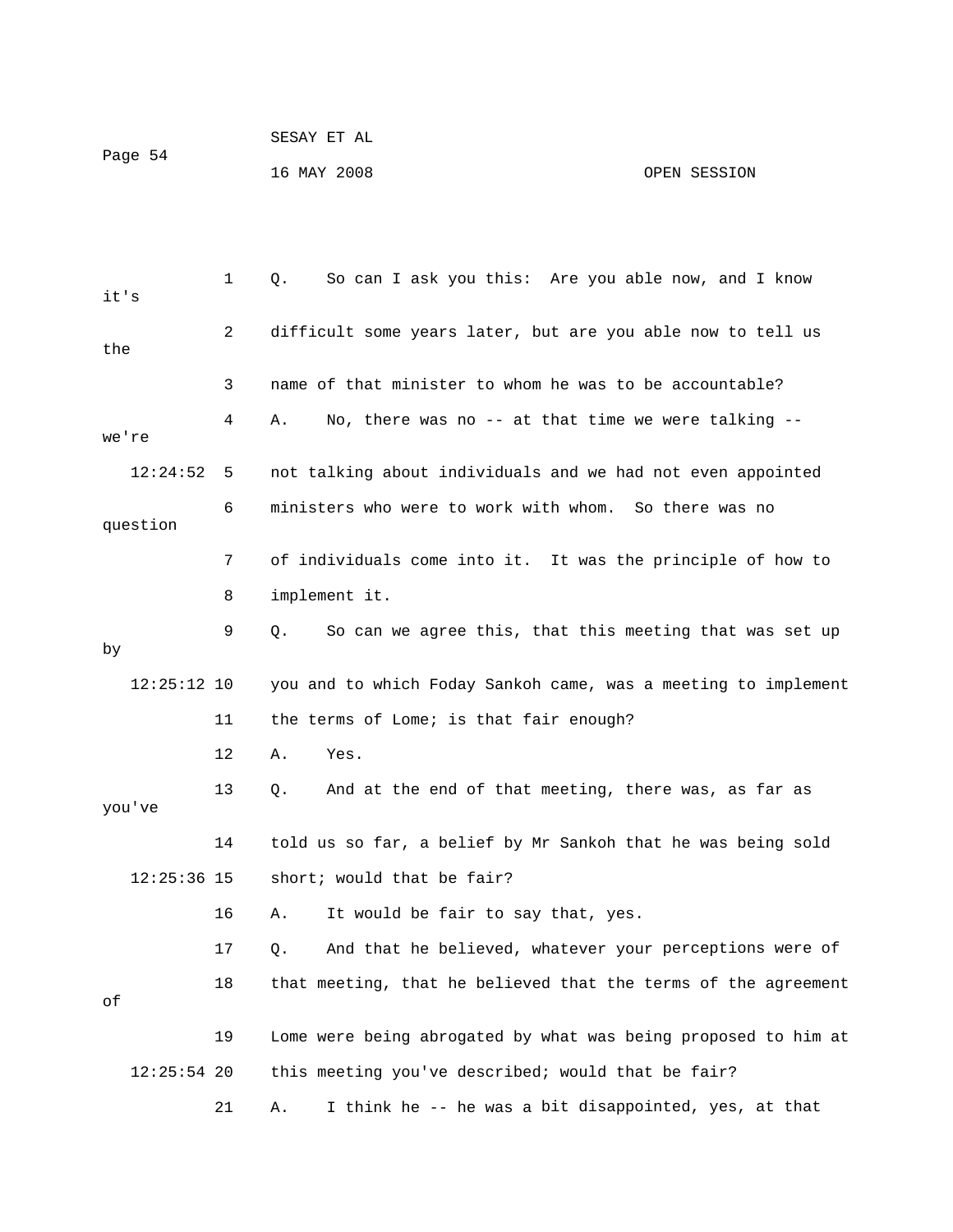|               | 22           | point.      |                                                               |
|---------------|--------------|-------------|---------------------------------------------------------------|
| Lome          | 23           | Q.          | And he was disappointed because he had understood that        |
|               | 24           |             | represented a genuine peace agreement made between parties    |
| $12:26:16$ 25 |              |             | committed to the peace process?                               |
|               |              |             |                                                               |
| view          | 26           | Α.          | Well, yeah, but I also looked at it from the point of         |
|               | 27           |             | that he misunderstood it.                                     |
|               | 28           | Q.          | What did he misunderstand specifically?                       |
|               | 29           | Α.          | As to what his exact functions were to be.                    |
|               |              |             |                                                               |
|               |              |             |                                                               |
|               |              |             | SCSL - TRIAL CHAMBER I                                        |
|               |              |             |                                                               |
|               |              | SESAY ET AL |                                                               |
| Page 55       |              | 16 MAY 2008 | OPEN SESSION                                                  |
|               |              |             |                                                               |
|               |              |             |                                                               |
|               | $\mathbf{1}$ | Q.          | But his function had been defined, had it not, in the         |
| Lome          | 2            | agreement?  |                                                               |
|               |              |             |                                                               |
| Commission,   | 3            | Α.          | As chairman of the Strategic Mineral Resources                |
|               | 4            |             | not as the sole owner and proprietor of the Strategic Mineral |
| 12:26:58      | 5            |             | Resources Commission.                                         |
|               | 6            | Q.          | Indeed, he was specifically named in the Lome --              |
|               | 7            | Α.          | Oh, yes.                                                      |
|               | 8            | Q.          | -- agreement?                                                 |
|               | 9            | Α.          | We had no problem with that.                                  |
| $12:27:14$ 10 |              | Q.          | He was answerable to whom?                                    |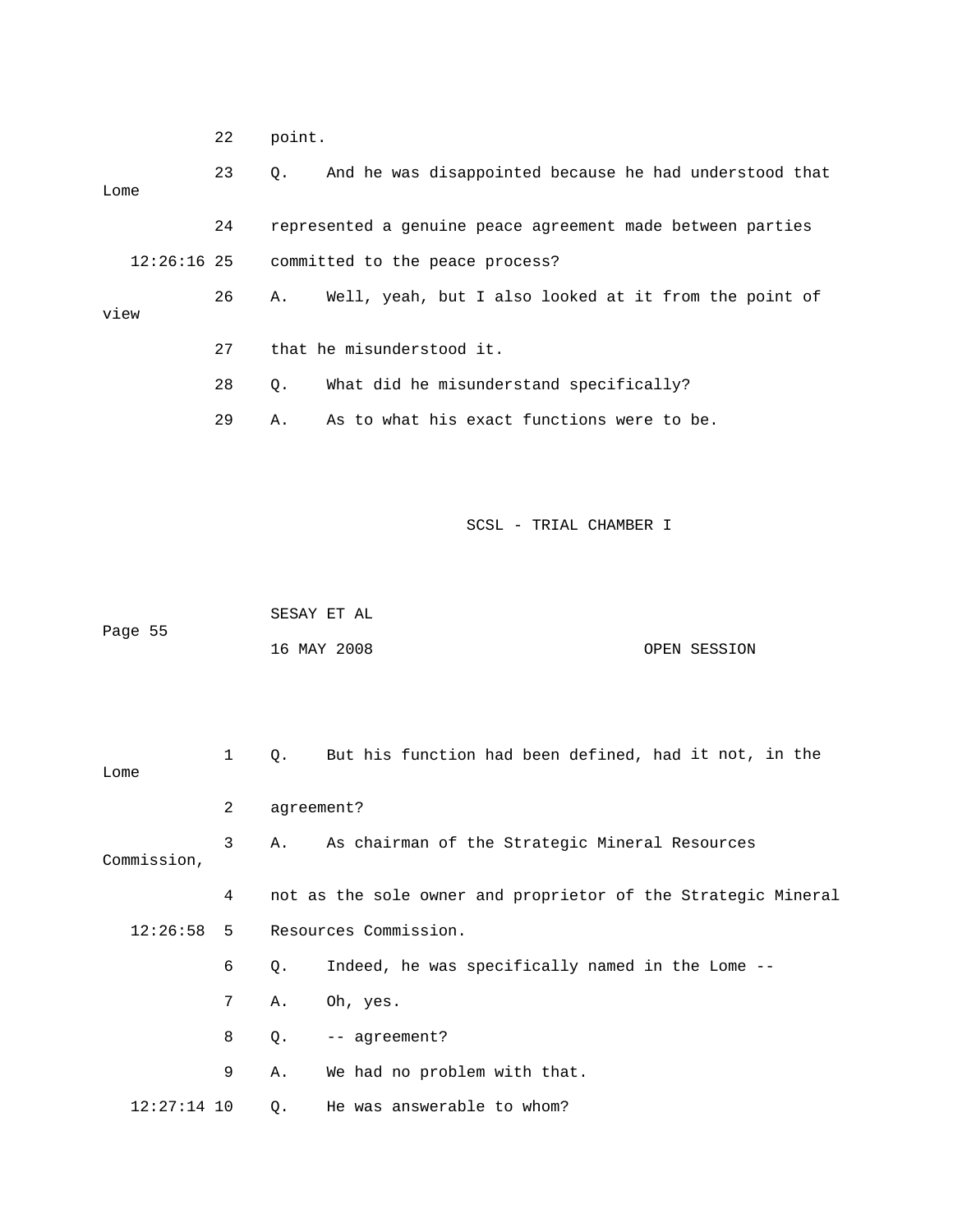| the                  | 11 | Well, he would have been answerable perhaps to me or to<br>Α.  |
|----------------------|----|----------------------------------------------------------------|
|                      | 12 | minister Of Mineral Resources.                                 |
|                      | 13 | When you say or perhaps to the minister of mineral<br>О.       |
|                      | 14 | resources, it suggests that the role minister of mineral       |
| $12:27:35$ 15        |    | resources was something that perhaps had not been reflected in |
|                      | 16 | the agreement of Lome; do you agree?                           |
| and                  | 17 | You see, the question of somebody running a government<br>Α.   |
|                      | 18 | $somebody$ --                                                  |
|                      | 19 | PRESIDING JUDGE: But the role of a minister of mineral         |
| $12:27:54$ 20<br>for |    | resources would not be reflected in Lome. That is a matter     |
|                      | 21 | the internal sovereignty of the state.                         |
|                      |    |                                                                |
|                      | 22 | THE WITNESS: Absolutely.                                       |
|                      | 23 | It's a matter for the internal<br>PRESIDING JUDGE:             |
| Republic             | 24 | sovereignty of the state so it is the President of the         |
| $12:28:07$ 25        |    | who determines the roles and attributions and functions of the |
|                      | 26 | various ministers and ministries, it's not Lome.               |
| but                  | 27 | MS MYLVAGANAM: My Lord, I do of course I accept that           |
| and                  | 28 | of course we're talking about what happens subsequent to Lome  |

SESAY ET AL

Page 56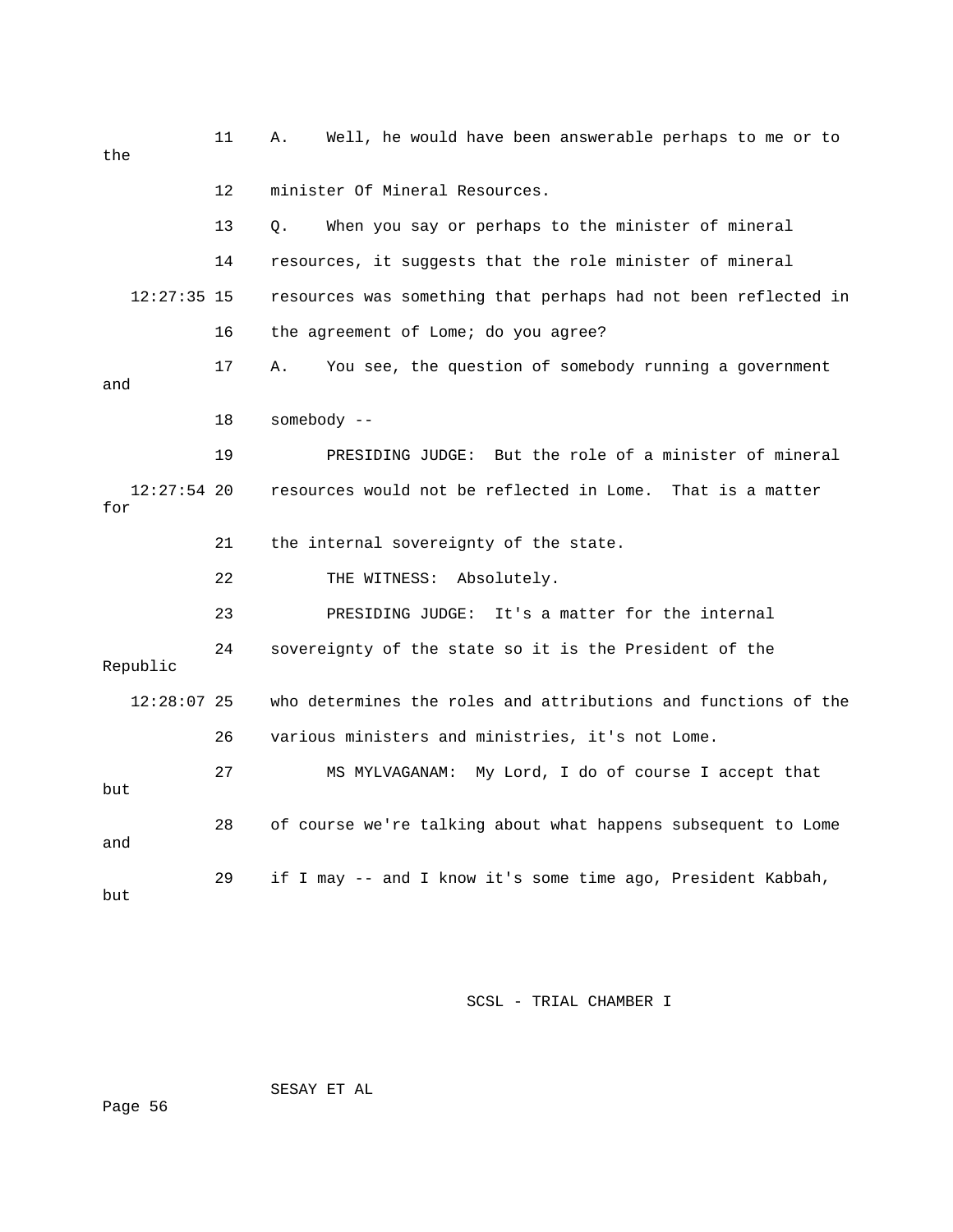16 MAY 2008 OPEN SESSION

 1 the particular article -- 2 PRESIDING JUDGE: Does the witness have a copy of what you 3 want to read to him? Has he been given. 4 MS MYLVAGANAM: My Lord, I believe Court Management have 12:28:50 5 the documents and I wonder whether you could go to Article 5 6 the Lome accord. doesn't have it as yet so don't 7 PRESIDING JUDGE: He send 8 him there yet. 12 Q. Now would you look, please? 13 PRESIDING JUDGE: Ms Mylvaganam, you say it's Exhibit 30 14 what? MS MYLVAGANAM: 4, My Lord. Yes, thank you. 16 PRESIDING JUDGE: 17 MS MYLVAGANAM: Exhibited during General Opande's evidence. 18 Q. President Kabbah -- ex-President Kabbah, I beg your commission for management of strategic resources national 21 reconstruction and development as provided for in Article 6 of of 9 MS MYLVAGANAM: 12:29:40 10 Q. Have you got it, sir? 11 A. Yes.  $12:29:48$  15 pardon. 19 Article 5, paragraph 2, the chairmanship of the board of the  $12:30:08$  20 22 the present agreement -- 23 JUDGE BOUTET: 7.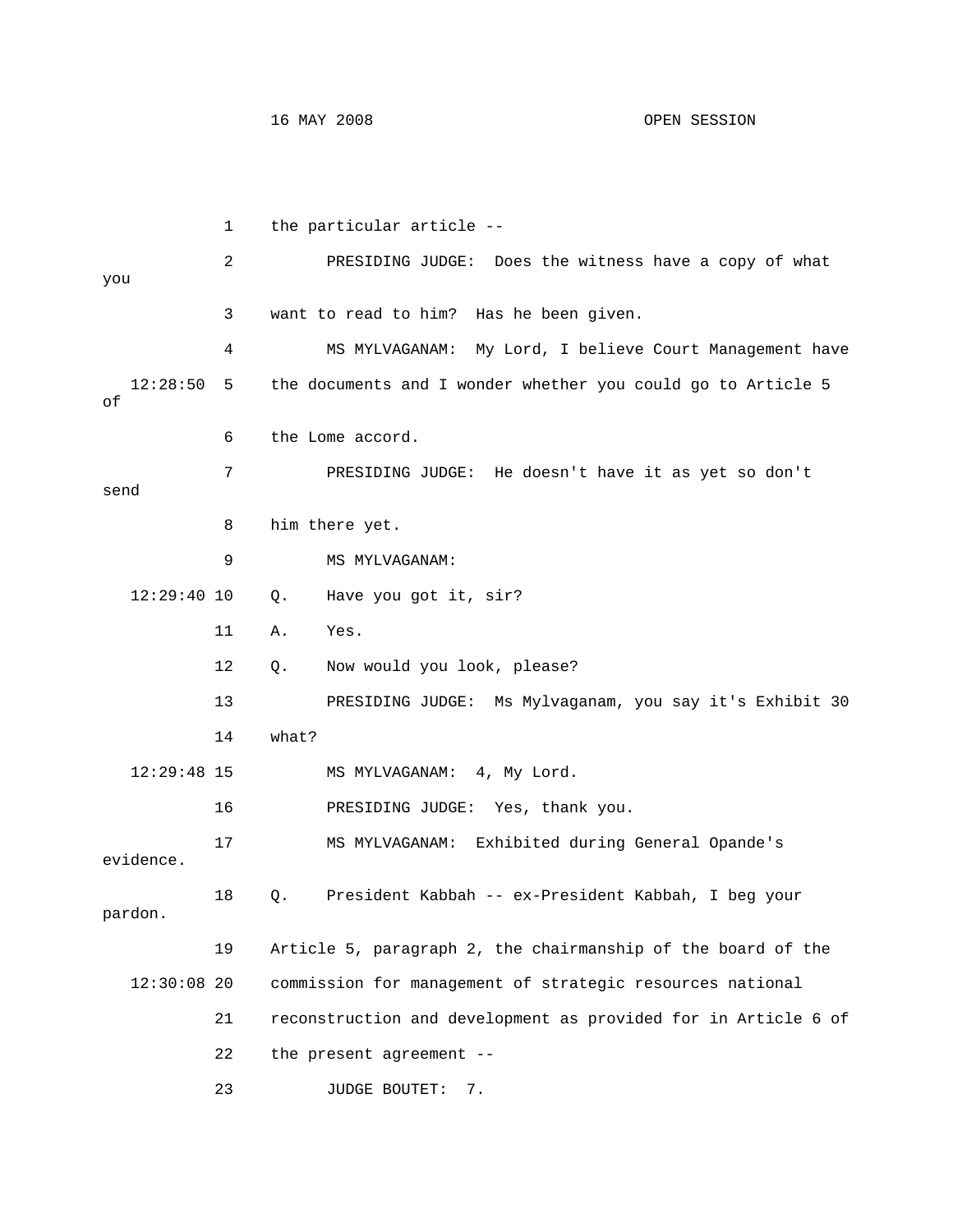24 MS MYLVAGANAM: 7, I beg your pardon, of the present agreement shall be offered to the leader of the RUF/SL 12:30: Corporal

> 26 Foday Sankoh. For this purpose, he shall enjoy the status of 28 President of Sierra Leone. 27 vice-president and shall therefore be answerable only to the

29 THE WITNESS: Yes.

SCSL - TRIAL CHAMBER I

| Page 57 | SESAY ET AL |              |
|---------|-------------|--------------|
|         | 16 MAY 2008 | OPEN SESSION |

 1 Q. So his role, you see, as defined by the peace agreement, 2 was stated there in that comprehensive peace agreement? 3 A. Um-hmm. 4 Q. And there was nothing there about a minister for mining; 12:31:11 5 you follow? 6 A. I follow. 7 Q. So this was a new development which you were bringing to 8 the table subsequent to Lome? 9 A. No, no, no. No, no, no. You see, the point is that I 12:31:22 10 appoint ministers. I assign them responsibilities. Now, for 11 example, just before I left office, I was not only president, 12 I was also minister of defence of this country. So that do but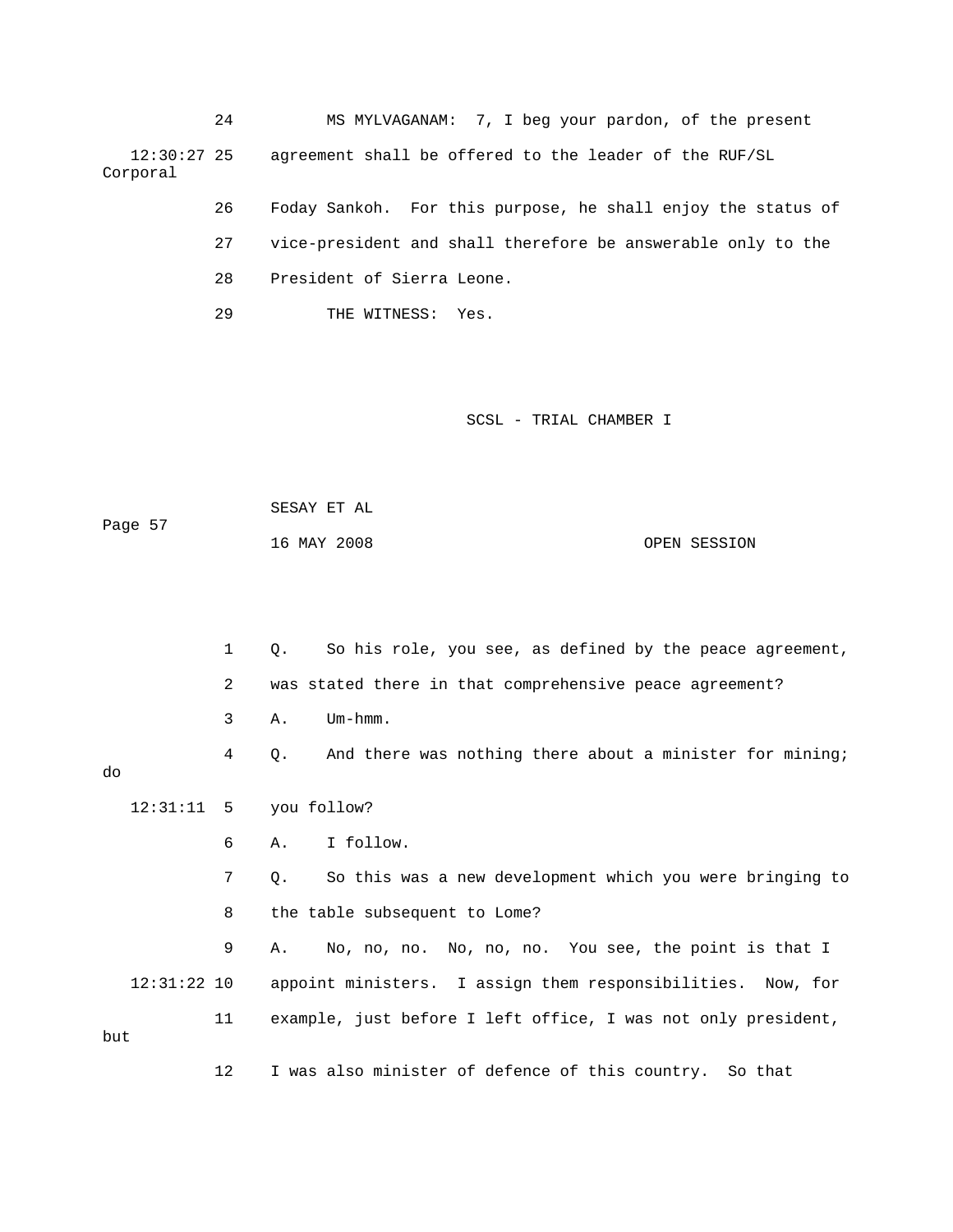| but |               | 13 | particular reference to minister of mines could have been me   |
|-----|---------------|----|----------------------------------------------------------------|
|     |               | 14 | at the time we were talking it was something different.        |
|     | $12:31:54$ 15 |    | You agreed with my question to you earlier that he<br>Q.       |
| at  |               | 16 | perceived that you were really moving away from the agreement  |
| to  |               | 17 | the end of that meeting. You agreed with that question I put   |
|     |               | 18 | you, didn't you?                                               |
|     |               | 19 | Α.<br>I understood that from his reaction that he didn't quite |
|     | $12:32:09$ 20 |    | understand what it was, so that got him into his original      |
|     |               | 21 | position.                                                      |
|     |               | 22 | And who subsequently became the minister of mining under<br>Q. |
|     |               | 23 | your government post Lome?                                     |
|     |               | 24 | I don't remember now. It's a long time.<br>Α.                  |
|     | $12:32:27$ 25 |    | PRESIDING JUDGE: Can you think, Mr Witness? Can you            |
|     | political     | 26 | reflect on that? I am sure, you know, you have these           |
|     |               | 27 | resources in your brains that.                                 |
| the |               | 28 | THE WITNESS: No, but let me see. The one just before           |
|     |               | 29 | end.                                                           |
|     |               |    |                                                                |
|     |               |    |                                                                |
|     |               |    |                                                                |

| Page 58 | SESAY ET AL |              |
|---------|-------------|--------------|
|         | 16 MAY 2008 | OPEN SESSION |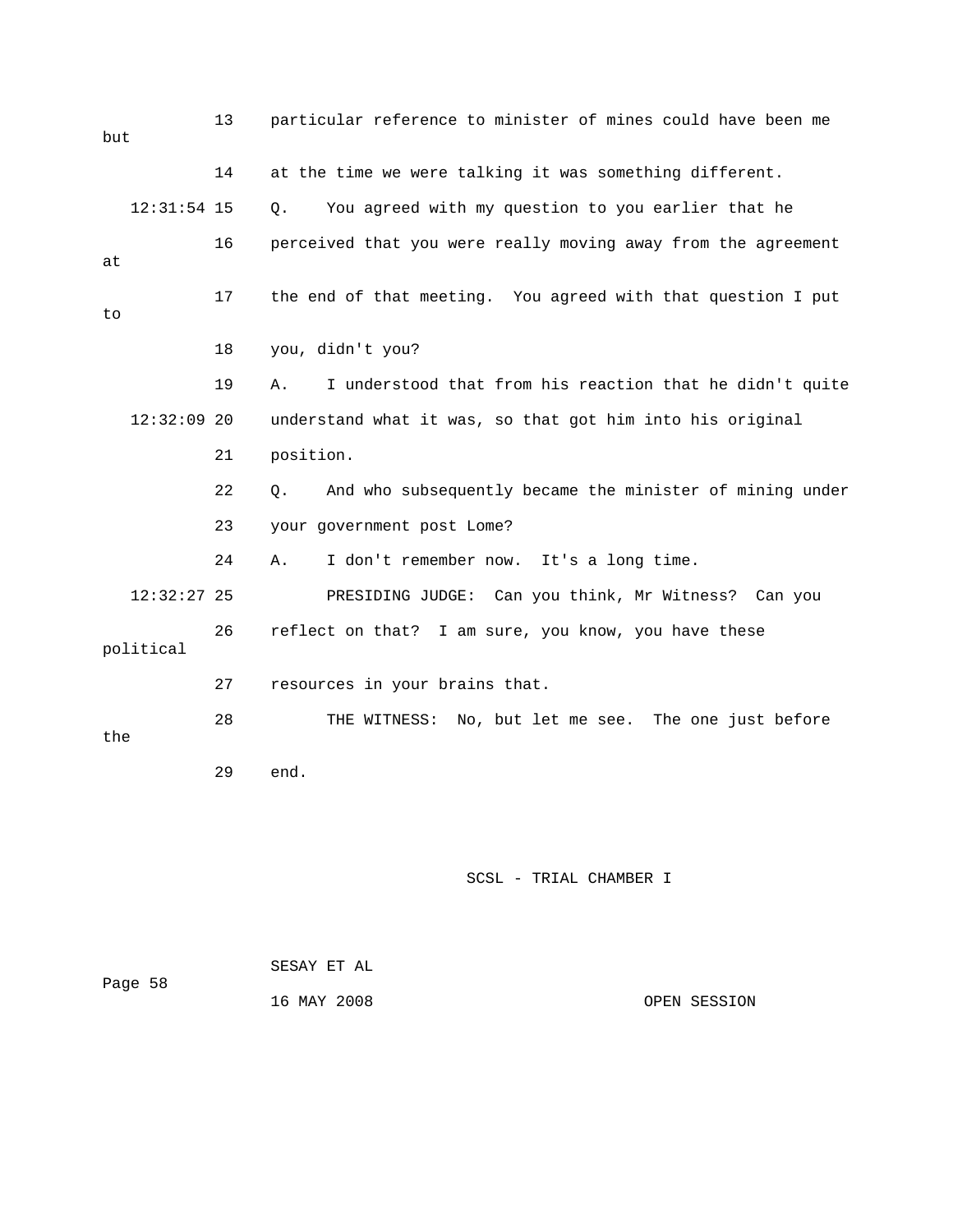| something              | 1  | PRESIDING JUDGE: Appointing a government is not               |
|------------------------|----|---------------------------------------------------------------|
|                        | 2  | you do by accident.                                           |
| end                    | 3  | THE WITNESS: Let me tell you, the one just before the         |
| minister               | 4  | of the -- of my term, the minister, was definitely not a      |
| 12:32:56               | 5  | at that time. At that time I think maybe Mr -- Dr Harding or  |
|                        | 6  | somebody like that was who subsequently became minister of    |
|                        | 7  | transport and [overlapping speakers].                         |
|                        | 8  | PRESIDING JUDGE: Post Lome.                                   |
|                        | 9  | THE WITNESS: Yes.                                             |
| $12:33:13$ 10          |    | PRESIDING JUDGE: I mean she is talking about post Lome.       |
|                        | 11 | THE WITNESS: That's what I'm talking about.                   |
|                        | 12 | PRESIDING JUDGE: It could have been Harding.                  |
|                        | 13 | THE WITNESS: Yes.                                             |
|                        | 14 | MS MYLVAGANAM:                                                |
| $12:33:20$ 15          |    | Did you have occupy that position?<br>Q.                      |
|                        | 16 | No.<br>Α.                                                     |
| president"             | 17 | But in any event, you agree that the term "vice-<br>Q.        |
|                        | 18 | is clearly stated?                                            |
| please.                | 19 | What's Mr Harding's other name,<br>PRESIDING JUDGE:           |
| $12:33:39$ 20          |    | THE WITNESS: Charles.                                         |
|                        | 21 | Thank you.<br>PRESIDING JUDGE:                                |
|                        | 22 | MS MYLVAGANAM:                                                |
|                        | 23 | And is this right, whoever was -- whoever occupied that<br>Q. |
|                        | 24 | sensitive role would be the person who would determine which  |
| $12:33:52$ 25<br>would |    | interests -- which multinational, which private individual,   |
|                        | 26 | have access to the resources of Sierra Leone?                 |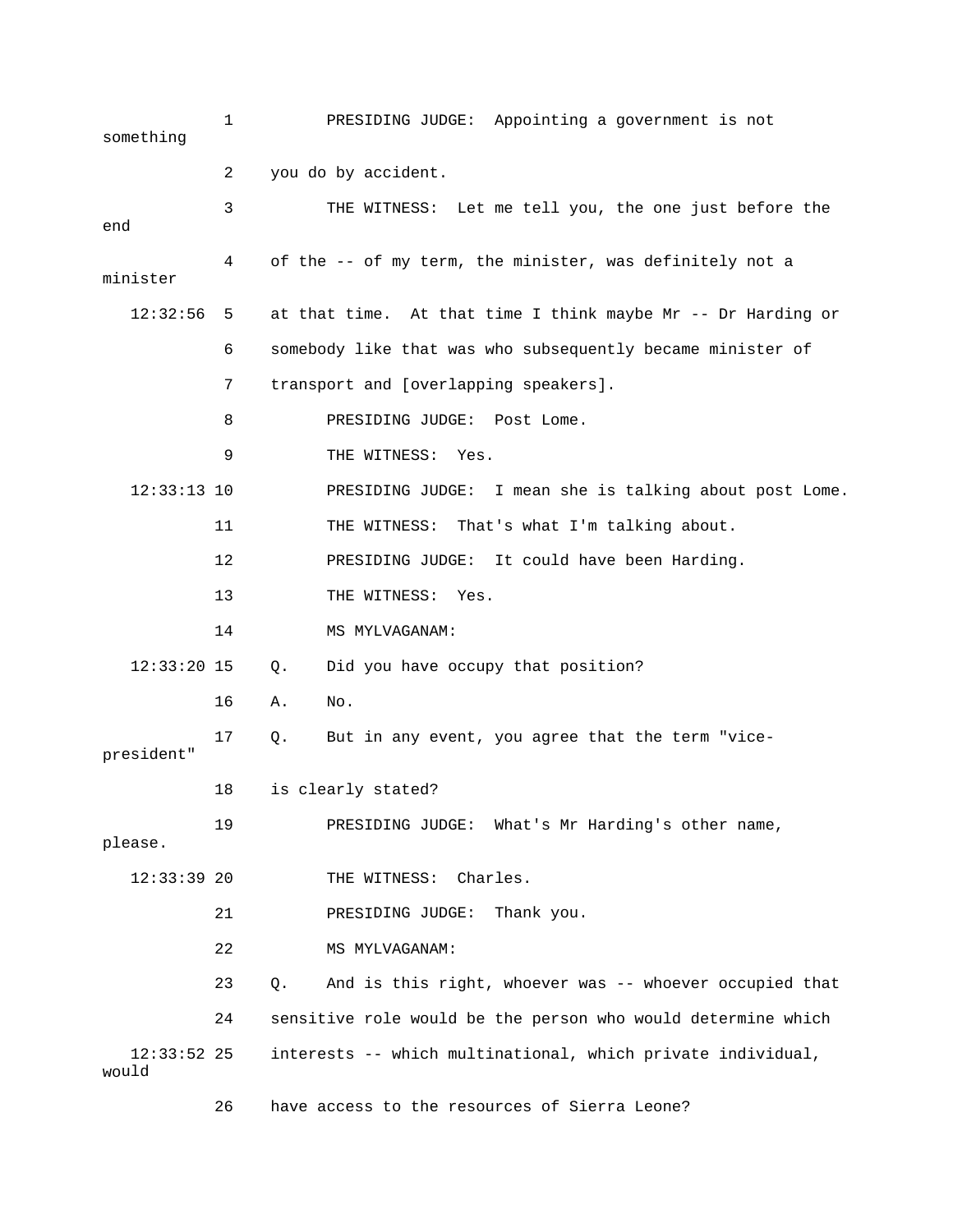27 A. Well, again, le t me tell you how our system works. When 28 there is a major inve stment, then the ministry -- the 29 responsibility is to really prepare the groundwork, prepare the

SCSL - TRIAL CHAMBER I

Page 59 16 MAY 2008 OPEN SESSION SESAY ET AL

 1 documentation, look at all the professional aspects that have 2 be looked at, and then prepare what we call a cabinet paper. 3 that cabinet paper goes to the cabinet secretariat and to the 4 National Policy Advisory Committee which I set up and that 12:34:46 5 particular National Policy Advisory Committee will scrutinise 7 comment on it -- and those comments may be different and 8 recommendations may be different from the ministry's position the 11 whatever comes out of it, that's what the actual decision is wanted to And 6 that cabinet paper and then come out with a reply -- with some 9 and, when the thing is considered in cabinet, of which I was 12:35:16 10 chairman, with all the other ministers participating, then and 12 it is not just because somebody is chairman or somebody is 13 minister that what he says is what's going to happen. We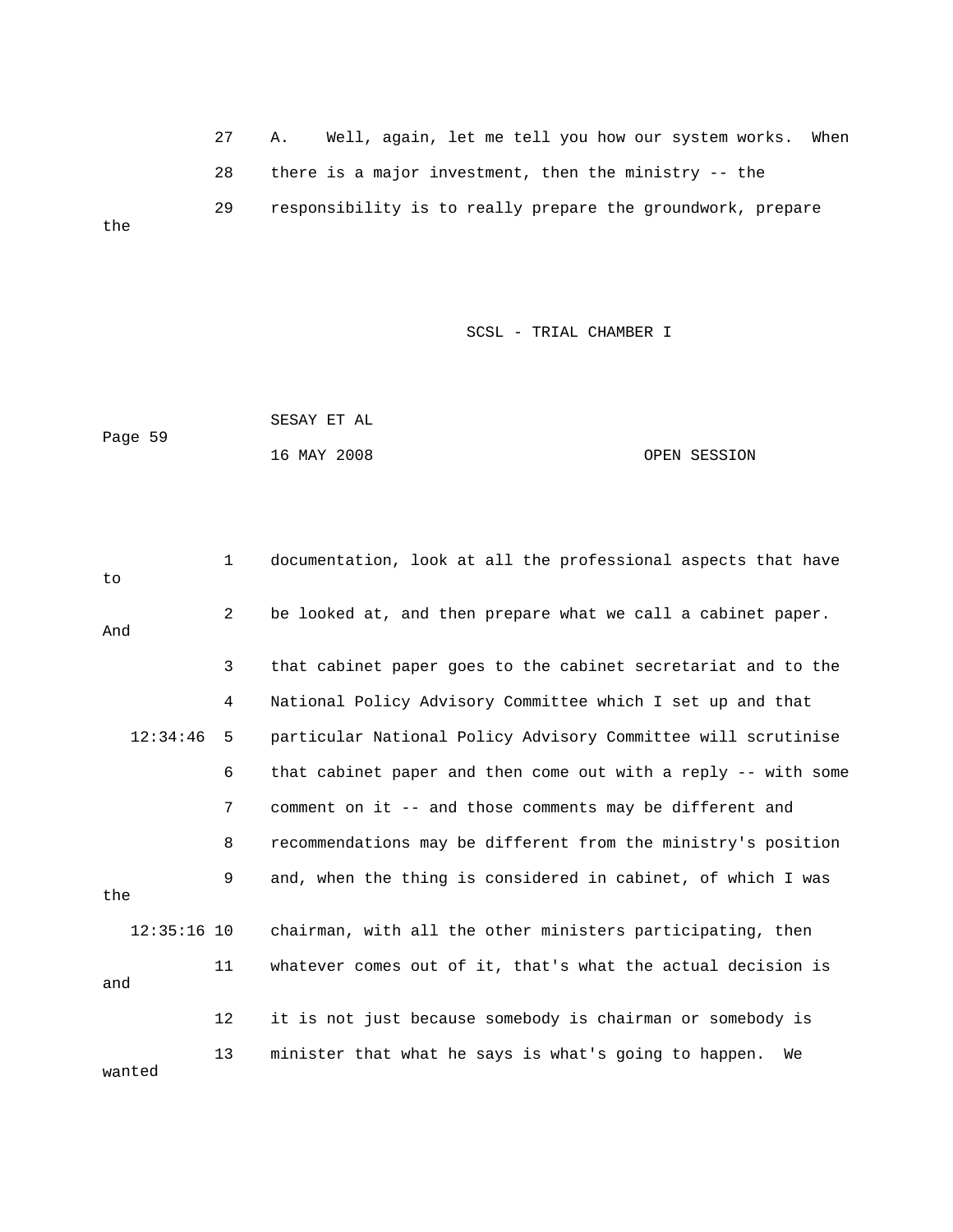14 to have something that will be transparent and that's how we 16 Q. Thank you, sir. But is the answer essentially, of 17 leaving aside the model that you've described which may or may 19 question: Yes, that is in fact a significant position? Is 12:36:00 20 some difficulty in giving that answer? 21 A. To be minister of -- 28 Q. Thank you so much. And would you say that that is, in SCSL - TRIAL CHAMBER I do 12:35:36 15 it. course 18 not work in a perfect world, is in reality the answer to my there 22 Q. Of mining in Sierra Leone is a significant position I 23 suggest? 24 A. Yes, of course. Of course. Calm down. Calm down. Yes, 12:36:18 25 of course. 26 Q. Thank you. 27 A. That's okay. 29 fact, equivalent to the position of a Vice-Presidency?

 16 MAY 2008 OPEN SESSION SESAY ET AL Page 60

1 A. No, no, not -- no, no.

2 Q. But it was described as that in the Lome agreement?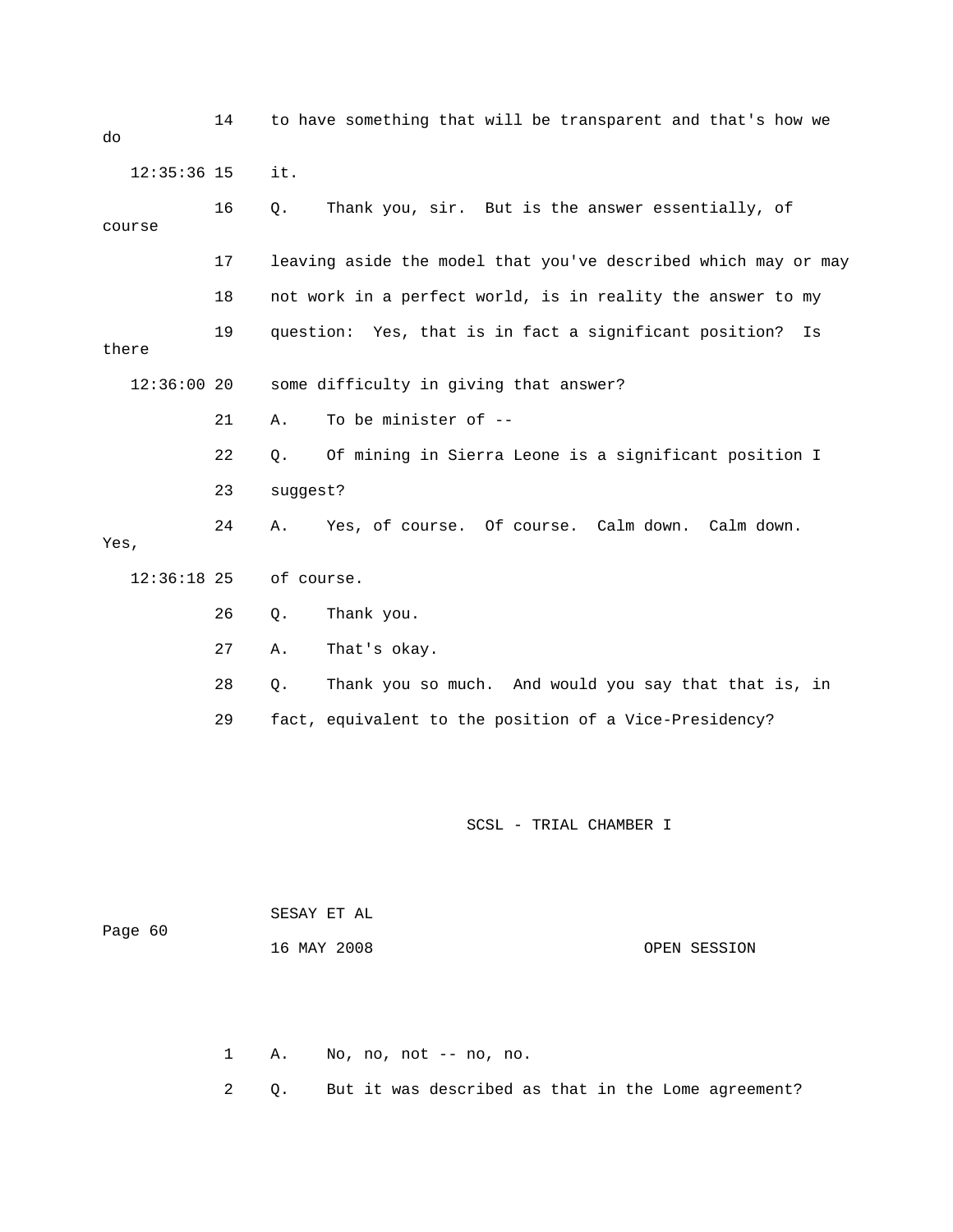3 A. No. We said similar to that.

4 Q. I see.

 12:36:34 5 A. And, in fact, in particular what we were doing there was 6 that we give him some privileges. That was the intention 7 They will give you some privileges but when it -- that the -- 8 that the President -- the Vice-President enjoys, but, because 9 this we give that to him, or we are going to give that to him, 12 without creating the problems that he created at that time 17 there it was because of tremendous pressure that was brought 18 him; that's why he cooperated. But as I told you earlier on 19 my evidence, main evidence, that after Lome we had to go 12:37:47 20 a lot of trouble to get him to come back home; he didn't come 21 home. He went to other places. And when he came, I made a very 22 big reception to receive him here, to be part of it, so that 23 can feel comfortable. 12:38:06 25 Q. So -- he felt he was being short-changed whatever your there. of 12:37:03 10 but he was to report to somebody. And if he -- if he had 11 cooperated fully all the way -- if he had cooperated fully after 13 the Lome, then who knows, maybe I would have said yes. 14 PRESIDING JUDGE: Could it be that he created the problems 12:37:26 15 because he was not given the privileges? 16 THE WITNESS: No, not really. From the very -- from right on in through he 24 MS MYLVAGANAM: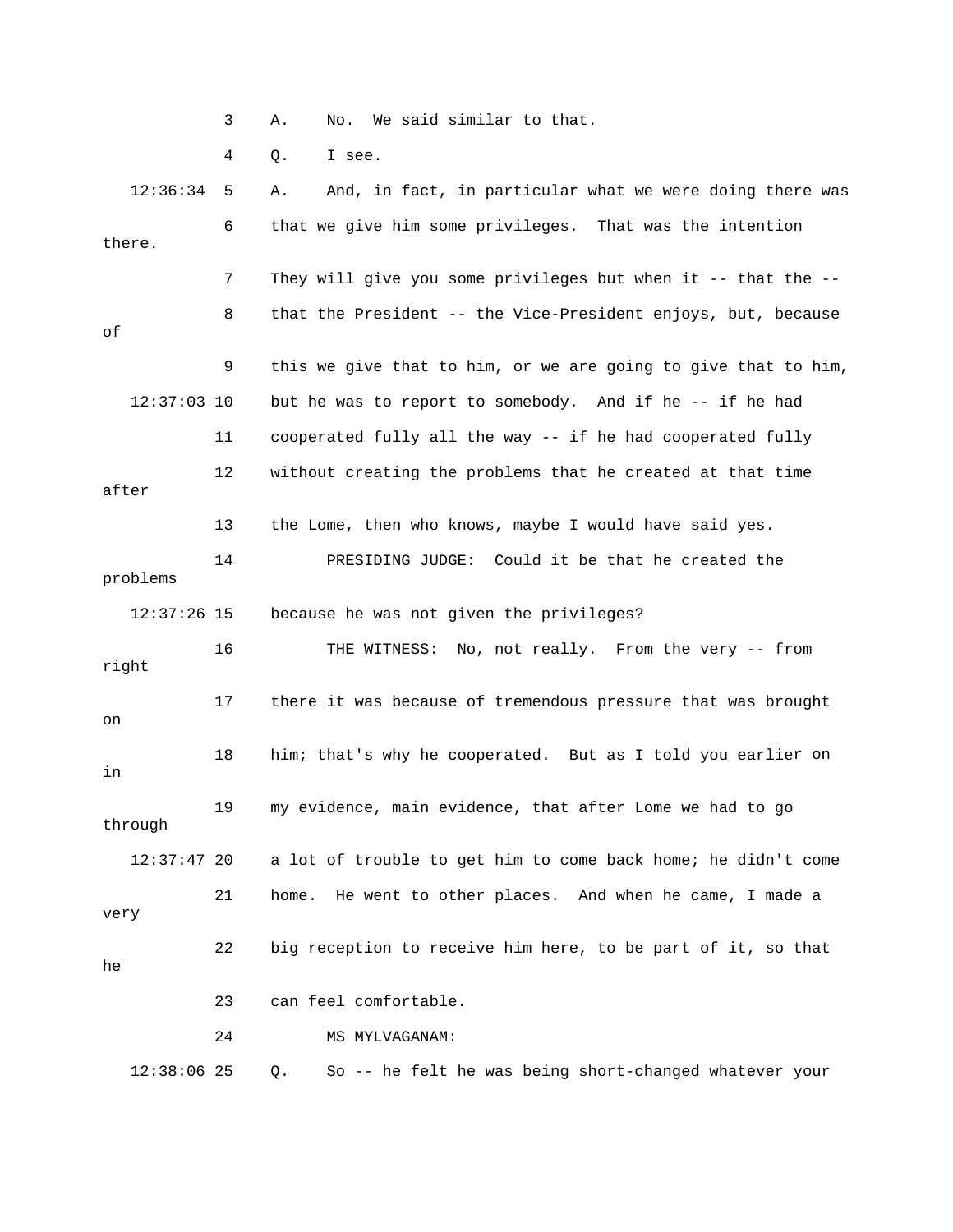26 professed good intentions were at this stage he felt he was being 27 short-changed; we agree on that? 28 A. Yes, I think he gave that impression that he was

29 disappointed.

|         | SESAY ET AL |              |
|---------|-------------|--------------|
| Paqe 61 |             |              |
|         | 16 MAY 2008 | OPEN SESSION |

|              | $\mathbf{1}$   | Maintaining trust in the process at this stage was<br>Ο.     |
|--------------|----------------|--------------------------------------------------------------|
| it?          | $\overline{2}$ | essential for the progression of this peace process, wasn't  |
| at           | 3              | Of course. This is why we went out, reached out to him<br>Α. |
| shall        | 4              | that stage and tried to tell him to cooperate and then we    |
| $12:38:44$ 5 |                | work this all out.                                           |
|              | 6              | I see. Thank you, sir.<br>Q.                                 |
|              | 7              | PRESIDING JUDGE: Is that all?                                |
|              | 8              | MS MYLVAGANAM: Thank you, My Lord.                           |
| end          | 9              | PRESIDING JUDGE: You should inform us that that is the       |
|              |                | 12:38:54 10 of your cross-examination.                       |
|              | 11             | MS MYLVAGANAM: I'm so sorry, I'm responding to my            |
|              | 12             | instructions.                                                |
|              | 13             | PRESIDING JUDGE: Good. That's the end of your                |
|              | 14             | cross-examination, Ms Mylvaganam?                            |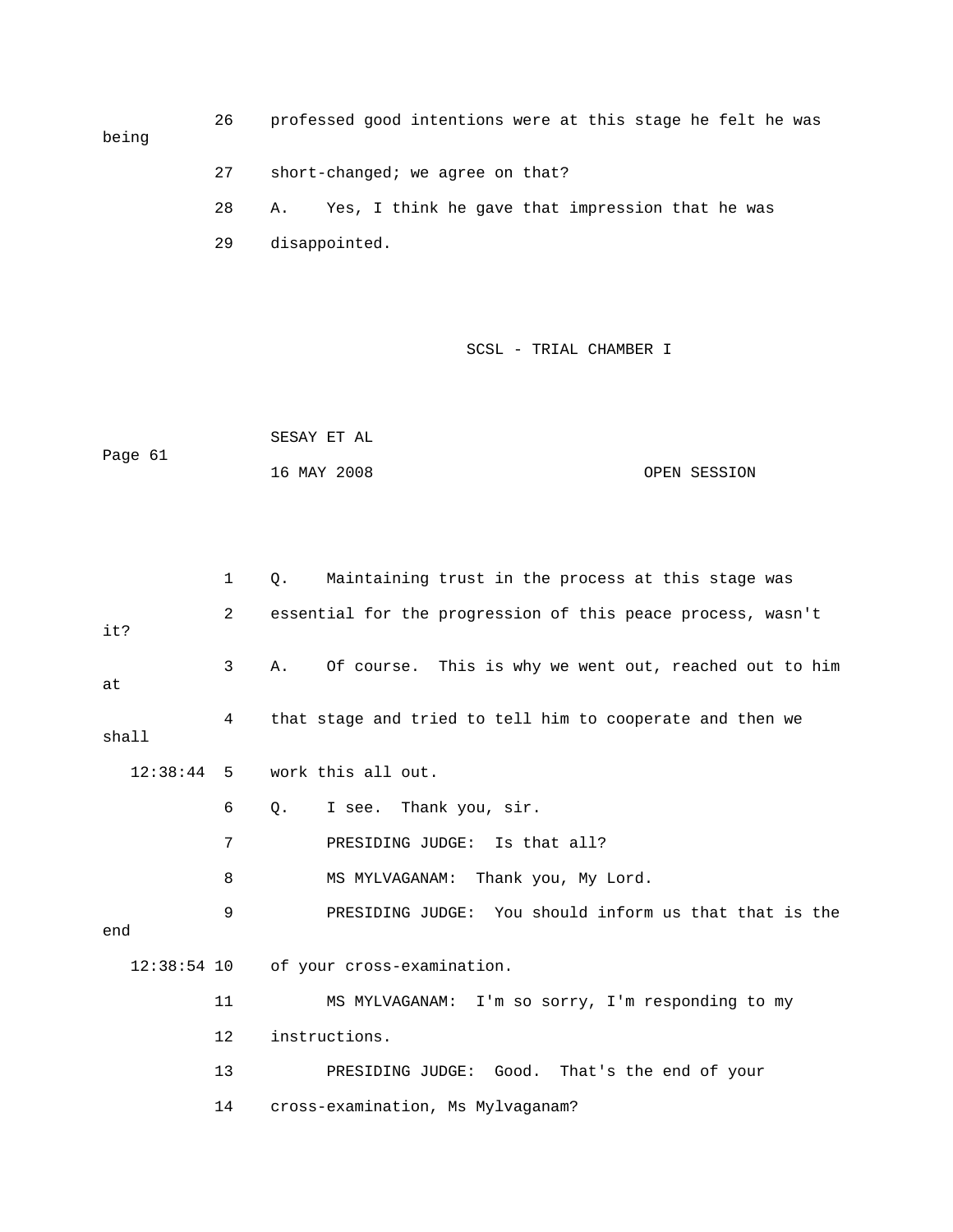| $12:39:04$ 15 |    | Thank you, My Lord.<br>MS MYLVAGANAM:                          |
|---------------|----|----------------------------------------------------------------|
|               | 16 | PRESIDING JUDGE: Mr Cammegh, it's your witness.                |
|               | 17 | CROSS-EXAMINED BY MR CAMMEGH:                                  |
|               | 18 | MR CAMMEGH: Thank you, Your Honour.                            |
|               | 19 | Mr Witness, good afternoon. I don't have any many<br>0.        |
| $12:39:39$ 20 |    | questions for you but there are one or two issues I would like |
| Gbao,         | 21 | you to help me with, if you can. I represent Mr Augustine      |
| dock.         | 22 | who is the defendant sitting furthest away from you in the     |
| before.       | 23 | Can he stand? Let me see him. I've never seen him<br>Α.        |
| to            | 24 | I understand you've never been introduced. I just want<br>Q.   |
| $12:39:58$ 25 |    | refer back to some of the comments that you made during your   |
|               | 26 | evidence-in-chief in which you indicated on various occasions  |
| this          | 27 | that you were not aware of day-to-day events going on within   |
|               | 28 | country during the years of the war. I think in particular     |
|               | 29 | between the years of '97 and 2001; would that be fair?         |

| Page 62 |      | SESAY ET AL     |              |
|---------|------|-----------------|--------------|
|         |      | 16 MAY 2008     | OPEN SESSION |
|         |      |                 |              |
|         |      |                 |              |
|         | 1 A. | Did I say that? |              |

 2 Q. It might have been my impression rather than what you id. sa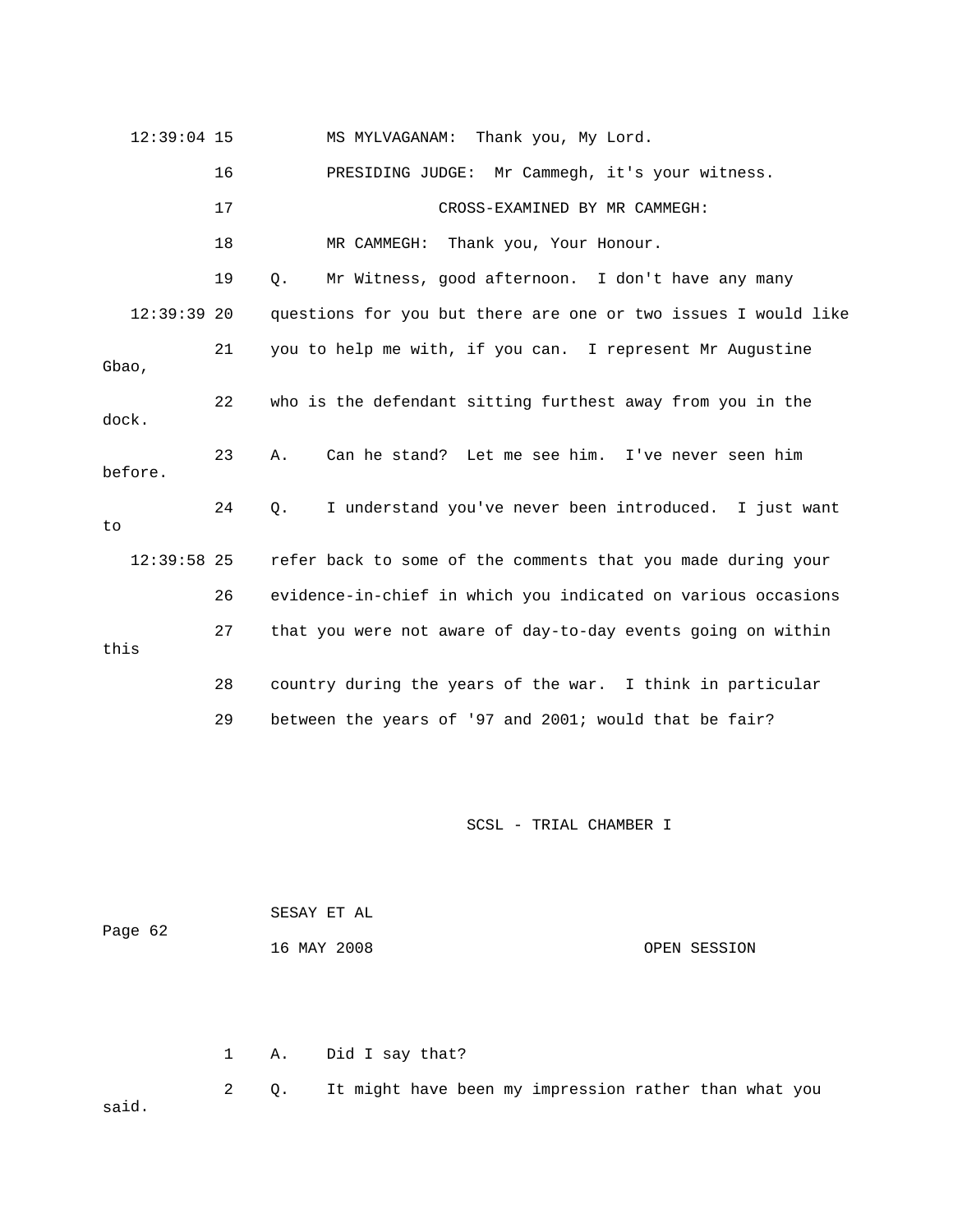3 If so, forgive me.

 4 JUDGE BOUTET: I don't think the witness testified that 12:40:32 5 was not aware. 6 BRESIDING JUDGE: The witness didn't say that. 8 didn't say he was not aware. 12:40:39 10 Q. Well, can I put the question in this way then: Is it particularly 12 within the areas where the conflict was raging, did not 13 necessarily come to your attention? 14 A. No. As -- I as President, and commander-in-chief of the 12:41:05 15 armed forces, which includes -- and also as the chief security 16 officer of the State, particularly that type of war that we 17 here, I had to know day and night. Sometimes they will wake 18 up to tell me what's happening somewhere. 12:41:29 20 and the end of '99 anywhere in the country? 21 A. Well, I was -- 23 provided the answer to your question, you know, whether he was 12:41:48 25 conflict. I didn't clearly get his response to this. He only 26 stated and said, you know, that as President and he 7 JUDGE BOUTET: He said he may not recall the dates but he 9 MR CAMMEGH: Yes. your 11 evidence that day-to-day events within Sierra Leone, had 1 me 19 Q. Were you ever made aware of Kamajor atrocities between '97 22 PRESIDING JUDGE: Mr Cammegh, I wonder if the witness has 24 following the day-to-day events, you know, in areas of the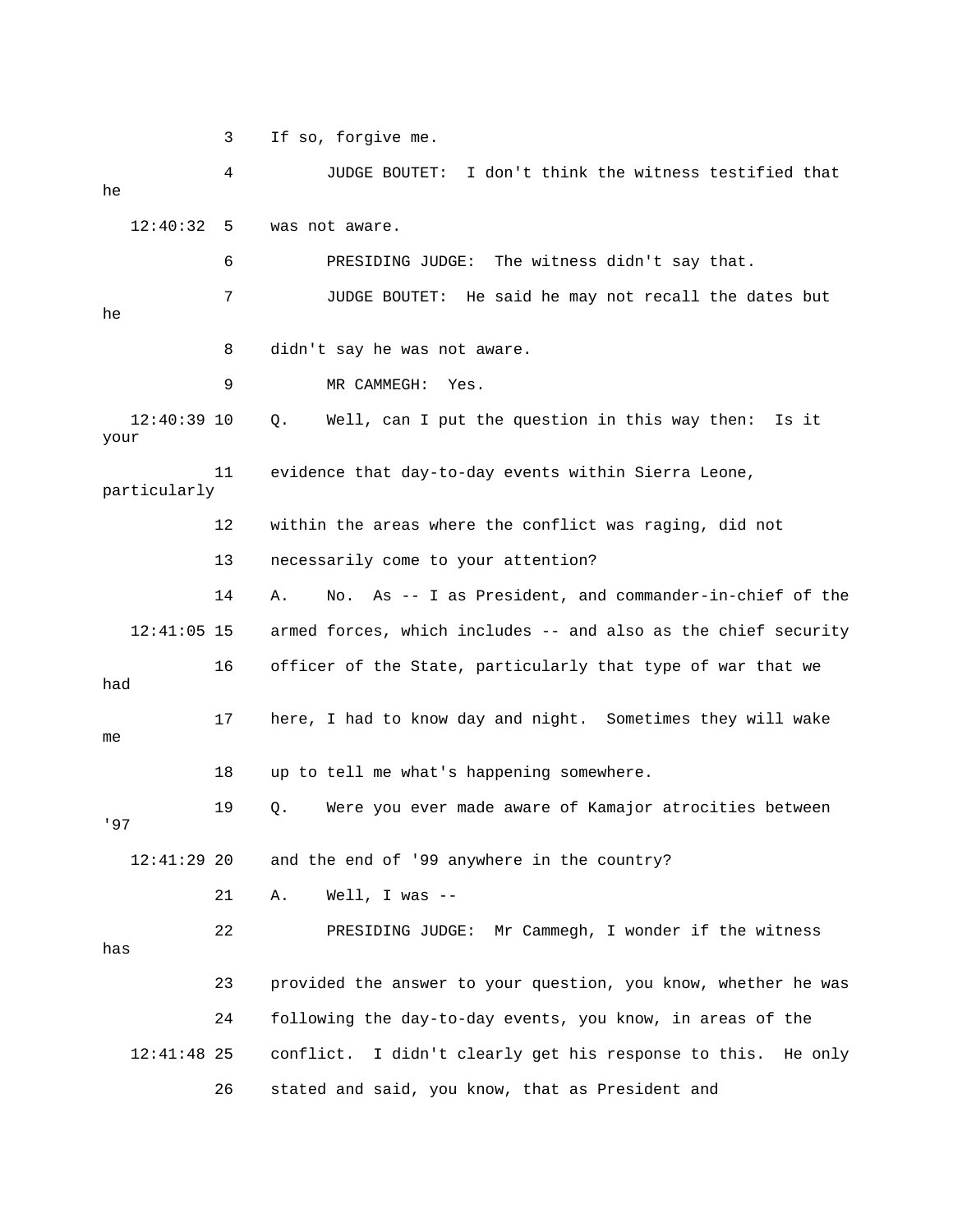|      |    | commander-in-chief, and also the chief security officer of the |
|------|----|----------------------------------------------------------------|
| your | 28 | State, you know, I didn't follow that he had really answered   |
|      | 29 | question very well. So may you please take him there.          |

|         | SESAY ET AL |              |
|---------|-------------|--------------|
| Page 63 |             |              |
|         | 16 MAY 2008 | OPEN SESSION |

|                 | 1              | MR CAMMEGH:                                                    |
|-----------------|----------------|----------------------------------------------------------------|
| like?           | $\overline{2}$ | Mr Witness, you're invited to expand on that, if you<br>О.     |
|                 | 3              | Well, I will. Now, I was fully briefed about every<br>Α.       |
| from            | 4              | movement of the rebels. Now, they will say they are moving     |
| 12:42:28<br>and | 5              | -- they briefed me that they are moving from here to there,    |
| been            | 6              | what do we do? They will brief me that so many people have     |
| will            | 7              | killed somewhere there and so on; what do we do? And they      |
|                 | 8              | give me this type of information.                              |
|                 | 9              | Right.<br>$Q$ .                                                |
| $12:42:45$ 10   |                | But not the names of the people who will be involved in<br>Α.  |
| up,             | 11             | these atrocities, and that's why I asked for Mr Gbao to stand  |
|                 | 12             | because I heard his name around, but I never met him.          |
|                 | 13             | Q.<br>Yes.                                                     |
|                 | 14             | And I never heard anything directly to do with him as an<br>Α. |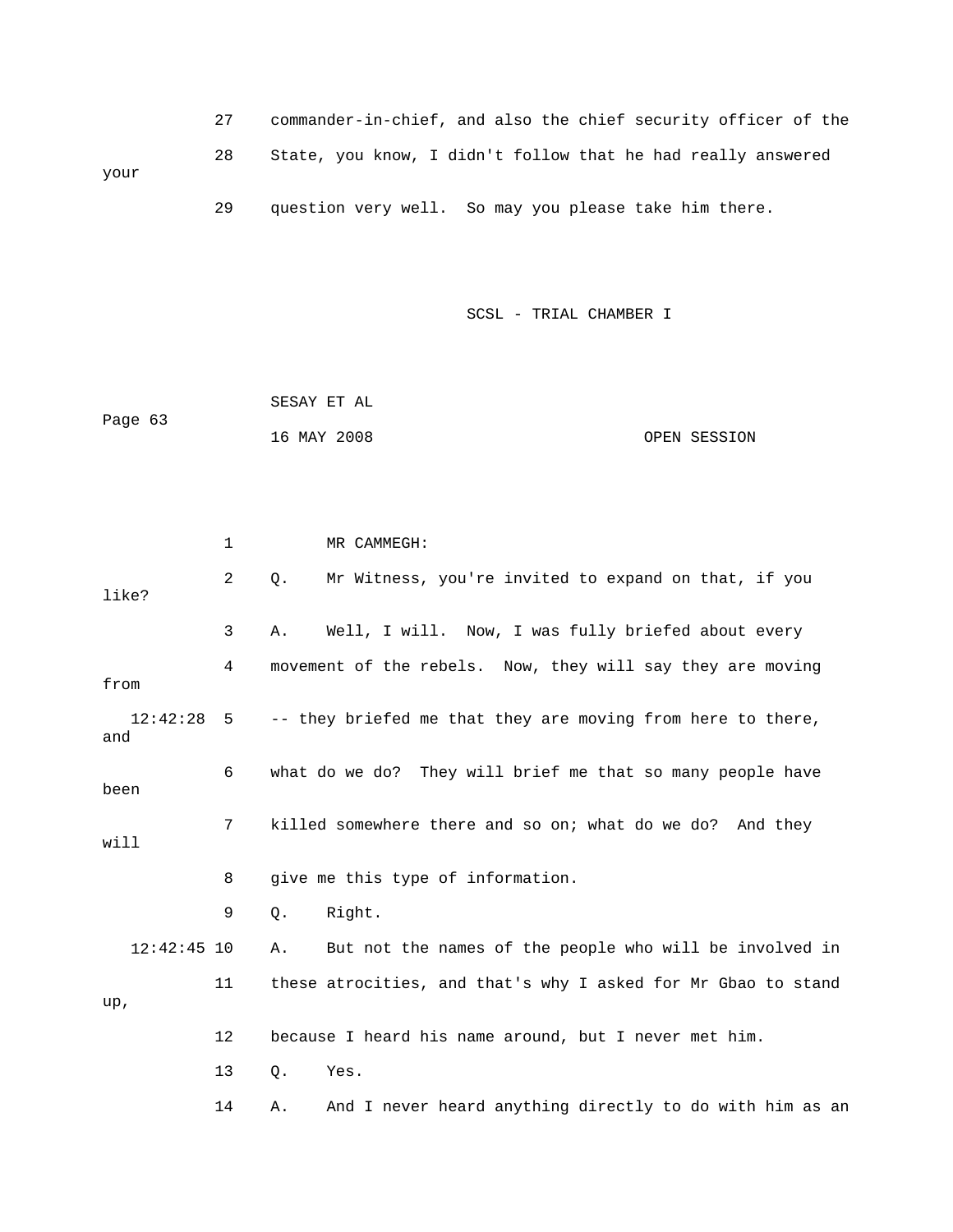12:43:10 15 individual.

|               |               | 16 | No, I think that's agreed. I understand what you just<br>Q.   |
|---------------|---------------|----|---------------------------------------------------------------|
|               |               | 17 | said, which is that you were informed of the movements on a   |
| not           |               | 18 | regular basis of rebel forces. Of course, and I hope this is  |
|               |               | 19 | controversial, it's certainly true following the intervention |
|               | $12:43:34$ 20 |    | into Freetown in, February of 1998, that ECOMOG and Kamajor   |
| were          |               | 21 | forces, in league with the CDF, were on the move themselves;  |
|               |               | 22 | you aware of that?                                            |
|               |               | 23 | Yes, I'm aware that they were.<br>Α.                          |
| close         |               | 24 | And I don't think it's the time or place to go into<br>Q.     |
|               | $12:43:55$ 25 |    | specifics, but I hope this is not controversial either, that  |
|               |               | 26 | there came a time --                                          |
| <b>ECOMOG</b> |               | 27 | PRESIDING JUDGE: Yes, Mr Cammegh, when you say the            |
| move?         |               | 28 | and the Kamajors were on the move themselves, what was this   |
|               |               | 29 | I'm coming to that, Your Honour.<br>MR CAMMEGH:               |

SCSL - TRIAL CHAMBER I

|         | SESAY ET AL |              |
|---------|-------------|--------------|
| Page 64 |             |              |
|         | 16 MAY 2008 | OPEN SESSION |
|         |             |              |

1 PRESIDING JUDGE: Yes.

2 MR CAMMEGH: I'm trying to do that now.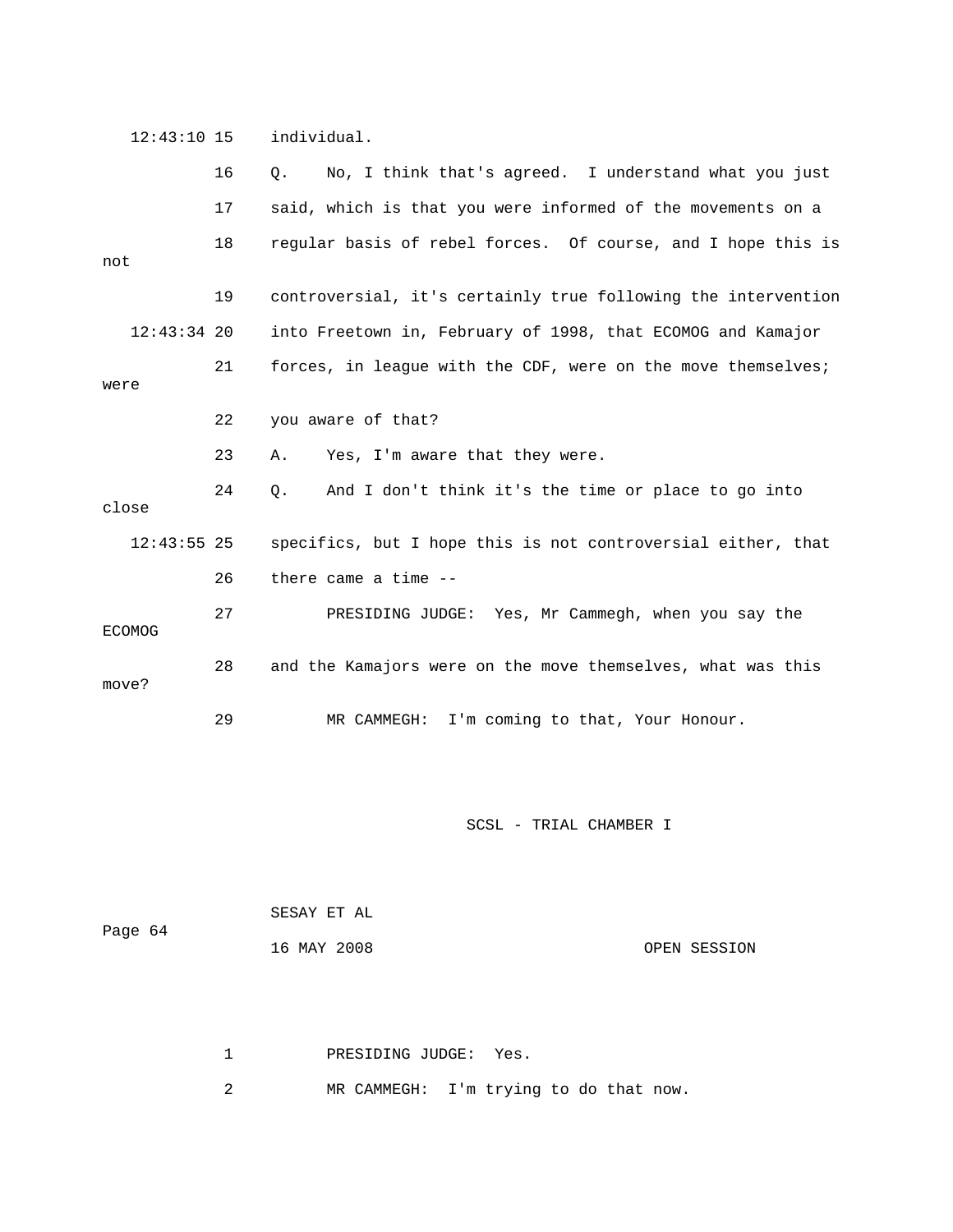3 PRESIDING JUDGE: Right. 4 MR CAMMEGH: 12:44:12 5 Q. As I was about to say, I don't think it's controversial 6 that sometime in let's say late February of 1998 Kamajor and 7 ECOMOG forces had reached Kenema; were you aware of that? 8 A. Yes, they were around Kenema, yes. And, Mr Gbao, are you 12:44:35 10 ACCUSED GBAO: Yes. 11 THE WITNESS: You are from Kenema, so that's his own 14 say you were in constant touch with intelligence forces and what 12:44:51 15 have you -- I wondered whether you were made aware of events 16 taking place in Kenema Town when the Kamajors entered that 17 location, around the end of February? 19 position that the issues for trial before this Court do not involve acts or alleged acts of Kamajors in Kenema or any other 21 location in this Republic of Sierra Leone. 22 PRESIDING JUDGE: Yes. But what if, what if those acts 23 Kamajors impacted on the acts for which these accused persons are MR HARRISON: If the Court was satisfied that there was 26 evidence before you demonstrating already that the acts of 9 from Segbwema? area. 12 MR CAMMEGH: 13 Q. I just wondered whether you'd -- or any information as you 18 MR HARRISON: Objection. The Prosecution takes the  $12:45:1020$ of 24 prosecuted; what will be your response to that, Mr Harrison?  $12:45:34$  25 27 Kamajors in some way shaped either motives or conduct of the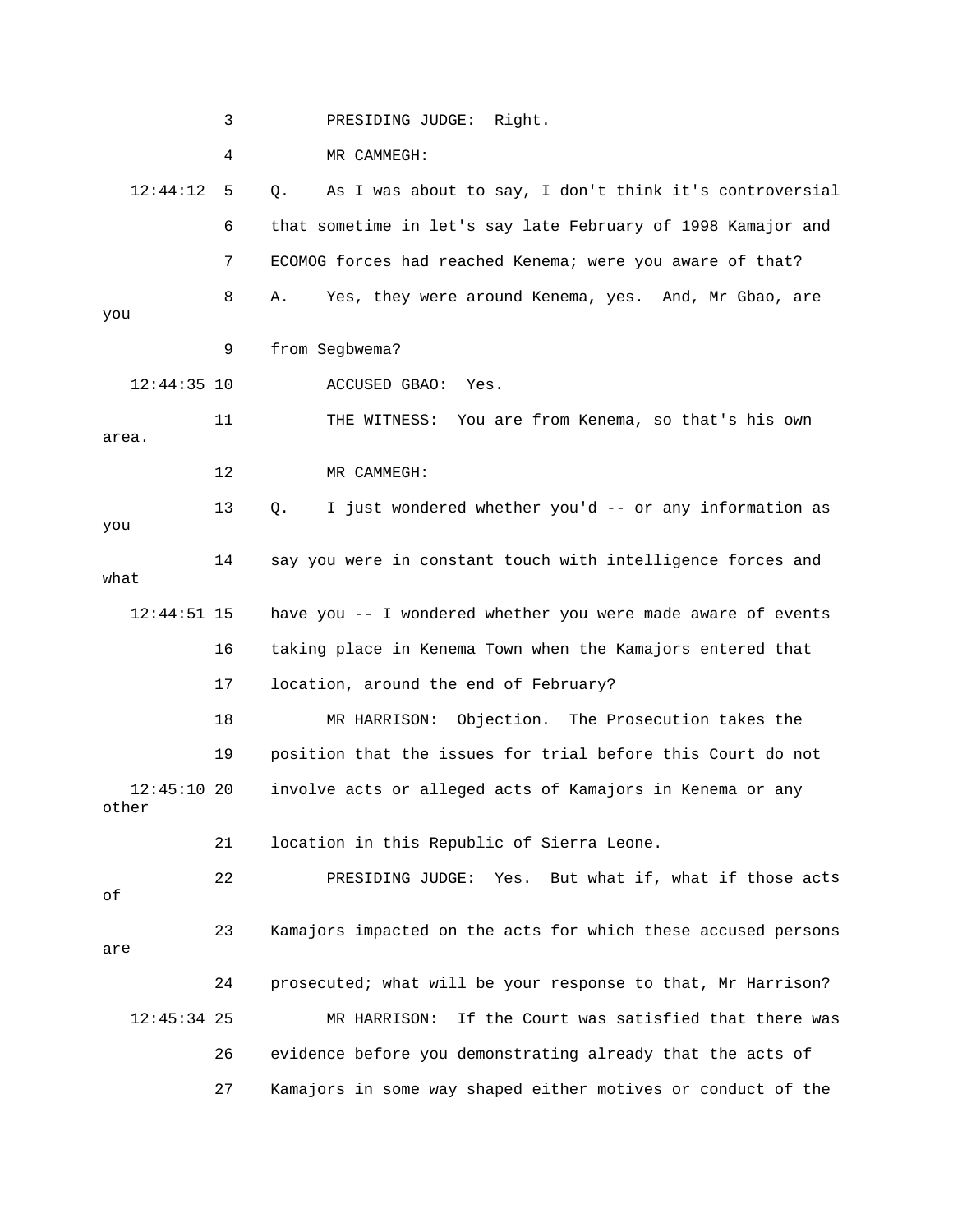|  |  |  |  | accused, then it may be relevant, but, absent the evidence |  |
|--|--|--|--|------------------------------------------------------------|--|
|  |  |  |  | already being before the Court, then it is not relevant.   |  |

| Page 65 | SESAY ET AL |              |
|---------|-------------|--------------|
|         | 16 MAY 2008 | OPEN SESSION |

|                 | $\mathbf 1$       | PRESIDING JUDGE: Yes, Mr Cammegh.                              |
|-----------------|-------------------|----------------------------------------------------------------|
|                 | 2                 | Shall I respond to the objection?<br>MR CAMMEGH:               |
| this            | 3                 | PRESIDING JUDGE: We don't want to multiply issues at           |
| to              | 4                 | stage, you know, with the Kamajors; we want to limit the trial |
| 12:47:25<br>has | 5                 | the purport, you know, of the testimony of this witness who    |
| that's          | 6                 | been called here by one person, and one person only, and       |
| <b>RUF</b>      | 7                 | Mr Issa Sesay who is being prosecuted on the etiquette of the  |
|                 | 8                 | and the [indiscernible] of the RUF so --                       |
| in              | 9                 | MR CAMMEGH: Your Honour, there's great public interest         |
| $12:47:51$ 10   |                   | these events, and I'm just anxious that I'm allowed to explore |
| was             | 11                | what the honourable witness said in chief, which is that he    |
| daily           | $12 \overline{ }$ | -- well, he has just told me which he was made aware on a      |
| often           | 13                | basis of rebel movements. Given that rebel movements were      |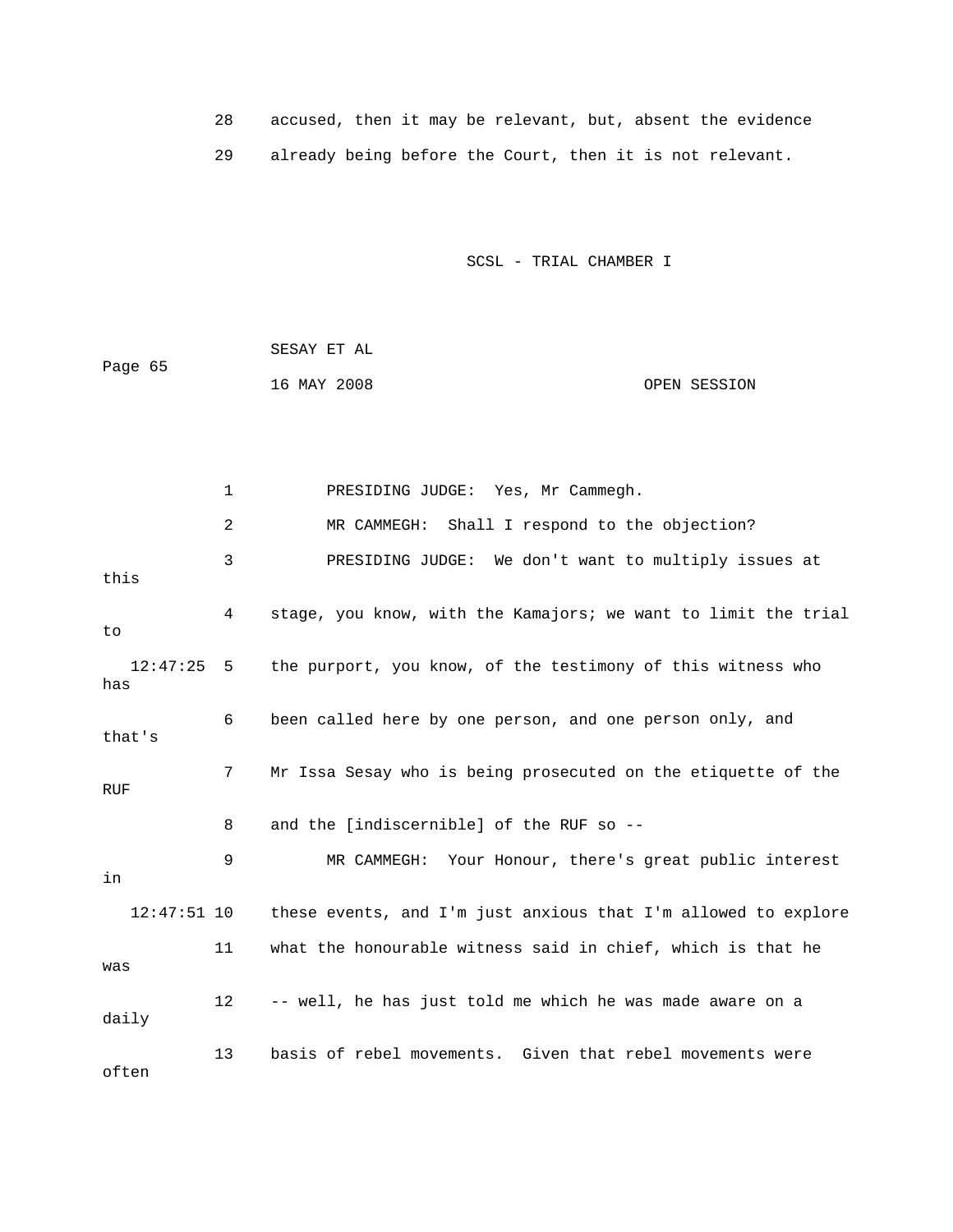| forces,              | 14 | consonant and contemporaneous with those of the defence        |  |  |  |
|----------------------|----|----------------------------------------------------------------|--|--|--|
| $12:48:17$ 15<br>the |    | and I think we all know that there's a lot of evidence before  |  |  |  |
|                      | 16 | Court that what happened at Kenema indirectly led to a lot of  |  |  |  |
| a                    | 17 | events in Kailahun in the following month or so, there may be  |  |  |  |
|                      | 18 | public interest in knowing just how much the former President  |  |  |  |
|                      | 19 | knew about movements of pro-defence or pro-CDF forces at that  |  |  |  |
| $12:48:37$ 20        |    | time. Lest one perhaps gains the impression that although the  |  |  |  |
|                      | 21 | witness is being allowed to testify in relation to one side of |  |  |  |
| other.               | 22 | the conflict, he's being prevented from talking about the      |  |  |  |
| draw,                | 23 | That would be an unfortunate conclusion for the gallery to     |  |  |  |
|                      | 24 | I submit.                                                      |  |  |  |
| $12:48:52$ 25        |    | PRESIDING JUDGE: Well, let the gallery draw the                |  |  |  |
|                      | 26 | conclusion. We are not going there.                            |  |  |  |
|                      | 27 | MR CAMMEGH: Very well.                                         |  |  |  |
|                      | 28 | PRESIDING JUDGE: We are not going there.                       |  |  |  |
|                      | 29 | What is important is what's relevant for<br>JUDGE BOUTET:      |  |  |  |

| Page 66 | SESAY ET AL |              |
|---------|-------------|--------------|
|         | 16 MAY 2008 | OPEN SESSION |

1 this trial.

2 PRESIDING JUDGE: We're not playing to the gallery. We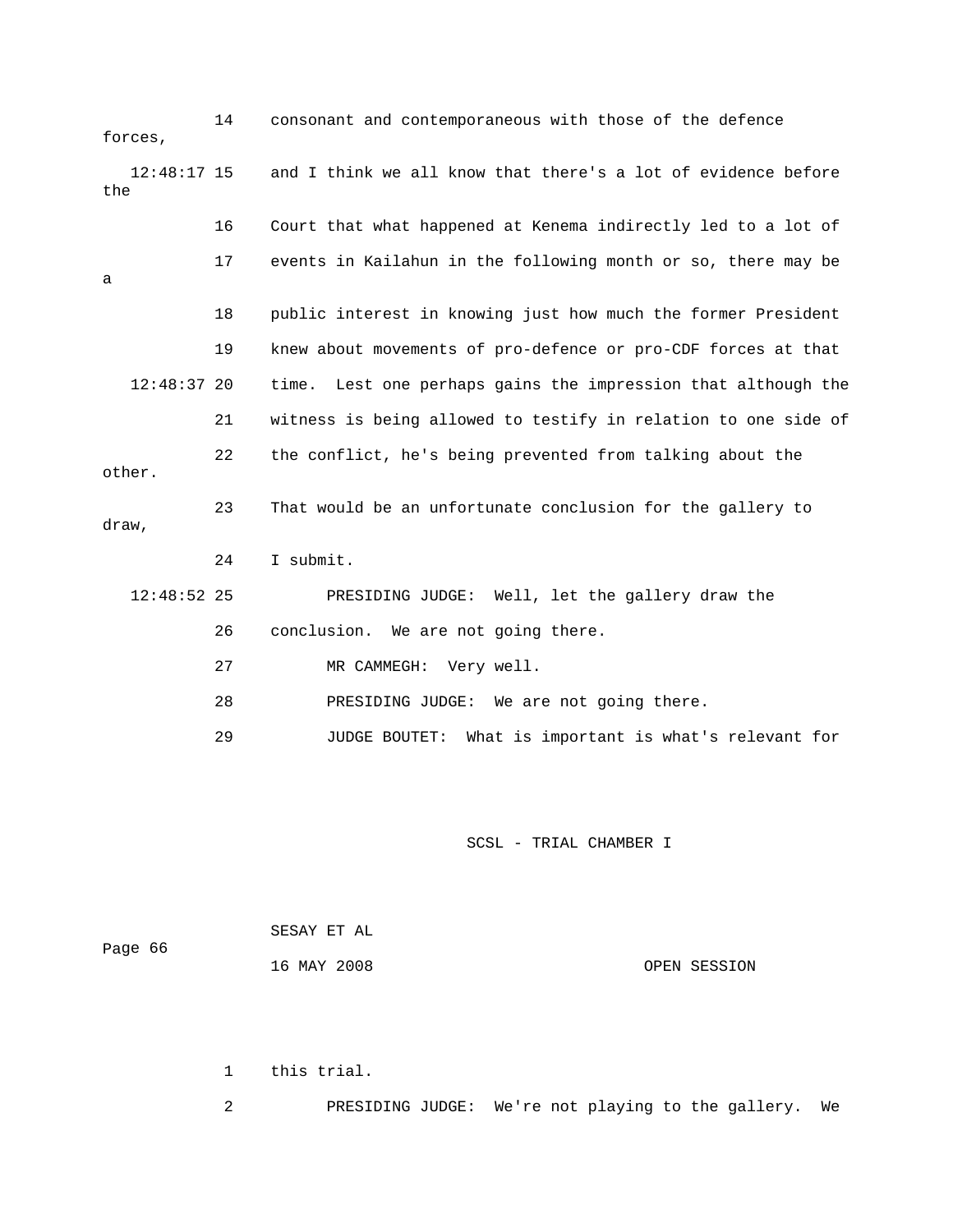3 don't have to play to the gallery. We are not playin g to the 4 gallery. We will take decisions the way we want to t ake them, 12:49:10 5 that is it. 6 MR CAMMEGH: 9 just movement forward in time to 2001. You've told the Court 12:49:36 10 today that you believe greatly in the Special Court of 11 Sierra Leone and, indeed, I think you -- you said that this was 13 today. Clearly, it's something you are very proud of and it's Jordash's 12:49:59 15 examination, it's something that you wish to place into some 16 of legacy. It's a legacy for the subregion, in your words. aspects 18 of the Lome Peace Accord, and I very briefly just wanted to ask 19 you a couple of questions about Article IX of that document which comes under the heading "Pardon and Amnesty." 22 MR CAMMEGH: Article IX, yes. It's on page 13, if one 23 looks at the top right-hand corner. so 7 Q. Well, very well, Mr Witness. I won't ask you about your 8 knowledge of any pro-government forces during this time. Can I 12 in fact your brainchild: I think you told us that earlier on 14 something that, given your words towards the end of Mr form My 17 learned friend for Mr Kallon has already touched on some  $12:50:32$  20 21 PRESIDING JUDGE: Article IX. 24 PRESIDING JUDGE: "Pardon and Amnesty", yes, we are there. 12:50:52 25 MR CAMMEGH: Yes.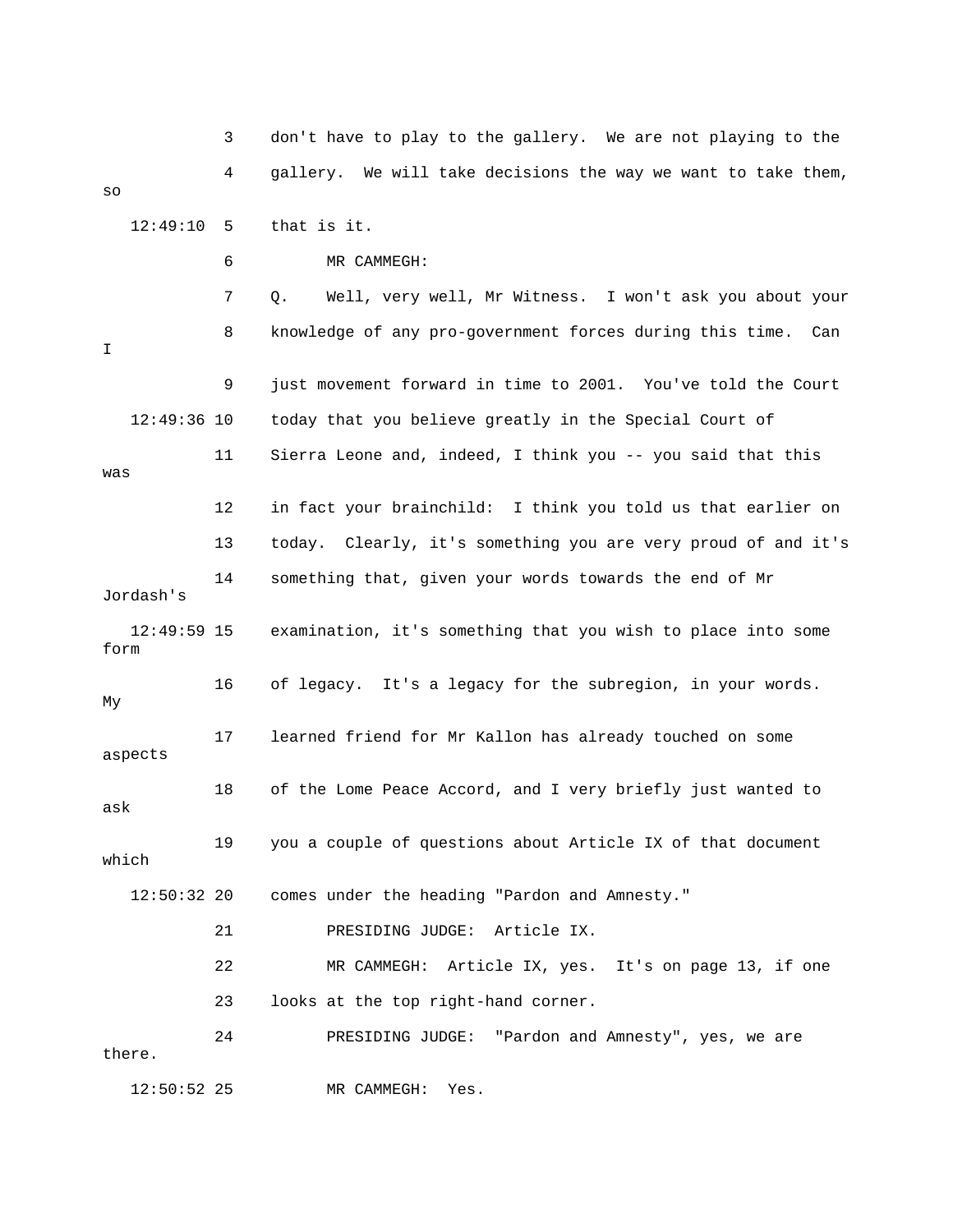|        | 26 | Now, in fact, if one goes over the page, Mr Witness, I<br>$\circ$ . |
|--------|----|---------------------------------------------------------------------|
| these  | 27 | just -- if the Court will forgive me, I'm going to read out         |
| asking | 28 | two paragraphs aloud so that everyone is aware of what I'm          |
|        | 29 | you about, and that nothing can be confused. Paragraph 2 of         |

|         | SESAY ET AL |              |
|---------|-------------|--------------|
| Page 67 |             |              |
|         | 16 MAY 2008 | OPEN SESSION |

|                    | $\mathbf{1}$ | Article IX reads as follows.                             |
|--------------------|--------------|----------------------------------------------------------|
| Government         | 2            | "After the signing of the present Agreement, the         |
| pardon             | 3            | of Sierra Leone shall also grant absolute and free       |
| respect            | 4            | and reprieve to all combatants and collaborators in      |
| $12:51:26$ 5<br>up |              | of anything done by them in pursuit of their objectives, |
|                    | 6            | to the time of the signing of the present Agreement."    |
|                    | 7            | Paragraph 3:                                             |
| national           | 8            | "To consolidate the peace and promote the cause of       |
| ensure             | 9            | reconciliation, the Government of Sierra Leone shall     |
| $12:51:42$ 10      |              | that no official or judicial action is taken against any |
| оf                 | 11           | member of the RUF/SL, ex-AFRC, ex-SLA or CDF in respect  |
|                    | 12           | anything done by them, in pursuit of their objectives as |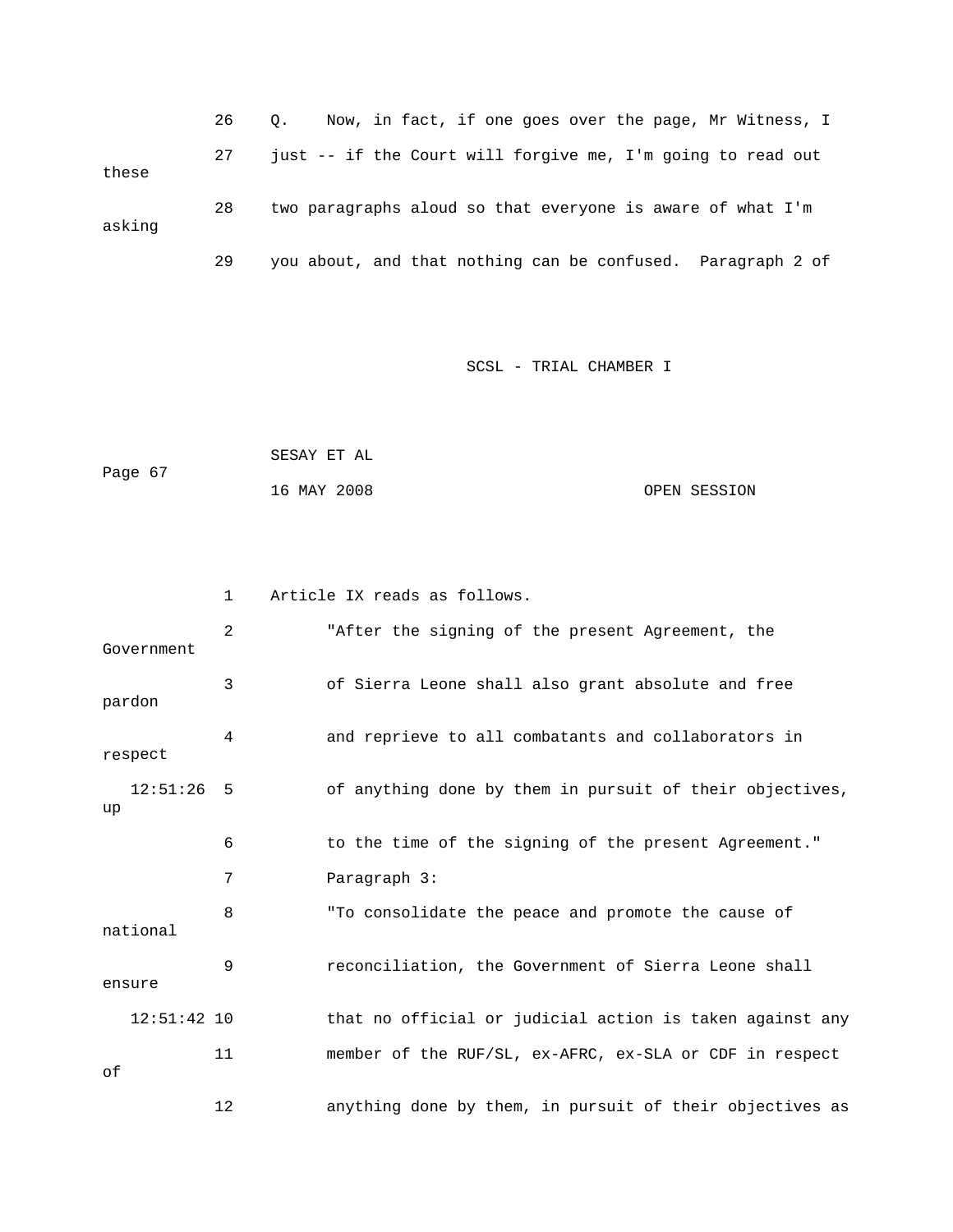| the       |               | 13 | members of those organisations, since March 1991, up to        |  |  |  |
|-----------|---------------|----|----------------------------------------------------------------|--|--|--|
| addition, |               | 14 | time of the signing of the present Agreement.<br>In            |  |  |  |
|           | $12:52:06$ 15 |    | legislative and other measures necessary to guarantee          |  |  |  |
|           |               | 16 | immunity to former combatants, exiles and other persons,       |  |  |  |
|           |               | 17 | currently outside the country for reasons related to the       |  |  |  |
| exercise  |               | 18 | armed conflict shall be adopted ensuring the full              |  |  |  |
| their     |               | 19 | of their civil and political rights, with a view to            |  |  |  |
|           | $12:52:24$ 20 |    | reintegration within a framework of full legality."            |  |  |  |
|           |               | 21 | The question that I would like to pose at this point,          |  |  |  |
| efforts   |               | 22 | Mr Witness, given your professed belief and, indeed, your      |  |  |  |
|           |               | 23 | towards the inception of this institution, is what was it that |  |  |  |
| the       |               | 24 | changed your mind, that validated or justified in your mind    |  |  |  |
|           | $12:52:53$ 25 |    | setting up of this Court and the trial of various individuals, |  |  |  |
|           |               | 26 | notwithstanding the implementation of this Article about two   |  |  |  |
|           |               | 27 | years previously?                                              |  |  |  |
| go        |               | 28 | Now, there is something I want to tell you why we had to<br>Α. |  |  |  |
|           |               | 29 | ahead and -- because after signing this agreement, within days |  |  |  |

 SESAY ET AL Page 68

16 MAY 2008 OPEN SESSION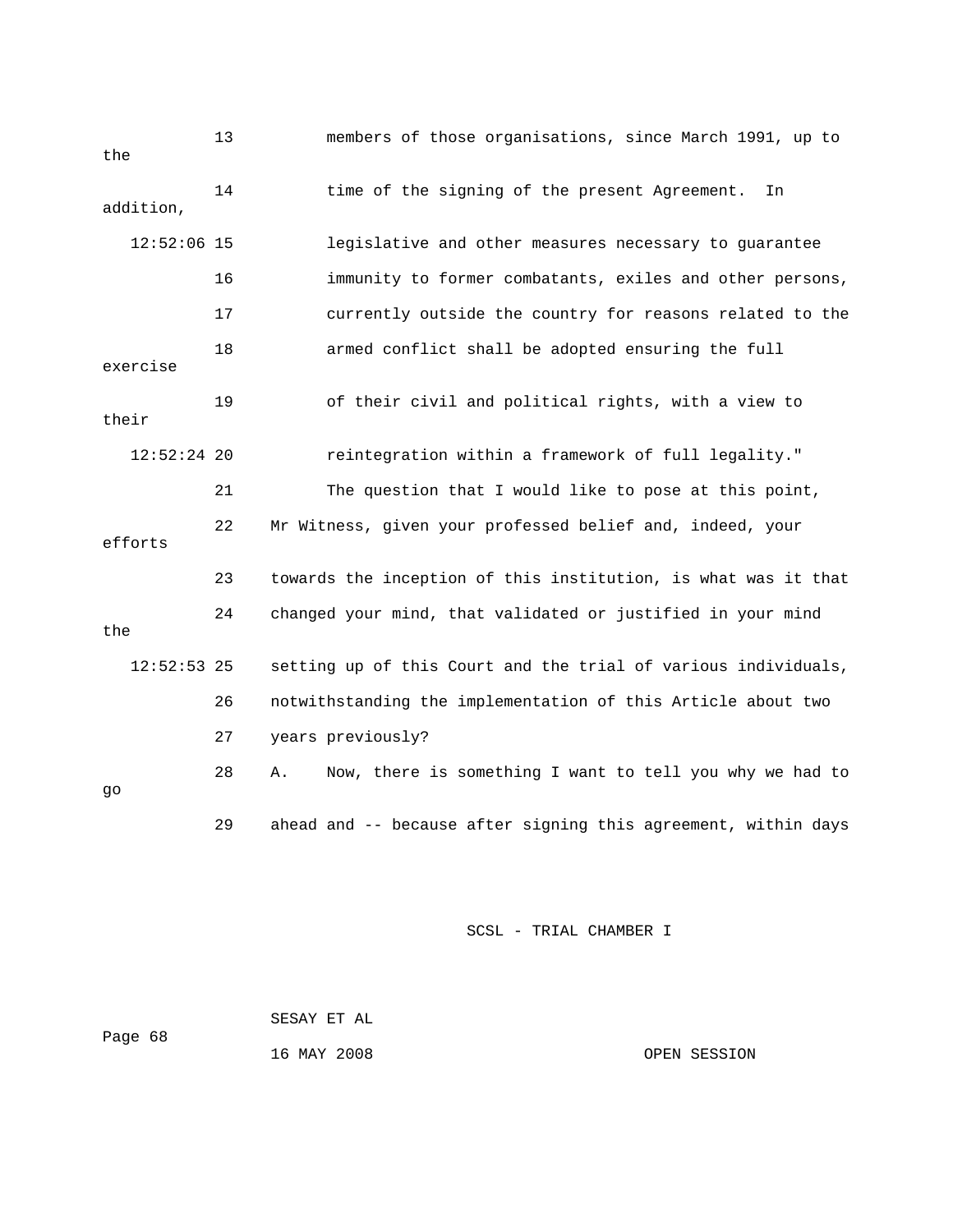|                       | 1  | after signing this agreement Foday Sankoh repudiated this      |
|-----------------------|----|----------------------------------------------------------------|
|                       | 2  | agreement by refusing to come and work here. As I've said      |
|                       | 3  | earlier on, we had to go around again the subregion talking to |
|                       | 4  | people, getting them to come mediate and so on. He left Lome.  |
| 12:53:47<br>was       | 5  | He went to Abidjan. Then he went to Liberia were everything    |
| came                  | 6  | cooked up and then it was with considerable pressure that he   |
| came,                 | 7  | here. Now, these agreements and these -- and then when he      |
|                       | 8  | we received him extremely well, both himself and another rebel |
|                       | 9  | leader, Johnny Paul Koroma, at Hill -- my Hill Station         |
| $12:54:18$ 10<br>even |    | residence -- invited people, diplomatic corps and so on.<br>We |
| and                   | 11 | set up what we call a committee comprising, not only myself    |
|                       | 12 | my government, my ministers, but ambassadors from the UK, the  |
|                       | 13 | United States and others, and then set up a committee that we  |
|                       | 14 | called the NCDDR, and then we had another committee we called  |
| $12:54:53$ 15         |    | and I appointed a former vice-president specifically to be in  |
| community             | 16 | charge of trying to reintegrate these people into the          |
|                       | 17 | so that we will work together as a team and they, during that  |
| didn't                | 18 | time, they kept on doing -- committing atrocities.<br>They     |
|                       | 19 | cooperate and where we got the patience from to continue doing |
| $12:55:18$ 20         |    | this, I just don't know.                                       |
|                       | 21 | So you're saying --<br>Q.                                      |
| thought               | 22 | So, how -- therefore, as far as from that time we<br>Α.        |
|                       | 23 | that by their actions they had repudiated this agreement.      |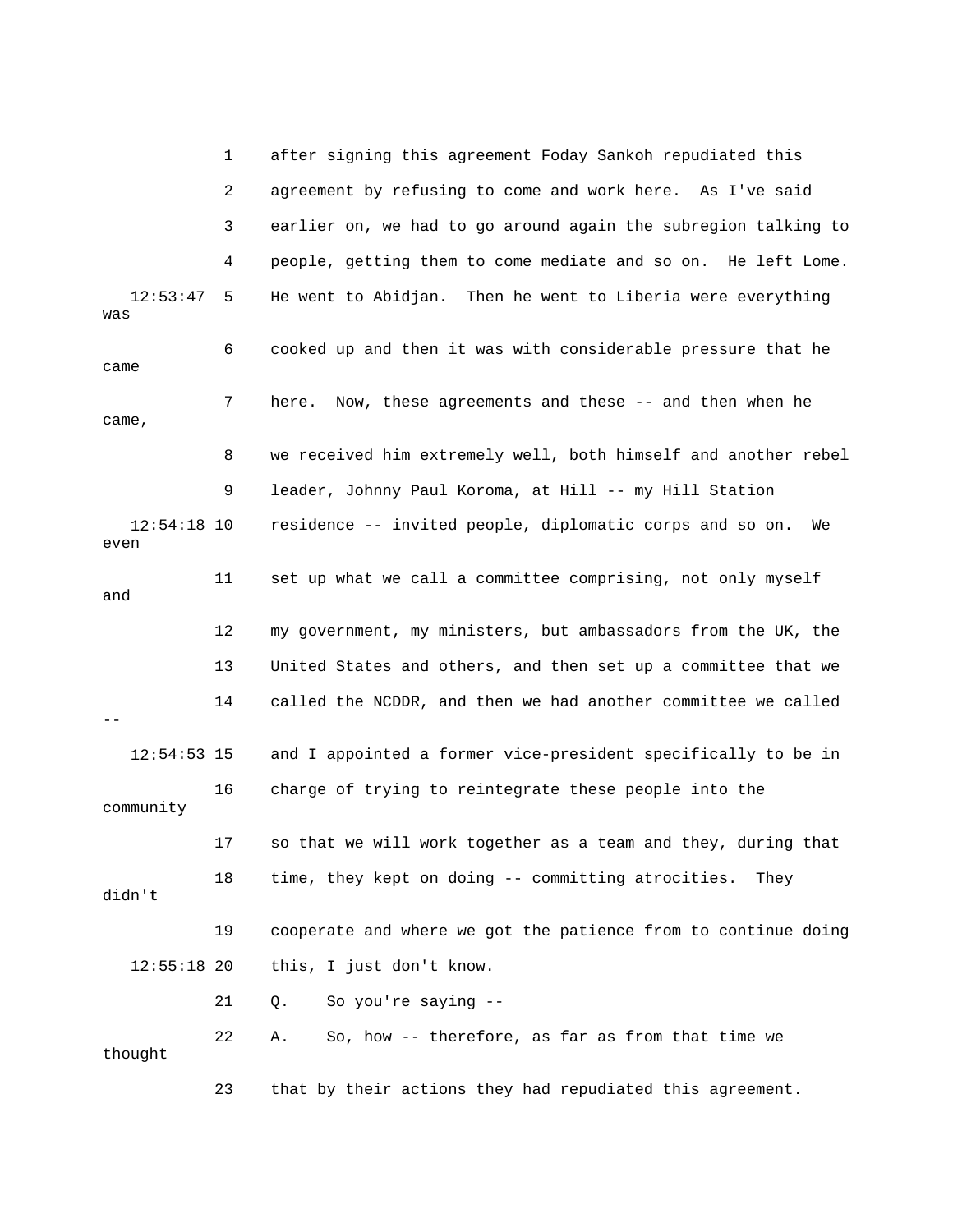24 Q. So you say that the RUF continued to commit atrocities 12:55:35 25 after July of 1999?

26 A. That's correct.

 27 Q. And do you think that events around Makeni in May of 28 may have had some bearing as to whether or not this Court was 2000

29 going to be set up?

SCSL - TRIAL CHAMBER I

 16 MAY 2008 OPEN SESSION SESAY ET AL Page 69

 1 A. The Court, we had decided that we were going to do it, and 2 I personally spoke to the Secretary-General, and he sent a 3 Mr Ralph Zacklin, being somebody that I knew beforehand. 12:56:11 5 A. He was assistant secretary-general and he came, looked 9 A. -- before we decided to put this up. And then, as I  $\operatorname*{say}$  , 12 Q. Yes. 4 Q. Right. at 6 this agreement, and then came with an agreement which we ironed 7 out and spoke about very, very carefully -- 8 Q. Yes. 12:56:27 10 it was not only that but we were able to mobilise funding for 11 these ex-combatants to resettle them in their communities.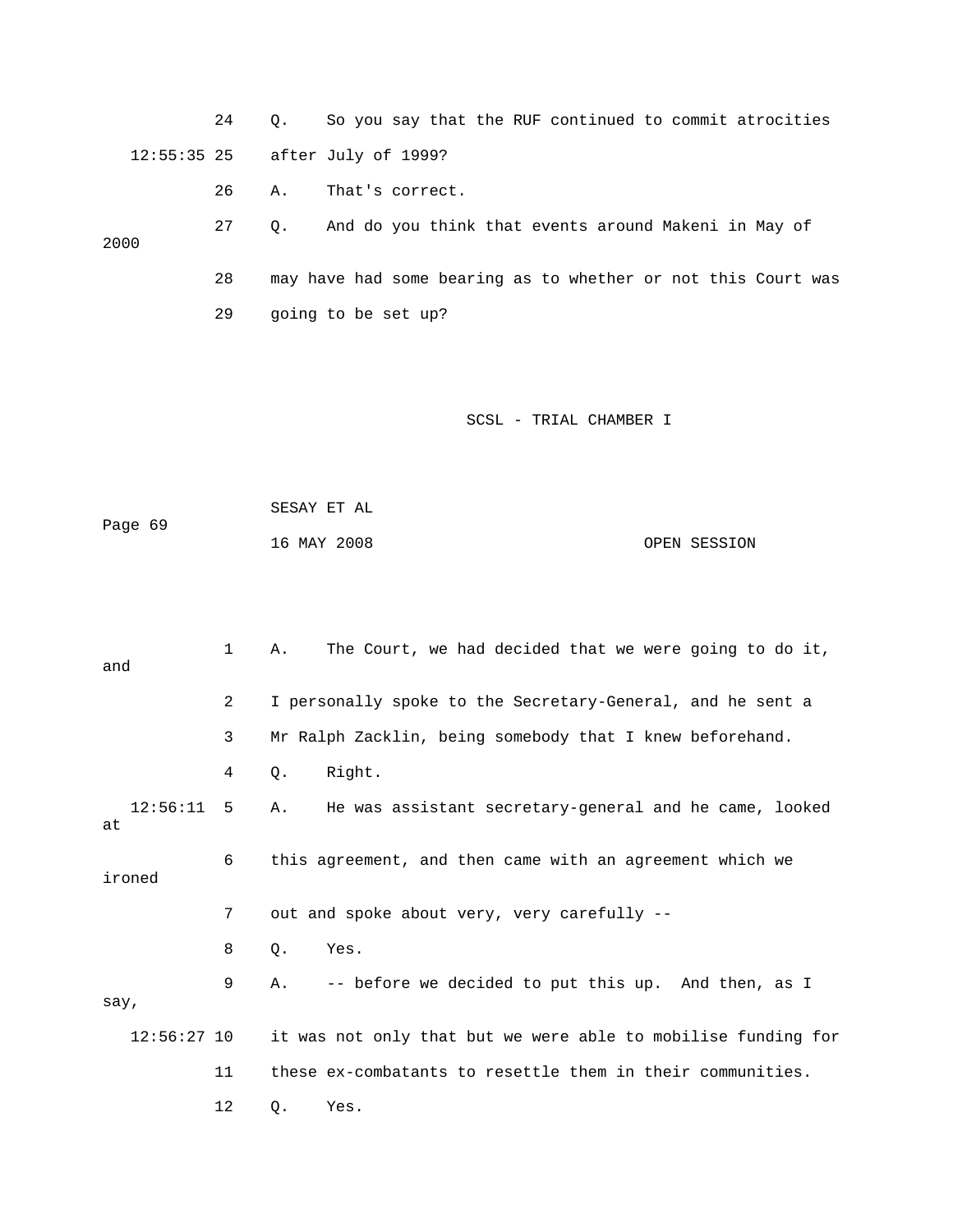13 A. And I appointed some people, headed by a former 14 vice-presid ent, to go to those areas and beg the people to 12:56:49 15 embrace them and get them back. But no, they were continuing 16 business as usual so, therefore, we, this one, as far as we 17 concerned, it was passe. concerned, 19 the RUF continued -- or continued to repudiate Lome after July 22 believe me, you go and ask anybody they will tell you, we 23 signed -- the first agreement was signed in Abidjan. I went 24 there myself for us to sign the agreement in Abidjan, Cote 12:57:44 25 d'Ivoire, and then as we were signing the agreement, as soon please were 18 Q. So you've said that it was, so far as you were 12:57:14 20 '99 by committing further atrocities? 21 A. Let me tell you one thing: The way they did it. Now, first as 26 we finished signing it, Foday Sankoh sent a message to 27 Sam Bockarie telling him that he signed it, it was just to keep 28 the international communities quiet. He didn't mean it. Now 29 that's the same thing that was applied to this.

SCSL - TRIAL CHAMBER I

 SESAY ET AL Page 70 16 MAY 2008

OPEN SESSION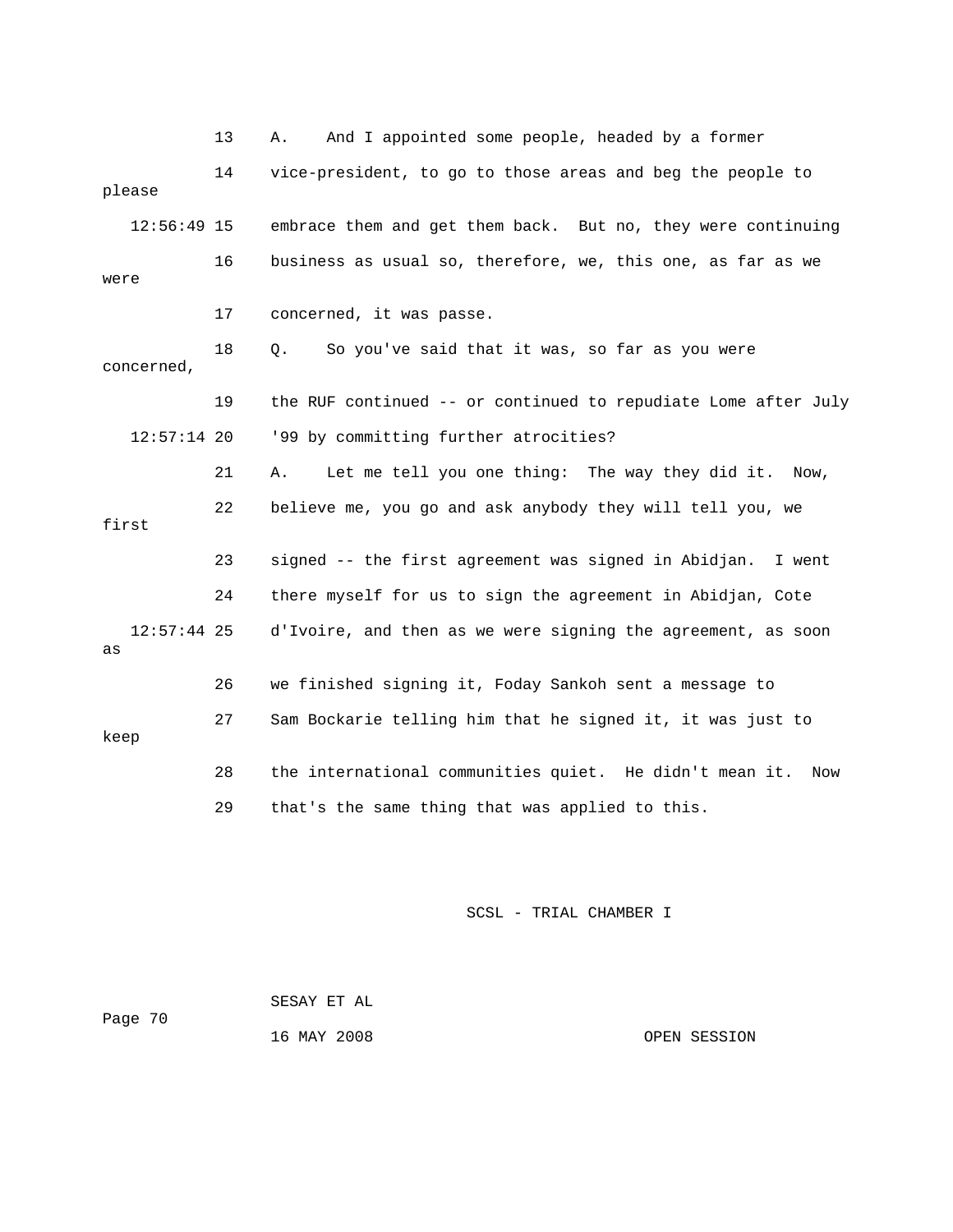1 Q. So you would disagree, would you, if I were to suggest that 2 Foday Sankoh disarmed themselves, Segbwema and Fadugu between 3 November '99 and March 2000? Would you disagree with that? 4 would you say that was just a sop to try and maintain the 12:58:21 5 appearance of cooperation? 6 A. No, in Segbwema there was something that happened there. 8 Foday Sankoh. A. And himself and that Indian general, they armed, there 11 almost a fist fight. People had to separate them in Segbwema. 12 From that on, he left and went back home. 14 "atrocities" continued by the RUF but of course it's not just 12:58:58 15 RUF who were tried at the Special Court, was it? It was also 16 CDF. What have they done post-Lome that warranted their 19 MR HARRISON: Objection. That's solely a question that in the purview of the Prosecution to make a determination who, 21 anyone, should be put on trial. 22 PRESIDING JUDGE: Mr Cammegh, that question is not the 24 privilege of preferring an indictment against, like they did Or 7 The Indian commander of the UN troops was almost beaten up by 9 Q. Right.  $12:58:35$  10 was 13 Q. I hear what you say. Your generic use of the word the the 17 indictment at this Tribunal, insofar as you were concerned? 18 A. Well - was  $12:59:16$  20 if 23 question we would expect the witness to answer, because the in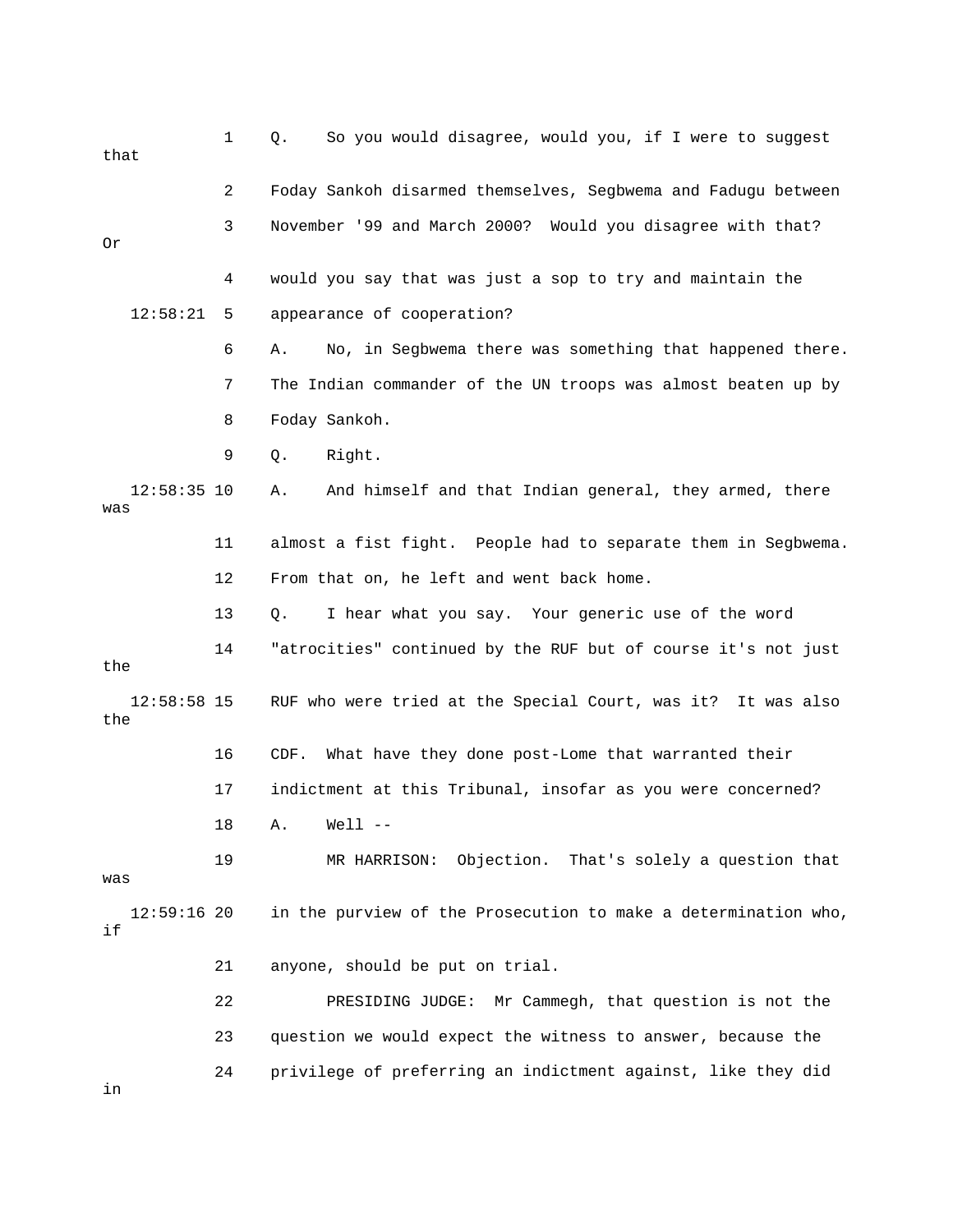13:02:06 25 this case, is not the witness's prerogative. If he created the 26 Court he, it's not said, and we don't have it on record, that he 27 is the one who was recommending, you know, who should be 28 It's the privilege of the Prosecution and they decided to 29 exercise that privilege which is a statutory privilege and charged. that

SCSL - TRIAL CHAMBER I

 SESAY ET AL Page 71 16 MAY 2008 OPEN SESSION

 1 is it. 3 PRESIDING JUDGE: It would be unfair to subject this 4 witness, you know, to answering, you know, why they were 13:02:35 5 MR CAMMEGH: Your Honour, again I'm not playing to the 6 public gallery, I hope I'm advancing public interest, but I 7 respect Your Honour's ruling. PRESIDING JUDGE: We are not saying that you are playing 9 the public gallery. It is because you are caught by your own 13:02:47 10 words because you said that it would be unfair to the gallery 11 the Judges, you know -- 12 MR CAMMEGH: [Overlapping speakers]/ 2 MR CAMMEGH: Your Honour - charged. 8 PR to if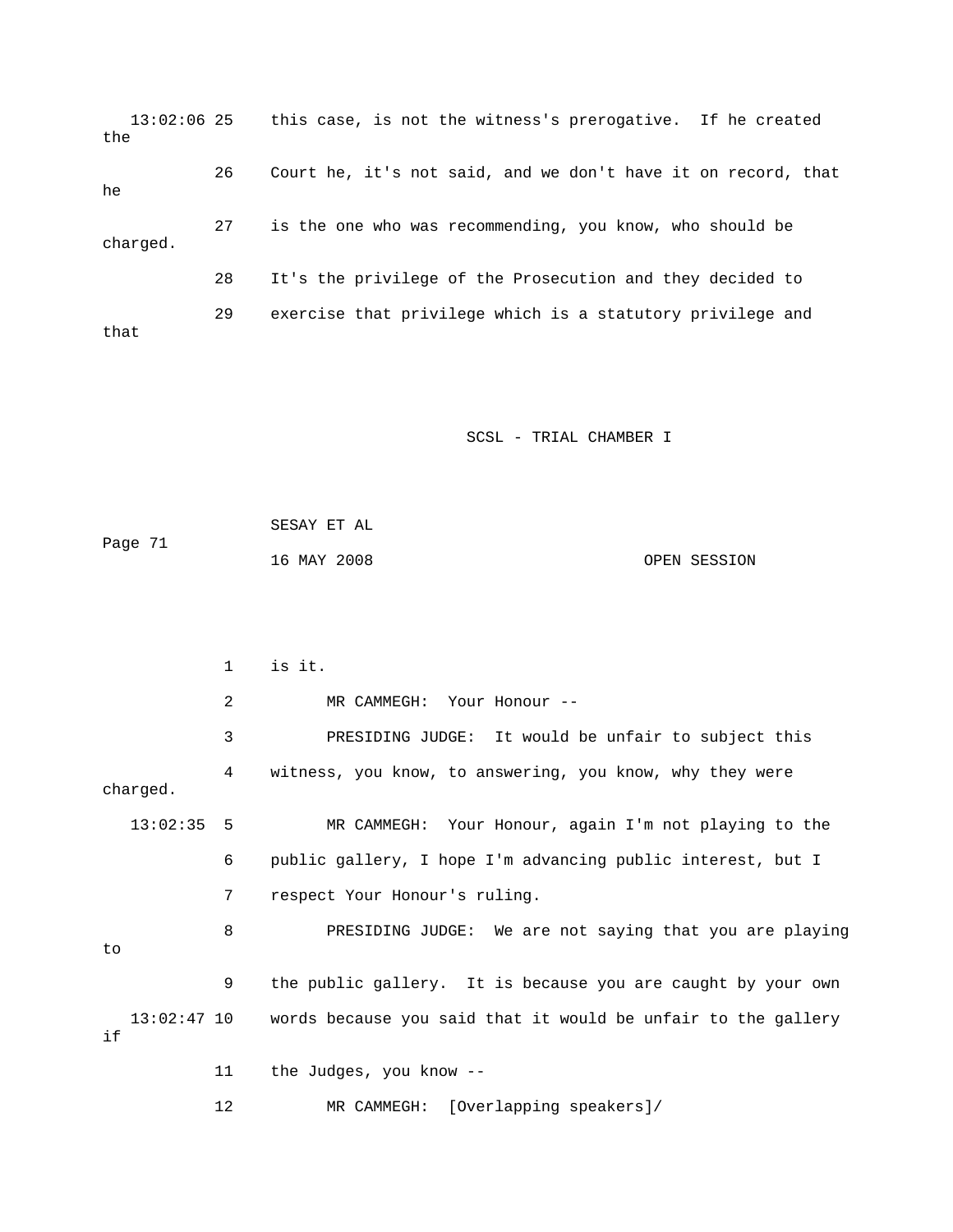13 PRESIDING JUDGE: -- so you brought in the public gallery. 13:02:58 15 PRESIDING JUDGE: It's not the Chamber, and we're not 16 saying that you're playing to the gallery. 17 MR CAMMEGH: No, no, I'm certainly not doing that. I'm 18 playing to public interest. It's my fault for using that 19 language, and maybe I should have known better. Q. But I'll move on from that then, Mr Witness, and I can 21 promise you we're very nearly finished, and I suppose it's in the 22 spirit of public interest that I ask or move on to this topic. 23 You, with respect, have demonstrated a commitment and a belief 24 this institution which has been here since, I think, 2002, the 13:03:32 25 Special Court of Sierra Leone, and you have told this Court 26 today, and you've repeated it, that can I suggest you feel international 14 MR CAMMEGH: Yes. loose 13:03:0 in this 27 is your legacy to the region, the introduction of 28 justice into this part of the continent, and not before time. 29 You referred, during your address towards the end of Mr Jordash's

SCSL - TRIAL CHAMBER I

 SESAY ET AL Page 72

16 MAY 2008 OPEN SESSION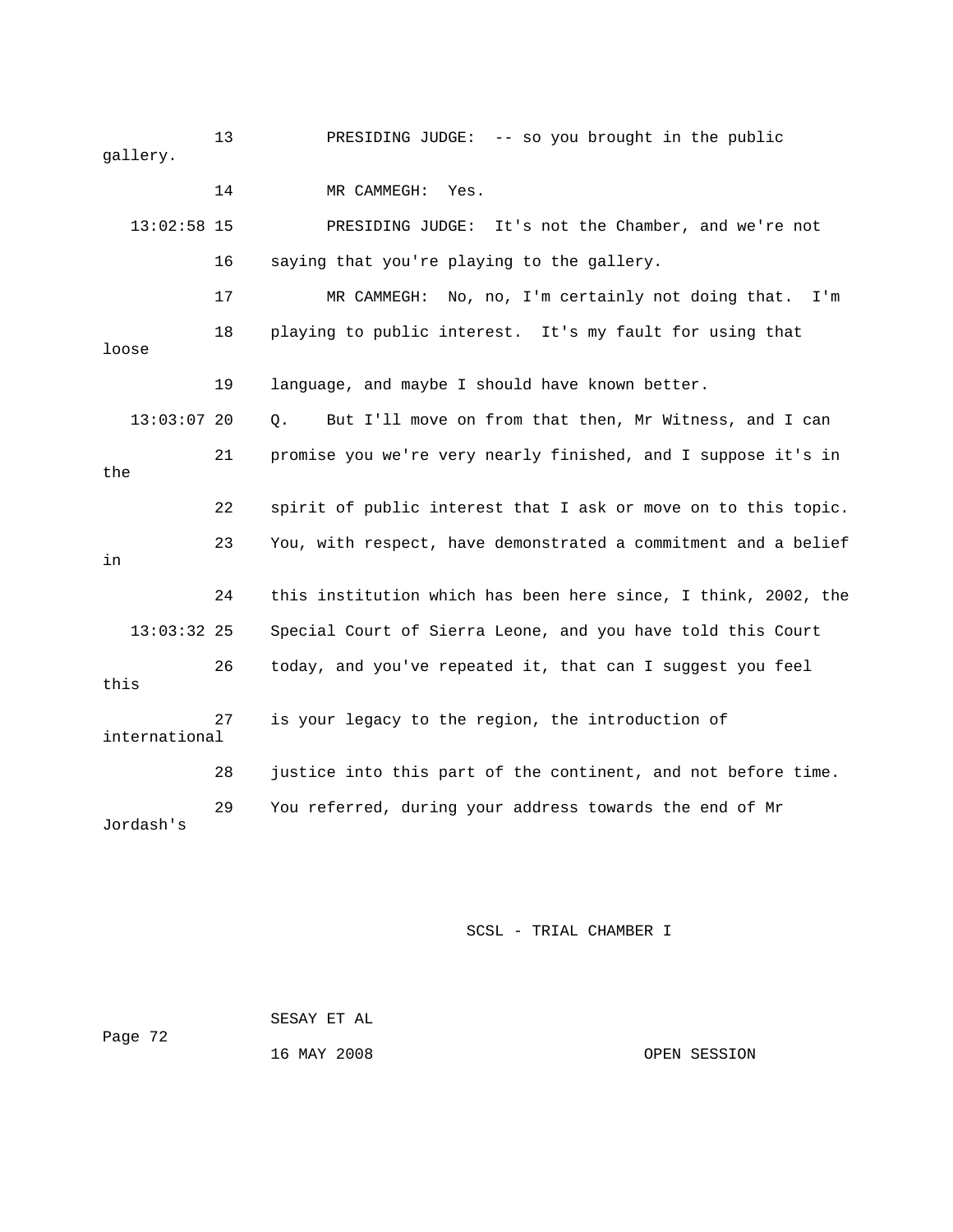| оf              | 1              | examination-in-chief, to what you referred to as the politics  |
|-----------------|----------------|----------------------------------------------------------------|
| think           | $\overline{2}$ | lies by rumours being peddled and things like that, and I      |
| You             | 3              | we're all aware that journalism here can be a bit creative.    |
|                 | 4              | referred to the fact that you've been accused of coming to     |
| 13:04:25<br>the | 5              | support the RUF but not appearing to want to testify during    |
| commitment      | 6              | CDF trial; you made that point. Can I ask you if your          |
|                 | 7              | to this institution is, as you say it is, why it was that when |
|                 | 8              | you were requested to attend the CDF trial you sent the        |
|                 | 9              | attorney-general here to resist the subpoena that was laid     |
| $13:05:00$ 10   |                | against you?                                                   |
|                 | 11             | MR HARRISON: Objection.                                        |
|                 | 12             | PRESIDING JUDGE: No, no, no.                                   |
|                 | 13             | MR HARRISON:<br>Objection.                                     |
|                 | 14             | PRESIDING JUDGE: No, we would not ask the witness to           |
| $13:05:02$ 15   |                | answer this question.                                          |
|                 | 16             | MR CAMMEGH: Very well.                                         |
| that            | 17             | Even without the objection.<br>I rule<br>PRESIDING JUDGE:      |
|                 | 18             | out.                                                           |
|                 | 19             | MR CAMMEGH: That's all right.                                  |
| $13:05:06$ 20   |                | PRESIDING JUDGE: Before we started this trial I did say        |
| because         | 21             | what I said, and I don't think I want to go back to that,      |
|                 | 22             | if the attorney-general appeared here it was for a very valid  |
|                 | 23             | motive; it was for a very valid reason. This witness was a     |
|                 | 24             | sitting in head of state and the attorney-general was his      |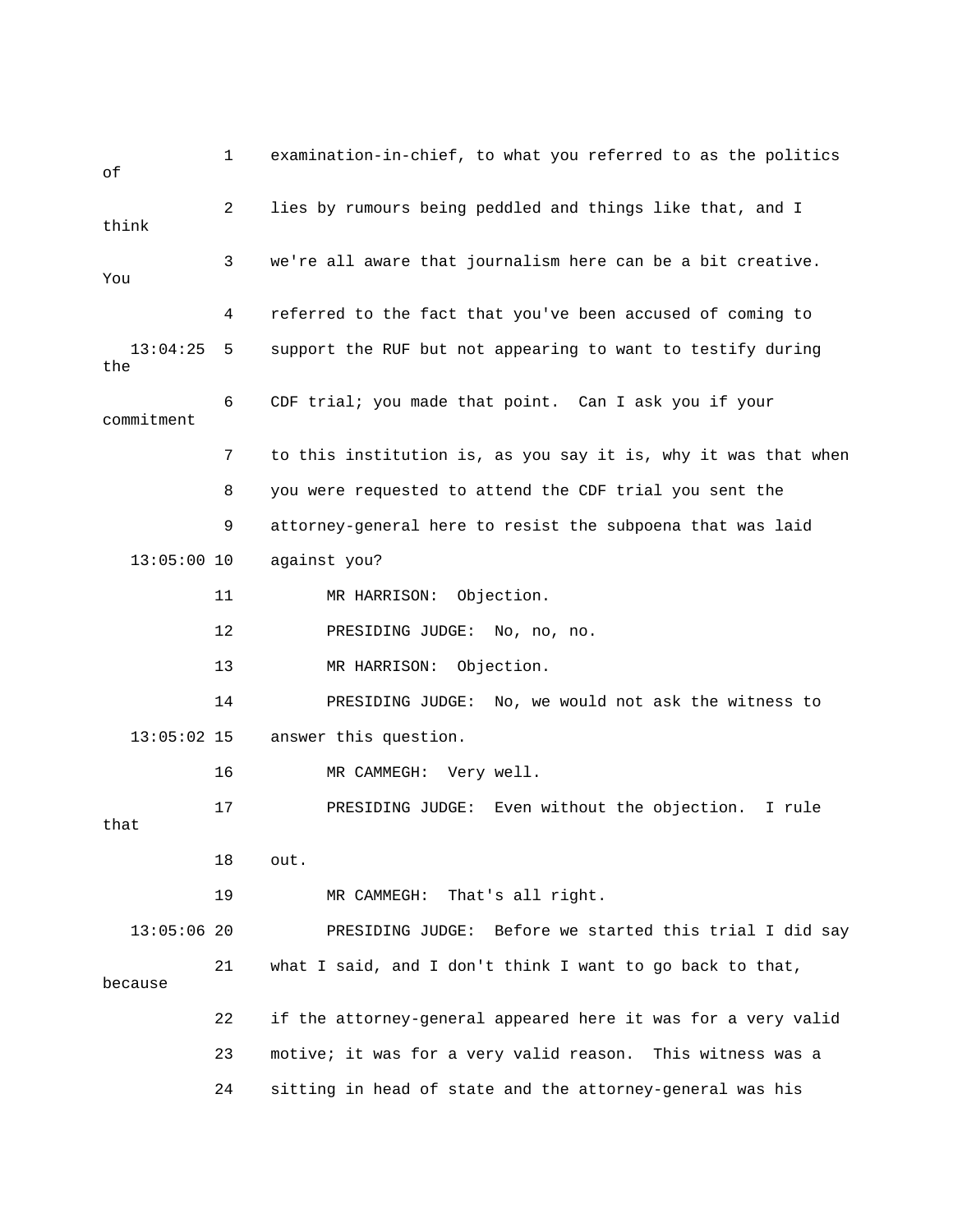13:05:26 25 plenipotentiary in the signatory of the agreement, you know, 26 which brought this Court here and he is a medium of 27 between this Court and the Government of the Sierra Leone. 28 MR CAMMEGH: Yes. communication 29 PRESIDING JUDGE: If the President has an attorneygeneral,

|         | SESAY ET AL |  |              |
|---------|-------------|--|--------------|
| Page 73 |             |  |              |
|         | 16 MAY 2008 |  | OPEN SESSION |

| for           | $\mathbf{1}$ | and he has a legal issue before this Court, it was only right |
|---------------|--------------|---------------------------------------------------------------|
| general       | 2            | him at that time -- at that time -- to send his attorney-     |
|               | 3            | to come and defend his interests as far as a subpoena was     |
|               | 4            | concerned and we did, you know, grant that request which we   |
| $13:05:55$ 5  |              | thought was legal.                                            |
|               | 6            | MR CAMMEGH: I'm not going to argue with Your Honour's         |
|               | 7            | ruling. I just, in support of the question I just posed, and  |
| CDF           | 8            | perhaps in support of the other two questions linked to the   |
|               | 9            | that I posed $-$                                              |
| $13:06:04$ 10 |              | PRESIDING JUDGE: Yes.                                         |
| respect       | 11           | $MR$ CAMMEGH: $--$ I just want to make this point with        |
|               | 12           | and I did indicate to Your Honour's yesterday I've been       |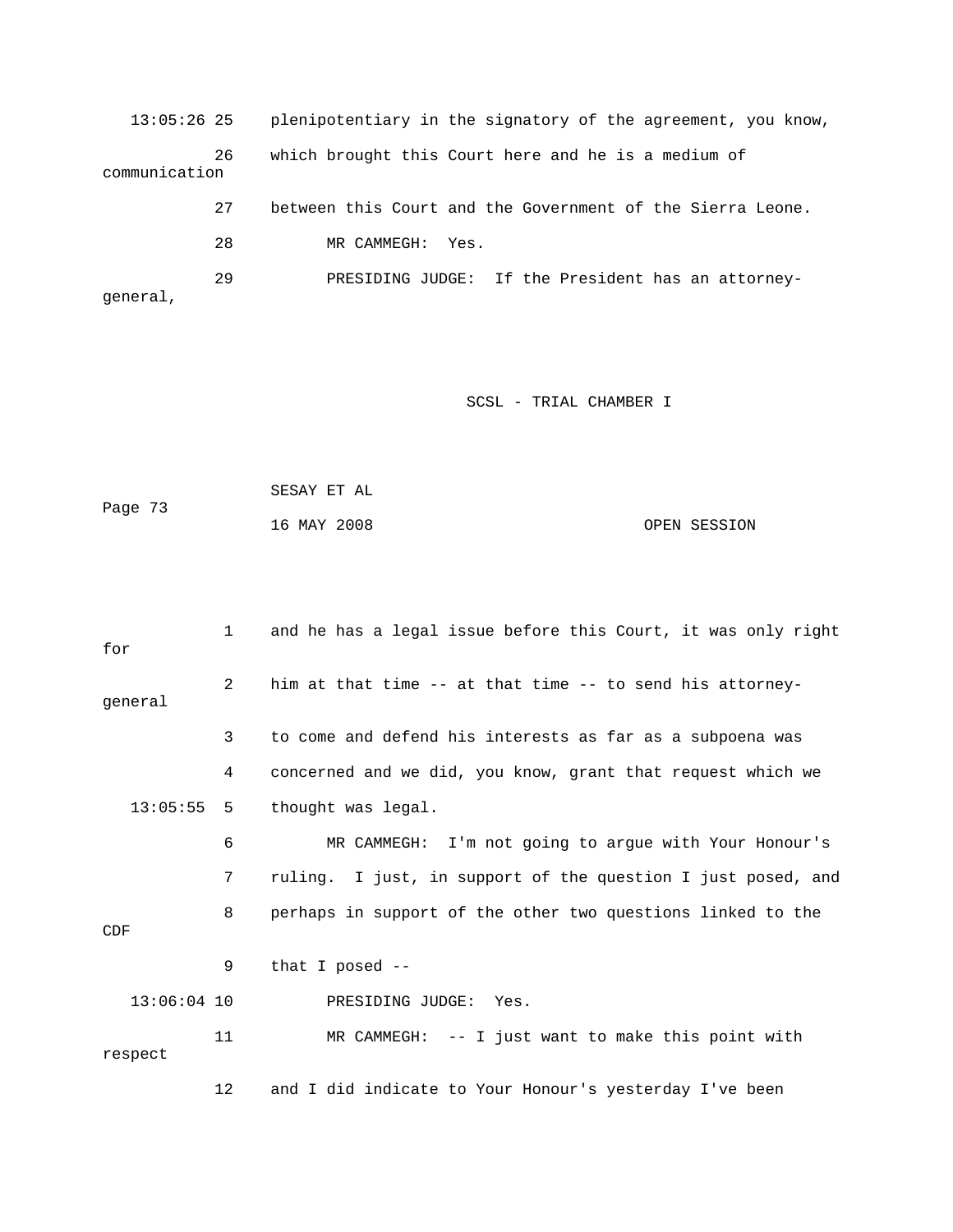13 instructed to ask a series of questions.

 14 PRESIDING JUDGE: Yes. A series of acceptable 13:06:17 15 MR CAMMEGH: Well, that was as I indicated yesterday, it 18 JUDGE BOUTET: And you recognised yourself yesterday 19 it may not be acceptable -- I don't remember the language you 22 debate, yes. Of course, Mr Gbao didn't tender this trial for 23 very long time due to professed principles which he espoused 24 day one of this trial, and Your Honour, it's with that in mind ich was his principle? Let's come 26 PRESIDING JUDGE: Wh out, 27 you know. What was his principle that made him to -- not to 28 to this Tribunal. What was his stand? the questions. is 16 for you to determine. 17 PRESIDING JUDGE: That was what we said. that 13:06:27 20 used but you had doubts. 21 MR CAMMEGH: I recognised that they might be worthy of a on -- 13:06:49 25 and I don't want to go into a political - come 29 MR CAMMEGH: In brief, what he felt was a violation of

SCSL - TRIAL CHAMBER I

 SESAY ET AL 16 MAY 2008 OPEN SESSION Page 74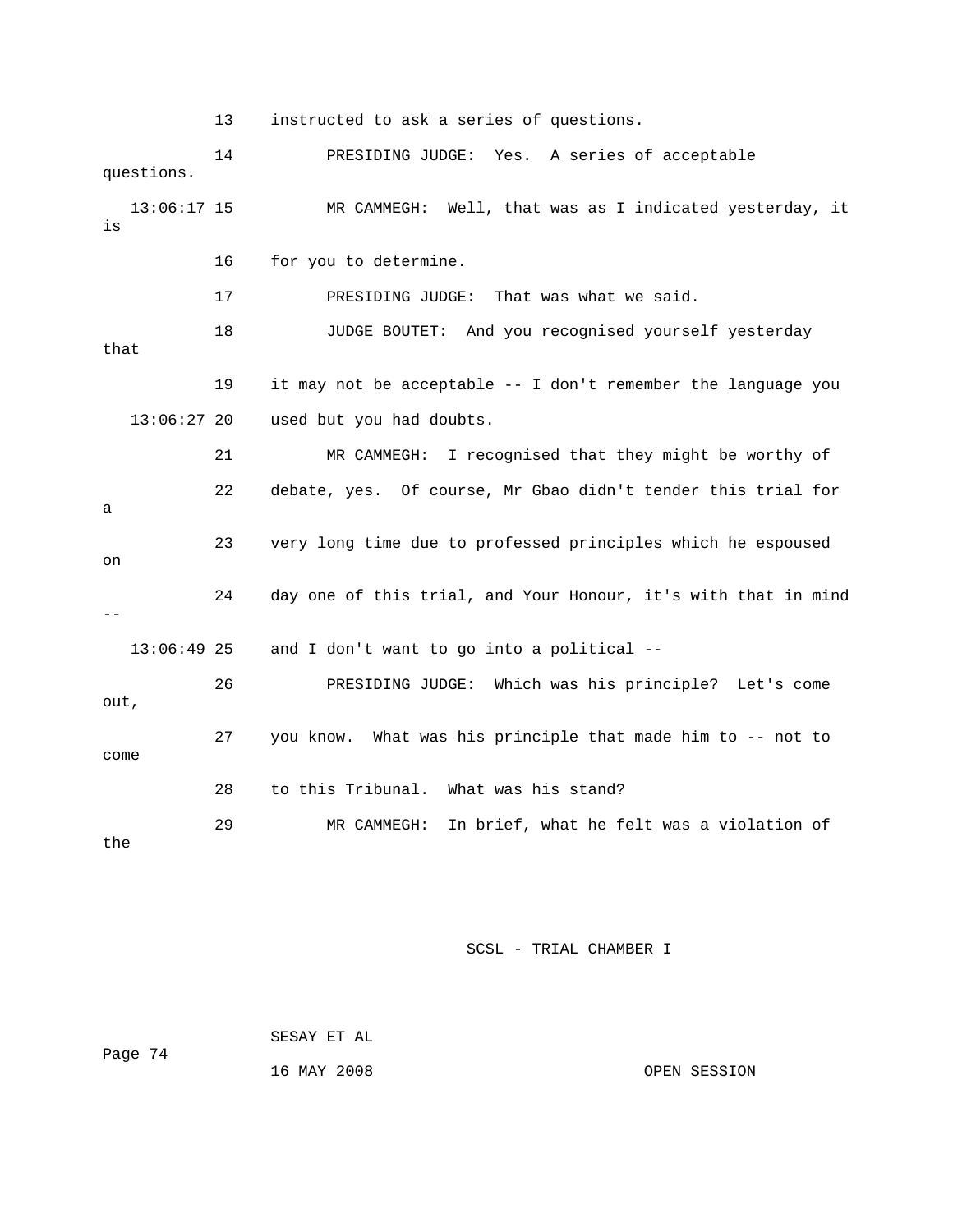1 peace accord and there's no need to --

|                          | 2  | PRESIDING JUDGE: A violation in what sense?                    |
|--------------------------|----|----------------------------------------------------------------|
|                          | 3  | A violation of Article IX.<br>MR CAMMEGH:                      |
|                          | 4  | PRESIDING JUDGE: Of Article IX?                                |
| 13:07:09                 | 5  | MR CAMMEGH: Yes.                                               |
|                          | 6  | PRESIDING JUDGE: Was that issue not put to rest by the         |
|                          | 7  | Appeals Chamber in this particular immunities and so on and so |
|                          | 8  | forth, was that not put to rest by a decision of the Appeals   |
|                          | 9  | Chamber of this Court, which arose from a challenge of the     |
| $13:07:28$ 10<br>accords |    | jurisdiction of this Court, you know, based on the Lome        |
|                          | 11 | and we fast-tracked it to the Appeals Chamber, and there was a |
|                          | 12 | Should we visit that issue now, Mr Cammegh?<br>decision.       |
|                          | 13 | MR CAMMEGH: Your Honour, we're all cognisant of that           |
|                          | 14 | decision.                                                      |
| $13:07:45$ 15            |    | PRESIDING JUDGE:<br>Yes.                                       |
|                          | 16 | MR CAMMEGH: But my client is, I was going to say he sat        |
| here                     | 17 | here for four years, that's not strictly correct, but he sat   |
| the                      | 18 | for a long time in good faith having reconciled his mind to    |
|                          | 19 | position that he found himself in. And, as I announced         |
| $13:08:04$ 20<br>to      |    | yesterday, I find myself in the position where I'm instructed  |
|                          | 21 | ask some questions which are designed to meet his fears.       |
| to                       | 22 | PRESIDING JUDGE: But, but, Mr Cammegh, may I say this          |
| bound                    | 23 | you; may I say this to you. We accept that your client is      |
|                          | 24 | to give you instructions.                                      |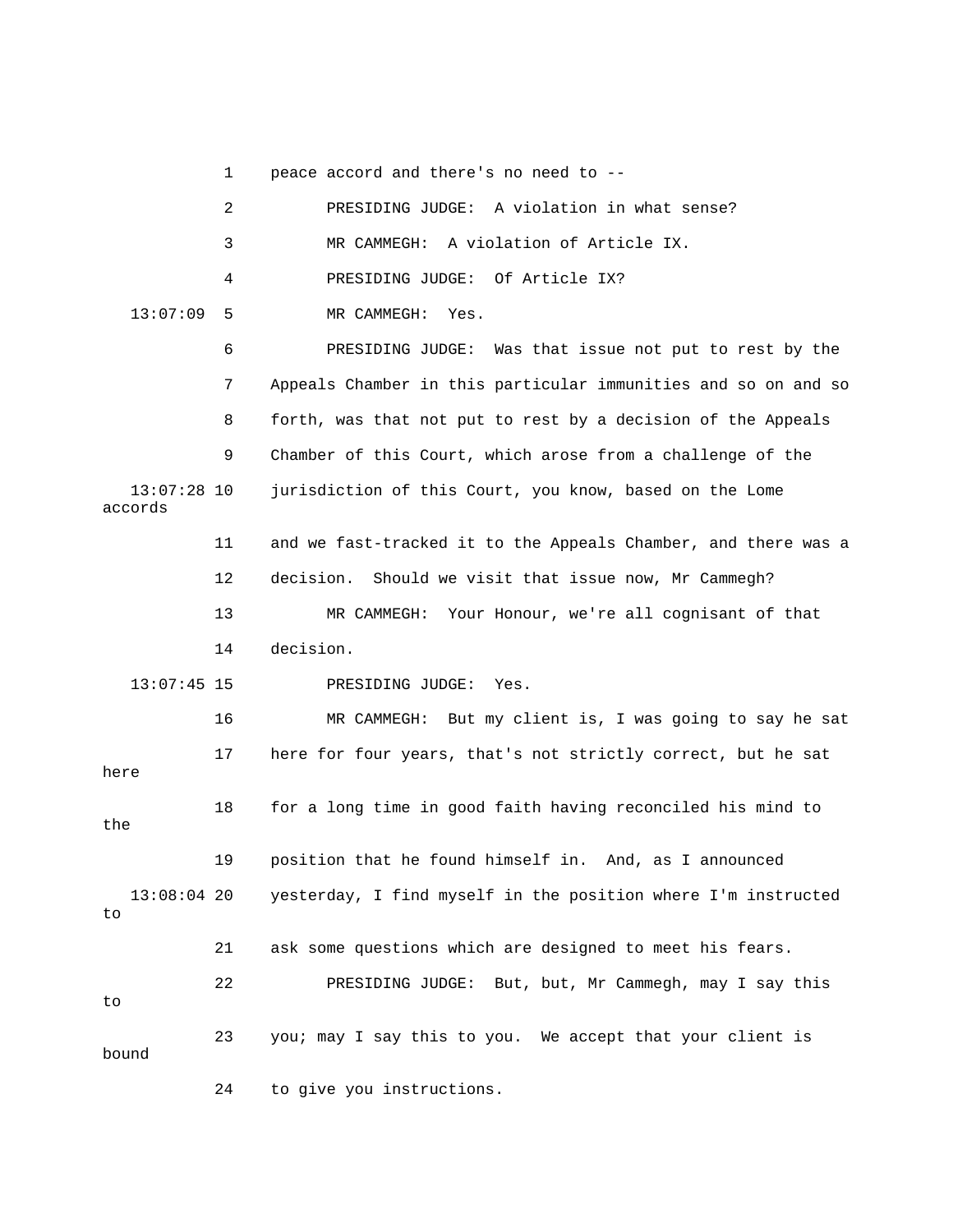13:08:22 25 MR CAMMEGH: Yes. 26 PRESIDING JUDGE: But it is for you as well to inform 27 client, and to advise him, as his legal adviser, on the your legality 28 of the questions which you are supposed -- which he is urging you 29 to put to this Court. And I think your role as counsel in this

SCSL - TRIAL CHAMBER I

 SESAY ET AL 16 MAY 2008 OPEN SESSION Page 75

 1 Tribunal is to assume a professional role and to tell your 2 client, in whatever circumstances that, you know, this 3 is not proper or the line of action you are asking me to take 13:09:05 5 contract you have, the professional contract you have, you know, 6 vis-à-vis this Court and vis-à-vis your Chamber. 9 MR CAMMEGH: It's obviously not within my purview to announce to this Court what I may or may not advise my client. question is 4 not proper. I think that is the -- that is the -- what binds the 7 MR CAMMEGH: Can I just come in there. 8 PRESIDING JUDGE: Yes.  $13:09:15$  10 I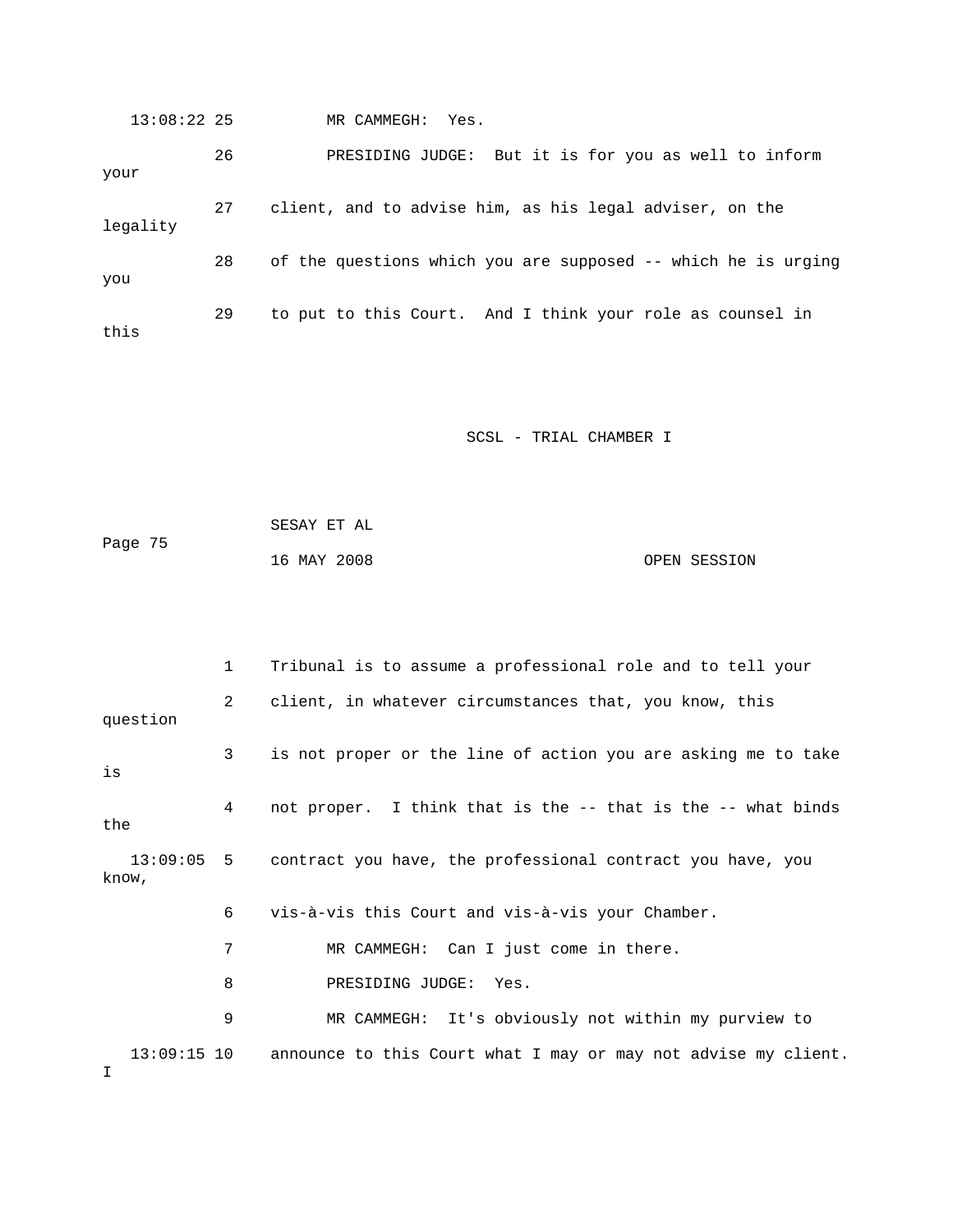| who                     | 11 | think it was generous of me, if I might say so, I don't know   |  |  |
|-------------------------|----|----------------------------------------------------------------|--|--|
|                         | 12 | is causing this feedback, I hope it's not me.                  |  |  |
|                         | 13 | The technical hitches, as usual.<br>PRESIDING JUDGE:           |  |  |
| think I                 | 14 | MR CAMMEGH:<br>It was out of candour yesterday that I          |  |  |
| $13:09:32$ 15<br>asked  |    | foreshadowed that there might have been some debate.<br>I've   |  |  |
|                         | 16 | questions which Your Honours have overruled. I'm not going to  |  |  |
|                         | 17 | seek to argue against your ruling, or go behind it, or advance |  |  |
| what                    | 18 | those questions or those topics in any other way. I've done    |  |  |
| as                      | 19 | I have been instructed to do, and that's an end to it, as far  |  |  |
| $13:09:53$ 20           |    | I'm concerned.                                                 |  |  |
| found                   | 21 | But I hope the Court recognises the position that I            |  |  |
| very                    | 22 | myself in, particularly when presented with a client who has   |  |  |
| them                    | 23 | deeply held principles which I can't deny his right to have    |  |  |
|                         | 24 | aired one last time after such a long trial, surely.           |  |  |
| $13:10:15$ 25<br>there. |    | Your Honours have ruled, I say no more and I'll leave it       |  |  |
|                         | 26 | I think there is -- there should be an<br>PRESIDING JUDGE:     |  |  |
|                         | 27 | end to litigation, and I think your client should admit that,  |  |  |
|                         | 28 | that we can't keep going and coming back to similar issues.    |  |  |
|                         | 29 | As always --<br>MR CAMMEGH:                                    |  |  |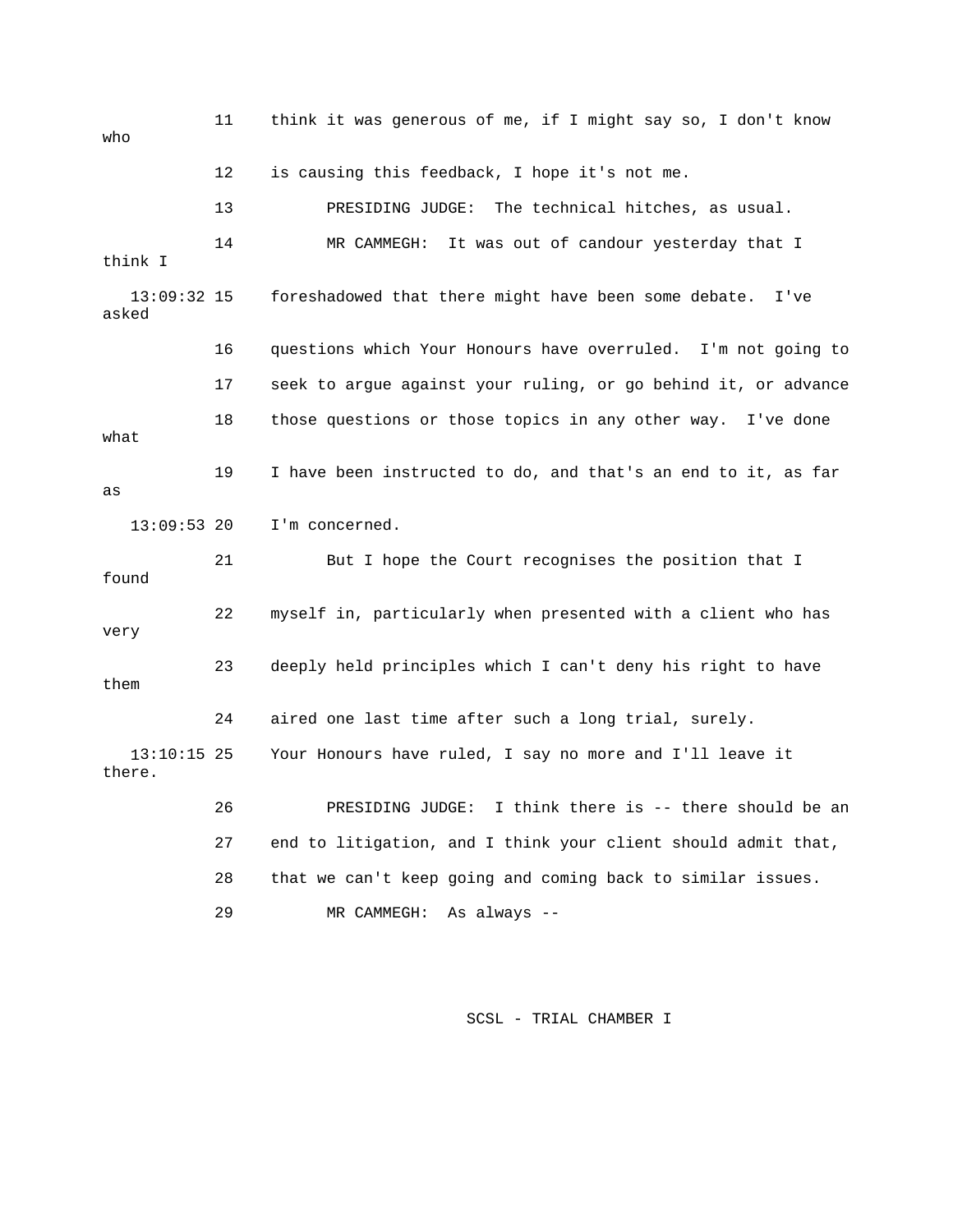1 PRESIDING JUDGE: Otherwise there will be no end to 2 litigation and that's it. We are all familiar with this 3 principle and I think we should apply it and Mr -- your client 6 MR CAMMEGH: Well, I've asked the questions. They have 7 been overruled. I'll leave it there and, Mr Witness, thank you 8 very much for your time. That's all I have. 13:11:51 10 MR HARRISON: Yes. 11 PRESIDING JUDGE: As you would appreciate, it's your desire 13 I'm afraid we'll have to -- to rise for the lunch break and 16 you first. I see he is not wanting to. To be as complete in 17 response as I can be, we would like to question the witness, 18 we would put an estimate of approximately 90 minutes. 19 PRESIDING JUDGE: 90? 21 PRESIDING JUDGE: 90 minutes? 4 should learn to live with even those decisions which are not 13:10:45 5 pleasant to him. 9 PRESIDING JUDGE: Thank you, Mr Cammegh. Mr Harrison. turn 12 to cross-examine the witness, if you so desire. If you so 14 resume the proceedings at 2.30. 13:12:07 15 MR HARRISON: Yes. I'm sorry, Mr Ogeto wished to address our and 13:12:27 20 MR HARRISON: Nine zero.

22 MR HARRISON: Yes, sir.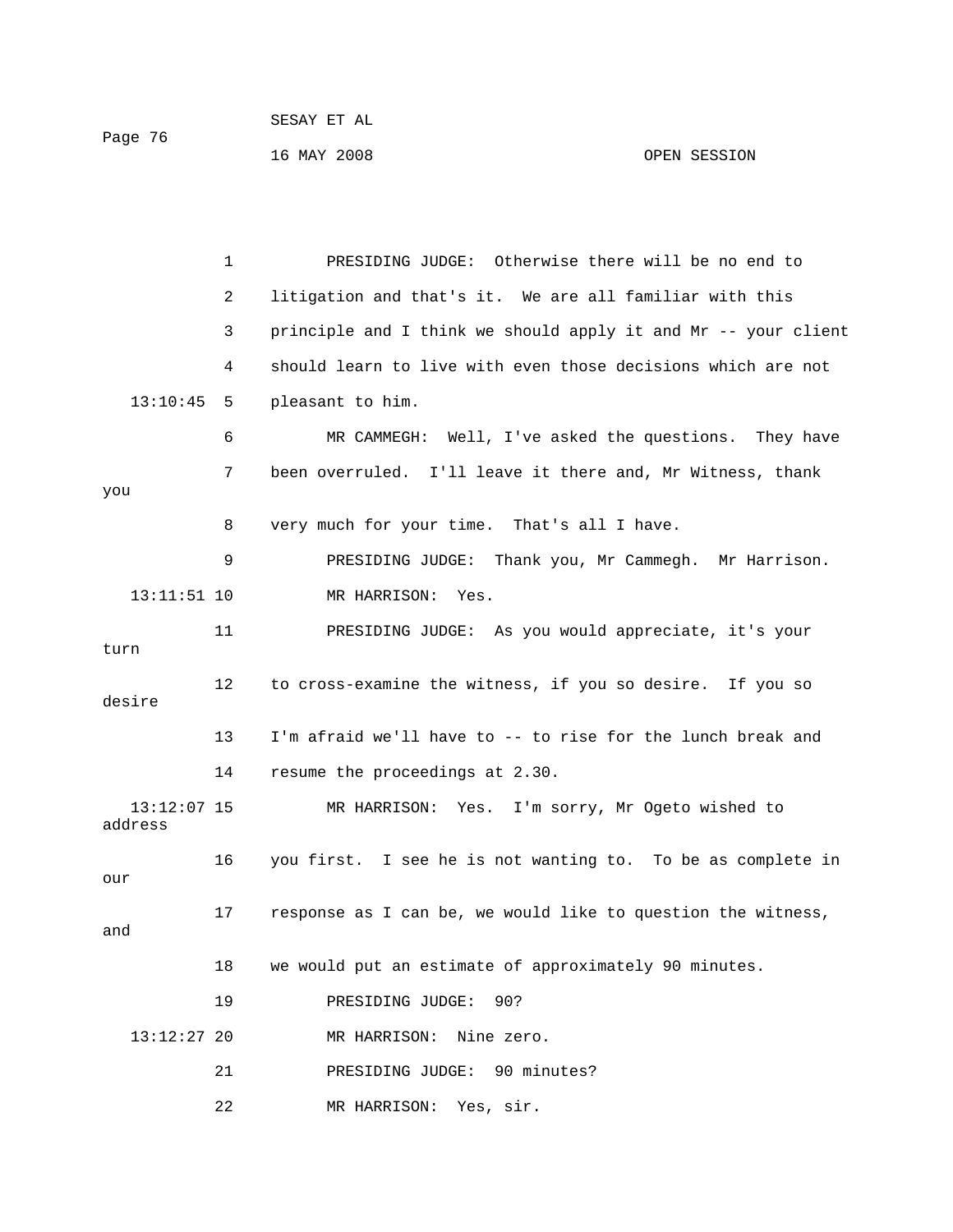|        | 23 | PRESIDING JUDGE: Yes, Mr Ogeto.                        |
|--------|----|--------------------------------------------------------|
| wanted | 24 | My Lords, that is the indication that I<br>MR OGETO:   |
|        |    | 13:12:39 25 to get from the Prosecution.               |
| afraid | 26 | PRESIDING JUDGE: Yes, fine. So it means that we're     |
|        | 27 | your witness has to go home.                           |
|        | 28 | MR OGETO: Yes, My Lords.                               |
|        | 29 | PRESIDING JUDGE: And we'll take him on Monday. That is |

Page 77 OPEN SESSION SESAY ET AL 16 MAY 2008

 1 what it means. 3 PRESIDING JUDGE: That's the reality. We're sorry about 4 this but we have no other alternative, Mr Ogeto. And tell the witness we are aware of the fact that he is sick but that 6 are certain imperatives. The calendar is full and there is 7 nothing we can do about it. 8 MR OGETO: I'll convey the message. 9 PRESIDING JUDGE: Let him bear with you. Yes, please. spend 2 MR OGETO: That is the direction. 13:12: there 13:14:50 10 Learned counsel, Mr Witness, we -- you've heard from the 11 Prosecution and it seems you will still have some time to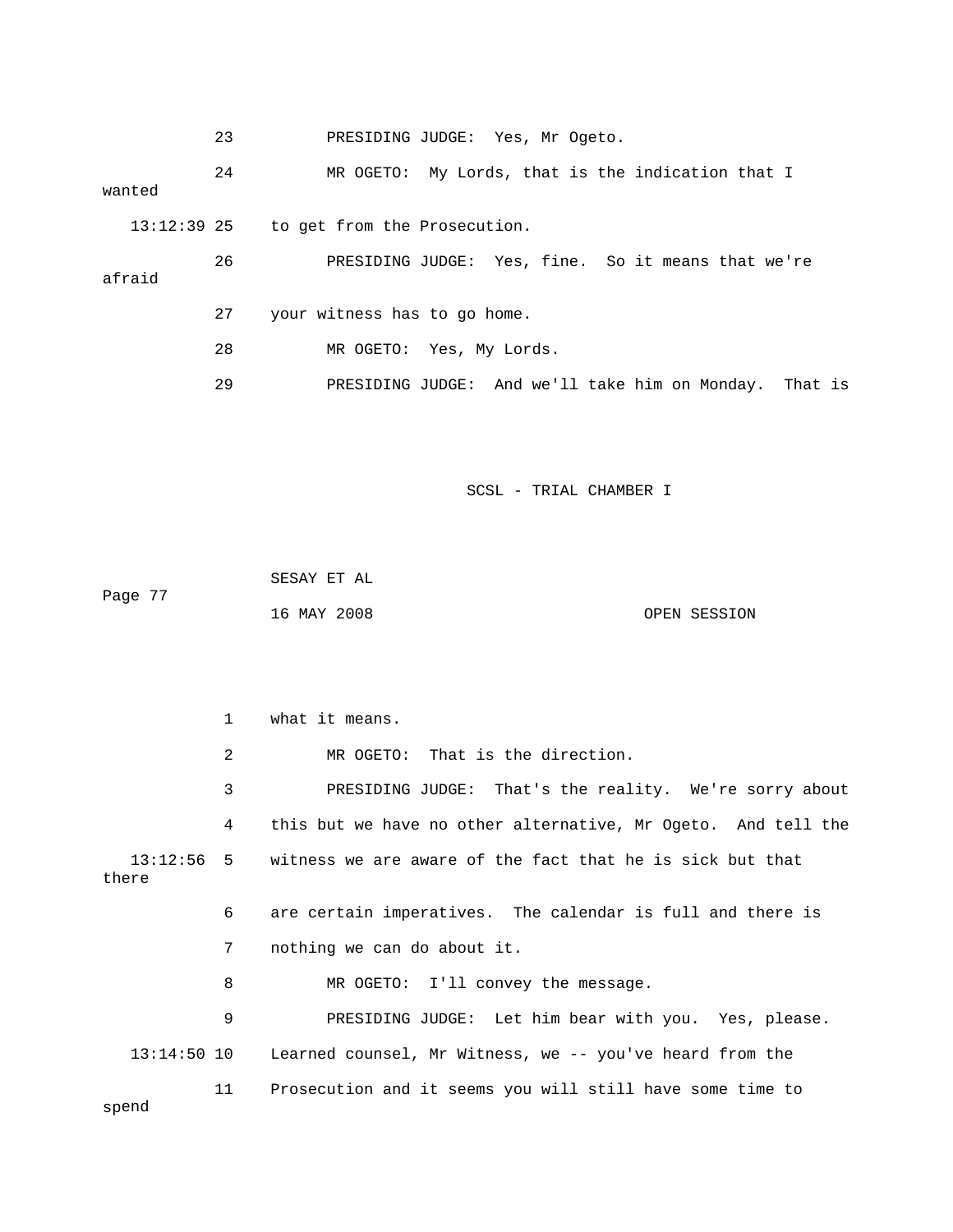|               | 12 | with us here this afternoon. We are adjourning. We are          |
|---------------|----|-----------------------------------------------------------------|
| are           | 13 | adjourning the proceedings you know to 3 o'clock because we     |
|               |    |                                                                 |
|               | 14 | rising at 1.15 and beyond, so we would rise and resume the      |
| $13:15:24$ 15 |    | session at 3 p.m. for you to face the cross-examination of      |
|               | 16 | Mr Harrison. The Chamber will rise, please.                     |
|               | 17 | [Luncheon recess taken at 1.17 p.m.]                            |
|               | 18 | $[RUF16MAY08C-BP]$                                              |
|               | 19 | [Upon resuming at 3.08 p.m.]                                    |
| $15:07:41$ 20 |    | PRESIDING JUDGE: Good afternoon, learned counsel. Good          |
|               | 21 | afternoon everybody. Mr Witness, good afternoon. Thank you.     |
|               | 22 | Can you put your microphone on, please. Yes, thank you.<br>Yes, |
|               | 23 | Mr Harrison, your witness.                                      |
|               | 24 | MR HARRISON: I'll try to be briefer than the estimate I         |
| $15:08:06$ 25 |    | gave before the lunch break.                                    |
|               | 26 | CROSS-EXAMINED BY MR HARRISON:                                  |
|               | 27 | PRESIDING JUDGE: We're in your hands because I was              |
|               | 28 | frightened at the 90 minutes.                                   |
|               | 29 | MR HARRISON: Yes, I noticed that.                               |

|         | SESAY ET AL |              |
|---------|-------------|--------------|
| Page 78 | 16 MAY 2008 | OPEN SESSION |
|         |             |              |

1 PRESIDING JUDGE: Yes.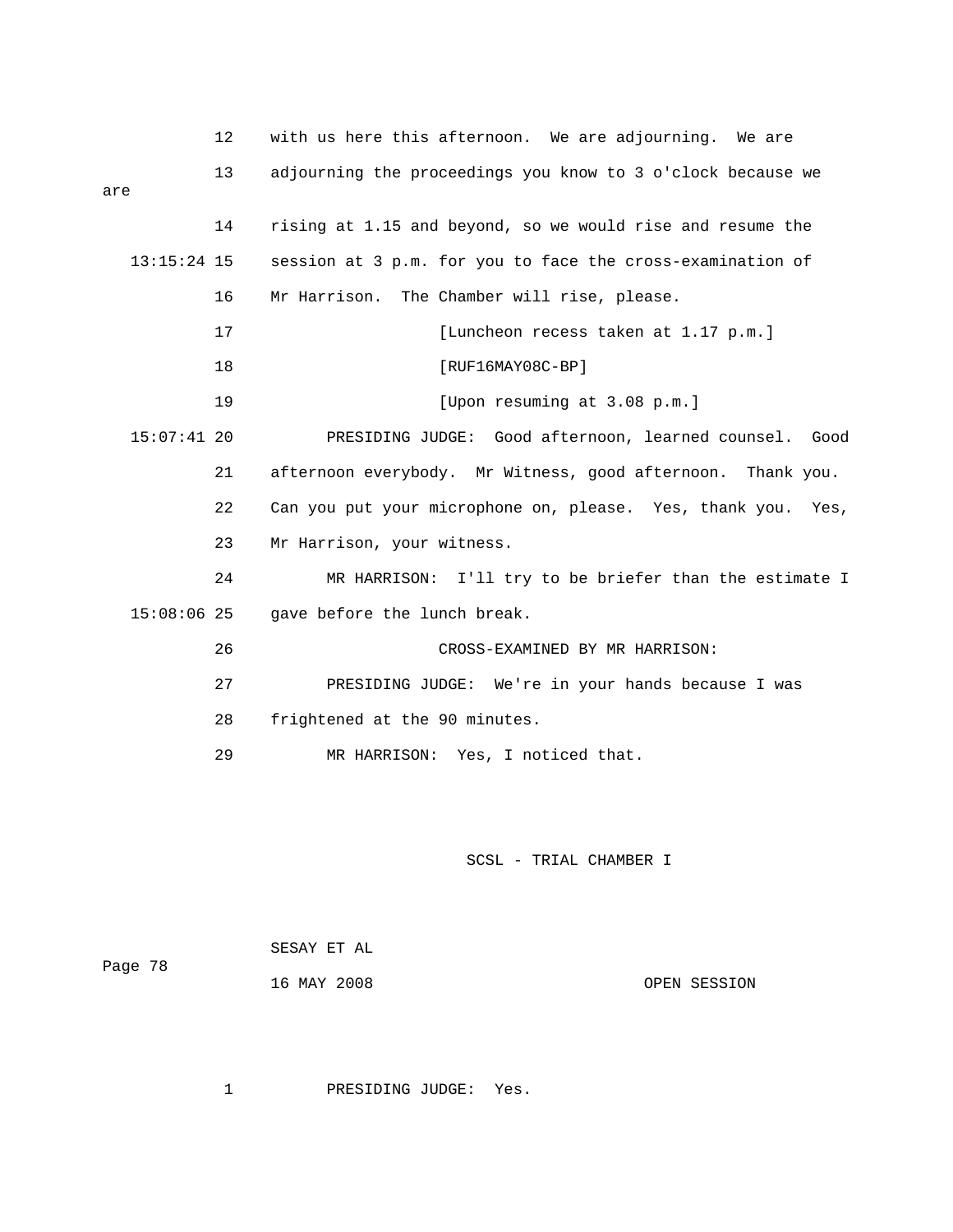2 MR HARRISON:

|                 | 3  | I would like to start out by asking you some questions<br>Q.   |
|-----------------|----|----------------------------------------------------------------|
|                 | 4  | about the Abidjan accord, and I'm going to give you a date and |
| 15:08:39<br>and | 5  | I'm going to say that it was agreed to on 30 November 1996,    |
|                 | 6  | also that you were one of the persons who were a signatory to  |
|                 | 7  | that agreement; is everything I've said so far correct?        |
|                 | 8  | Yes.<br>Α.                                                     |
| party           | 9  | Now, what I want to ask you is: Are you aware if any<br>Q.     |
| $15:09:03$ 10   |    | did anything to breach that agreement?                         |
| agreement       | 11 | Oh, yes. Oh, yes. The day after we signed the<br>Α.            |
| message         | 12 | in Abidjan Foday -- no, the same day, Foday Sankoh sent a      |
|                 | 13 | to Sam Bockarie saying that he merely signed that agreement    |
| he              | 14 | because of the pressure from the international community, but  |
| $15:09:37$ 15   |    | was really not committed to it.                                |
| 30              | 16 | Now, we're still talking about the time period, this is<br>Q.  |
|                 | 17 | November, so if we're thinking about the end of November,      |
| any             | 18 | December of '96, maybe even the early part of '97, were there  |
|                 | 19 | acts of violence that you're aware of that would have been     |
| $15:10:04$ 20   |    | breaches of the agreement?                                     |
| the             | 21 | In the first place, in communicating to his people in<br>Α.    |
| relent.         | 22 | field here, he told them to go on the offensive and not        |
|                 | 23 | And I'm asking you these questions in the context of<br>Q.     |
| We're           | 24 | intelligence reports that may have been passed on to you.      |
| $15:10:30$ 25   |    | all aware that you would not have been an eyewitness to any of |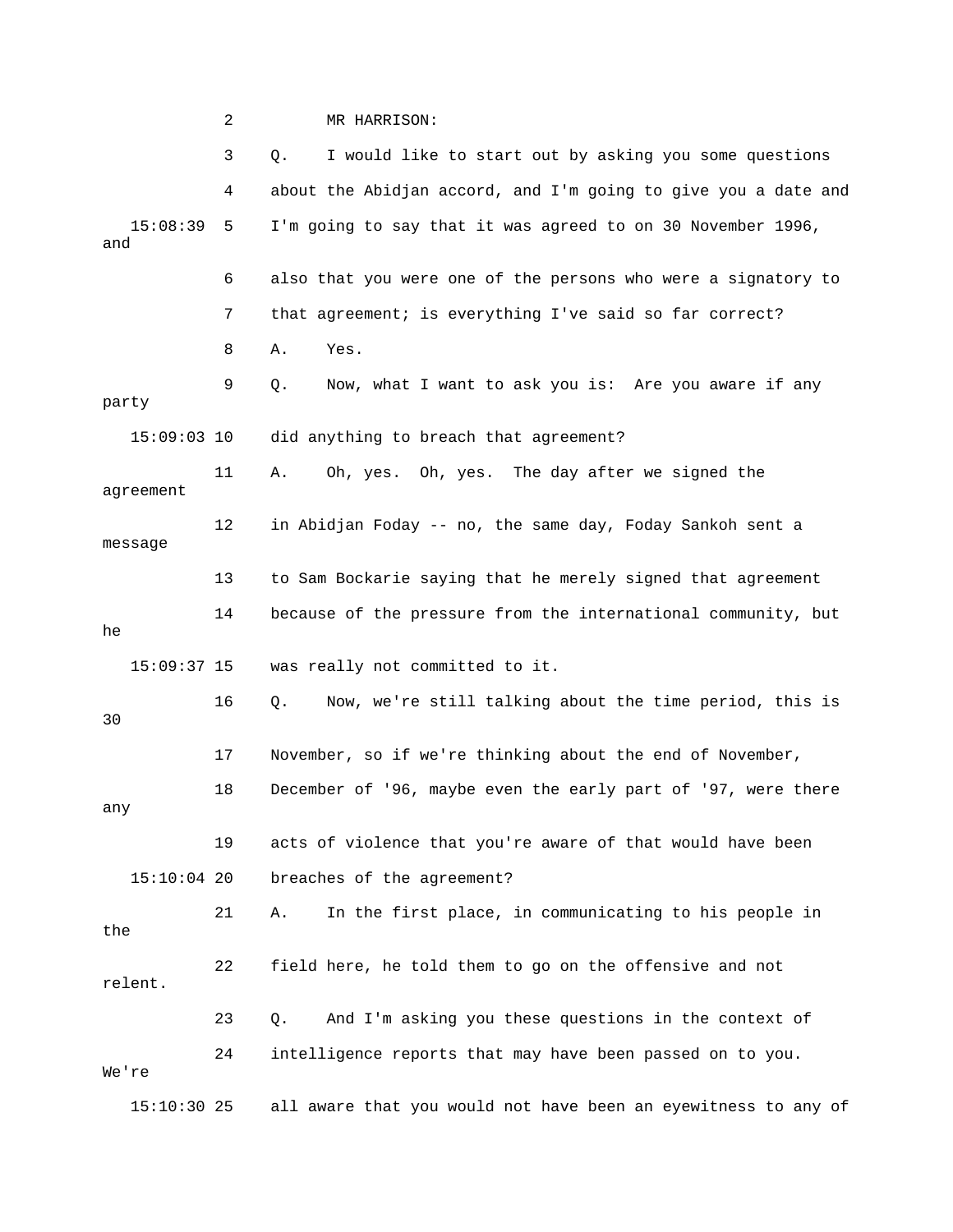26 these events. But I'm goin g to suggest to you that there may 27 have been intelligence repo rts passed on to you, again in the 28 same time period, of breaches of the Abidjan accord taking place

29 in Sierra Leone?

```
 16 MAY 2008 OPEN SESSION 
             SESAY ET AL 
Page 79
```

|                                                                         | 1  | That's correct.<br>Α.                                         |  |
|-------------------------------------------------------------------------|----|---------------------------------------------------------------|--|
| specific                                                                | 2  | Are you able to assist the Trial Chamber as to any<br>Q.      |  |
|                                                                         | 3  | events or locations where you recall breaches taking place?   |  |
| objection.                                                              | 4  | MR JORDASH: I'm sorry to leap up, but I have an               |  |
| 15:11:31                                                                | -5 | PRESIDING JUDGE: Yes.                                         |  |
|                                                                         | 6  | MR JORDASH: The objection is essentially this:<br>That        |  |
|                                                                         | 7  | Your Honours ruled before the lunch break that we ought to be |  |
| careful about multiplying the issues, and that was on the<br>8<br>basis |    |                                                               |  |
|                                                                         | 9  | of my learned friend Mr Cammegh's questions concerning --     |  |
| $15:11:31$ 10                                                           |    | PRESIDING JUDGE: The Kamajors.                                |  |
|                                                                         | 11 | MR JORDASH: -- the Kamajor activity.                          |  |
|                                                                         | 12 | PRESIDING JUDGE: Yes.                                         |  |
| decided                                                                 | 13 | MR JORDASH: In the Kenema region, and Your Honours            |  |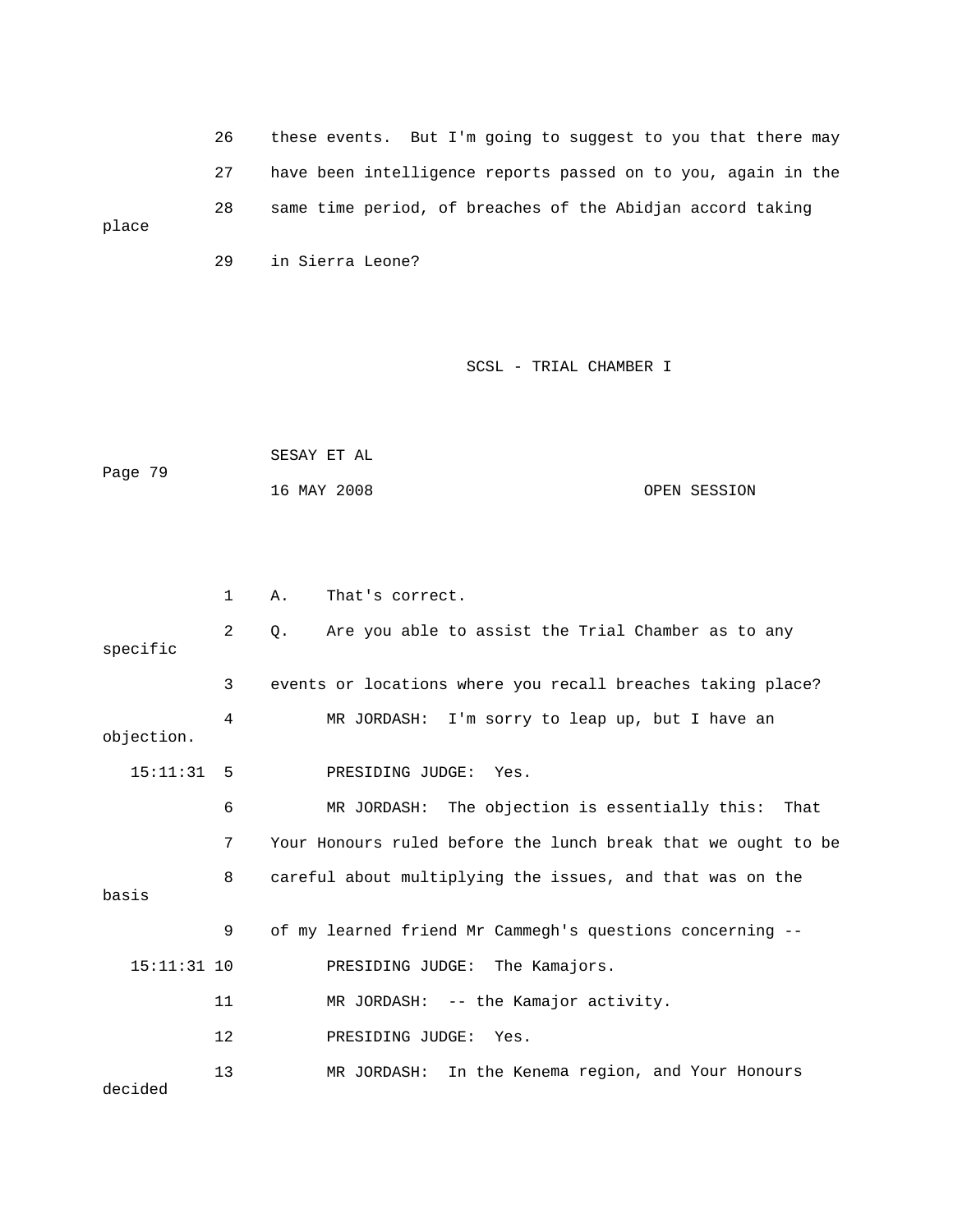| that  |               | 14 | that that was impermissible and multiplying the issues, and    |
|-------|---------------|----|----------------------------------------------------------------|
|       | $15:11:49$ 15 |    | question asked by Mr Cammegh was in relation to the indictment |
|       |               | 16 | period. And now what we have is my learned friend asking       |
|       |               | 17 | questions about -- which are focused on RUF activity --        |
| Peace |               | 18 | intelligence reports received by the witness at the Abidjan    |
|       |               | 19 | Accord period which, on the basis of Your Honour's previous    |
|       | $15:12:20$ 20 |    | ruling, would appear to be again multiplying the issues much   |
|       |               | 21 | beyond the issues which have been dealt with in the statement  |
|       |               | 22 | which Your Honours have seen and which this witness gave this  |
|       |               | 23 | week. It follows --                                            |
|       |               | 24 | PRESIDING JUDGE: Are we still guided by the statement?         |
|       | $15:12:37$ 25 |    | The statement is not before us in evidence.                    |
|       | Honour        | 26 | MR JORDASH: Well, I'm only picking up on what Your             |
|       |               | 27 | said concerning multiplying the issues --                      |
|       |               | 28 | PRESIDING JUDGE: I'm just replying to as far as the            |
|       |               | 29 | statement is concerned.                                        |

|         | SESAY ET AL |              |
|---------|-------------|--------------|
| Page 80 |             |              |
|         | 16 MAY 2008 | OPEN SESSION |

 1 MR JORDASH: Yes. Well, Your Honour made reference to 2 when saying that the issues were being multiplied by my it learned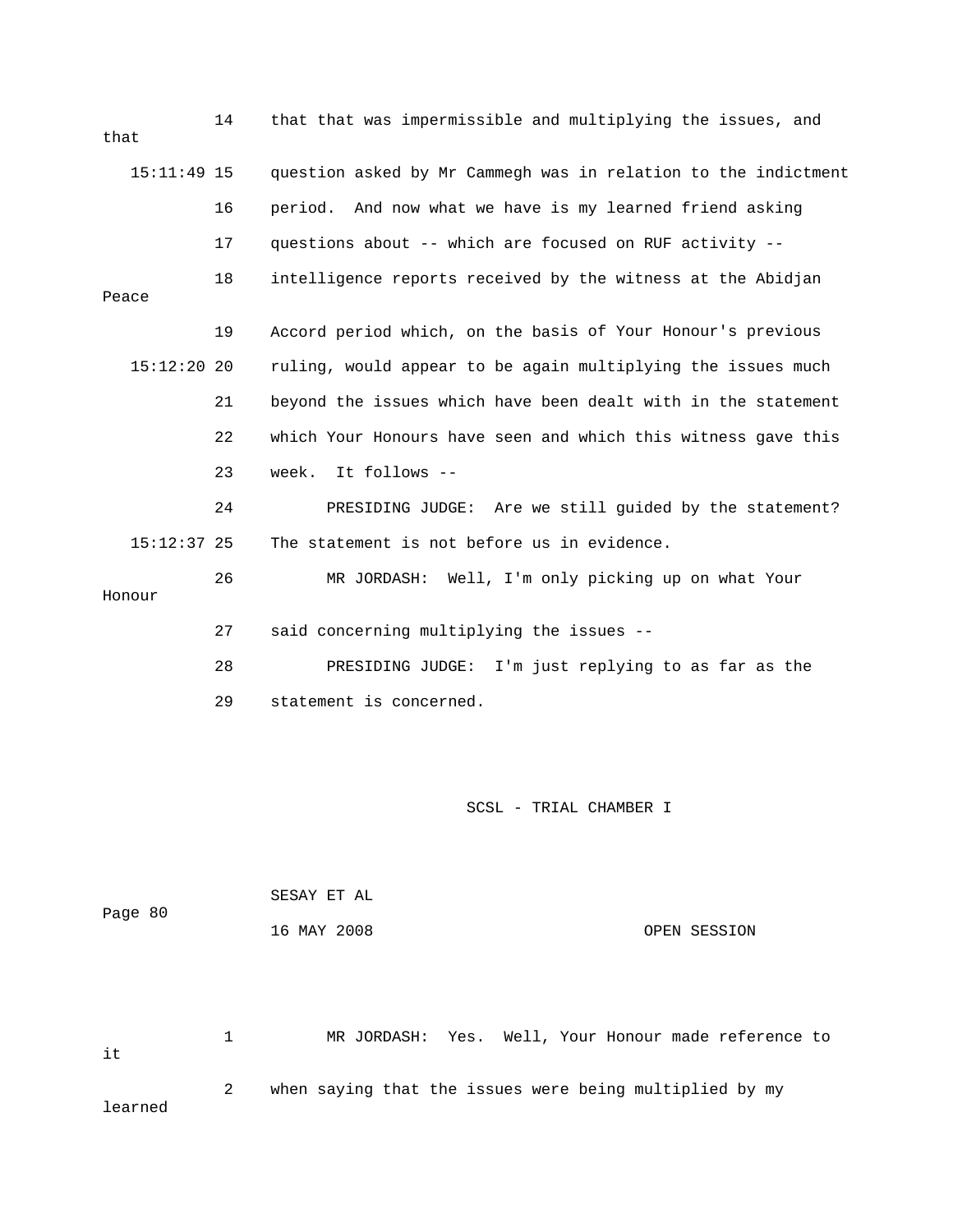|                           | 3  | friend's questions. It's my submission that if, indeed,        |
|---------------------------|----|----------------------------------------------------------------|
|                           | 4  | questions about Kamajor activities and Kamajor crimes are      |
| 15:13:04                  | 5  | multiplying the issues, then so it follows RUF crimes or       |
| chief                     | 6  | activities way outside the issues which were dealt with in     |
|                           | 7  | by this witness, I can see myself no distinction that can be   |
| the                       | 8  | properly made between behaviour by the RUF, or behaviour by    |
|                           | 9  | Kamajors, especially in light of our defence.                  |
| $15:13:37$ 10<br>that     |    | Certainly the Defence, by the first accused, which is          |
| activities                | 11 | the activities of both groups are interrelated and the         |
| So                        | 12 | of the Kamajors form the absolute foundation of our defence.   |
| then,                     | 13 | if we cannot discuss the Kamajor activities and atrocities,    |
|                           | 14 | in my submission, we cannot travel down the same road with the |
| $15:14:02$ 15             |    | RUF.                                                           |
|                           | 16 | Your Honour, may I just add something?<br>MR CAMMEGH:          |
|                           | 17 | PRESIDING JUDGE: Yes, Mr Cammegh.                              |
|                           | 18 | If I may.<br>MR CAMMEGH:                                       |
|                           | 19 | PRESIDING JUDGE: Yes, Mr Cammegh, yes, you may please.         |
| $15:14:13$ 20<br>witness. |    | MR CAMMEGH: I appreciate that Mr Kabbah is not my              |
|                           | 21 | PRESIDING JUDGE: No, no, no. It's okay. You may.               |
| in                        | 22 | MR CAMMEGH: There are -- well, initially, I wonder if          |
| the                       | 23 | the interests of propriety it might be with respect wise for   |
| if                        | 24 | witness to leave the room during this argument. I don't know   |
|                           |    |                                                                |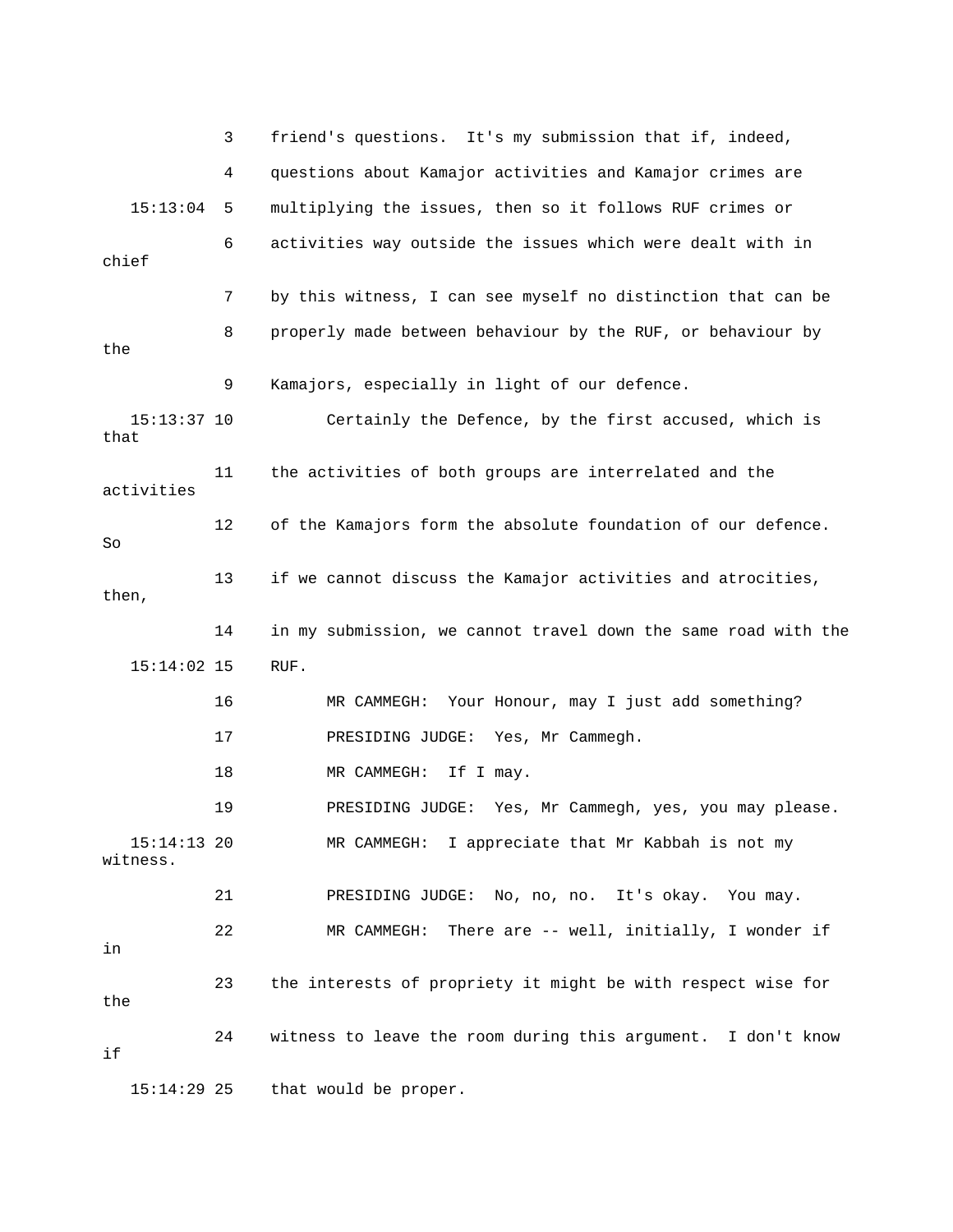26 PRESIDING JUDGE: Do you intend to explore this argument 27 further? relates 29 to that request; it's just in the interests of good practice, 28 MR CAMMEGH: Well, I don't think what I have to say

```
 SESAY ET AL 
            16 MAY 2008 OPEN SESSION 
Page 81
```

| this:         | $\mathbf{1}$                                               | though it's a matter for you. All I would like to say is       |  |  |  |
|---------------|------------------------------------------------------------|----------------------------------------------------------------|--|--|--|
| examination   | Bearing in mind Your Honour's ruling during my cross-<br>2 |                                                                |  |  |  |
| may           | 3                                                          | of Mr Kabbah, I must hasten to add that whereas Mr Harrison    |  |  |  |
| the           | 4                                                          | ask Mr Kabbah questions about alleged RUF breaches following   |  |  |  |
| 15:15:00      | -5                                                         | Abidjan Peace Accord, it was a feature of several of my        |  |  |  |
|               | 6                                                          | cross-examinations, as I hope you recall, that there were CDF  |  |  |  |
|               | 7                                                          | breaches at that same time and I listed the locations. I       |  |  |  |
|               | 8                                                          | remember Peyama Jungle was one; another was in Giema, and the  |  |  |  |
| River         | 9                                                          | most notable one of all that you might remember was the Moa    |  |  |  |
| $15:15:21$ 10 |                                                            | crossing in which many people allegedly died at the hands of   |  |  |  |
|               | 11                                                         | Kamajors. I don't want to go into that in detail but I think   |  |  |  |
|               | 12                                                         | it's only fair that if Mr Harrison is to be allowed to explore |  |  |  |
|               | 13                                                         | this line of cross-examination --                              |  |  |  |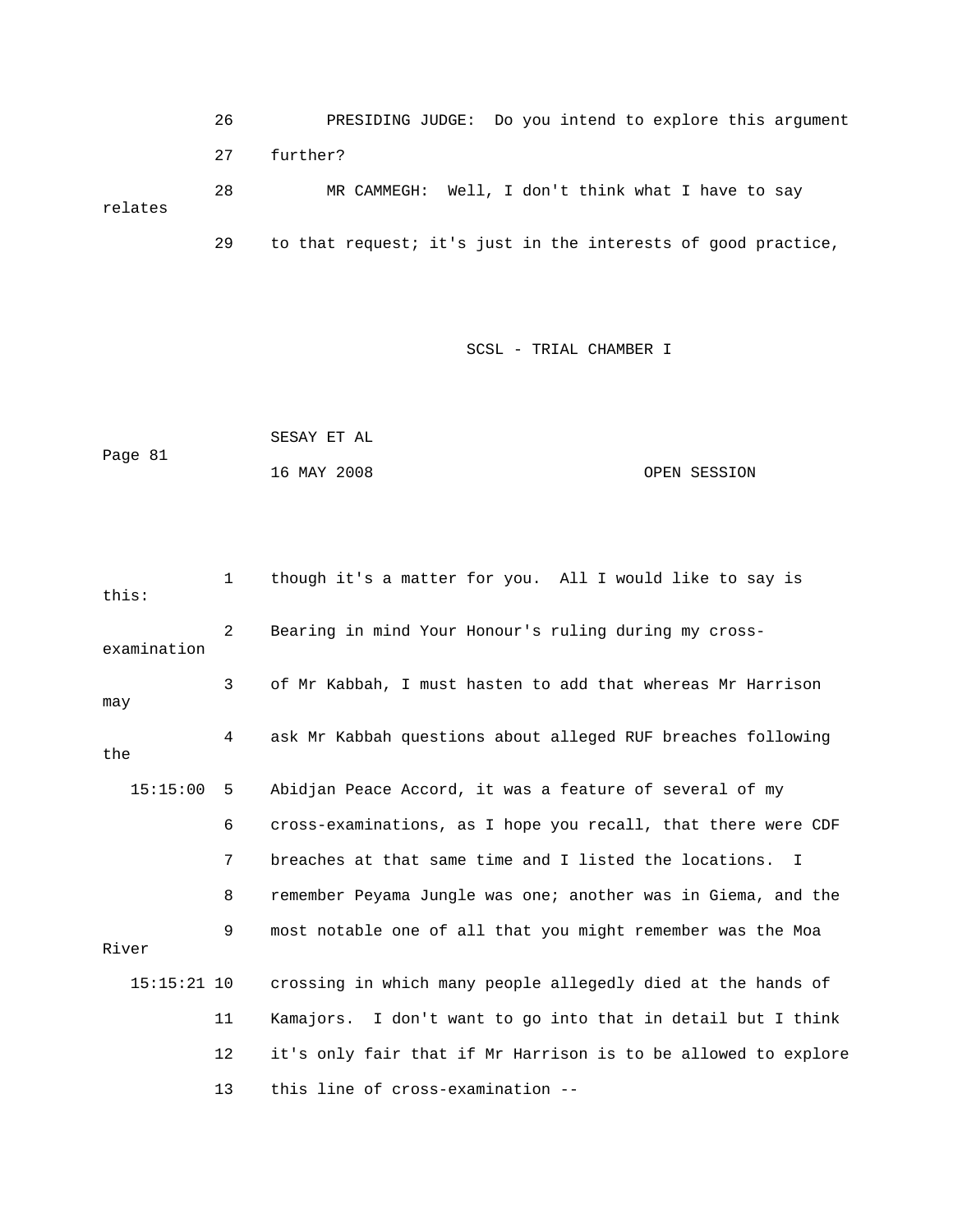14 PRESIDING JUDGE: Then you too should be allowed - has 17 already ruled -- 22 MR CAMMEGH: Aligning myself to Mr Jordash, I would also 23 like to add that, by the same token, I was prevented from  $15:16:02$  25 which concerned breaches by the other side, and it would be 26 wrong, in my submission, and unfair to the defendants, all three 27 of them, were Mr Harrison allowed to extract information about 28 partial breaches during that period, rather than the whole 29 picture. should 15:15:34 15 have been allowed to explore -- 16 MR CAMMEGH: The horse has already bolted. Your Honour 18 PRESIDING JUDGE: No, no, no, it's okay. 19 MR CAMMEGH: I just ask really that with respect -- 15:15:44 20 PRESIDING JUDGE: I'm just drawing a logical conclusion 21 from your argument. asking 24 Mr Kabbah about events that took place during the same time frame

SCSL - TRIAL CHAMBER I

 16 MAY 2008 OPEN SESSION SESAY ET AL Page 82

 1 PRESIDING JUDGE: Thank you, Mr Cammegh. Yes, Mr Harrison,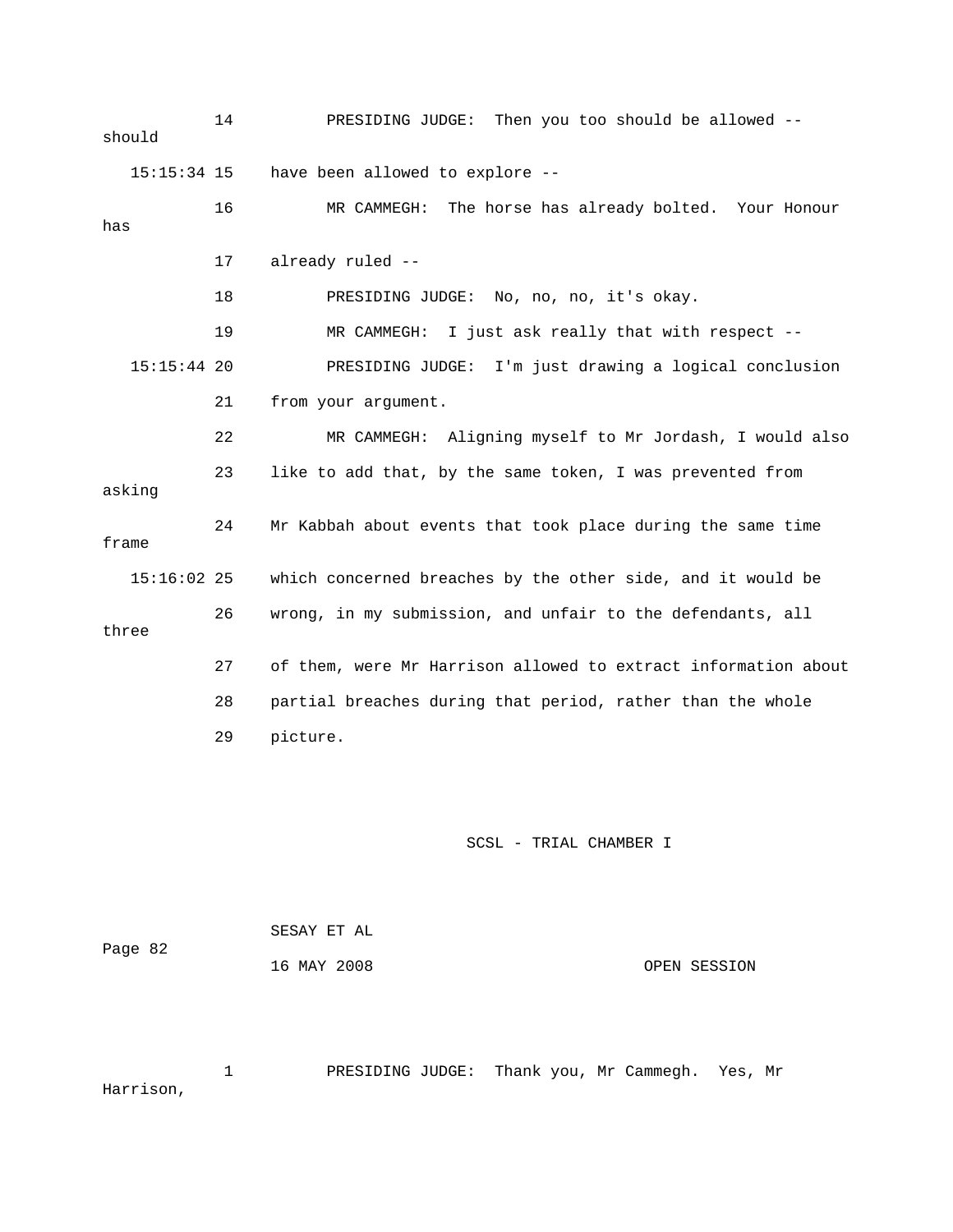2 do you have any response to this, please? 3 MR HARRISON: Yes. We think it's wrong in principle, 4 suggestions that are being offered by the Defence. The principle is that evidence is relevant until such time as the Trial 6 deems it's either irrelevant or it's in some way unfair -- 7 PRESIDING JUDGE: They are saying -- they are saying, you 8 know, that if they were not allowed to talk about Kamajor 9 breaches of the accord at that time you should not be allowed talk about the breaches -- the breaches of the RUFs, you know, 11 that particular, you know, during that particular time frame 12 that it would be unfair to give you that advantage over the 15:17:08 15 trial; it's not the CDF. The CDF issue -- 16 PRESIDING JUDGE: Yes, I know. 19 put to the witness by counsel for the third accused was 15:17:24 20 to the issue of breaches at this time period. The question 21 about the area of Kenema. I'm asking about a time period which 22 is probably 16 months prior to that, still within the time 23 of the indictment because it's subsequent to Abidjan, 30 November the  $15:16:24$  5 Chamber to  $15:16:49$  10 at and 13 Defence. 14 MR HARRISON: The difference is it's the RUF that's on 17 MR HARRISON: -- whether there were breaches or not by 18 them, and I just hasten to add that I don't think the question relevant was period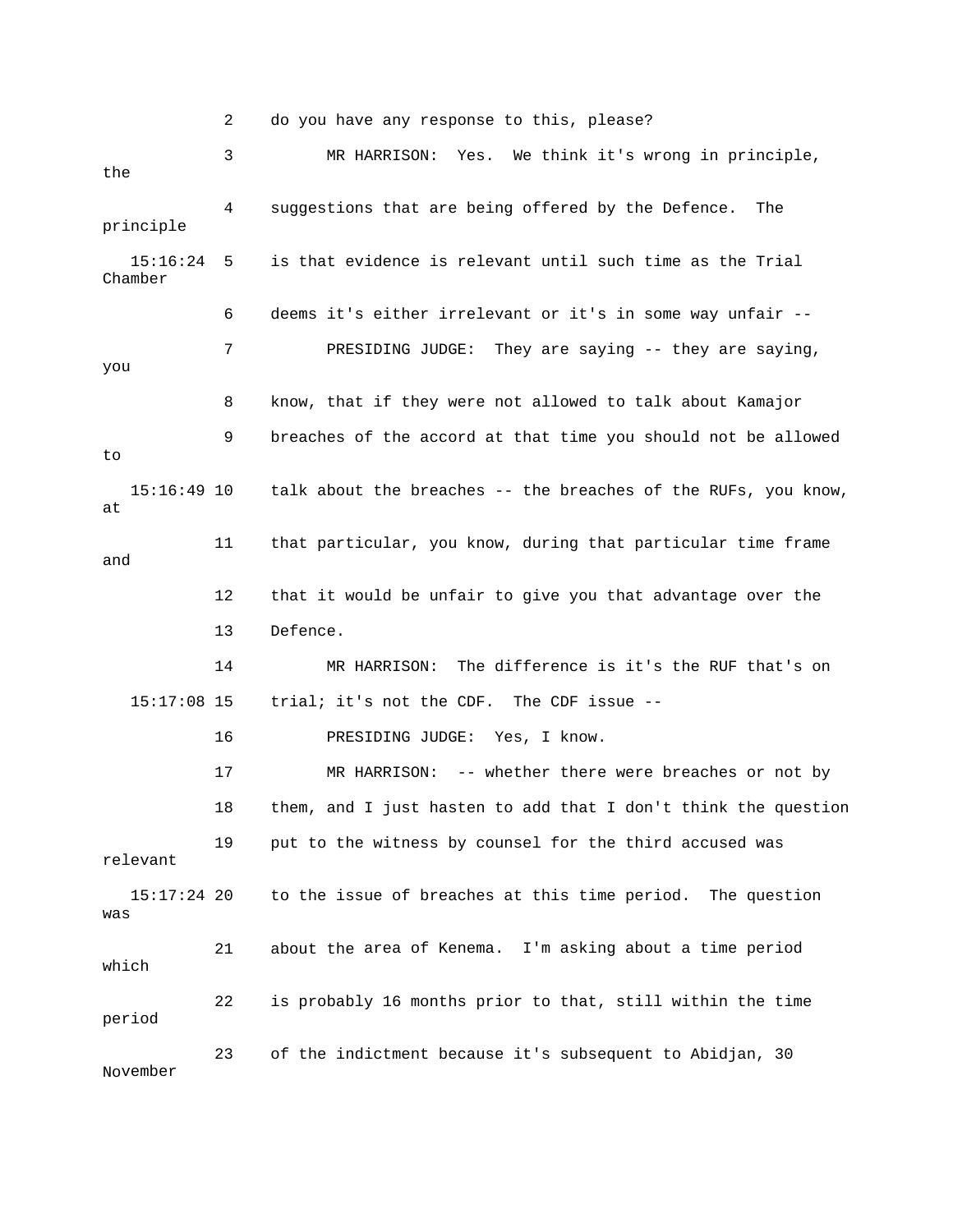24 1996, and Defence evidence has been called by previous witnesses. 15:17:52 25 Now, the Prosecution is entitled to cross-examine Defence 26 witnesses on previous Defence evidence. Defence evidence has breached, 27 been called to the effect that the Abidjan accord was 28 but breached by forces aligned to the government or the

29 government itself.

|         | SESAY ET AL |              |
|---------|-------------|--------------|
| Page 83 |             |              |
|         | 16 MAY 2008 | OPEN SESSION |

| Abidjan       | 1  | PRESIDING JUDGE: Yes, that is their defence, that             |
|---------------|----|---------------------------------------------------------------|
|               | 2  | was breached by the Kamajors and others who were fighting on  |
|               | 3  | behalf of government.                                         |
| evidence      | 4  | MR HARRISON: And if they are allowed to call that             |
| $15:18:31$ 5  |    | then the Prosecution suggests it is clear that it ought to be |
|               | 6  | able to ask Defence witnesses on that very same point.        |
| today         | 7  | PRESIDING JUDGE: But when they wanted to explore it           |
|               | 8  | through the same witness they were $-$ -                      |
|               | 9  | MR HARRISON: No, I'm suggesting --                            |
| $15:18:55$ 10 |    | PRESIDING JUDGE: -- they were sort of inhibited by the        |
|               | 11 | Tribunal.                                                     |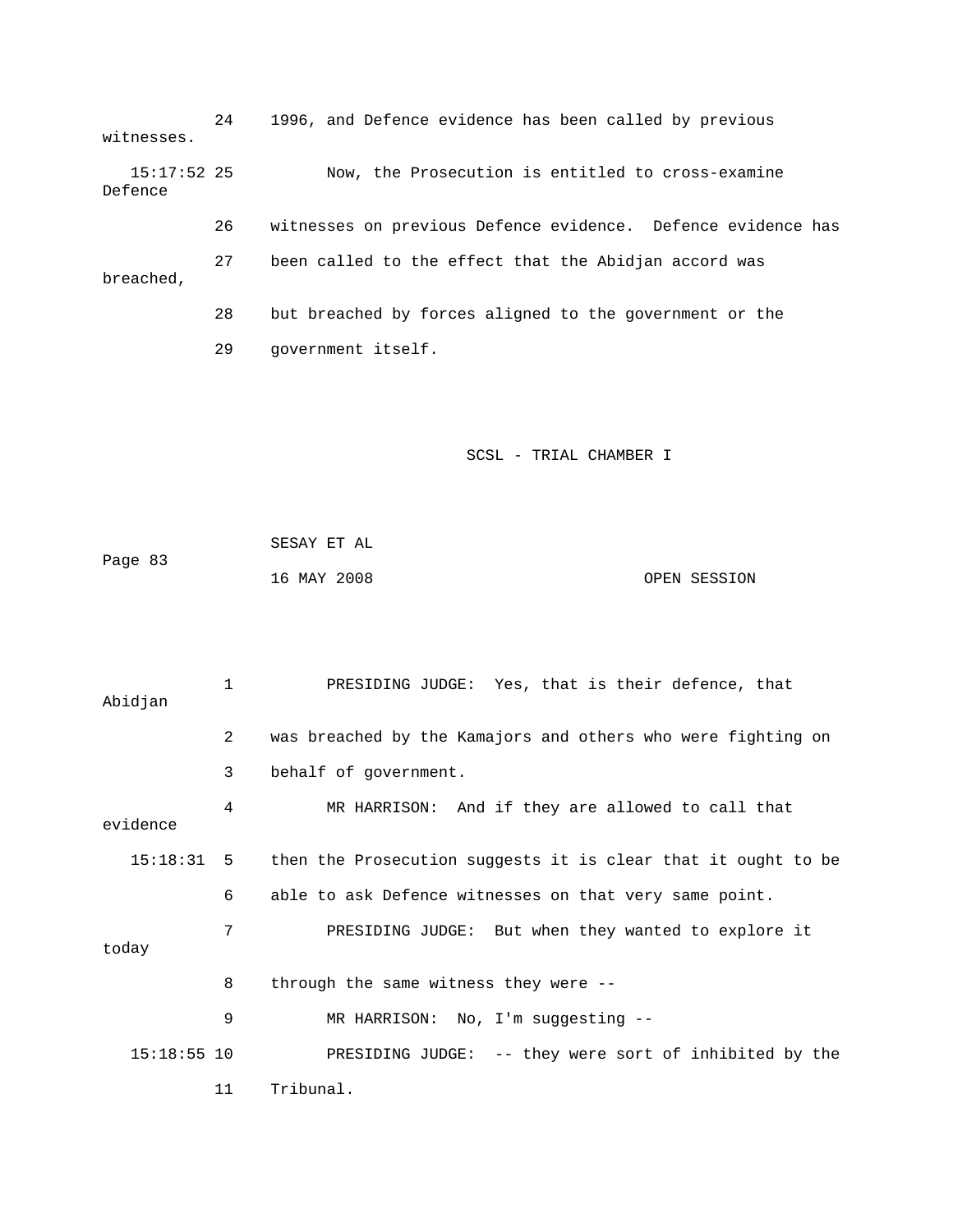12 MR HARRISON: Yes, but it's not the same time period . They 14 post-intervention. That's February, March, maybe into April '98. I'm asking about December -- sorry, end of November, 17 MS MYLVAGANAM: My Lord, I wonder whether I could, with DING JUDGE: Ms Mylvaganam, please, you wanted to 19 PRESI  $\operatorname*{say}% \operatorname*{supp}\left( X_{0},\mathcal{N}\right) =\operatorname*{supp}\left( X_{0},\mathcal{N}\right)$ something? 21 MS MYLVAGANAM: I'm grateful, My Lord. Only this, and 22 sorry I didn't join in the objections at the relevant time, 23 it occurs -- 24 PRESIDING JUDGE: Are you joining in the objection now? 27 intelligence reports which are not evidential material before the 29 destruction, there's an issue about intelligence reports being 13 were asking questions about Kenema. Those events are of  $15:19:16$  15 16 December, January of '96 and '97. 18 Your Lordship's leave --  $15:22:54$  20 I'm but 15:23:05 25 MS MYLVAGANAM: My Lord, I am in this way: That what the 26 Prosecution are seeking to do is found their cross-examination on 28 Court and, of course, after the whole issue of weapons of mass a

SCSL - TRIAL CHAMBER I

SESAY ET AL

Page 84

16 MAY 2008 OPEN SESSION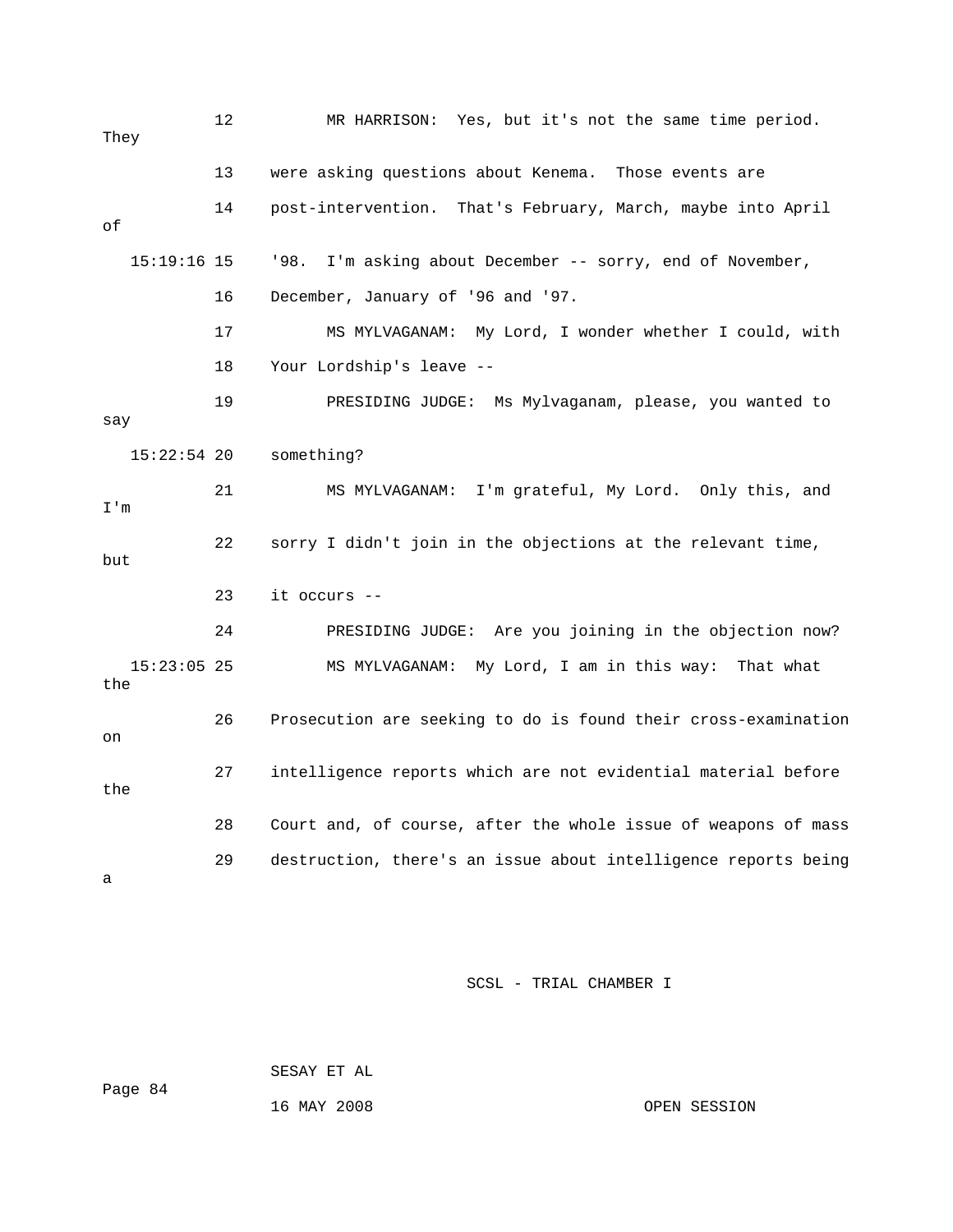1 reliable source on which to found any sort of questions.

 2 PRESIDING JUDGE: We don't want to tread those grounds. 3 They are delicate grounds. 4 MS MYLVAGANAM: Yes. Yes. But the point is the witness 15:23:41 5 his statement before The Truth And Reconciliation Commission has Iraq. 7 PRESIDING JUDGE: Because we don't want to go to 8 MS MYLVAGANAM: No. But the point is the witness in his 9 statement before The Truth and Reconciliation Committee has 15:23:57 10 specifically stated that there was no reliable intelligence in 12 appropriate for the Prosecution, in the circumstances, to 13 cross-examination on intelligence reports which actually are 14 evidential material before the Court. 15:24:18 15 JUDGE BOUTET: I'm not certain that we accept it, that the 17 Court. I mean, it's been the standard procedure for this 19 had intelligence report, I mean, we have to accept his word that at this particular moment. How much weight we're going 21 give to that is for the Tribunal to decide, so the question of in 6 specifically stated -- 11 certain instances and, on that basis, I really query whether it's found not it 16 was based on hearsay. We don't have the evidence in front of 18 Tribunal. I mean, if the witness says for that evidence that he for  $15:24:34$  20 to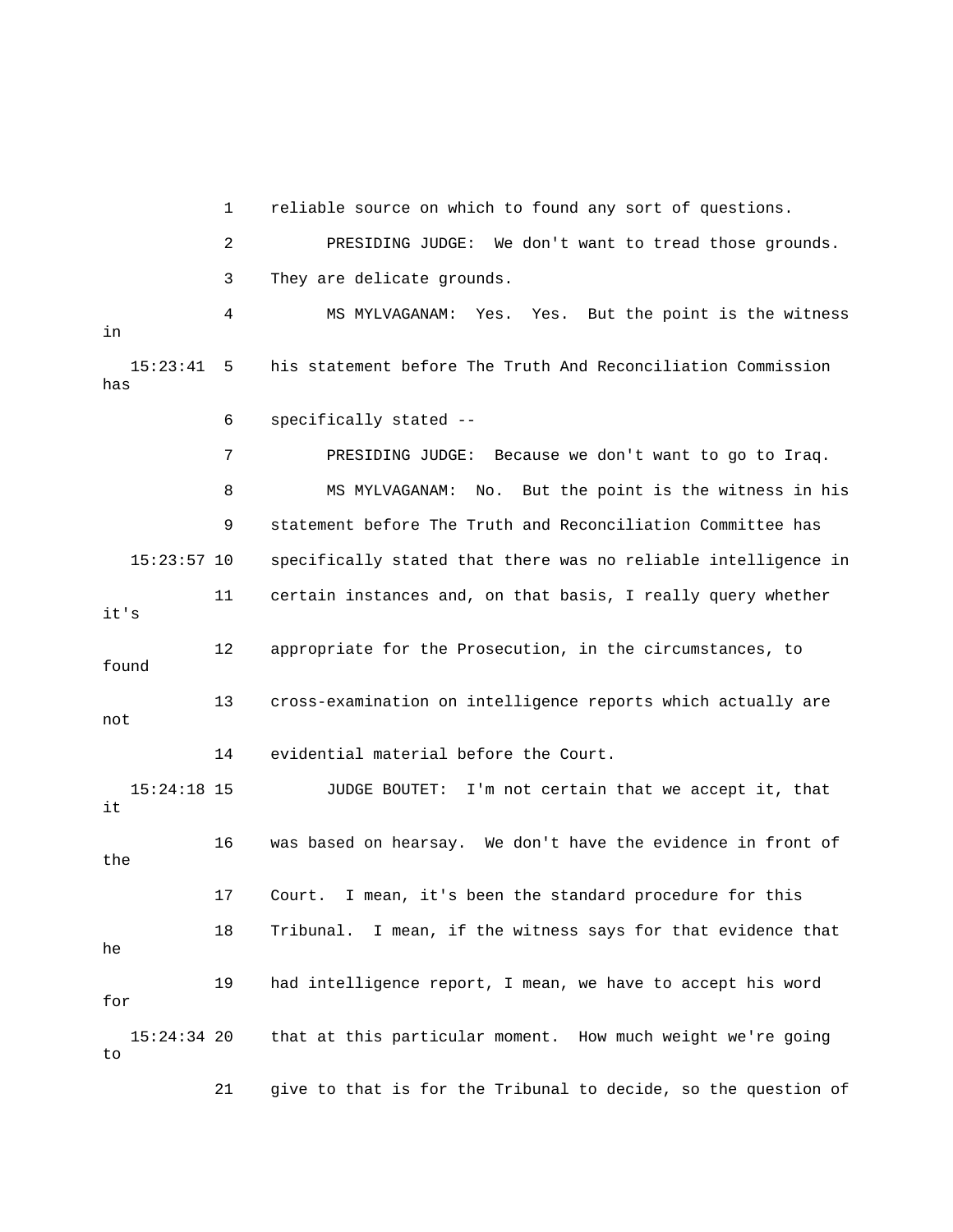22 admissibility, it's quite different.

| is |             | 23 | MS MYLVAGANAM: My Lord, I take the point. My concern          |
|----|-------------|----|---------------------------------------------------------------|
|    |             | 24 | based on the fact that intelligence material --               |
|    | 15:24:48 25 |    | JUDGE BOUTET: But we have accepted that. Some of your         |
| as |             | 26 | colleagues have asked questions based on intelligence reports |
|    |             | 27 | well, so, I mean, there is no difference between this one and |
|    |             | 28 | others. The witness has consistently stated that he was not   |
|    |             | 29 | there all the time. He was the President of the Republic of   |
|    |             |    |                                                               |

|         | SESAY ET AL |  |              |
|---------|-------------|--|--------------|
| Page 85 |             |  |              |
|         | 16 MAY 2008 |  | OPEN SESSION |

| оf           | $\mathbf{1}$ | Sierra Leone. He was the commander-in-chief and had all sorts |
|--------------|--------------|---------------------------------------------------------------|
| he           | 2            | reports coming to him. This is based on that information that |
|              | 3            | is giving evidence; whether it's intelligence or other        |
|              | 4            | information.                                                  |
| $15:25:13$ 5 |              | MS MYLVAGANAM: My Lord, I understand that but, in a           |
| could        | 6            | document where reference has been made to the fact that he    |
|              | 7            | not rely on intelligence reports --                           |
| not          | 8            | JUDGE BOUTET: It may be for a certain period he could         |
| the          | 9            | rely. That's not the question. What your objection is that    |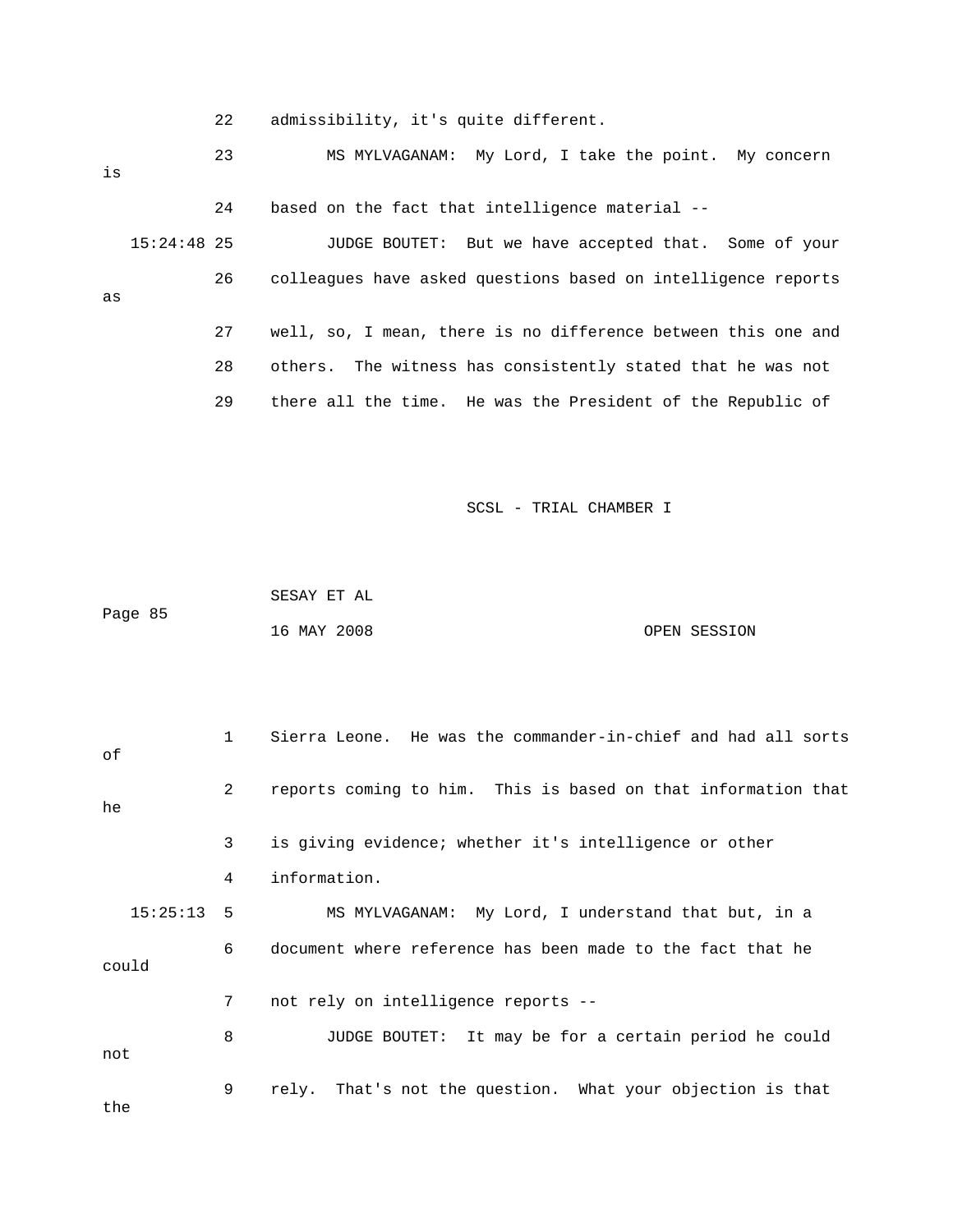15:25:25 10 question could not be asked because he is being asked if he had 11 intelligence report. The answer is "yes" he had intelligence 12 report. That's where we are. 15:25:40 15 MR JORDASH: I wondered if I might briefly respond to -- 16 PRESIDING JUDGE: Yes, yes, you may, please. 17 MR JORDASH: Simply in this way: That my learned friend 18 right that evidence has been adduced previously which deals with 19 this point, but what my learned friend's argument fails to 21 Kamajor activity in Kenema at the relevant time that Mr Cammegh 22 was trying to deal with. So Your Honour's ruling simply 24 Iight of that, that Your Honours do the same in relation to other trial 27 JUDGE THOMPSON: In other words, we're not -- the issue 28 not whether it was at a particular time frame or not; it's the 29 subject matter, that's the one that we said, if we allowed, might 13 MS MYLVAGANAM: So be it. 14 PRESIDING JUDGE: Yes, Mr Jordash. is 15:26:00 20 acknowledge is that evidence had also been adduced concerning excluded 23 questions on that subject. And what we're asking for is, in 15:26:22 25 subjects which have, yes, been properly the subject of the 26 but initial fairness arises. is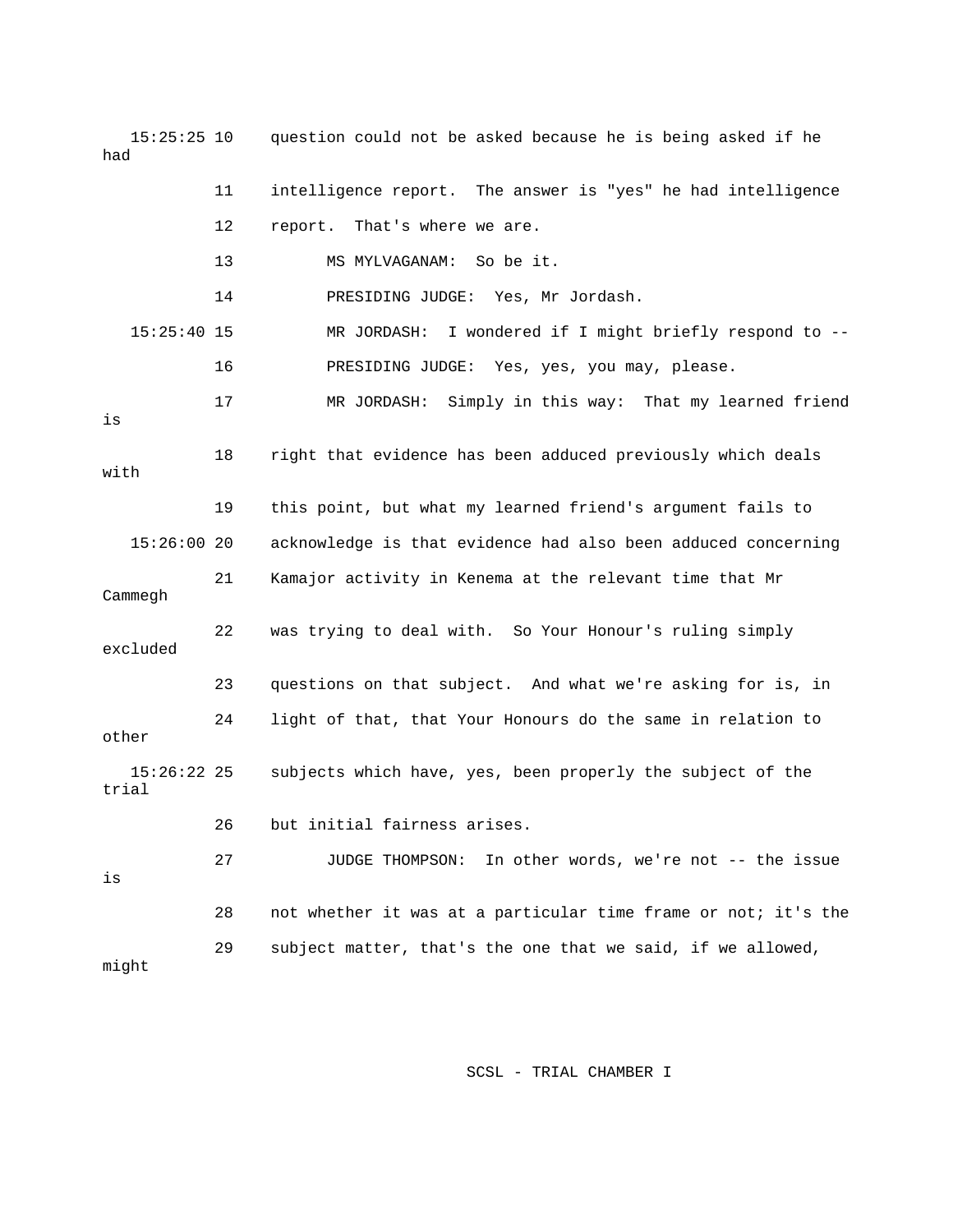|                   |    | SESAY ET AL                                                    |              |
|-------------------|----|----------------------------------------------------------------|--------------|
| Page 86           |    | 16 MAY 2008                                                    | OPEN SESSION |
|                   |    |                                                                |              |
|                   |    |                                                                |              |
|                   | 1  | result in a multiplication of the issues, is as I understand.  |              |
| yes,              | 2  | MR JORDASH: Exactly. That's my point, Your Honour,             |              |
|                   | 3  | and I'll leave my objection at that.                           |              |
|                   | 4  | JUDGE THOMPSON:<br>Right.                                      |              |
| 15:27:05<br>for a | 5  | PRESIDING JUDGE: Well, learned counsel, we'll retire           |              |
| our               | 6  | couple of minutes to deliberate on this issue and return with  |              |
|                   | 7  | verdict.                                                       |              |
|                   | 8  | [Break taken at 3.29 p.m.]                                     |              |
|                   | 9  | [Upon resuming at 3.45 p.m.]                                   |              |
| $15:44:27$ 10     |    | PRESIDING JUDGE: Learned counsel, the ruling of the            |              |
| fundamental       | 11 | Chamber is that, in conformity with the doctrine of            |              |
| this              | 12 | fairness, and guided by the ruling and the decision we made    |              |
| this              | 13 | morning in similar circumstances, Mr Harrison's question on    |              |
|                   | 14 | issue is overruled, and the objection by Mr Jordash is upheld. |              |
| $15:45:27$ 15     |    | May we continue, please, Mr Harrison.                          |              |
|                   | 16 | MR HARRISON:                                                   |              |
|                   | 17 | Witness, let me try and take you a little bit forward in<br>Q. |              |
| the               | 18 | We all know that on 25 May 1997, that was the day of<br>time.  |              |
|                   | 19 | coup in Freetown, and do you remember that?                    |              |
| $15:45:58$ 20     |    | (Witness nods).<br>Α.                                          |              |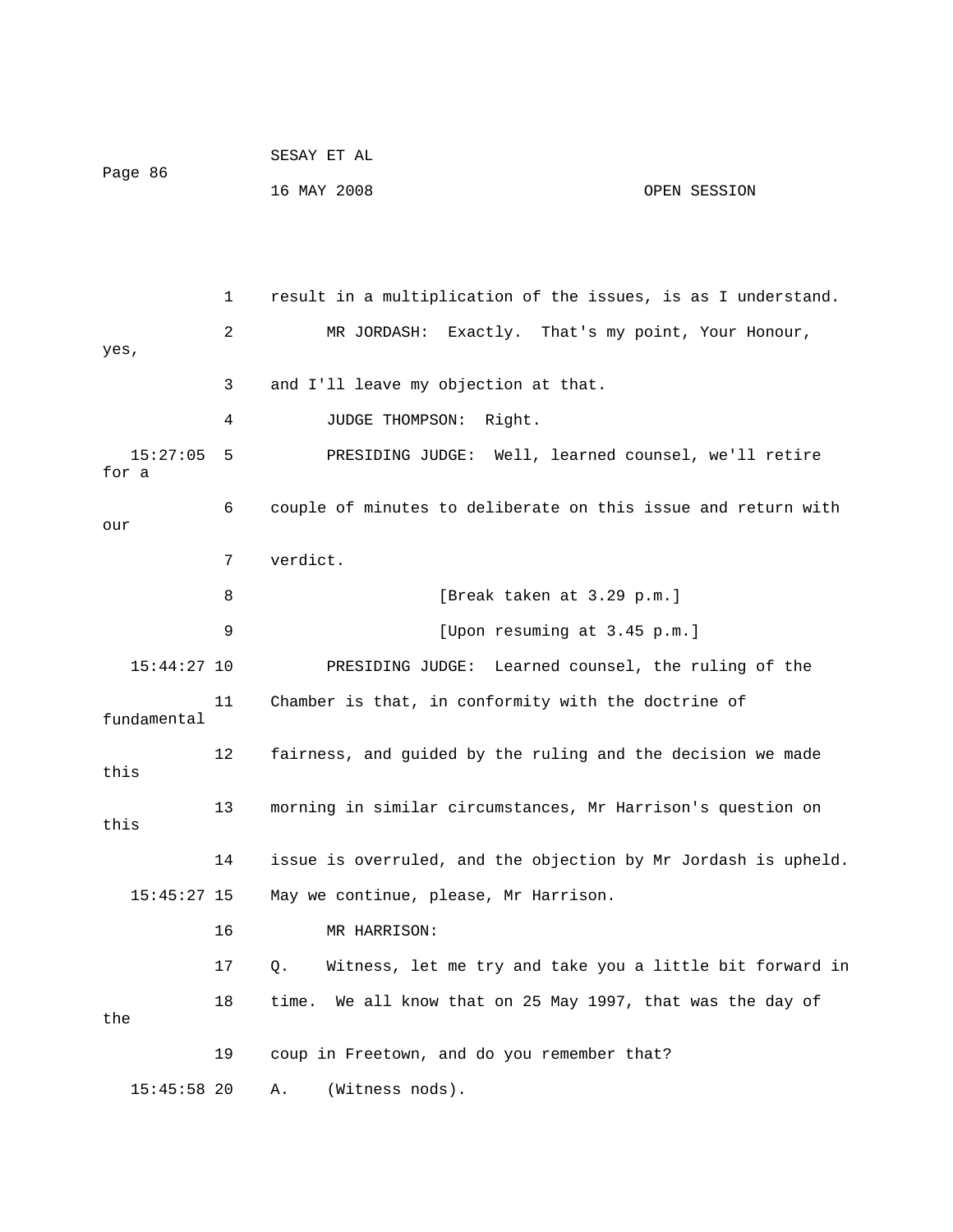| were |               | 21 | Ο. | And my understanding is that shortly after 25 May you  |
|------|---------------|----|----|--------------------------------------------------------|
|      |               | 22 |    | forced to leave the country; is that correct?          |
|      |               | 23 | Α. | $Um - hmm.$                                            |
|      | receiving     | 24 | Q. | And after 25 May 1997, you still would have been       |
|      | $15:46:23$ 25 |    |    | information about events in Sierra Leone?              |
|      |               | 26 | Α. | Oh, yes.                                               |
| on a |               | 27 | Q. | And the information you received, would that have been |
|      |               | 28 |    | regular basis?                                         |
|      |               | 29 | Α. | Well, not really; not as regular as when I was home.   |
|      |               |    |    |                                                        |
|      |               |    |    |                                                        |

|         | SESAY ET AL |              |
|---------|-------------|--------------|
| Page 87 |             |              |
|         | 16 MAY 2008 | OPEN SESSION |

1 Q. In the months of June, July, August of 1997, were you being 2 provided with information about events taking place in 3 Sierra Leone? 4 A. I was getting information, yes. 15:47:11 5 Q. And were you being given information about what appeared 6 be, to you, to be crimes committed by the RUF in Sierra Leone? 8 coupists, and how they were working in collaboration with the 9 RUF. to 7 A. Frankly, the information was more dealing with the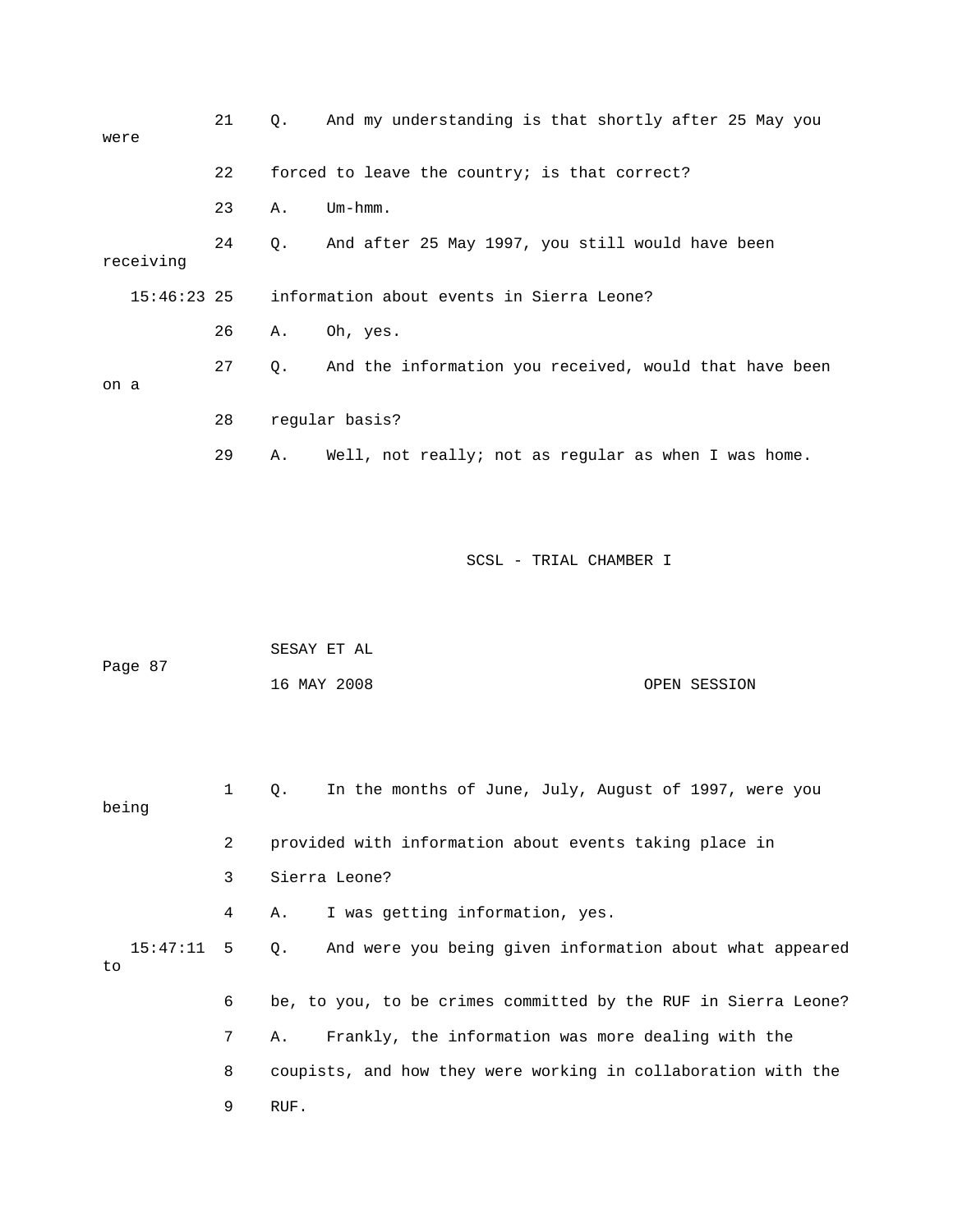15:47:47 10 Q. And what was that information you were getting about h ow 11 the coupists were working in collaboration with the RUF? 12 A. Well, about their movements, about some their activities 13 and atrocities being committed; that type of thing. 14 Q. Are you able to recall any of the atrocities that you 5:48:15 15 have -- 1 17 territory, in my submission. If I can deal with my objection 18 this way: This morning Mr Cammegh was stopped; he was not 19 permitted to ask about Kamajor atrocities. It is our defence 15:48:38 20 has been our defence that Kamajor atrocities underpinned, in Kailahun, 22 throughout the whole indictment period, and in relation to 24 which occurred at the point of the intervention. Let me put 15:49:22 25 more specifically: We have said, and a number of times, and 26 have led evidence for the first accused to show that Kamajor 27 activities in the Kenema District caused civilians to seek 28 with the RUF in Kailahun. A direct defence to a number of the may 16 MR JORDASH: Objection. We're exactly in the same in and 21 large part, some of the RUF activities in Kailahun. In 23 Mr Cammegh's questions this morning, particularly activities that we refuge 29 counts on the indictment, not least of which are counts dealing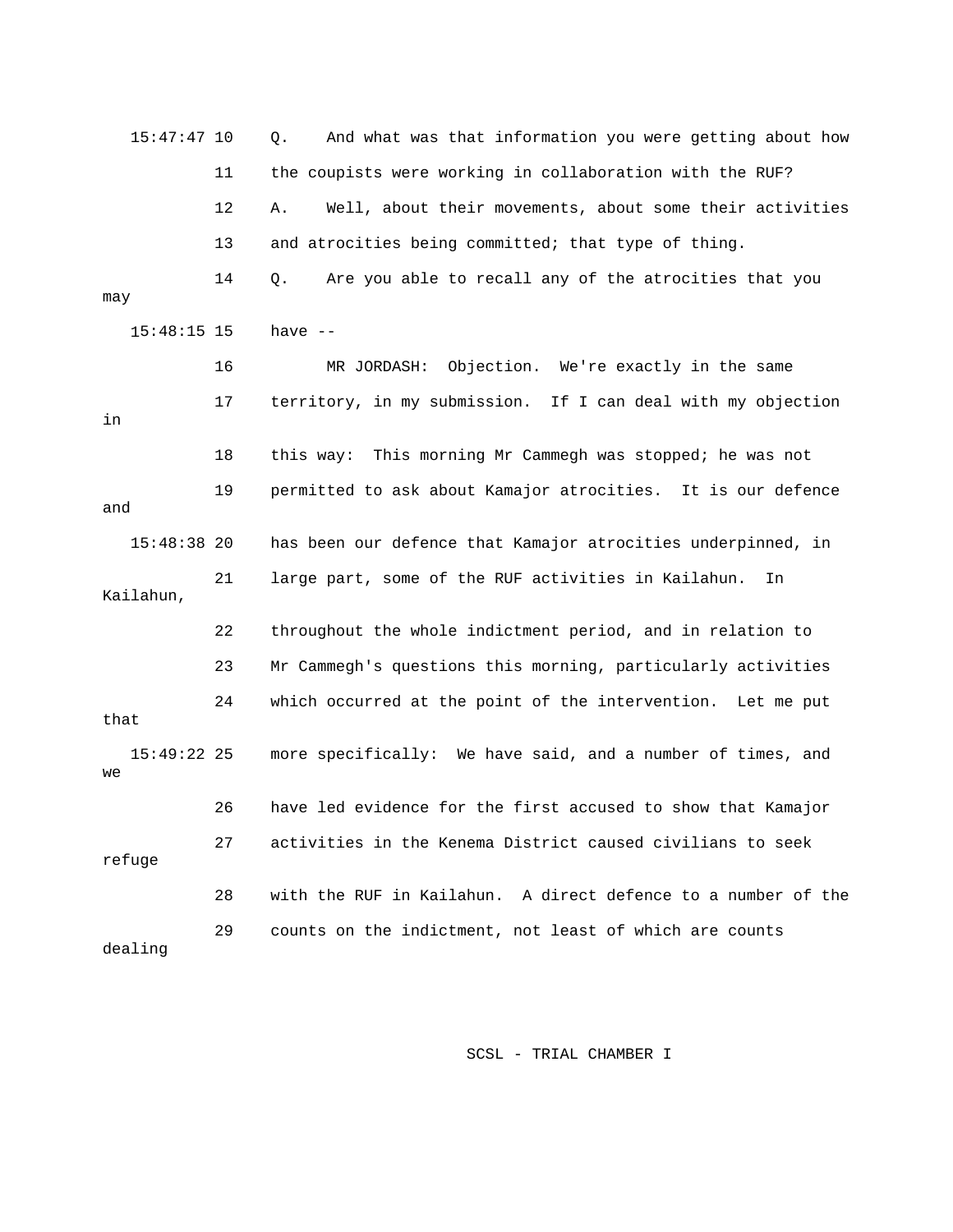1 with unlawful killing, counts dealing with sexual violence, 2 counts dealing with forced labour, counts dealing with abduction. 3 If it's right that it is not fair that Mr Cammegh be allowed 4 develop that Defence further through this witness, it is not fair 15:50:07 5 that my learned friend is able to advance the Prosecution's case 6 through this witness. 7 It follows, as sure as night follows day, if we cannot 8 adduce evidence supportive of the Defence, Mr Harrison cannot 9 adduce evidence supportive of the Prosecution case on those 15:50:28 10 counts. And just to buttress that, I refer Your Honours to 9 11 November 2007, DIS-281, who dealt with Kamajor atrocities 12 led to civilians fleeing with the RUF during the February 1998 13 intervention, DIS-069, 22 October 2007, which dealt with exactly 14 the same subject. This has been and always has been a large 15:51:00 15 of our defence. Those are my submissions. 16 MR CAMMEGH: If I may very briefly add to that, 18 said. It's very important I put on the record this: One's 19 purpose in making reference to the grisly incidents that are to same which part 17 Your Honour. By the same token I'm adopting what Mr Jordash just been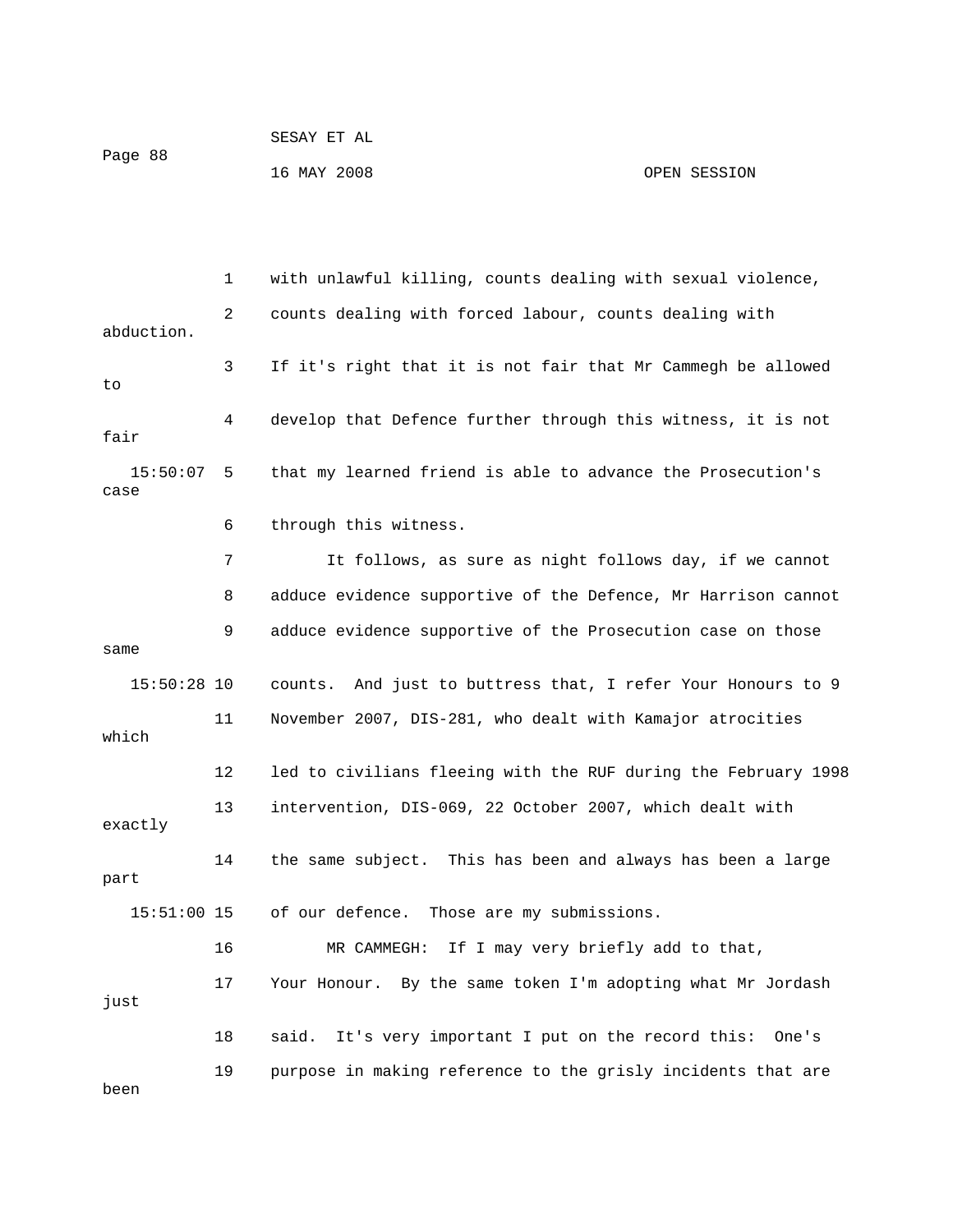|          | $15:51:21$ 20 | rehearsed in Kenema Town in February of 1998 followed in due  |
|----------|---------------|---------------------------------------------------------------|
|          | 21            | course by ECOMOG jet bombing raids on civilians in Kailahun   |
|          | 22            | thereafter, is very relevant to me or to Mr Gbao because they |
|          | 23            | foreshadow the events of the killing of the Kamajors which is |
| charged. | 24            | perhaps the most serious offence with which Mr Gbao is        |
| in       | $15:51:43$ 25 | There can be no denying after four years of hearing evidence  |
| Kenema,  | 26            | this Court that there is a nexus between what happened in     |
| in       | 27            | the fleeing from Kenema, the internship of suspected Kamajors |
| and      | 28            | Kailahun and the horrible killing of 65 of them afterwards,   |
| say      | 29            | on those grounds I concur entirely with Mr Jordash and simply |

|         | SESAY ET AL |              |
|---------|-------------|--------------|
| Page 89 |             |              |
|         | 16 MAY 2008 | OPEN SESSION |

 1 this: With all respect, it is not fair that there should be 2 rule for one-party and one rule for the other because that is w ho 3 it might appear were Mr Harrison allowed to continue on this 4 course, bearing in mind Your Honours' ruling this morning 15:52:22 5 sought not to undermine and nor do I now. one which I

6 PRESIDING JUDGE: Thank you, Mr Cammegh. Ms Mylvaganam.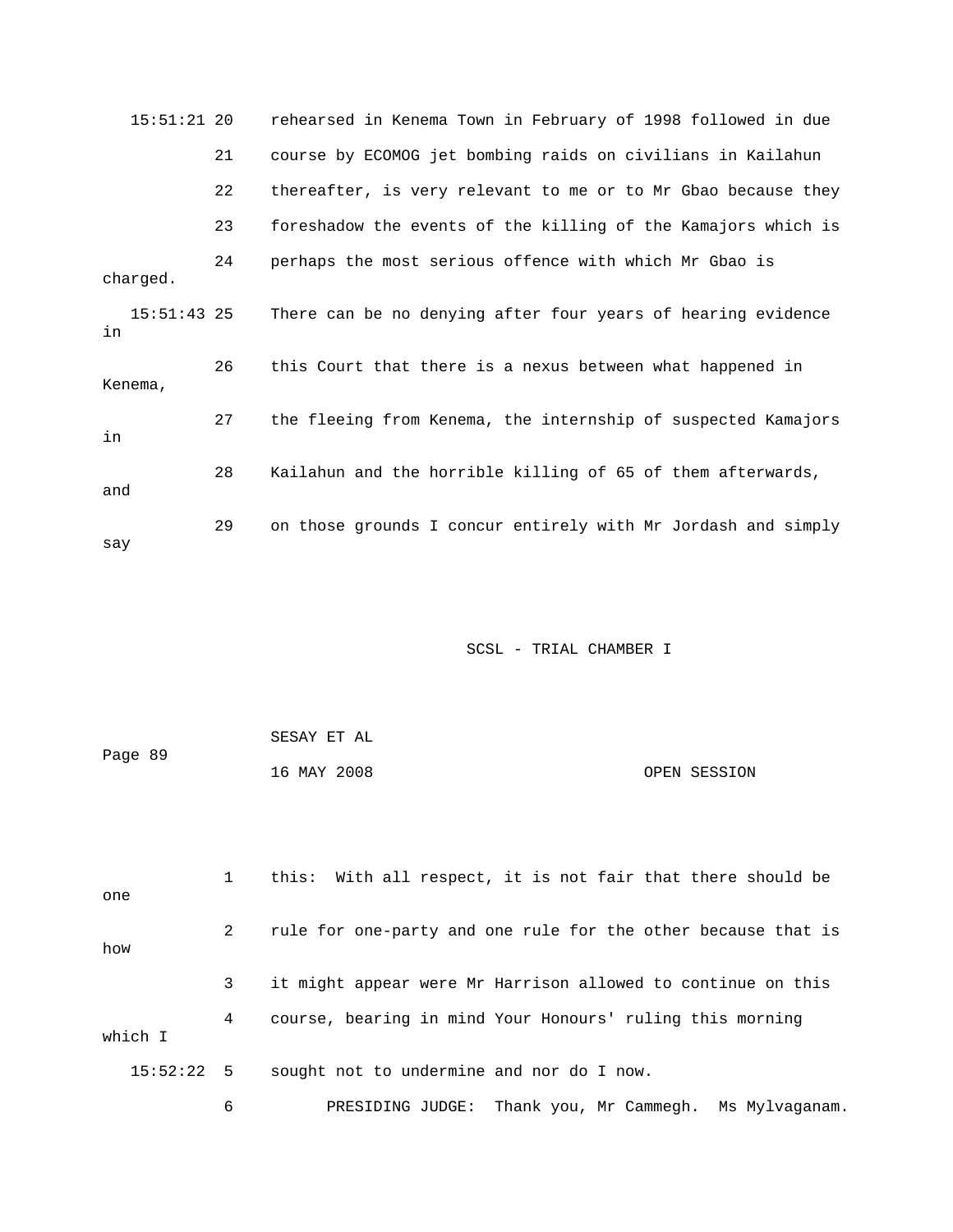7 MS MYLVAGANAM: My Lord, only to say it does se em to be 8 part and parcel of the earlier ruling that Your Lords hips made. 9 PRESIDING JUDGE: Thank you. Mr Harrison, do you want make a quick response before we deliberate on this issue? used 13 the word atrocities having been committed during the original 14 examination and cross-examination by I think the third accused. 18 may be affiliated to the three accused would be relevant 19 evidence. It would be evidence of crimes committed, either in 15:53:54 20 concert with or potentially by one of the accused. The notion 23 to decide whether or not this witness can tell you that crimes 24 certain acts and conduct of which he knows were committed by RUF, that would clearly be relevant to all of the issues before 26 you. It's also known well to the Court that the defence of to  $15:53:09$  10 11 MR HARRISON: The first point is that the witness used the 12 word atrocities in the preceding answer and he had actually 15:53:27 15 And I was simply asking the witness to tell the Court about those 16 atrocities of which he was aware. The relevance of that is that 17 any evidence that touches upon crimes committed by persons who 21 that a CDF bit of evidence was ruled inadmissible, it was ruled 22 inadmissible because it was not relevant to the issues. You have or the  $15:54:23$  25 27 Tukoki is not a defence. You can't simply say he did it too and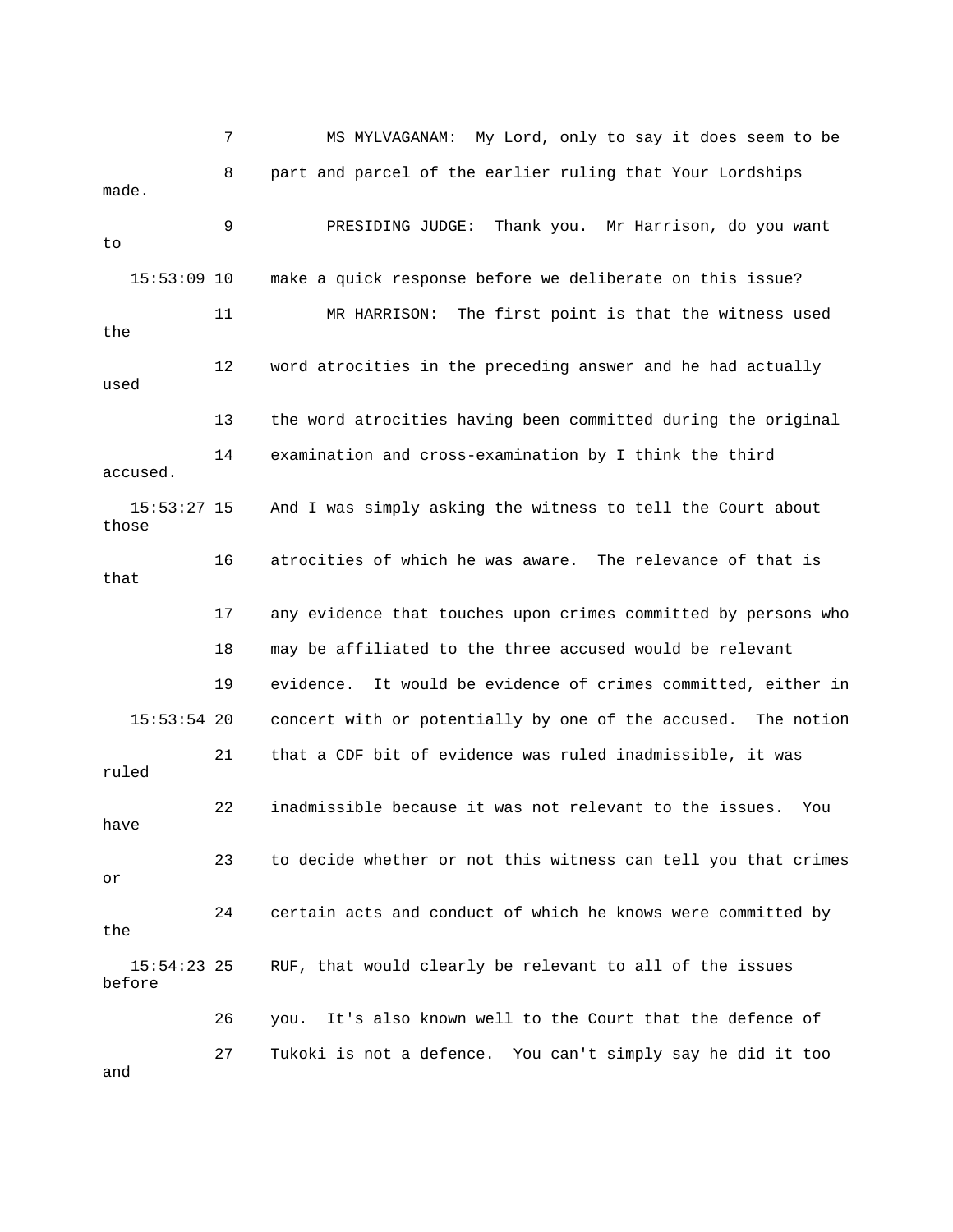| in | 28 |  | expect that to be a defence. It's not. It's not recognised   |
|----|----|--|--------------------------------------------------------------|
| or | 29 |  | international law. So that's why the evidence about the acts |

|         | SESAY ET AL |              |
|---------|-------------|--------------|
| Page 90 |             |              |
|         | 16 MAY 2008 | OPEN SESSION |

|                       | $\mathbf 1$ | alleged acts of members of the CDF is of even less relevance,  |
|-----------------------|-------------|----------------------------------------------------------------|
|                       | 2           | because what happened by them you've ruled is not relevant but |
|                       | 3           | the legal issue is already decided for you. It's known in      |
| not                   | 4           | international criminal law. To simply say he did it too does   |
| $15:55:15$ 5<br>raise |             | provide you with a defence. The only other point I wish to     |
| other                 | 6           | is that what we propose to do is to ask this witness of any    |
| witness               | 7           | criminal acts of which he is aware, and we would say this      |
| preceding             | 8           | is certainly allowed to give that evidence as have the         |
| There                 | 9           | approximately 140-odd witnesses who have come before you.      |
| $15:55:45$ 10         |             | is no reason to prevent this witness from giving what could be |
| gives                 | 11          | helpful, certainly relevant, and perhaps of a nature that      |
| the                   | 12          | the Court a clear understanding or a clearer understanding of  |
|                       | 13          | facts -- of the acts that took place.                          |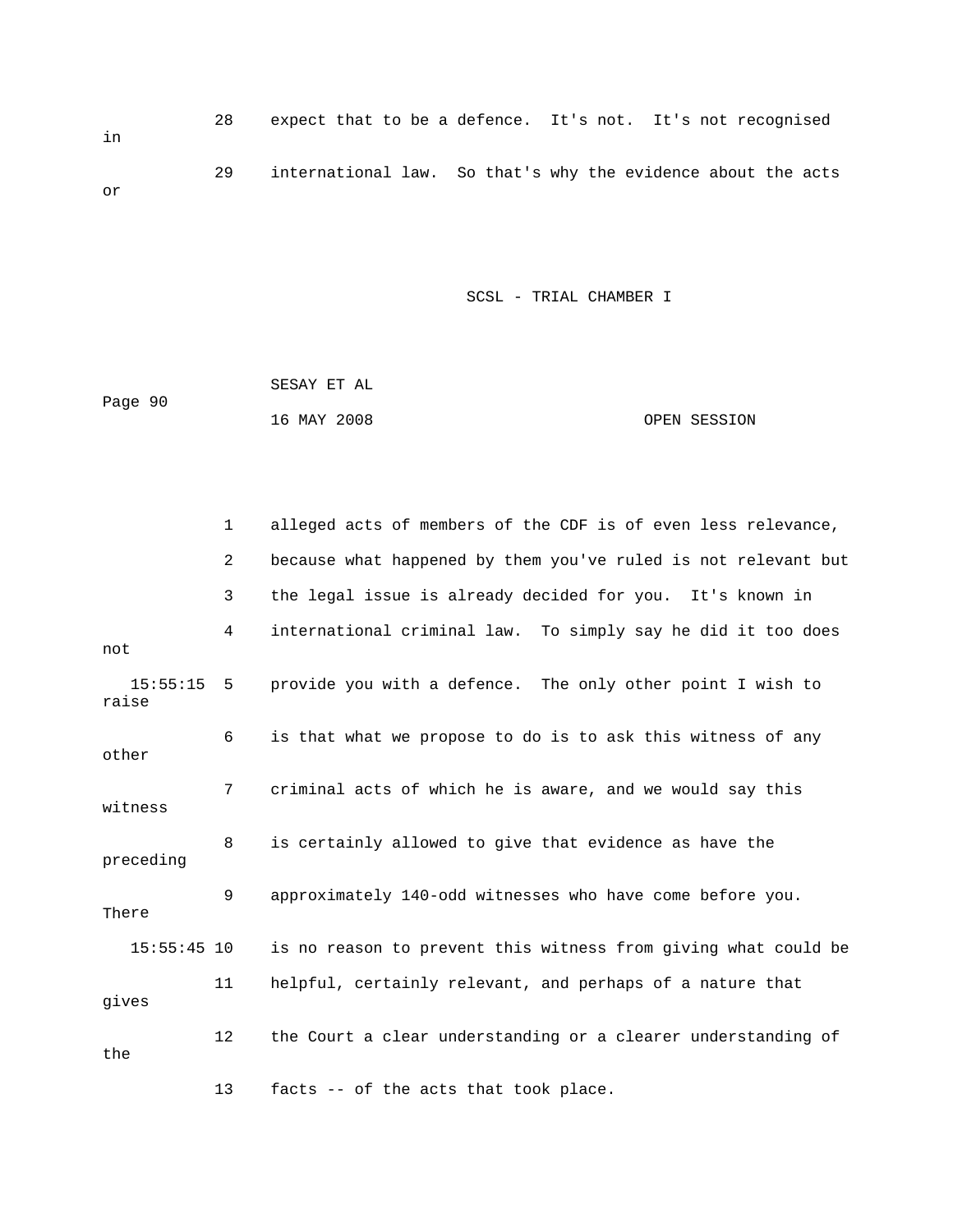14 PRESIDING JUDGE: Yes, Mr Jordash. Right of reply. You 15:56:18 15 raised the objection.

 16 MR JORDASH: I'll be very brief. It's got nothing to do s killing say the RUF killed civilians in Kenema. The Defence say at 21 point of intervention it was the Kamajors killing civilians. 22 Mr Cammegh was trying to seek evidence in support of that this 24 Prosecution case that women were abducted and sexually 15:57:00 25 by the RUF in Kenema. It's the Defence case that at the 26 intervention, the RUF -- the women who went with the RUF, went 28 and forced labour, the same point again. The Defence is as it 29 always has been in Kenema that it was the Kamajors who were 17 with Tukoki and my learned friend knows that having sat through 18 the evidence at length. Counts 3 to 5 allege unlawful 19 in Kenema between 25 May and 19 February 1998. The Prosecution 15:56:38 20 the 23 morning. In relation to the sexual violence count, it is the assaulted 27 for protection from the Kamajors. In relation to the abductions

SCSL - TRIAL CHAMBER I

| Paqe 91 | SESAY ET AL |              |
|---------|-------------|--------------|
|         | 16 MAY 2008 | OPEN SESSION |

1 committing those crimes, especially at the point of the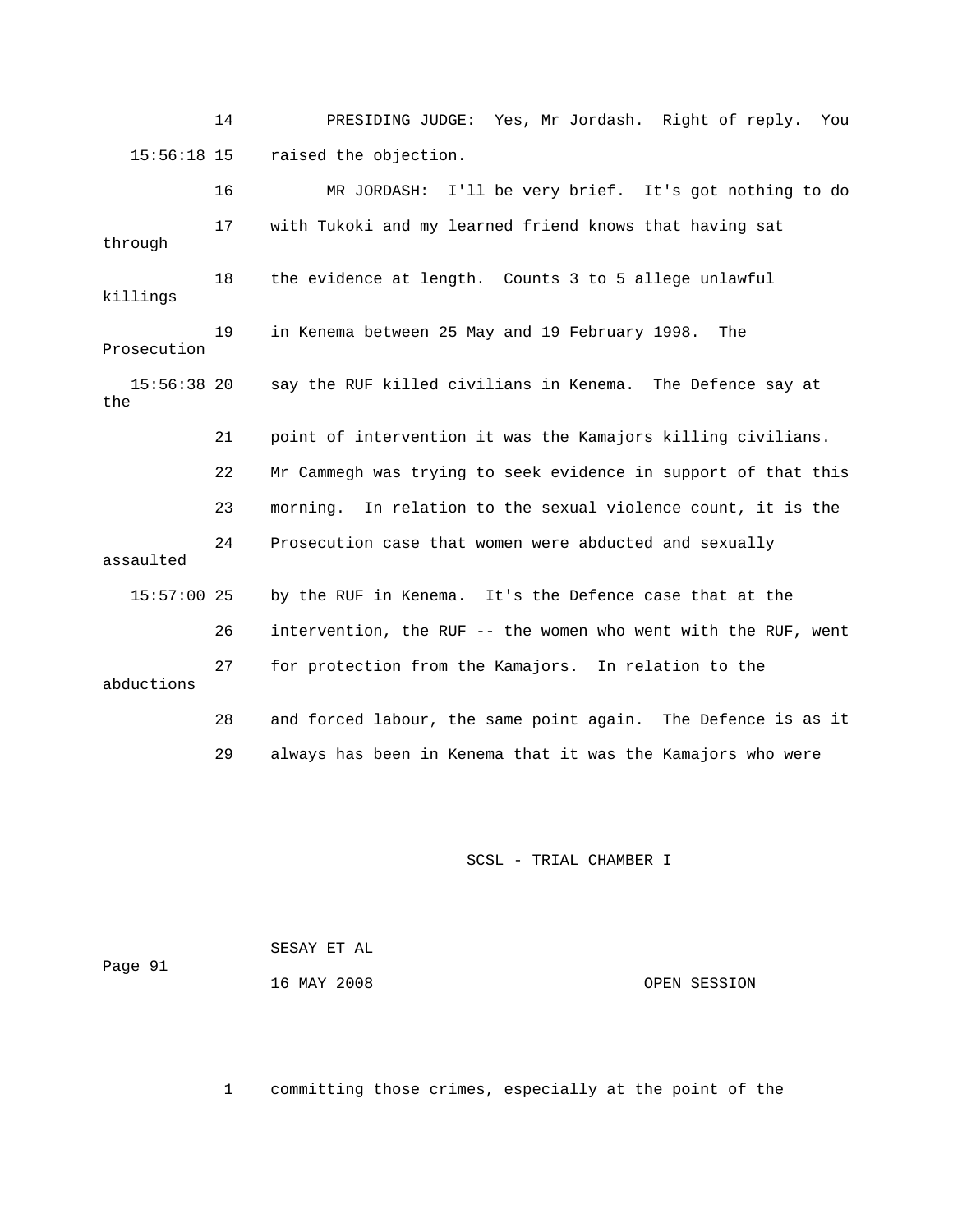2 intervention. So if that evidence is not permitted then 3 is, in our submission, the evidence of atrocities which my 4 learned friend is trying to adduce. Whether the witness mentions 15:57:43 5 the word atrocity or not, the point is one of fairness. I 6 concede this. Both subjects are relevant, but in light of 8 it follows that the other side cannot adduce it. It's simply not 9 fair to allow one side to adduce and not allow the other side 15:58:05 10 defend it. Those are my submissions. 11 PRESIDING JUDGE: Well, learned counsel, again the Harrison 13 is overruled. It's ruled out because again on the ruling that 16 MR HARRISON: 17 Q. Again talking about the same time period, so we're in June, 18 July, August of 1997, were you getting any information about arms 19 and ammunition going to the RUF? 16:01:32 20 A. That's the time that we were in Conakry, is that it? 21 Q. Yes, I think that would have been right. Because the 22 is 25 May '97 and I was thinking of the approximate three months 23 after the actual coup? 24 A. Yes. Well, really as I said earlier on, the bulk of the neither 7 Your Honours' ruling that one side cannot adduce that evidence, to 12 objection by Mr Jordash is upheld and the question by Mr we 14 made this morning, a few minutes ago, we are reiterating it here 16:00:56 15 now. May we proceed, please. coup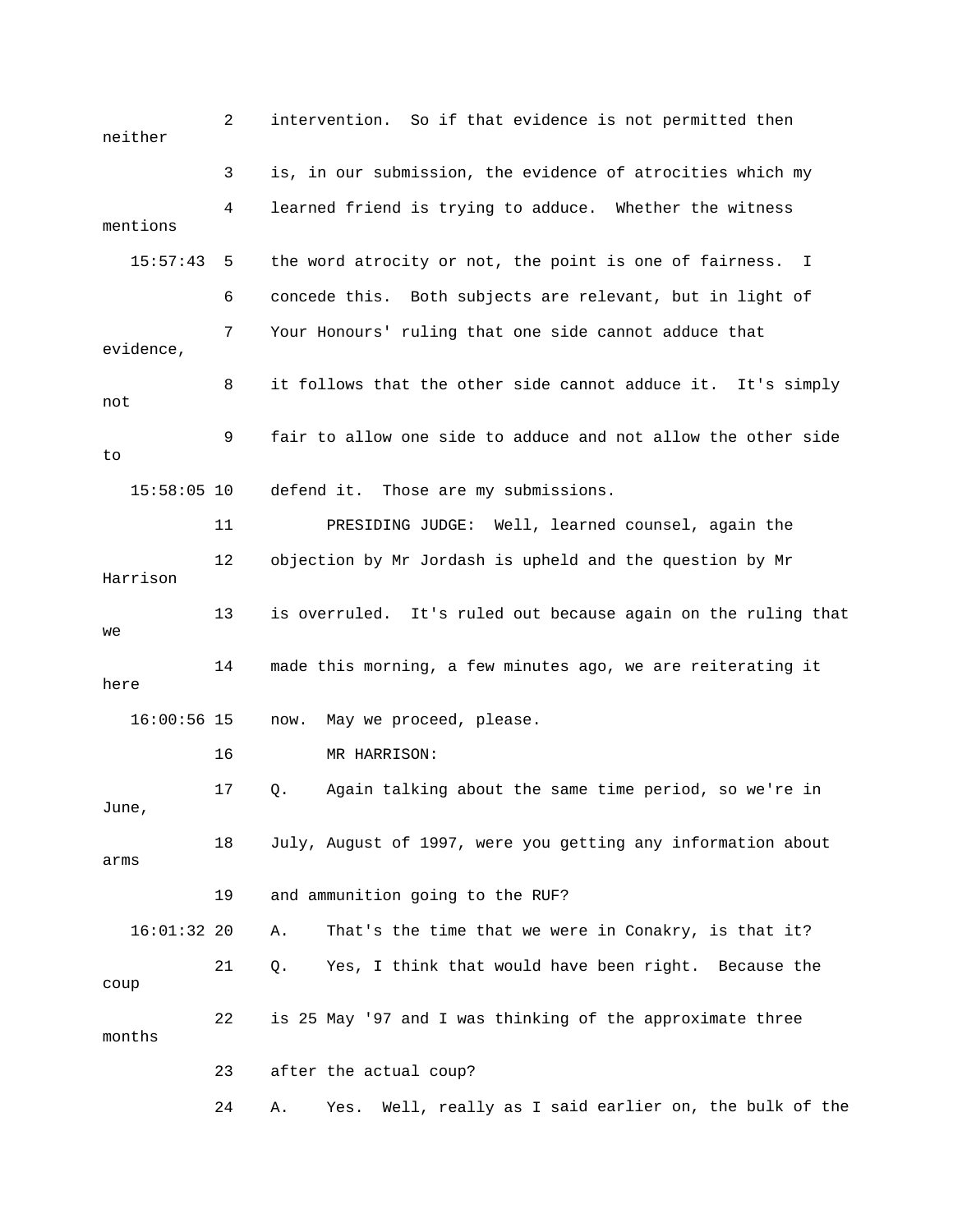16:01:56 25 reports had to do with the activities of the -- of the soldiers.

|  |  | PRESIDING JUDGE: [Indiscernible] of the SLA. |  |  |  |
|--|--|----------------------------------------------|--|--|--|
|--|--|----------------------------------------------|--|--|--|

- 27 THE WITNESS: Not.
- 28 PRESIDING JUDGE: AFRC.
- 29 THE WITNESS: The AFRC.

| Page 92 | SESAY ET AL |              |
|---------|-------------|--------------|
|         | 16 MAY 2008 | OPEN SESSION |

|               | $\mathbf 1$ |       | PRESIDING JUDGE: The AFRC.                                    |
|---------------|-------------|-------|---------------------------------------------------------------|
|               | 2           |       | THE WITNESS: Yes.                                             |
|               | 3           |       | MR HARRISON:                                                  |
|               | 4           | Q.    | And you were aware though that the RUF joined?                |
| 16:02:18      | -5          | Α.    | Oh, yes. Yes.                                                 |
| with          | 6           | Ο.    | And what information did you get about the RUF joining        |
|               | 7           |       | the coupist?                                                  |
|               | 8           | Α.    | Well, they were invited by the coupists to come and join      |
|               | 9           |       | them so they can work as one and so that they will remain for |
| $16:02:39$ 10 |             | qood. |                                                               |
|               | 11          | Q.    | And what information did you get about their activities?      |
|               | 12          | Α.    | Well, again it was -- they started off with -- by moving      |
| down          | 13          |       | people into the airport area in Freetown and bringing them    |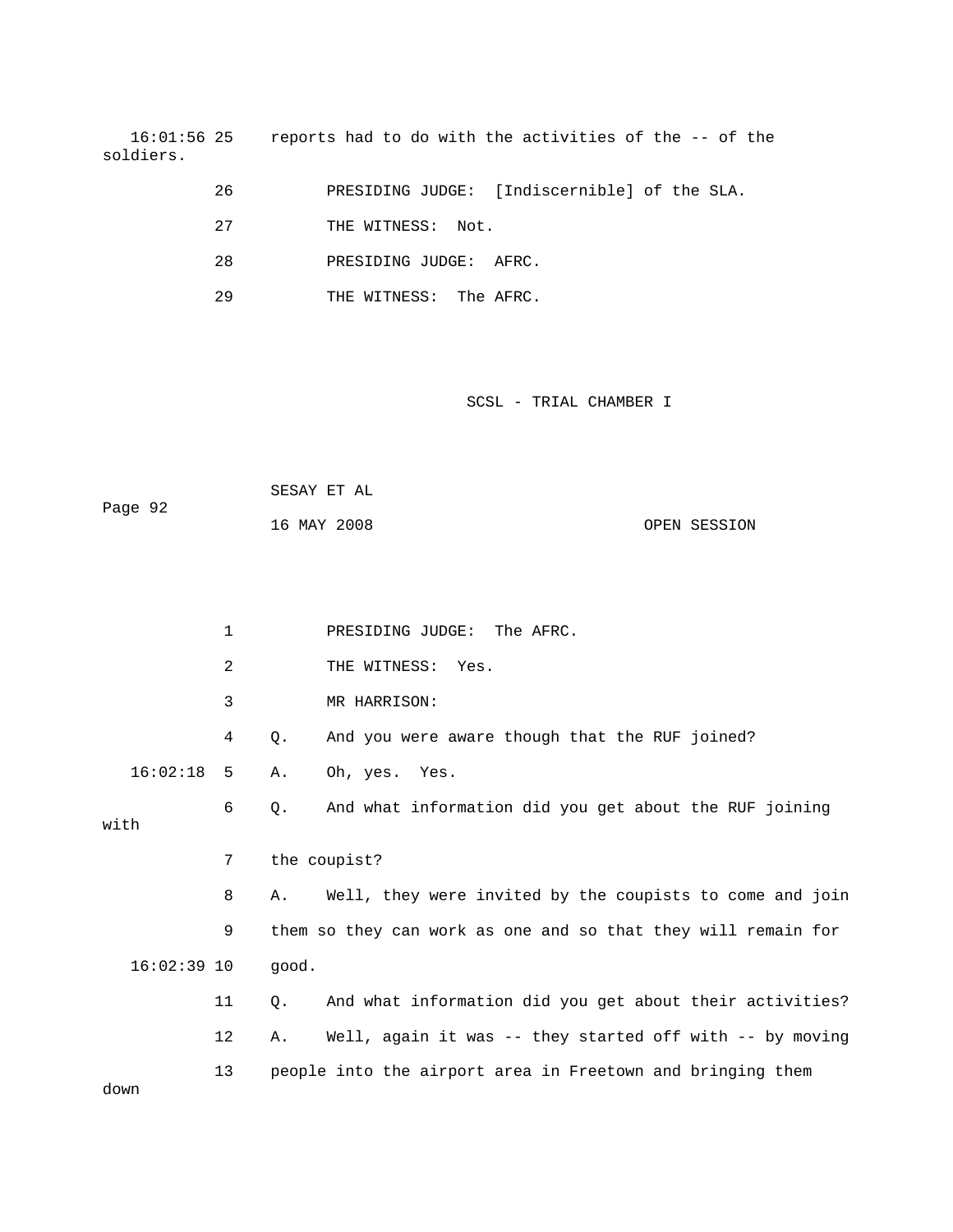14 to other areas of the capital city, and this led to some 16 Q. And when you say it led to some conflict, what are you And did you get information about the nature of that because 23 of the influx of the RUF to join the AFRC. 24 Q. Now, what about later on in time. Did you ever get any 16:03:36 25 information about arms and ammunition going to the RUF? 26 A. No, I didn't get that, no. 28 time? 29 A. Yes, child soldiers came in together with the regular conflict 16:03:03 15 also there. 17 talking about? 18 A. Well, between themselves and the civilians that were 19 remaining.  $16:03:15$  20 Q. 21 conflict with the civilians? 22 A. No, I was just told that there was severe fighting 27 Q. Did you get any information about child soldiers at any

SCSL - TRIAL CHAMBER I

| Page 93 | SESAY ET AL |              |
|---------|-------------|--------------|
|         | 16 MAY 2008 | OPEN SESSION |

1 fighters when they were invited to join the AFRC.

2 Q. And what about over the length of time of the -- of the 3 war, and let's just say from 1997 up until the end of 2000 or

the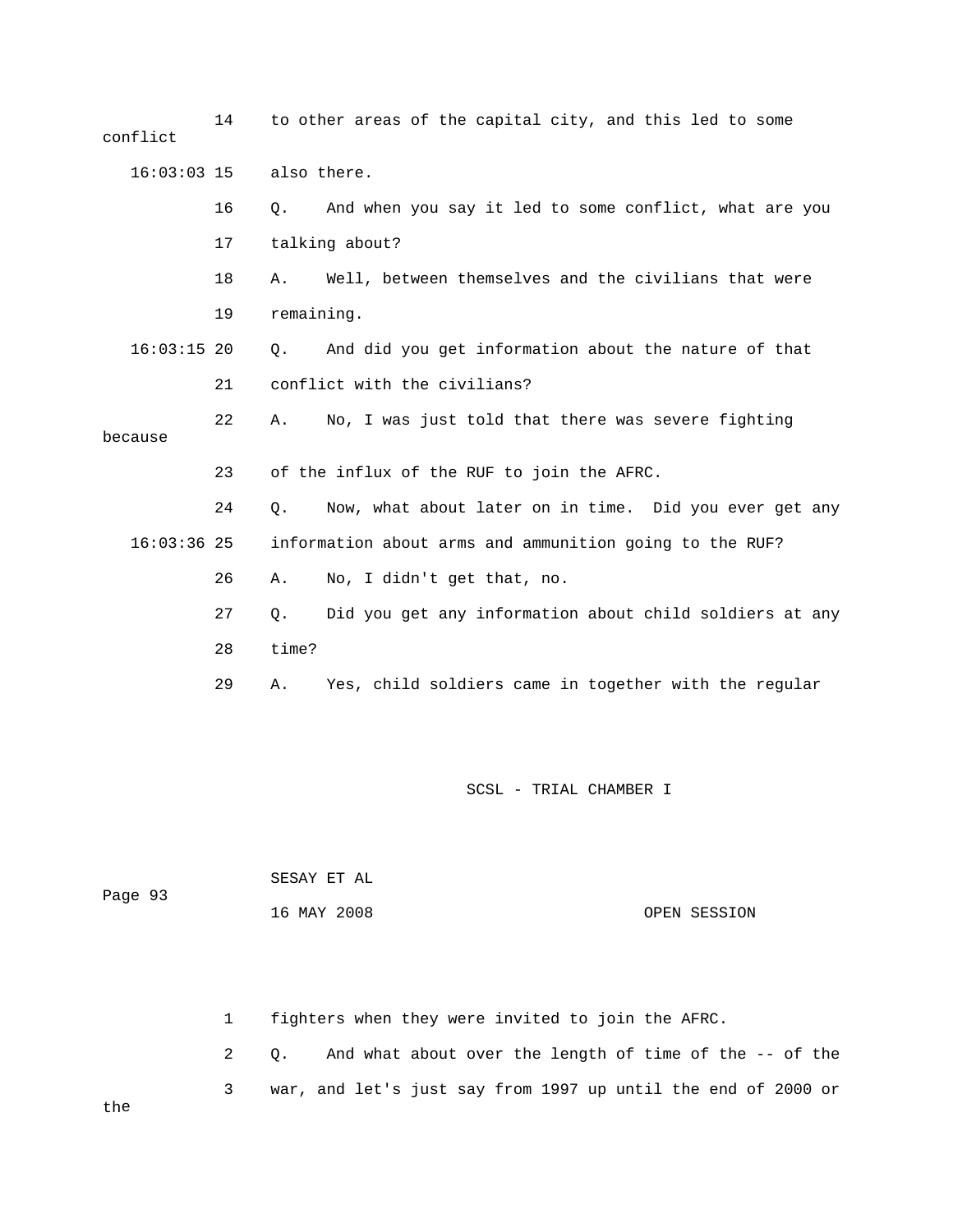4 middle of 2000, what can you say about --

16:04:24 5 MR JORDASH: Sorry I might be being premature but if 're we 6 going to continue along the line of crimes within the 7 then my objection remains the same. I do not understand the 8 distinction my learned friend is seeking to draw. My learned 9 friend who raised the initial objection to Mr Cammegh's 16:04:45 10 questions. It was my learned friend who raised this spectre 11 which has now descended over the Court and this witness's 12 evidence, and we simply ask the Trial Chamber to make the same e 16:05:05 15 MR CAMMEGH: I think the phrase is what's sauce for th 16 goose is sauce for the gander and I adopt what my learned 17 said subject to that correction. 18 PRESIDING JUDGE: Mr Harrison, I think we've -- we 19 be coming back to these objections always. You know when we - 16:05:31 20 from the three rulings we have made -- you will know where we 21 would go if you put certain questions to this witness. So can 23 which you know will be contentious and would bring us to -- 24 within the context of the rulings that we have made here, please. 16:05:55 25 We want to move along. And I want -- I think we are 26 desirous, you know, to see that this witness leaves and that 27 doesn't feature on our agenda on Monday, so we would like to indictment 13 ruling on the same basis. What's good for the goose is good for 14 the gander. friend wouldn't - 22 you please very carefully avoid, you know, certain questions he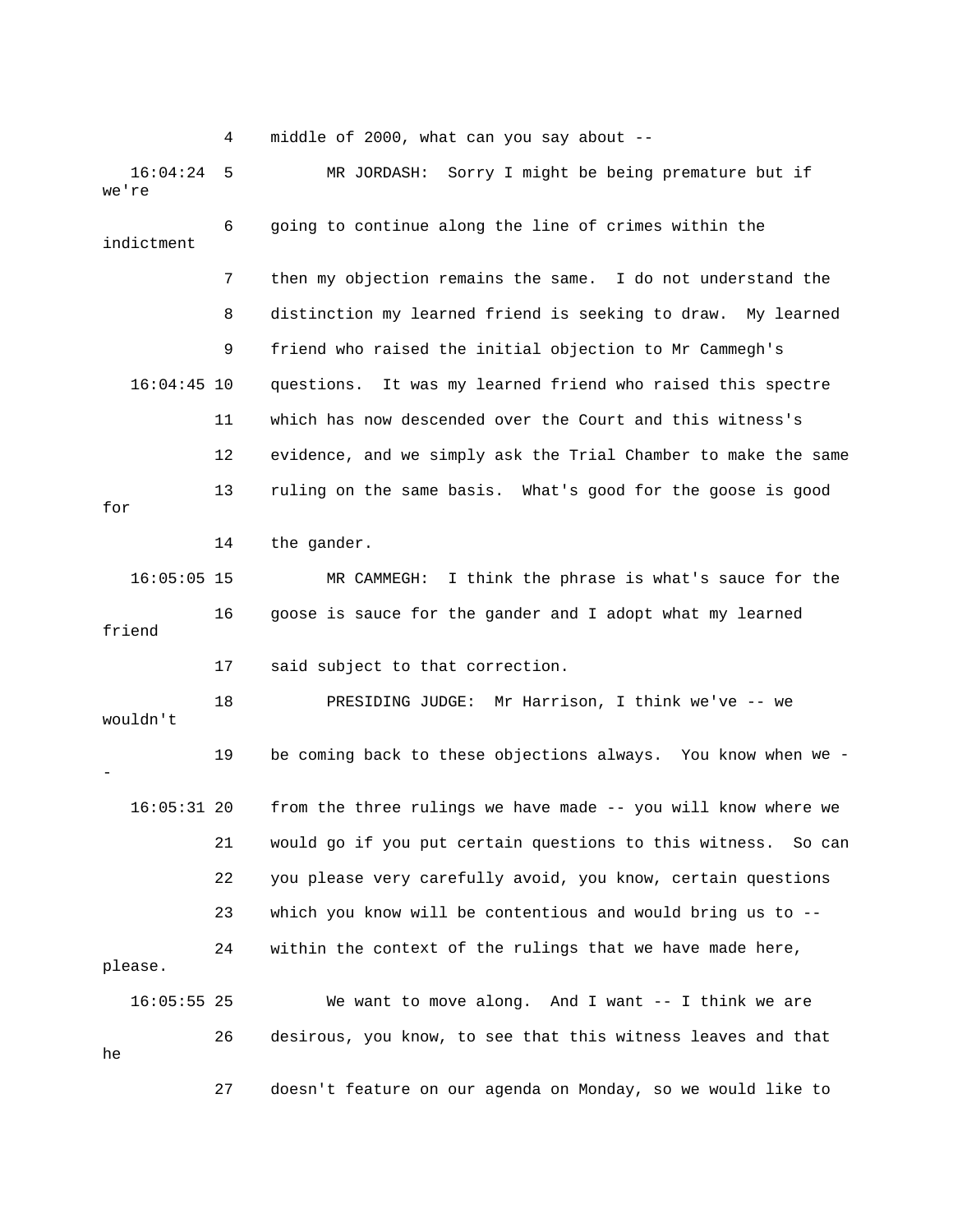28 proceed that way and you may go along, please. Let's move along 29 and avoid areas of contention which we know are already tagged as

|         | SESAY ET AL |              |
|---------|-------------|--------------|
| Page 94 |             |              |
|         | 16 MAY 2008 | OPEN SESSION |

|               | $\mathbf 1$    | contentious areas.                                             |
|---------------|----------------|----------------------------------------------------------------|
| what          | $\overline{2}$ | MR HARRISON: I would just like to advise the Court of          |
|               | 3              | the Prosecution understands to be the ruling: The ruling was   |
|               | 4              | that certain evidence was not admissible because it was not    |
| 16:06:39      | 5              | relevant. The Prosecution disagrees very much with any         |
| with          | 6              | suggestion that evidence that this witness may have, to deal   |
| respect       | 7              | crimes alleged in the indictment, and particularly with        |
|               | 8              | to the last question about child soldiers, any suggestion that |
| that          | 9              | that is not relevant is unfounded, and the Prosecution says    |
| $16:07:02$ 10 |                | it's entitled to put that question to the witness and asks the |
|               | 11             | Court for the opportunity to do so.                            |
| the           | $12 \,$        | I never understood at law school that<br>JUDGE THOMPSON:       |
|               | 13             | principle that all relevant evidence must be admitted. All     |
| that's        | 14             | relevant evidence must be admitted. There can be evidence      |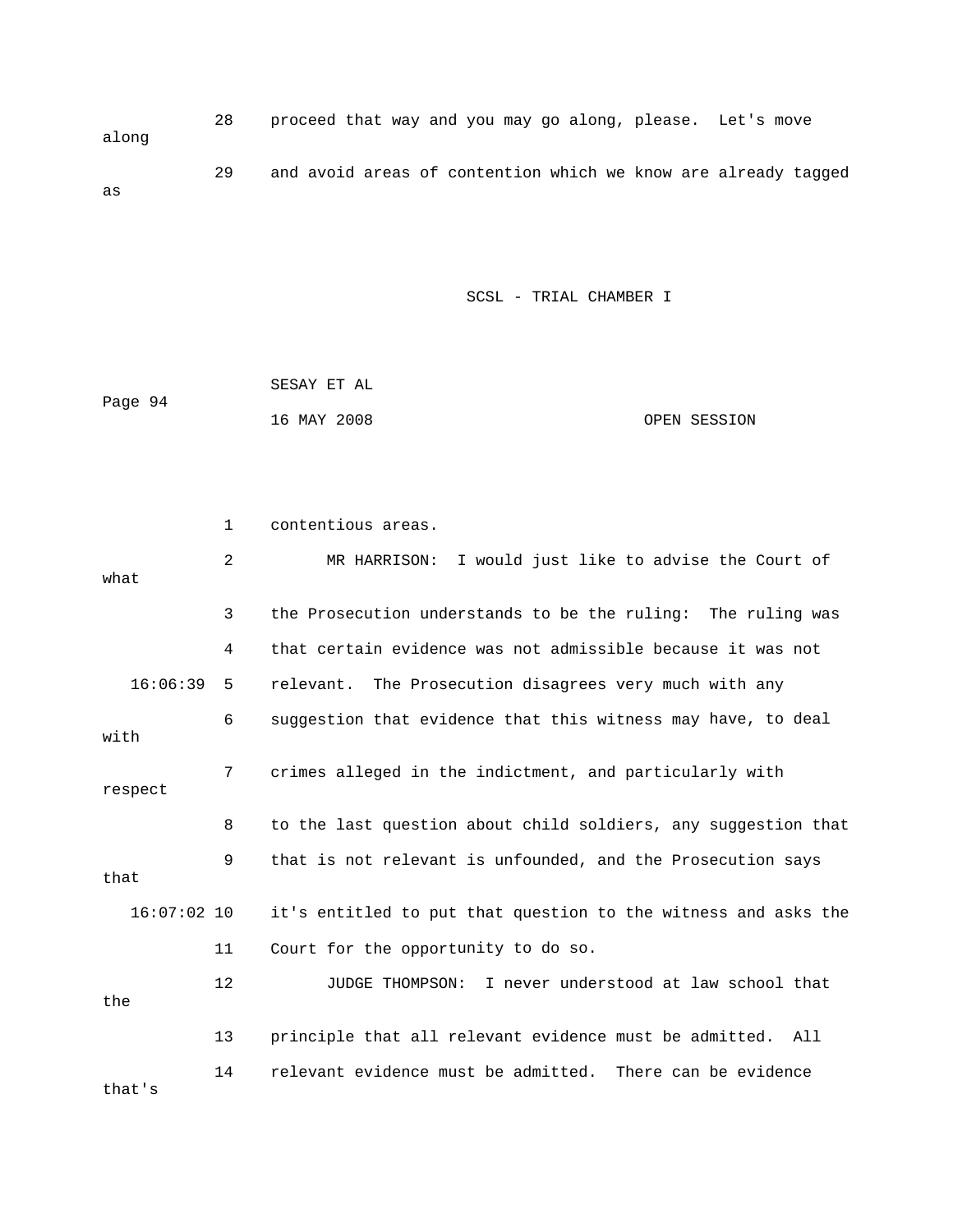16:07:23 15 relevant that's not -- it's not admissible -- on grounds of 16 fundamental fairness, on grounds of prejudice or something. I 17 mean, even the Rules say "may" be admitted. May be. So if automatically 19 admissible, that's not how I understand the law. There are times 16:07:51 20 when evidence may be relevant, but its prejudicial effect 21 outweighs its probative value, out it goes, if the Court so 22 decides. The times when evidence may be relevant, but if its 16:08:11 25 MR HARRISON: Yes, I accept that distinction, but the 29 of justice into disrepute. In fact, there may be a suggestion your 18 thinking is that every evidence that's relevant is 23 admissibility or admission, or recidivity may bring the 24 administration of justice into disrepute, out it goes. 26 Prosecution would advance the suggestion to the Court that asking 27 a witness if he is aware of child soldiers, during the time frame 28 of the indictment, could not in any way bring the administration

SCSL - TRIAL CHAMBER I

 SESAY ET AL Page 95 16 MAY 2008 OPEN SESSION

 1 that failing to put such questions to a witness, who may have 2 relevant evidence to give on that topic, would be if not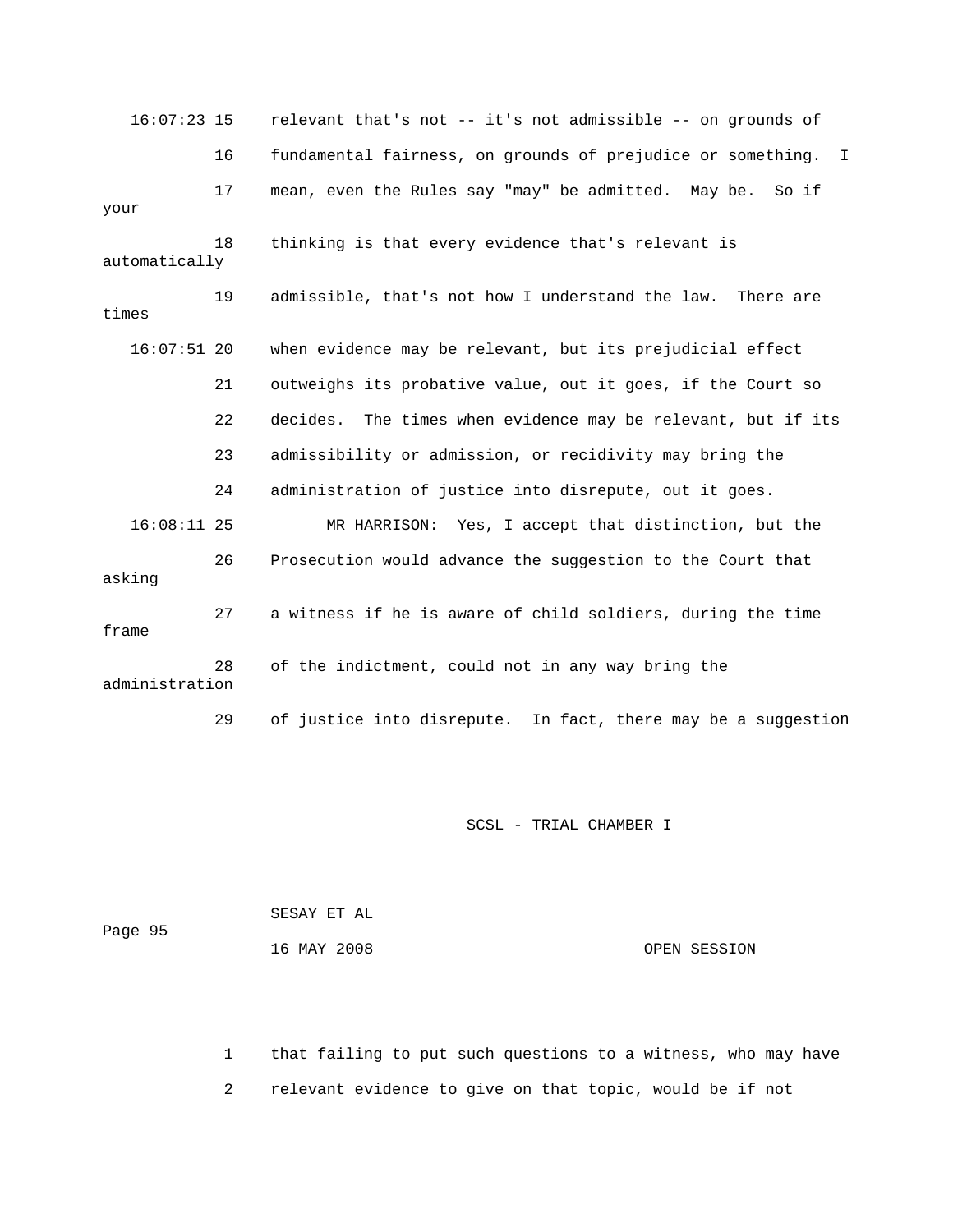3 careless, certainly an act of negligence.

 4 JUDGE THOMPSON: It may be, just as we have ruled, that 16:08:47 5 perhaps given the context of the -- where the questions have been 6 asked and the issues in controversy between the parties and the 7 fact that this Court has ruled that some of these questions are 8 designed to elicit answers to questions that merely amount to 9 multiplying the issues -- the Court has a discretion to say that, 16:09:12 10 indeed, such questions must be impermissible because we think 11 does not conform to even-handed justice, and that's what we've 12 been saying. We've made a ruling here in respect of one side, 16:09:47 15 MR HARRISON: I think the answer -- 16 PRESIDING JUDGE: If I may ask: Is it this witness who 19 on which we have heard so many witnesses? Is it this witness 24 MR HARRISON: He is called by one of the Defence it 13 and the question is why should we now overrule ourselves because 14 of this relevancy -- relevancy rule. 17 we're waiting for, in order to prove or to disprove the issue of 18 the presence of child soldiers in this case, which has lasted - we 16:10:09 20 were waiting for? 21 MR HARRISON: I think the answer to the question is this 22 witness may have relevant evidence to give. 23 PRESIDING JUDGE: Yes. parties.

16:10:22 25 To suggest that the Prosecution cannot put questions to a Defence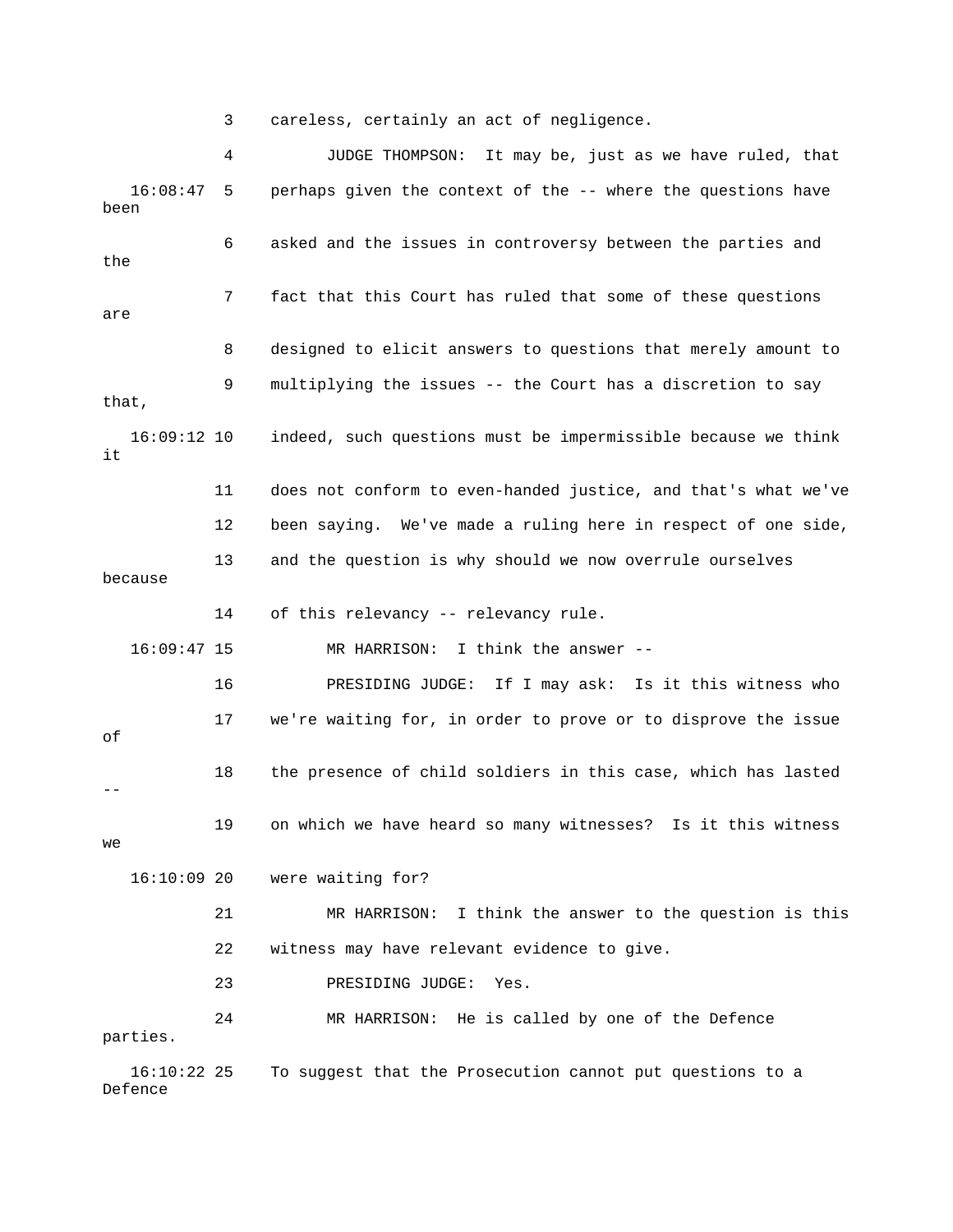26 witness, on matters that are squarely within the words of the 27 indictment, and squarely within an abundance of evidence that 28 been put before this Court on this issue, by all of the parties, 29 and to cutoff that evidence today in the Prosecution suggestion has

| Page 96 | SESAY ET AL |              |
|---------|-------------|--------------|
|         | 16 MAY 2008 | OPEN SESSION |

| has |               | $\mathbf{1}$ | is not consistent with the notion of admissible evidence that  |
|-----|---------------|--------------|----------------------------------------------------------------|
|     |               | 2            | been adhered to in the past by the Trial Chamber. And we're    |
| he  |               | 3            | suggesting that this witness can be asked the questions.<br>If |
| he  |               | 4            | doesn't know any information that would be the end of it. If   |
|     | $16:11:04$ 5  |              | does have relevant information on crimes alleged in the        |
|     |               | 6            | indictment, he should be allowed to answer.                    |
|     |               | 7            | PRESIDING JUDGE: The question is: Why should you be            |
|     | grounds       | 8            | exploring it when we did not allow them to explore their       |
|     |               | 9            | as well on which they wanted to base their defence. This is    |
|     | $16:11:20$ 10 |              | where the doctrine of fundamental fairness comes in.           |
|     |               | 11           | MR HARRISON: Because you may --                                |
|     |               | 12           | Why should you be allowed to explore<br>PRESIDING JUDGE:       |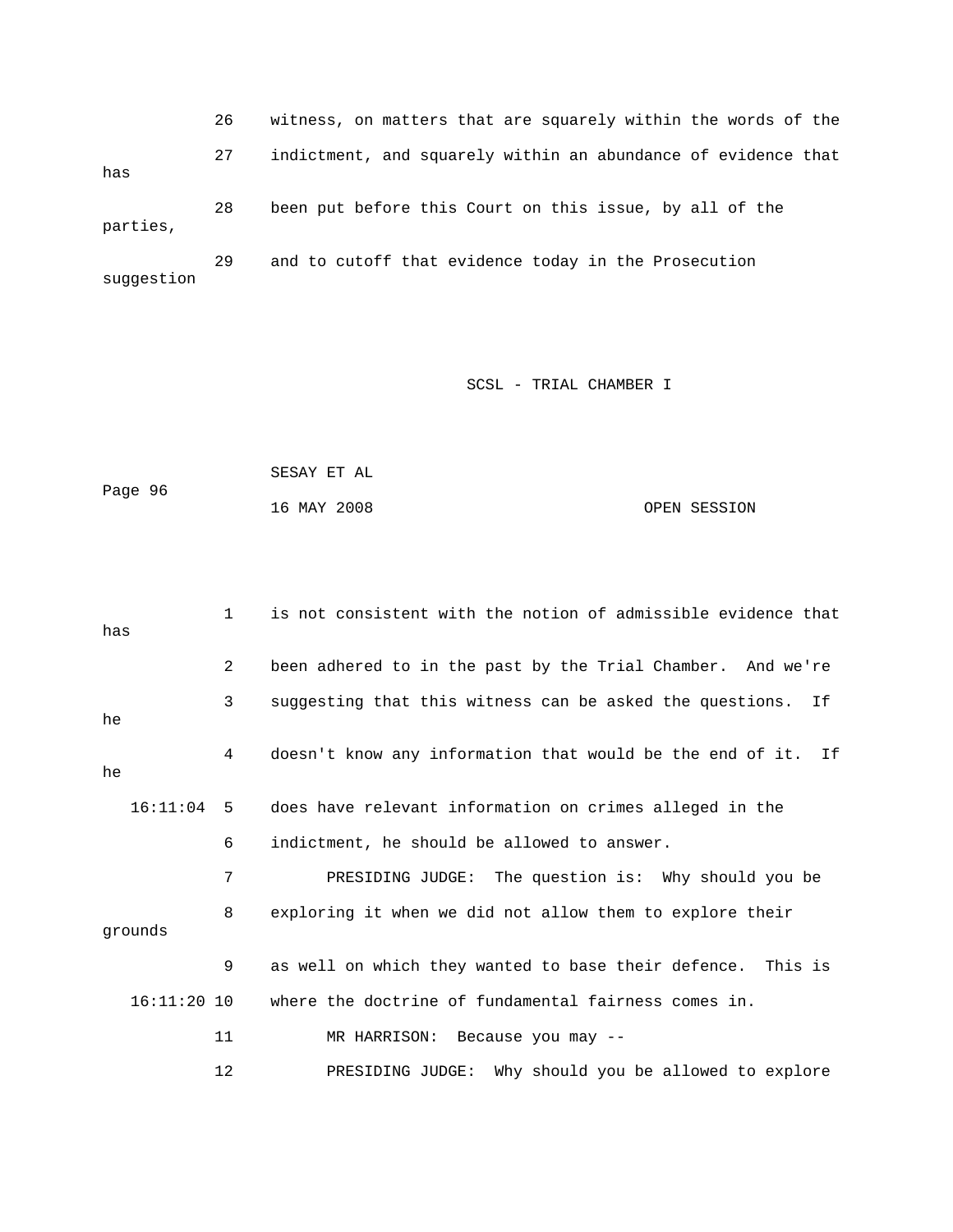13 those grounds when they were not allowed to explore the grounds?

 16:11:31 15 MR HARRISON: Because the ruling was that that evidence 16 not relevant. That evidence was about crimes committed by other 17 persons not on trial here. The evidence that's -- or the 18 questions that are being put to this witness are about matters, either 16:11:54 20 these accused, or persons associated with them, and that is 23 PRESIDING JUDGE: Mr Jordash, your objection, was it 24 premised on the presence of child soldiers? Because learned counsel for the Prosecution, Mr Harrison, did put the question 26 the witness as to whether he saw -- he had information about 14 Why? was 19 acts, conduct which the Prosecution says are committed by the 21 reason why we're here today, to hear evidence about acts, 22 conduct, possible crimes committed by the RUF.  $16:15:43$  25 to 27 child soldiers. 28 MR JORDASH: Yes.

29 PRESIDING JUDGE: And the witness answered the question.

## SCSL - TRIAL CHAMBER I

Page 97 SESAY ET AL

16 MAY 2008 OPEN SESSION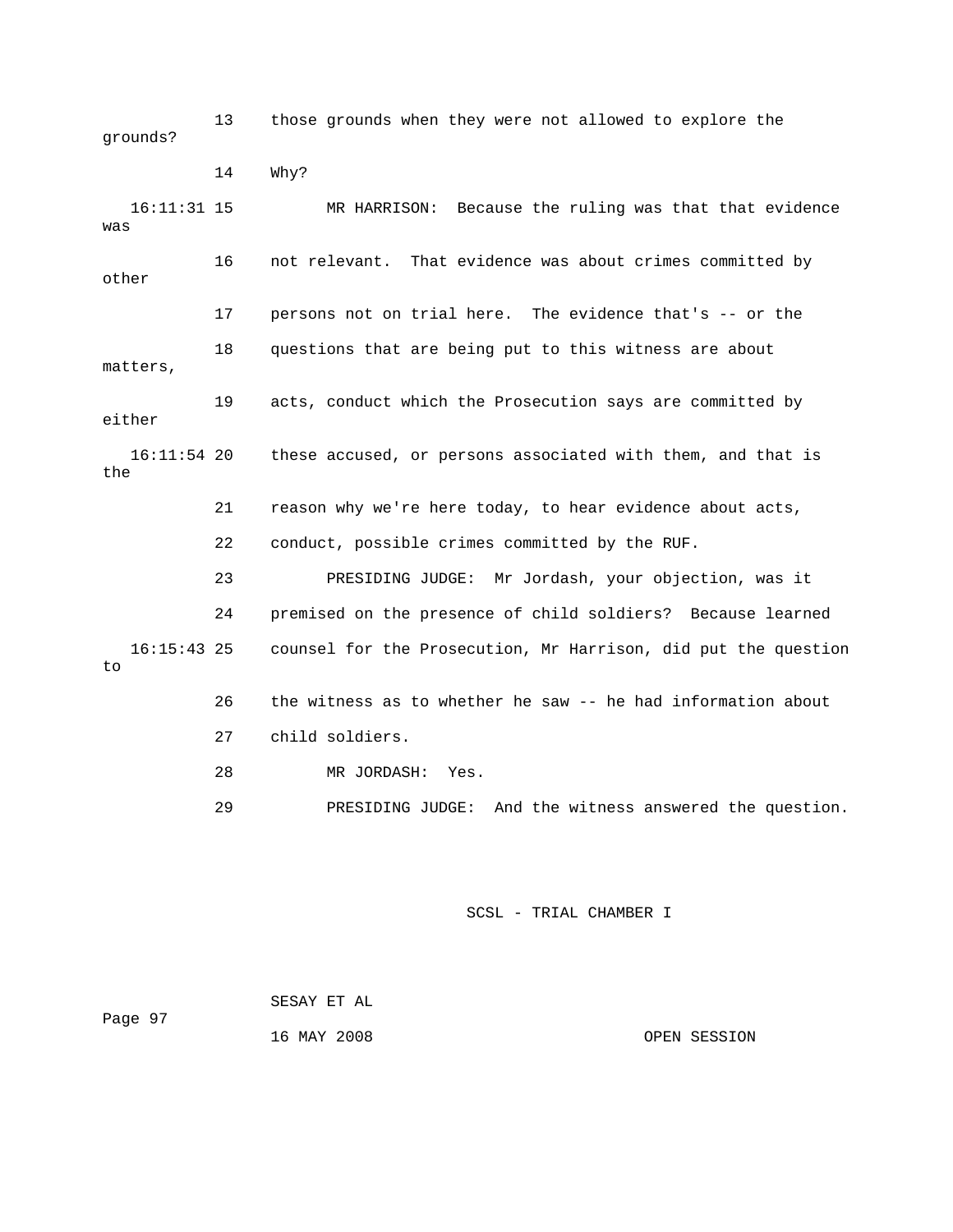1 MR JORDASH: Yes.

 2 PRESIDING JUDGE: Is that what you are objecting to? 3 MR JORDASH: I'm objecting to the Prosecution being able 4 go outside the context or the parameters or the general 16:16:19 5 parameters set by the Trial Chamber this morning, which I 6 understood to be that a consideration of the general parameters 7 of this witness's -- 8 BRESIDING JUDGE: Our ruling on this was not supposed to 9 pre-empt the Prosecution to go through the [indiscernible] of its 16:16:46 10 privileges, you know, in terms of its cross-examination, no. 11 That was not our ruling. 12 MR JORDASH: No, no, I'm not suggesting that's the case. 13 PRESIDING JUDGE: And what we are saying here, you know, 14 that the question on child soldiers, in any event, has already 16:17:02 15 been answered by the witness. 16 MR JORDASH: Yes. And I think -- 17 PRESIDING JUDGE: And if it relates to that, then the 18 objection is belatedly taken, and we have the response on the not a new phenomenon in this case. Evidence has been adduced. and 22 so forth, and the witness has already proffered a response to 23 this and it is on the record already. 24 MR JORDASH: That's why I - sure to is 19 record already, and in any event, the issue of child soldiers is  $16:17:25$  20 21 It has been contradicted by the opposing parties, and so on 16:17:40 25 JUDGE BOUTET: If I may, Mr Presiding Judge, to make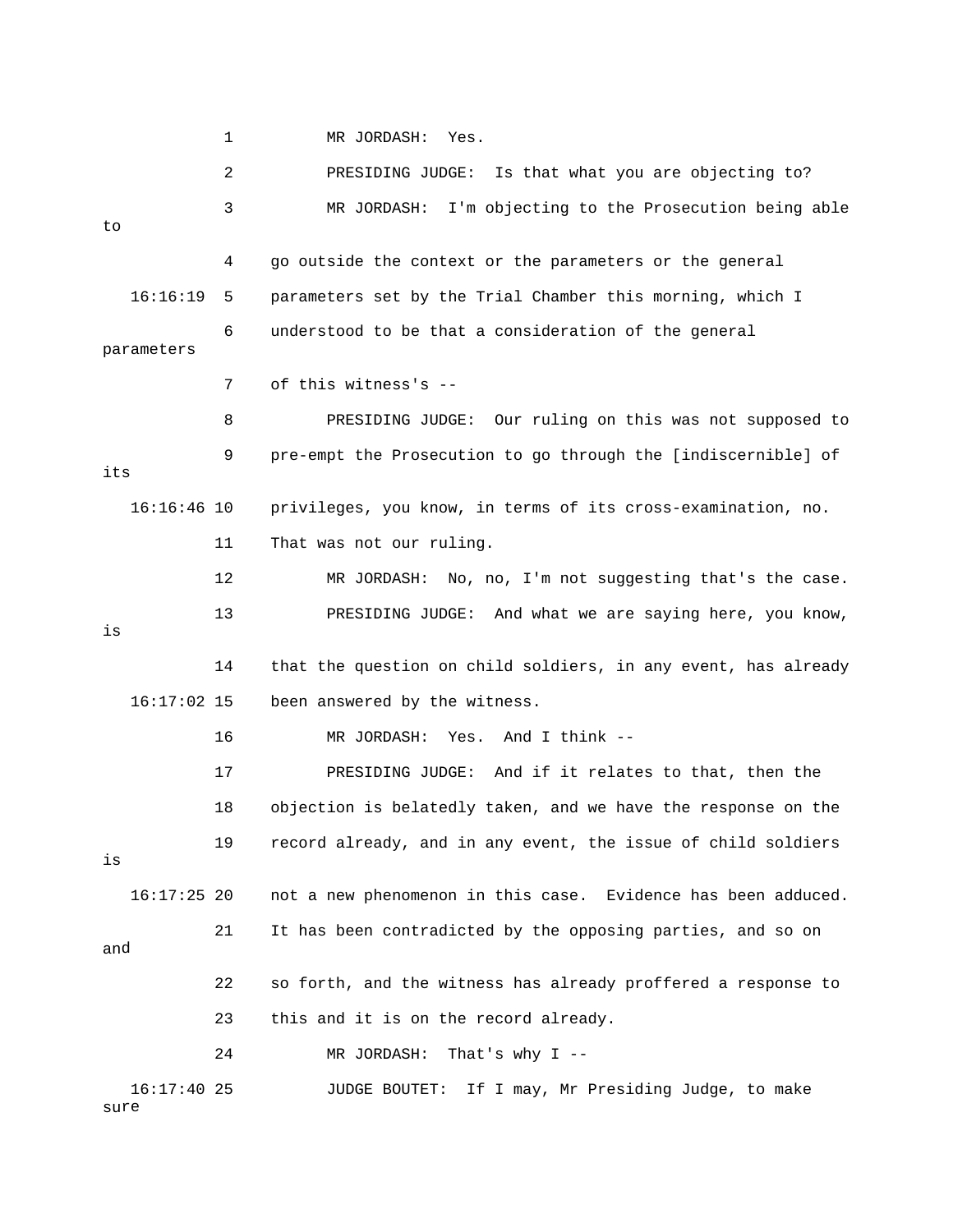26 that there is no misunderstanding, our r uling this morning had to 27 do with a very discrete issue which had to do with the Abidjan 28 accord and THE violations of the Abidjan accord by some of the 29 parties, and that's what it revolved around as such. And we are

#### SCSL - TRIAL CHAMBER I

Page 98 SESAY ET AL 16 MAY 2008 OPEN SESSION

 3 -- these were the questions that were being asked of the witness. 4 He was aware of breaches by the Kamajors of -- in violation of 16:18:13 5 the Abidjan accord -- that's what gave rise to these issues 6 these discussions. So, at least that's my recollection, so, recollection 8 of the facts that give rise to this objection and our ruling. 9 And I never -- certainly it was not intended to be as broad as 16:18:32 10 you think it is. 11 MR JORDASH: No. It, well, may I deal with that in this 1 no more in the Abidjan accord, and these kind of scenarios, so 2 that's what the objection was at the time that violations of the and if 7 I'm wrong, then I could be corrected but that's my 12 way: That as far as I recall Mr Cammegh didn't mention the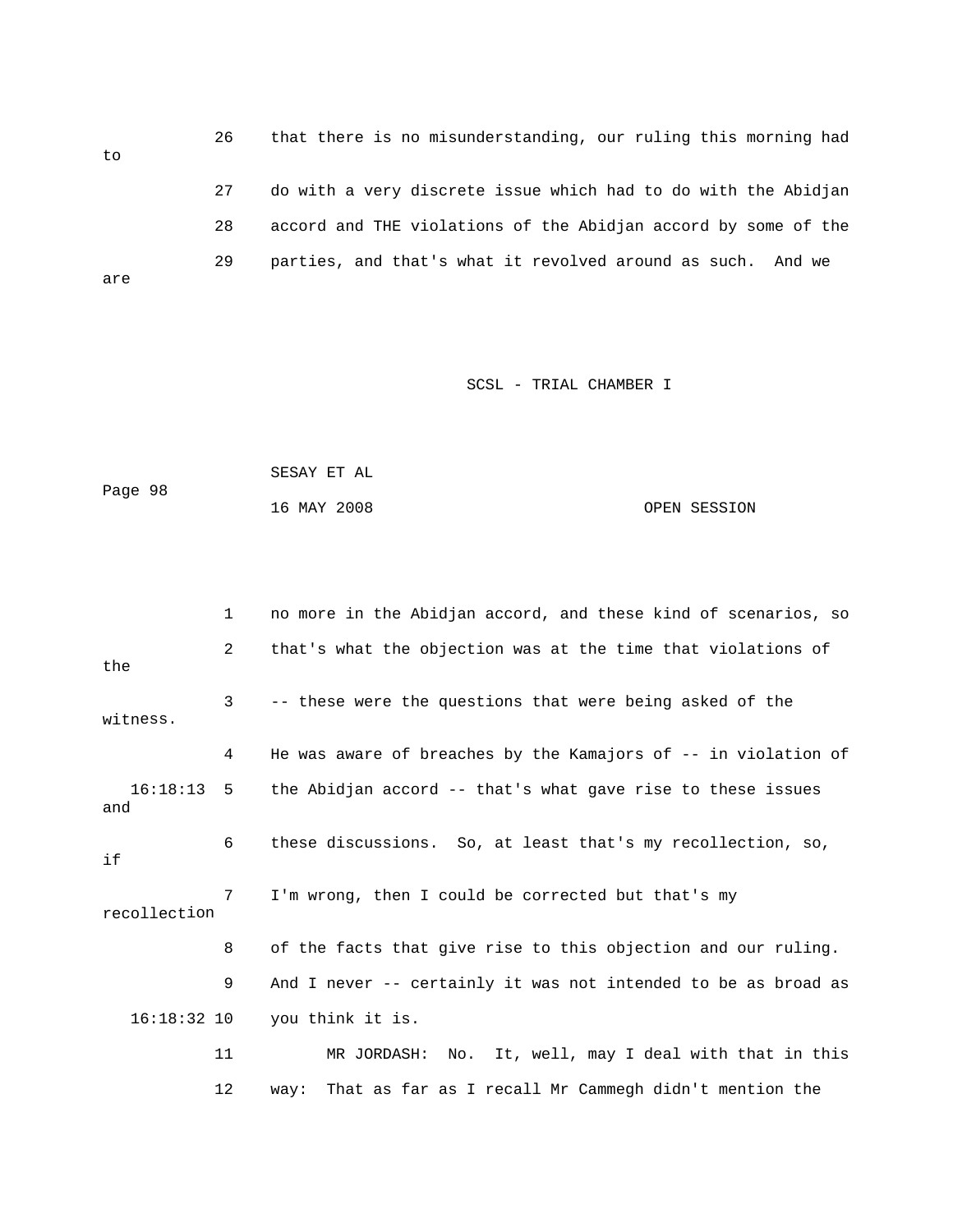13 Abidjan accord. He mentioned --

14 JUDGE BOUTET: Breaches.

 16 breaches of the Abidjan Peace Accord; he was discussing events 17 Kenema in February of 1998, two years after the Abidjan Peace 18 Accord, and he was seeking to elicit, as I've said on a number and 16:19:05 20 my client's case - simply suggesting that it is 23 MR JORDASH: Well, no. I'm 24 logical that if Your Honours rule out through a witness questions 16:19:20 25 which support an accused -- 28 decision of the Bench. Honours 16:18:44 15 MR JORDASH: Yes, I don't think he was discussing the in of 19 occasions this afternoon, evidence in support of his client's 21 JUDGE BOUTET: Anyhow, you've heard my views on this. I'm 22 not prepared to say that it's as broad as you think it is. 26 JUDGE BOUTET: We have supported some of your objections up 27 to now, Mr Jordash, I do not deny that, and it was a unanimous 29 MR JORDASH: Well, I'm simply saying that if Your

| Page 99 | SESAY ET AL |              |
|---------|-------------|--------------|
|         | 16 MAY 2008 | OPEN SESSION |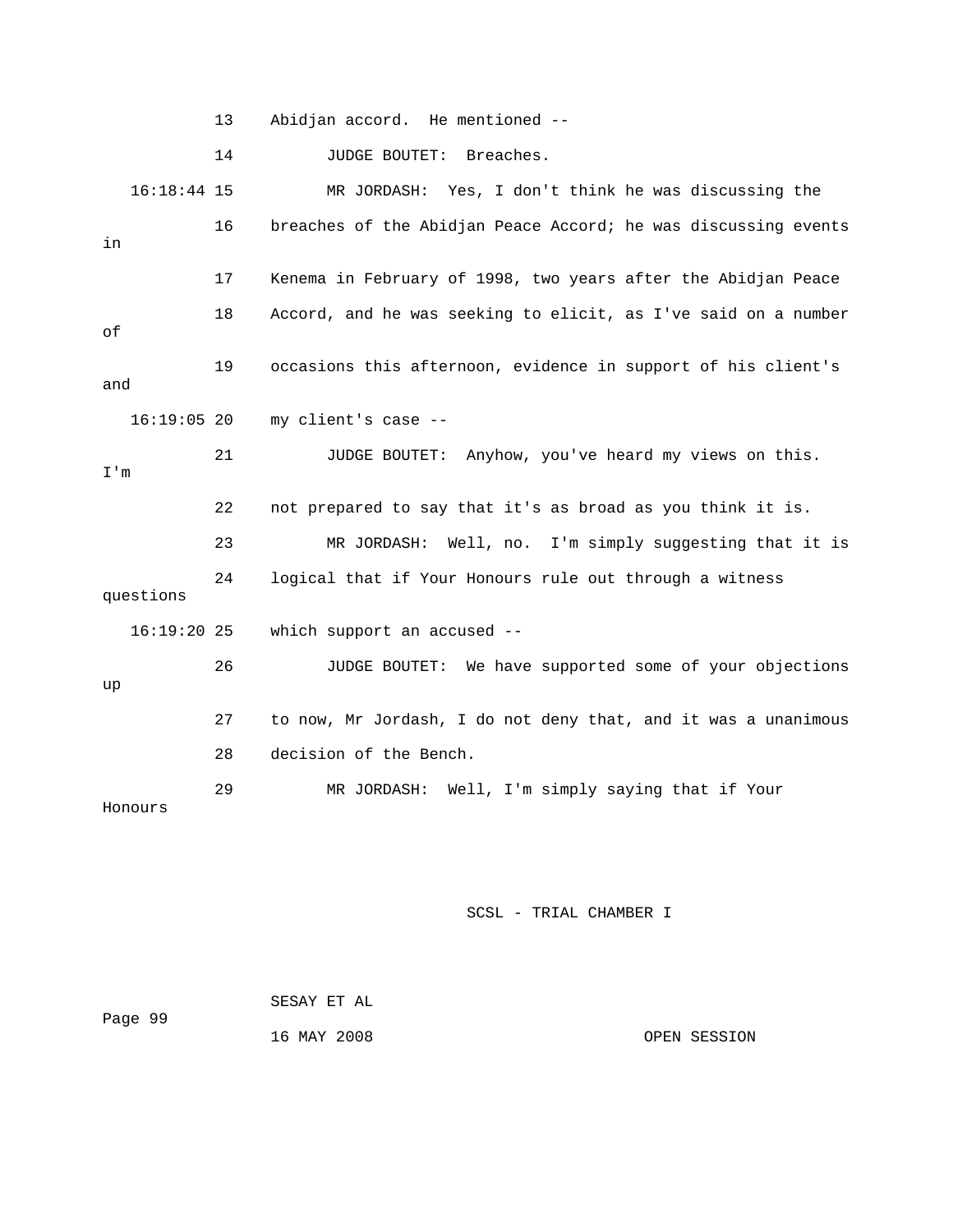|                       | 1  | rule out evidence which supports a defence, but then allow the |
|-----------------------|----|----------------------------------------------------------------|
|                       | 2  | Prosecution to pursue evidence which supports the Prosecution, |
|                       | 3  | it's obviously unfair and there --                             |
| Prosecution           | 4  | PRESIDING JUDGE: Are you suggesting that the                   |
|                       |    |                                                                |
| $16:19:52$ 5<br>its   |    | cannot put questions to this witness, you know, to buttress    |
| ruling?               | 6  | case, given those issues which have been affected by our       |
|                       | 7  | Are you suggesting that they cannot pursue their case in       |
|                       | 8  | cross-examination in terms of their indictment that they have  |
|                       | 9  | proffered against your client?                                 |
| $16:20:16$ 10<br>were |    | MR JORDASH: They can in relation to the issues which           |
|                       | 11 | dealt with by this witness in chief. As a consequence of       |
|                       | 12 | Your Honours' ruling that the Defence are prevented --         |
|                       | 13 | PRESIDING JUDGE: By this witness in chief, but he is in        |
|                       | 14 | cross-examination.                                             |
| $16:20:31$ 15         |    | Yes. But -- and I also was surprised --<br>MR JORDASH:         |
|                       | 16 | PRESIDING JUDGE: He is in cross-examination.                   |
|                       | 17 | MR JORDASH: Yes, as was Mr Cammegh.                            |
|                       | 18 | PRESIDING JUDGE: And he can visit -- yes. There, you           |
|                       | 19 | know, we took the stand we did.                                |
| $16:20:44$ 20         |    | MR CAMMEGH:<br>Yes.                                            |
| you                   | 21 | PRESIDING JUDGE: But what I'm saying is, you know, are         |
|                       | 22 | suggesting, you know, that he cannot, you know, because of the |
| for                   | 23 | Kamajor issue, and what we have disposed of now, Mr Harrison   |
|                       | 24 | the Prosecution, cannot pursue his cross-examination?          |
| $16:21:03$ 25         |    | Well Your Honours, Mr Cammegh asked about<br>MR JORDASH:       |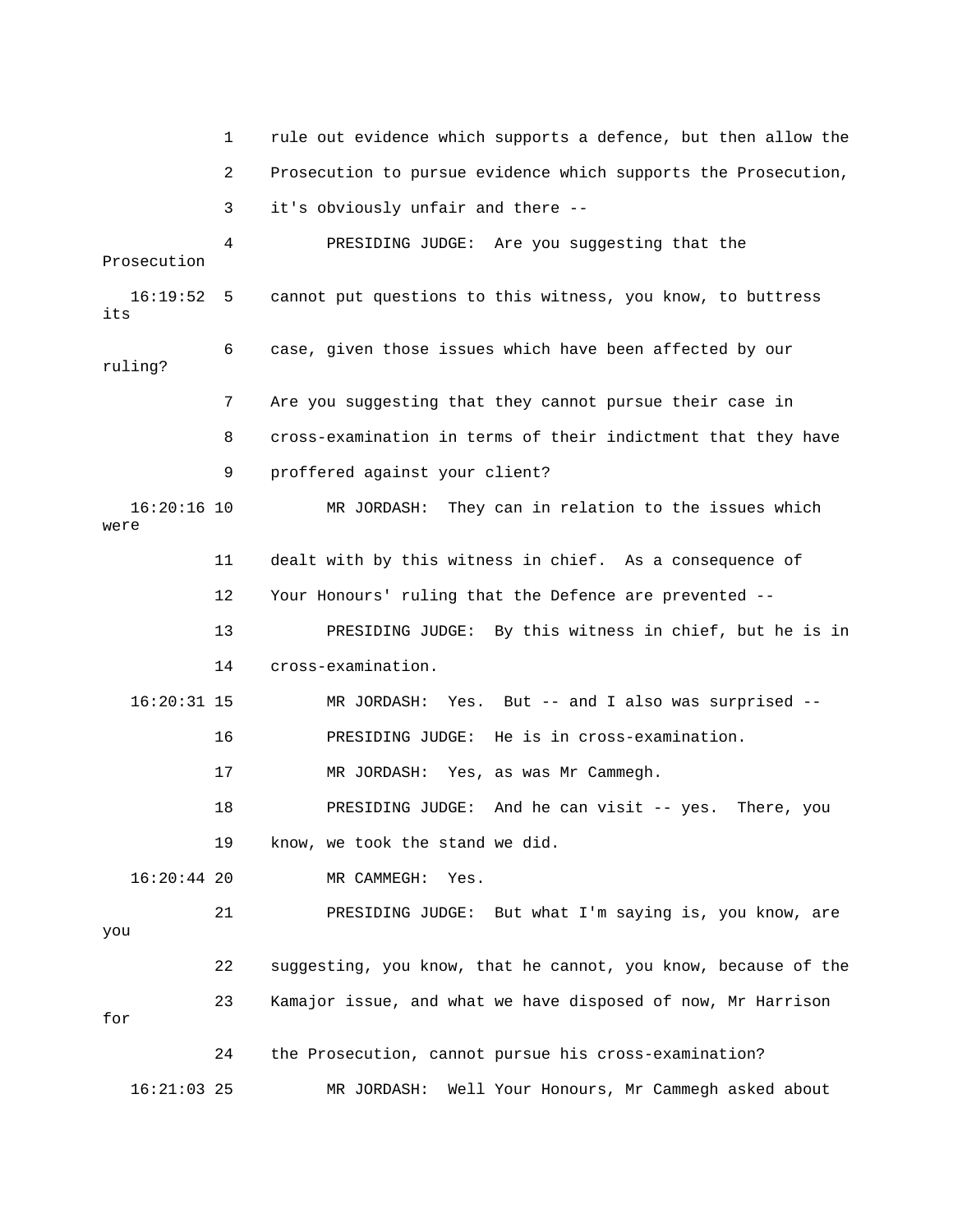26 intelligence reports received by the witness in relation to 27 crimes by the opposing party which form the bulwark of our 28 Defence, Mr Harrison is asking about intelligence reports of 29 crimes committed by -- allegedly by the RUF and the accused

and

### SCSL - TRIAL CHAMBER I

|          | SESAY ET AL |              |
|----------|-------------|--------------|
| Page 100 |             |              |
|          | 16 MAY 2008 | OPEN SESSION |

|               | $\mathbf{1}$   | apparently he can, and that in my submission, is demonstrably  |
|---------------|----------------|----------------------------------------------------------------|
| except        | $\overline{2}$ | unfair. And I can, in my submission, see no distinction        |
| evidence      | 3              | that what will happen is the Prosecution get to adduce         |
| evidence      | 4              | in support of the indictment. We do not get to adduce          |
| 16:21:43      | 5              | in support of the Defence except that which was adduced in the |
|               | 6              | narrow remit of this witness's evidence-in-chief.              |
|               | 7              | JUDGE BOUTET: So that's what you are saying, you are           |
| your          | 8              | allowed to lead evidence through this witness in support of    |
|               | 9              | position but the Prosecution is not allowed to challenge this  |
| $16:21:58$ 10 |                | evidence and that the normal rules of cross-examination do not |
|               | 11             | apply, and therefore they must limit their cross-examination   |
| That's        | 12             | solely on what you have raised in examination-in-chief.        |

13 what you're saying.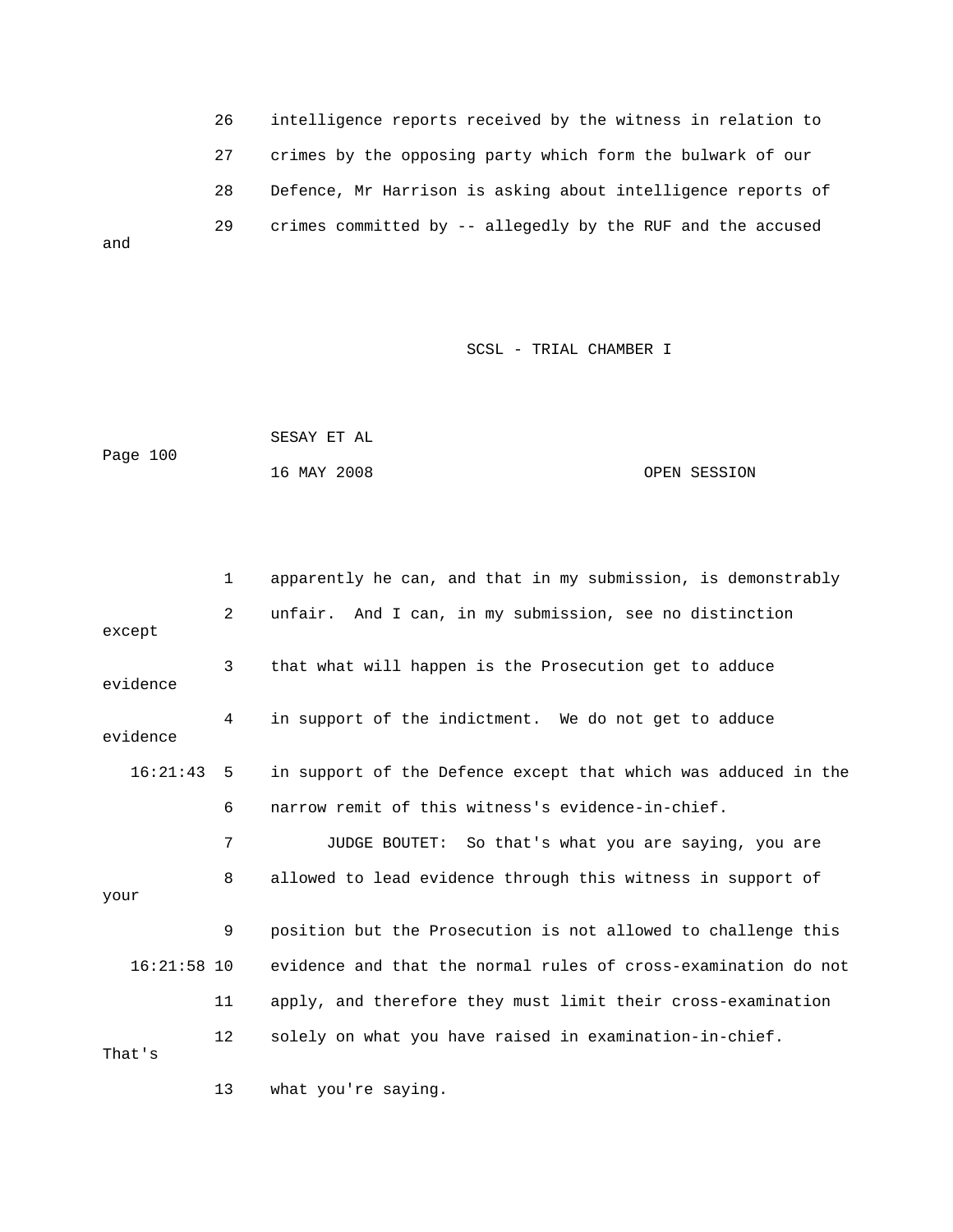|      |               | 14 | If that's the rule applied to the Defence.<br>MR JORDASH:    |
|------|---------------|----|--------------------------------------------------------------|
|      | $16:22:12$ 15 |    | Isn't it what you are saying.<br><b>JUDGE BOUTET:</b>        |
| the  |               | 16 | If that's the rule Your Honours applied to<br>MR JORDASH:    |
|      |               |    |                                                              |
|      |               | 17 | Defence.                                                     |
|      |               | 18 | No, I'm asking you a question Mr Jordash,<br>JUDGE BOUTET:   |
|      |               | 19 | answer my question.                                          |
|      | $16:22:19$ 20 |    | MR JORDASH: I'm answering you. If that's the rule            |
|      |               | 21 | Your Honours applied to the Defence then it's the rule       |
| to a |               | 22 | Your Honours apply to the Prosecution because we are parties |
|      |               |    |                                                              |
|      |               | 23 | fair proceeding.                                             |
|      |               | 24 | PRESIDING JUDGE: Right, in any event the objection on        |
| this |               |    |                                                              |
|      | $16:22:41$ 25 |    | was belatedly taken. It is not considered. It is overruled.  |
|      |               | 26 | Mr Harrison you may continue and let's see how we go.        |
| an   |               | 27 | MR HARRISON: I understand from the Trial Chamber that        |
|      |               |    |                                                              |
|      |               | 28 | answer was given about child soldiers?                       |
|      |               | 29 | PRESIDING JUDGE: It was given, he answered it. He did        |
|      |               |    |                                                              |

SCSL - TRIAL CHAMBER I

| Page 101 | SESAY ET AL |              |
|----------|-------------|--------------|
|          | 16 MAY 2008 | OPEN SESSION |

1 answer it.

2 MR HARRISON: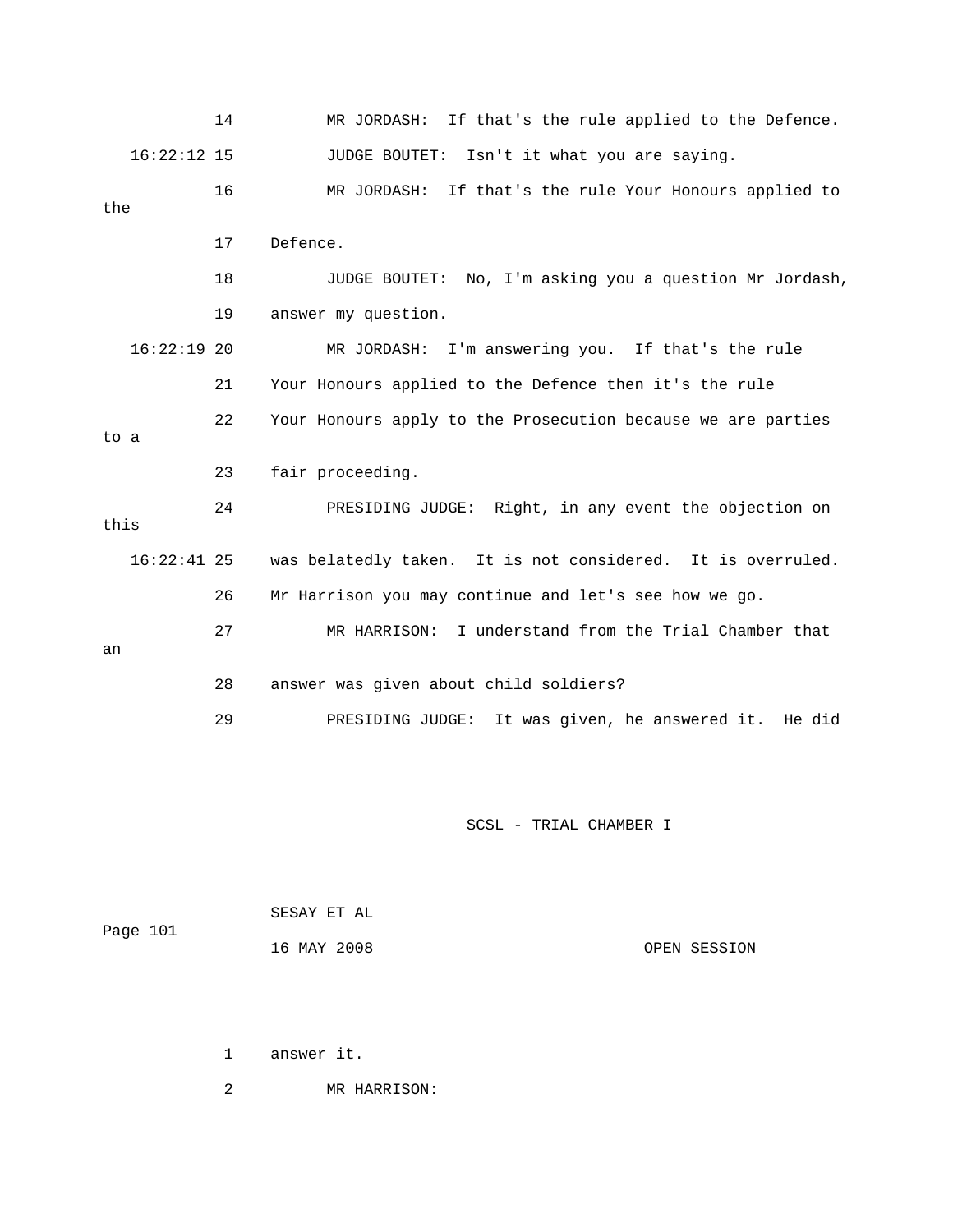3 Q. I'm just asking if you could tell the Court, again using 4 the time frame that I've given to you which I think was from 1997 16:23:12 5 up to about mid 2000, what can you tell the Court about the use 6 of child soldiers? How common was it? What sort of numbers did 7 you know about? 8 MR JORDASH: I'm objecting before the question is 9 On the same basis, exactly the same basis. Parity, equality. 16:23:33 10 Fairness -- 11 PRESIDING JUDGE: Objection is overruled. Mr Harrison, 12 please put the question. wanting 17 A. Well, the RUF from the inception to the end of the war 18 child soldiers extensively and this was such a problem that as second  $16:24:19$  20 city to Freetown where we will take care of those child 21 who had lost their parents or were afraid to go to their homes. 22 And so it was a common thing, and there is a video which was 23 shown on the SLBS TV once where a child -- I was deeply 24 This was a soldier now doing their thing during the AFRC time. 16:25:06 25 Some people were arrested. They were taken and -- to some answered. 13 MR HARRISON: 14 Q. The question again is about child soldiers and I'm 16:23:47 15 you to tell the Court what you can to assist it in what you knew 16 about the use of child soldiers by the RUF? used a 19 government, we decided to put up some building in Bo as a soldiers touched.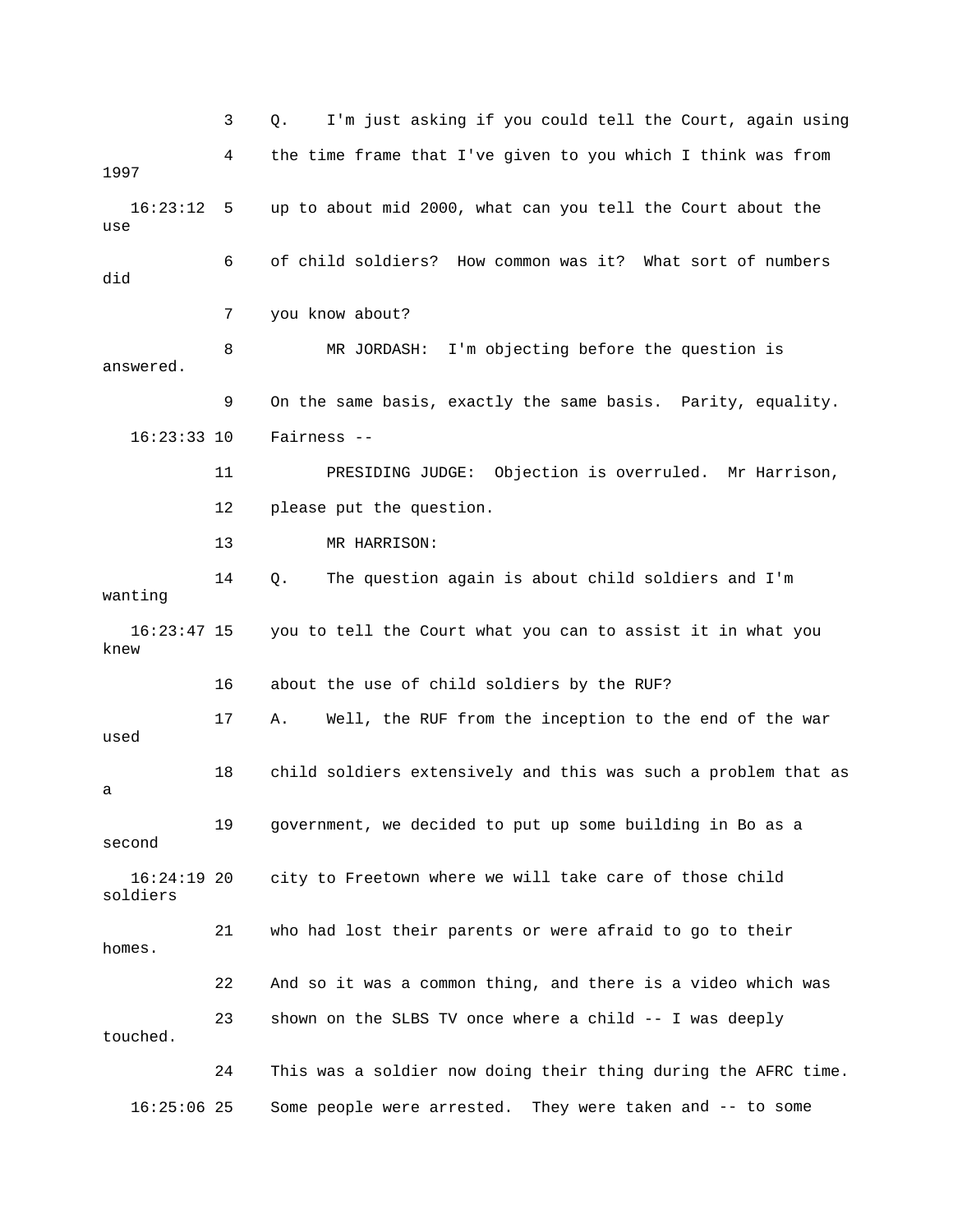26 cemetery and they dug up the graves and --

 27 PRESIDING JUDGE: Are you able, Mr Witness, to produce 28 documentary? Because I wouldn't want to receive evidence on a 29 documentary that we cannot see. It would be -- it would be that

SCSL - TRIAL CHAMBER I

```
 SESAY ET AL 
Page 102
            16 MAY 2008 OPEN SESSION
```
 2 JUDGE THOMPSON: I think the SLBS [overlapping 4 SLBS. Mr Harrison, it would be unfair for the witness to comment 16:25:40 5 on that documentary by the SLBS. If he can produce it, let 6 produce it. Or if you can produce it, you produce it and let 7 everybody take the benefit of what the document contains. 8 MR HARRISON: All right. We'll produce it. And do you 16:26:03 10 particular, information that may have come to you that indicated 11 that there were children under the age of 15 involved with the 13 THE WITNESS: I didn't -- as I've said it already, this 1 unfair. speakers]. 3 PRESIDING JUDGE: To comment on that documentary by the him 9 have any other information about child soldiers and in 12 RUF in combat.

was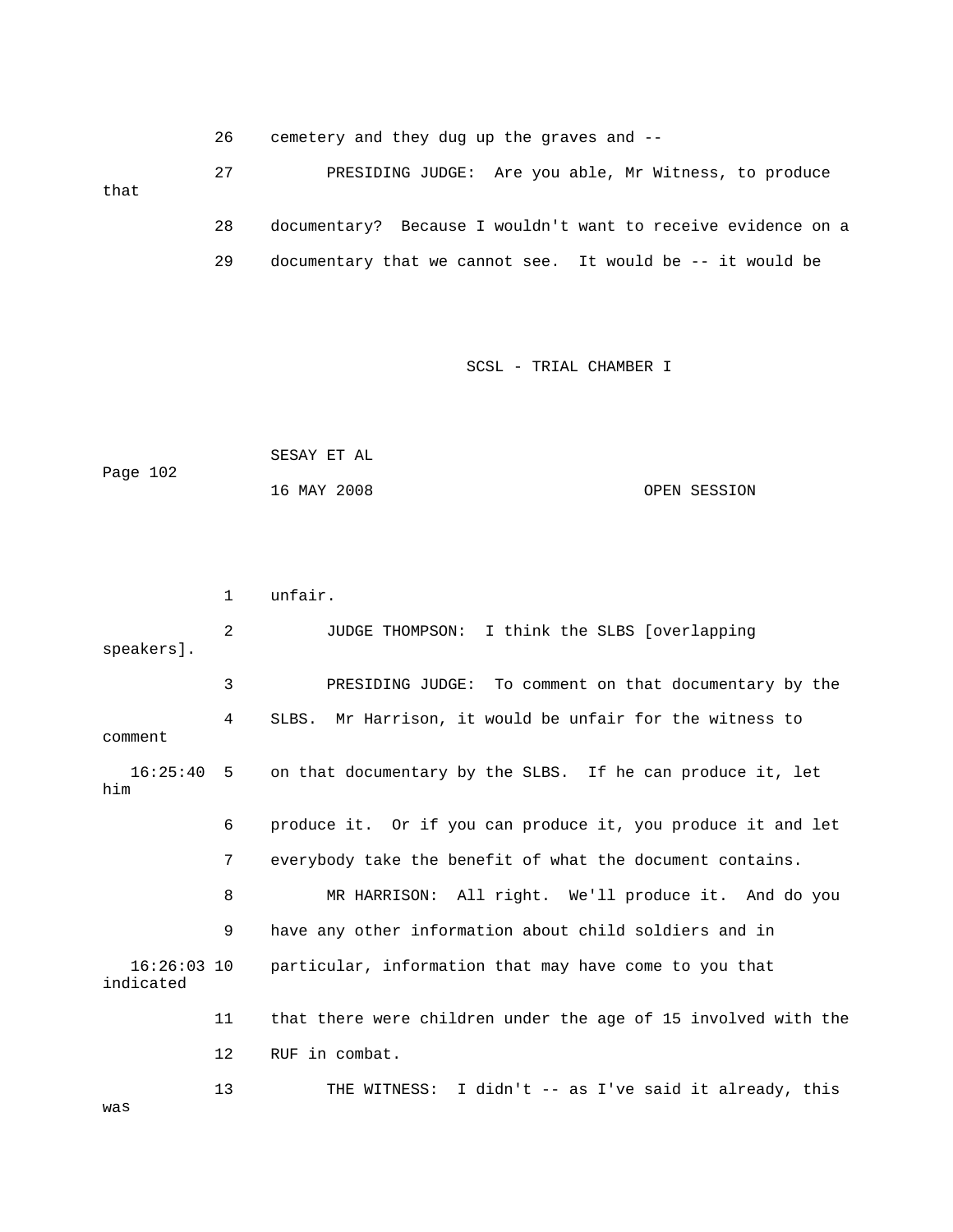14 a common thing and people saw them holding -- you know 16:26:24 15 whenever -- even in Freetown when people were running around 16 the rebels came in, they saw children, people of that age, think, 16:26:43 20 A. Um-hmm. 21 Q. And when you came back in March of 1998, did you have 23 A. I will have problems in looking at -- thinking of it in 16:27:10 25 be done and I hardly went out, and it's when you go out or when 26 you are in the real conflict areas that you see this type of 28 Q. After you had come back to Freetown in March of 1998, 29 you getting reports indicating any numbers of children under when 17 carrying weapons. It's simple. 18 Q. And you returned to Sierra Leone in March of 1998, I 19 from Guinea? 22 occasion to yourself see child soldiers of the RUF? 24 that specific area, because when I came back there was so much to 27 thing -- evidence of it. were the

### SCSL - TRIAL CHAMBER I

| Page 103 | SESAY ET AL |              |
|----------|-------------|--------------|
|          | 16 MAY 2008 | OPEN SESSION |

1 age of 15 who were combatants with the RUF?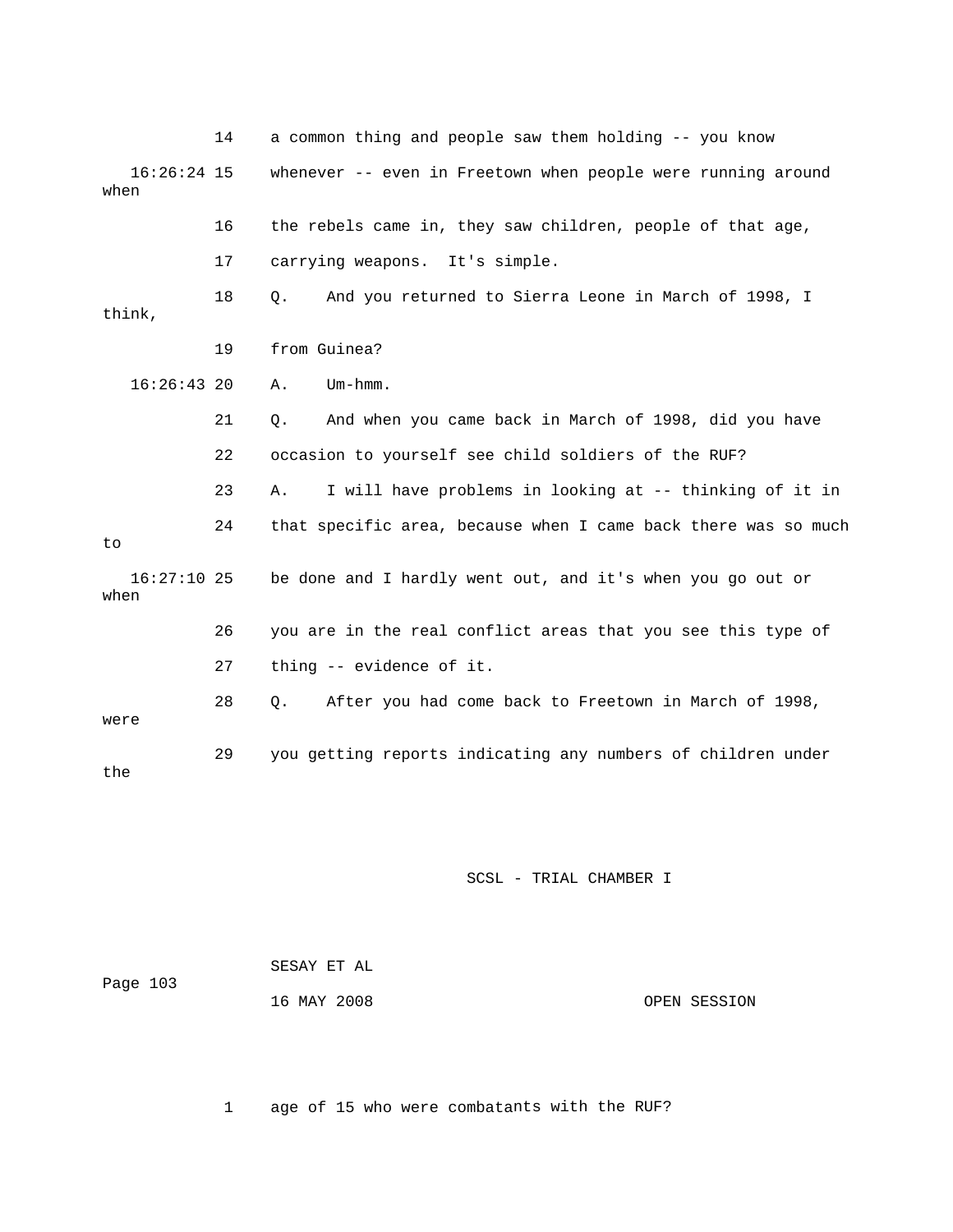|                      | 2  | As I said already, it was a common thing and therefore<br>Α.   |
|----------------------|----|----------------------------------------------------------------|
| or                   | 3  | reports of combat activities going on didn't really identify   |
|                      | 4  | separate children as such.                                     |
| 16:28:03<br>question | 5  | Now, there was a mention -- or it was actually a<br>Q.         |
| for                  | 6  | that came from Mr Cammegh. That was the last -- the lawyer     |
| about                | 7  | Mr Gbao. He had asked you a question and you had told him      |
| up.                  | 8  | an incident in Shegbwema where an Indian general was beaten    |
|                      | 9  | What was the context there? What was taking place?             |
| $16:28:31$ 10        |    | Α.<br>Simple. The man went to talk to the people about         |
|                      | 11 | disarmament, and he was attacked by the RUF there.             |
|                      | 12 | And can you say approximately when this was?<br>Q.             |
| about                | 13 | Again, please forgive me, I don't want to be specific<br>Α.    |
| Sankoh               | 14 | dates but I remember the events and it was, in fact, Foday     |
| $16:28:58$ 15        |    | almost hit the man and kicked him and it was very unfortunate. |
|                      | 16 | And did you develop an understanding as to --<br>Q.            |
| him.                 | 17 | He almost hit him. He did not hit<br>PRESIDING JUDGE:          |
|                      | 18 | Mr Witness, you say he almost hit him but he did not hit him.  |
|                      | 19 | That's correct, yes. He went for him and<br>THE WITNESS:       |
| $16:29:19$ 20        |    | then he was stopped by people.                                 |
|                      | 21 | MR HARRISON:                                                   |
| reasons              | 22 | Did you get any information as to what the -- the<br>Q.        |
|                      | 23 | for these acts? Was there some conflict that you're aware of   |
|                      | 24 | that was taking place?                                         |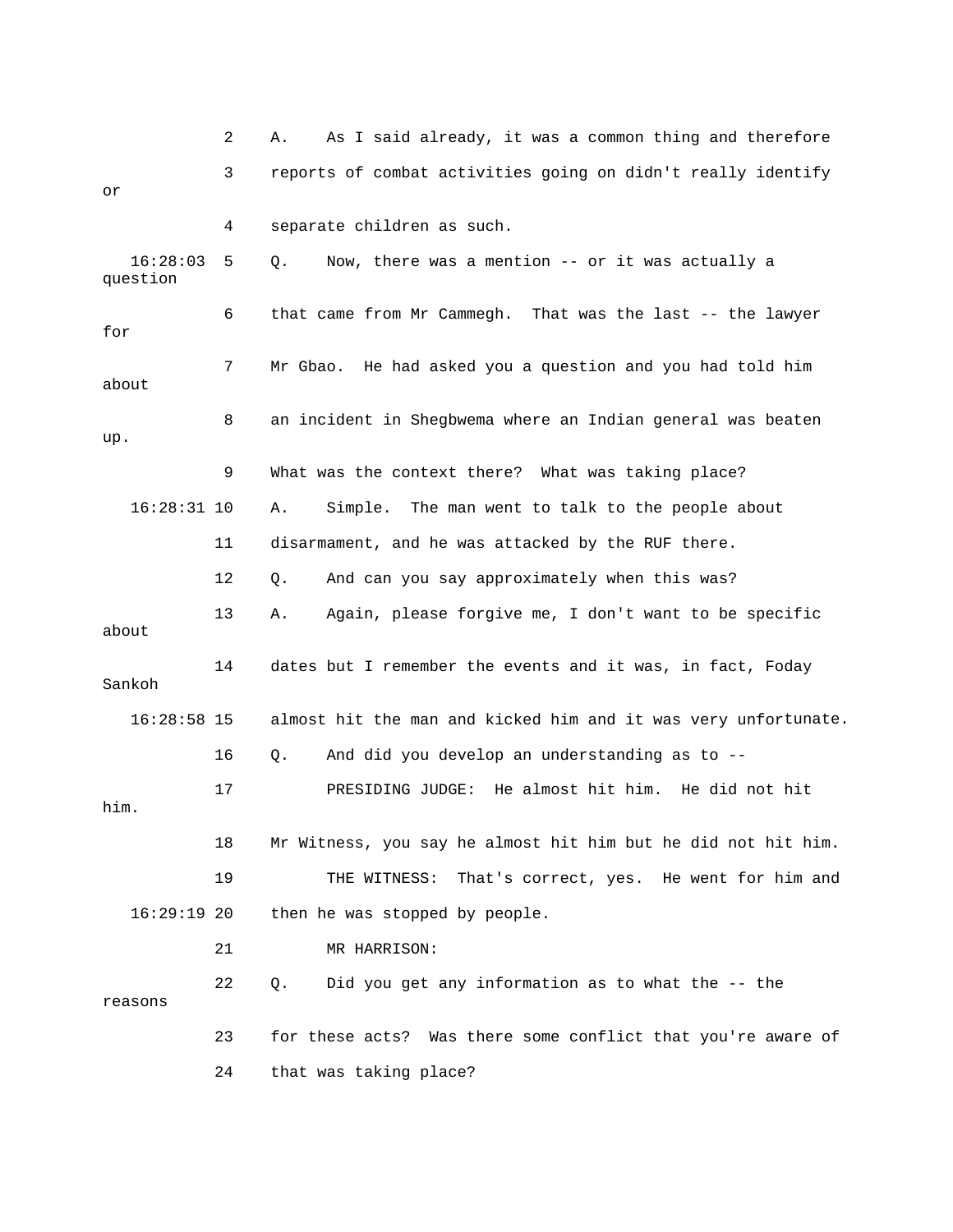16:29:34 25 A. No, this man was a peacekeeper. He went there to discuss 26 arrangements about disarmament. And Sankoh was a man that could 27 be temperamental and he was talking to the man and he was not 28 polite and he moved to go and really hit him, and somebody had 29 intervene. to

|          | SESAY ET AL |              |
|----------|-------------|--------------|
| Page 104 |             |              |
|          | 16 MAY 2008 | OPEN SESSION |

| the |               | 1              | And are you aware of any other incidents that may show<br>0.          |
|-----|---------------|----------------|-----------------------------------------------------------------------|
|     |               | $\overline{2}$ | animosity of members of the RUF towards disarmament in 1999 or        |
|     |               | 3              | 2000?                                                                 |
|     |               | 4              | Well, I said it in my main statement that before Issa<br>Α.           |
| he  | 16:30:32 5    |                | became acting leader of the RUF, it was difficult. But when           |
| him |               | 6              | came -- became leader and when we had problems we consulted           |
|     |               | 7              | and he was helpful.                                                   |
|     |               | 8              | Are you able to think of any events or any incidents in,<br>$\circ$ . |
| you |               | 9              | this is after Lome, so after July of 1999, which indicated to         |
|     | $16:31:01$ 10 |                | that the RUF were not committed to disarmament?                       |
|     |               | 11             | Oh, many. Again I said in my main evidence today that<br>Α.           |
|     |               | 12             | number one, Sankoh himself was reluctant.                             |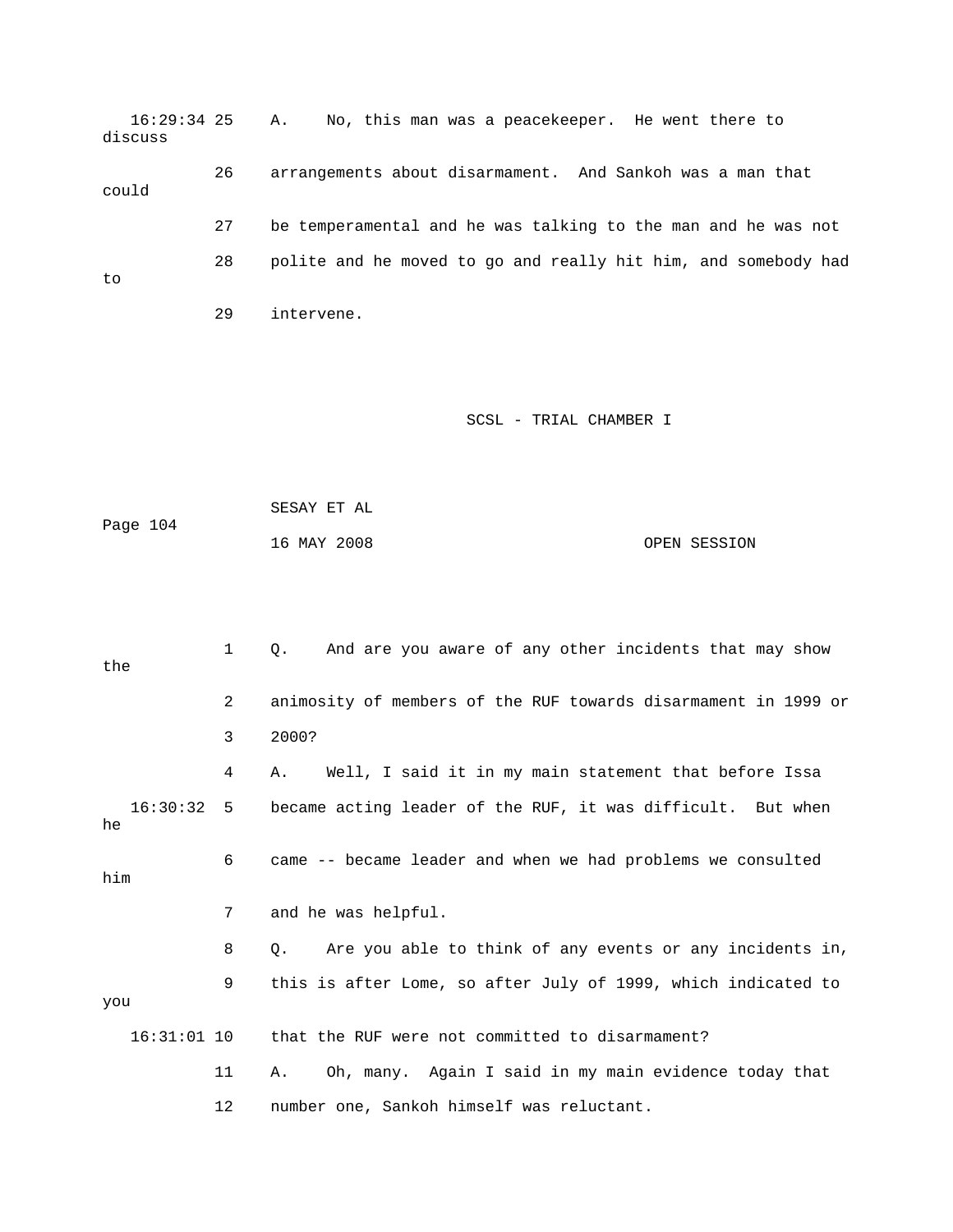13 PRESIDING JUDGE: I think that question is answered. The 16:31:20 15 MR HARRISON: 16 Q. I was actually asking about any particular incidents, and 17 is there anything that comes to mind -- 21 you a question about arms and ammunition and I had confined it 22 roughly June, July, August of 1997. Did you later get, this 23 much later in time, could be '98, '99, did you get information 24 about how the RUF were getting arms and ammunition? 16:32:07 25 A. Well, we received some information that even though we 26 gone through the disarmament process, that they took some arms 27 and ammunition across the River Moa into Liberia and dug some 28 there where they kept them so that they can be used sometime. attention 14 question is answered, Mr Witness. 18 A. No. No. 19 Q. All right. And let me ask you again about a slightly 16:31:37 20 different time period from what I asked you earlier. I had asked to is had pit 29 Now, I cannot verify that, but that was brought to my

SCSL - TRIAL CHAMBER I

 SESAY ET AL Page 105

16 MAY 2008 OPEN SESSION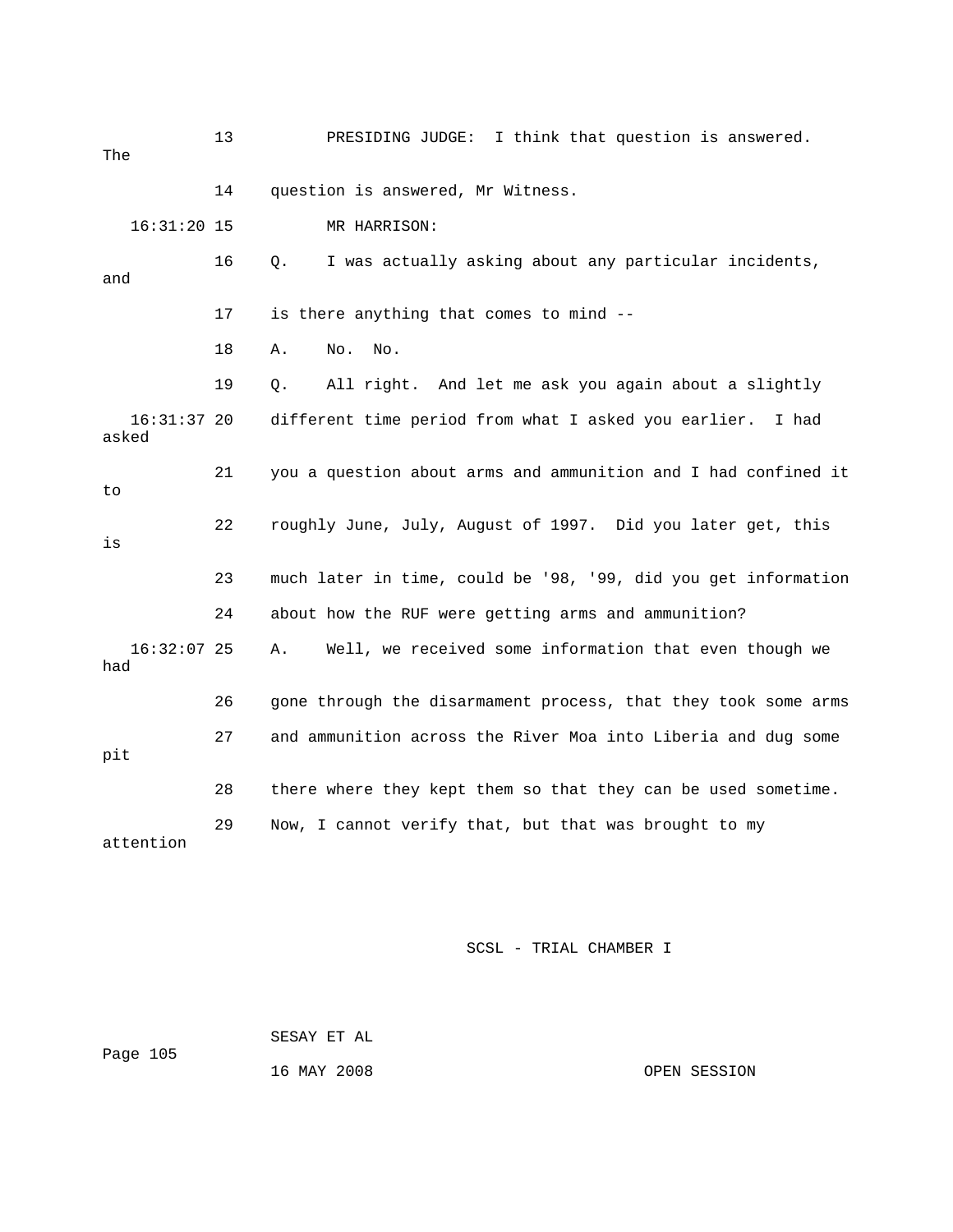| an   |               | 1  | and we agreed that people -- our security people should keep   |
|------|---------------|----|----------------------------------------------------------------|
|      |               | 2  | eye on that situation.                                         |
| any  |               | 3  | And during the latter half of '97 and 1998, did you get<br>О.  |
| RUF? |               | 4  | information about any arms coming into Sierra Leone for the    |
|      | 16:32:57      | 5  | Α.<br>Not $--$ no.                                             |
| 1998 |               | 6  | Now, during the latter -- say the last half of '97 and<br>Q.   |
|      |               | 7  | again, did you get reports of who the RUF were communicating   |
|      |               | 8  | with?                                                          |
|      |               | 9  | Α.<br>Here or overseas?                                        |
|      | $16:33:25$ 10 |    | Let's start overseas.<br>Q.                                    |
|      |               | 11 | Charles Taylor and Burkina Faso.<br>Α.                         |
|      |               | 12 | And what were those reports? What was the information -<br>Q.  |
|      |               | 13 | PRESIDING JUDGE: Charles Taylor and is there a name            |
|      |               | 14 | Mr Witness, that we know as Burkina Faso.                      |
|      | $16:33:42$ 15 |    | THE WITNESS: The President Compaore.                           |
|      |               | 16 | PRESIDING JUDGE: Yes. You said they were communicating         |
|      |               | 17 | with -- the RUF were communicating with Charles Taylor and.    |
| but  |               | 18 | The first words he used were Burkina Faso<br>MR HARRISON:      |
|      |               | 19 | as Your Lordship pointed out he then identified -- the witness |
|      | $16:34:01$ 20 |    | identified the name of Blaise Campaore.                        |
|      |               | 21 | THE WITNESS: And there is also something that comes to         |
|      | Israeli       | 22 | mind and that is that during the disarmament process an        |
|      |               | 23 | was arrested by the ECOMOG soldiers and he was kept at the     |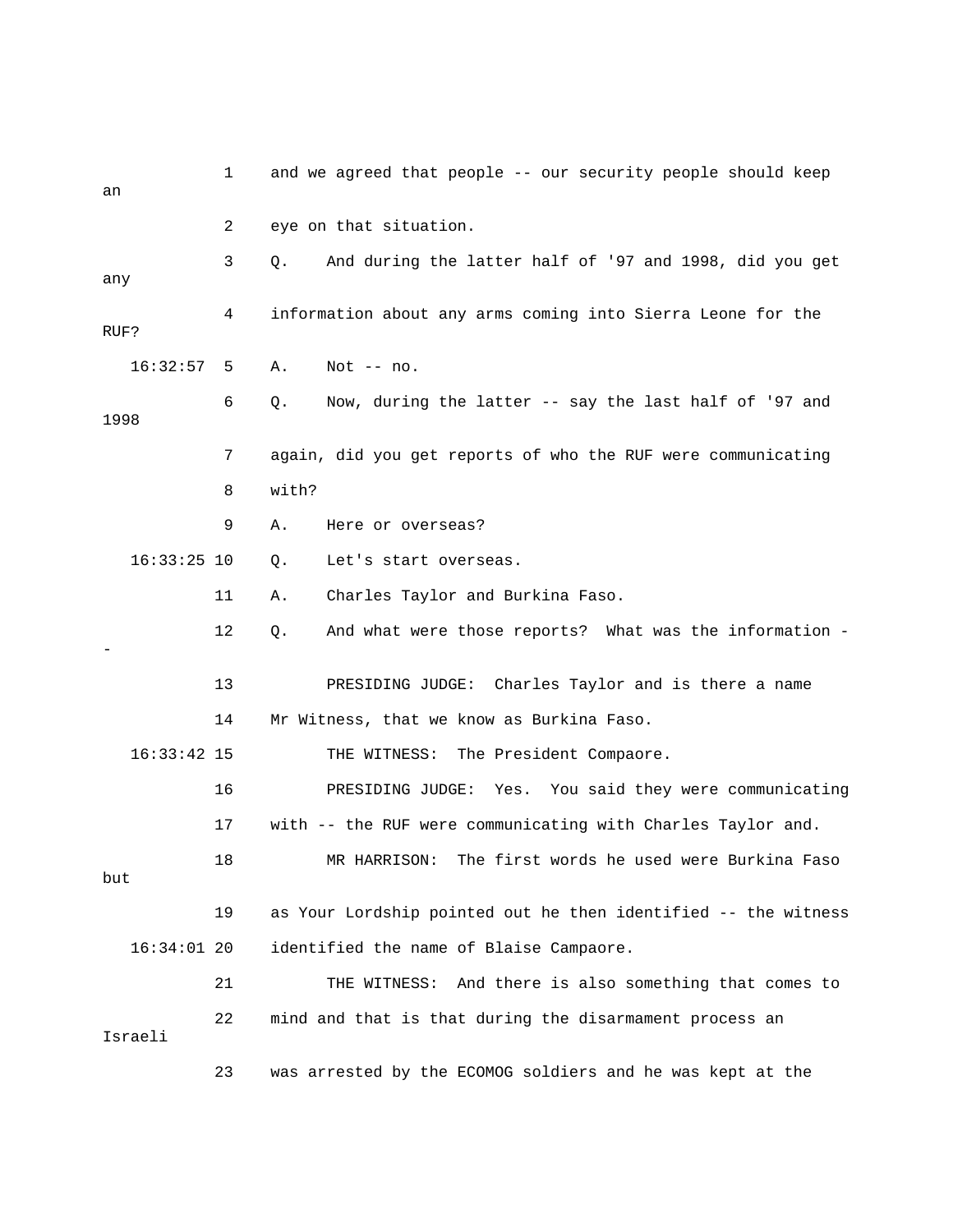24 Pademba Road Prisons. He was charged and he made a statement 16:34:34 25 the police and later on he escaped from the prison and found 29 PRESIDING JUDGE: No, it's not fair for us to visit that to his 26 way out of the country. But he had left this statement to the 27 police which was brought to my attention. And in that 28 statement --

SCSL - TRIAL CHAMBER I

 SESAY ET AL 16 MAY 2008 OPEN SESSION Page 106

 2 MR HARRISON: With respect, Your Honour, the Prosecution 3 says until you know what the information is and the context it 16:35:16 5 PRESIDING JUDGE: It is overruled Mr Harrison. It is not 6 fair. I've said it. You move to the next question, please. 7 have to move. It's not fair. 9 Q. You've started out your answer by saying there was 16:35:39 10 communication with Charles Taylor and Blaise Campaore and this 11 communication between the RUF and those two individuals, can 1 statement. It is not fair. 4 may well be fair. You have the Court -- We 8 MR HARRISON: is you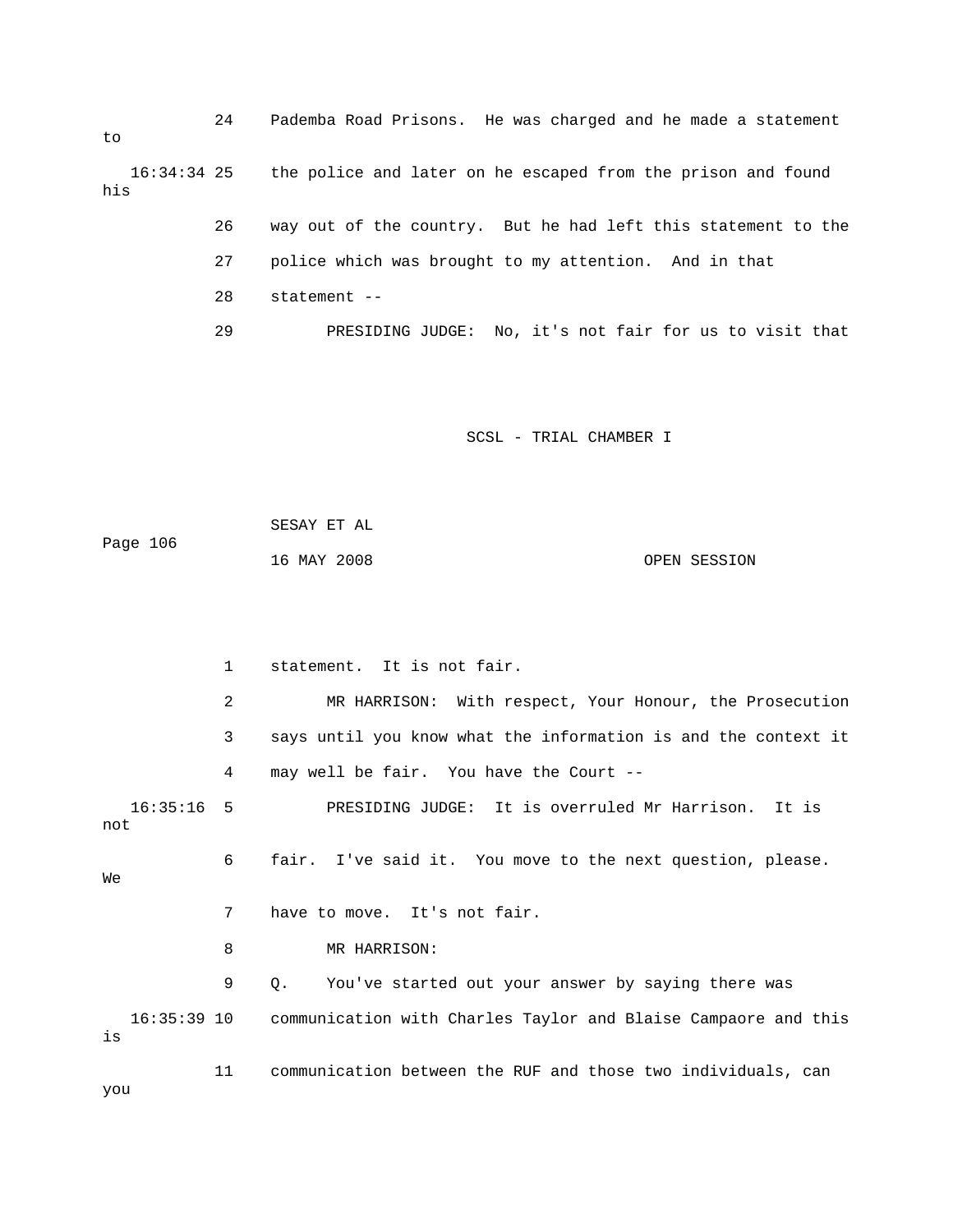|                      | $12 \,$ | tell the Court as to the content of the communication?         |
|----------------------|---------|----------------------------------------------------------------|
|                      | 13      | Well his Lordship has ruled that I shouldn't go into.<br>Α.    |
|                      | 14      | PRESIDING JUDGE: No, you were referring to a statement.        |
| $16:35:59$ 15<br>was |         | You were referring to a statement, you know, which -- which    |
|                      | 16      | made by the Israeli. That's the --                             |
| about,               | 17      | THE WITNESS: Yes, that's the one you are asking me             |
|                      | 18      | not so, to give some information on that?                      |
|                      | 19      | MR HARRISON:                                                   |
| $16:36:13$ 20<br>you |         | If I've misunderstood your answer then of course<br>Q.<br>Yes. |
|                      |         | are right in adhering to the ruling of the learned Presiding   |
|                      | 21      |                                                                |
|                      | 22      | Judge. But the question I had asked you was intended to be     |
| aware                | 23      | slightly more general, and that was a question: Were you       |
|                      | 24      | of any communication from sources, and let me be specific,     |
| $16:36:40$ 25        |         | sources other than this Israeli statement indicating           |
|                      | 26      | communication between the RUF and Charles Taylor or Blaise     |
|                      | 27      | Compaore?                                                      |
| – I                  | 28      | That's the only one that I have referred to but that's -<br>Α. |

SCSL - TRIAL CHAMBER I

Page 107 16 MAY 2008 OPEN SESSION SESAY ET AL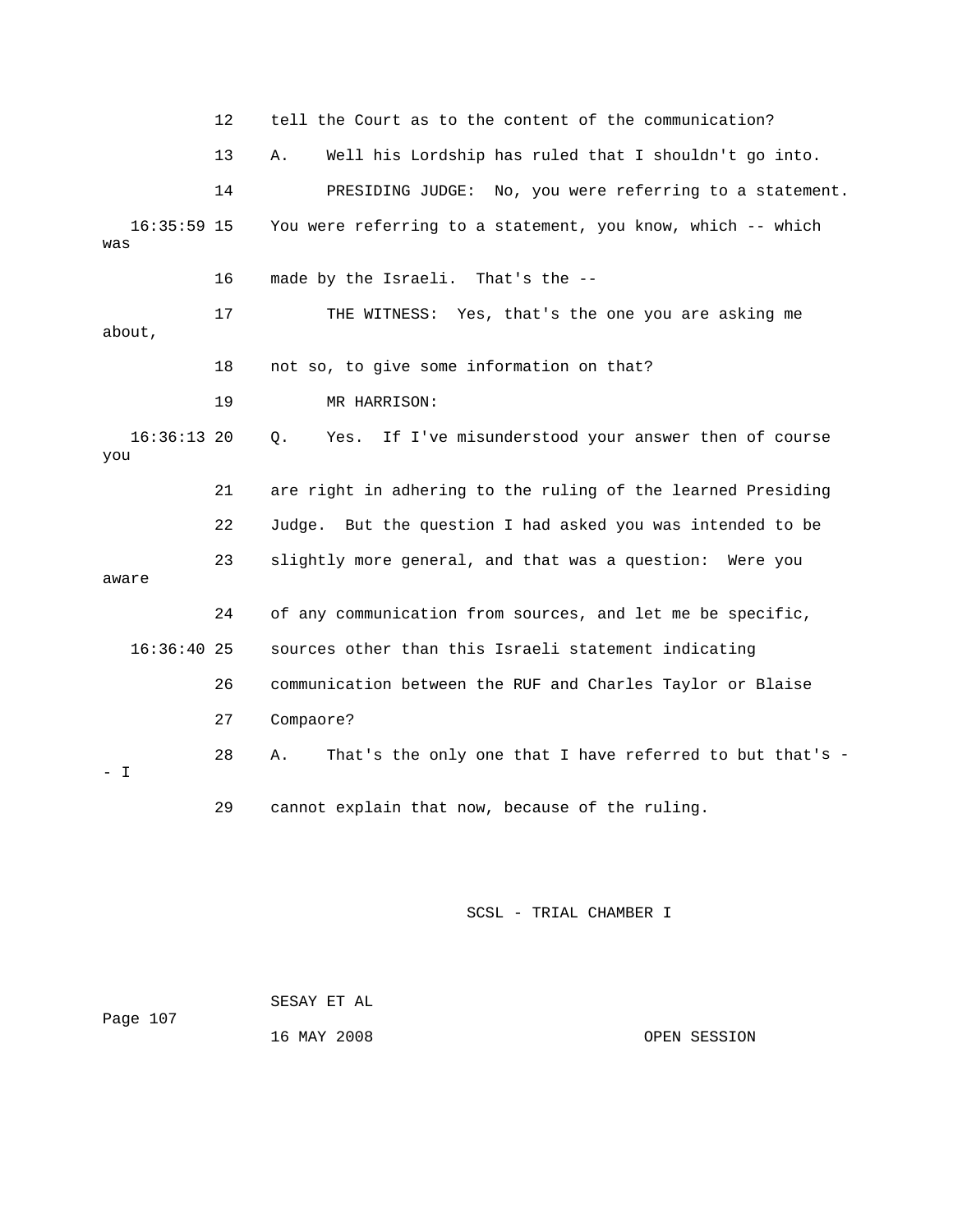1 PRES IDING JUDGE: No, no, I didn't -- we didn't rule on 2 that. In fact, we -- we heard about communications between 3 RUF and Charles Taylor and Burkina Faso. Then I came in and 4 said: Is there any name like Burkina Faso? You said: No, , no 16:37:19 5 it's Compaore, you know. So, but we didn't go any further than 6 that. And if you are, in your capacity then as the head of 7 state, aware, you know, of any communications, you know, between 8 that hierarchy there to which all of you belonged, I do not 9 inhibit you from releasing that information. 16:37:51 10 THE WITNESS: You see, the only details I can give are the 13 THE WITNESS: And I was involved in trying to 16:38:13 15 interview with this Israeli where he said specifically -- 18 PRESIDING JUDGE: Yes. We don't -- I thought there was 19 information that came to you through your conversations with 16:38:28 20 them. 21 THE WITNESS: No, no, no. 22 **PRESIDING JUDGE:** Yes. So if it goes to that statement, 23 you know, by the Israeli who fled from Pademba, you know, I 24 think I want to go there. THE WITNESS: Okay. the 11 movement of ammunition that I know of. 12 PRESIDING JUDGE: Yes. investigate 14 that, and that's the one that was contained in this police 16 PRESIDING JUDGE: No, no, no. We have -- 17 THE WITNESS: I should not say that. don't 16:38:38 2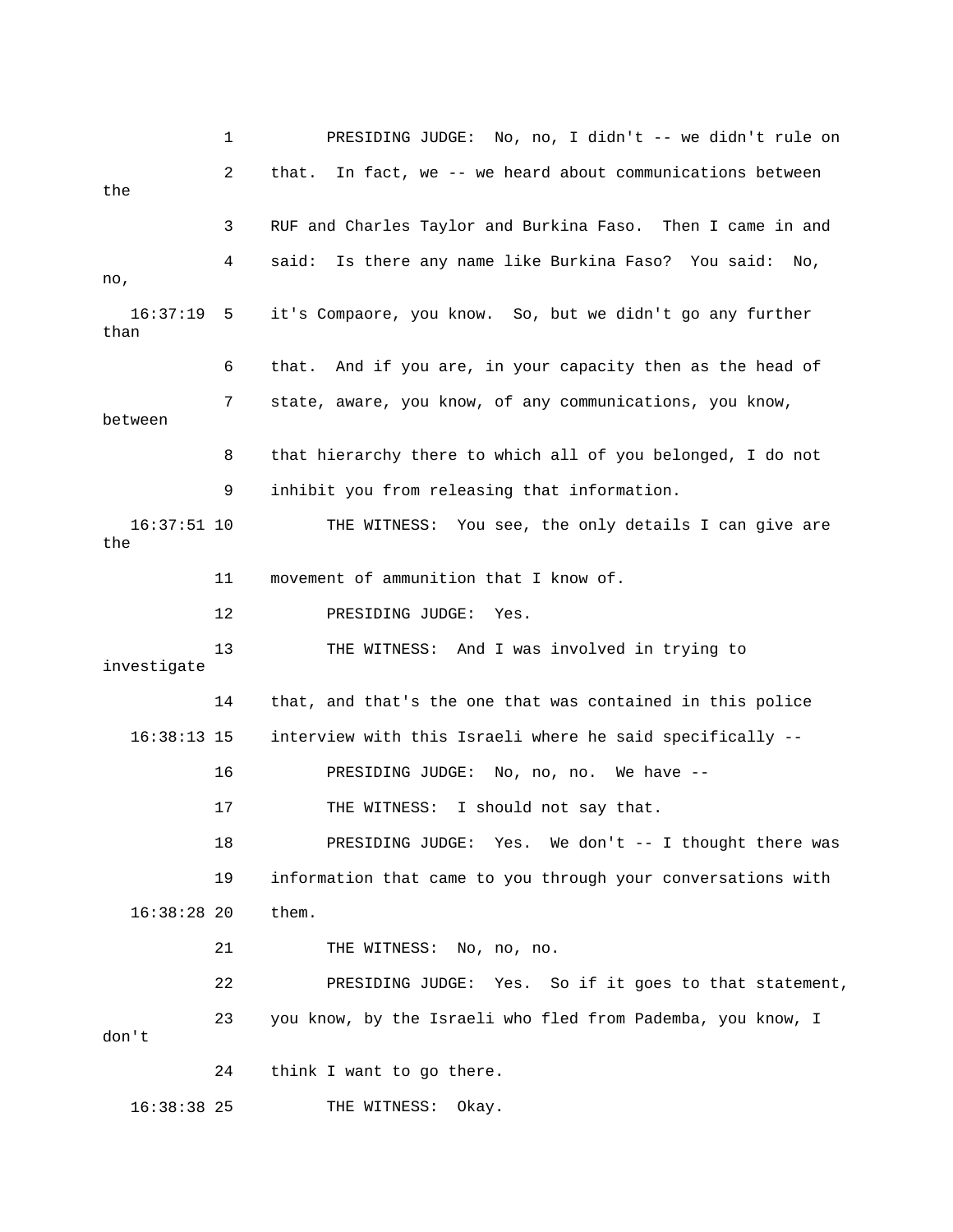26 MR HARRISON: 27 Q. Again, staying again with a similar time period, that's 28 after May 25, '97 and through '98, were you getting reports about 29 mining taking place in Sierra Leone?

```
Page 108
            16 MAY 2008 OPEN SESSION 
            SESAY ET AL
```

|      | reports       | $\mathbf{1}$   | Yes. Yes. When Foday Sankoh was here, I received<br>Α.                |
|------|---------------|----------------|-----------------------------------------------------------------------|
|      | through       | $\overline{2}$ | that some foreigners came in and they came to the country             |
| were |               | 3              | Liberia, and they were engaged in mining, and these people            |
|      |               | 4              | apprehended and deported from the country.                            |
|      | 16:39:22      | -5             | And now, I'm going to suggest to you that you may have<br>$Q_{\star}$ |
| to   |               | 6              | gotten reports about forced mining, where civilians are forced        |
|      |               | 7              | mine in, for example, Tongo Fields. Again you would know; you         |
|      |               | 8              | can either accept that or deny the suggestion --                      |
|      |               | 9              | MR JORDASH: Objection.                                                |
|      | $16:39:44$ 10 |                | JUDGE BOUTET: For what period of time?                                |
|      |               | 11             | MR HARRISON: It was from after the May 25 -- after the                |
|      |               | 12             | junta '97 through '98.                                                |
|      |               | 13             | MR JORDASH:<br>Objection. We're dealing with exactly the              |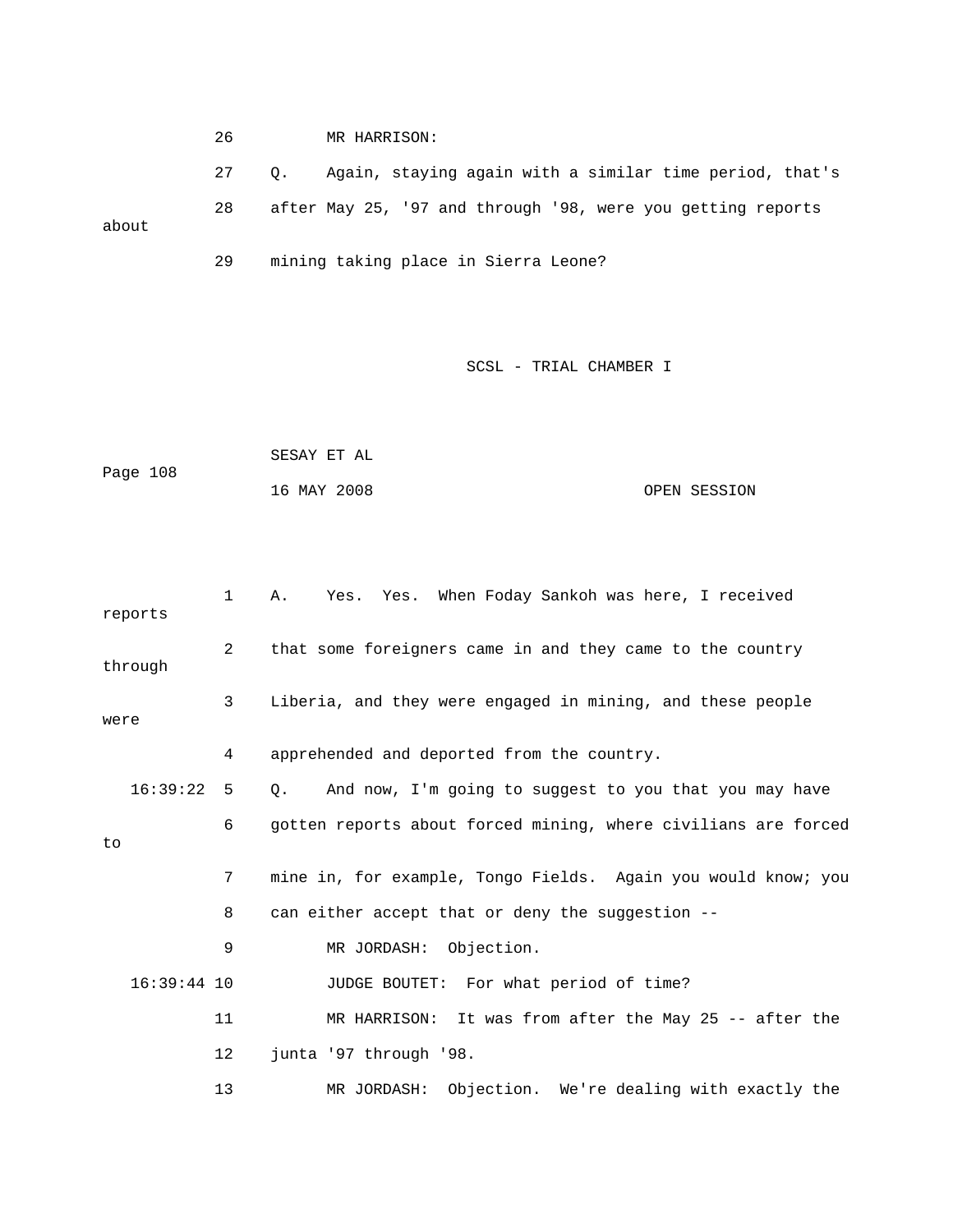14 same period, in exactly the same location as that Mr Cammeg h 16:40:07 15 tried to deal with this morning, and I would simply remind adduced, 17 through its witnesses, evidence that in fact it was the Kamajors 16:40:35 20 to mine on a two-pile system, so we are directly in the evidence 21 -- in the evidential field that Mr Cammegh tried to deal with 22 this morning. 23 PRESIDING JUDGE: Mr Harrison, in reply to the 27 the indictment. It's alleged in the indictment that there was 29 Leone. One of those locations covers Tongo Fields. If logic 16 Your Honours that the Defence for the first accused has 18 forcing people to mine, and the civilians of Tongo were in fact 19 relieved when the RUF came into Tongo because then they were able objection? 24 MR HARRISON: Yes. Again, we suggest that there's a 16:41:00 25 problem of first principles here, and we think that problem is 26 this: The Prosecution is entitled to ask questions relevant to 28 forced mining in various locations within the Republic of Sierra

SCSL - TRIAL CHAMBER I

Page 109 SESAY ET AL 16 MAY 2008 OPEN SESSION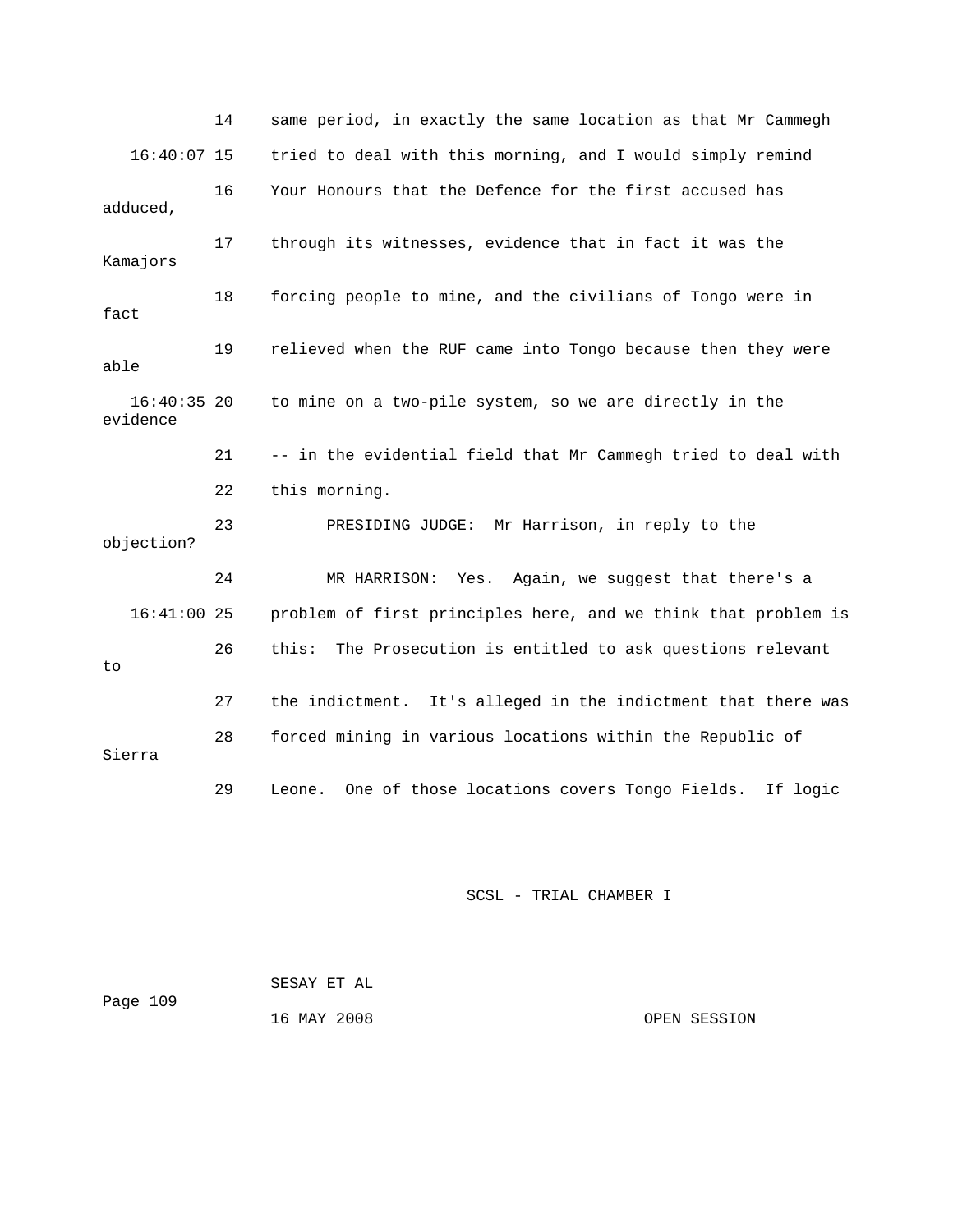1 prevails, then the Prosecution is entitled to prove the 2 alleged in the indictment; there can be no prohibition on 3 That is the essence of the trial. And, if that's wrong, then 4 there is a dilemma of what to do with all of the previous 16:42:20 5 evidence heard in this trial alleging forced mining in Tongo 6 Fields. That was all admissible. On this date in May of 2008 7 Defence witness comes forward who may have evidence to give on 8 this and he should be permitted to answer those questions which 16:42:52 10 MR JORDASH: But, I mean, I don't want to -- I mean, we 11 keep going around in circles. I mean, no one can dispute that 12 we've heard evidence of forced mining in Tongo by AFRC and RUF. 13 No one can dispute it's part of the Prosecution case. But no one 14 can also dispute that we've heard evidence of Kamajors forcing 17 going on. 18 And I again remind the Court that it was Mr Harrison who logic 16:43:40 20 prevails, then perhaps the Prosecution can explain why they 21 sought to argue at that point that that evidence was not elements that. a 9 are relevant to the indictment. 16:43:20 15 civilians to mine in Kenema, and no one can dispute that it's 16 part of the Defence case in answer to the charges that that was 19 raised the objection to the evidence this morning and, if 22 relevant. They can't have it both ways. It's not relevant in 23 the hands of one party but relevant -- not relevant in the hands 24 of another.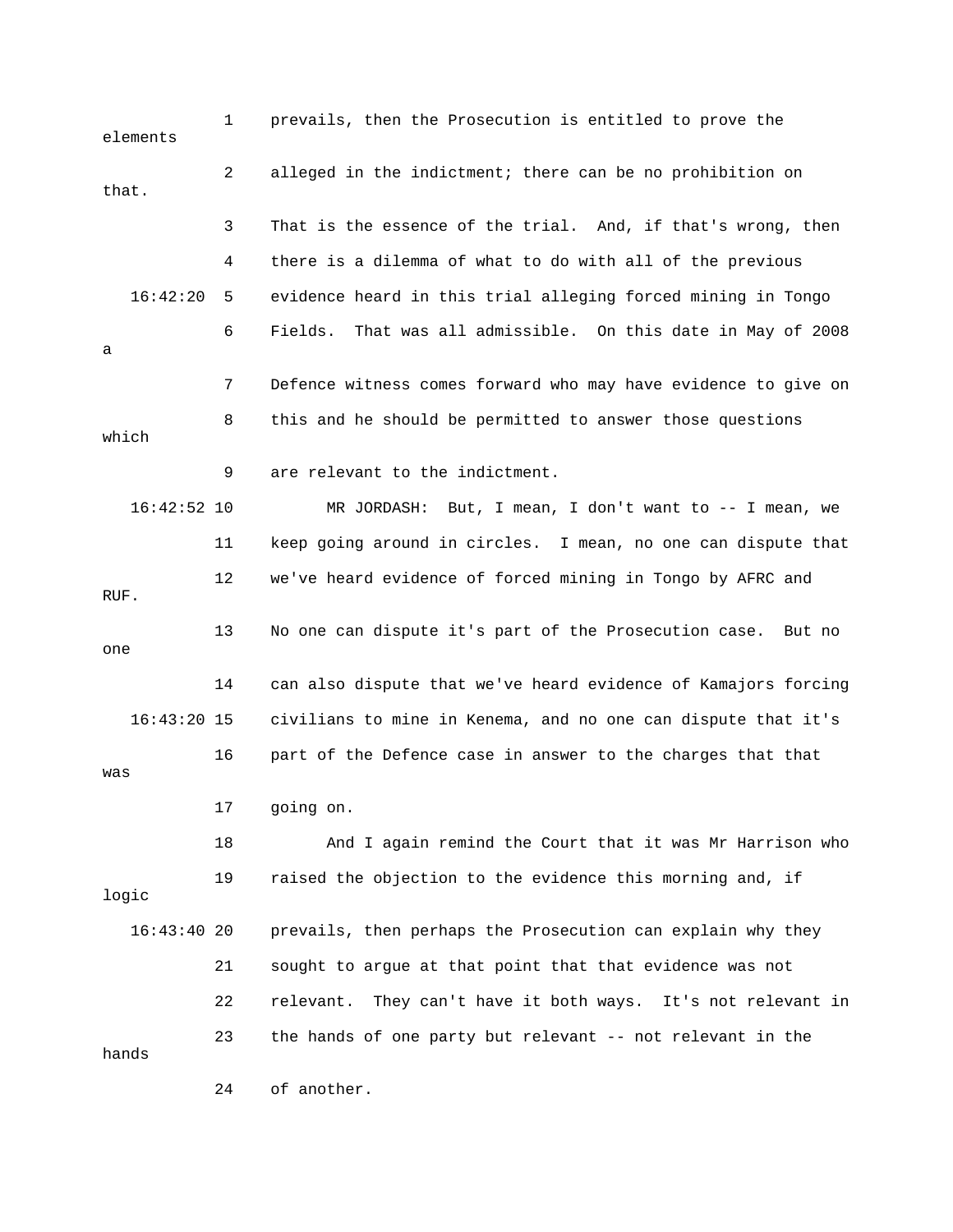16:46:47 25 PRESIDING JUDGE: By two to one verdict, the question by 26 Mr Harrison on this is overruled, and the objection by 28 JUDGE BOUTET: Jordash. 27 Mr Harrison is sustained.

29 PRESIDING JUDGE: I'm sorry, Mr Jordash.

SCSL - TRIAL CHAMBER I

|          | SESAY ET AL |              |
|----------|-------------|--------------|
| Page 110 |             |              |
|          | 16 MAY 2008 | OPEN SESSION |

 1 MR HARRISON: Well -- 2 PRESIDING JUDGE: Given the circumstances of this 3 which links the question to the activities of the Kamajors, o wh 4 they were not allowed to explore during their time on your 16:48:09 5 objection, but I say it's a two to one. It's a two to one 6 decision. 7 MR HARRISON: I don't want to take advantage of the 8 ruling, but, and I don't want to prolong this: If the Court's 9 guidance to the Prosecution is that it's not permissible to 11 indictment, then we won't ask questions. 12 PRESIDING JUDGE: We will treat all questions on a 13 case-by-case basis. We don't want to pre-empt you from asking question Court's ask 16:48:30 10 questions that seek to elicit evidence relevant to the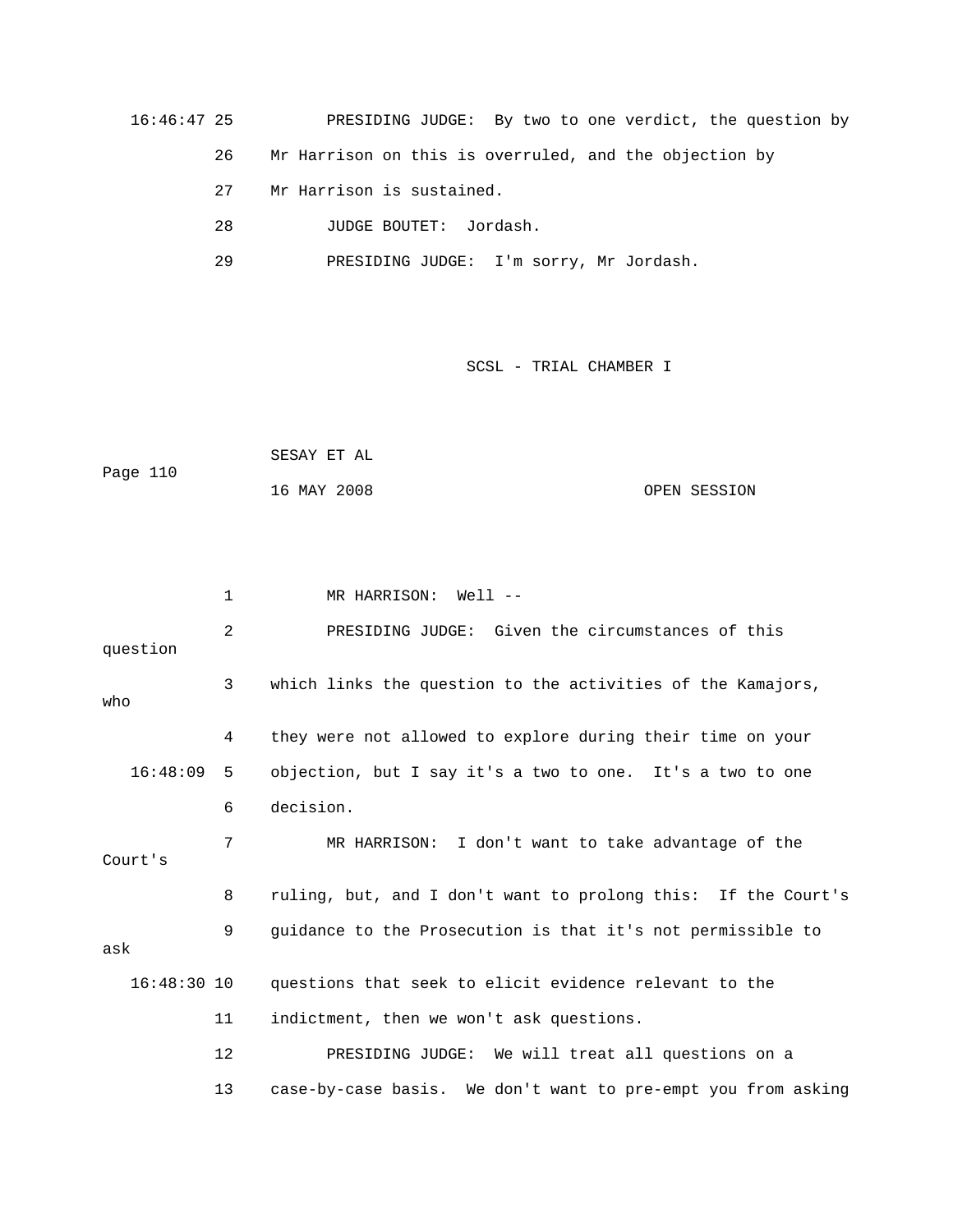14 your questions. We will treat them on a case-by-case basis. 16:48:57 15 It's your objection this morning, you know, that brought us to 16 this, you know, so we have to manage it and make sure that we 18 of fundamental fairness in this. We're trying to see what we can 19 do to be fair to all the parties. 21 that comment, because we see it as being, first of all, not 22 and, secondly, inaccurate. 23 PRESIDING JUDGE: We say it is fair, Mr Harrison, and 28 advise the Court that its recollection is that the ruling was 29 based upon a question being irrelevant. The Prosecution is  $-$  17 we give our decisions and are preeminently guided by the doctrine 16:49:22 20 MR HARRISON: Yes, but the Prosecution wishes to respond to fair you 24 cannot challenge the fairness of the Court. Do you mind? I'm 16:49:34 25 sorry, you cannot say so. You cannot say so as prosecuting 26 counsel. 27 MR HARRISON: Well, what the Prosecution can do is to now

| Page 111 | SESAY ET AL |              |
|----------|-------------|--------------|
|          | 16 MAY 2008 | OPEN SESSION |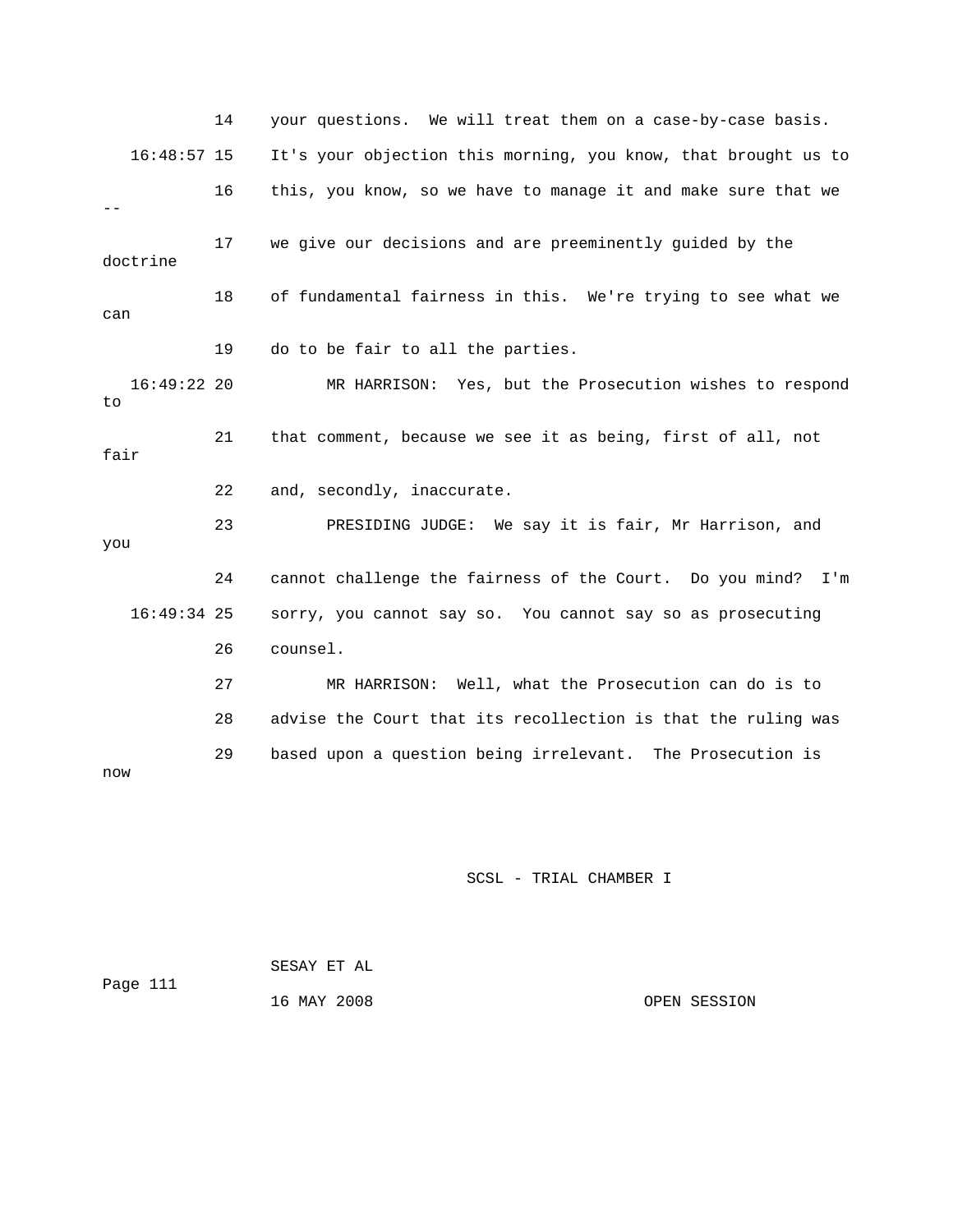1 advancing questions which it says are relevant and that, we 3 then we would be, the Prosecution suggests, entitled to ask 4 questions that are relevant with the allegations contained in 16:50:14 5 the -- 6 JUDGE THOMPSON: Let's concede for the sake of argument 7 that our recollection here may be hazy; what was precisely your 8 position this morning? You can assist us. 16:50:27 10 advanced as to -- there was a question advanced as to whether 11 not the Prosecutor -- sorry, it was -- whether this witness was against 13 the CDF and the Prosecution objected, saying that was a matter 14 within the sole purview of the Prosecution and ought not to be 16 there was three questions. The third one escapes me. I think 18 Kenema. I took it to mean Kenema Town as opposed to Kenema 19 District but I think the only word used was Kenema. And my 16:51:13 20 recollection is that the question was asking the witness about 21 [overlapping speakers]. 22 JUDGE THOMPSON: Kamajor activity. Joint Kamajor activity. 23 MR HARRISON: It may have been activities. It may have say, 2 is the crucial distinction. And if that distinction is correct, 9 MR HARRISON: The Prosecution objected to questions being or 12 involved or had a view on the indictment being proffered 16:50:52 15 allowed to be put to the witness. There was a second question -- 17 the first one in order was a question to do with events in 24 been crimes.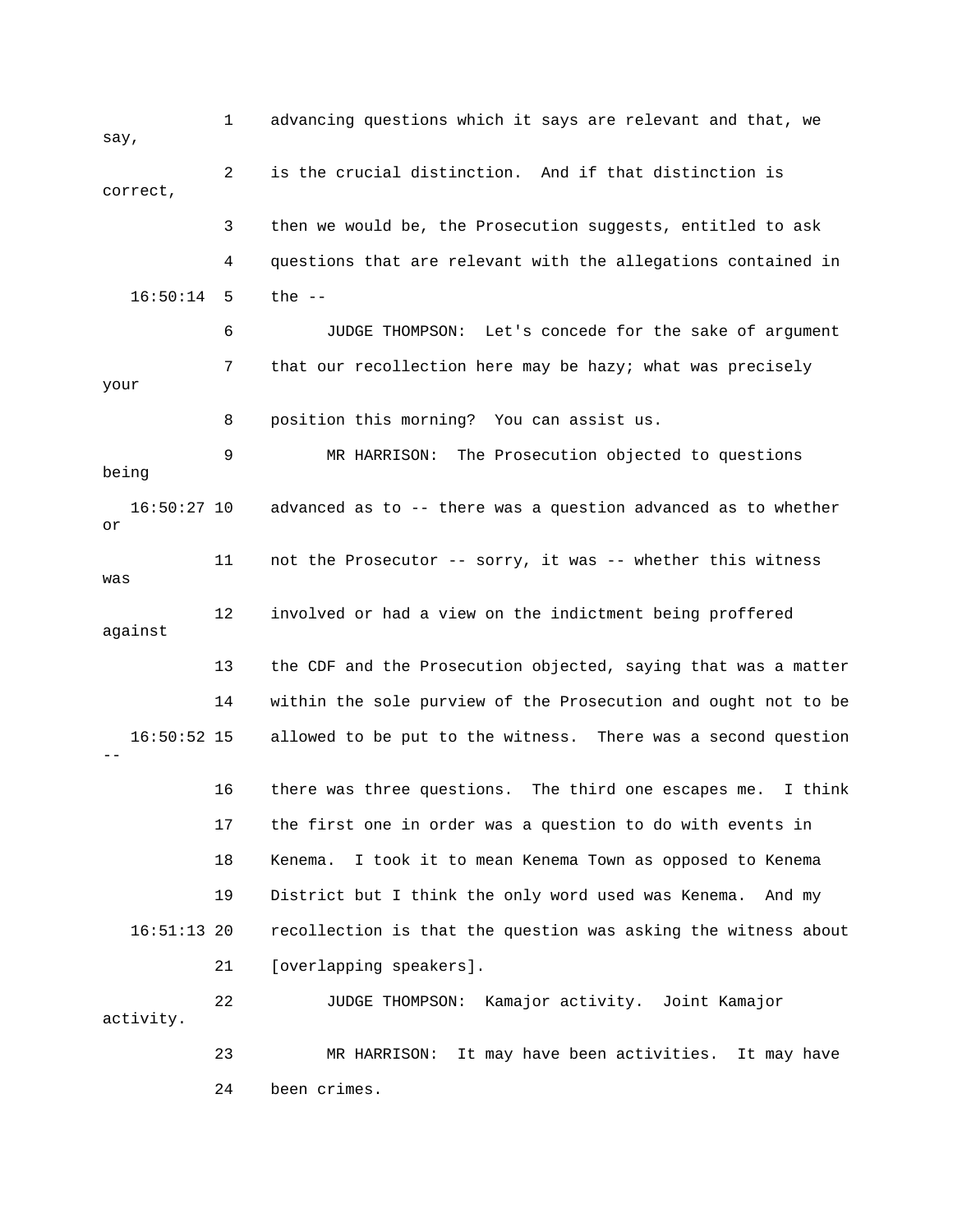16:51:28 25 JUDGE THOMPSON: Kamajor activities, yes.

- 26 MR HARRISON: In I think Kenema.
- 27 JUDGE THOMPSON: And your response to that was.

28 MR HARRISON: The Prosecution responded saying that's an

29 irrelevant question.

#### SCSL - TRIAL CHAMBER I

|          | SESAY ET AL |              |
|----------|-------------|--------------|
| Page 112 |             |              |
|          | 16 MAY 2008 | OPEN SESSION |

2 MR HARRISON: Because whether or not members of the CDF 3 Kamajors committed crimes, it's not relevant to the issues 4 this Court. This Court is solely concerned with the indictment 16:51:50 5 in the RUF trial and those frame the relevant issues. That was 7 JUDGE THOMPSON: Yes and, in fact, I think that idea of the 8 question of -- or your submission that the CDF or the Kamajors 9 are not on trial before this Court, seemed to have predicated 16:52:10 10 ruling that indeed any attempt to bring issues relating to the 11 CDF and the Kamajors would, in fact, amount to multiplying the 12 issues given the premised that you had advanced by way of -as 1 JUDGE THOMPSON: On the grounds. or before 6 the basis of the objection. a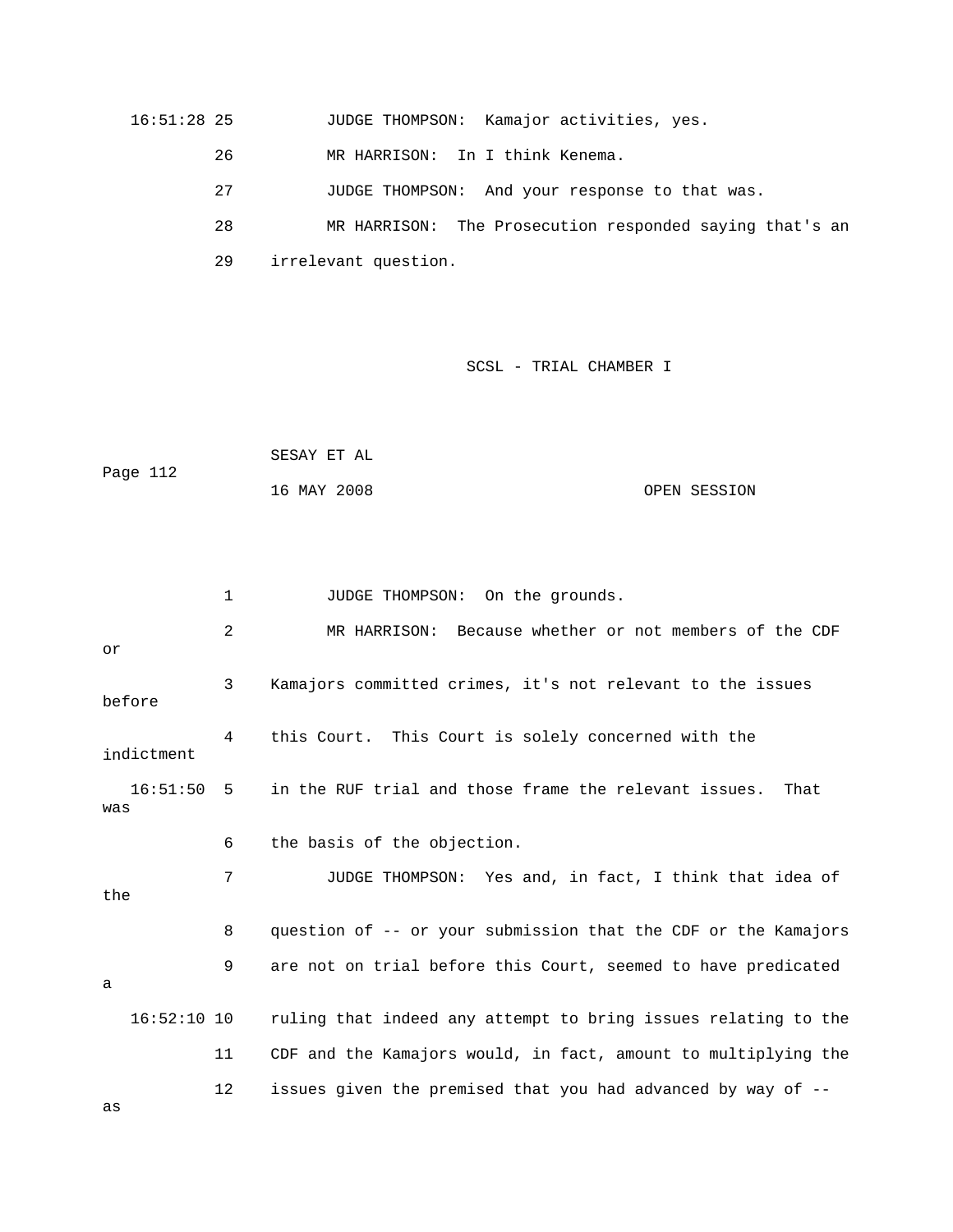13 the objection. And I think it was from that position that we 16:52:39 15 for you to do, by some clever ingenious legal doctrine of 16 severance to separate the -- that the Kamajor aspect or the 17 aspect now from that and to anchor yourself upon relevance, relevant between 23 was the thrust of our position this morning. And now you seek 16:53:38 25 that you've, in fact, given us your own recollection of it, I 27 on grounds of relevance. I think because we were bringing the 28 whole issue of the Kamajors and the activities into a trial 14 agreed with you that indeed the question was impermissible. And CDF seems 18 to me not logical because I think we came out with the use of the 19 term multiplying the issues, and of course when issues are 16:53:11 20 multiplied it means that if some of the issues are not 21 and they are brought to relate to issues in controversy 22 the parties, then we end up multiplying the issues. I think that  $t \circ$  24 narrow it down to just relevance. If I remember correctly, now 26 think we're not just saying that the question was impermissible 29 relating to the RUFs.

SCSL - TRIAL CHAMBER I

 SESAY ET AL Page 113

16 MAY 2008 OPEN SESSION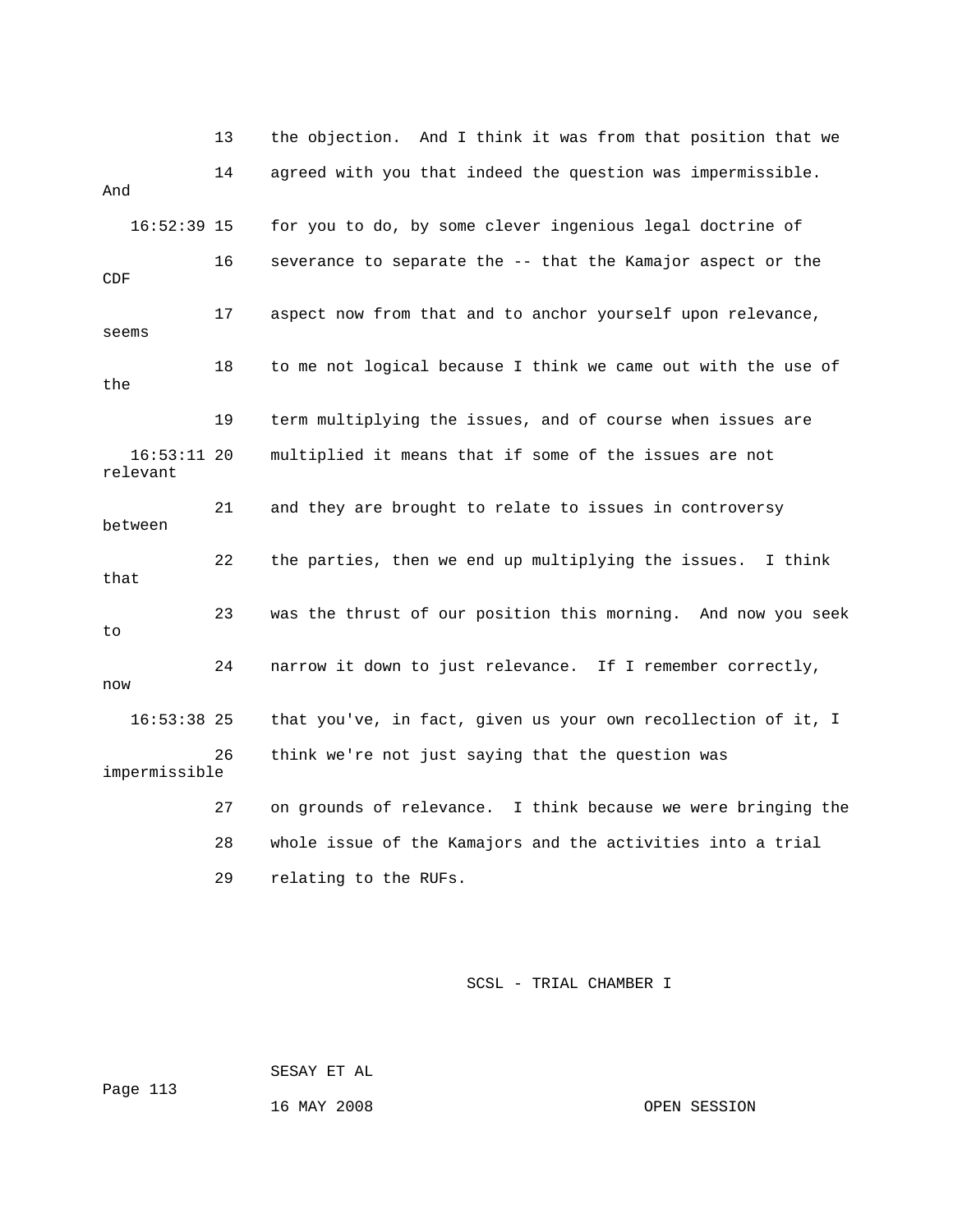1 MR HARRISON: But the Prosecution's position is that 2 ont multiplying the issues by asking a question seeking to 4 Tongo Fields in the course of mining. We don't see how that 16:54:17 5 multiplies issues. 6 JUDGE THOMPSON: Okay. 7 MR HARRISON: Because that is an allegation contained in 8 the indictment and of course, as you'll recall, there has been 9 evidence heard on that issue. We say this witness is no 16:54:30 10 different from others. If he has relevant evidence to give on 12 entitled to ask questions seeking to do that. 13 PRESIDING JUDGE: Now that the objection is upheld, I think 17 MR HARRISON: Yes I'll reflect on it and if the Court 18 give me another 15 minutes. If you would consider not taking the 19 break I could try to finish within 15 minutes to convenience 21 PRESIDING JUDGE: That's all right. We will retire and it's elicit 3 evidence whether or not the RUF were involved in forced labour in 11 that topic, he is entitled to do so and the Prosecution is 14 we stand by that. And we will rise for a couple of minutes but I 15 do not know for how long -- how much longer you intend to go in 16 your cross-examination, Mr Harrison. would the 20 Court and the witness. 22 resume here in the next 15 minutes. And I just wanted to say,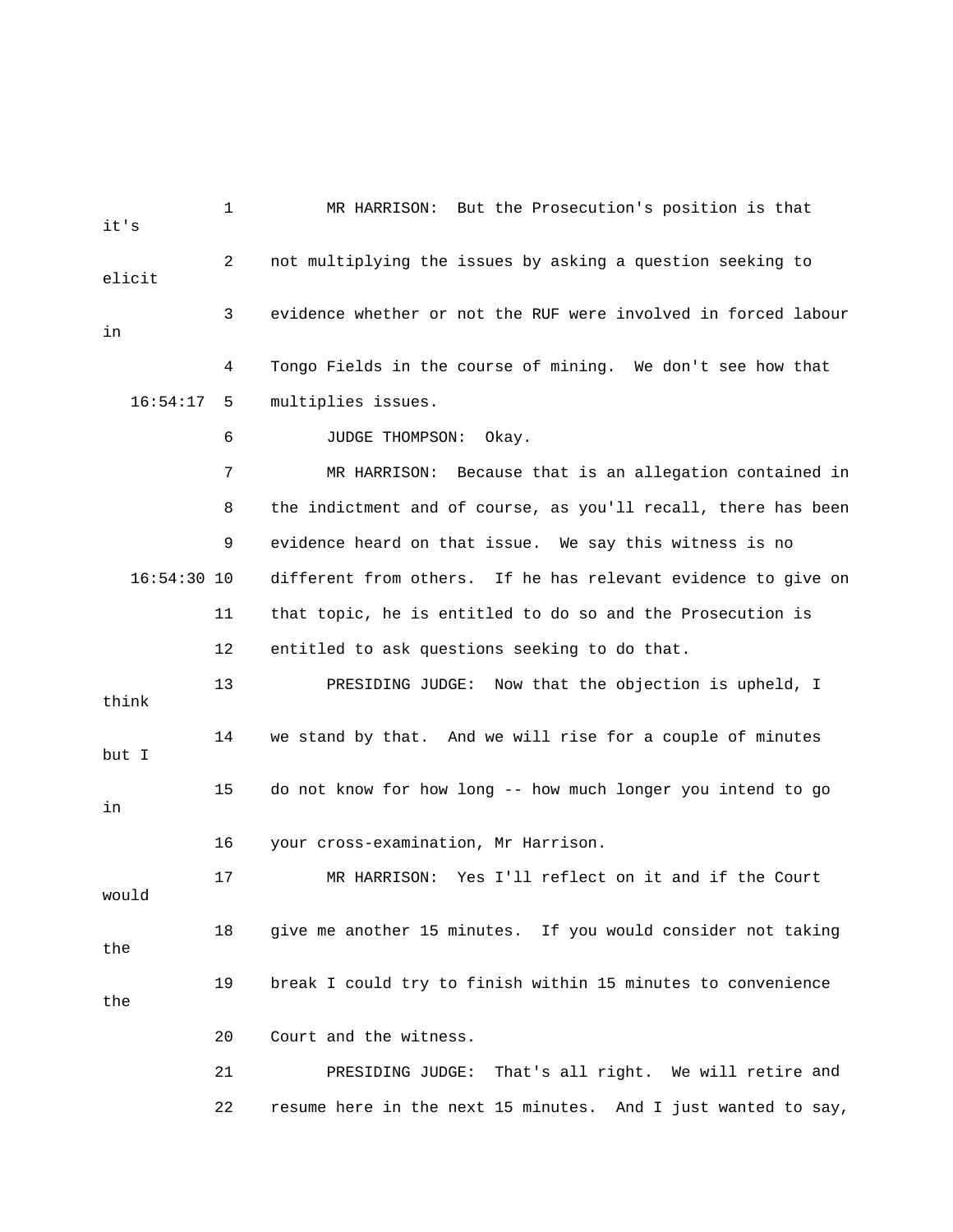|         | 23 | you know, that we would like to conclude the testimony of this |
|---------|----|----------------------------------------------------------------|
| Monday. | 24 | witness today. There is no question of taking it on to         |
|         | 25 | The Chamber will recess, please.                               |
|         | 26 | [Break taken at 4.57 p.m.]                                     |
|         | 27 | [RUF16MAY08D-BP].                                              |
|         | 28 | [Upon resuming at 5.16 p.m.]                                   |
|         |    |                                                                |

the proceedings. Yes, 29 PRESIDING JUDGE: We're resuming

|          | SESAY ET AL |              |
|----------|-------------|--------------|
| Page 114 |             |              |
|          | 16 MAY 2008 | OPEN SESSION |

|                              | $\mathbf{1}$ | Mr Harrison, you may continue with your cross-examination.     |
|------------------------------|--------------|----------------------------------------------------------------|
|                              | 2            | MR HARRISON:                                                   |
| to                           | 3            | I'm going to ask you about Kono District, and I'm going<br>Q.  |
| So                           | 4            | ask you about the time frame from the middle of February '98.  |
| $17:16:21$ 5                 |              | this would be slightly before you returned to Freetown from    |
|                              | 6            | Guinea, up until January of 2000, so quite a long time period. |
| reports                      | 7            | And I'm going to ask if you received any information, any      |
|                              | 8            | about civilians being forced to mine for the RUF?              |
|                              | 9            | Yes, I did.<br>А.                                              |
| $17:16:45$ 10<br>information |              | And can you tell the Court about those -- that<br>Q.           |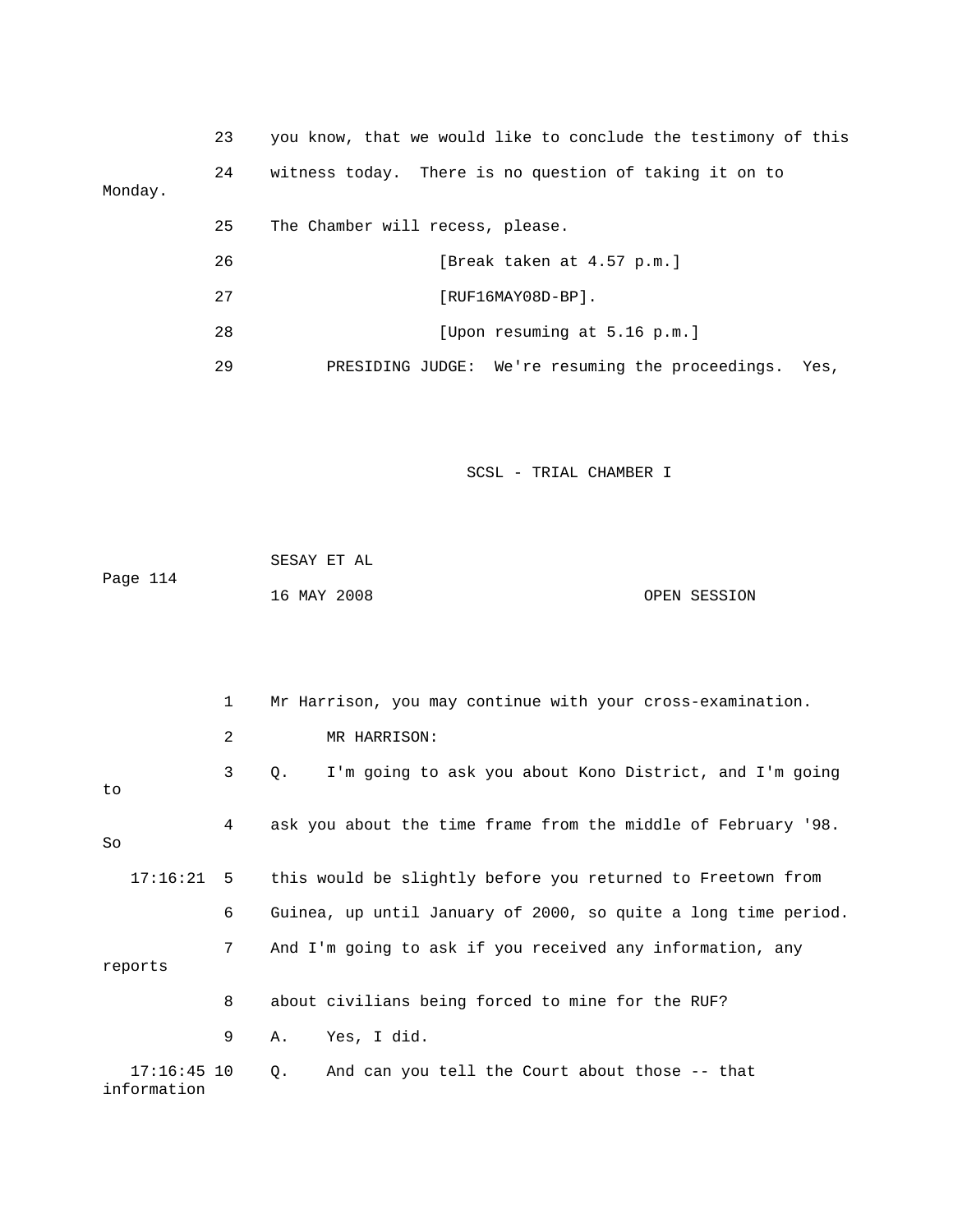11 you received?

| taken | 12            | Well, we were told -- I was told -- that the RUF had<br>Α.       |
|-------|---------------|------------------------------------------------------------------|
| next  | 13            | over Kono, but not only Kono, but also Tongo Field, which is     |
|       | 14            | door, and a lot of beating up of people, killing people was      |
|       | $17:17:17$ 15 | taking place, and also children were being seized and taken on   |
|       | 16            | as -- as rebel fighters and -- but then, later on, the Konos     |
|       | 17            | themselves founded some civil society group to try and resist    |
|       | 18            | In the case, though, of Tongo Field, which is just next<br>this. |
| that  | 19            | door, there was a lot of destruction of the mining machines      |
|       | 17:18:0020    | were there, and burning of offices and so on, as well as the     |
|       | 21            | killing of people.                                               |
|       | 22            | And let me take you to Kailahun District. From the time<br>О.    |
|       | 23            | that you returned to Freetown, roughly March of '98, up until,   |
|       | 24            | let's say, the latter part of 1999, did you receive any          |
|       | $17:18:39$ 25 | information about civilians in Kailahun District being           |
|       | 26            | mistreated?                                                      |
| end   | 27            | Yes, we did. I myself went just towards the very<br>Α.<br>Yes.   |
|       | 28            | and I was shown around some of the destruction and some of the   |
|       | 29            | victims of the war brought to my attention and -- but at that    |

SCSL - TRIAL CHAMBER I

 SESAY ET AL Page 115 16 MAY 2008

OPEN SESSION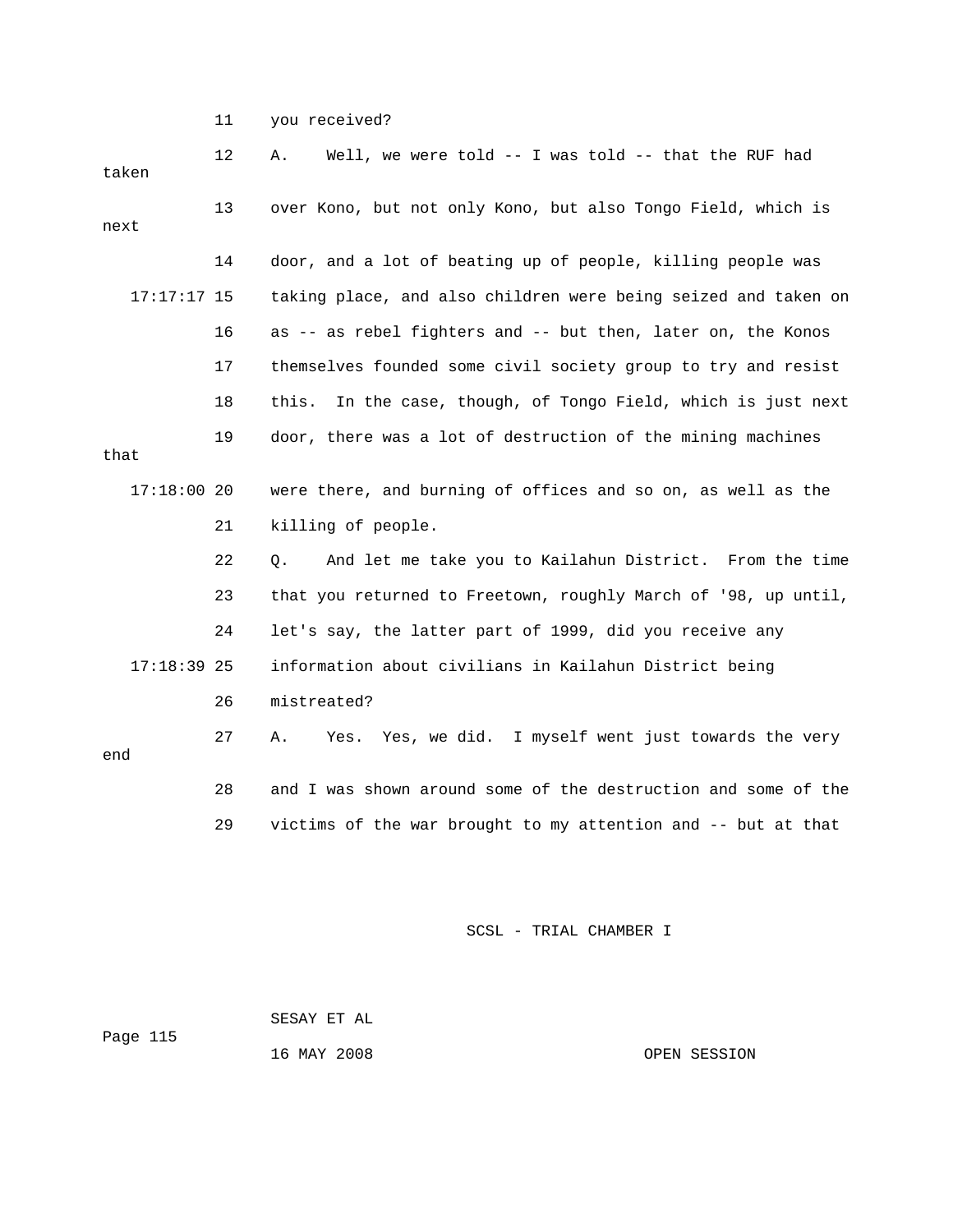|                           | 1  | time things had cooled off a little bit to the extent that I     |
|---------------------------|----|------------------------------------------------------------------|
|                           | 2  | remember distinctly that about three RUF fighters came and       |
| big                       | 3  | apologised to me for what had been going on and they -- in a     |
|                           | 4  | meeting that was organised -- they spoke there and asked for     |
| 17:19:59                  | 5. | people to live together in peace and harmony.                    |
| let                       | 6  | And let me ask you about Koinadugu District, and again,<br>Q.    |
|                           | 7  | me be a little bit shorter on the time period this time.<br>I'm  |
|                           | 8  | asking you about the time period from February '98 until         |
|                           | 9  | approximately the end of September 1998. Did you receive any     |
| $17:20:34$ 10<br>District |    | informing about the treatment of civilians in Koinadugu          |
|                           | 11 | during that time period?                                         |
| remember                  | 12 | Yes, I did. There was a notorious rebel, I don't<br>Α.           |
| to                        | 13 | his name now, but I gathered that he mobilised a lot of rebels   |
|                           | 14 | that particular place and one particular village that they       |
| $17:20:59$ 15<br>and      |    | visited and destructed many lives and burnt down the homes,      |
|                           |    |                                                                  |
|                           | 16 | this was where two generals -- I still remember -- they really   |
|                           | 17 | acquitted themselves well in helping the people there.<br>That's |
|                           | 18 | one of them General Opande and the other one general -- he's a   |
|                           | 19 | Nigerian -- he is now in Sudan. And they were very brave.<br>I.  |
| $17:21:30$ 20             |    | thought they were very brave because people were afraid to go    |
|                           | 21 | there and they went by themselves and they were able to get      |
|                           | 22 | things under control.                                            |
| I've                      | 23 | And let me just ask you a general question: Sometimes<br>Q.      |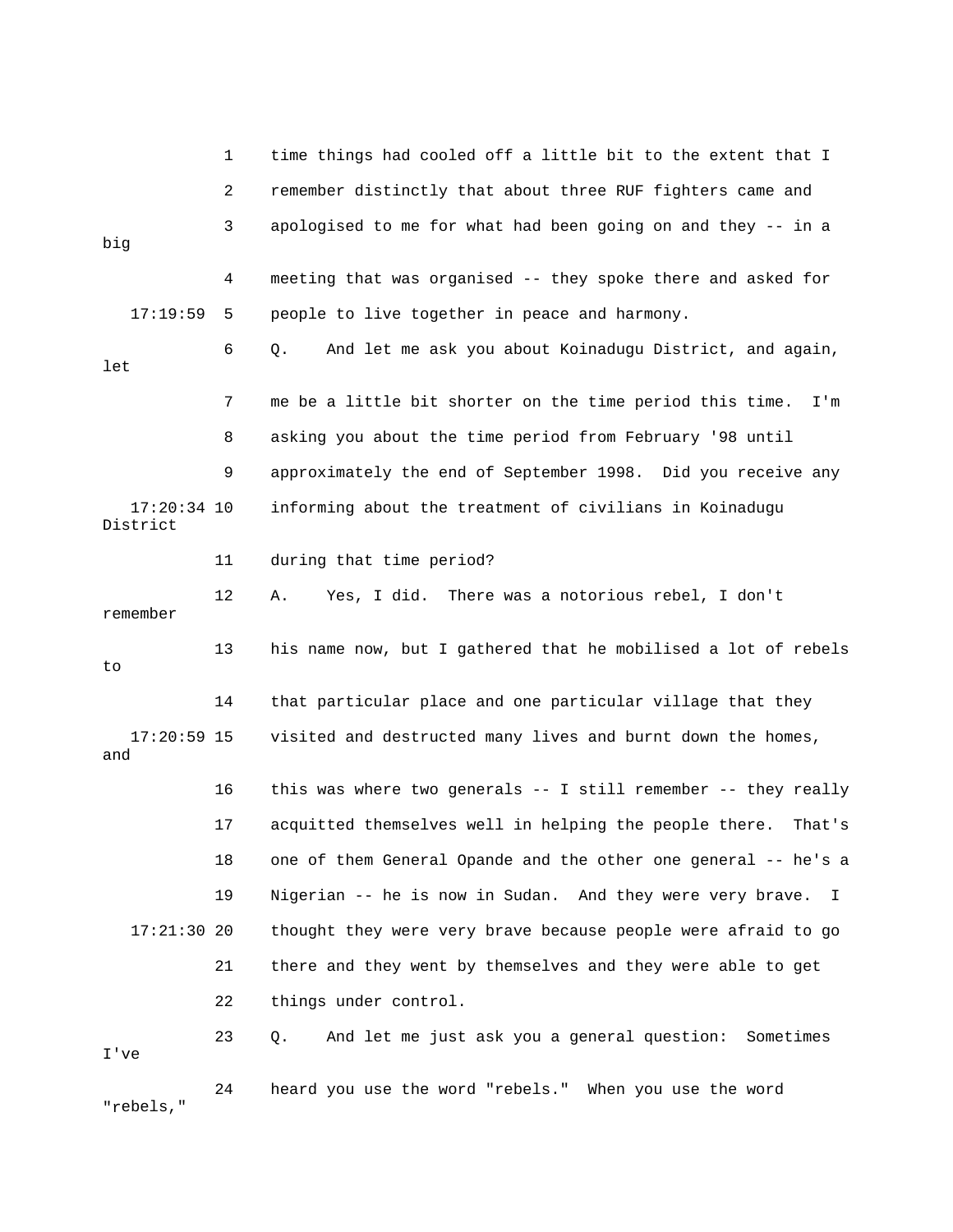## 17:21:51 25 are you meaning --

- 26 A. RUF. RUF.
- 27 Q. Sorry?
- 28 A. RUF [indiscernible].
- 29 Q. And with regard to Bombali District, and the time frame

# SCSL - TRIAL CHAMBER I

| Page 116 | SESAY ET AL |              |
|----------|-------------|--------------|
|          | 16 MAY 2008 | OPEN SESSION |

| November        | $\mathbf{1}$ | would be from the beginning of May '98 until the end of              |
|-----------------|--------------|----------------------------------------------------------------------|
| civilians       | 2            | 1998, did you get any information about mistreatment of              |
|                 | 3            | or crimes against civilians committed by the RUF?                    |
|                 | 4            | Yes, I did.<br>Α.                                                    |
| 17:22:26<br>you | 5            | Could you tell the Court what it is you recall, as best<br>$\circ$ . |
|                 | 6            | can?                                                                 |
|                 | 7            | PRESIDING JUDGE: In what location?                                   |
|                 | 8            | MR HARRISON: It's Bombali District.                                  |
| District        | 9            | THE WITNESS: Bombali District, particularly the                      |
| $17:22:41$ 10   |              | Headquarters Makeni, there was a lot of violence there as well       |
|                 | 11           | and the RUF people went and took over the homes of the people        |
|                 | 12           | there and this is one of the reasons why I was trying to get         |

Issa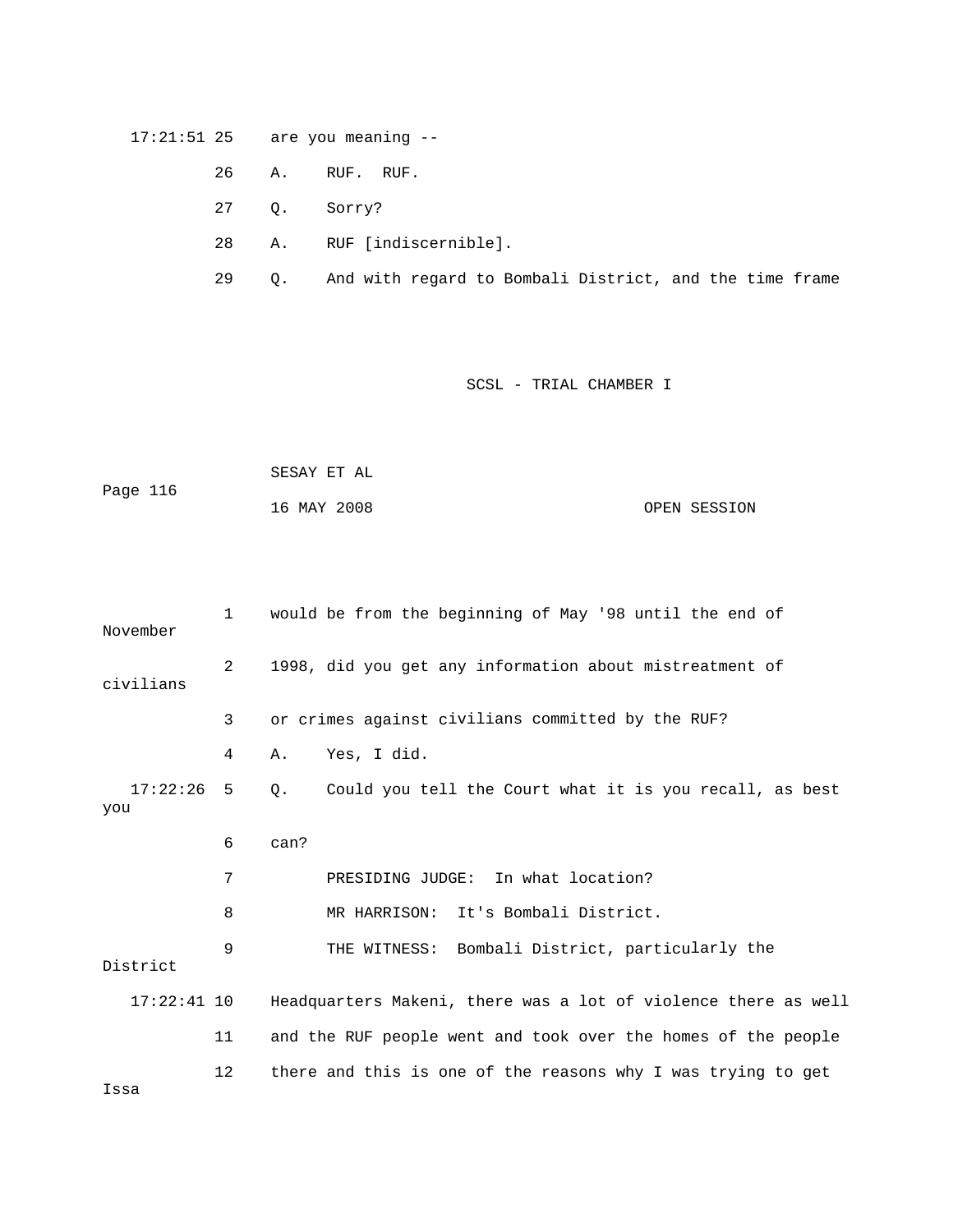|                          | 13 | Sesay to be on board, so that they can really go easy on our   |
|--------------------------|----|----------------------------------------------------------------|
| called                   | 14 | people there. And also it's from Makeni Town to a place        |
| 17:23:11 15<br>District. |    | Kamakwie, they used to use that road to go on to Kambia        |
| destruction              | 16 | And again, quite a lot of burning of people's homes,           |
|                          | 17 | of farms and killing of people.                                |
|                          | 18 | MR HARRISON:                                                   |
| in                       | 19 | And with respect to Port Loko District, I'm interested<br>О.   |
| $17:23:46$ 20            |    | you assisting the Court as much as you can with respect to the |
|                          | 21 | time period of February 1999. So this would be in context a    |
|                          | 22 | month after the January 6, 1999 attack on Freetown. So the     |
| or                       | 23 | following month in February, are you aware of any mistreatment |
|                          | 24 | crimes committed by the RUF in Port Loko District?             |
| $17:24:21$ 25            |    | Yes, similar to what happened in Port Loko District.<br>Α.     |
|                          | 26 | And $--$                                                       |
| mean                     | 27 | I'm sorry, I asked you about Port Loko District.<br>Q.<br>You  |
|                          | 28 | similar to --                                                  |
|                          | 29 | Sorry, sorry, Bombali District.<br>Α.                          |

| Page 117 | SESAY ET AL |              |
|----------|-------------|--------------|
|          | 16 MAY 2008 | OPEN SESSION |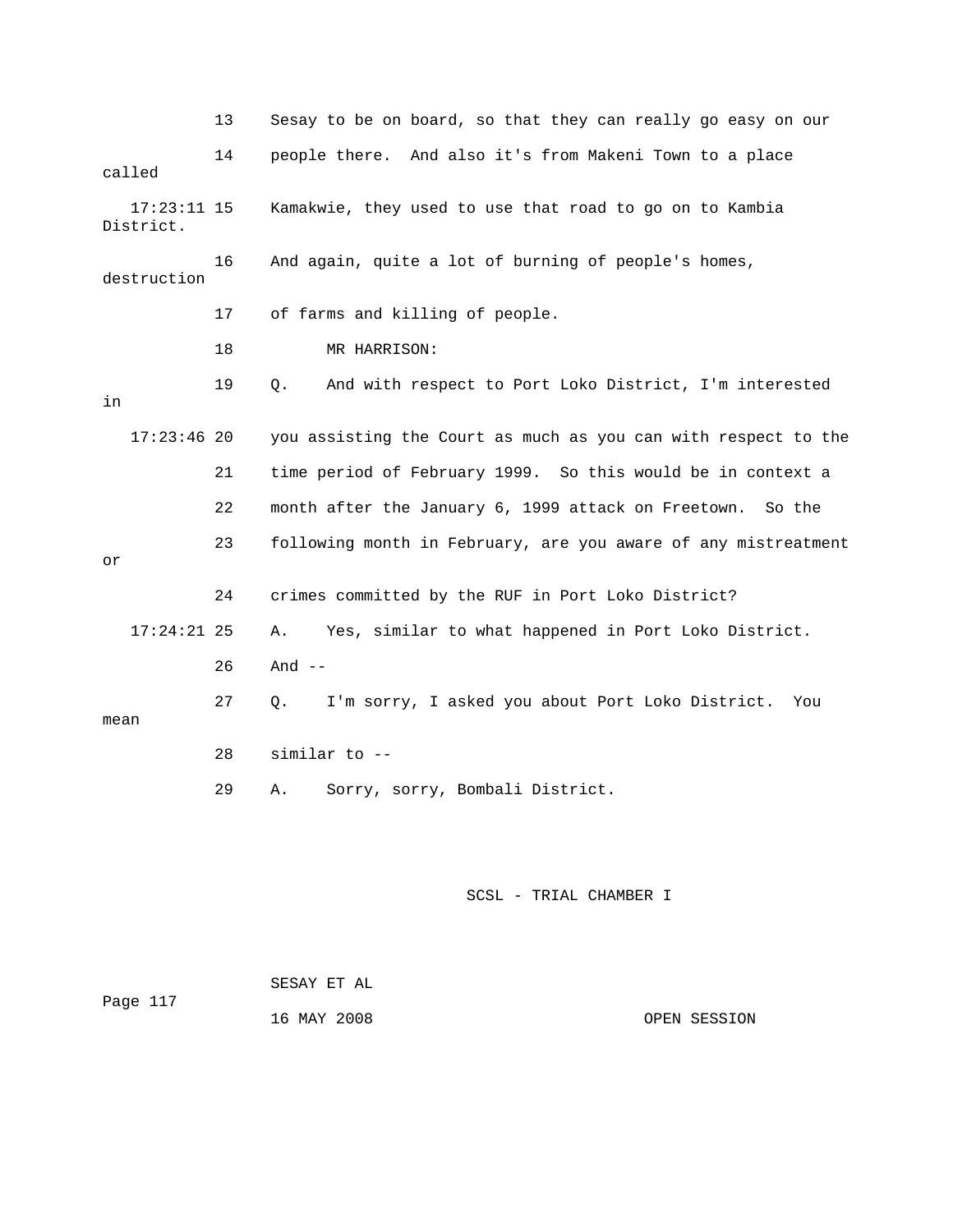1 Q. Similar to Bombali?

|               | 2  | And to the extent that we deployed some soldiers<br>Yes.<br>Α. |
|---------------|----|----------------------------------------------------------------|
| And           | 3  | there, our own troops, and it was a bit difficult for them.    |
| SO            | 4  | then the Malians decided to send I think three battalions or   |
| 17:25:06      | 5  | and they were attacked severely and some of them were killed.  |
|               | 6  | And subsequently, later on, we deployed Pakistani troops there |
|               | 7  | that did well to get the place moving.                         |
|               | 8  | Thank you. I think that concludes the questions that we<br>Q.  |
|               | 9  | have for you.                                                  |
| $17:25:28$ 10 |    | Thank you.<br>Α.                                               |
|               | 11 | PRESIDING JUDGE: Yes, Mr Jordash, any re-examination?          |
|               | 12 | MR JORDASH: Yes, please, if I may. I won't detain you          |
|               | 13 | PRESIDING JUDGE: If you may indeed.                            |
| longer.       | 14 | Indeed. I won't detain you for much<br>MR JORDASH:             |
| $17:26:13$ 15 |    | Q.<br>But you've been asked questions about RUF atrocities and |
| we            | 16 | obviously the RUF was a huge organisation at one point and so  |
| any           | 17 | can clarify, if you're able to: Were you aware if there were   |
|               | 18 | factions within the RUF in the areas you've been discussing in |
|               | 19 | terms of atrocities?                                           |
| $17:26:42$ 20 |    | Not that -- not that I know.<br>Α.                             |
|               | 21 | You don't know of the factions?<br>Q.                          |
|               | 22 | Α.<br>No.<br>No.                                               |
| we're         | 23 | So you can -- when you say the RUF atrocities which<br>О.      |
| just          | 24 | hearing about -- are you able to be more specific or is it     |
| $17:27:00$ 25 |    | the RUF?                                                       |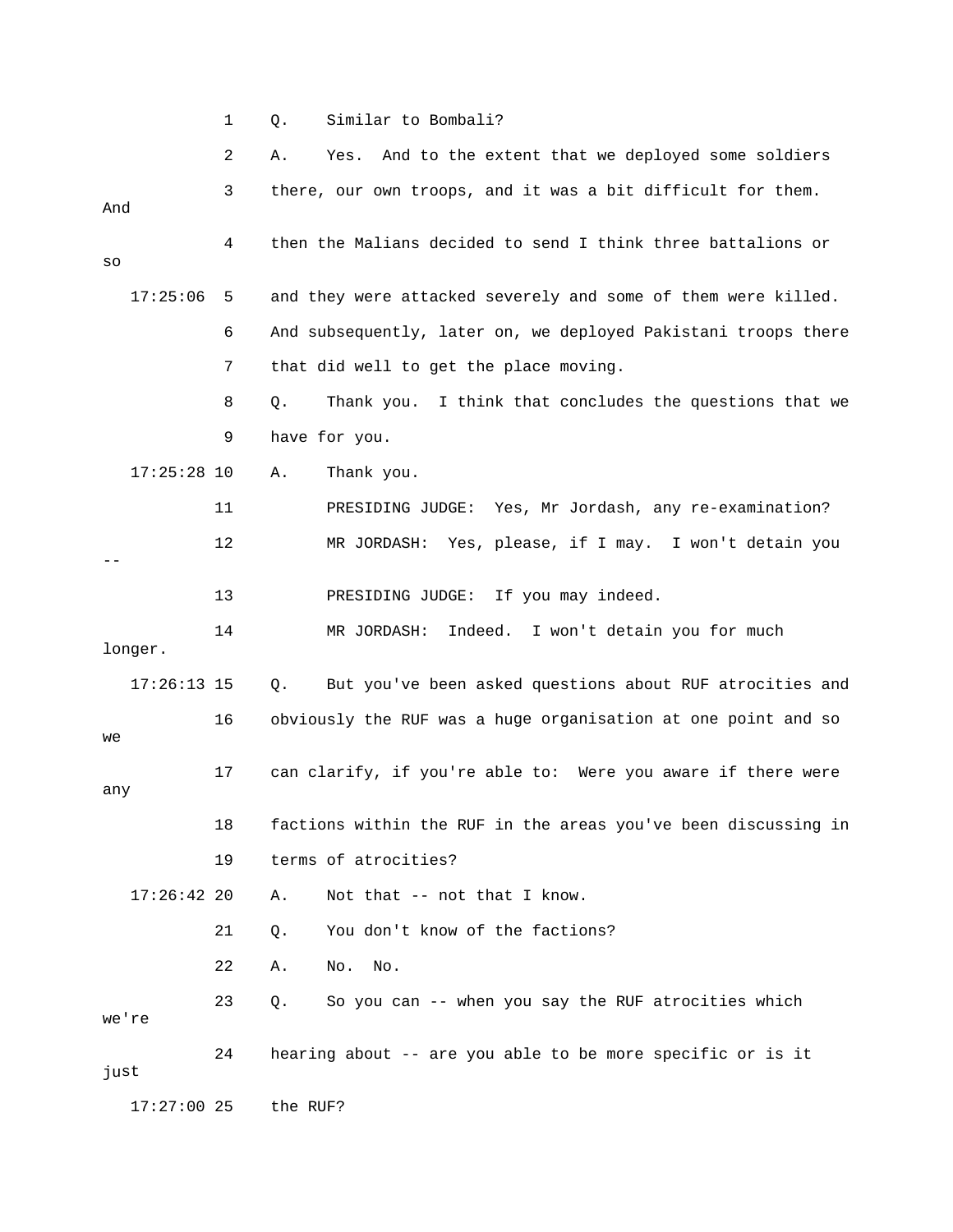26 A. I think the RUF -- much later we had the soldiers - what 27 we called the West Side Boys, that I mean, particularly in 28 Makeni. 29 Q. Right.

|          | SESAY ET AL |              |
|----------|-------------|--------------|
| Page 118 |             |              |
|          | 16 MAY 2008 | OPEN SESSION |

|     |               | $\mathbf{1}$    | Yes.<br>Α.                                                     |
|-----|---------------|-----------------|----------------------------------------------------------------|
| in  |               | $\overline{2}$  | When you were asked questions in relation to atrocities<br>Q.  |
|     |               | 3               | Port Loko and Makeni and so on, were you referring to the West |
|     |               | 4               | Side Boys or --                                                |
|     | 17:27:29      | 5               | No, in Makeni, yes, the West Side Boys were there, but<br>Α.   |
|     |               | 6               | definitely in Port Loko and Makeni I think the RUF had a very  |
|     |               | 7               | strong presence there.                                         |
|     |               | 8               | Okay. In relation to Kailahun, there's been a number of<br>О.  |
|     |               | 9               | witnesses in the courtroom, civilians, who have given evidence |
|     | $17:28:00$ 10 |                 | about government jets causing damage in Kailahun, bombing      |
| the |               | 11              | civilian areas, and those civilians have said that basically   |
| you |               | 12 <sup>°</sup> | damage to Kailahun was caused in large part by the jets.<br>Do |
|     |               | 13              | know anything about that?                                      |
|     |               | 14              | Well, I know we had some aircrafts that were used and --<br>Α. |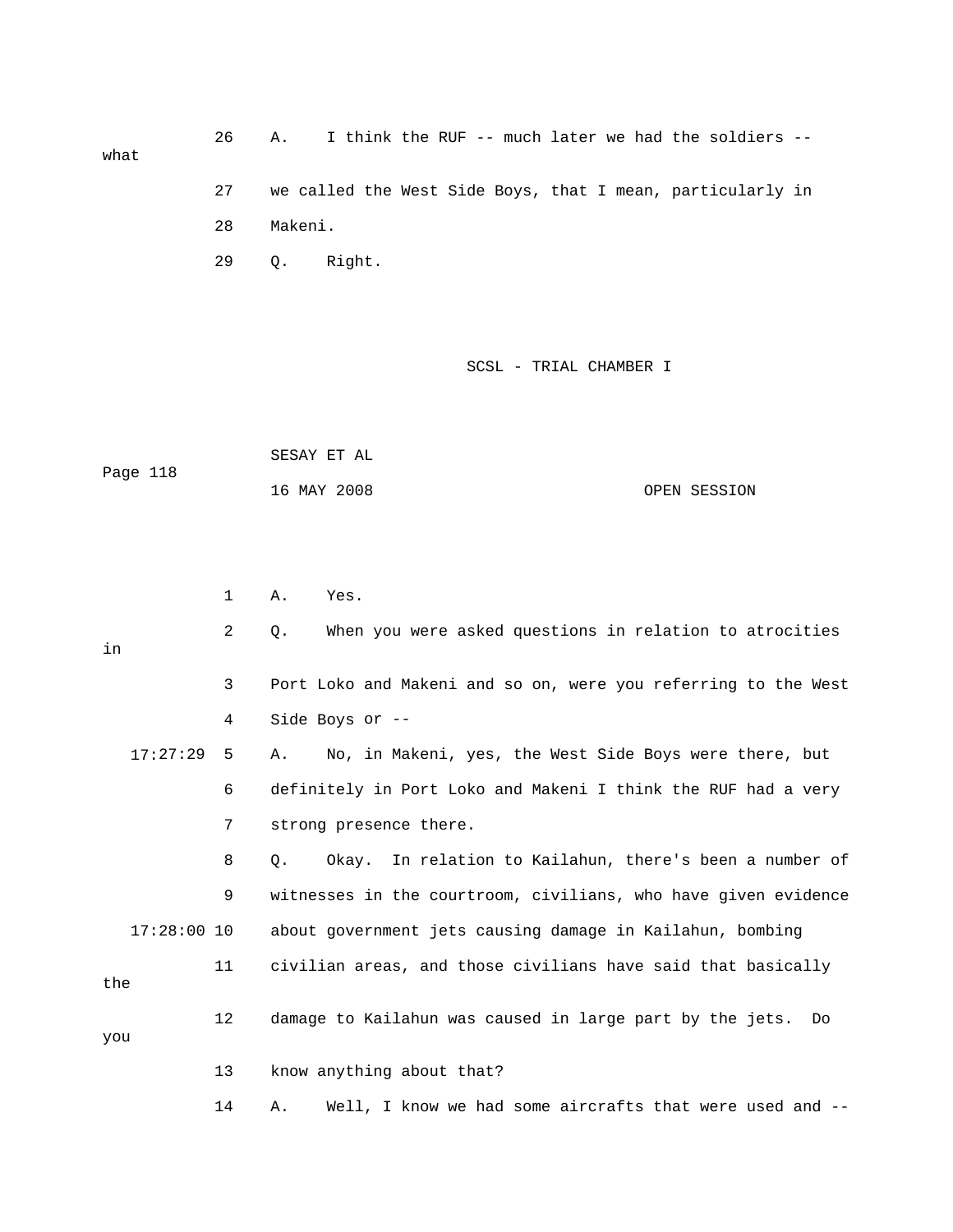| 17:28:26 15<br>to    |    | but those aircrafts, their mandates were basically -- mainly        |
|----------------------|----|---------------------------------------------------------------------|
|                      | 16 | destroy ammunition dumps.                                           |
|                      | 17 | All right.<br>Q.                                                    |
|                      | 18 | Because Kailahun, being next to Liberia, and that was a<br>Α.       |
|                      | 19 | source of getting in ammunition from across the border.             |
| $17:28:47$ 20        |    | And did you receive reports about when those jets were<br>$\circ$ . |
|                      | 21 | operating?                                                          |
|                      | 22 | JUDGE BOUTET: Aren't we getting outside the scope of                |
|                      | 23 | proper re-examination here?                                         |
|                      | 24 | MR JORDASH: Well, I'm going --                                      |
| $17:29:03$ 25<br>any |    | JUDGE BOUTET: I have no recollection that there's been              |
|                      | 26 | examination about jets in Kailahun.                                 |
| thought              | 27 | MR JORDASH: No, about damage to Kailahun, and so I                  |
| been                 | 28 | it was legitimate to then discuss how that damage might have        |
| by                   | 29 | caused by other factors. Other than the RUF. But I'm guided         |

SCSL - TRIAL CHAMBER I

| OPEN SESSION |
|--------------|
|              |
|              |
|              |

1 you. I'll leave it there. Thank you, Mr Witness.

2 THE WITNESS: Thank you.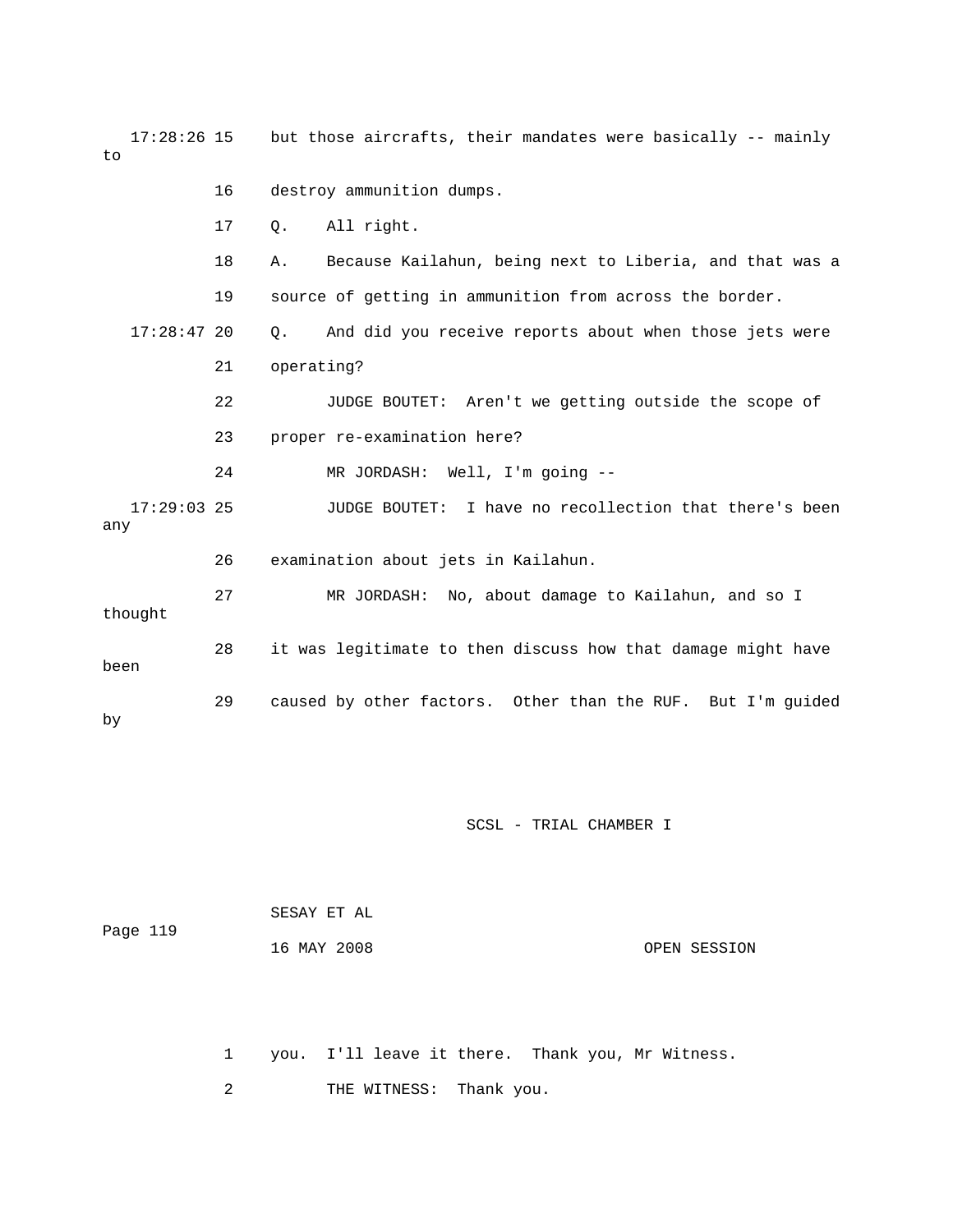3 PRESIDING JUDGE: Well, Mr Witness, we have come to the end 4 of your testimony, and we are very gratified that you were 10 5 to enjoy good health to be able to be before us today 6 the subpoena that was issued for you to appear at the behest 7 the first accused person. 8 We are thankful for the evidence that you have given to the 9 Tribunal and I think we've benefited from this evidence in 17:30:39 10 of its assisting us in arriving at a just determination of this 12 all. If we had ended up with only receiving your statement, 13 which you signed in evidence, I do not think that we would have 14 had the benefit of the clarifications that we have heard from 17:31:10 15 you, and I do not think the Prosecution would even have had 16 claim to 90 minutes which they said they needed to crossexamine 17 you, if we ended up with just your statement because that 18 have been the end of it all. So we're very grateful for your 17:31:36 20 But you will agree with me that, as a statesman, you are 21 the target of everybody. You have your friends and you have 22 enemies, and there is nothing you can do about that. You have 23 live with that and just pray, you know, to your God, who you able 17:30: following of terms 11 case. And I would make one comment: It is not out of place at any would 19 testimony and we've taken note of your concerns. your to very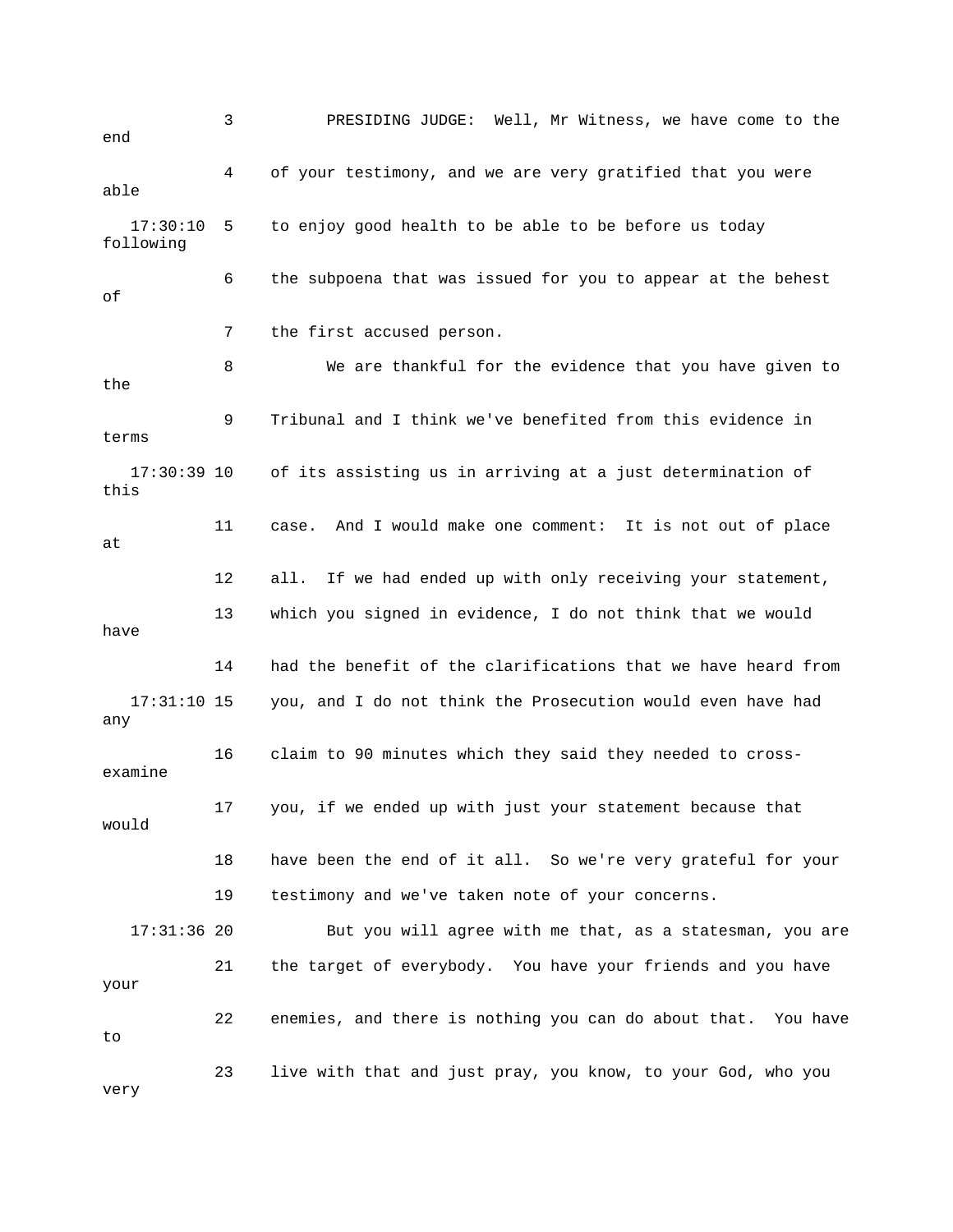|    |               | 24 | much believe in, that he keeps you intact from all your       |  |
|----|---------------|----|---------------------------------------------------------------|--|
|    | $17:32:05$ 25 |    | detractors. That is public life; there is nothing you can do  |  |
| to |               | 26 | about it. And we are happy in any event, that you were able   |  |
| of |               | 27 | come here and we wish you a very happy and successful pursuit |  |
|    |               | 28 | your post-presidential career, which we are seeing already on |  |
|    |               | 29 | record, with your movements around the world, for very useful |  |

|          | SESAY ET AL |              |
|----------|-------------|--------------|
| Page 120 |             |              |
|          | 16 MAY 2008 | OPEN SESSION |

| what          | $\mathbf{1}$   | peacekeeping operations in terms of monitoring elections and   |
|---------------|----------------|----------------------------------------------------------------|
| you,          | $\overline{a}$ | have you, and I think Africa still has a lot to benefit from   |
|               | 3              | and I think also that your country, Sierra Leone, has a lot to |
|               | 4              | benefit from you notwithstanding the fact that you have left   |
| 17:32:50      | 5              | office. We thank you and we wish you the very best.            |
|               | 6              | THE WITNESS: Well, am I allowed to just say something?         |
|               | 7              | PRESIDING JUDGE: You may, if you wish.                         |
| the           | 8              | THE WITNESS: Just to thank you and my colleagues here,         |
| have          | 9              | barristers, for the professional way that really -- that you   |
| $17:33:16$ 10 |                | discharged your responsibilities here today. I'm very highly   |
| this.         | 11             | impressed, and I hope that my compatriots will learn from      |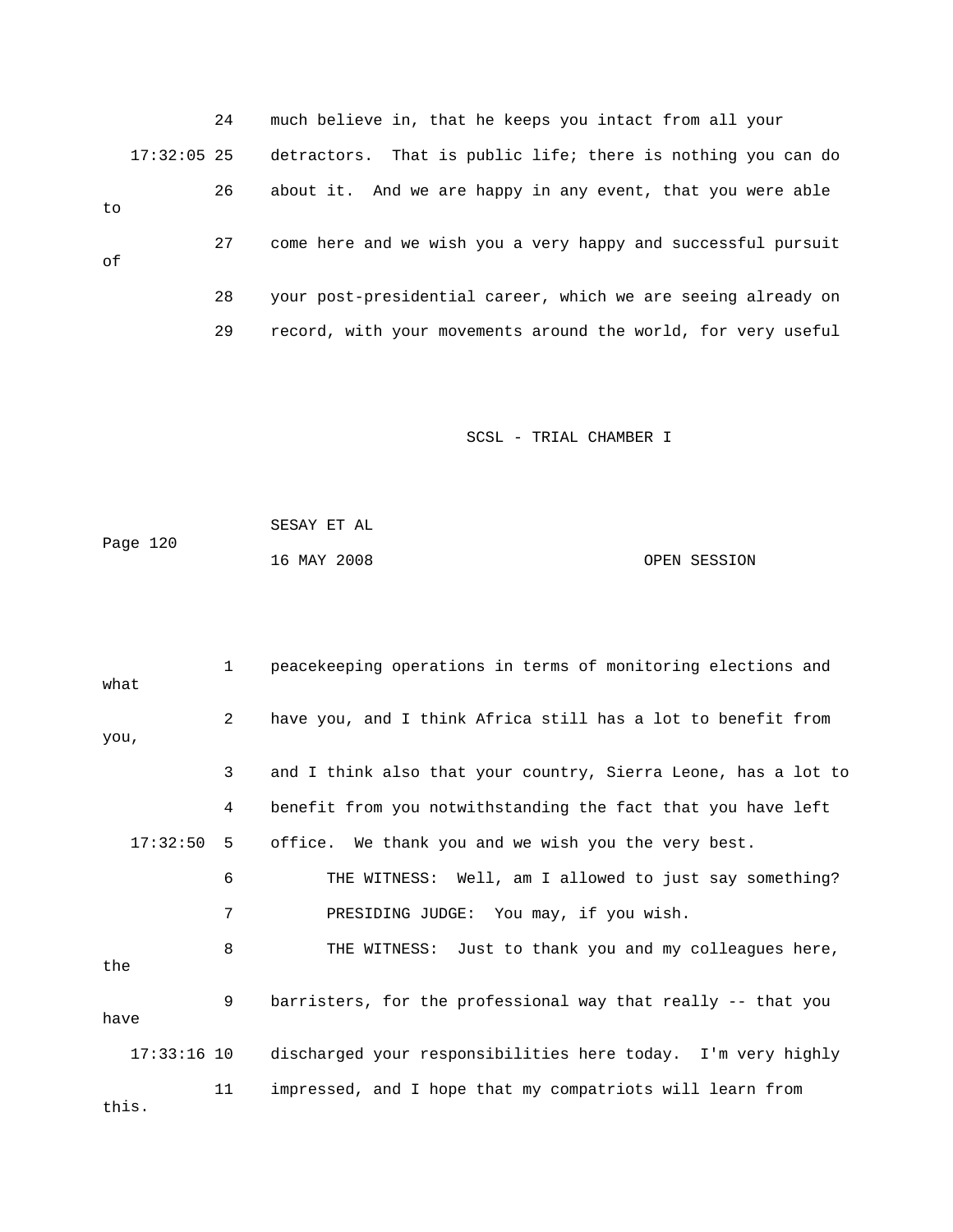12 And so that we can be proud of this institution continuing to 13 provide assistance to other countries indeed, not only in the 14 subregion, but the whole of the African continent. 17:33:47 15 With regard to my people, my brothers and sisters, yes, 16 have problems. I, and particularly in relation to the comments 17 you made, I have always said that in Sierra Leone when you 19 that happens. But I think it is a challenge to some of us to 21 coming here. 22 PRESIDING JUDGE: Thank you for coming to pay us a visit. 23 This time in another capacity. 27 hard day but a very, very constructive day. We want to we 18 succeed in life you win many false friends and true enemies. And try 17:34:24 20 and change that attitude. Thank you very much. It's been worth 24 THE WITNESS: Indeed. 17:34:36 25 PRESIDING JUDGE: Thank you. Thank you very much. Well, 26 learned counsel, I think after a hard day's job, it's been a very register 28 our appreciation for the contributions of the Bar to what we have 29 been able to achieve today, to the Defence teams, to the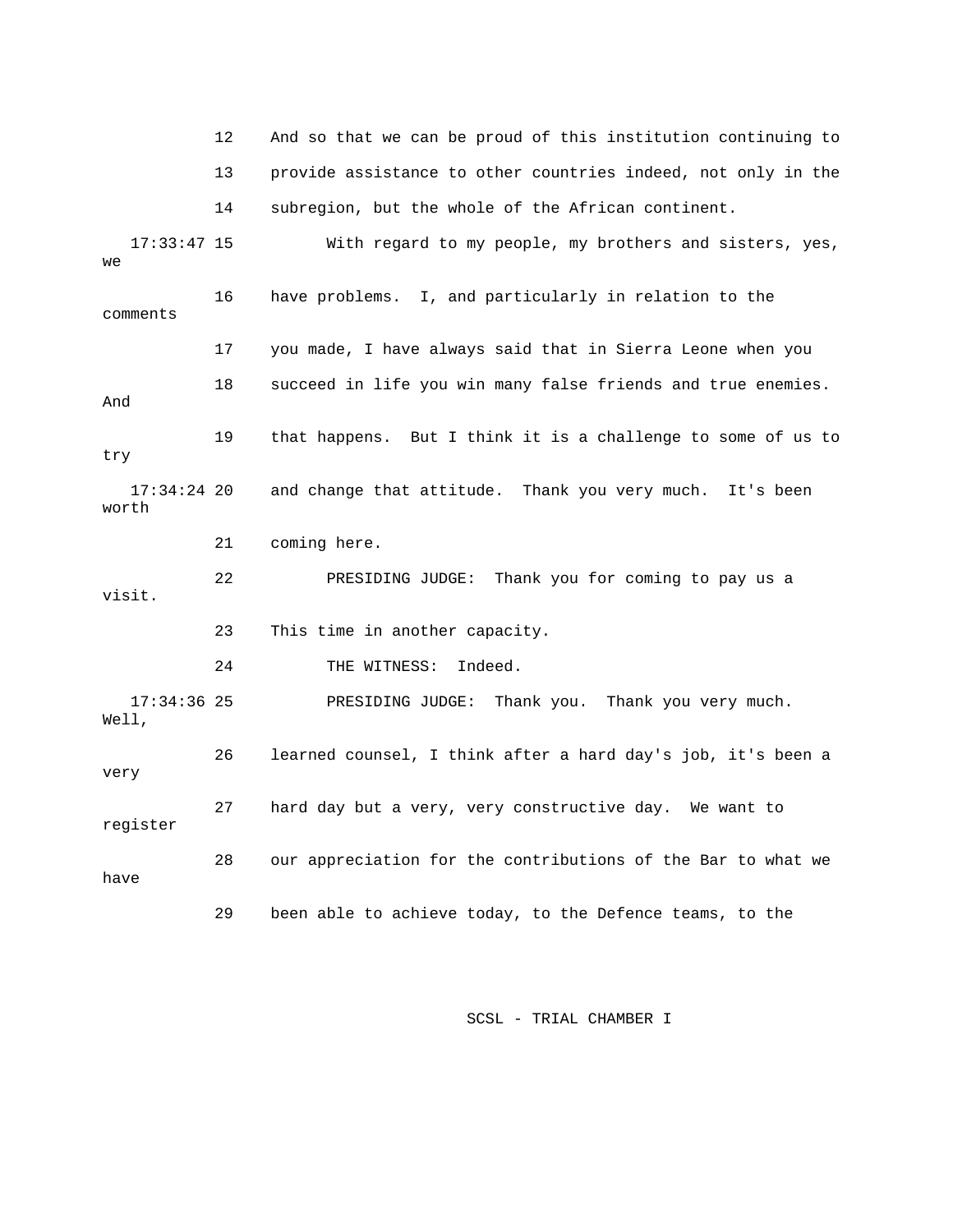| Page 121 | SESAY ET AL |              |
|----------|-------------|--------------|
|          | 16 MAY 2008 | OPEN SESSION |

|                   | $\mathbf 1$    | Prosecution, and again I think we have been very fair to the  |
|-------------------|----------------|---------------------------------------------------------------|
| the               | $\overline{c}$ | ex-president and, as a colleague in the Bar, and above all as |
| that              | 3              | ex-president, after all, it isn't too many people who get to  |
|                   | 4              | position anyway.                                              |
| 17:36:05<br>9.30. | 5              | So we would rise and resume the session on Monday at          |
|                   | 6              | We will rise, please.                                         |
| $\texttt{p.m.}$   | 7              | [Whereupon the hearing adjourned at 5.37                      |
| 9.30              | $\,8\,$        | to be reconvened on Monday, 19 May 2008 at                    |
|                   | 9              | a.m.]                                                         |
|                   | 10             |                                                               |
|                   | 11             |                                                               |
|                   | $12$           |                                                               |
|                   | $13$           |                                                               |
|                   | 14             |                                                               |
|                   | 15             |                                                               |
|                   | 16             |                                                               |
|                   | $17\,$         |                                                               |
|                   | 18             |                                                               |
|                   | 19             |                                                               |
|                   | $20$           |                                                               |
|                   | 21             |                                                               |
|                   | 22             |                                                               |